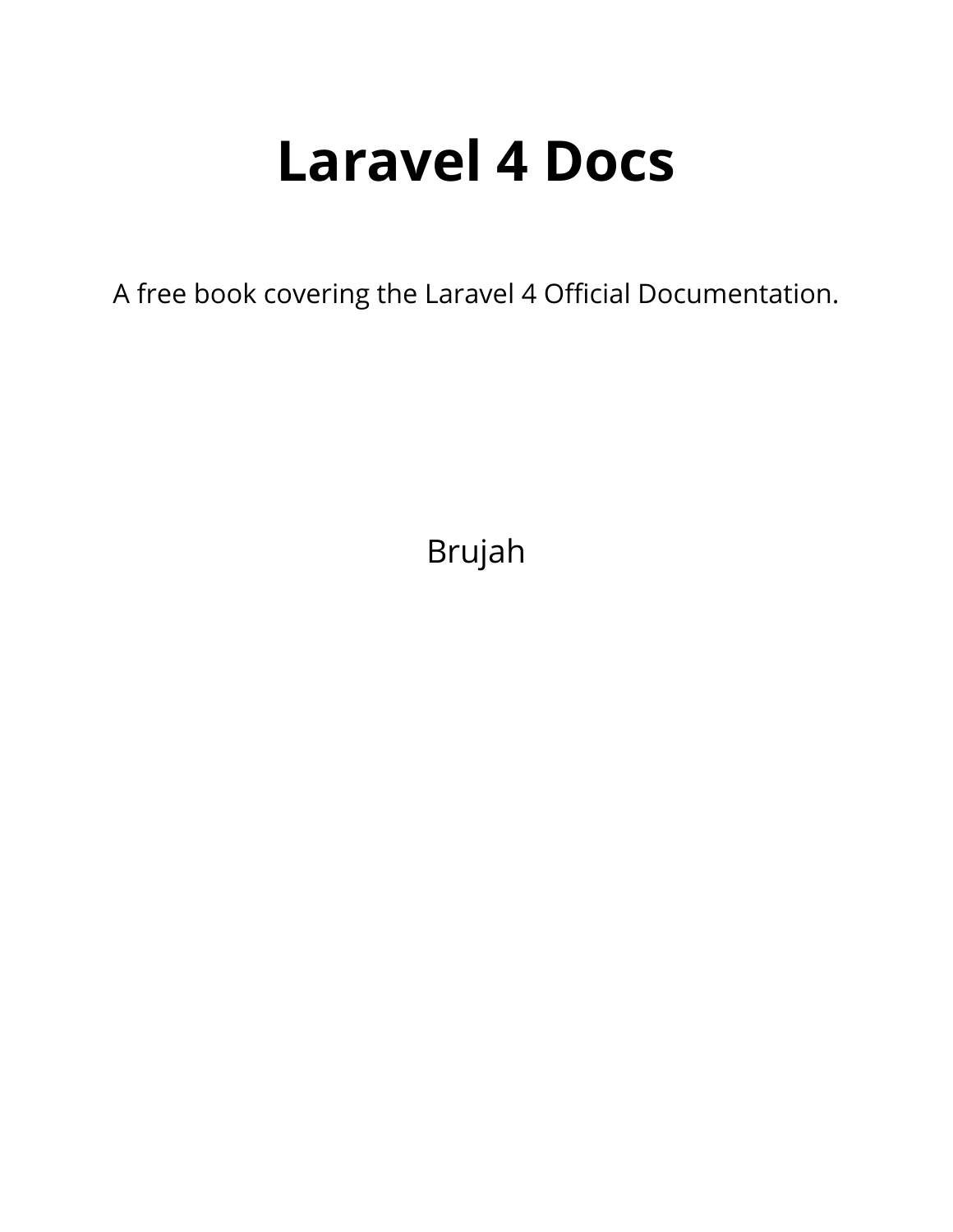# **Laravel 4 Docs**

### A free book covering the Laravel 4 Official Documentation.

### Brujah

This book is for sale at <http://leanpub.com/l4>

This version was published on 2013-07-28



This is a [Leanpub](http://leanpub.com) book. Leanpub empowers authors and publishers with the Lean Publishing process. [Lean Publishing](http://leanpub.com/manifesto) is the act of publishing an in-progress ebook using lightweight tools and many iterations to get reader feedback, pivot until you have the right book and build traction once you do.

©2013 Laravel.com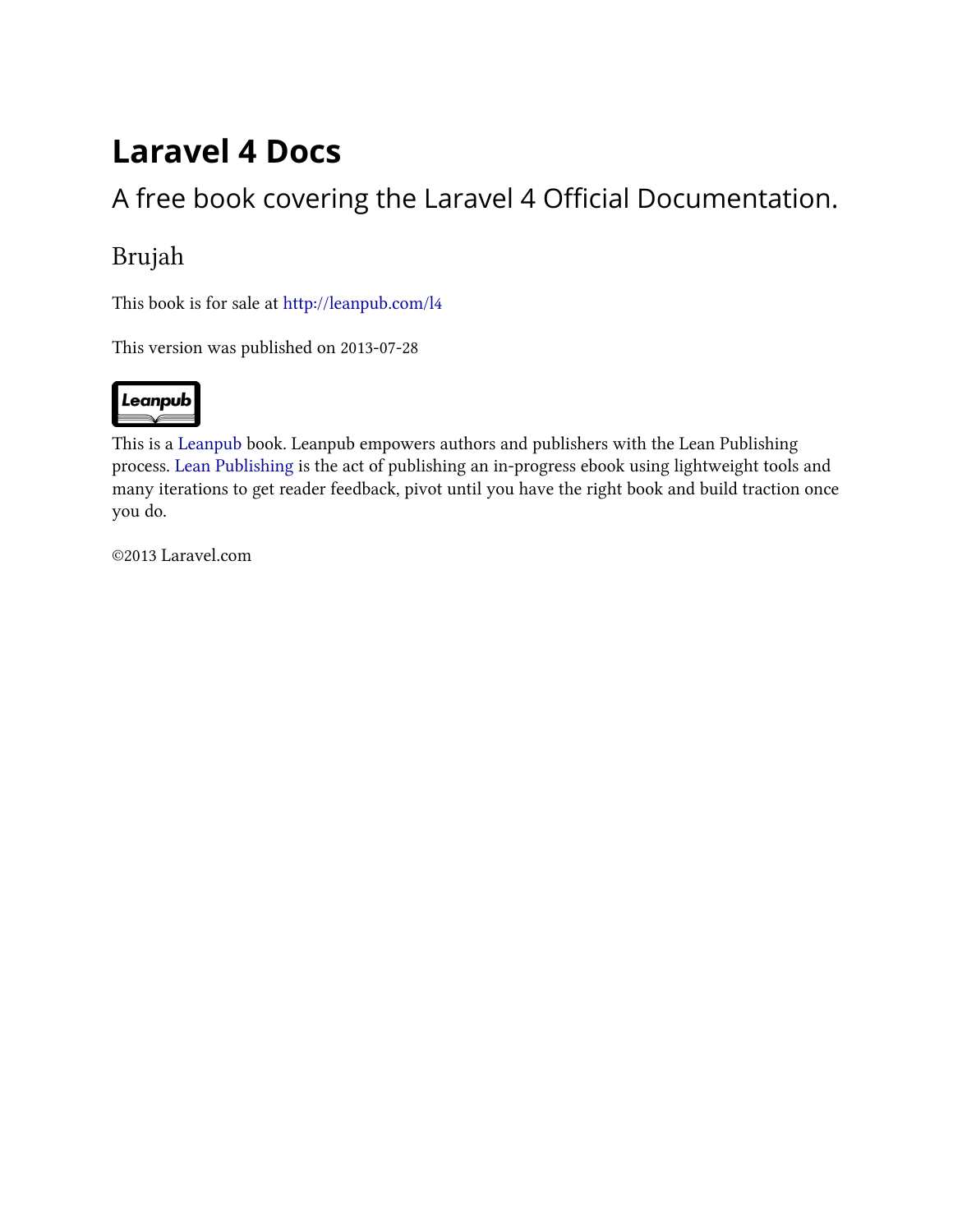# **Tweet This Book!**

Please help Brujah by spreading the word about this book on [Twitter!](http://twitter.com)

The suggested hashtag for this book is [#laravel](https://twitter.com/search/#laravel).

Find out what other people are saying about the book by clicking on this link to search for this hashtag on Twitter:

<https://twitter.com/search/#laravel>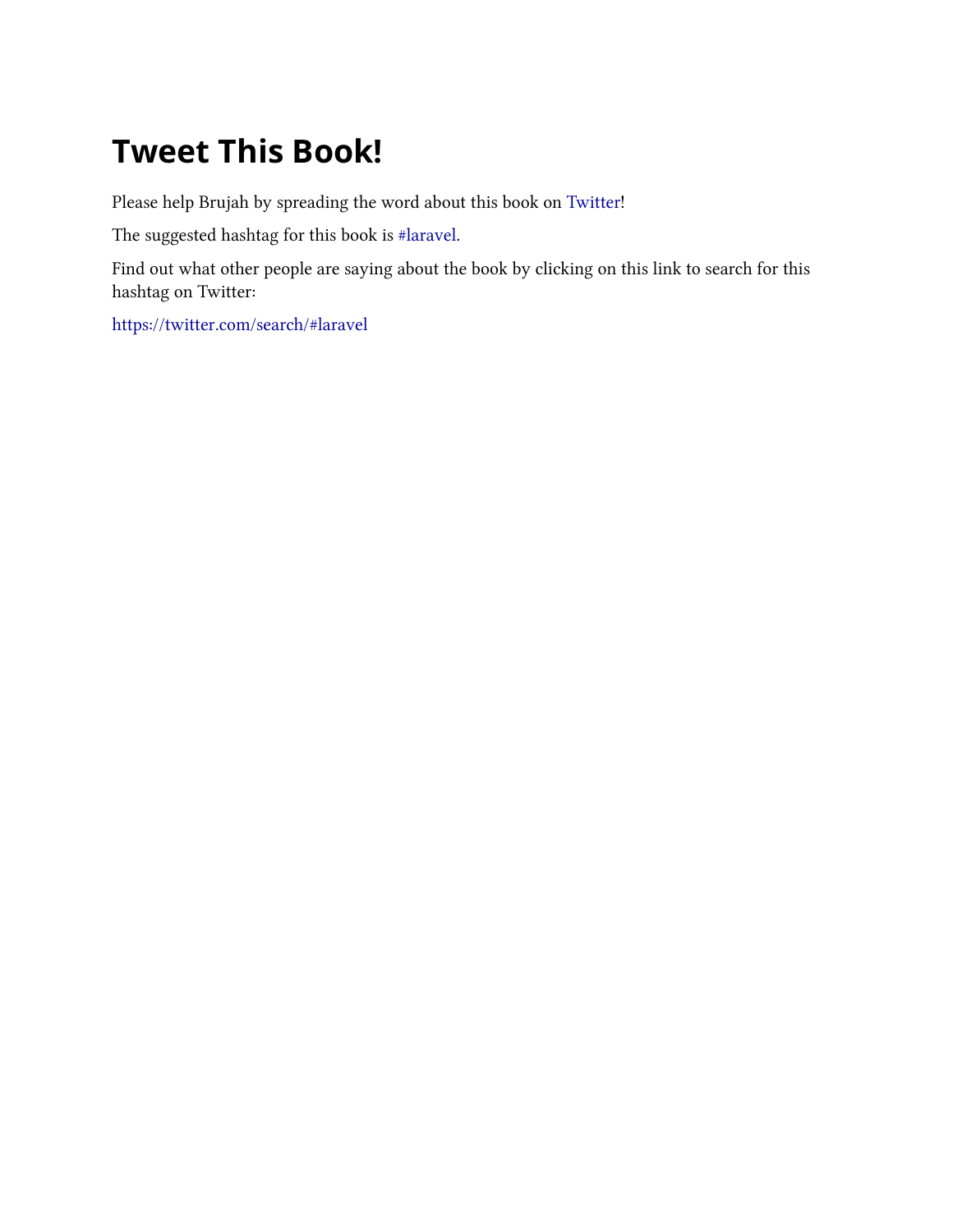# **Contents**

|         | $\mathbf{2}$   |
|---------|----------------|
|         | $\overline{2}$ |
|         | $\overline{2}$ |
|         | 3              |
|         | 3              |
|         | $\overline{4}$ |
|         | $\overline{4}$ |
| Routing | $\overline{4}$ |
|         | 5              |
|         | 6              |
|         | $\overline{7}$ |
|         | $\overline{7}$ |
|         | 9              |
|         | 9              |
|         | $\overline{Q}$ |
|         | $\overline{Q}$ |
|         | 11             |
|         | 11             |
|         | 11             |
|         | 11             |
|         | 12             |
|         | 12             |
|         | 13             |
|         | 13             |
|         | 14             |
|         | 15             |
|         | 16             |
|         | 16             |
|         | 16             |
|         | 16             |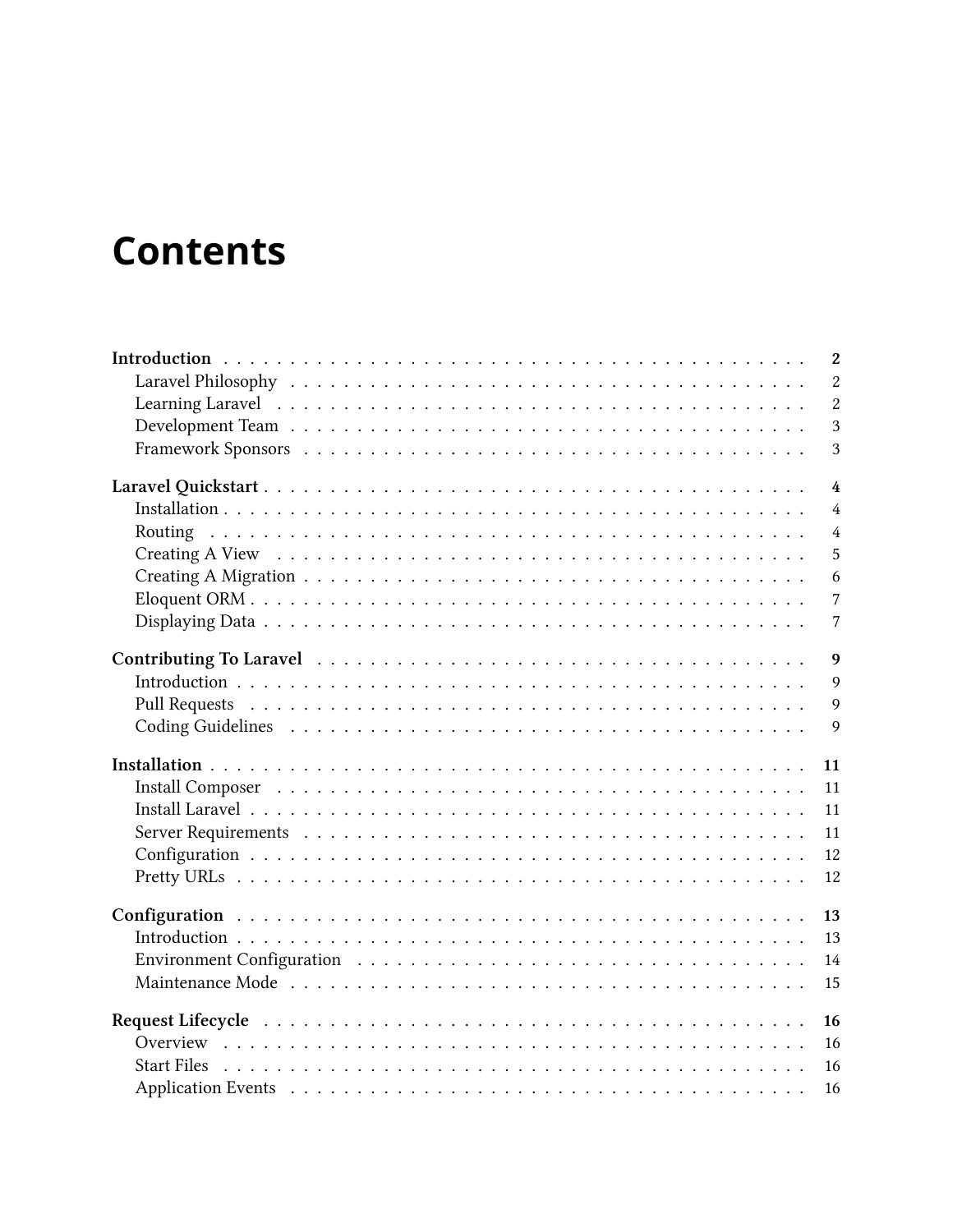|              | 18 |
|--------------|----|
|              | 18 |
|              | 19 |
|              | 20 |
|              | 22 |
|              | 23 |
|              | 23 |
|              | 24 |
|              | 24 |
|              | 25 |
|              | 26 |
|              |    |
|              | 27 |
|              | 27 |
|              | 28 |
|              | 28 |
|              | 29 |
|              | 30 |
|              | 32 |
|              | 32 |
|              | 32 |
| <b>Views</b> | 33 |
|              | 35 |
|              |    |
|              | 36 |
|              | 37 |
|              | 37 |
|              | 38 |
|              | 39 |
|              | 40 |
|              | 41 |
|              |    |
|              | 42 |
|              | 42 |
|              | 42 |
|              | 43 |
|              | 43 |
|              | 44 |
| Cache        | 45 |
|              | 45 |
|              | 45 |
|              |    |
|              | 46 |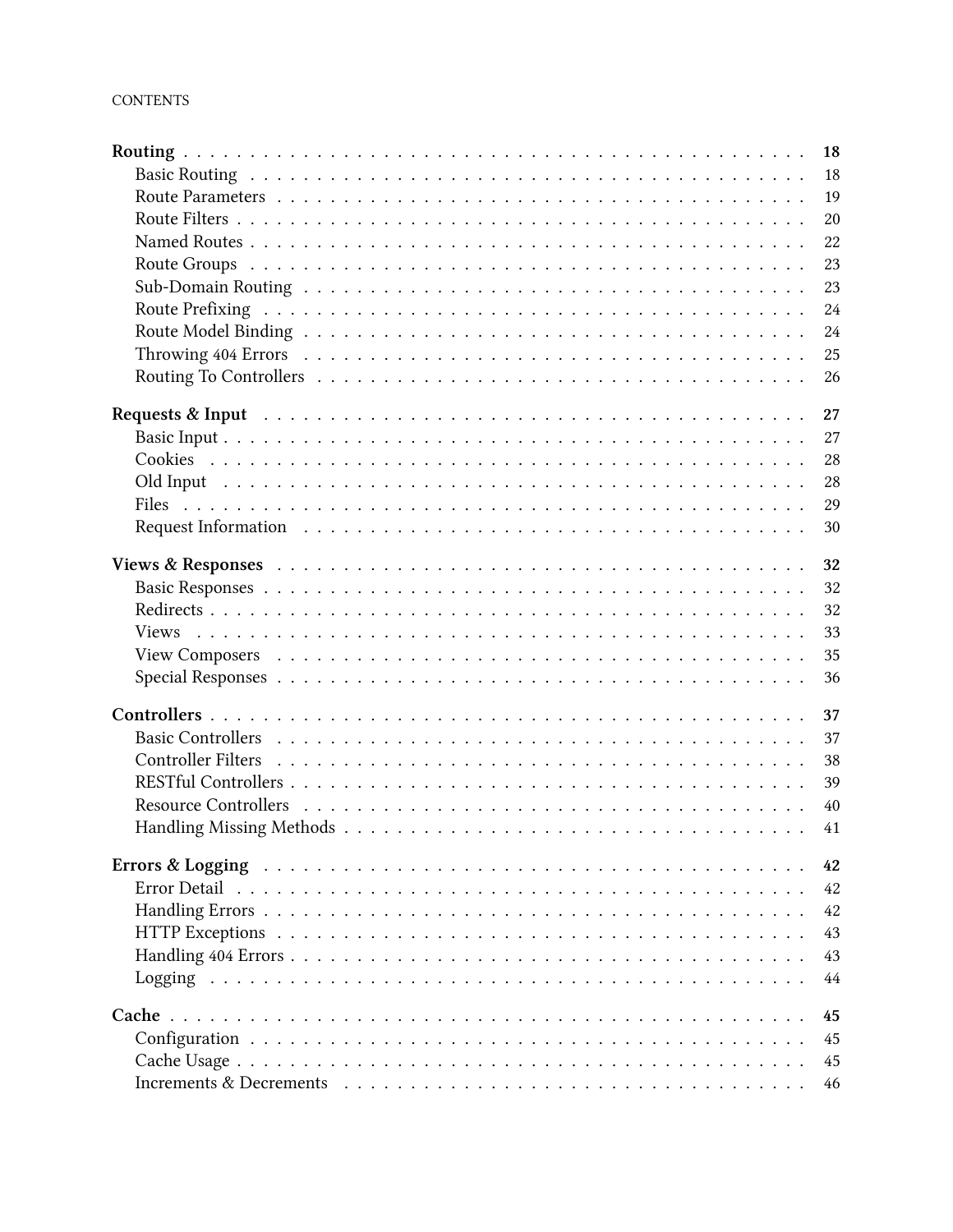|                                                                                                                                                                                                                                | 47 |
|--------------------------------------------------------------------------------------------------------------------------------------------------------------------------------------------------------------------------------|----|
|                                                                                                                                                                                                                                | 47 |
|                                                                                                                                                                                                                                | 49 |
|                                                                                                                                                                                                                                | 49 |
|                                                                                                                                                                                                                                | 50 |
|                                                                                                                                                                                                                                | 50 |
| Queued Events recovered as a series of the contract of the contract of the contract of the contract of the contract of the contract of the contract of the contract of the contract of the contract of the contract of the con | 51 |
|                                                                                                                                                                                                                                | 51 |
|                                                                                                                                                                                                                                | 53 |
|                                                                                                                                                                                                                                | 53 |
|                                                                                                                                                                                                                                | 53 |
|                                                                                                                                                                                                                                | 53 |
|                                                                                                                                                                                                                                | 54 |
|                                                                                                                                                                                                                                | 55 |
|                                                                                                                                                                                                                                | 56 |
|                                                                                                                                                                                                                                | 56 |
|                                                                                                                                                                                                                                | 57 |
|                                                                                                                                                                                                                                | 57 |
|                                                                                                                                                                                                                                | 58 |
|                                                                                                                                                                                                                                |    |
|                                                                                                                                                                                                                                | 58 |
|                                                                                                                                                                                                                                | 58 |
| File Input                                                                                                                                                                                                                     | 59 |
|                                                                                                                                                                                                                                | 59 |
|                                                                                                                                                                                                                                | 59 |
|                                                                                                                                                                                                                                | 60 |
| Helper Functions (a) respectively and the set of the set of the set of the set of the set of the set of the set of the set of the set of the set of the set of the set of the set of the set of the set of the set of the set  | 61 |
|                                                                                                                                                                                                                                | 61 |
|                                                                                                                                                                                                                                | 65 |
|                                                                                                                                                                                                                                | 65 |
|                                                                                                                                                                                                                                | 68 |
|                                                                                                                                                                                                                                | 69 |
|                                                                                                                                                                                                                                | 71 |
|                                                                                                                                                                                                                                | 71 |
| <b>Basic Usage</b>                                                                                                                                                                                                             | 71 |
|                                                                                                                                                                                                                                | 72 |
| <b>Practical Usage</b>                                                                                                                                                                                                         | 73 |
|                                                                                                                                                                                                                                | 74 |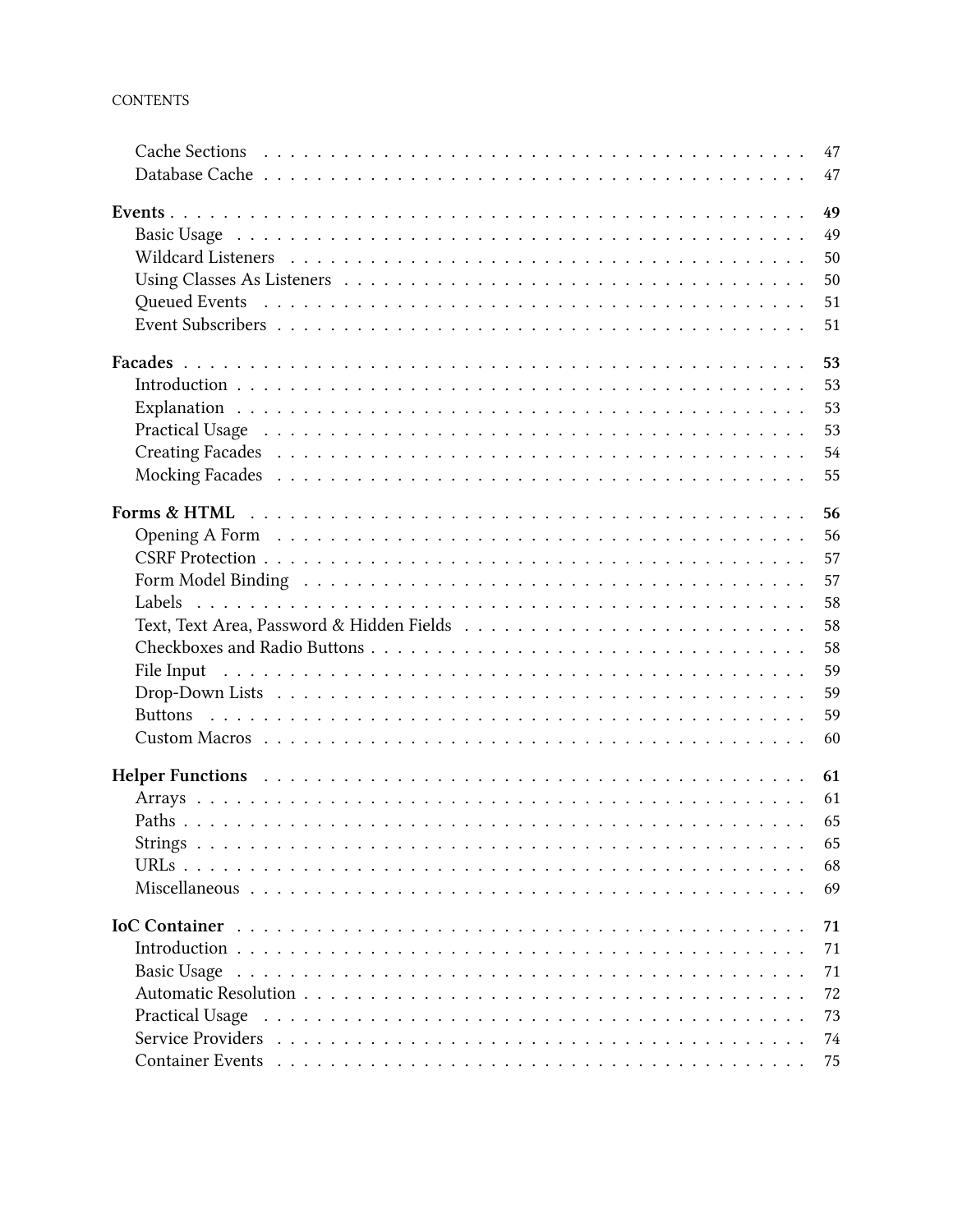|       |  |  |  |  |  |  |  |  |  |  | 76  |
|-------|--|--|--|--|--|--|--|--|--|--|-----|
|       |  |  |  |  |  |  |  |  |  |  | 76  |
|       |  |  |  |  |  |  |  |  |  |  | 76  |
|       |  |  |  |  |  |  |  |  |  |  | 77  |
|       |  |  |  |  |  |  |  |  |  |  | 77  |
|       |  |  |  |  |  |  |  |  |  |  | 79  |
|       |  |  |  |  |  |  |  |  |  |  | 79  |
|       |  |  |  |  |  |  |  |  |  |  | 79  |
|       |  |  |  |  |  |  |  |  |  |  | 80  |
|       |  |  |  |  |  |  |  |  |  |  | 81  |
|       |  |  |  |  |  |  |  |  |  |  | 82  |
|       |  |  |  |  |  |  |  |  |  |  | 83  |
|       |  |  |  |  |  |  |  |  |  |  | 83  |
|       |  |  |  |  |  |  |  |  |  |  | 84  |
|       |  |  |  |  |  |  |  |  |  |  | 84  |
|       |  |  |  |  |  |  |  |  |  |  | 85  |
|       |  |  |  |  |  |  |  |  |  |  | 85  |
|       |  |  |  |  |  |  |  |  |  |  | 86  |
|       |  |  |  |  |  |  |  |  |  |  | 86  |
|       |  |  |  |  |  |  |  |  |  |  | 87  |
|       |  |  |  |  |  |  |  |  |  |  | 88  |
|       |  |  |  |  |  |  |  |  |  |  | 88  |
|       |  |  |  |  |  |  |  |  |  |  | 89  |
|       |  |  |  |  |  |  |  |  |  |  | 90  |
|       |  |  |  |  |  |  |  |  |  |  | 90  |
| Usage |  |  |  |  |  |  |  |  |  |  | 90  |
|       |  |  |  |  |  |  |  |  |  |  | 91  |
|       |  |  |  |  |  |  |  |  |  |  |     |
|       |  |  |  |  |  |  |  |  |  |  |     |
|       |  |  |  |  |  |  |  |  |  |  |     |
|       |  |  |  |  |  |  |  |  |  |  | 92  |
|       |  |  |  |  |  |  |  |  |  |  | 94  |
|       |  |  |  |  |  |  |  |  |  |  | 95  |
|       |  |  |  |  |  |  |  |  |  |  | 95  |
|       |  |  |  |  |  |  |  |  |  |  | 97  |
|       |  |  |  |  |  |  |  |  |  |  | 97  |
|       |  |  |  |  |  |  |  |  |  |  | 97  |
|       |  |  |  |  |  |  |  |  |  |  | 98  |
|       |  |  |  |  |  |  |  |  |  |  | 100 |
|       |  |  |  |  |  |  |  |  |  |  |     |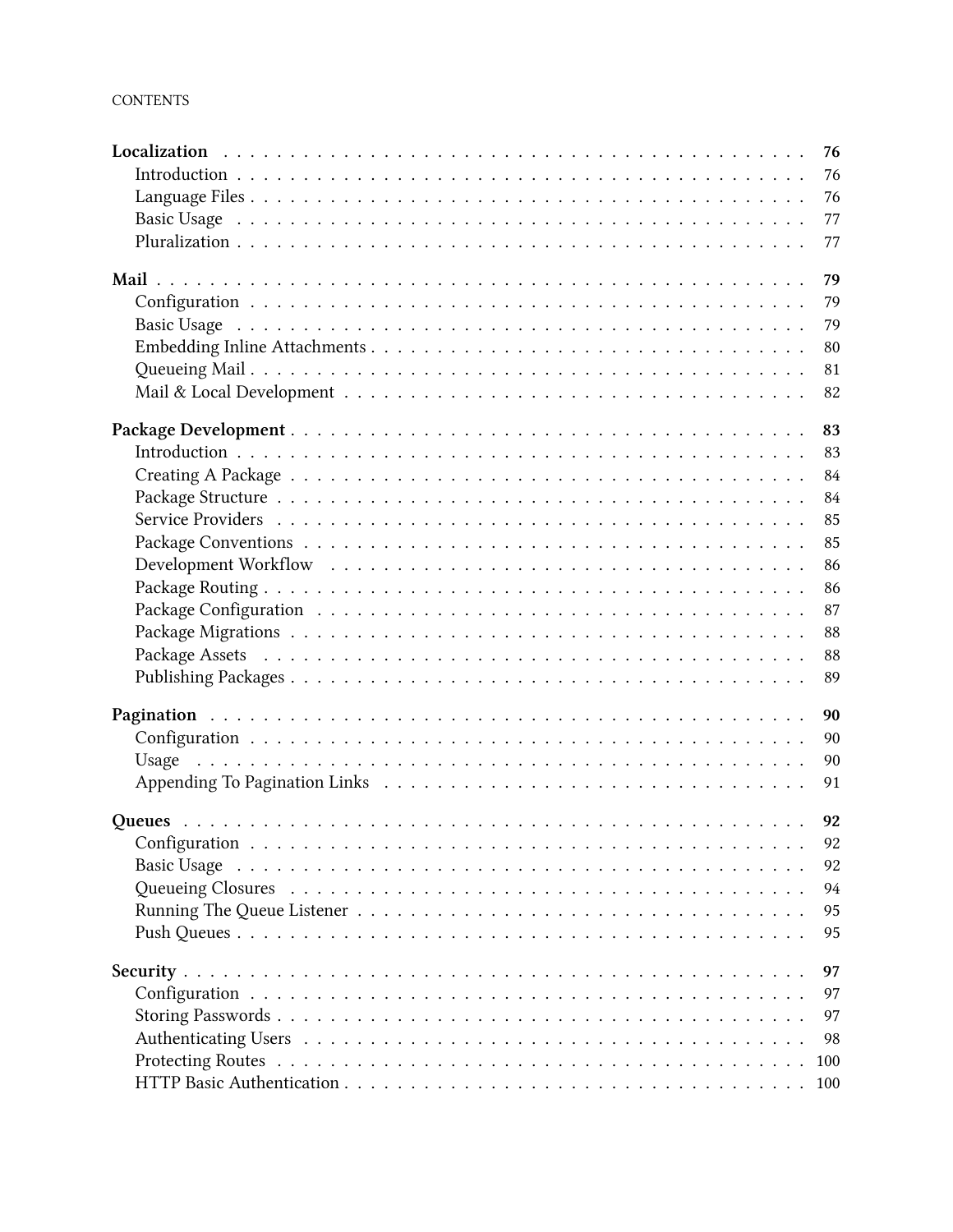| Unit Testing Address and Address of The Unit Testing Address and Address and Address of The Unit Testing Address and The Unit Testing Address of The Unit Testing Address of The Unit Testing Address of Testing Address of Te |  |  |  |  |  |  |  |  |  |  |     |
|--------------------------------------------------------------------------------------------------------------------------------------------------------------------------------------------------------------------------------|--|--|--|--|--|--|--|--|--|--|-----|
|                                                                                                                                                                                                                                |  |  |  |  |  |  |  |  |  |  |     |
|                                                                                                                                                                                                                                |  |  |  |  |  |  |  |  |  |  |     |
|                                                                                                                                                                                                                                |  |  |  |  |  |  |  |  |  |  |     |
|                                                                                                                                                                                                                                |  |  |  |  |  |  |  |  |  |  |     |
|                                                                                                                                                                                                                                |  |  |  |  |  |  |  |  |  |  |     |
|                                                                                                                                                                                                                                |  |  |  |  |  |  |  |  |  |  |     |
|                                                                                                                                                                                                                                |  |  |  |  |  |  |  |  |  |  |     |
|                                                                                                                                                                                                                                |  |  |  |  |  |  |  |  |  |  |     |
|                                                                                                                                                                                                                                |  |  |  |  |  |  |  |  |  |  |     |
|                                                                                                                                                                                                                                |  |  |  |  |  |  |  |  |  |  |     |
|                                                                                                                                                                                                                                |  |  |  |  |  |  |  |  |  |  |     |
|                                                                                                                                                                                                                                |  |  |  |  |  |  |  |  |  |  |     |
|                                                                                                                                                                                                                                |  |  |  |  |  |  |  |  |  |  |     |
|                                                                                                                                                                                                                                |  |  |  |  |  |  |  |  |  |  |     |
|                                                                                                                                                                                                                                |  |  |  |  |  |  |  |  |  |  |     |
|                                                                                                                                                                                                                                |  |  |  |  |  |  |  |  |  |  |     |
|                                                                                                                                                                                                                                |  |  |  |  |  |  |  |  |  |  |     |
|                                                                                                                                                                                                                                |  |  |  |  |  |  |  |  |  |  |     |
|                                                                                                                                                                                                                                |  |  |  |  |  |  |  |  |  |  |     |
|                                                                                                                                                                                                                                |  |  |  |  |  |  |  |  |  |  |     |
|                                                                                                                                                                                                                                |  |  |  |  |  |  |  |  |  |  | 130 |
| Query Logging research research in the contract of the contract of the contract of the contract of the contract of the contract of the contract of the contract of the contract of the contract of the contract of the contrac |  |  |  |  |  |  |  |  |  |  |     |
|                                                                                                                                                                                                                                |  |  |  |  |  |  |  |  |  |  |     |
|                                                                                                                                                                                                                                |  |  |  |  |  |  |  |  |  |  |     |
|                                                                                                                                                                                                                                |  |  |  |  |  |  |  |  |  |  | 132 |
|                                                                                                                                                                                                                                |  |  |  |  |  |  |  |  |  |  |     |
|                                                                                                                                                                                                                                |  |  |  |  |  |  |  |  |  |  |     |
|                                                                                                                                                                                                                                |  |  |  |  |  |  |  |  |  |  | 135 |
|                                                                                                                                                                                                                                |  |  |  |  |  |  |  |  |  |  |     |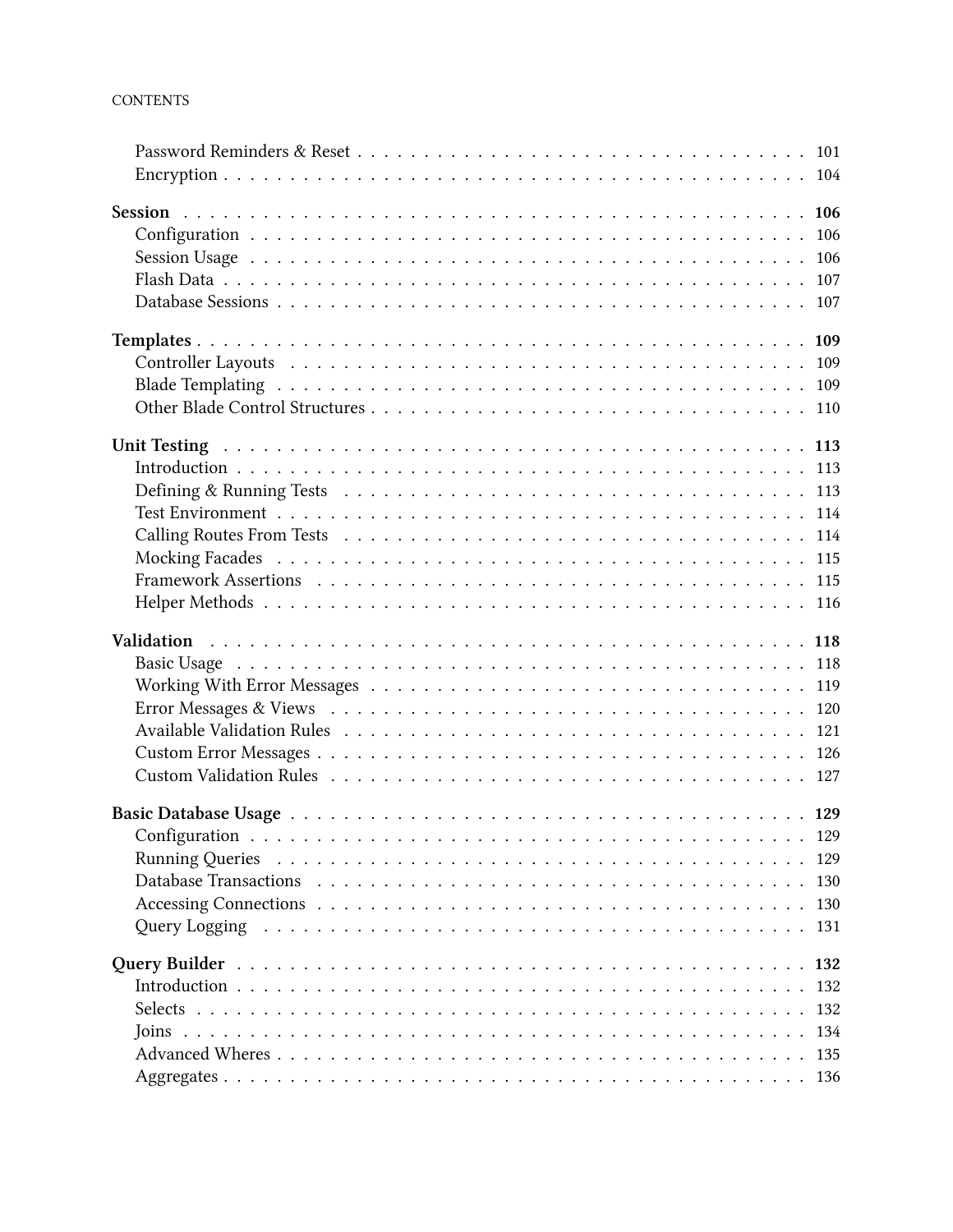| Model Observers response to the contract of the contract of the contract of the contract of the contract of the contract of the contract of the contract of the contract of the contract of the contract of the contract of th |     |
|--------------------------------------------------------------------------------------------------------------------------------------------------------------------------------------------------------------------------------|-----|
|                                                                                                                                                                                                                                |     |
|                                                                                                                                                                                                                                |     |
|                                                                                                                                                                                                                                |     |
|                                                                                                                                                                                                                                |     |
|                                                                                                                                                                                                                                |     |
|                                                                                                                                                                                                                                |     |
|                                                                                                                                                                                                                                |     |
|                                                                                                                                                                                                                                | 168 |
|                                                                                                                                                                                                                                |     |
|                                                                                                                                                                                                                                | 169 |
|                                                                                                                                                                                                                                | 169 |
|                                                                                                                                                                                                                                |     |
|                                                                                                                                                                                                                                |     |
|                                                                                                                                                                                                                                |     |
|                                                                                                                                                                                                                                |     |
|                                                                                                                                                                                                                                |     |
|                                                                                                                                                                                                                                |     |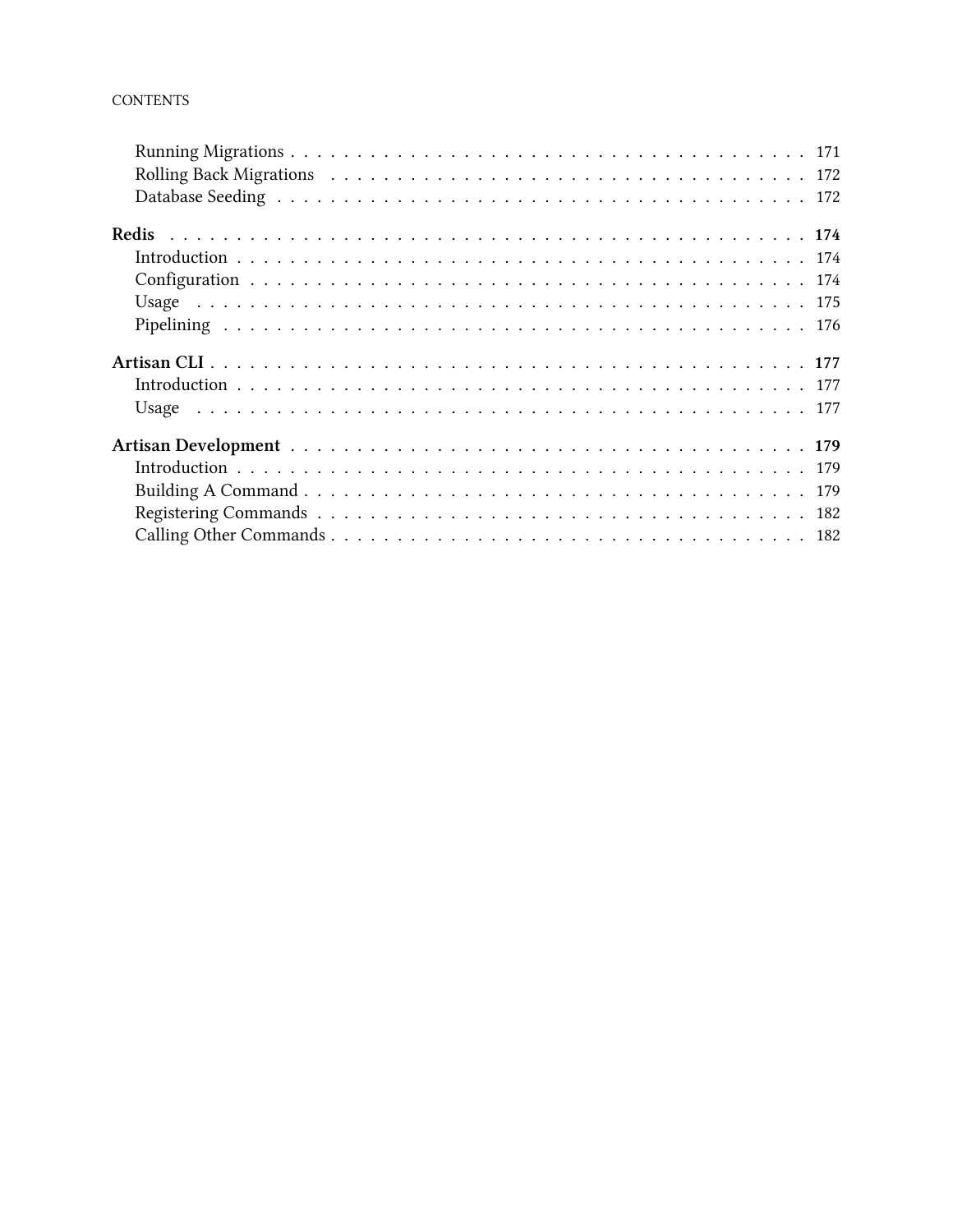- Preface
	- **–** [Introduction](#page-11-0)
	- **–** [Quickstart](#page-13-0)
	- **–** [Contributing](#page-18-0)
- Getting Started
	- **–** [Installation](#page-13-3)
	- **–** [Configuration](#page-22-0)
	- **–** [Request Lifecycle](#page-25-0)
	- **–** [Routing](#page-13-4)
	- **–** [Requests & Input](#page-36-0)
	- **–** [Views & Responses](#page-41-0)
	- **–** [Controllers](#page-46-0)
	- **–** [Errors & Logging](#page-51-0)
- Learning More
	- **–** [Cache](#page-54-0)
	- **–** [Events](#page-58-0)
	- **–** [Facades](#page-62-0)
	- **–** [Forms & HTML](#page-65-0)
	- **–** [Helpers](#page-70-0)
	- **–** [IoC Container](#page-80-0)
	- **–** [Localization](#page-85-0)
	- **–** [Mail](#page-88-0)
	- **–** [Package Development](#page-92-0)
	- **–** [Pagination](#page-99-0)
	- **–** [Queues](#page-101-0)
	- **–** [Security](#page-106-0)
	- **–** [Session](#page-115-0)
	- **–** [Templates](#page-118-0)
	- **–** [Unit Testing](#page-122-0)
	- **–** [Validation](#page-127-0)
- Database
	- **–** [Basic Usage](#page-138-0)
	- **–** [Query Builder](#page-141-0)
	- **–** [Eloquent ORM](#page-149-0)
	- **–** [Schema Builder](#page-175-0)
	- **–** [Migrations & Seeding](#page-180-0)
	- **–** [Redis](#page-183-0)
- Artisan CLI
	- **–** [Overview](#page-186-0)
	- **–** [Development](#page-188-0)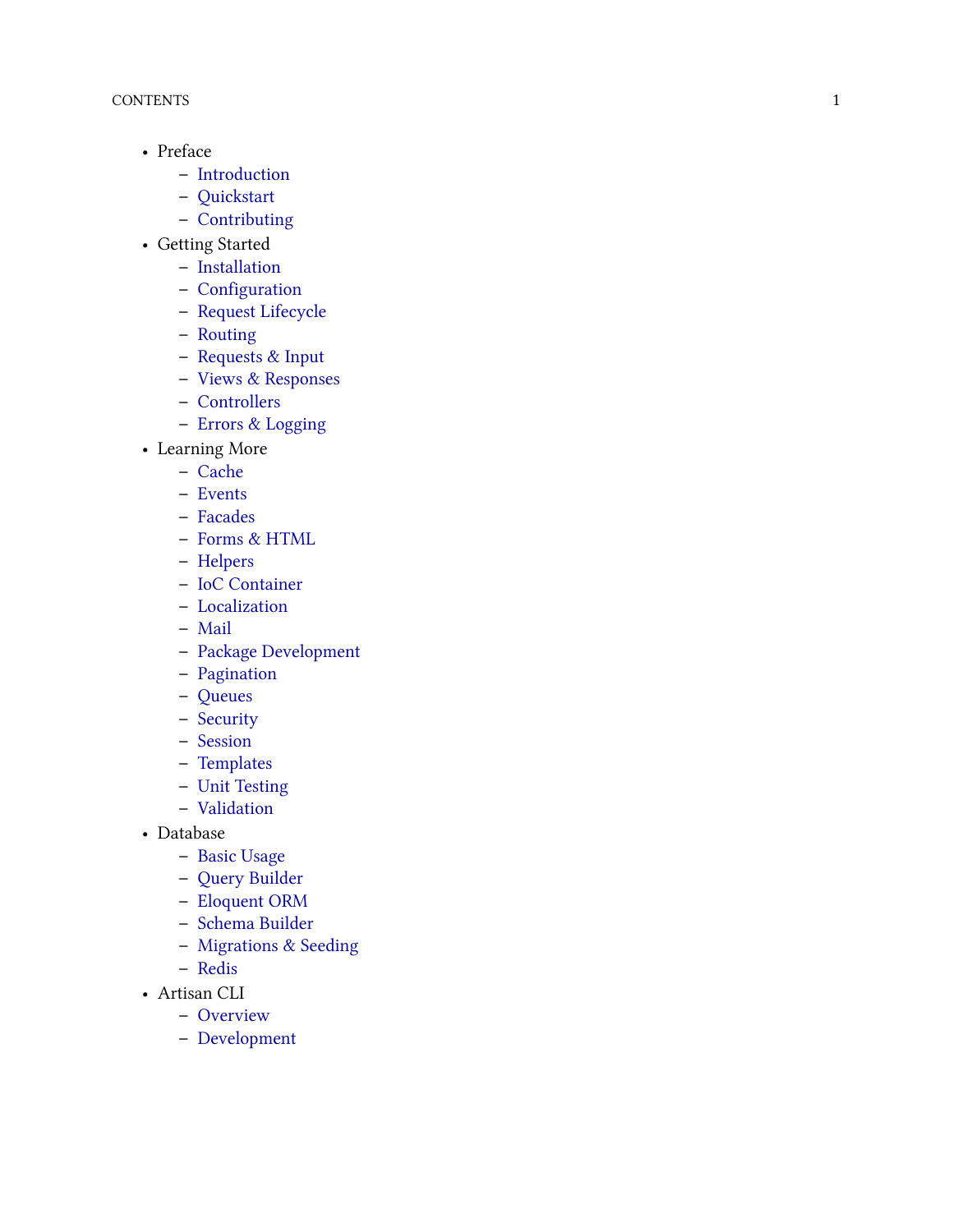# <span id="page-11-0"></span>**Introduction**

- [Laravel Philosophy](#page-11-3)
- [Learning Laravel](#page-11-4)
- [Development Team](#page-11-5)
- [Framework Sponsors](#page-12-2)

### <span id="page-11-3"></span><span id="page-11-1"></span>**Laravel Philosophy**

Laravel is a web application framework with expressive, elegant syntax. We believe development must be an enjoyable, creative experience to be truly fulfilling. Laravel attempts to take the pain out of development by easing common tasks used in the majority of web projects, such as authentication, routing, sessions, and caching.

Laravel aims to make the development process a pleasing one for the developer without sacrificing application functionality. Happy developers make the best code. To this end, we've attempted to combine the very best of what we have seen in other web frameworks, including frameworks implemented in other languages, such as Ruby on Rails, ASP.NET MVC, and Sinatra.

Laravel is accessible, yet powerful, providing powerful tools needed for large, robust applications. A superb inversion of control container, expressive migration system, and tightly integrated unit testing support give you the tools you need to build any application with which you are tasked.

### <span id="page-11-4"></span><span id="page-11-2"></span>**Learning Laravel**

One of the best ways to learn Laravel is to read through the entirety of its documentation. This guide details all aspects of the framework and how to apply them to your application.

In addition to this guide, you may wish to check out some [Laravel books](http://wiki.laravel.io/Books)<sup>1</sup>. These community written books serve as a good supplemental resource for learning about the framework:

- [Code Bright](https://leanpub.com/codebright)<sup>2</sup> by Dayle Rees
- [Laravel Testing Decoded](https://leanpub.com/laravel-testing-decoded)<sup>3</sup> by Jeffrey Way
- [Laravel: From Apprentice To Artisan](https://leanpub.com/laravel)<sup>4</sup> by Taylor Otwell

<span id="page-11-6"></span><span id="page-11-5"></span><sup>1</sup><http://wiki.laravel.io/Books>

<span id="page-11-7"></span>²<https://leanpub.com/codebright>

<span id="page-11-8"></span>³<https://leanpub.com/laravel-testing-decoded>

<span id="page-11-9"></span>⁴<https://leanpub.com/laravel>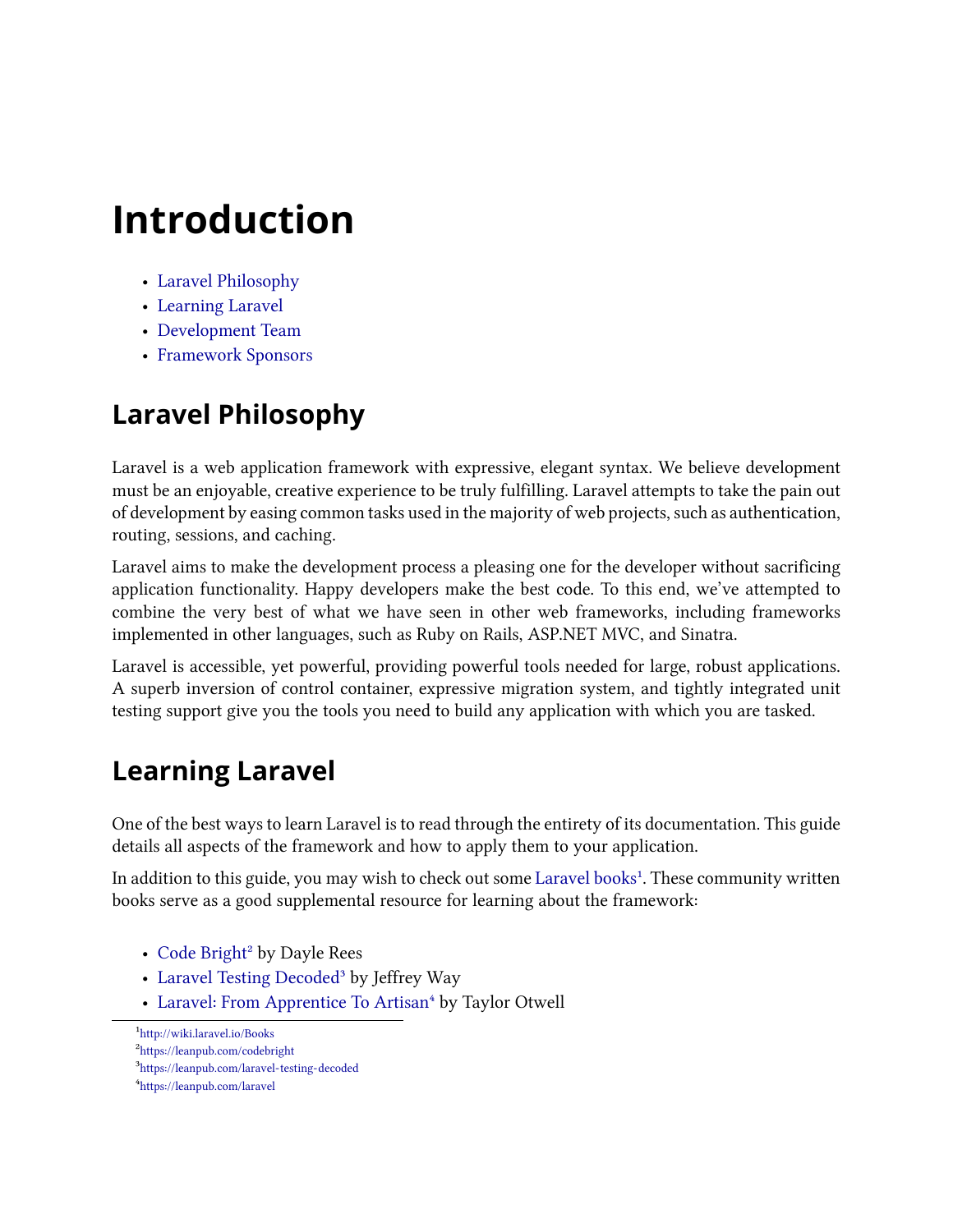**Introduction** 3

#### <span id="page-12-0"></span>**Development Team**

Laravel was created by [Taylor Otwell](https://github.com/taylorotwell)<sup>5</sup>, who continues to lead development of the framework. Other prominent community members and contributors include [Dayle Rees](https://github.com/daylerees)<sup>6</sup>, [Shawn McCool](https://github.com/ShawnMcCool)<sup>7</sup>, [Jeffrey](https://github.com/JeffreyWay) [Way](https://github.com/JeffreyWay)<sup>8</sup>, [Jason Lewis](https://github.com/jasonlewis)<sup>9</sup>, [Ben Corlett](https://github.com/bencorlett)<sup>10</sup>, [Franz Liedke](https://github.com/franzliedke)<sup>11</sup>, [Dries Vints](https://github.com/driesvints)<sup>12</sup>, [Mior Muhammad Zaki](https://github.com/crynobone)<sup>13</sup>, and [Phil](https://github.com/philsturgeon) [Sturgeon](https://github.com/philsturgeon)<sup>14</sup>.

#### <span id="page-12-2"></span><span id="page-12-1"></span>**Framework Sponsors**

The following organizations have made financial contributions to the development of the Laravel framework:

- [UserScape](http://userscape.com) $15$
- [Cartalyst](http://cartalyst.com)<sup>16</sup>
- [Elli Davis Toronto Realtor](http://ellidavis.com)<sup>17</sup>
- [Jay Banks Vancouver Lofts & Condos](http://jaybanks.ca/vancouver-lofts-condos)<sup>18</sup>
- Julie Kinnear Toronto  $\rm MLS^{19}$
- [Jamie Sarner Toronto Real Estate](http://jamiesarner.com)<sup>20</sup>
- <span id="page-12-3"></span>⁵<https://github.com/taylorotwell>
- <span id="page-12-4"></span>⁶<https://github.com/daylerees>
- <span id="page-12-5"></span>⁷<https://github.com/ShawnMcCool>
- <span id="page-12-6"></span>⁸<https://github.com/JeffreyWay>
- <span id="page-12-7"></span>⁹<https://github.com/jasonlewis>
- <span id="page-12-8"></span>10<sub><https://github.com/bencorlett></sub>
- <span id="page-12-9"></span> $11$ <https://github.com/franzliedke>
- <span id="page-12-10"></span> $\rm ^{12}$ <https://github.com/driesvints>
- <span id="page-12-11"></span> $\rm ^{13}$  <https://github.com/crynobone>
- <span id="page-12-12"></span> $\rm ^{14}$ <https://github.com/philsturgeon>
- <span id="page-12-13"></span>15<sub><http://userscape.com></sub>
- <span id="page-12-14"></span>16<sub><http://cartalyst.com></sub>
- <span id="page-12-15"></span><sup>17</sup><http://ellidavis.com>
- <span id="page-12-16"></span>18<http://jaybanks.ca/vancouver-lofts-condos>
- <span id="page-12-17"></span><sup>19</sup><http://juliekinnear.com/toronto-mls-listings>
- <span id="page-12-18"></span> $\rm ^{20}$ <http://jamiesarner.com>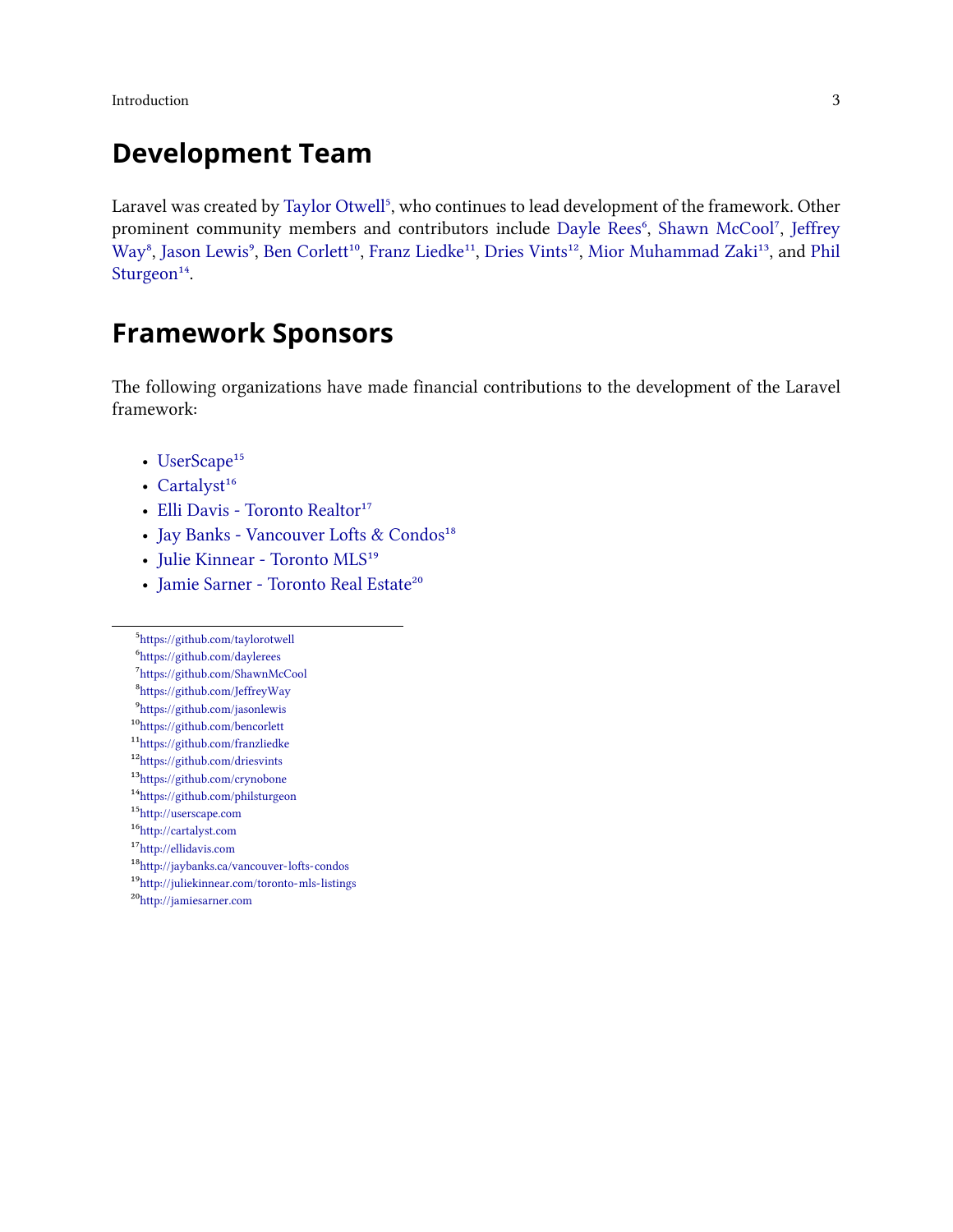- <span id="page-13-0"></span>• [Installation](#page-13-3)
- [Routing](#page-13-4)
- [Creating A View](#page-14-1)
- [Creating A Migration](#page-15-1)
- [Eloquent ORM](#page-16-2)
- [Displaying Data](#page-16-3)

### <span id="page-13-3"></span><span id="page-13-1"></span>**Installation**

To install the Laravel framework, you may issue the following command from your terminal:

composer create-project laravel/laravel your-project-name –prefer-dist

Or, you may download a copy of the [repository from Github](https://github.com/laravel/laravel/archive/master.zip)<sup>21</sup>. Next, after [installing Composer](http://getcomposer.org)<sup>22</sup>, run the composer install command in the root of your project directory. This command will download and install the framework's dependencies.

After installing the framework, take a glance around the project to familiarize yourself with the directory structure. The app directory contains folders such as views, controllers, and models. Most of your application's code will reside somewhere in this directory. You may also wish to explore the app/config directory and the configuration options that are available to you.

### <span id="page-13-4"></span><span id="page-13-2"></span>**Routing**

To get started, let's create our first route. In Laravel, the simplest route is a route to a Closure. Pop open the app/routes.php file and add the following route to the bottom of the file:

```
1 Route::get('users', function()
2 {
3 return 'Users!';
4 });
```
Now, if you hit the /users route in your web browser, you should see Users! displayed as the response. Great! You've just created your first route.

Routes can also be attached to controller classes. For example:

<span id="page-13-5"></span><sup>&</sup>lt;sup>21</sup><https://github.com/laravel/laravel/archive/master.zip>

<span id="page-13-6"></span>²²<http://getcomposer.org>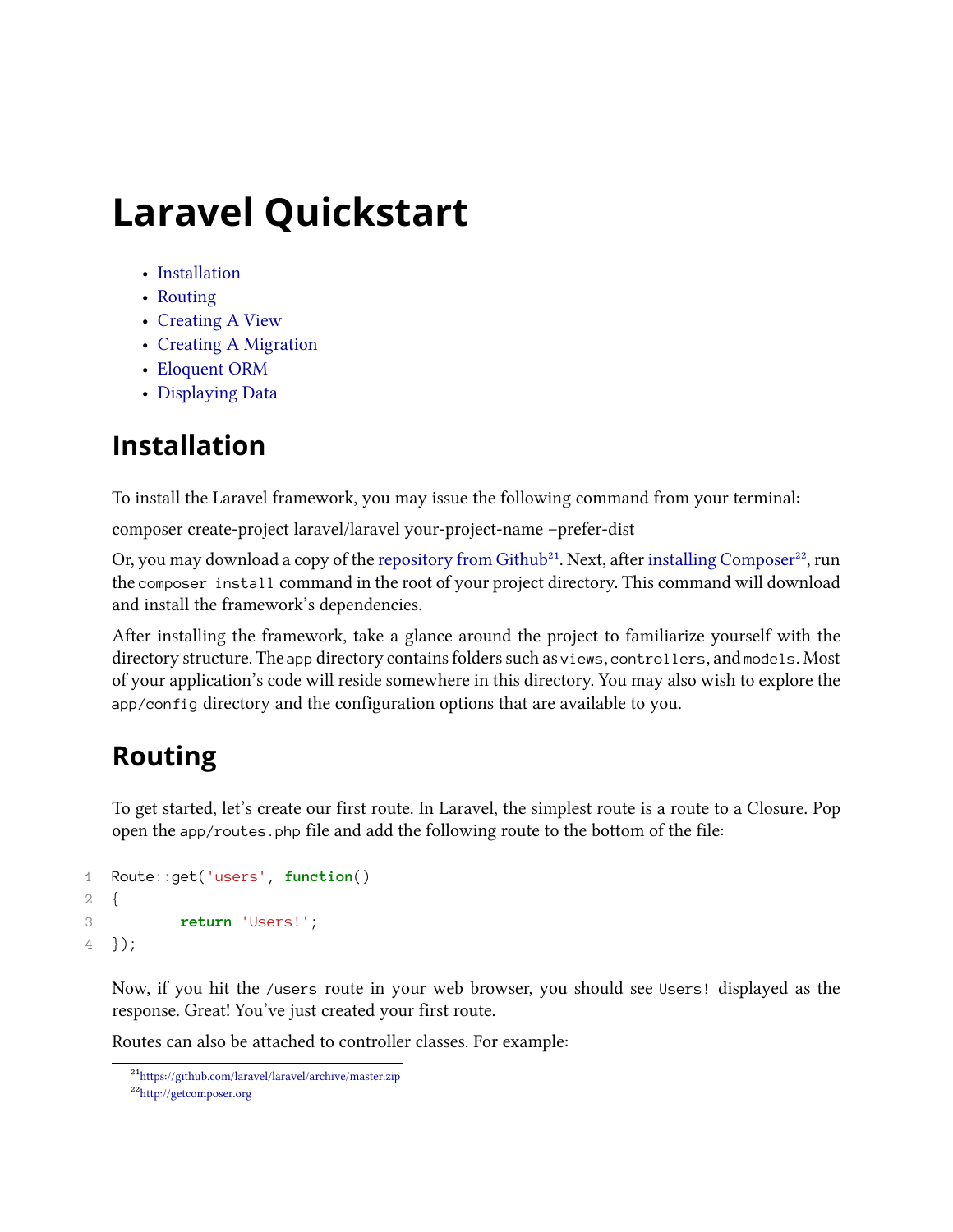```
1 Route::get('users', 'UserController@getIndex');
```
This route informs the framework that requests to the /users route should call the getIndex method on the UserController class. For more information on controller routing, check out the [controller](#page-46-0) [documentation.](#page-46-0)

#### <span id="page-14-1"></span><span id="page-14-0"></span>**Creating A View**

Next, we'll create a simple view to display our user data. Views live in the app/views directory and contain the HTML of your application. We're going to place two new views in this directory: layout.blade.php and users.blade.php. First, let's create our layout.blade.php file:

```
1 <html>
2 <body>
3 <h1>Laravel Quickstart</h1>
4
5 @yield('content')
6 </body>
7 </html>
```
Next, we'll create our users.blade.php view:

```
1 @extends('layout')
2
3 @section('content')
4 Users!
5 @stop
```
Some of this syntax probably looks quite strange to you. That's because we're using Laravel's templating system: Blade. Blade is very fast, because it is simply a handful of regular expressions that are run against your templates to compile them to pure PHP. Blade provides powerful functionality like template inheritance, as well as some syntax sugar on typical PHP control structures such as if and for. Check out the [Blade documentation](#page-118-0) for more details.

Now that we have our views, let's return it from our /users route. Instead of returning Users! from the route, return the view instead: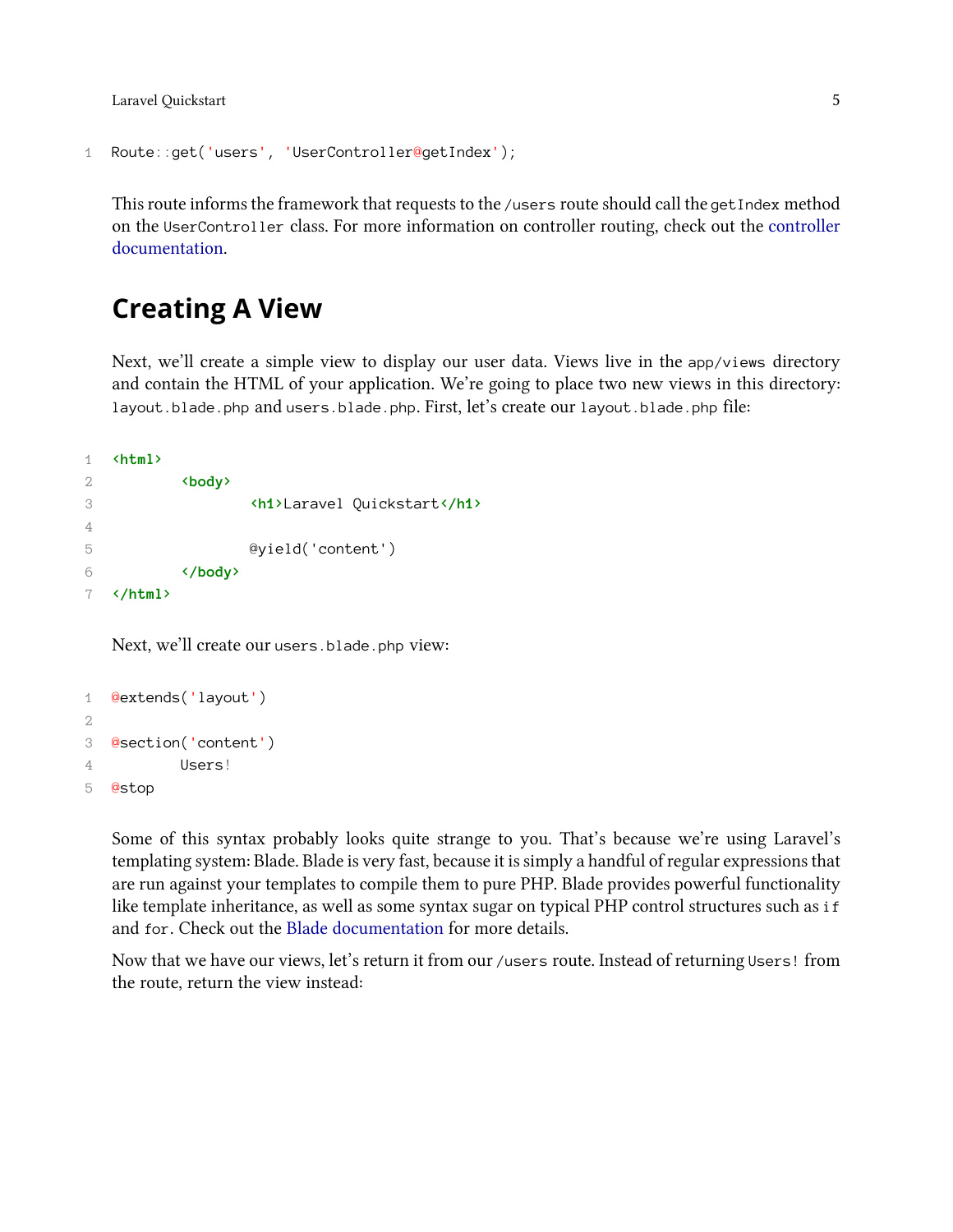```
1 Route::get('users', function()
2 {
3 return View::make('users');
4 });
```
Wonderful! Now you have setup a simple view that extends a layout. Next, let's start working on our database layer.

#### <span id="page-15-1"></span><span id="page-15-0"></span>**Creating A Migration**

To create a table to hold our data, we'll use the Laravel migration system. Migrations let you expressively define modifications to your database, and easily share them with the rest of your team.

First, let's configure a database connection. You may configure all of your database connections from the app/config/database.php file. By default, Laravel is configured to use SQLite, and an SQLite database is included in the app/database directory. If you wish, you may change the driver option to mysql and configure the mysql connection credentials within the database configuration file.

Next, to create the migration, we'll use the [Artisan CLI.](#page-186-0) From the root of your project, run the following from your terminal:

```
1 php artisan migrate:make create_users_table
```
Next, find the generated migration file in the app/database/migrations folder. This file contains a class with two methods: up and down. In the up method, you should make the desired changes to your database tables, and in the down method you simply reverse them.

Let's define a migration that looks like this:

```
1 public function up()
2 {
3 Schema::create('users', function($table)
4 {
5 $table->increments('id');
6 $table->string('email')->unique();
7 $table->string('name');
8 $table->timestamps();
9 });
10 }
11
12 public function down()
13 {
14 Schema::drop('users');
15 }
```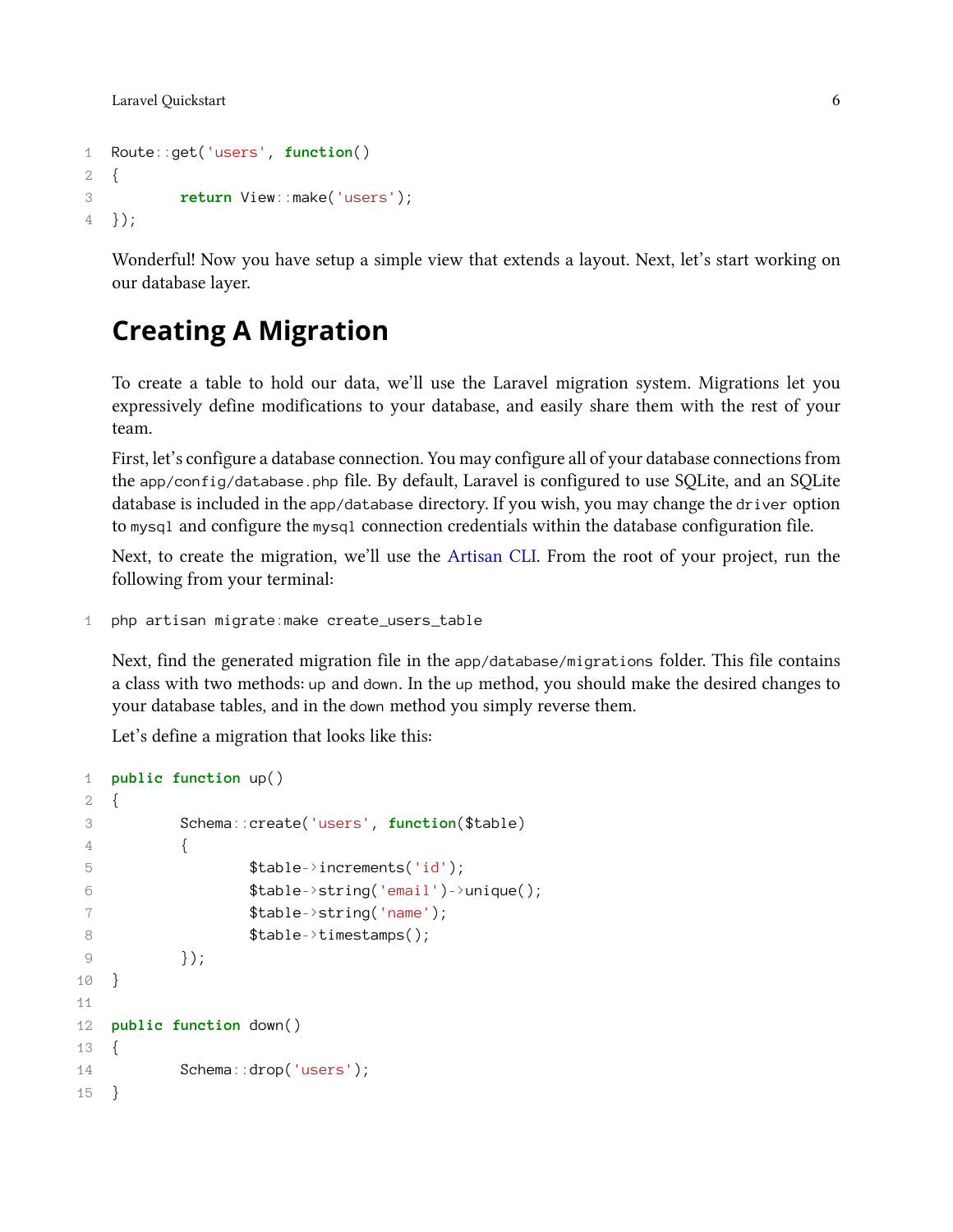Next, we can run our migrations from our terminal using the migrate command. Simply execute this command from the root of your project:

```
1 php artisan migrate
```
If you wish to rollback a migration, you may issue the migrate:rollback command. Now that we have a database table, let's start pulling some data!

#### <span id="page-16-2"></span><span id="page-16-0"></span>**Eloquent ORM**

Laravel ships with a superb ORM: Eloquent. If you have used the Ruby on Rails framework, you will find Eloquent familiar, as it follows the ActiveRecord ORM style of database interaction.

First, let's define a model. An Eloquent model can be used to query an associated database table, as well as represent a given row within that table. Don't worry, it will all make sense soon! Models are typically stored in the app/models directory. Let's define a User. php model in that directory like so:

```
1 class User extends Eloquent {}
```
Note that we do not have to tell Eloquent which table to use. Eloquent has a variety of conventions, one of which is to use the plural form of the model name as the model's database table. Convenient!

Using your preferred database administration tool, insert a few rows into your users table, and we'll use Eloquent to retrieve them and pass them to our view.

Now let's modify our /users route to look like this:

```
1 Route::get('users', function()
2 {
3 $users = User::all();
4
5 return View::make('users')->with('users', $users);
6 });
```
Let's walk through this route. First, the all method on the User model will retrieve all of the rows in the users table. Next, we're passing these records to the view via the with method. The with method accepts a key and a value, and is used to make a piece of data available to a view.

<span id="page-16-3"></span>Awesome. Now we're ready to display the users in our view!

#### <span id="page-16-1"></span>**Displaying Data**

Now that we have made the users available to our view. We can display them like so: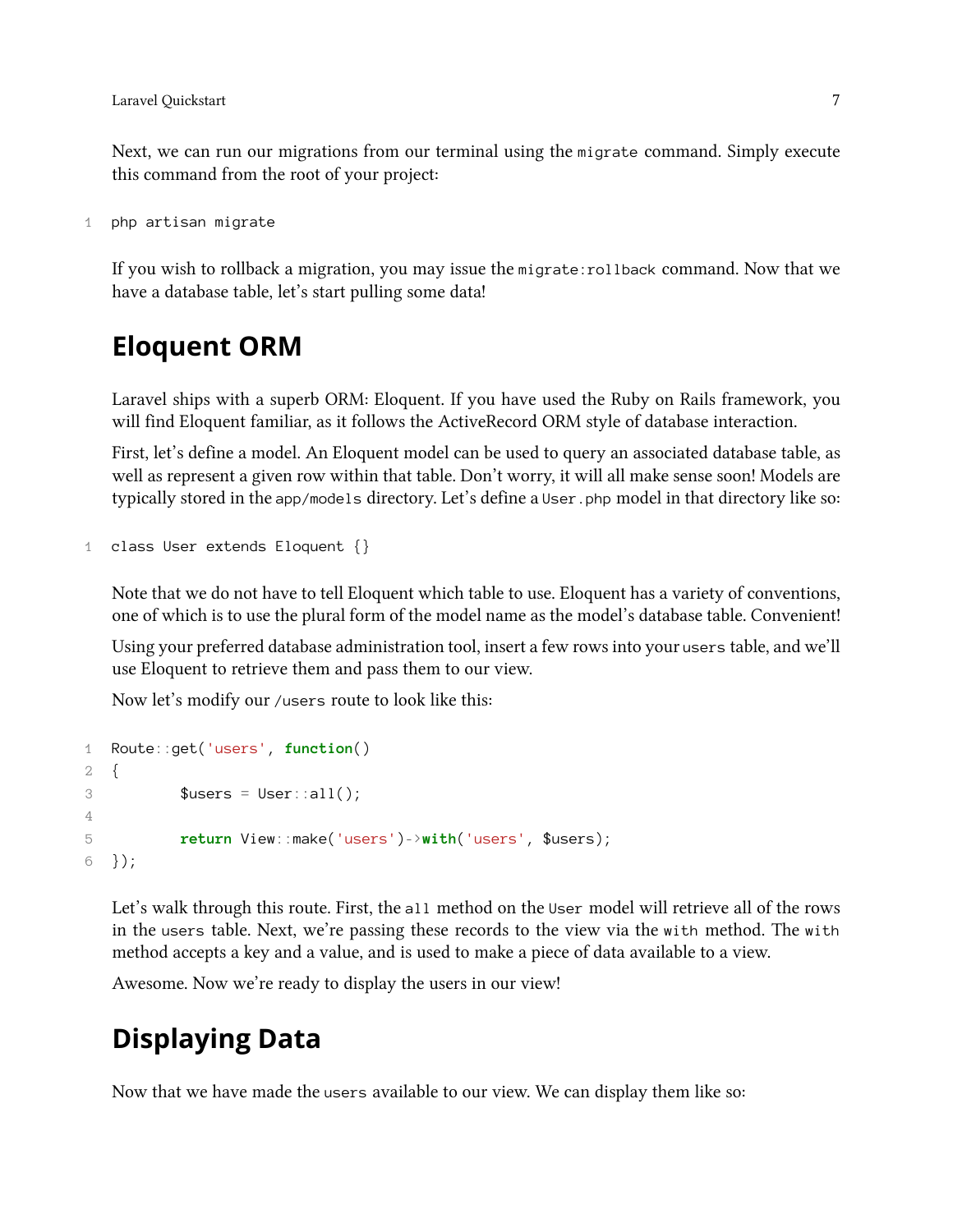```
1 @extends('layout')
2
3 @section('content')
4 @foreach($users as $user)
5 \langle p \rangle { \{\$user\}name} \langle/p \rangle6 @endforeach
7 @stop
```
You may be wondering where to find our echo statements. When using Blade, you may echo data by surrounding it with double curly braces. It's a cinch. Now, you should be able to hit the /users route and see the names of your users displayed in the response.

This is just the beginning. In this tutorial, you've seen the very basics of Laravel, but there are so many more exciting things to learn. Keep reading through the documentation and dig deeper into the powerful features available to you in [Eloquent](#page-149-0) and [Blade](#page-118-0). Or, maybe you're more interested in [Queues](#page-101-0) and [Unit Testing](#page-122-0). Then again, maybe you want to flex your architecture muscles with the [IoC Container](#page-80-0). The choice is yours!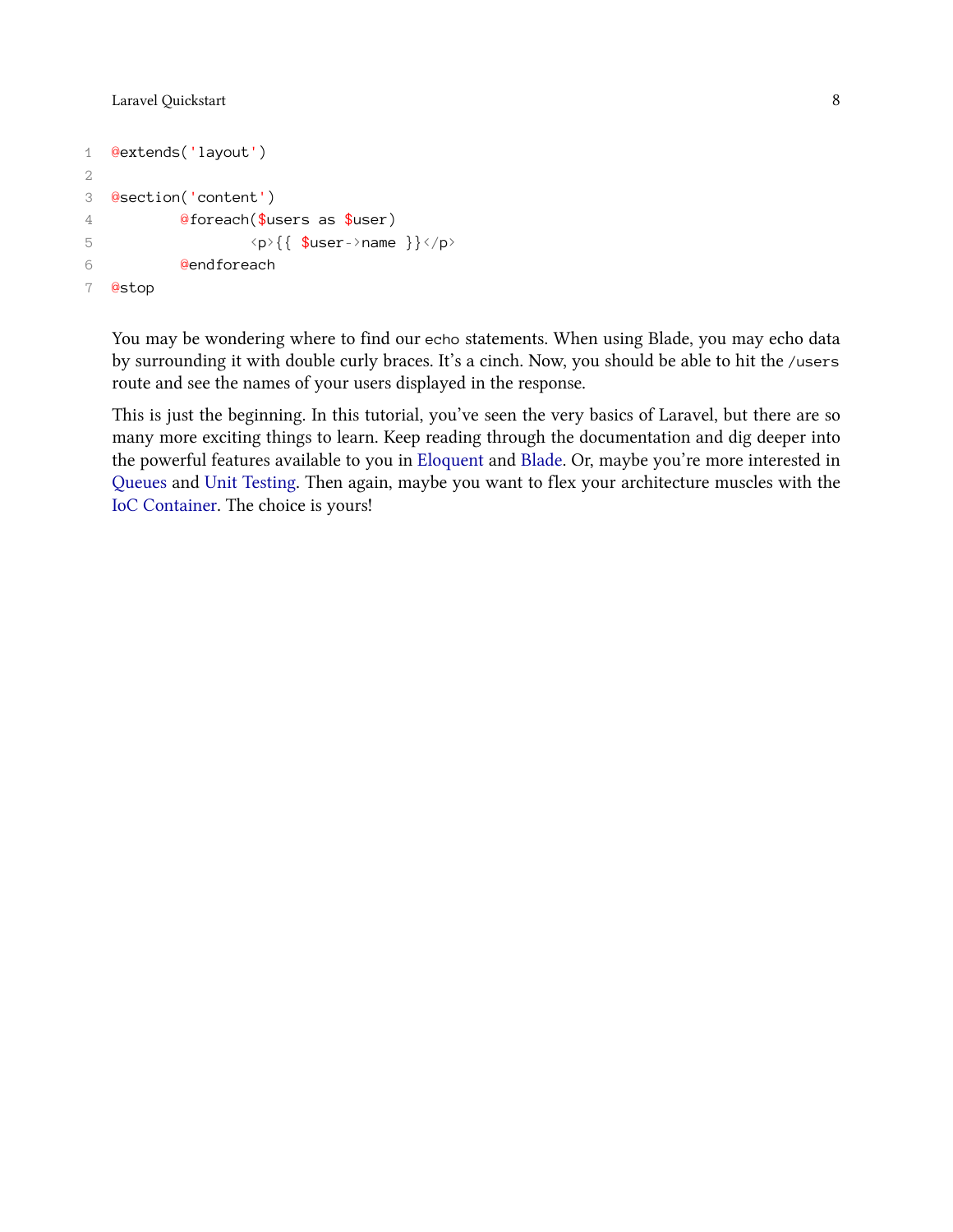# <span id="page-18-0"></span>**Contributing To Laravel**

- [Introduction](#page-18-4)
- [Pull Requests](#page-18-5)
- [Coding Guidelines](#page-18-6)

### <span id="page-18-4"></span><span id="page-18-1"></span>**Introduction**

Laravel is free, open-source software, meaning anyone can contribute to its development and progress. Laravel source code is currently hosted on [Github](http://github.com)<sup>23</sup>, which provides an easy method for forking the project and merging your contributions.

### <span id="page-18-5"></span><span id="page-18-2"></span>**Pull Requests**

The pull request process differs for new features and bugs. Before sending a pull request for a new feature, you should first create an issue with [Proposal] in the title. The proposal should describe the new feature, as well as implementation ideas. The proposal will then be reviewed and either approved or denied. Once a proposal is approved, a pull request may be created implementing the new feature. Pull requests which do not follow this guideline will be closed immediately.

Pull requests for bugs may be sent without creating any proposal issue. If you believe that you know of a solution for a bug that has been filed on Github, please leave a comment detailing your proposed fix.

#### **Feature Requests**

If you have an idea for a new feature you would like to see added to Laravel, you may create an issue on Github with [Request] in the title. The feature request will then be reviewed by a core contributor.

### <span id="page-18-6"></span><span id="page-18-3"></span>**Coding Guidelines**

Laravel follows the [PSR-0](https://github.com/php-fig/fig-standards/blob/master/accepted/PSR-0.md)<sup>24</sup> and [PSR-1](https://github.com/php-fig/fig-standards/blob/master/accepted/PSR-1-basic-coding-standard.md)<sup>25</sup> coding standards. In addition to these standards, below is a list of other coding standards that should be followed:

<span id="page-18-7"></span> $^{23}{\rm http://github.com}$  $^{23}{\rm http://github.com}$  $^{23}{\rm http://github.com}$ 

<span id="page-18-8"></span><sup>&</sup>lt;sup>24</sup><https://github.com/php-fig/fig-standards/blob/master/accepted/PSR-0.md>

<span id="page-18-9"></span><sup>&</sup>lt;sup>25</sup><https://github.com/php-fig/fig-standards/blob/master/accepted/PSR-1-basic-coding-standard.md>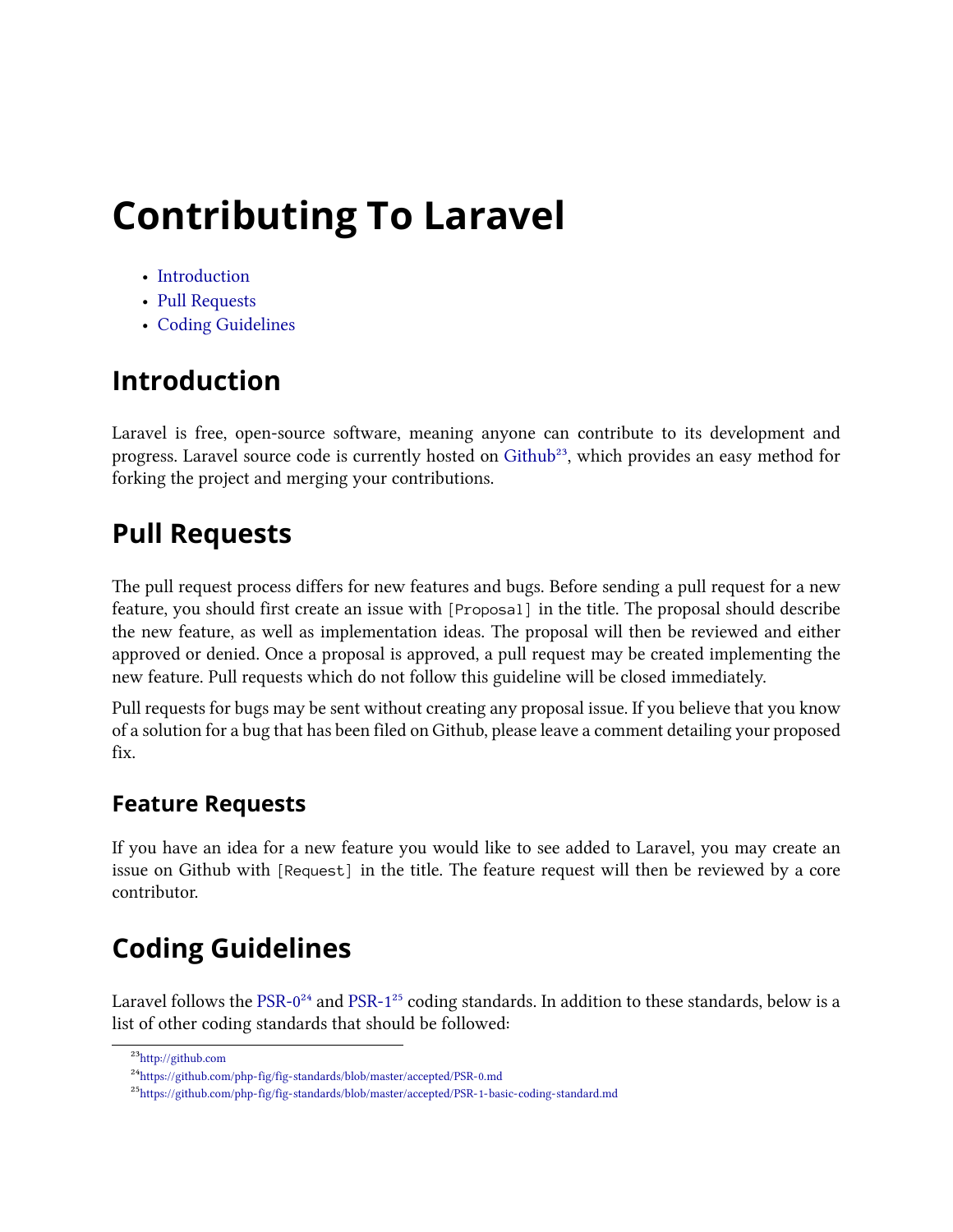- Namespace declarations should be on the same line as  $\leftrightarrow$  2php.
- Class opening { should be on the same line as the class name.
- Function and control structure opening { should be on a separate line.
- Interface names are suffixed with Interface (FooInterface)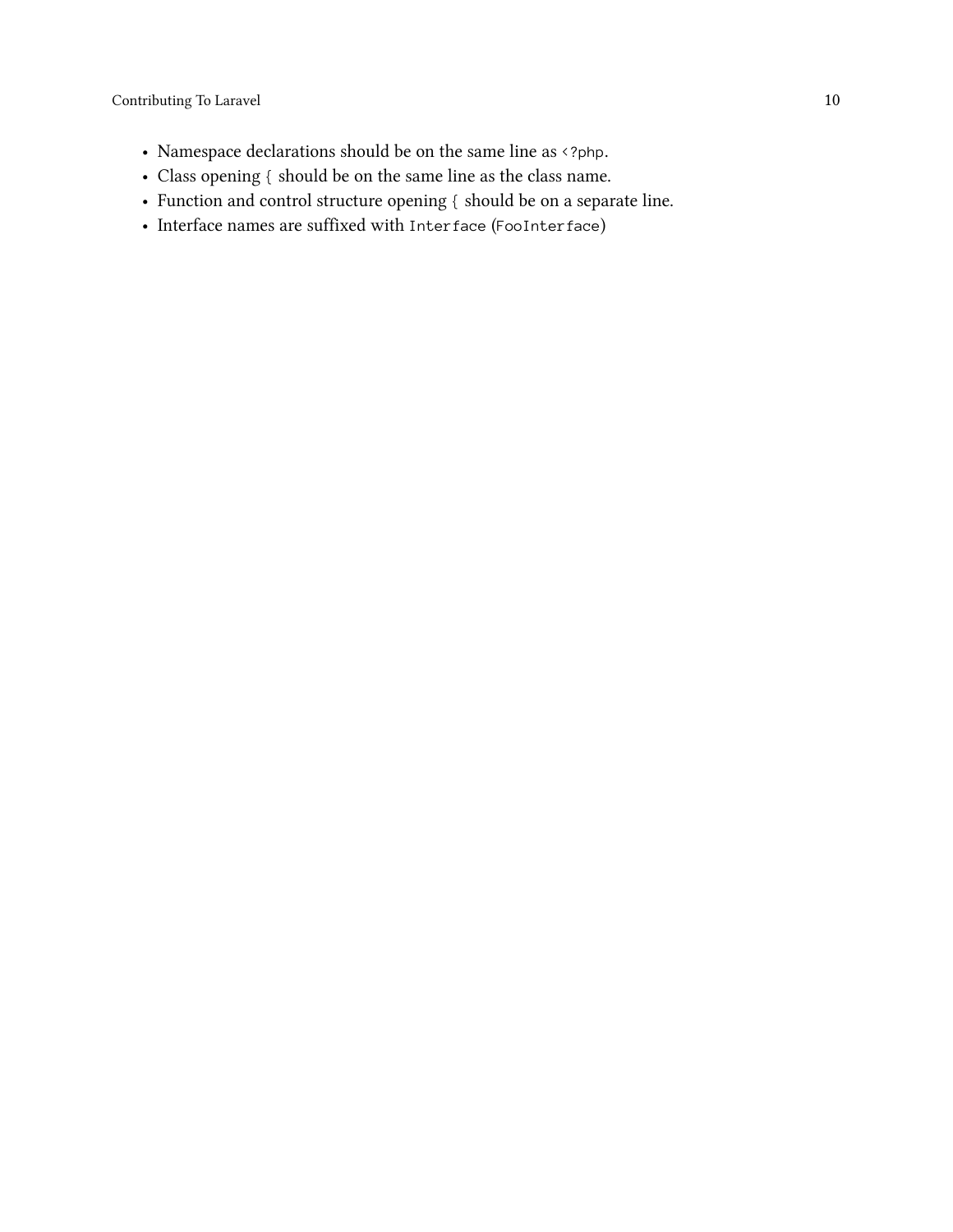# <span id="page-20-0"></span>**Installation**

- [Install Composer](#page-20-4)
- [Install Laravel](#page-20-5)
- [Server Requirements](#page-20-6)
- [Configuration](#page-20-7)
- [Pretty URLs](#page-21-2)

### <span id="page-20-4"></span><span id="page-20-1"></span>**Install Composer**

Laravel utilizes [Composer](http://getcomposer.org)<sup>26</sup> to manage its dependencies. First, download a copy of the composer. phar. Once you have the PHAR archive, you can either keep it in your local project directory or move to usr/local/bin to use it globally on your system. On Windows, you can use the Composer [Windows](https://getcomposer.org/Composer-Setup.exe) [installer](https://getcomposer.org/Composer-Setup.exe)<sup>27</sup>.

### <span id="page-20-5"></span><span id="page-20-2"></span>**Install Laravel**

Once Composer is installed, download the [latest version](https://github.com/laravel/laravel/archive/master.zip)<sup>28</sup> of the Laravel framework and extract its contents into a directory on your server. Next, in the root of your Laravel application, run the php composer.phar install (or composer install) command to install all of the framework's dependencies. This process requires Git to be installed on the server to successfully complete the installation.

<span id="page-20-6"></span>Once Laravel is installed, you may update the framework using the php composer.phar update command.

### <span id="page-20-3"></span>**Server Requirements**

The Laravel framework has a few system requirements:

- PHP  $>= 5.3.7$
- MCrypt PHP Extension

<span id="page-20-8"></span><span id="page-20-7"></span> $^{26}\mathrm{http://getcomposer.org}$  $^{26}\mathrm{http://getcomposer.org}$  $^{26}\mathrm{http://getcomposer.org}$ 

<span id="page-20-9"></span>²⁷<https://getcomposer.org/Composer-Setup.exe>

<span id="page-20-10"></span>²⁸<https://github.com/laravel/laravel/archive/master.zip>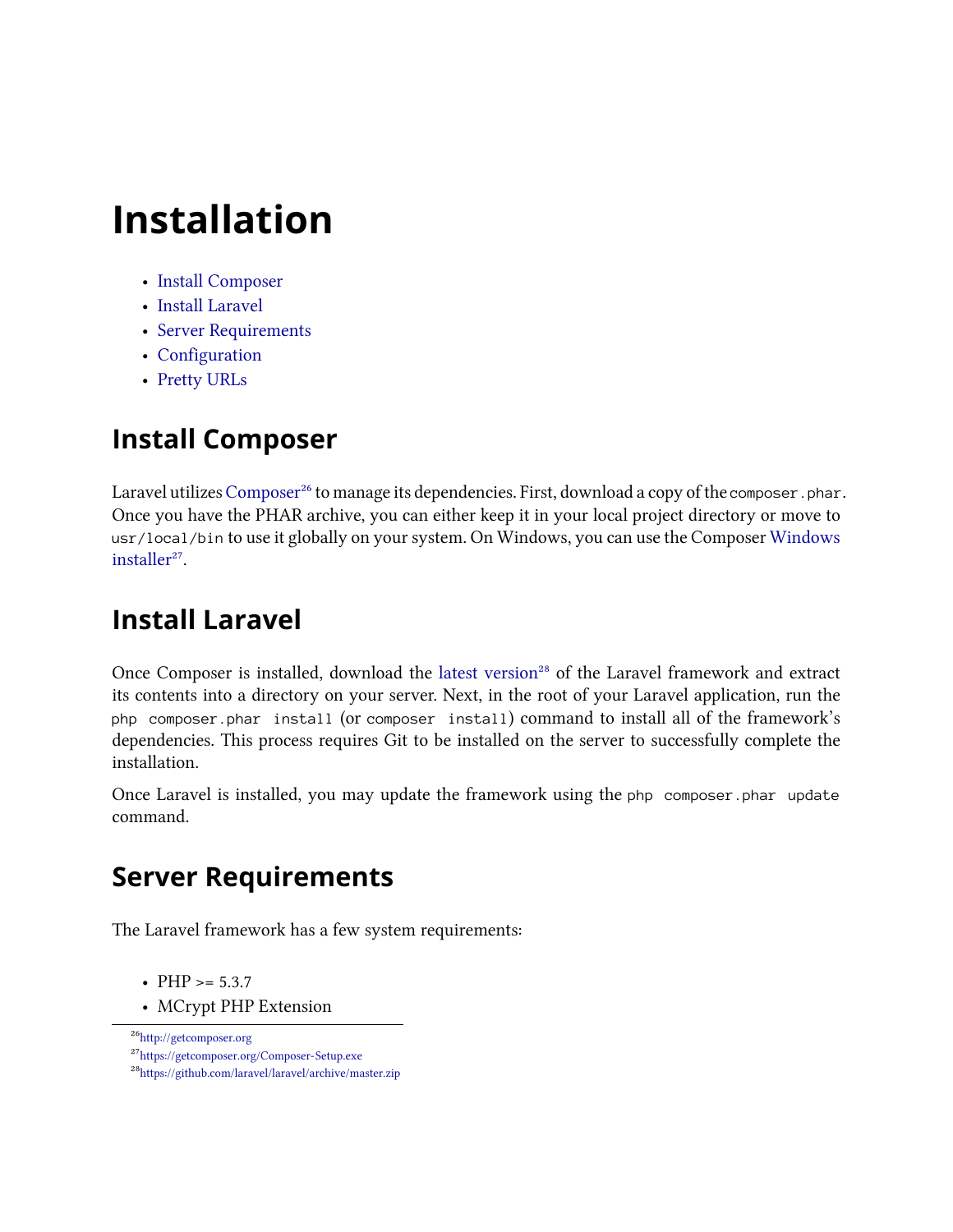**Installation** 12

### <span id="page-21-0"></span>**Configuration**

Laravel needs almost no configuration out of the box. You are free to get started developing! However, you may wish to review the app/config/app.php file and its documentation. It contains several options such as timezone and locale that you may wish to change according to your application.

**Note:** One configuration option you should be sure to set is the key option within app/config/app.php. This value should be set to a 32 character, random string. This key is used when encrypting values, and encrypted values will not be safe until it is properly set. You can set this value quickly by using the following artisan command php artisan key:generate.

#### **Permissions**

Laravel requires one set of permissions to be configured - folders within app/storage require write access by the web server.

#### **Paths**

Several of the framework directory paths are configurable. To change the location of these directories, check out the bootstrap/paths.php file.

**Note:** Laravel is designed to protect your application code, and local storage by placing only files that are necessarily public in the public folder. It is recommended that you either set the public folder as your site's documentRoot (also known as a web root) or to place the contents of public into your site's root directory and place all of Laravel's other files outside the web root.

### <span id="page-21-2"></span><span id="page-21-1"></span>**Pretty URLs**

The framework ships with a public/.htaccess file that is used to allow URLs without index.php. If you use Apache to serve your Laravel application, be sure to enable the mod\_rewrite module.

If the .htaccess file that ships with Laravel does not work with your Apache installation, try this one:

```
1 Options +FollowSymLinks
```

```
2 RewriteEngine On
```
RewriteCond %{REQUEST\_FILENAME} !-d RewriteCond %{REQUEST\_FILENAME} !-f RewriteRule ˆ index.php [L]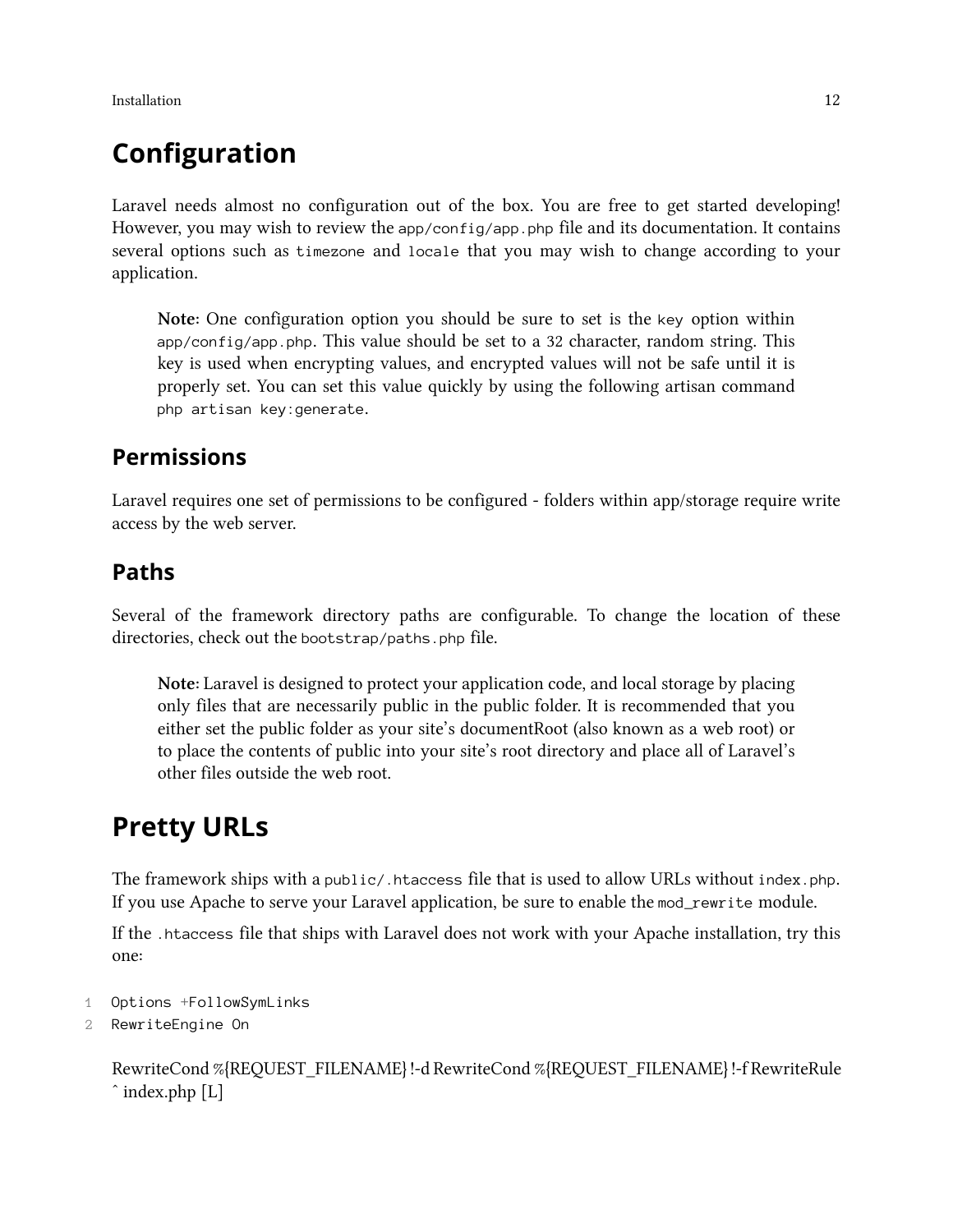# <span id="page-22-0"></span>**Configuration**

- [Introduction](#page-22-2)
- [Environment Configuration](#page-22-3)
- [Maintenance Mode](#page-24-1)

### <span id="page-22-2"></span><span id="page-22-1"></span>**Introduction**

All of the configuration files for the Laravel framework are stored in the app/config directory. Each option in every file is documented, so feel free to look through the files and get familiar with the options available to you.

Sometimes you may need to access configuration values at run-time. You may do so using the Config class:

**Accessing A Configuration Value**

```
1 Config::get('app.timezone');
```
You may also specify a default value to return if the configuration option does not exist:

```
1 $timezone = Config::get('app.timezone', 'UTC');
```
Notice that "dot" style syntax may be used to access values in the various files. You may also set configuration values at run-time:

#### **Setting A Configuration Value**

```
1 Config::set('database.default', 'sqlite');
```
<span id="page-22-3"></span>Configuration values that are set at run-time are only set for the current request, and will not be carried over to subsequent requests.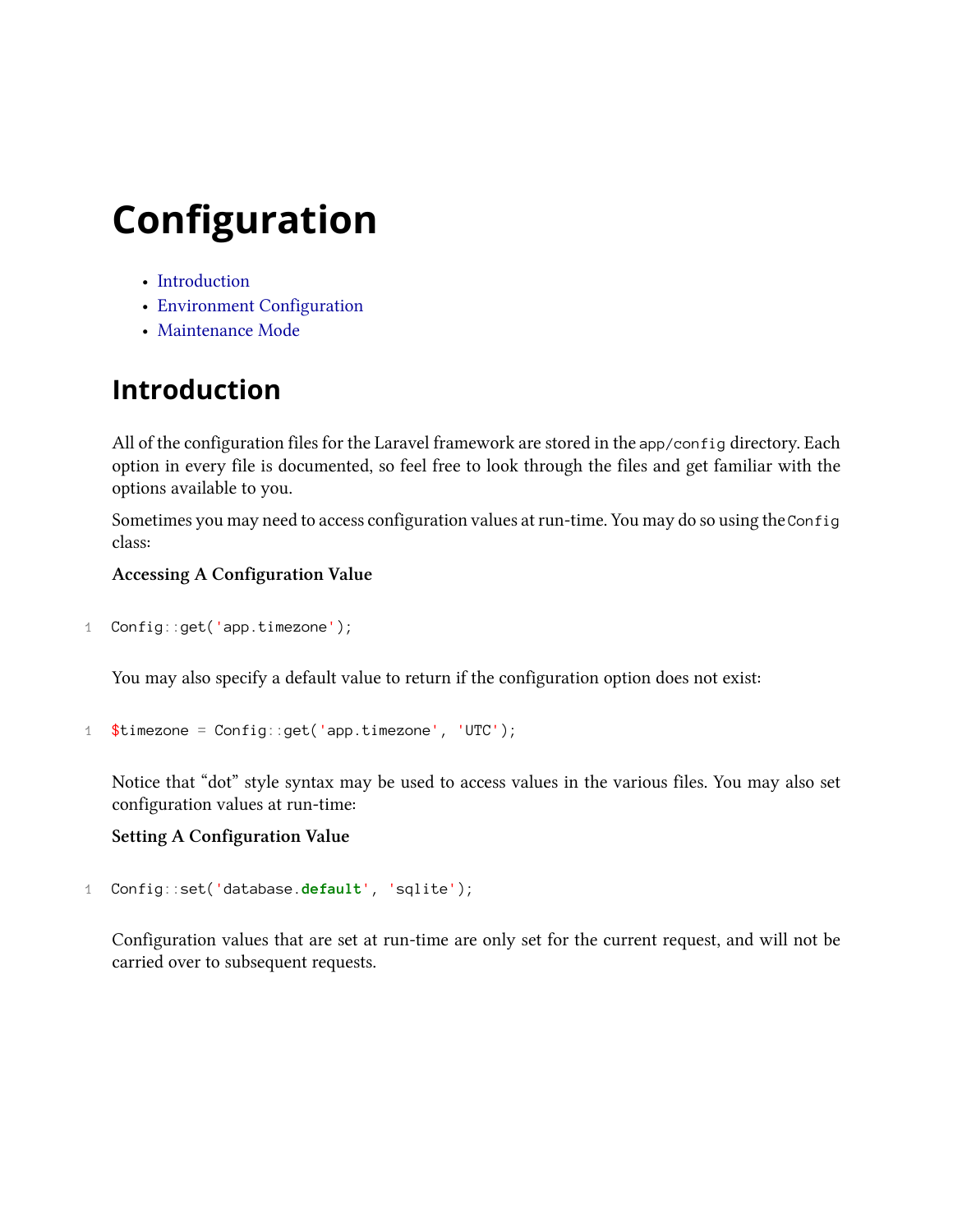Configuration 2014

#### <span id="page-23-0"></span>**Environment Configuration**

It is often helpful to have different configuration values based on the environment the application is running in. For example, you may wish to use a different cache driver on your local development machine than on the production server. It is easy to accomplish this using environment based configuration.

Simply create a folder within the config directory that matches your environment name, such as local. Next, create the configuration files you wish to override and specify the options for that environment. For example, to override the cache driver for the local environment, you would create a cache.php file in app/config/local with the following content:

```
1 <?php
2
3 return array(
4
5 'driver' => 'file',
6
7 );
```
**Note:** Do not use 'testing' as an environment name. This is reserved for unit testing.

Notice that you do not have to specify *every* option that is in the base configuration file, but only the options you wish to override. The environment configuration files will "cascade" over the base files.

Next, we need to instruct the framework how to determine which environment it is running in. The default environment is always production. However, you may setup other environments within the bootstrap/start.php file at the root of your installation. In this file you will find an \$app->detectEnvironment call. The array passed to this method is used to determine the current environment. You may add other environments and machine names to the array as needed.

```
1 <?php
2
3 $env = $app->detectEnvironment(array(
4
5 'local' => array('your-machine-name'),
6
7 ));
```
You may also pass a Closure to the detectEnvironment method, allowing you to implement your own environment detection: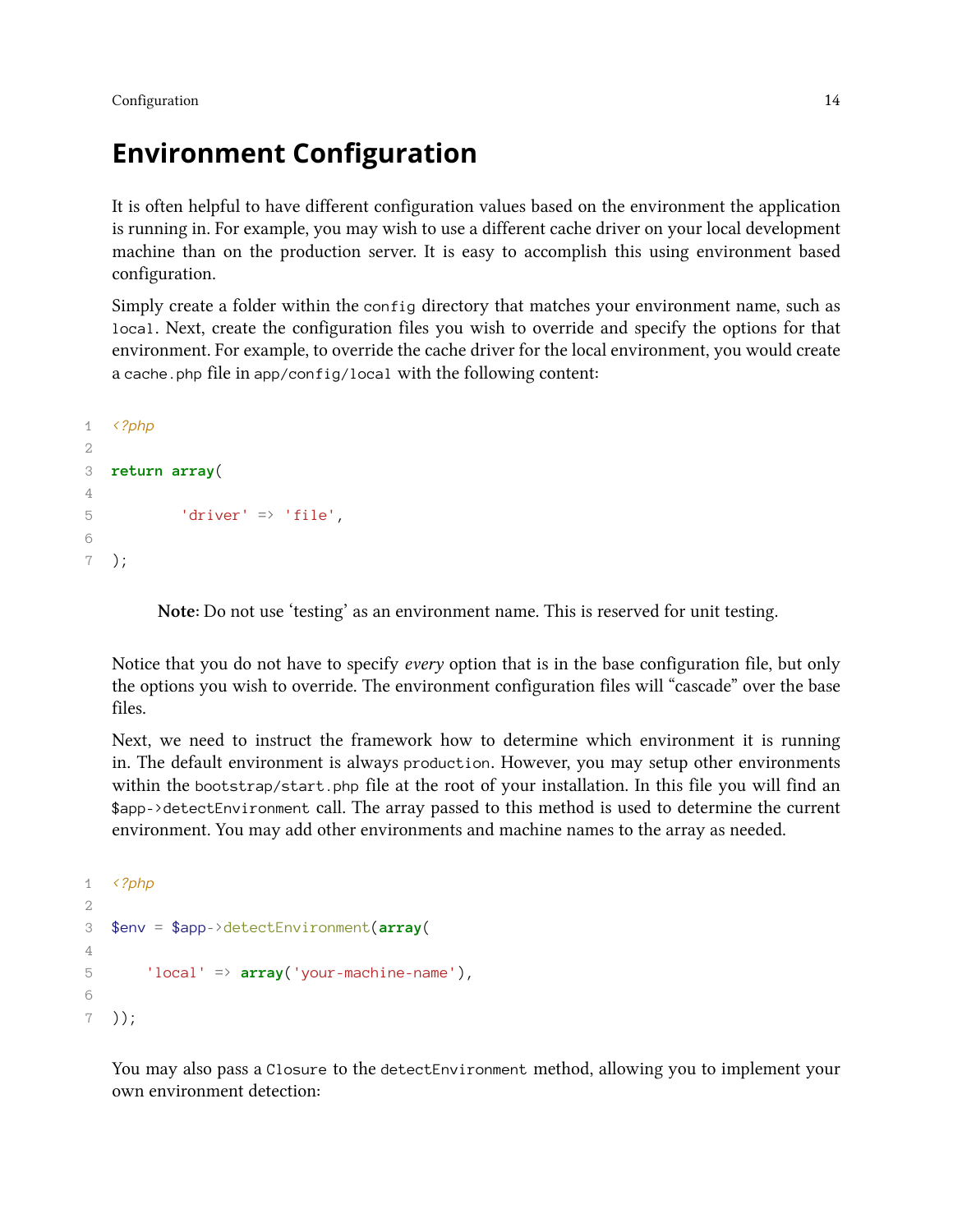**Configuration** 15

```
1 $env = $app->detectEnvironment(function()
2 {
3 return $_SERVER['MY_LARAVEL_ENV'];
4 });
```
You may access the current application environment via the environment method:

**Accessing The Current Application Environment**

```
1 \text{Senviroment} = \text{App::environment}();
```
#### <span id="page-24-1"></span><span id="page-24-0"></span>**Maintenance Mode**

When your application is in maintenance mode, a custom view will be displayed for all routes into your application. This makes it easy to "disable" your application while it is updating. A call to the App::down method is already present in your app/start/global.php file. The response from this method will be sent to users when your application is in maintenance mode.

To enable maintenance mode, simply execute the down Artisan command:

1 php artisan down

To disable maintenance mode, use the up command:

1 php artisan up

To show a custom view when your application is in maintenance mode, you may add something like the following to your application's app/start/global.php file:

```
1 App::down(function()
2 {
3 return Response::view('maintenance', array(), 503);
4 });
```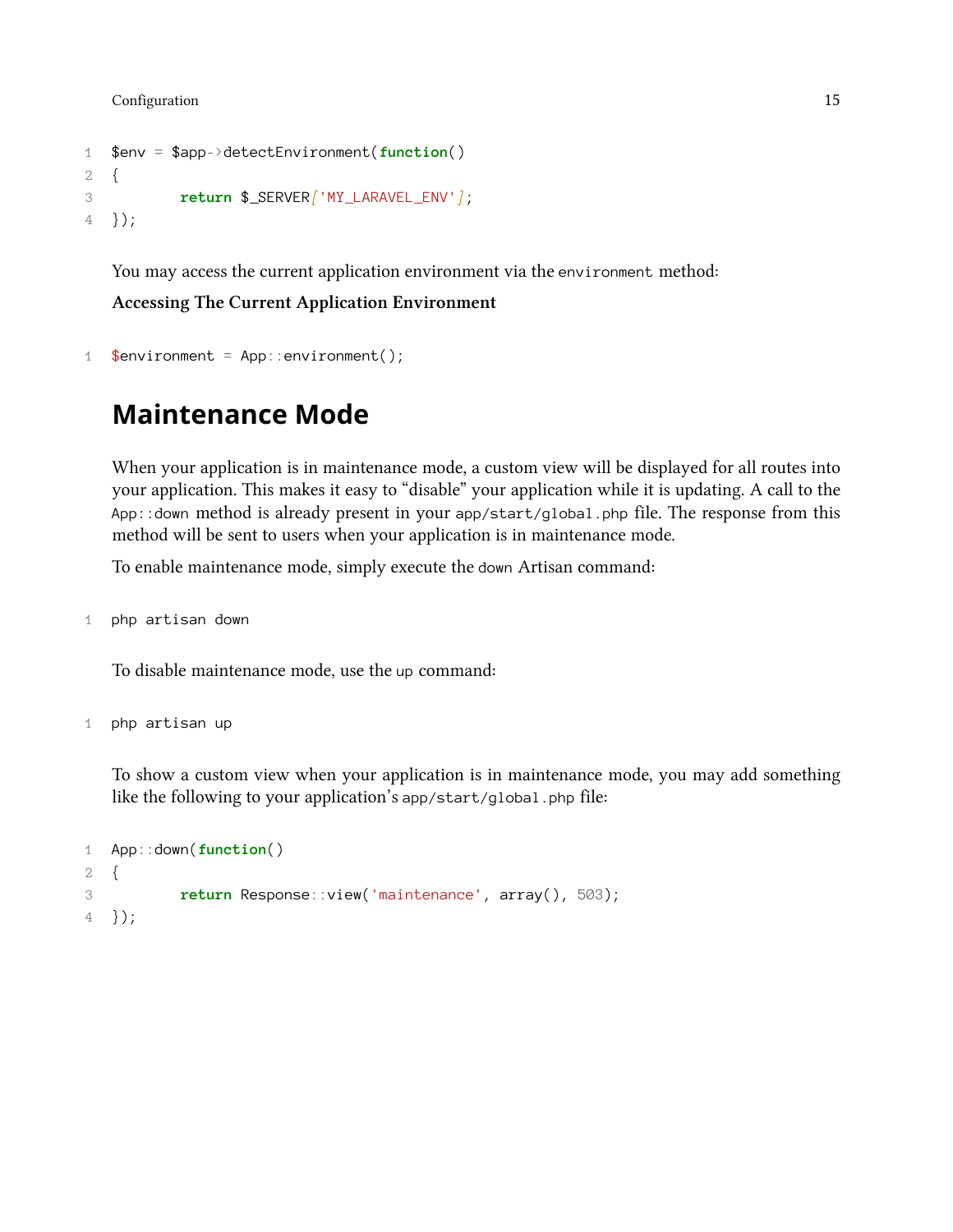# <span id="page-25-0"></span>**Request Lifecycle**

- [Overview](#page-25-4)
- [Start Files](#page-25-5)
- [Application Events](#page-25-6)

### <span id="page-25-4"></span><span id="page-25-1"></span>**Overview**

The Laravel request lifecycle is fairly simple. A request enters your application and is dispatched to the appropriate route or controller. The response from that route is then sent back to the browser and displayed on the screen. Sometimes you may wish to do some processing before or after your routes are actually called. There are several opportunities to do this, two of which are "start" files and application events.

### <span id="page-25-5"></span><span id="page-25-2"></span>**Start Files**

Your application's start files are stored at app/start. By default, three are included with your application: global.php, local.php, and artisan.php. For more information about artisan.php, refer to the documentation on the [Artisan command line](#page-191-2).

The global.php start file contains a few basic items by default, such as the registration of the [Logger](#page-51-0) and the inclusion of your app/filters.php file. However, you are free to add anything to this file that you wish. It will be automatically included on *every* request to your application, regardless of environment. The local php file, on the other hand, is only called when the application is executing in the local environment. For more information on environments, check out the [configuration](#page-22-0) documentation.

Of course, if you have other environments in addition to local, you may create start files for those environments as well. They will be automatically included when your application is running in that environment.

### <span id="page-25-6"></span><span id="page-25-3"></span>**Application Events**

You may also do pre and post request processing by registering before, after, close, finish, and shutdown application events:

#### **Registering Application Events**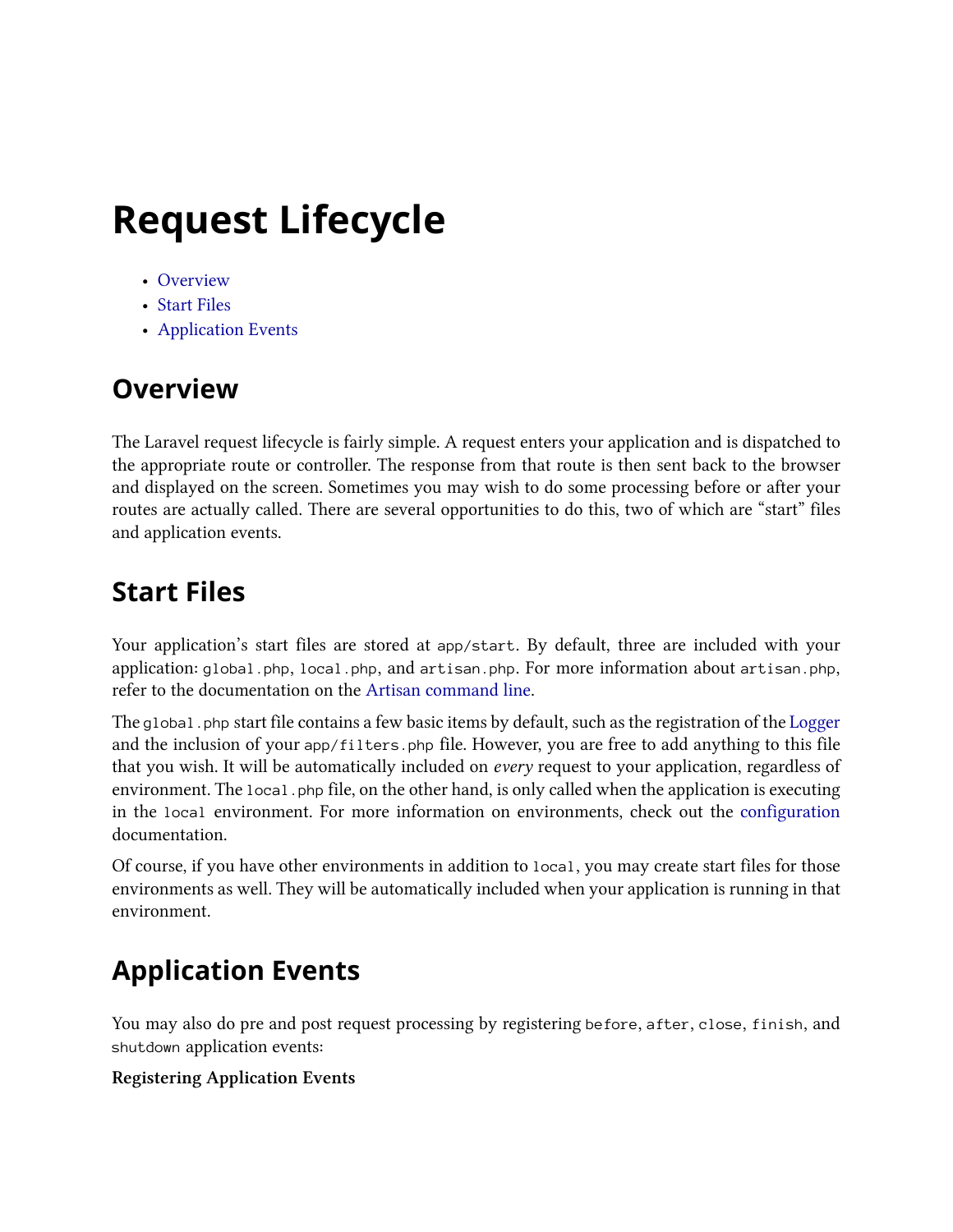Request Lifecycle 17

```
1 App::before(function()
2 {
3 //
4 });
5
6 App::after(function($request, $response)
7 {
8 //
9 });
```
Listeners to these events will be run before and after each request to your application.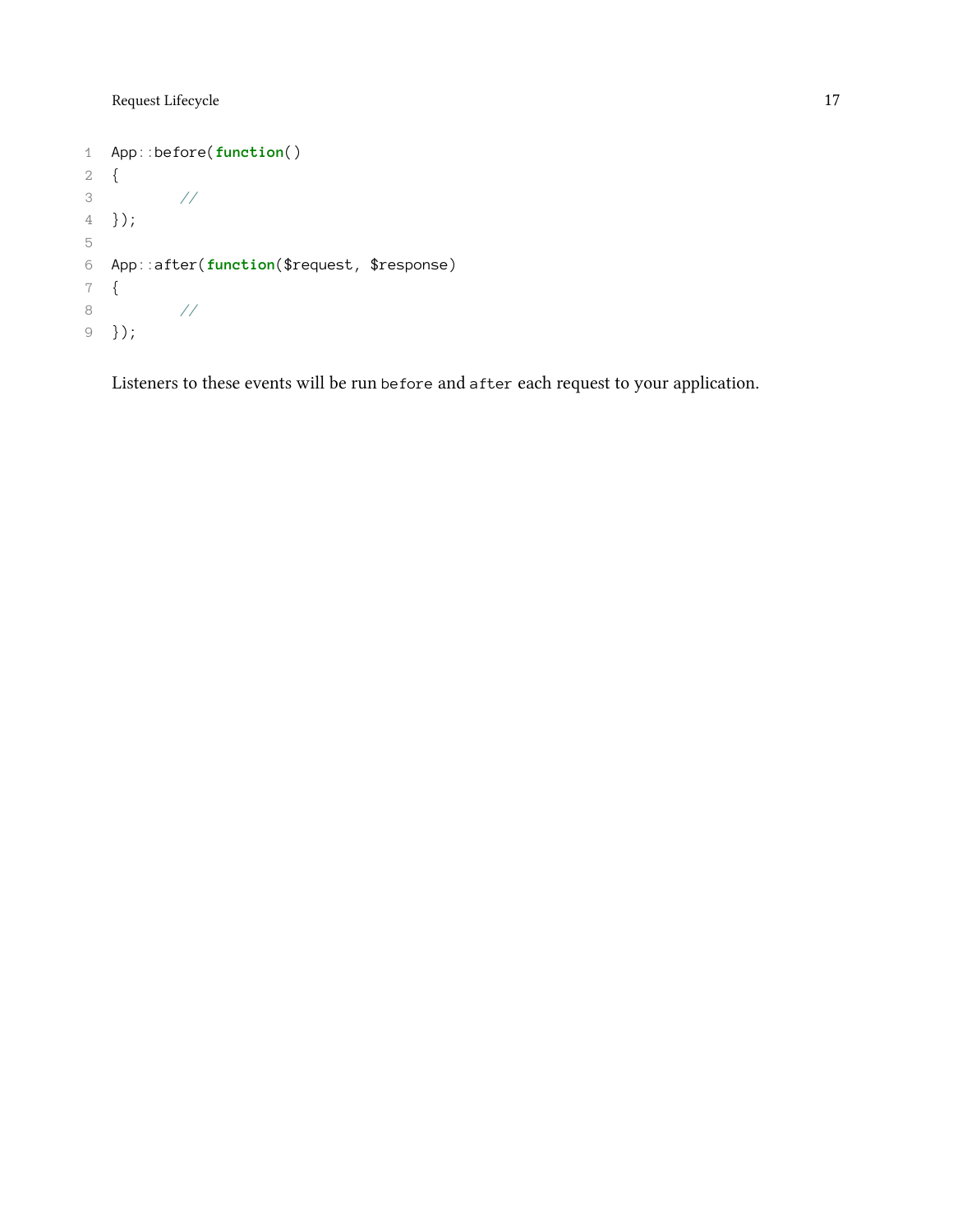- <span id="page-27-0"></span>• [Basic Routing](#page-27-2)
- [Route Parameters](#page-28-1)
- [Route Filters](#page-29-1)
- [Named Routes](#page-31-1)
- [Route Groups](#page-32-2)
- [Sub-Domain Routing](#page-32-3)
- [Route Prefixing](#page-33-2)
- [Route Model Binding](#page-33-3)
- [Throwing 404 Errors](#page-34-1)
- [Routing To Controllers](#page-34-2)

### <span id="page-27-2"></span><span id="page-27-1"></span>**Basic Routing**

Most of the routes for your application will be defined in the app/routes.php file. The simplest Laravel routes consist of a URI and a Closure callback.

#### **Basic GET Route**

```
1 Route::get('/', function()
2 {
3 return 'Hello World';
4 });
```
**Basic POST Route**

```
1 Route::post('foo/bar', function()
2 {
3 return 'Hello World';
4 });
```
**Registering A Route Responding To Any HTTP Verb**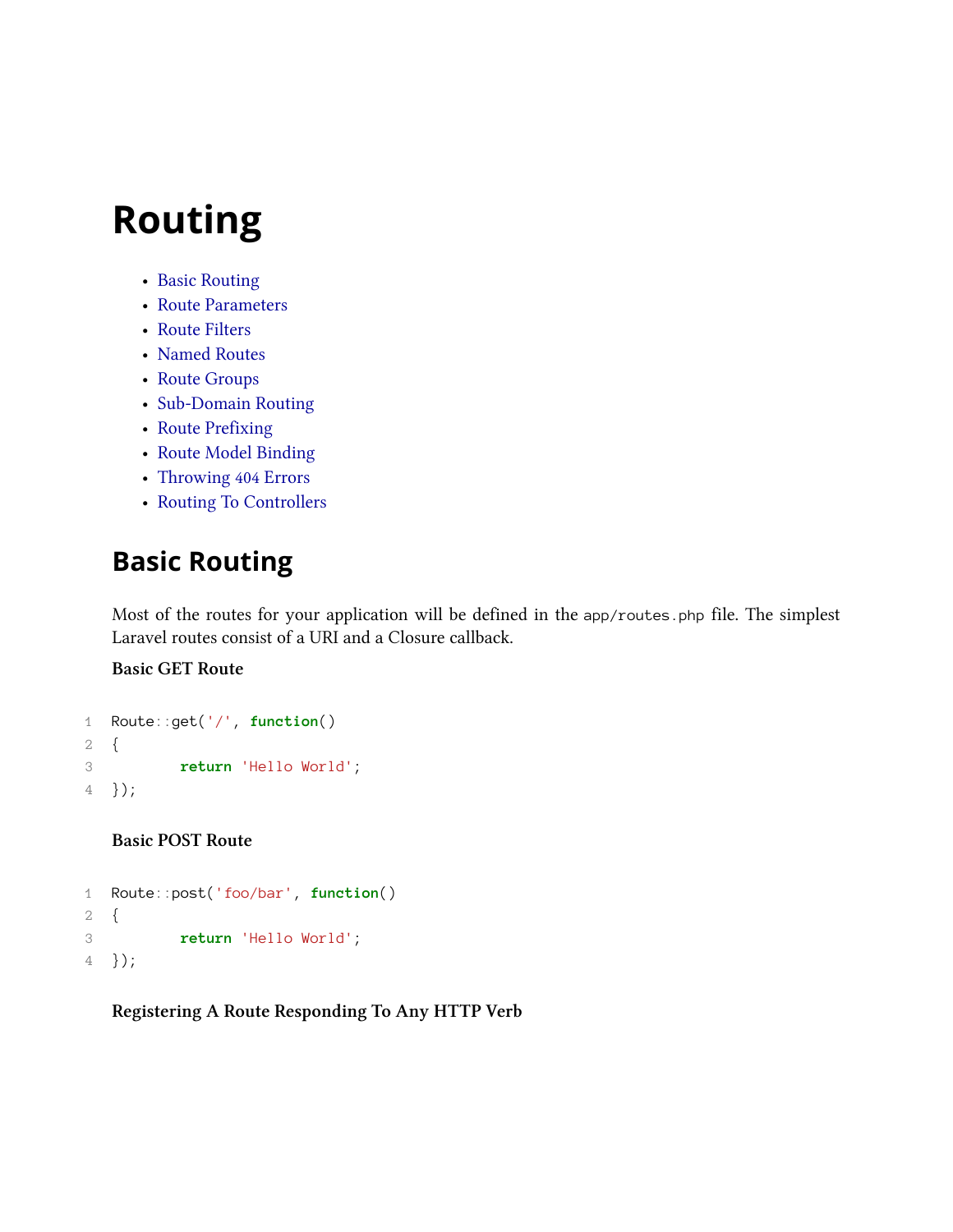Routing 2018 and the contract of the contract of the contract of the contract of the contract of the contract of the contract of the contract of the contract of the contract of the contract of the contract of the contract

```
1 Route::any('foo', function()
2 {
3 return 'Hello World';
4 });
```
**Forcing A Route To Be Served Over HTTPS**

```
1 Route::get('foo', array('https', function()
2 {
3 return 'Must be over HTTPS';
4 }));
```
Often, you will need to generate URLs to your routes, you may do so using the URL:: to method:

```
1 $url = URL::to('foo');
```
#### <span id="page-28-1"></span><span id="page-28-0"></span>**Route Parameters**

```
1 Route::get('user/{id}', function($id)
2 {
3 return 'User '.$id;
4 });
```
#### **Optional Route Parameters**

```
1 Route::get('user/{name?}', function($name = null)
2 {
3 return $name;
4 });
```
**Optional Route Parameters With Defaults**

```
1 Route::get('user/{name?}', function($name = 'John')
2 {
3 return $name;
4 });
```
**Regular Expression Route Constraints**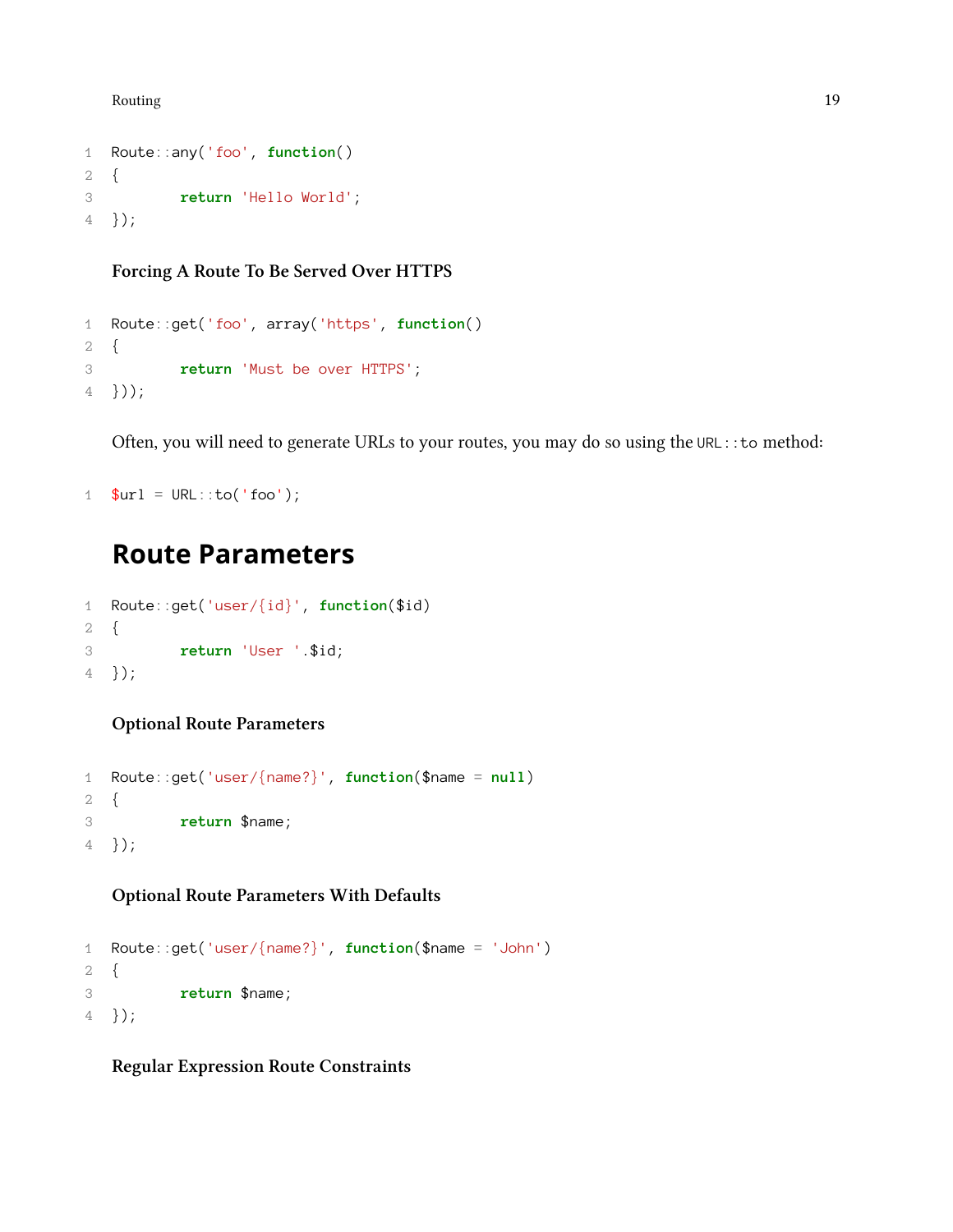```
1 Route::get('user/{name}', function($name)
2 {
3 //
4 })
5 ->where('name', '[A-Za-z]+');
6
7 Route::get('user/{id}', function($id)
8 {
9 //
10 })
11 ->where('id', '[0-9]+');
```
Of course, you may pass an array of constraints when necessary:

Route::get('user/{id}/{name}', function(\$id, \$name) { // }) ->where(array('id'  $\Rightarrow$  '[0-9]+', 'name'  $\Rightarrow$  $^(a-z]+')$ 

#### <span id="page-29-1"></span><span id="page-29-0"></span>**Route Filters**

Route filters provide a convenient way of limiting access to a given route, which is useful for creating areas of your site which require authentication. There are several filters included in the Laravel framework, including an auth filter, an auth.basic filter, a guest filter, and a csrffilter. These are located in the app/filters.php file.

#### **Defining A Route Filter**

```
1 Route::filter('old', function()
2 {
3 if (Input::get('age') < 200)
\overline{4} \overline{6}5 return Redirect::to('home');
6 }
7 });
```
If a response is returned from a filter, that response will be considered the response to the request and the route will not be executed, and any after filters on the route will also be cancelled.

#### **Attaching A Filter To A Route**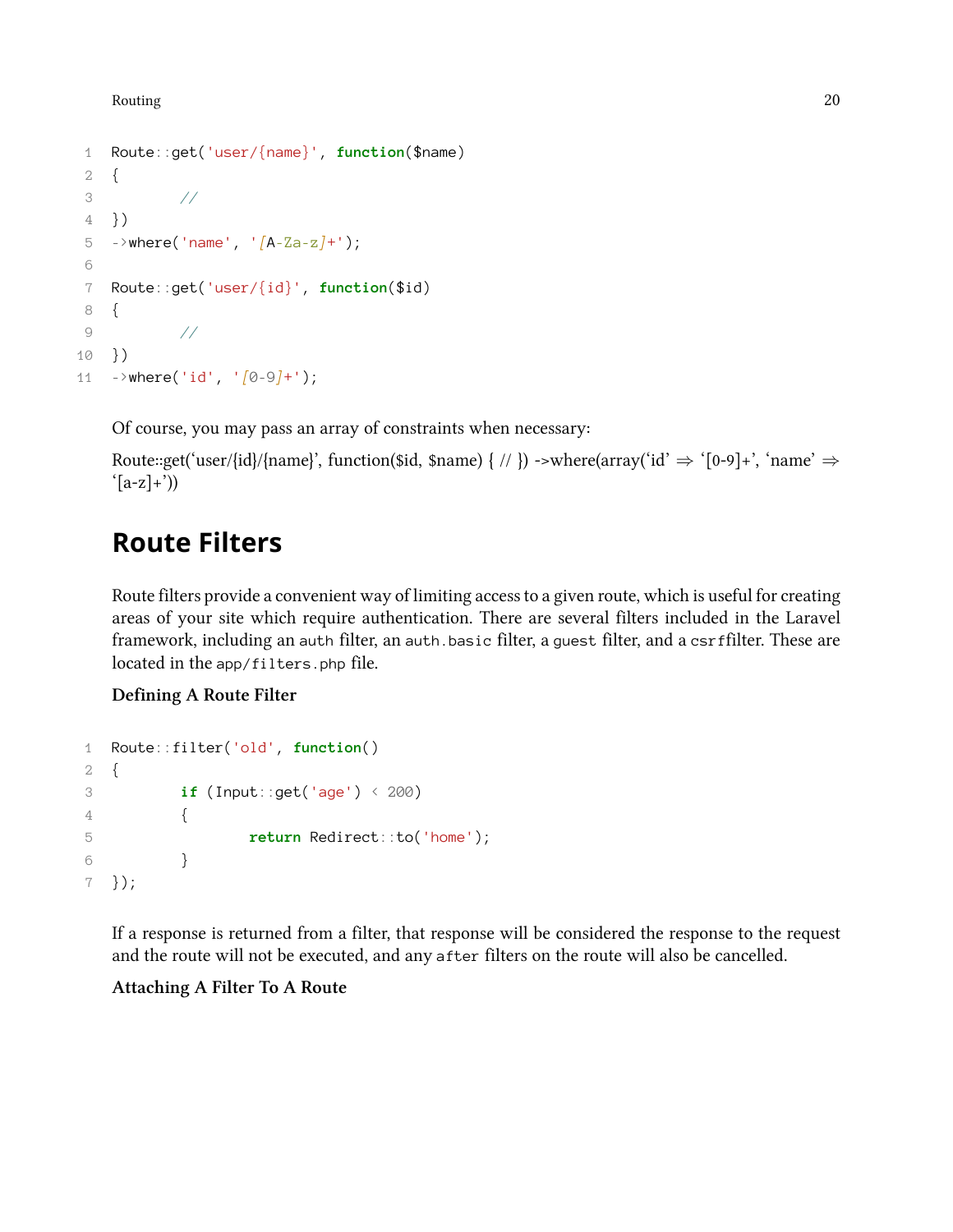```
1 Route::get('user', array('before' => 'old', function()
2 {
3 return 'You are over 200 years old!';
4 }));
```
**Attaching Multiple Filters To A Route**

```
1 Route::get('user', array('before' => 'auth|old', function()
2 {
3 return 'You are authenticated and over 200 years old!';
4 }));
```
#### **Specifying Filter Parameters**

```
1 Route::filter('age', function($route, $request, $value)
2 {
3 //
4 });
5
6 Route::get('user', array('before' => 'age:200', function()
7 {
8 return 'Hello World';
9 }));
```
After filters receive a \$response as the third argument passed to the filter:

```
1 Route::filter('log', function($route, $request, $response, $value)
2 {
3 //
4 });
```
#### **Pattern Based Filters**

You may also specify that a filter applies to an entire set of routes based on their URI.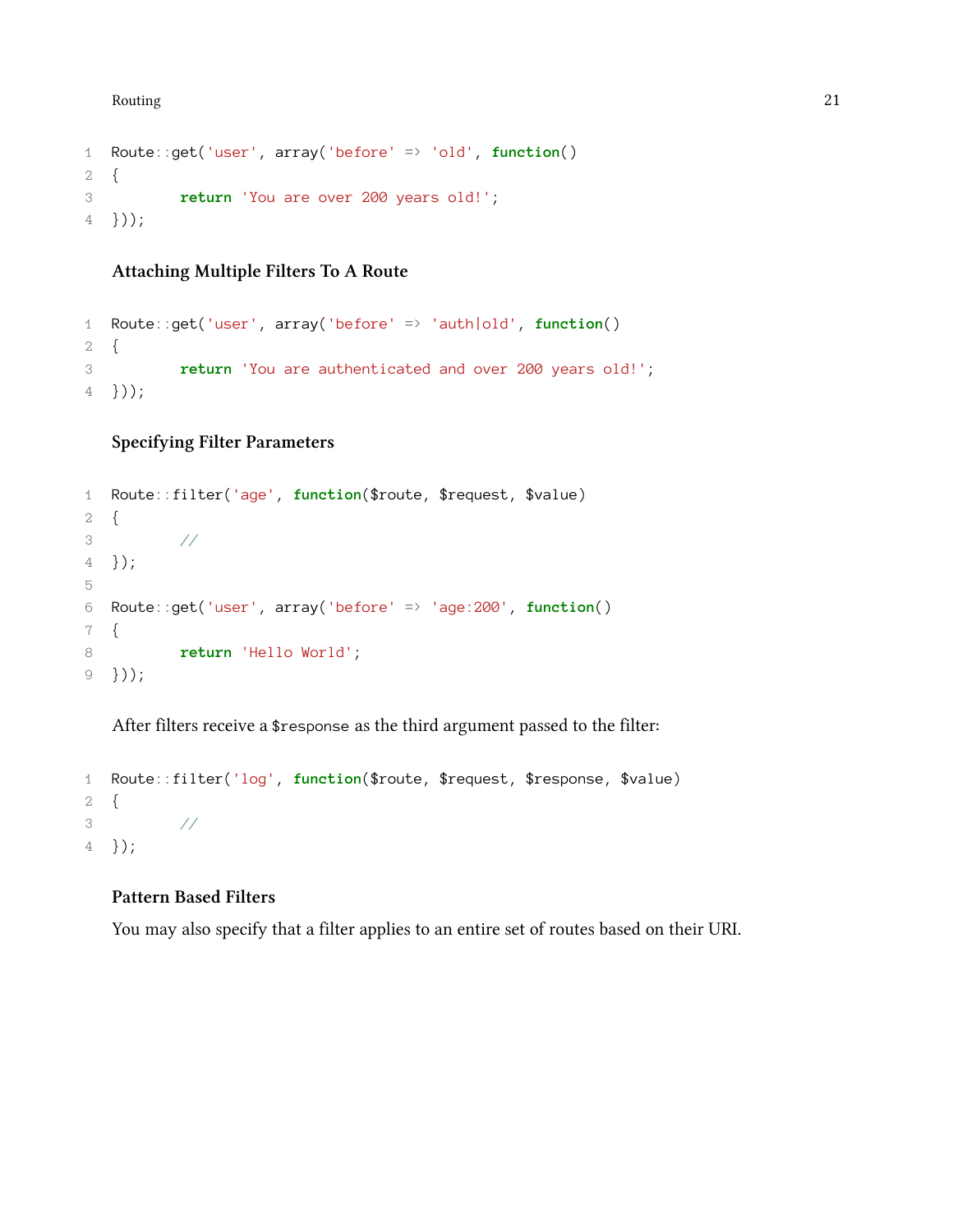```
1 Route::filter('admin', function()
2 {
3 //
4 });
5
6 Route::when('admin/*', 'admin');
```
In the example above, the admin filter would be applied to all routes beginning with admin/. The asterisk is used as a wildcard, and will match any combination of characters.

You may also constrain pattern filters by HTTP verbs:

```
1 Route::when('admin/*', 'admin', array('post'));
```
#### **Filter Classes**

For advanced filtering, you may wish to use a class instead of a Closure. Since filter classes are resolved out of the application [IoC Container,](#page-80-0) you will be able to utilize dependency injection in these filters for greater testability.

#### **Defining A Filter Class**

```
1 class FooFilter {
2
3 public function filter()
4 {
5 // Filter logic...
6 }
7
8 }
```
**Registering A Class Based Filter**

```
1 Route::filter('foo', 'FooFilter');
```
#### <span id="page-31-1"></span><span id="page-31-0"></span>**Named Routes**

Named routes make referring to routes when generating redirects or URLs more convenient. You may specify a name for a route like so: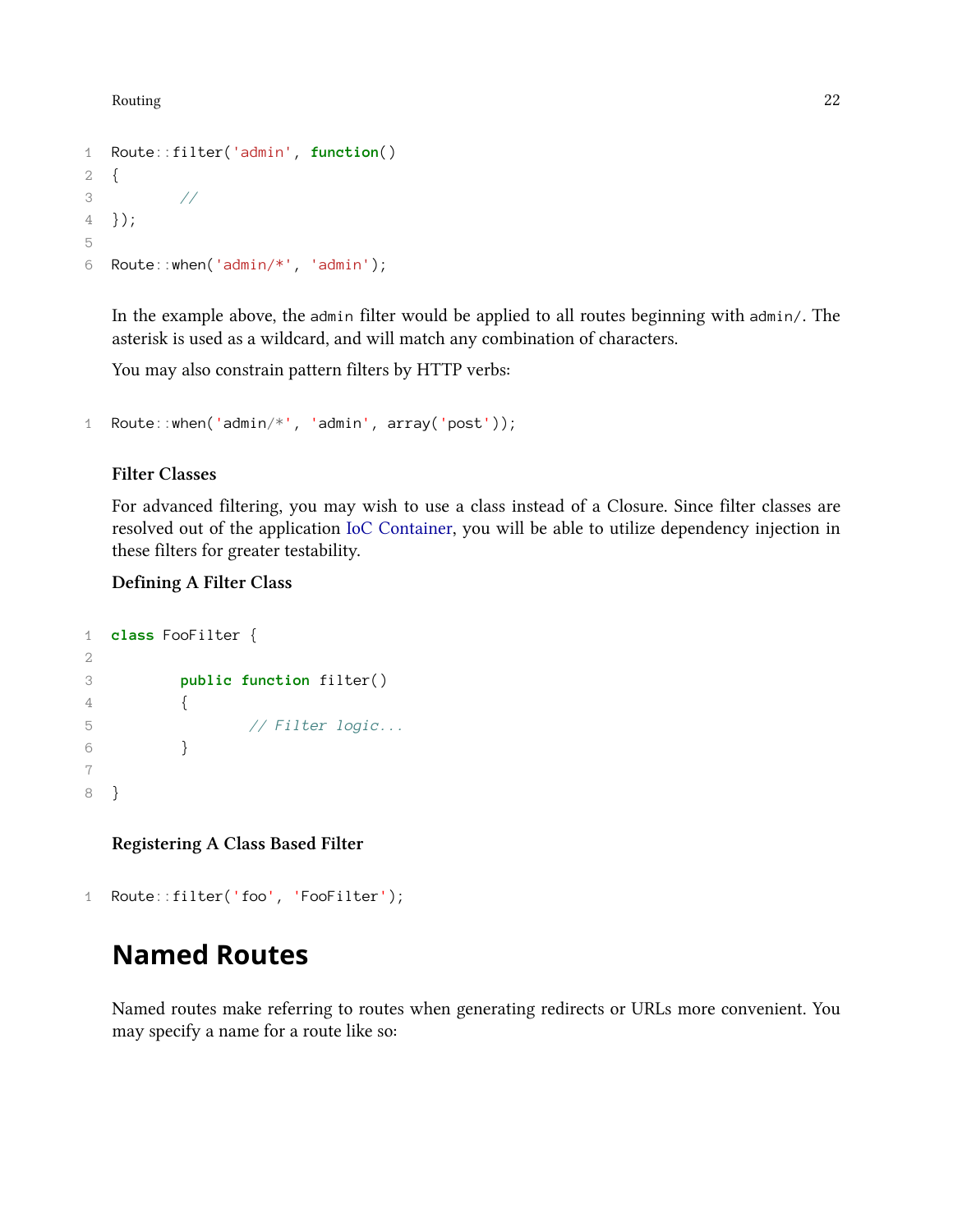```
1 Route::get('user/profile', array('as' => 'profile', function()
2 {
3 //
4 }));
```
You may also specify route names for controller actions:

```
1 Route::get('user/profile', array('as' => 'profile',
2 'uses' => 'UserController@showProfile'));
```
Now, you may use the route's name when generating URLs or redirects:

```
1 $url = URL::route('profile');2
3 $redirect = Redirect::route('profile');
```
You may access the name of a route that is running via the currentRouteName method:

```
1 $name = Route::currentRouteName();
```
#### <span id="page-32-2"></span><span id="page-32-0"></span>**Route Groups**

Sometimes you may need to apply filters to a group of routes. Instead of specifying the filter on each route, you may use a route group:

```
1 Route::group(array('before' => 'auth'), function()
2 {
3 Route::get('/', function()
4 {
5 // Has Auth Filter
6 \{\};
7
8 Route::get('user/profile', function()
9 {
10 // Has Auth Filter
11 });
12 });
```
#### <span id="page-32-3"></span><span id="page-32-1"></span>**Sub-Domain Routing**

Laravel routes are also able to handle wildcard sub-domains, and pass you wildcard parameters from the domain:

#### **Registering Sub-Domain Routes**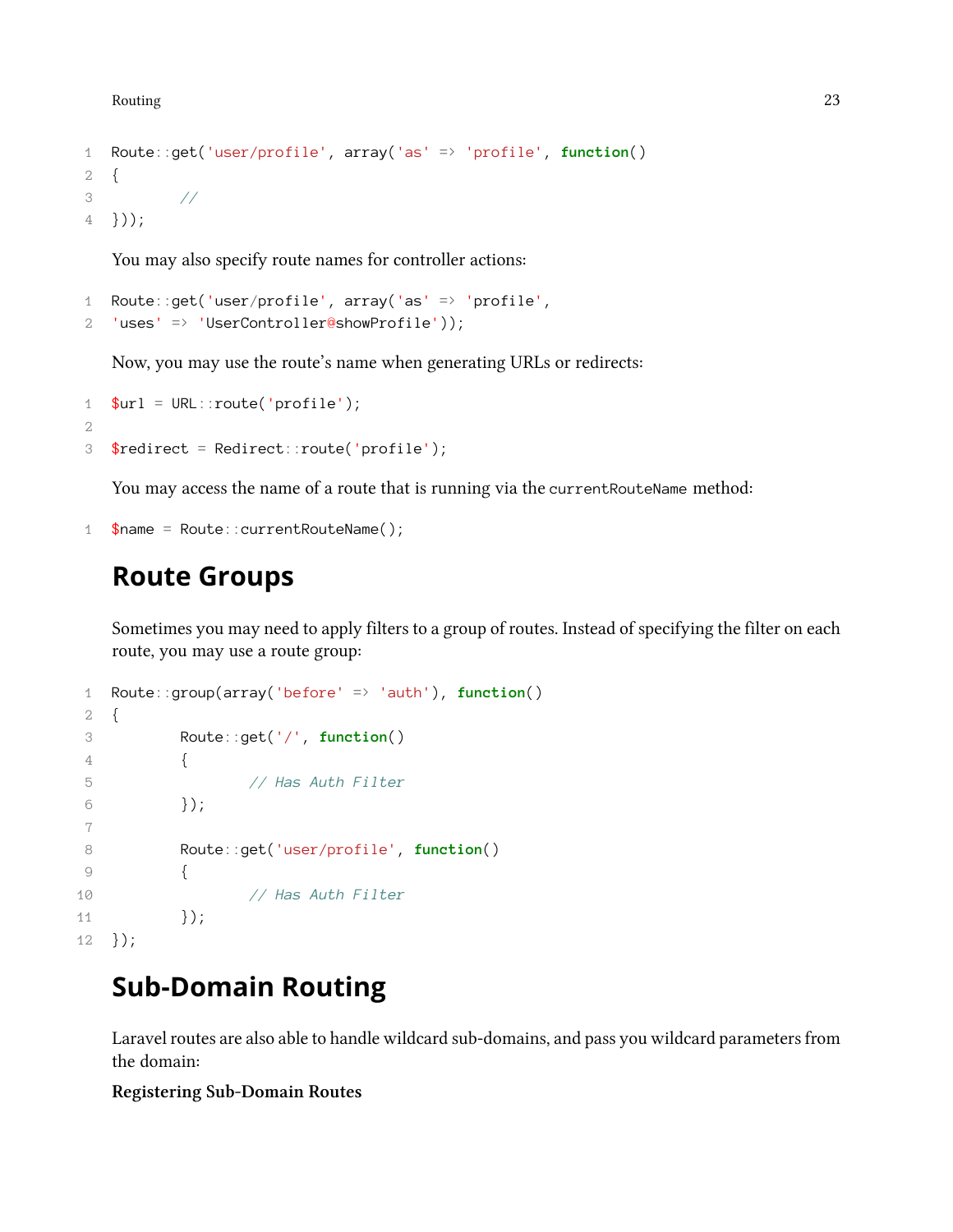```
1 Route::group(array('domain' => '{account}.myapp.com'), function()
2 {
3
4 Route::get('user/{id}', function($account, $id)
5 {
6 //
7 });
8
9 });
```
#### <span id="page-33-2"></span><span id="page-33-0"></span>**Route Prefixing**

A group of routes may be prefixed by using the prefix option in the attributes array of a group:

#### **Prefixing Grouped Routes**

```
1 Route::group(array('prefix' => 'admin'), function()
2 {
3
4 Route::get('user', function()
5 {
6 //
7 });
8
9 });
```
### <span id="page-33-3"></span><span id="page-33-1"></span>**Route Model Binding**

Model binding provides a convenient way to inject model instances into your routes. For example, instead of injecting a user's ID, you can inject the entire User model instance that matches the given ID. First, use the Route::model method to specify the model that should be used for a given parameter:

**Binding A Parameter To A Model**

```
1 Route::model('user', 'User');
```
Next, define a route that contains a {user} parameter: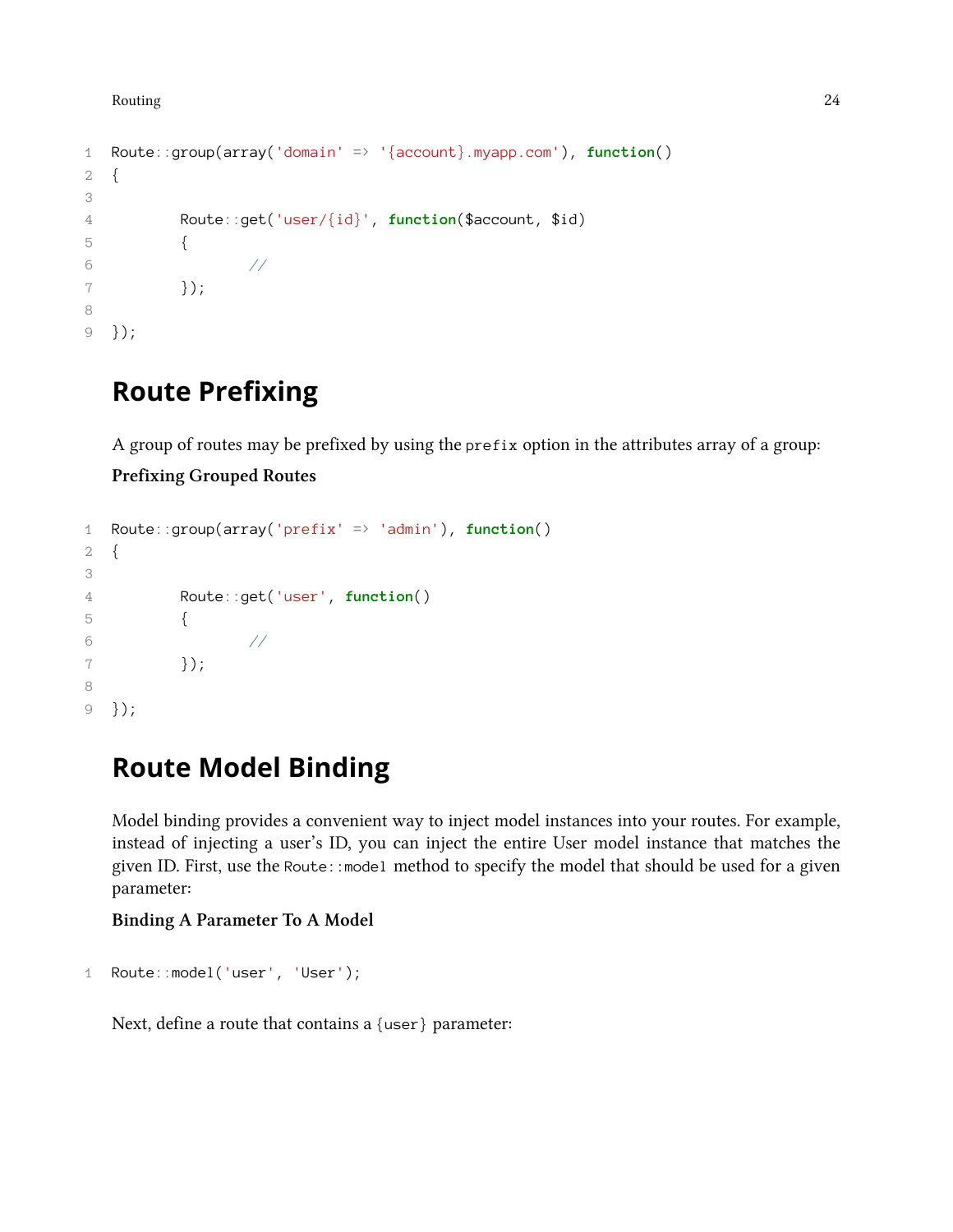```
1 Route::get('profile/{user}', function(User $user)
2 {
3 //
4 });
```
Since we have bound the {user} parameter to the User model, a User instance will be injected into the route. So, for example, a request to profile/1 will inject the User instance which has an ID of 1.

**Note:** If a matching model instance is not found in the database, a 404 error will be thrown.

If you wish to specify your own "not found" behavior, you may pass a Closure as the third argument to the model method:

```
1 Route::model('user', 'User', function()
2 {
3 throw new NotFoundException;
4 });
```
Sometimes you may wish to use your own resolver for route parameters. Simply use the Route::bind method:

```
1 Route::bind('user', function($value, $route)
2 {
3 return User::where('name', $value)->first();
4 });
```
#### <span id="page-34-1"></span><span id="page-34-0"></span>**Throwing 404 Errors**

There are two ways to manually trigger a 404 error from a route. First, you may use the App:: abort method:

```
1 App::abort(404);
```
Second, you may throw an instance of Symfony\Component\HttpKernel\Exception\NotFoundHttpException.

<span id="page-34-2"></span>More information on handling 404 exceptions and using custom responses for these errors may be found in the [errors](#page-52-2) section of the documentation.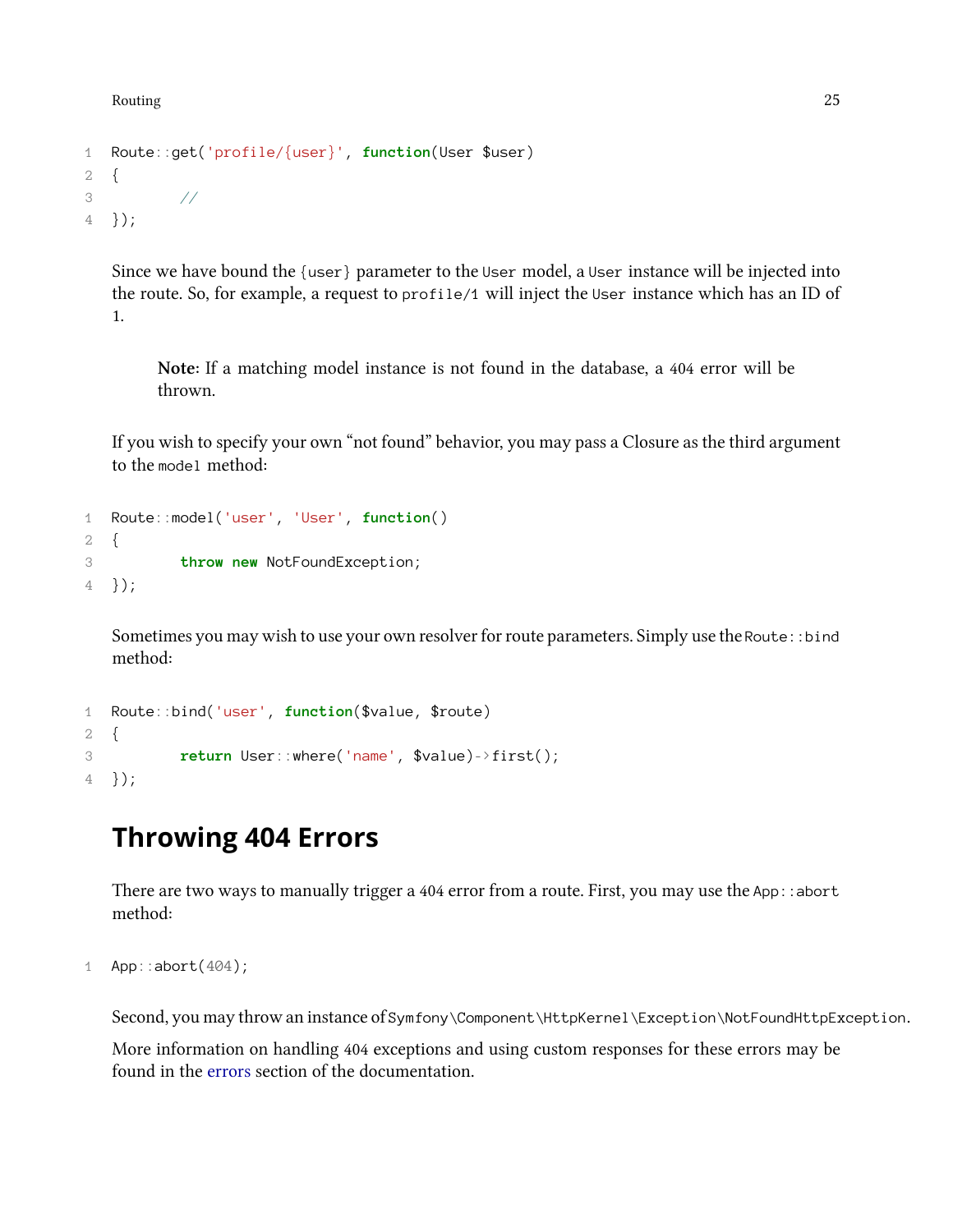### <span id="page-35-0"></span>**Routing To Controllers**

Laravel allows you to not only route to Closures, but also to controller classes, and even allows the creation of [resource controllers](#page-49-1).

See the documentation on [Controllers](#page-46-0) for more details.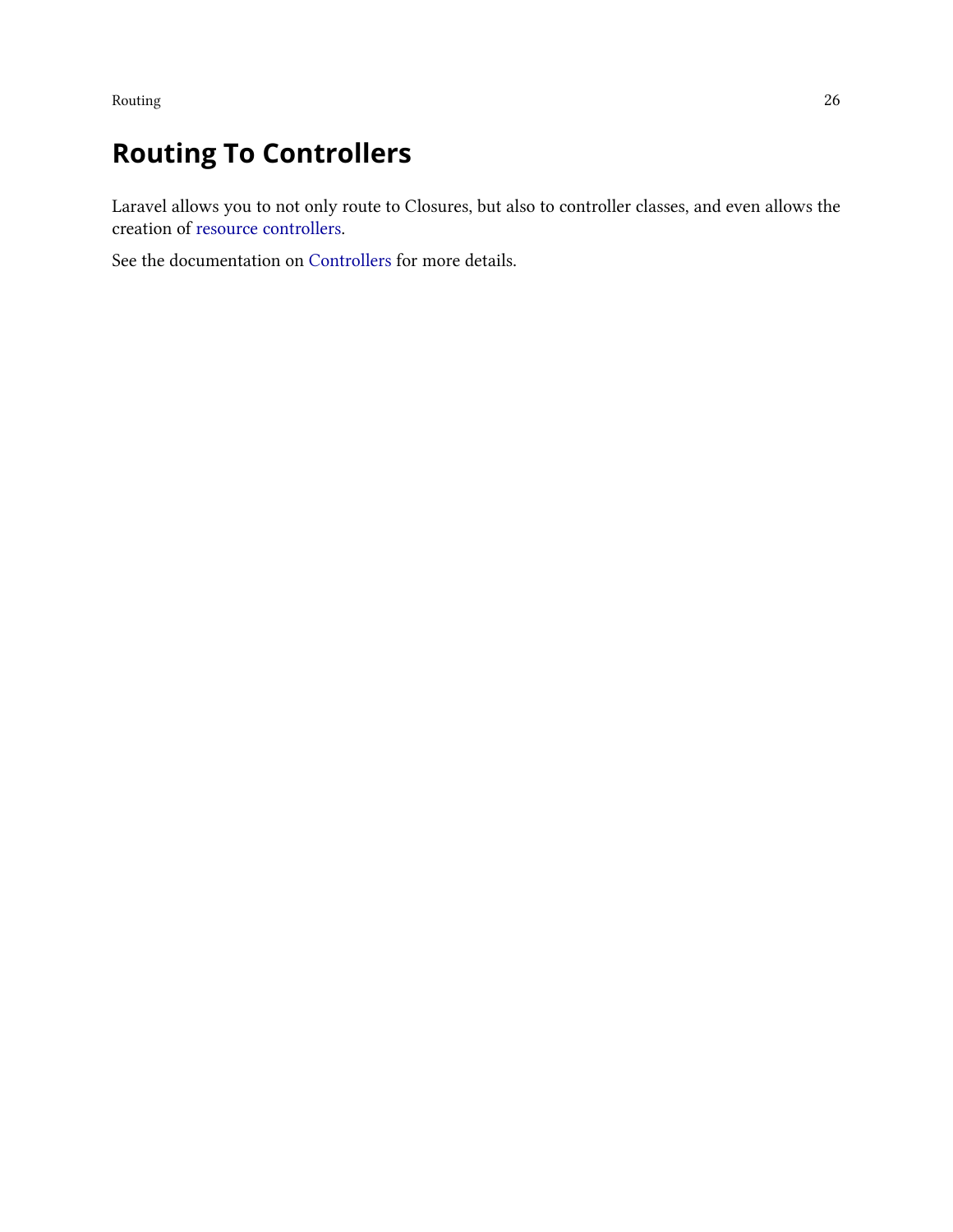- [Basic Input](#page-36-0)
- [Cookies](#page-37-0)
- [Old Input](#page-37-1)
- [Files](#page-38-0)
- [Request Information](#page-39-0)

# <span id="page-36-0"></span>**Basic Input**

You may access all user input with a few simple methods. You do not need to worry about the HTTP verb used for the request, as input is accessed in the same way for all verbs.

### **Retrieving An Input Value**

```
1 $name = Input::get('name');
```
### **Retrieving A Default Value If The Input Value Is Absent**

```
1 \text{?name} = \text{Input} : \text{get('name', 'Sally')};
```
### **Determining If An Input Value Is Present**

```
1 if (Input::has('name'))
2 {
3 //
4 }
```
### **Getting All Input For The Request**

```
1 $input = Input::all();
```
### **Getting Only Some Of The Request Input**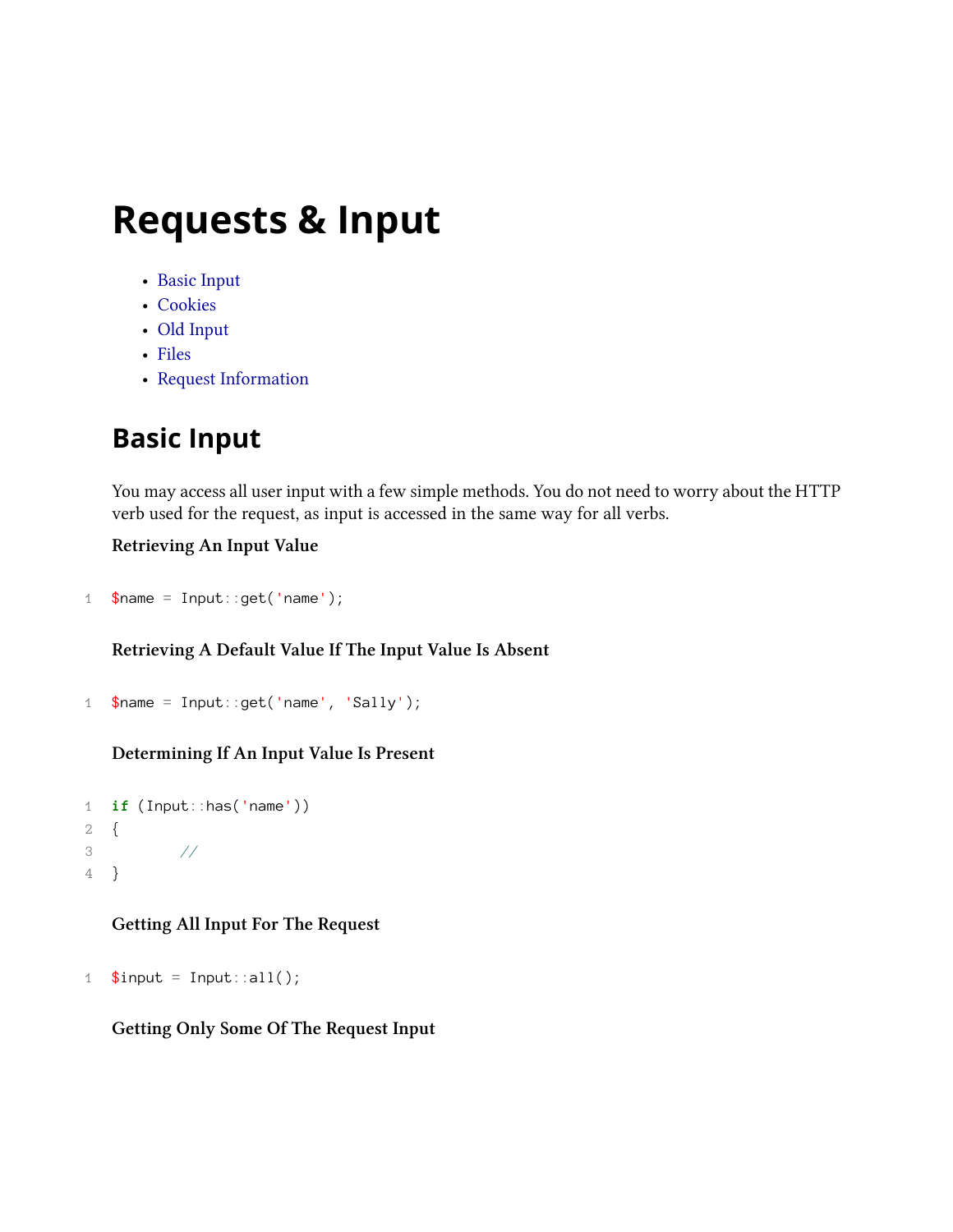```
1 $input = Input::only('username', 'password');
2
3 $input = Input::except('credit_card');
```
Some JavaScript libraries such as Backbone may send input to the application as JSON. You may access this data via Input::get like normal.

### <span id="page-37-0"></span>**Cookies**

All cookies created by the Laravel framework are encrypted and signed with an authentication code, meaning they will be considered invalid if they have been changed by the client.

**Retrieving A Cookie Value**

```
1 \text{Value} = \text{Cookie}: \text{get('name')};
```
**Attaching A New Cookie To A Response**

```
1 $response = Response::make('Hello World');
2^{\circ}3 $response->withCookie(Cookie::make('name', 'value', $minutes));
```
**Creating A Cookie That Lasts Forever**

```
1 $coskie = Cookie::forever('name', 'value');
```
# <span id="page-37-1"></span>**Old Input**

You may need to keep input from one request until the next request. For example, you may need to re-populate a form after checking it for validation errors.

**Flashing Input To The Session**

```
1 Input::flash();
```
**Flashing Only Some Input To The Session**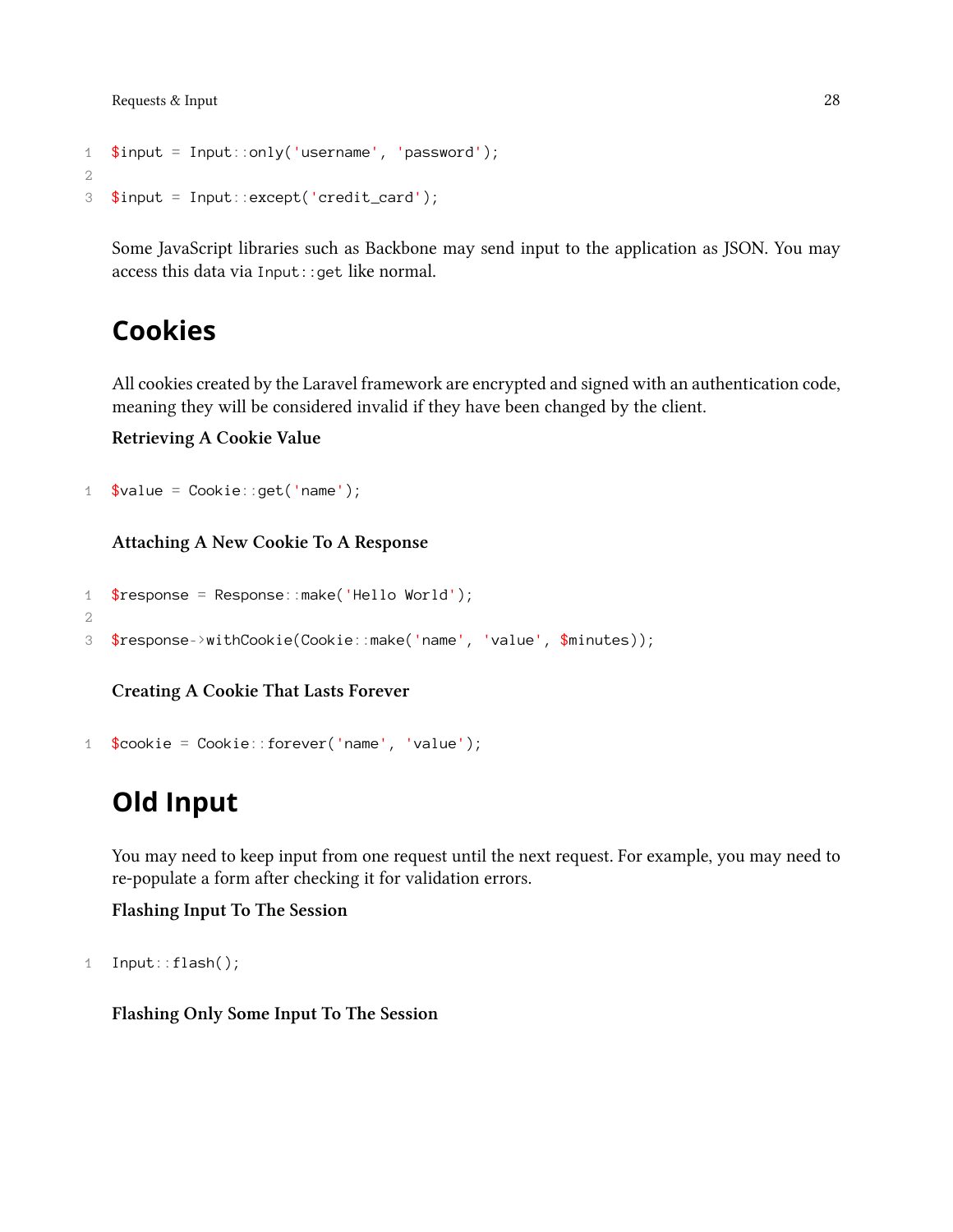```
1 Input::flashOnly('username', 'email');
2
```

```
3 Input::flashExcept('password');
```
Since you often will want to flash input in association with a redirect to the previous page, you may easily chain input flashing onto a redirect.

```
1 return Redirect::to('form')->withInput();
2
3 return Redirect::to('form')->withInput(Input::except('password'));
```
**Note:** You may flash other data across requests using the [Session](#page-115-0) class.

### **Retrieving Old Data**

```
1 Input::old('username');
```
## <span id="page-38-0"></span>**Files**

**Retrieving An Uploaded File**

```
1 $file = Input::file('photo');
```
### **Determining If A File Was Uploaded**

```
1 if (Input::hasFile('photo'))
2 {
3 //
4 }
```
The object returned by the file method is an instance of the Symfony\Component\HttpFoundation\File\UploadedF class, which extends the PHP SplFileInfo class and provides a variety of methods for interacting with the file.

**Moving An Uploaded File**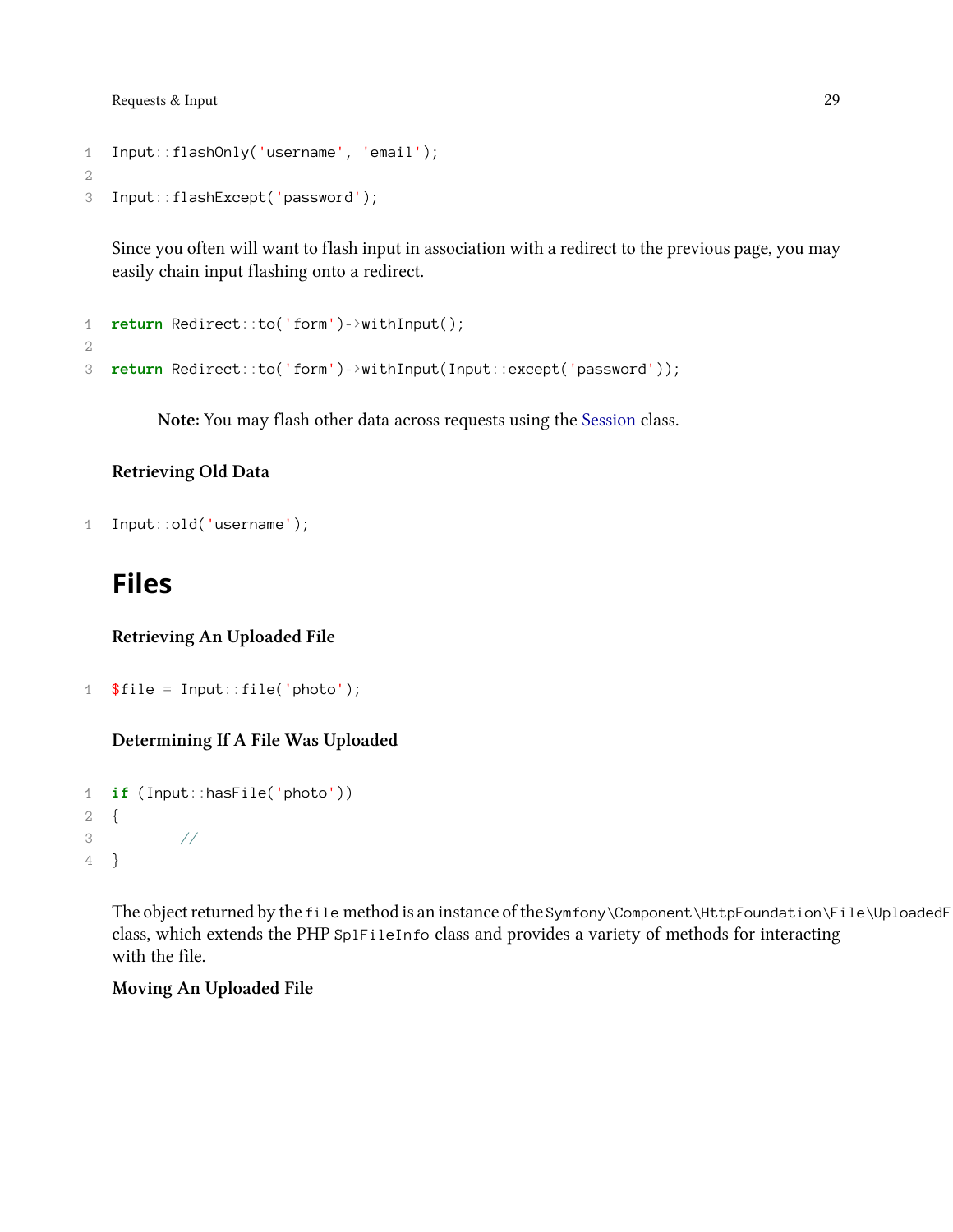```
1 Input::file('photo')->move($destinationPath);
```
2

```
3 Input::file('photo')->move($destinationPath, $fileName);
```
**Retrieving The Path To An Uploaded File**

```
1 $path = Input::file('photo')->getRealPath();
```
**Retrieving The Original Name Of An Uploaded File** \$name = Input::file('photo')->getClientOriginalName(); **Retrieving The Size Of An Uploaded File**

```
1 $size = Input::file('photo')->getSize();
```
**Retrieving The MIME Type Of An Uploaded File**

```
1 \text{ 3}mime = Input::file('photo')->getMimeType();
```
# <span id="page-39-0"></span>**Request Information**

The Request class provides many methods for examining the HTTP request for your application and extends the Symfony\Component\HttpFoundation\Request class. Here are some of the highlights.

**Retrieving The Request URI**

```
1 \text{Suri} = \text{Request}:\text{path}(
```
**Determining If The Request Path Matches A Pattern**

```
1 if (Request::is('admin/*'))
2 {
3 //
4 }
```
**Get The Request URL**

1  $$url = Request::url();$ 

**Retrieve A Request URI Segment**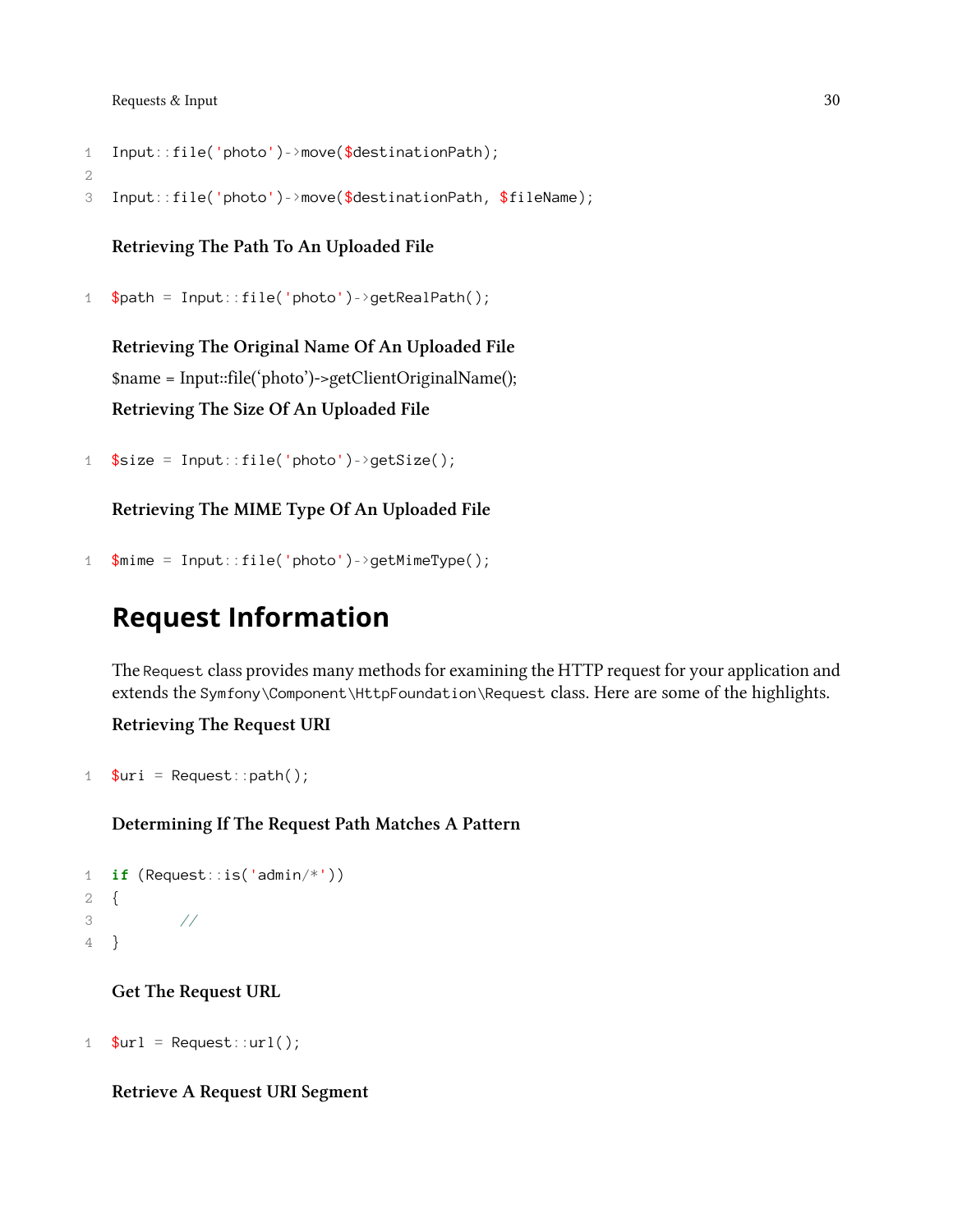```
1 $segment = Request::segment(1);
```
### **Retrieving A Request Header**

\$value = Request::header('Content-Type');

### **Retrieving Values From \$\_SERVER**

\$value = Request::server('PATH\_INFO');

### **Determine If The Request Is Using AJAX**

```
1 if (Request::ajax())
2 {
3 //
4 }
```
### **Determining If The Request Is Over HTTPS**

```
1 if (Request::secure())
2 {
3 //
4 }
```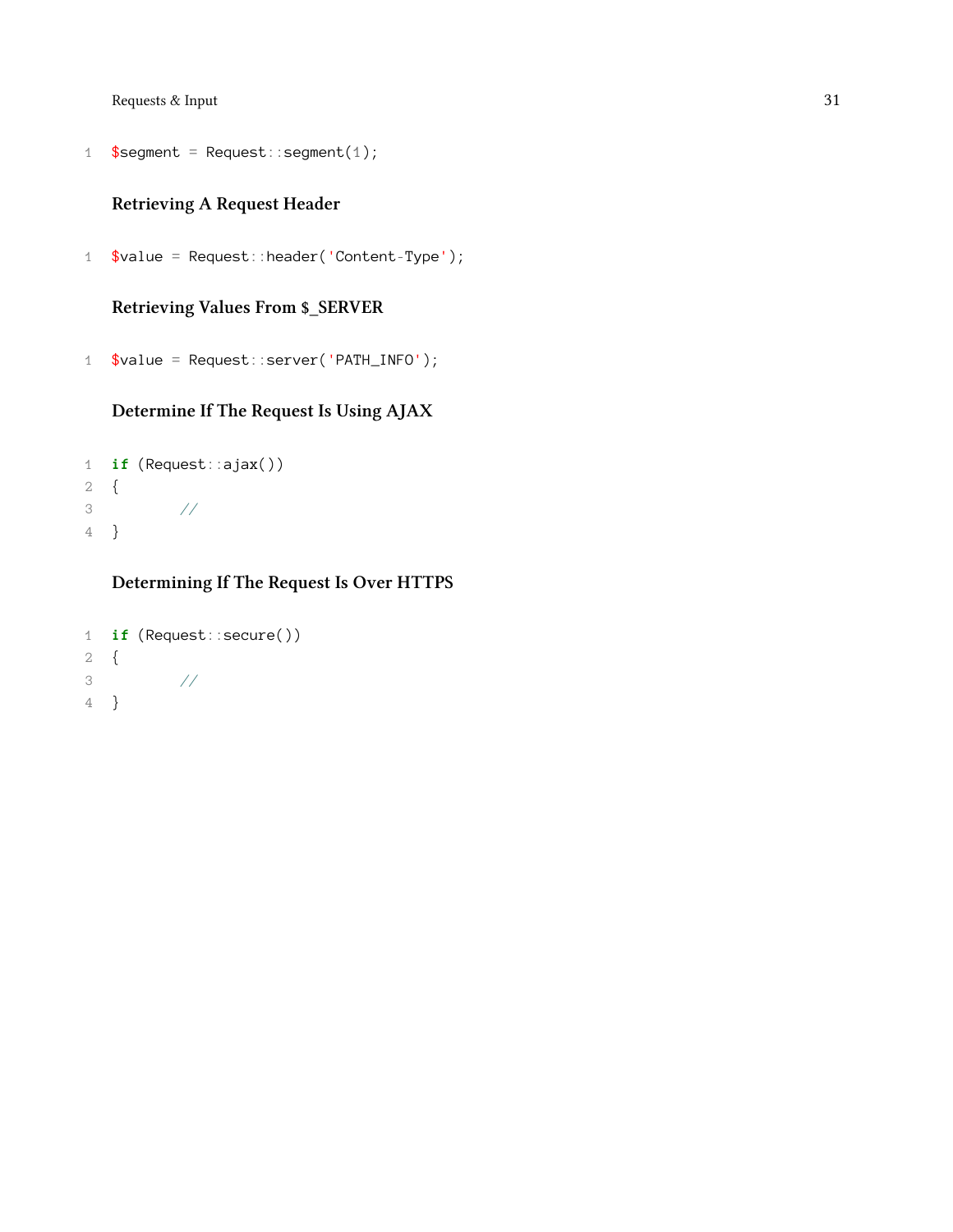# **Views & Responses**

- [Basic Responses](#page-41-0)
- [Redirects](#page-41-1)
- [Views](#page-42-0)
- [View Composers](#page-44-0)
- [Special Responses](#page-45-0)

## <span id="page-41-0"></span>**Basic Responses**

### **Returning Strings From Routes**

```
1 Route::get('/', function()
2 {
3 return 'Hello World';
4 });
```
### **Creating Custom Responses**

A Response instance inherits from the Symfony\Component\HttpFoundation\Response class, providing a variety of methods for building HTTP responses.

```
1 $response = Response:make ($contents, $statusCode);2
3 $response->header('Content-Type', $value);
4
5 return $response;
```
### **Attaching Cookies To Responses**

```
1 $cookie = Cookie::make('name', 'value');
2
3 return Response::make($content)->withCookie($cookie);
```
# <span id="page-41-1"></span>**Redirects**

**Returning A Redirect**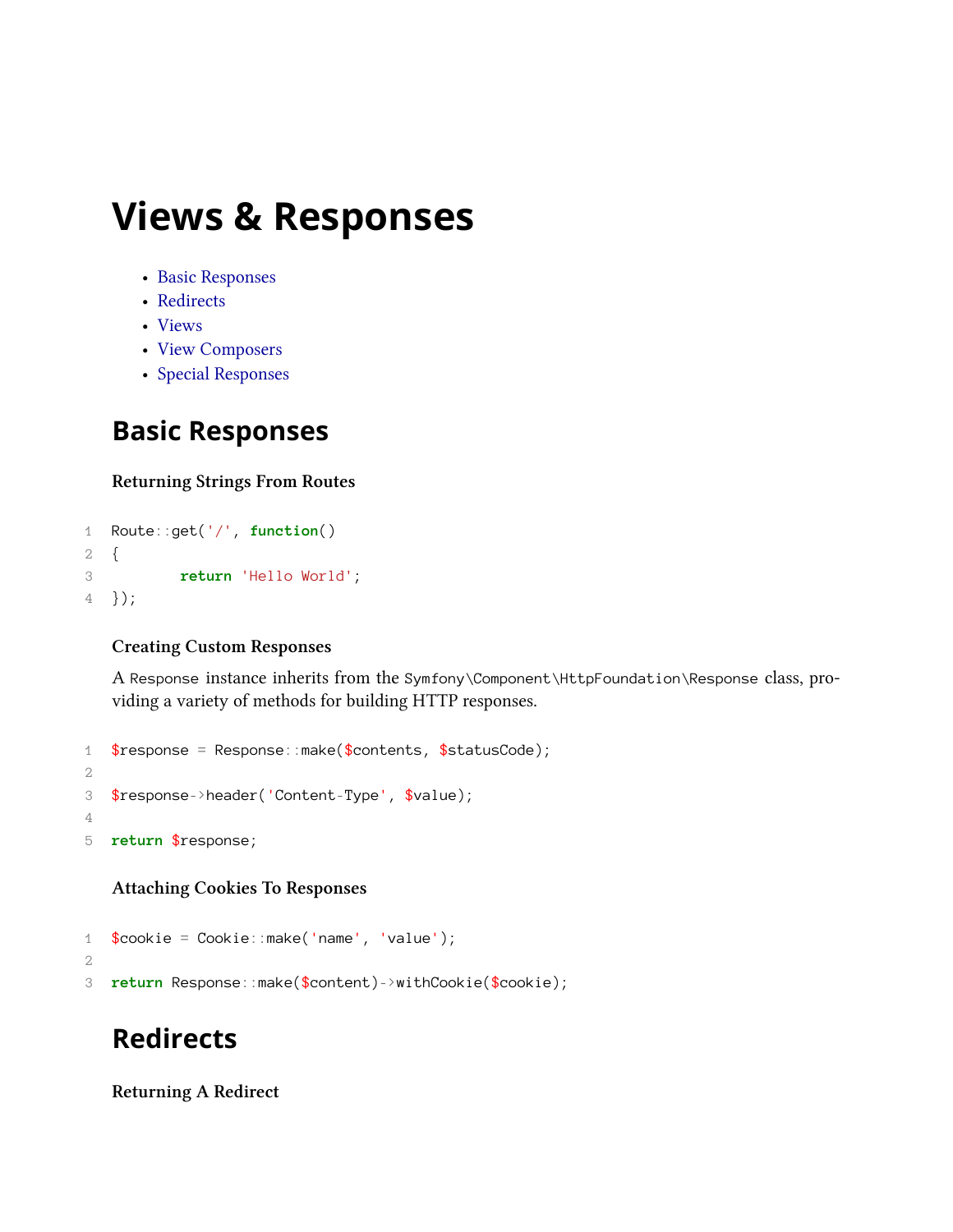Views & Responses 33

1 **return** Redirect::to('user/login');

**Returning A Redirect With Flash Data** return Redirect::to('user/login')->with('message', 'Login Failed'); **Returning A Redirect To A Named Route**

1 **return** Redirect::route('login');

#### **Returning A Redirect To A Named Route With Parameters**

1 **return** Redirect::route('profile', array(1));

### **Returning A Redirect To A Named Route Using Named Parameters**

1 **return** Redirect::route('profile', array('user' => 1));

**Returning A Redirect To A Controller Action**

1 **return** Redirect::action('HomeController@index');

**Returning A Redirect To A Controller Action With Parameters**

1 **return** Redirect::action('UserController@profile', array(1));

**Returning A Redirect To A Controller Action Using Named Parameters**

1 **return** Redirect::action('UserController@profile', array('user' => 1));

### <span id="page-42-0"></span>**Views**

Views typically contain the HTML of your application and provide a convenient way of separating your controller and domain logic from your presentation logic. Views are stored in the app/views directory.

A simple view could look something like this: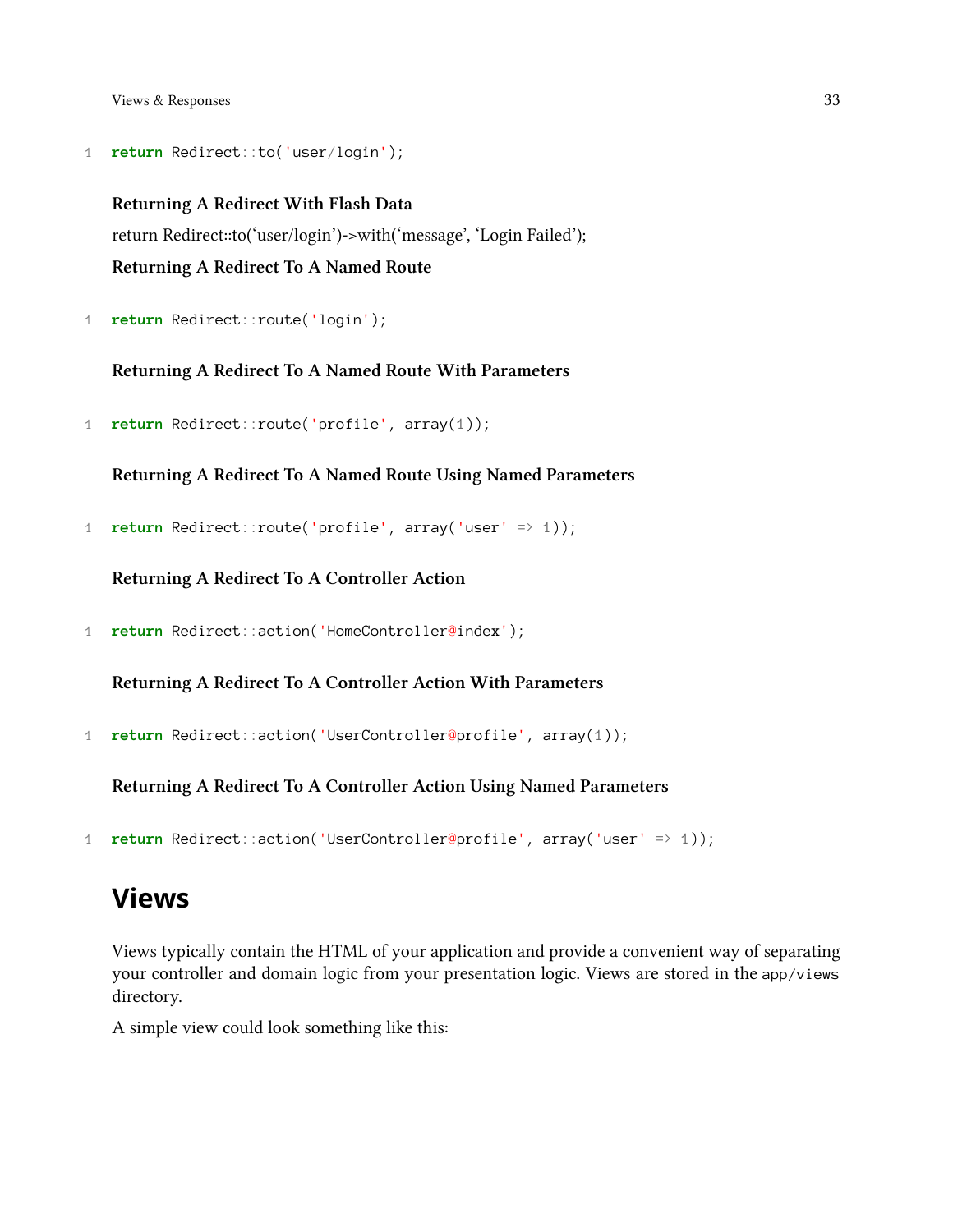```
1 <!-- View stored in app/views/greeting.php -->
2
3 <html>
4 <body>
5 <h1>Hello, <?php echo $name; ?></h1>
6 </body>
7 </html>
```
This view may be returned to the browser like so:

```
1 Route::get('/', function()
2 {
3 return View::make('greeting', array('name' => 'Taylor'));
4 });
```
The second argument passed to  $\vee$ iew::make is an array of data that should be made available to the view.

#### **Passing Data To Views**

```
1 $view = View::make('greeting', $data);
2
3 $view = View::make('greeting')->with('name', 'Steve');
```
In the example above the variable \$name would be accessible from the view, and would contain Steve.

You may also share a piece of data across all views:

```
1 View::share('name', 'Steve');
```
#### **Passing A Sub-View To A View**

Sometimes you may wish to pass a view into another view. For example, given a sub-view stored at app/views/child/view.php, we could pass it to another view like so:

```
1 $view = View::make('greeting')->nest('child', 'child.view');
2
3 $view = View::make('greeting')->nest('child', 'child.view', $data);
```
The sub-view can then be rendered from the parent view: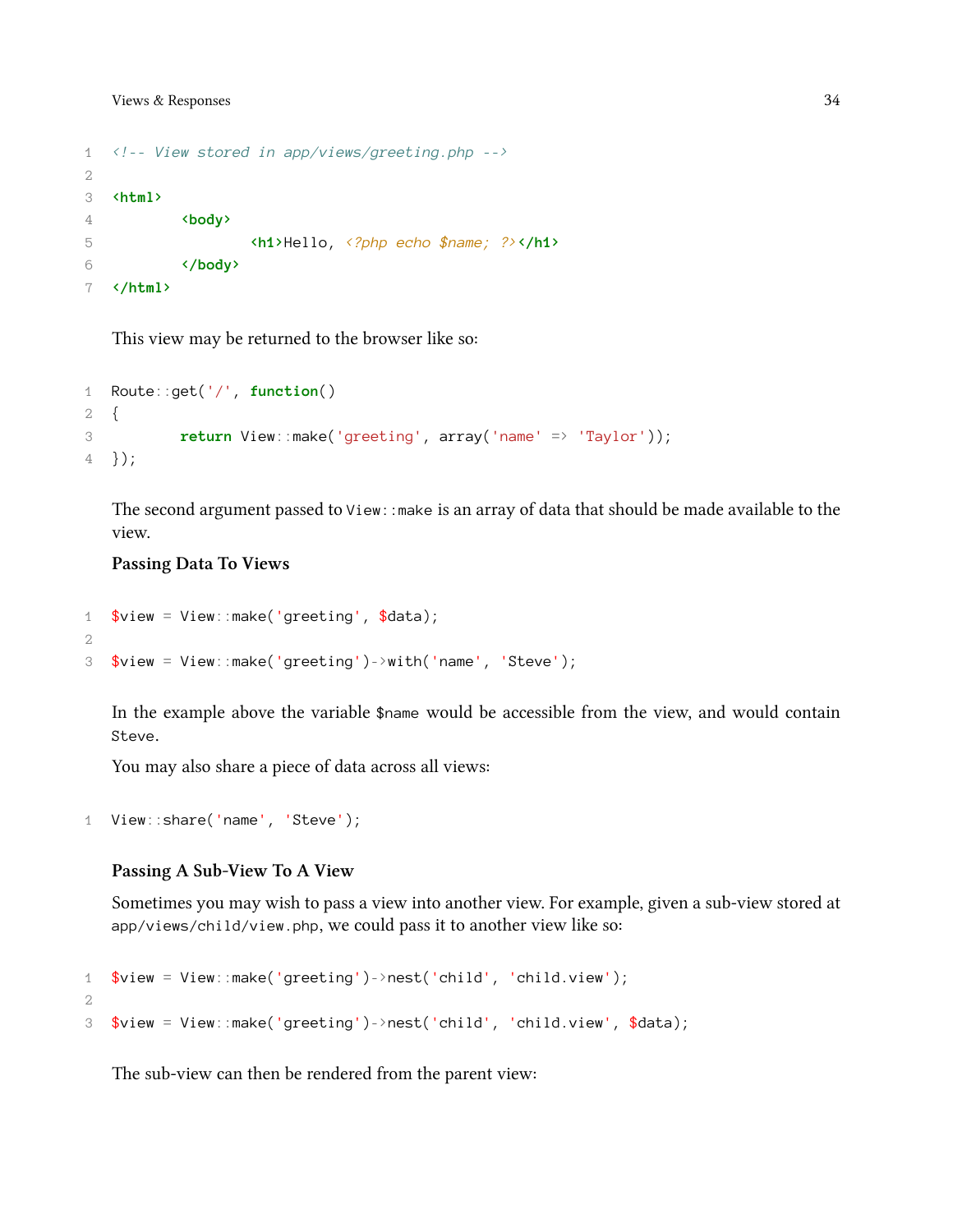```
1 <html>
2 kbody
3 <h1>Hello!</h1>
4 <?php echo $child; ?>
5 </body>
6 </html>
```
### <span id="page-44-0"></span>**View Composers**

View composers are callbacks or class methods that are called when a view is created. If you have data that you want bound to a given view each time that view is created throughout your application, a view composer can organize that code into a single location. Therefore, view composers may function like "view models" or "presenters".

#### **Defining A View Composer**

```
1 View::composer('profile', function($view)
2 {
3 $view->with('count', User::count());
4 });
```
Now each time the profile view is created, the count data will be bound to the view.

You may also attach a view composer to multiple views at once:

```
1 View::composer(array('profile','dashboard'), function($view)
2 {
3 $view->with('count', User::count());
4 });
```
If you would rather use a class based composer, which will provide the benefits of being resolved through the application [IoC Container,](#page-80-0) you may do so:

```
1 View::composer('profile', 'ProfileComposer');
```
A view composer class should be defined like so: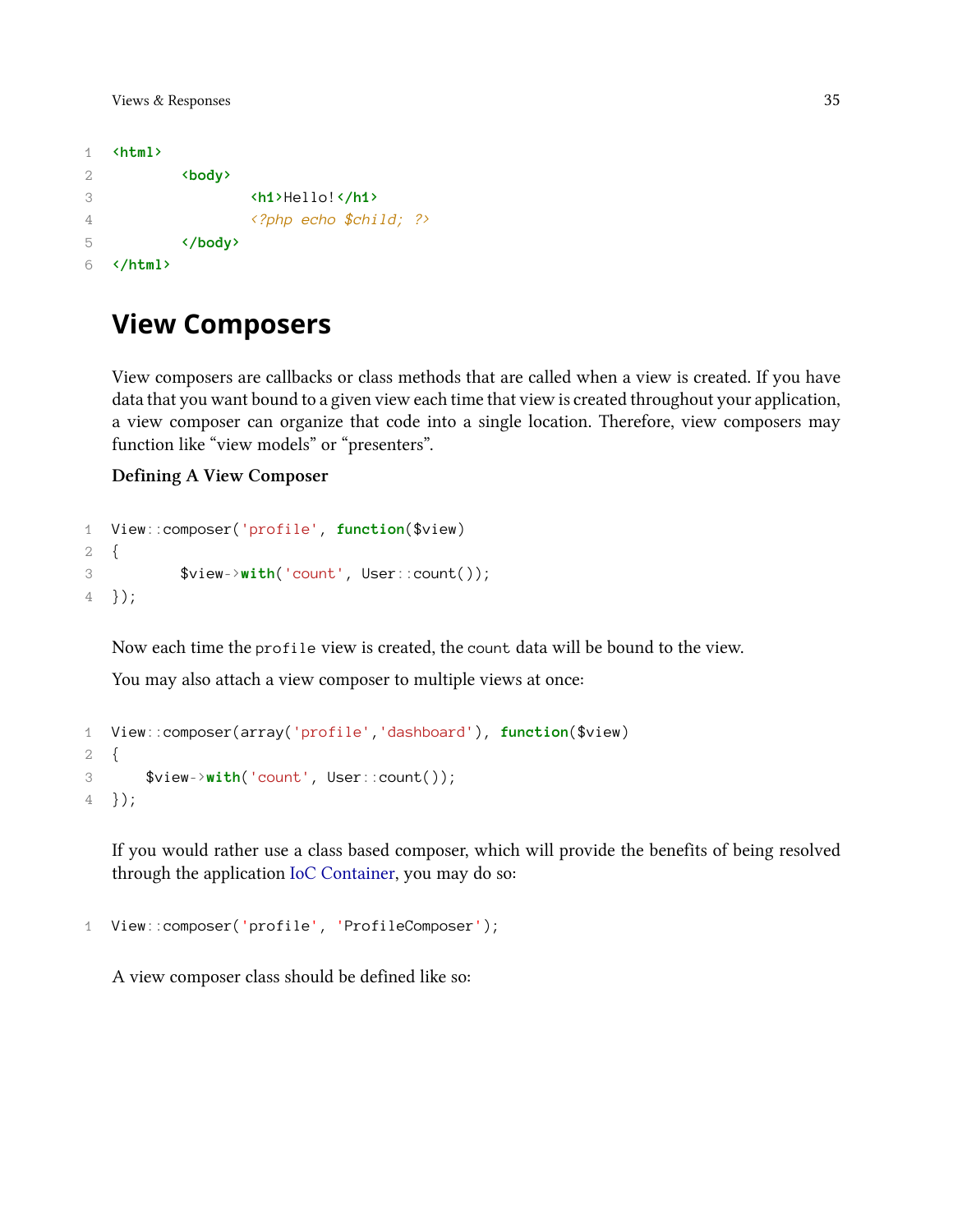```
1 class ProfileComposer {
2
3 public function compose($view)
4 {
5 $view->with('count', User::count());
6 }
7
8 }
```
Note that there is no convention on where composer classes may be stored. You are free to store them anywhere as long as they can be autoloaded using the directives in your composer.json file.

## <span id="page-45-0"></span>**Special Responses**

**Creating A JSON Response**

```
1 return Response::json(array('name' => 'Steve', 'state' => 'CA'));
```
**Creating A JSONP Response**

```
1 return Response::json(array('name' => 'Steve',
2 'state' => 'CA'))->setCallback(Input::get('callback'));
```
**Creating A File Download Response**

```
1 return Response::download($pathToFile);
2
3 return Response::download($pathToFile, $name, $headers);
```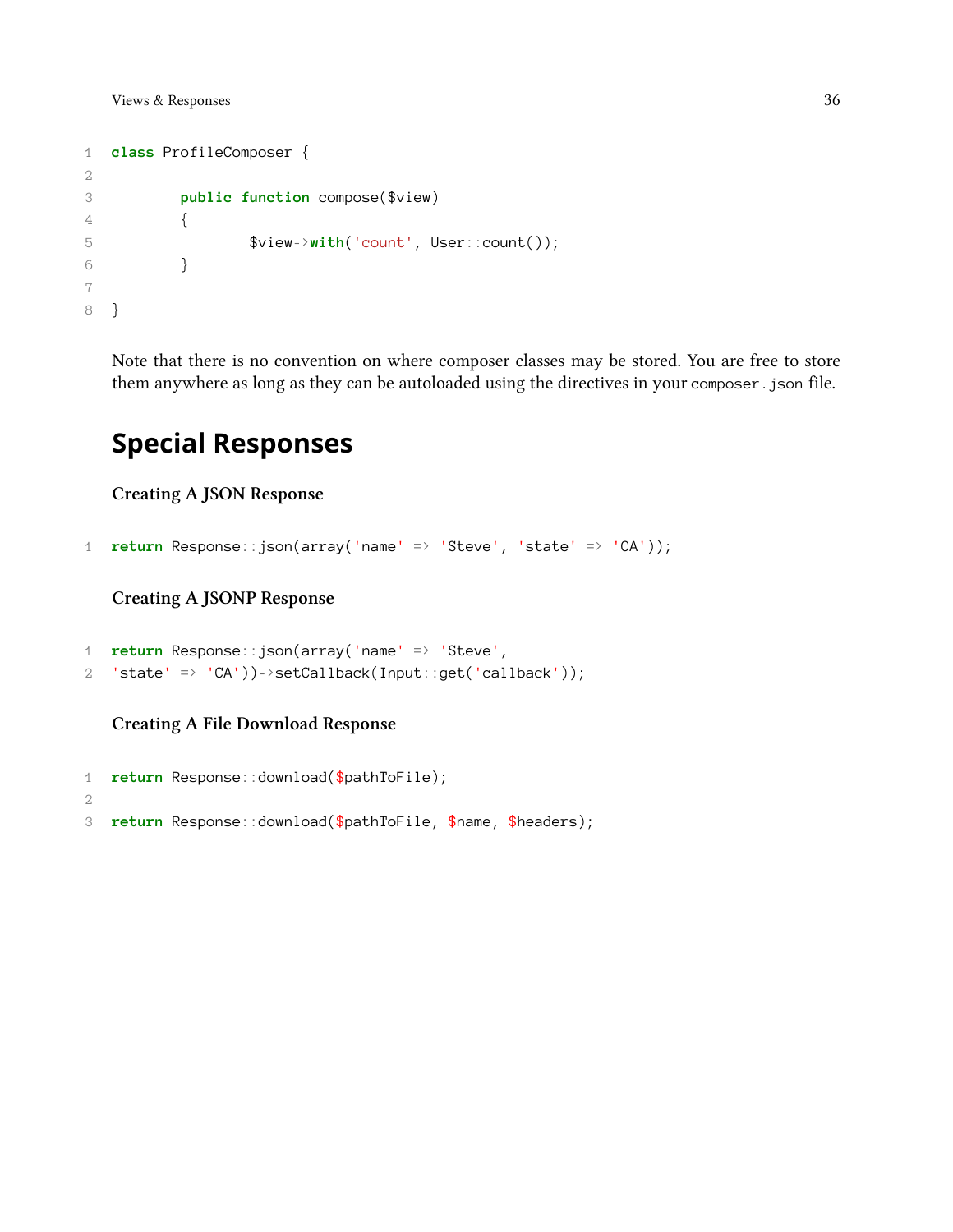# **Controllers**

- [Basic Controllers](#page-46-0)
- [Controller Filters](#page-47-0)
- [RESTful Controllers](#page-48-0)
- [Resource Controllers](#page-49-0)
- [Handling Missing Methods](#page-50-0)

# <span id="page-46-0"></span>**Basic Controllers**

Instead of defining all of your route-level logic in a single routes.php file, you may wish to organize this behavior using Controller classes. Controllers can group related route logic into a class, as well as take advantage of more advanced framework features such as automatic [dependency injection.](#page-80-0)

Controllers are typically stored in the app/controllers directory, and this directory is registered in the classmap option of your composer.json file by default.

Here is an example of a basic controller class:

```
1 class UserController extends BaseController {
2
3 /**
4 * Show the profile for the given user.
5 */
6 public function showProfile($id)
7 {
8 $user = User::find($id);\circ10 return View::make('user.profile', array('user' => $user));
11 }
12
13 }
```
All controllers should extend the BaseController class. The BaseController is also stored in the app/controllers directory, and may be used as a place to put shared controller logic. The BaseController extends the framework's Controller class. Now, We can route to this controller action like so: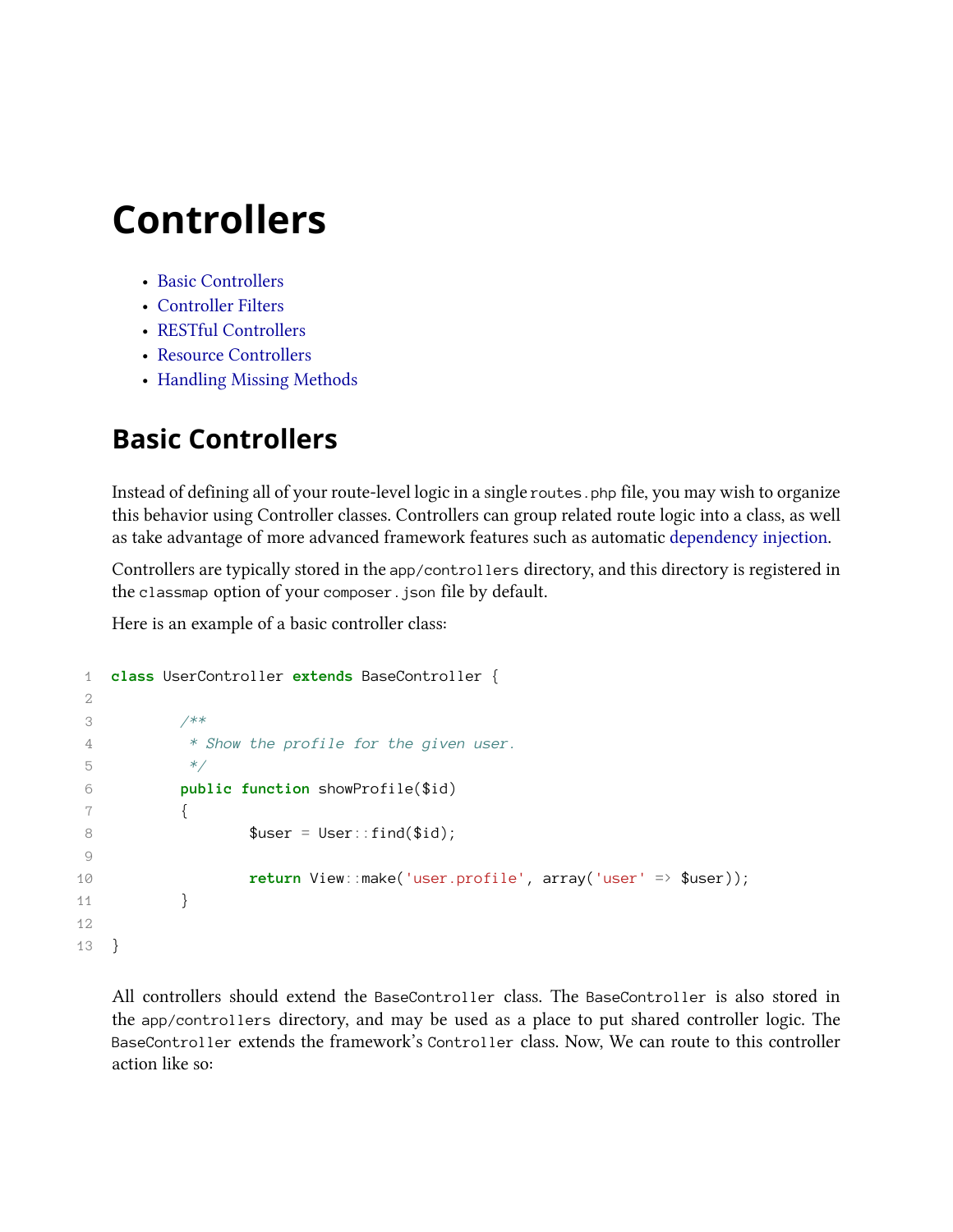Controllers 38

```
1 Route::get('user/{id}', 'UserController@showProfile');
```
If you choose to nest or organize your controller using PHP namespaces, simply use the fully qualified class name when defining the route:

```
1 Route::get('foo', 'Namespace\FooController@method');
```
You may also specify names on controller routes:

```
1 Route::get('foo', array('uses' => 'FooController@method',
2 'as' \Rightarrow 'name'));
```
To generate a URL to a controller action, you may use the URL::action method:

```
1 $url = URL::action('FooController@method');
```
You may access the name of the controller action being run using the currentRouteAction method:

```
1 $action = Route::currentRouteAction();
```
### <span id="page-47-0"></span>**Controller Filters**

[Filters](#page-29-0) may be specified on controller routes similar to "regular" routes:

```
1 Route::get('profile', array('before' => 'auth',
2 2 'uses' => 'UserController@showProfile'));
```
However, you may also specify filters from within your controller:

```
1 class UserController extends BaseController {
2
3 /**
4 * Instantiate a new UserController instance.
5 */
6 public function __construct()
7 {
8 $this->beforeFilter('auth');
9
10 $this->beforeFilter('csrf', array('on' => 'post'));
```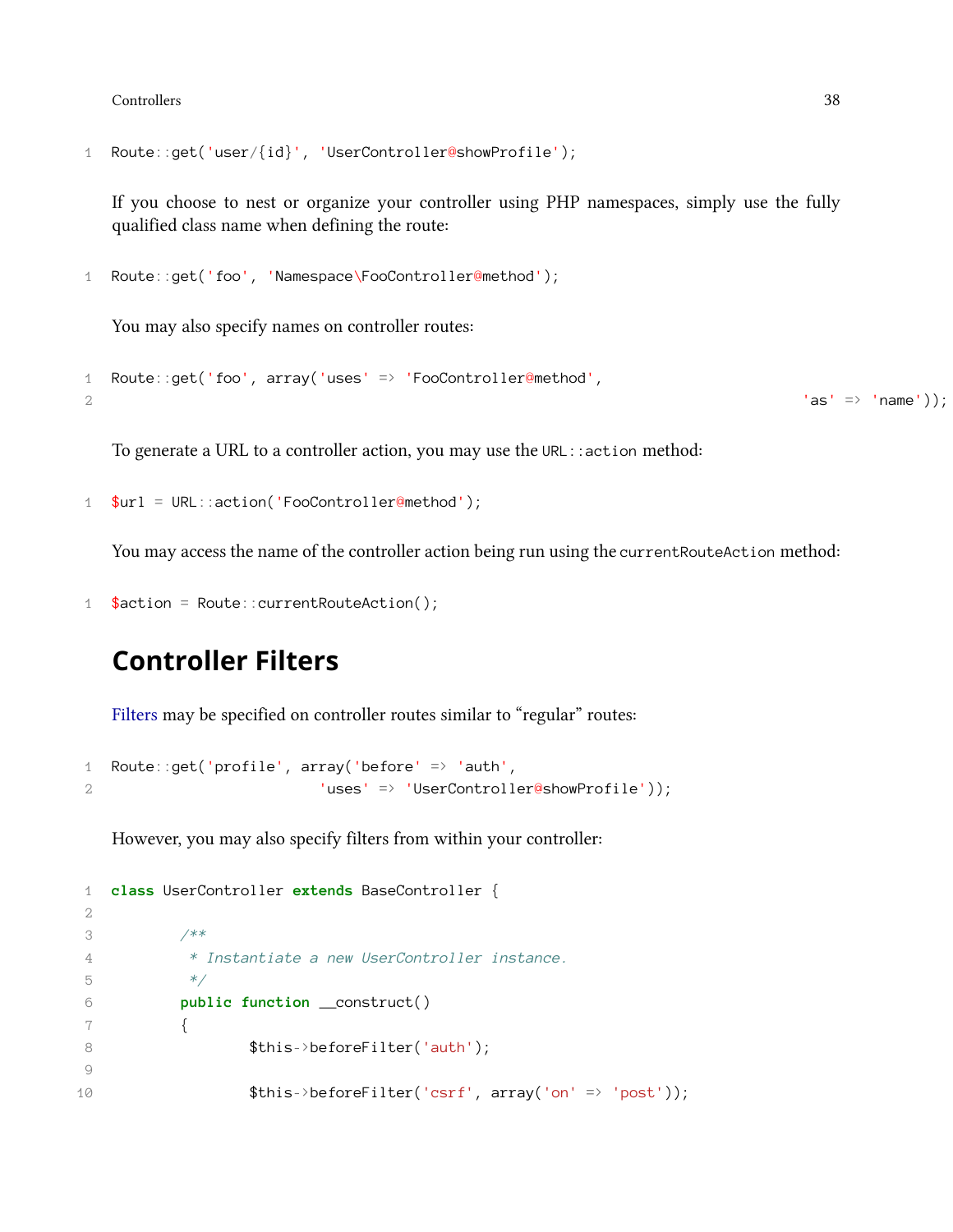```
11
12 $this->afterFilter('log', array('only' =>
13 array('fooAction', 'barAction'));
14 }
15
16 }
```
You may also specify controller filters inline using a Closure:

```
1 class UserController extends BaseController {
2
3 /**
4 * Instantiate a new UserController instance.
5 */
6 public function __construct()
7 {
8 $this->beforeFilter(function()
9 {
10 //
11 });
12 }
13
14 }
```
# <span id="page-48-0"></span>**RESTful Controllers**

Laravel allows you to easily define a single route to handle every action in a controller using simple, REST naming conventions. First, define the route using the Route::controller method:

### **Defining A RESTful Controller**

```
1 Route::controller('users', 'UserController');
```
The controller method accepts two arguments. The first is the base URI the controller handles, while the second is the class name of the controller. Next, just add methods to your controller, prefixed with the HTTP verb they respond to: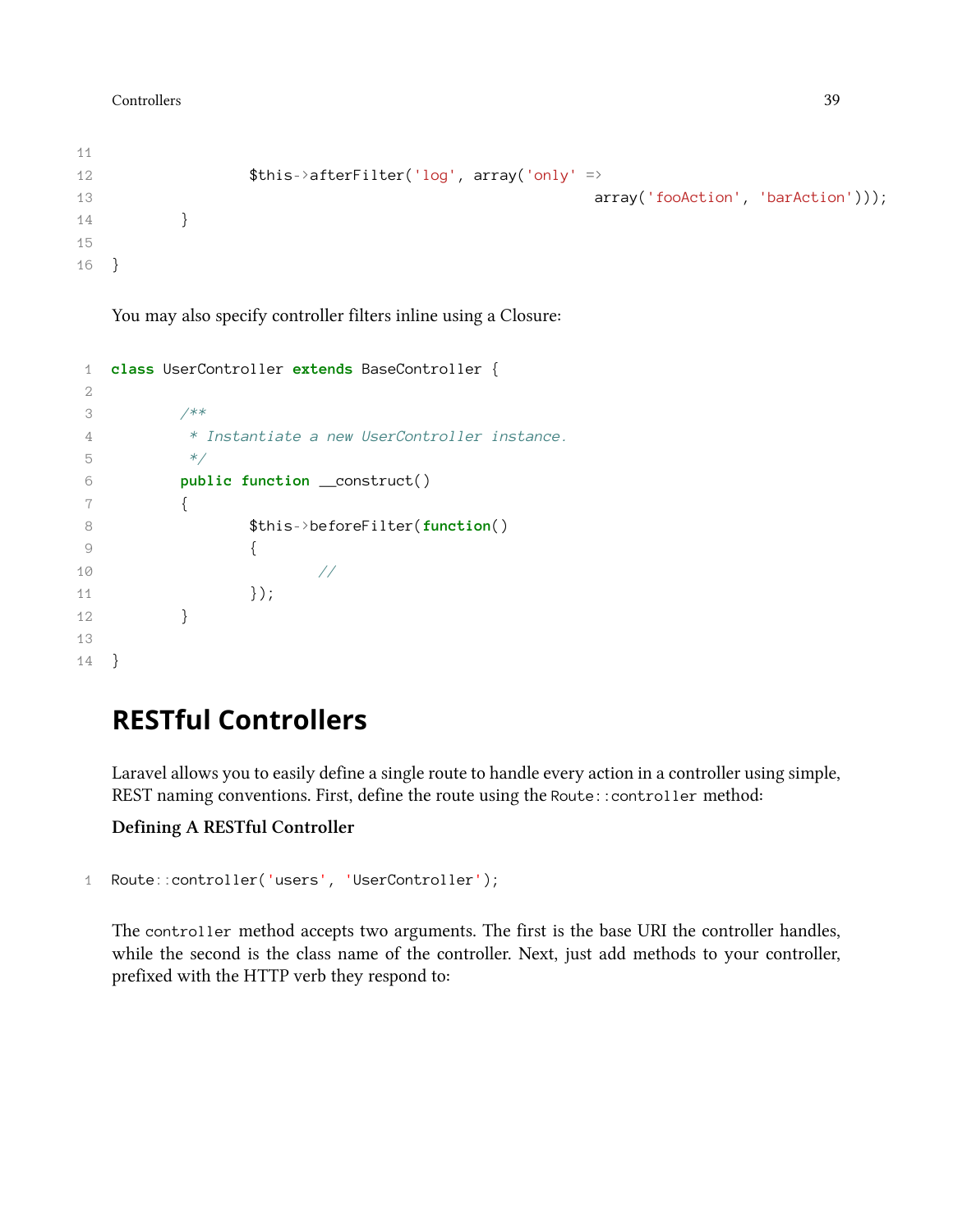#### Controllers 40

```
1 class UserController extends BaseController {
2
3 public function getIndex()
4 {
5 //
6 }
7
8 public function postProfile()
9 {
10 //
11 }
12
13 }
```
The index methods will respond to the root URI handled by the controller, which, in this case, is users.

If your controller action contains multiple words, you may access the action using "dash" syntax in the URI. For example, the following controller action on our UserController would respond to the users/admin-profile URI:

```
1 public function getAdminProfile() {}
```
## <span id="page-49-0"></span>**Resource Controllers**

Resource controllers make it easier to build RESTful controllers around resources. For example, you may wish to create a controller that manages "photos" stored by your application. Using the controller: make command via the Artisan CLI and the Route:: resource method, we can quickly create such a controller.

To create the controller via the command line, execute the following command:

```
1 php artisan controller:make PhotoController
```
Now we can register a resourceful route to the controller:

```
1 Route::resource('photo', 'PhotoController');
```
This single route declaration creates multiple routes to handle a variety of RESTful actions on the photo resource. Likewise, the generated controller will already have stubbed methods for each of these actions with notes informing you which URIs and verbs they handle.

#### **Actions Handled By Resource Controller**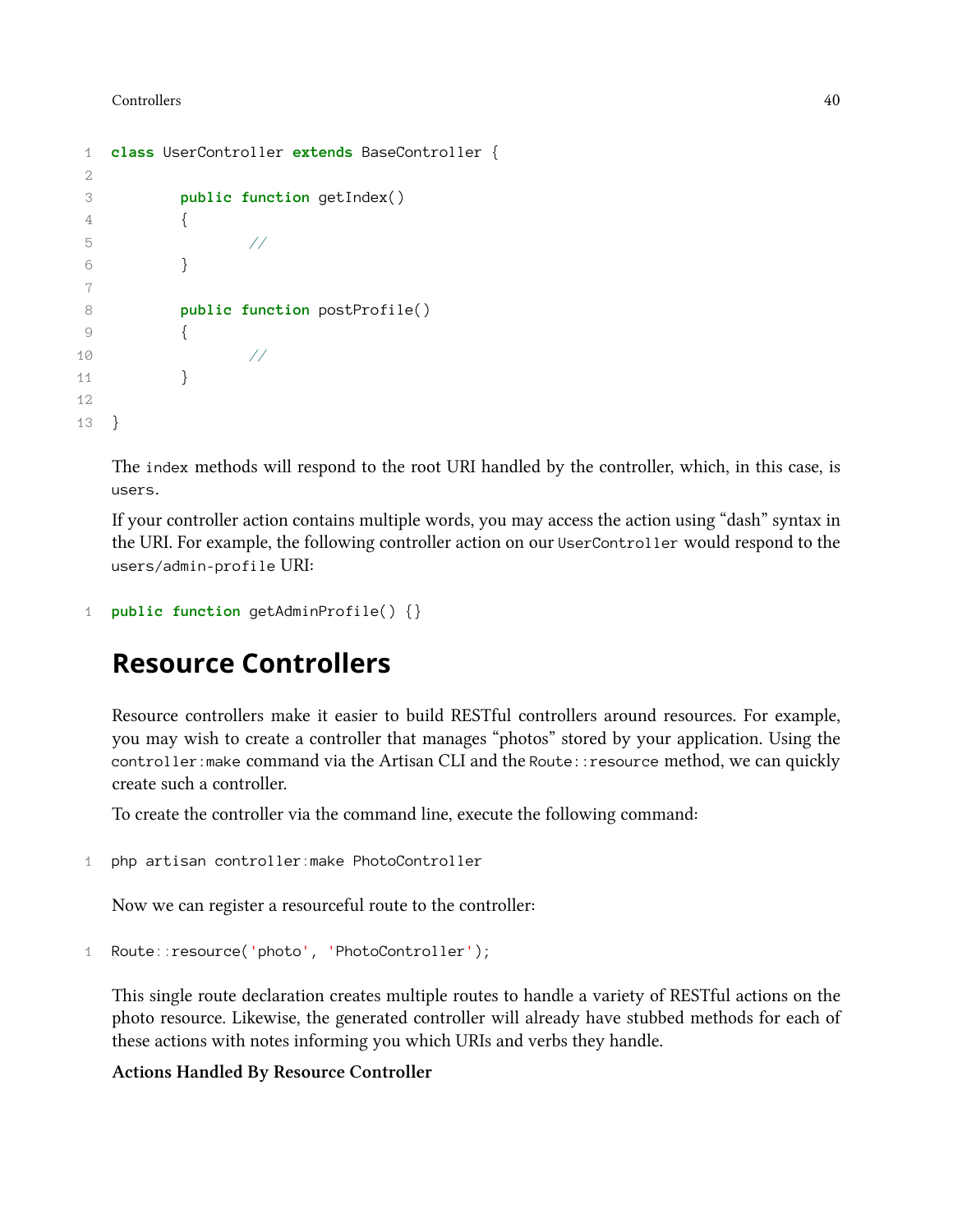#### Controllers 41

| <b>Verb</b>   | Path                | Action  | <b>Route Name</b> |
|---------------|---------------------|---------|-------------------|
| <b>GET</b>    | /resource           | index   | resource.index    |
| <b>GET</b>    | /resource/create    | create  | resource.create   |
| <b>POST</b>   | /resource           | store   | resource.store    |
| <b>GET</b>    | /resource/{id}      | show    | resource.show     |
| <b>GET</b>    | /resource/{id}/edit | edit    | resource.edit     |
| PUT/PATCH     | /resource/{id}      | update  | resource.update   |
| <b>DELETE</b> | /resource/{id}      | destroy | resource.destroy  |

Sometimes you may only need to handle a subset of the resource actions:

```
1 php artisan controller:make PhotoController --only=index,show
```

```
2
```

```
3 php artisan controller:make PhotoController --except=index
```
And, you may also specify a subset of actions to handle on the route:

```
1 Route::resource('photo', 'PhotoController',
2 array('only' => array('index', 'show'));
```
### <span id="page-50-0"></span>**Handling Missing Methods**

A catch-all method may be defined which will be called when no other matching method is found on a given controller. The method should be named missingMethod, and receives the parameter array for the request as its only argument:

#### **Defining A Catch-All Method**

```
1 public function missingMethod($parameters)
2 {
3 //
4 }
```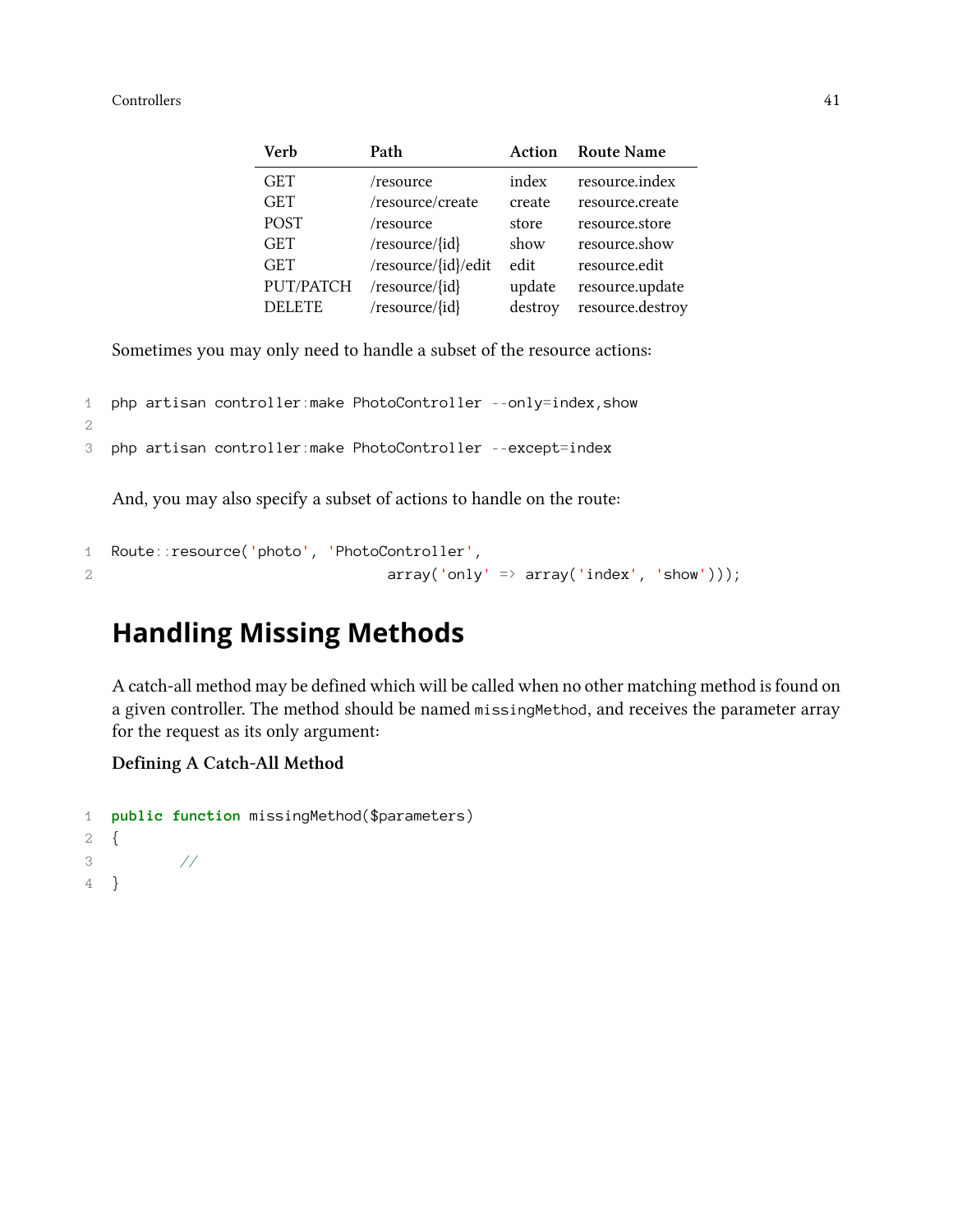# **Errors & Logging**

- [Error Detail](#page-51-0)
- [Handling Errors](#page-51-1)
- [HTTP Exceptions](#page-52-0)
- [Handling 404 Errors](#page-52-1)
- [Logging](#page-53-0)

# <span id="page-51-0"></span>**Error Detail**

By default, error detail is enabled for your application. This means that when an error occurs you will be shown an error page with a detailed stack trace and error message. You may turn off error details by setting the debug option in your app/config/app.php file to false. **It is strongly recommended that you turn off error detail in a production environment.**

# <span id="page-51-1"></span>**Handling Errors**

By default, the app/start/global.php file contains an error handler for all exceptions:

```
1 App::error(function(Exception $exception)
2 {
3 Log::error($exception);
4 });
```
This is the most basic error handler. However, you may specify more handlers if needed. Handlers are called based on the type-hint of the Exception they handle. For example, you may create a handler that only handles RuntimeException instances:

```
1 App::error(function(RuntimeException $exception)
2 {
3 // Handle the exception...
4 });
```
If an exception handler returns a response, that response will be sent to the browser and no other error handlers will be called: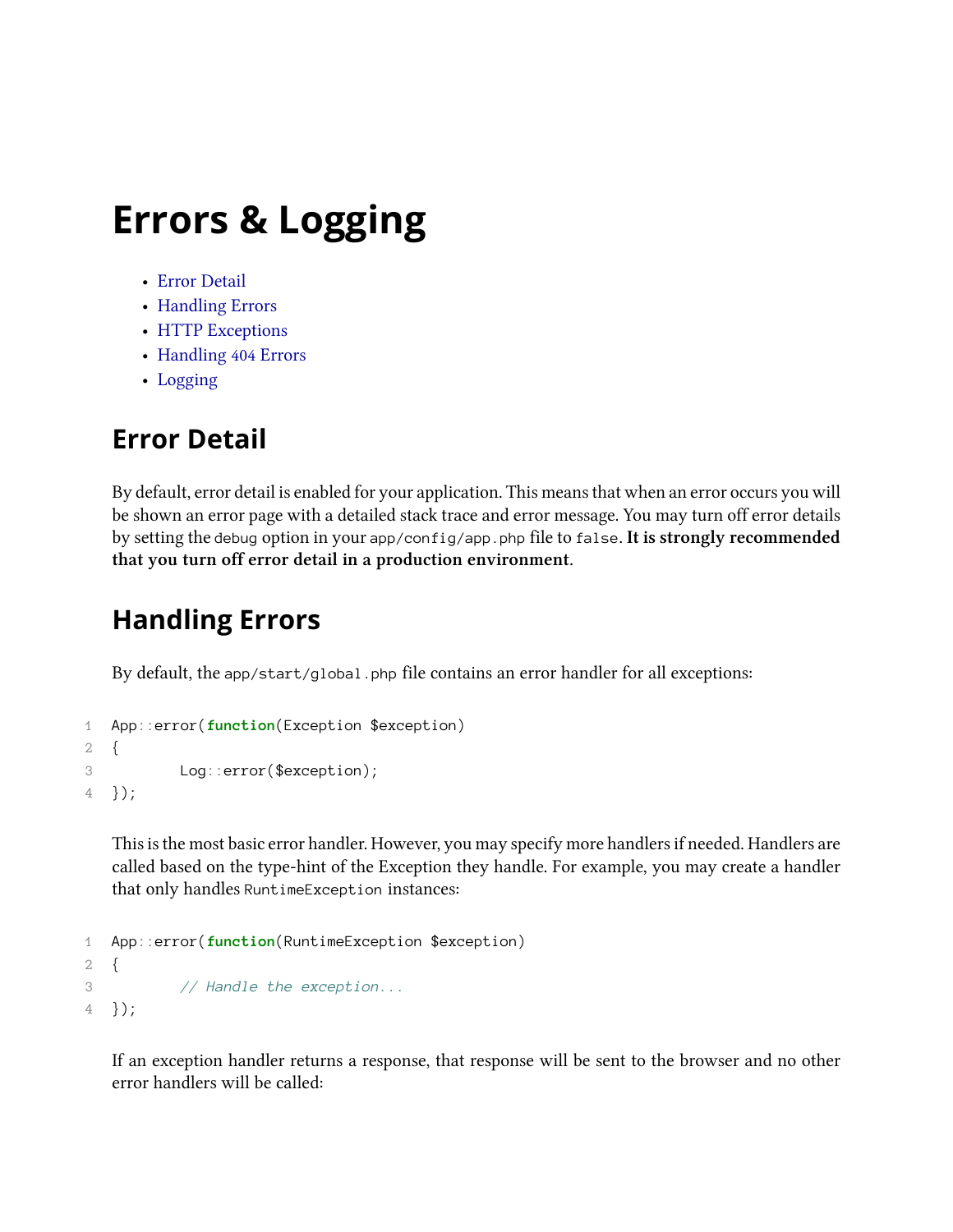```
1 App::error(function(InvalidUserException $exception)
2 {
3 Log::error($exception);
4
5 return 'Sorry! Something is wrong with this account!';
6 });
```
To listen for PHP fatal errors, you may use the App: : fatal method:

```
1 App::fatal(function($exception)
2 {
3 //
4 });
```
# <span id="page-52-0"></span>**HTTP Exceptions**

Exceptions in respect to HTTP, refer to errors that may occur during a client request. This may be a page not found error (404), an unauthorized error (401) or even a generated 500 error. In order to return such a response, use the following:

```
1 App::abort(404, 'Page not found');
```
The first argument, is the HTTP status code, with the following being a custom message you'd like to show with the error.

In order to raise a 401 Unauthorized exception, just do the following:

```
1 App::abort(401, 'You are not authorized.');
```
<span id="page-52-1"></span>These exceptions can be executed at any time during the request's lifecycle.

### **Handling 404 Errors**

You may register an error handler that handles all "404 Not Found" errors in your application, allowing you to return custom 404 error pages: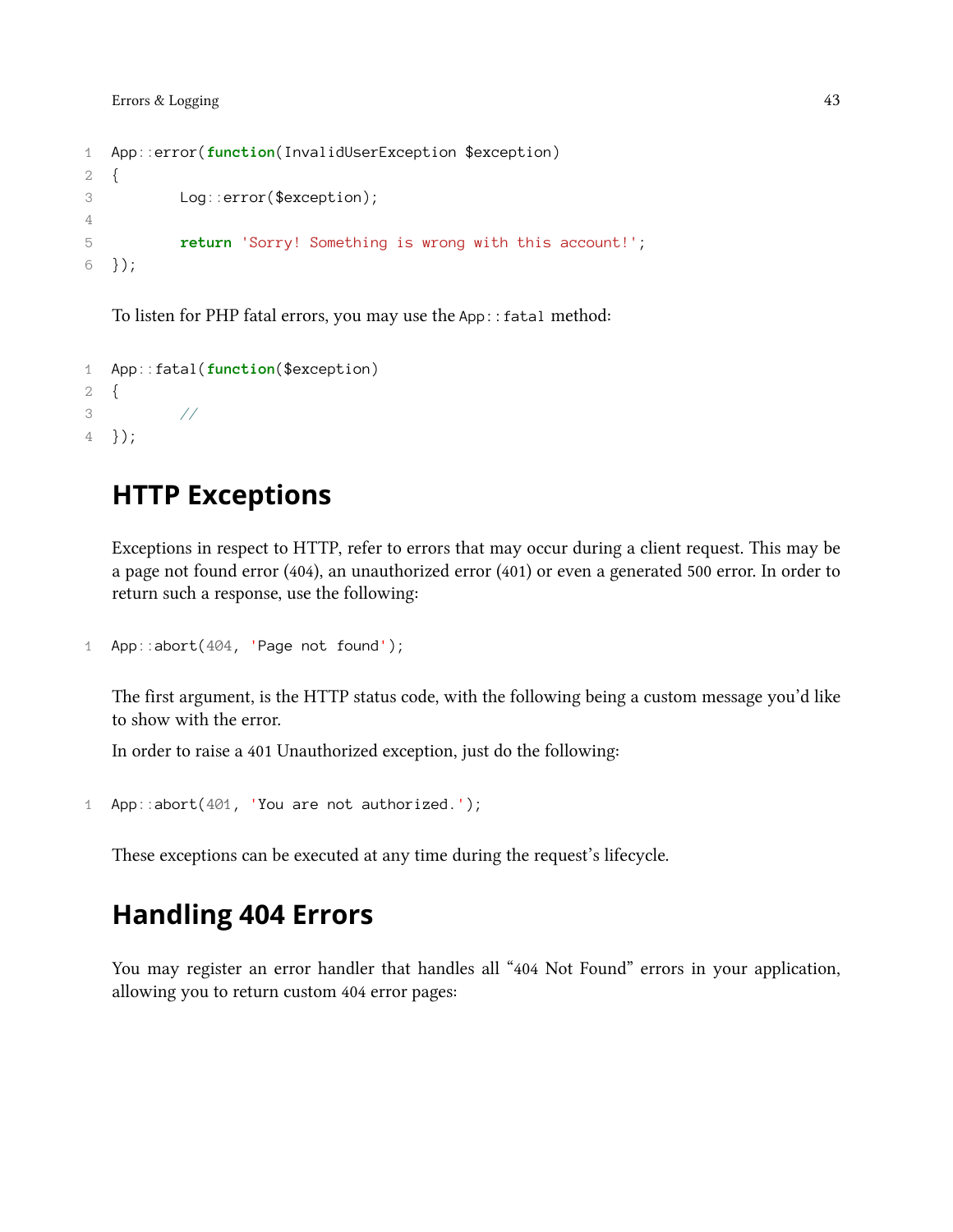```
1 App::missing(function($exception)
2 {
3 return Response::view('errors.missing', array(), 404);
4 });
```
# <span id="page-53-0"></span>**Logging**

The Laravel logging facilities provide a simple layer on top of the powerful [Monolog](http://github.com/seldaek/monolog)<sup>29</sup>. By default, Laravel is configured to create daily log files for your application, and these files are stored in app/storage/logs. You may write information to these logs like so:

```
1 Log::info('This is some useful information.');
2
3 Log::warning('Something could be going wrong.');
4
5 Log::error('Something is really going wrong.');
```
The logger provides the seven logging levels defined in [RFC 5424](http://tools.ietf.org/html/rfc5424)<sup>30</sup>: debug, info, notice, warning, **error**, **critical**, and **alert**.

An array of contextual data may also be passed to the log methods:

Log::info('Log message', array('context' *⇒* 'Other helpful information'));

Monolog has a variety of additional handlers you may use for logging. If needed, you may access the underlying Monolog instance being used by Laravel:

```
1 $monolog = Log::getMonolog();
```
You may also register an event to catch all messages passed to the log:

### **Registering A Log Listener**

```
1 Log::listen(function($level, $message, $context)
2 {
3 //
4 });
```
<span id="page-53-2"></span><span id="page-53-1"></span>²⁹<http://github.com/seldaek/monolog> ³⁰<http://tools.ietf.org/html/rfc5424>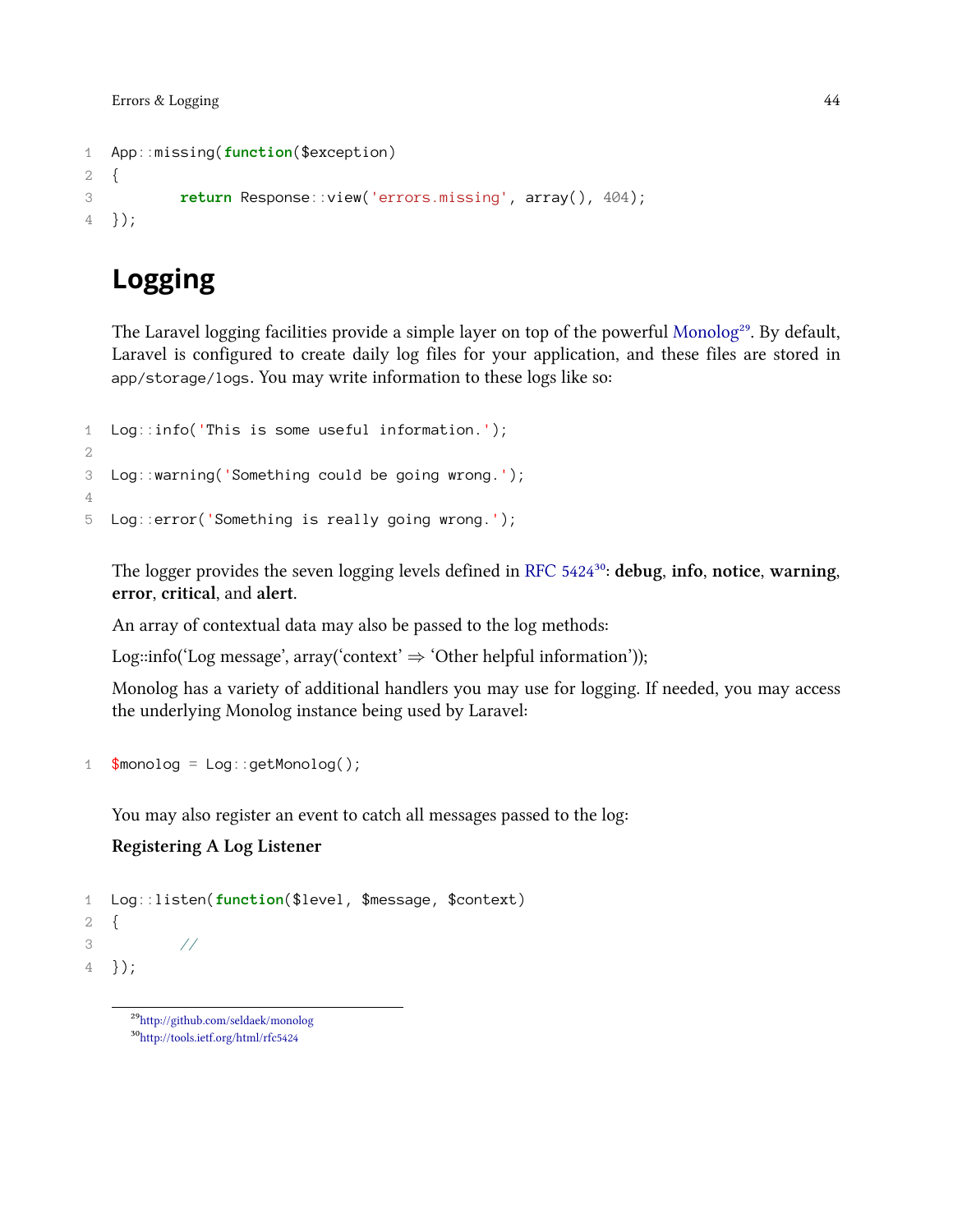- [Configuration](#page-54-0)
- [Cache Usage](#page-54-1)
- [Increments & Decrements](#page-55-0)
- [Cache Sections](#page-56-0)
- [Database Cache](#page-56-1)

# <span id="page-54-0"></span>**Configuration**

Laravel provides a unified API for various caching systems. The cache configuration is located at app/config/cache.php. In this file you may specify which cache driver you would like used by default throughout your application. Laravel supports popular caching backends like [Memcached](http://memcached.org)<sup>31</sup> and [Redis](http://redis.io)<sup>32</sup> out of the box.

The cache configuration file also contains various other options, which are documented within the file, so make sure to read over these options. By default, Laravel is configured to use the file cache driver, which stores the serialized, cached objects in the filesystem. For larger applications, it is recommended that you use an in-memory cache such as Memcached or APC.

# <span id="page-54-1"></span>**Cache Usage**

**Storing An Item In The Cache**

1 Cache::put('key', 'value', \$minutes);

**Storing An Item In The Cache If It Doesn't Exist**

1 Cache::add('key', 'value', \$minutes);

**Checking For Existence In Cache**

<span id="page-54-2"></span> $\rm ^{31}$  <http://memcached.org>

<span id="page-54-3"></span>³²<http://redis.io>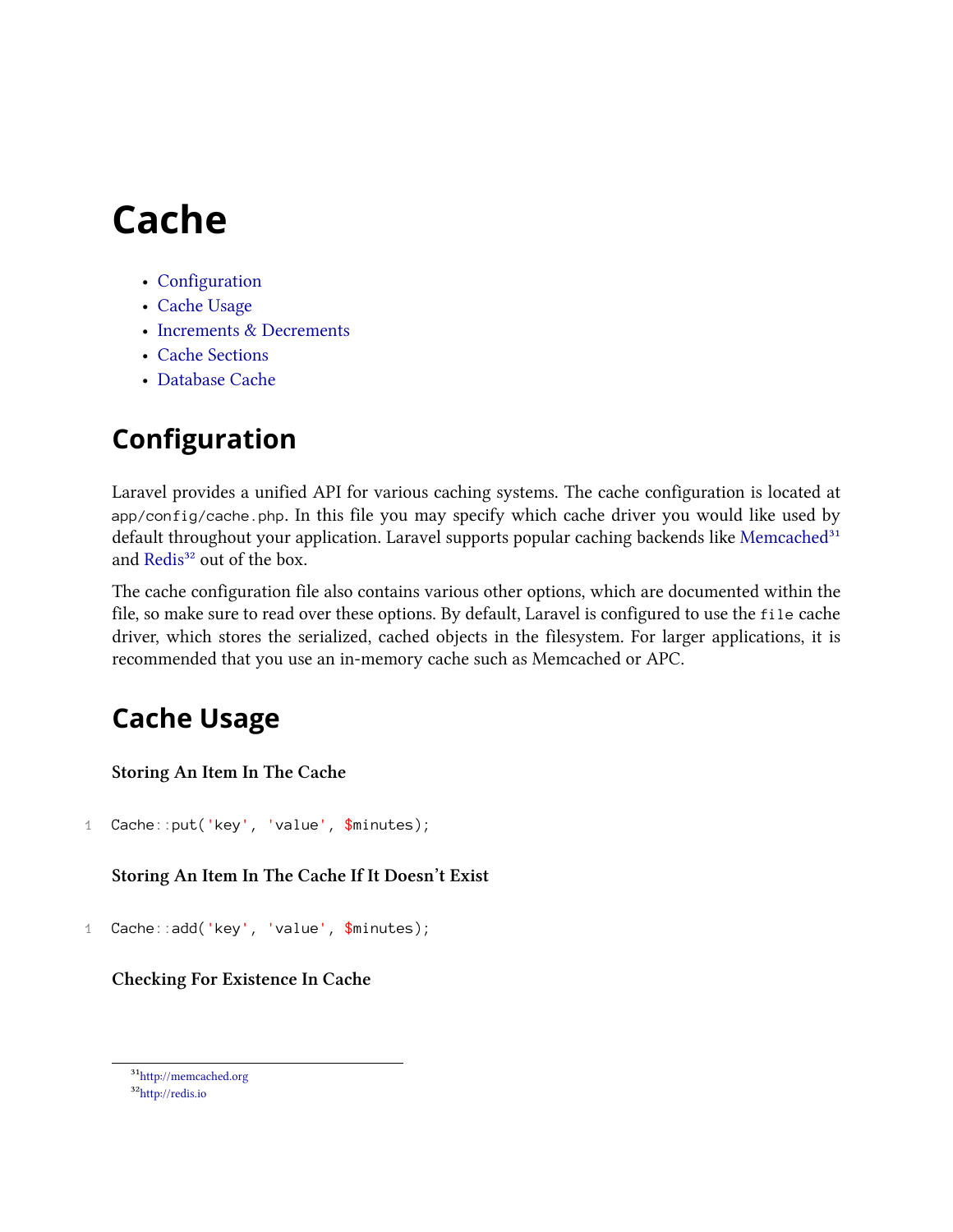```
1 if (Cache::has('key'))
2 {
3 //
4 }
```
#### **Retrieving An Item From The Cache**

```
1 $value = Cache::get('key');
```
### **Retrieving An Item Or Returning A Default Value**

```
1 $value = Cache::get('key', 'default');
2
3 $value = Cache::get('key', function() { return 'default'; });
```
### **Storing An Item In The Cache Permanently**

```
1 Cache::forever('key', 'value');
```
Sometimes you may wish to retrieve an item from the cache, but also store a default value if the requested item doesn't exist. You may do this using the Cache:: remember method:

```
1 $value = Cache::remember('users', $minutes, function()
2 {
3 return DB::table('users')->get();
4 });
```
You may also combine the remember and forever methods:

```
1 $value = Cache::rememberForever('users', function()
2 {
3 return DB::table('users')->get();
4 });
```
Note that all items stored in the cache are serialized, so you are free to store any type of data.

#### **Removing An Item From The Cache**

```
1 Cache::forget('key');
```
### <span id="page-55-0"></span>**Increments & Decrements**

All drivers except file and database support the increment and decrement operations: **Incrementing A Value**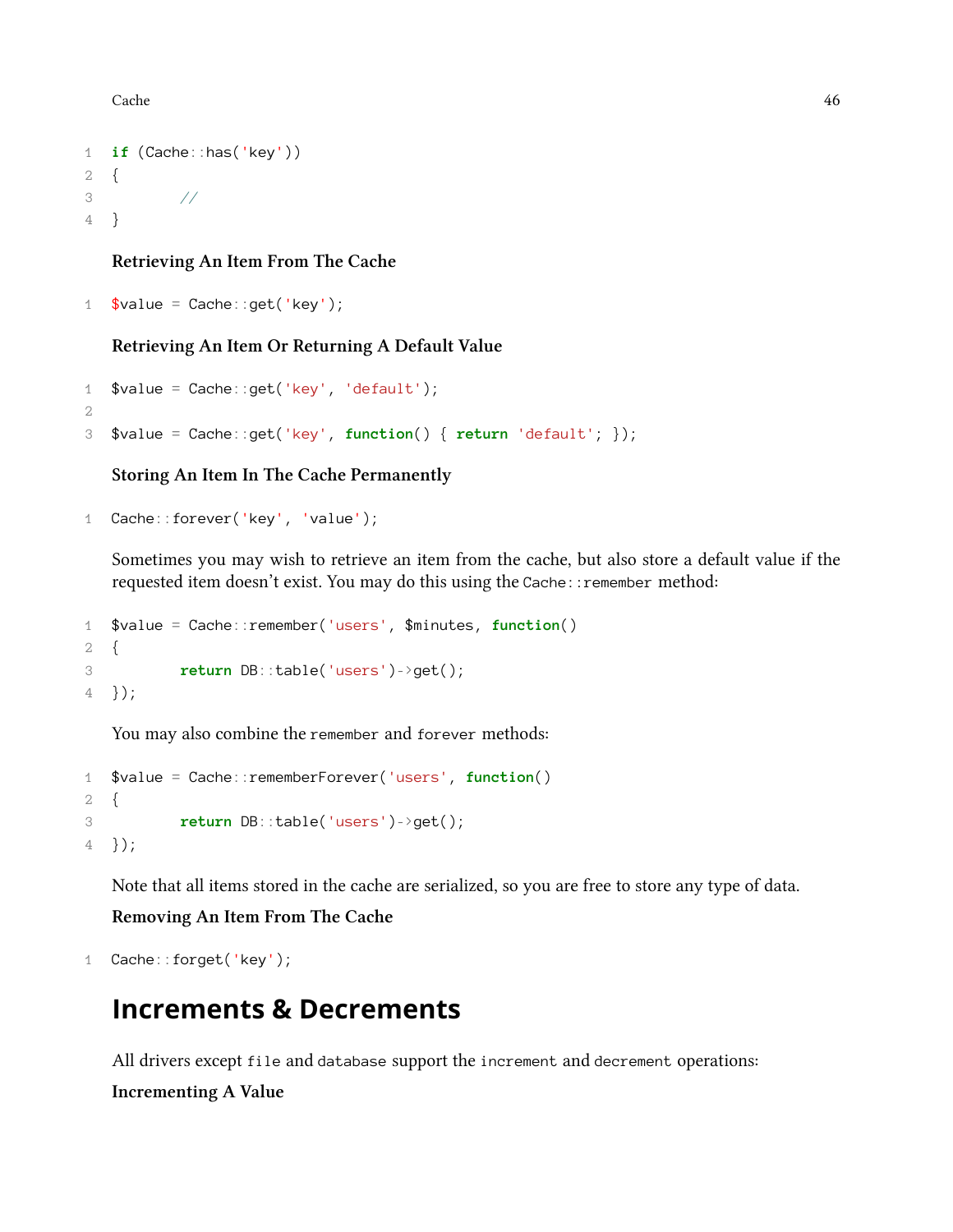```
1 Cache::increment('key');
2
3 Cache::increment('key', $amount);
```
#### **Decrementing A Value**

```
1 Cache::decrement('key');
2
3 Cache::decrement('key', $amount);
```
### <span id="page-56-0"></span>**Cache Sections**

**Note:** Cache sections are not supported when using the file or database cache drivers.

Cache sections allow you to group related items in the cache, and then flush the entire section. To access a section, use the section method:

**Accessing A Cache Section**

```
1 Cache::section('people')->put('John', $john);
2
3 Cache::section('people')->put('Anne', $anne);
```
You may also access cached items from the section, as well as use the other cache methods such as increment and decrement:

**Accessing Items In A Cache Section**

```
1 $anne = Cache::section('people')->get('Anne');
```
Then you may flush all items in the section:

```
1 Cache::section('people')->flush();
```
### <span id="page-56-1"></span>**Database Cache**

When using the database cache driver, you will need to setup a table to contain the cache items. Below is an example Schema declaration for the table: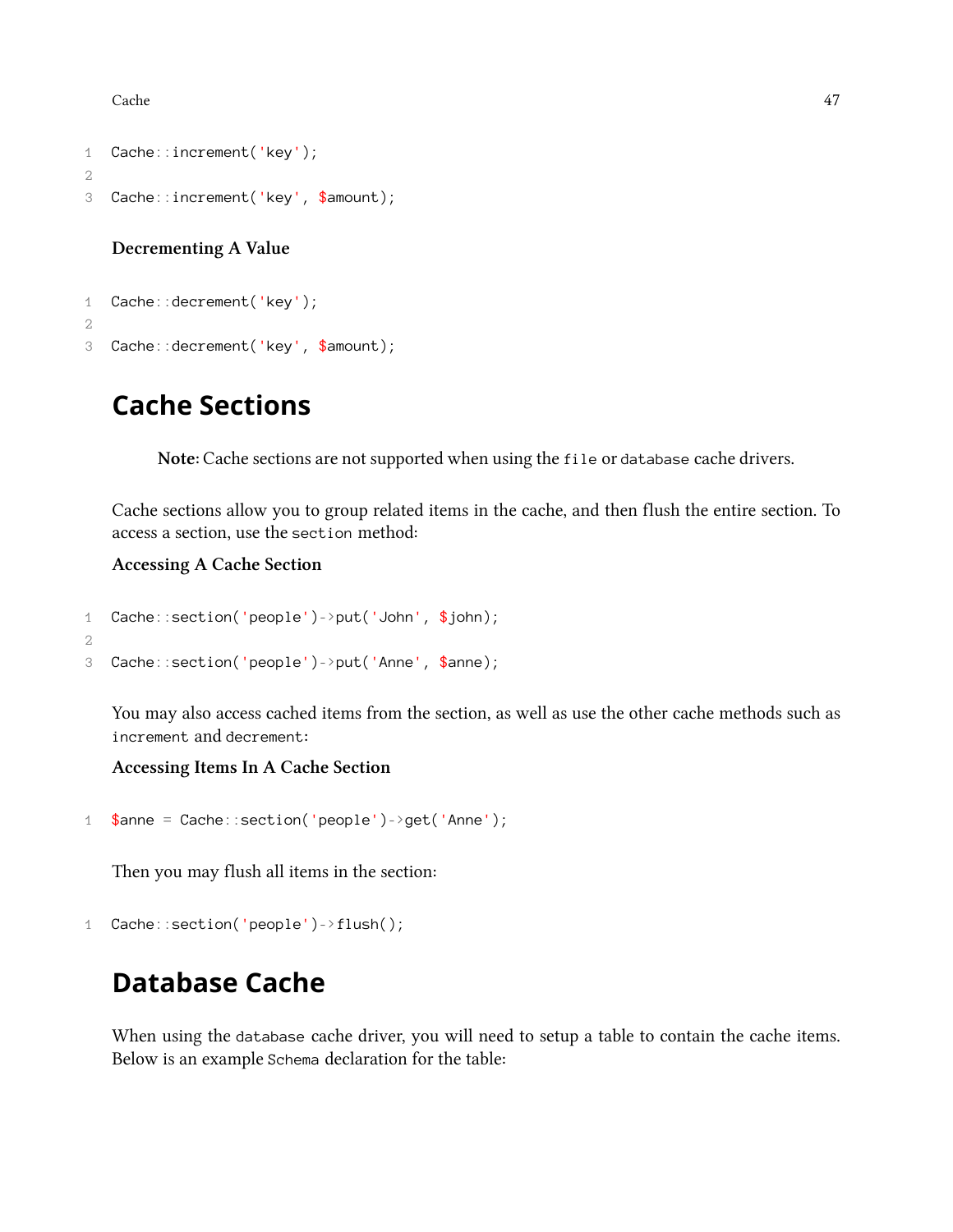```
1 Schema::create('cache'
, function($table)
2
  {
3 $table
-
>string('key'
)
-
>unique();
4 $table
-
>text('value');
5 $table->integer('expiration');
6 });
```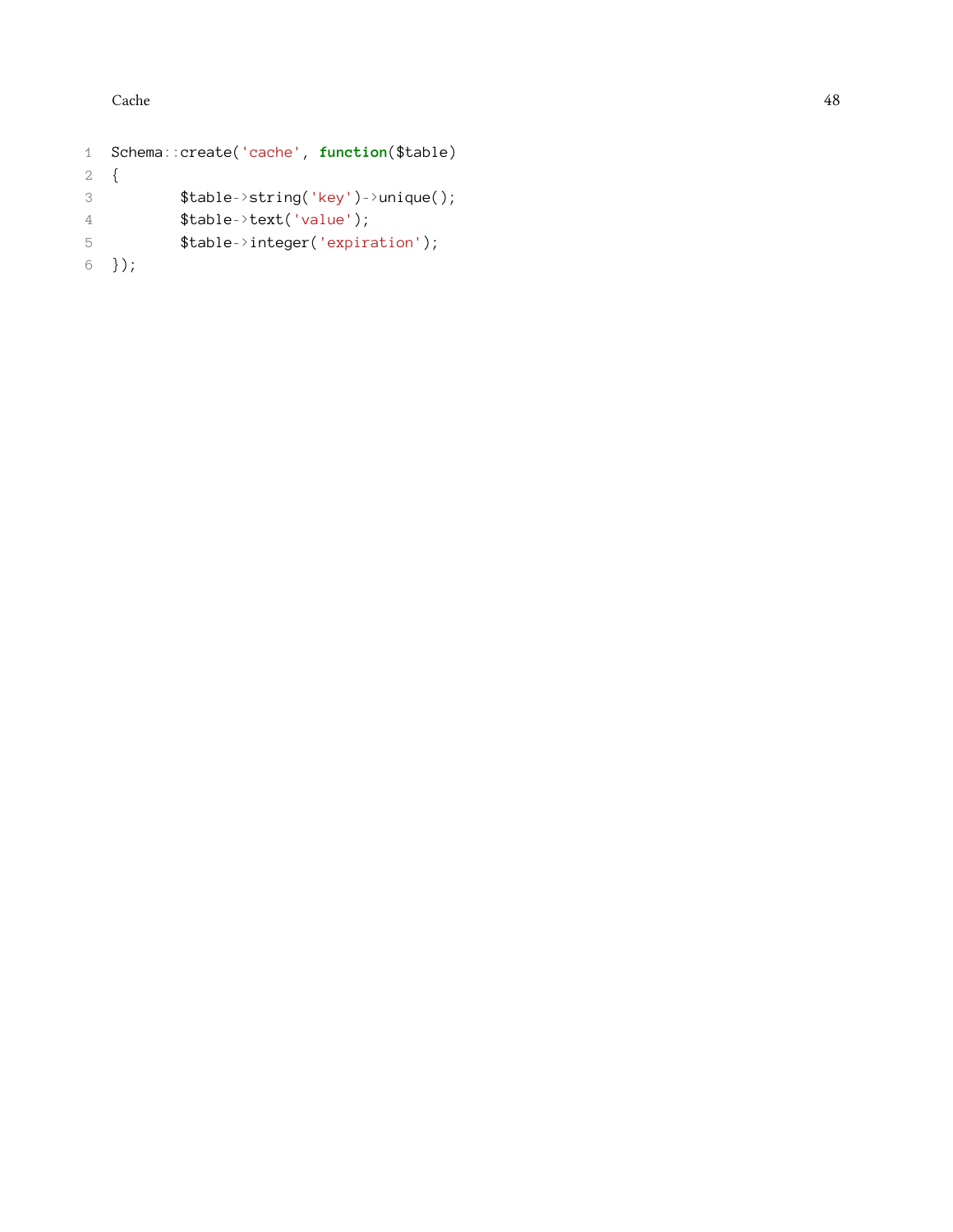- [Basic Usage](#page-58-0)
- [Wildcard Listeners](#page-59-0)
- [Using Classes As Listeners](#page-59-1)
- [Queued Events](#page-60-0)
- [Event Subscribers](#page-60-1)

## <span id="page-58-0"></span>**Basic Usage**

The Laravel Event class provides a simple observer implementation, allowing you to subscribe and listen for events in your application.

### **Subscribing To An Event**

```
1 Event::listen('user.login', function($user)
2 {
3 $user->last_login = new DateTime;
4
5 $user->save();
6 });
```
#### **Firing An Event**

```
1 % event = Event::fire('user.login', array($user));
```
You may also specify a priority when subscribing to events. Listeners with higher priority will be run first, while listeners that have the same priority will be run in order of subscription.

#### **Subscribing To Events With Priority**

```
1 Event::listen('user.login', 'LoginHandler', 10);
2
3 Event::listen('user.login', 'OtherHandler', 5);
```
Sometimes, you may wish to stop the propagation of an event to other listeners. You may do so using by returning false from your listener:

### **Stopping The Propagation Of An Event**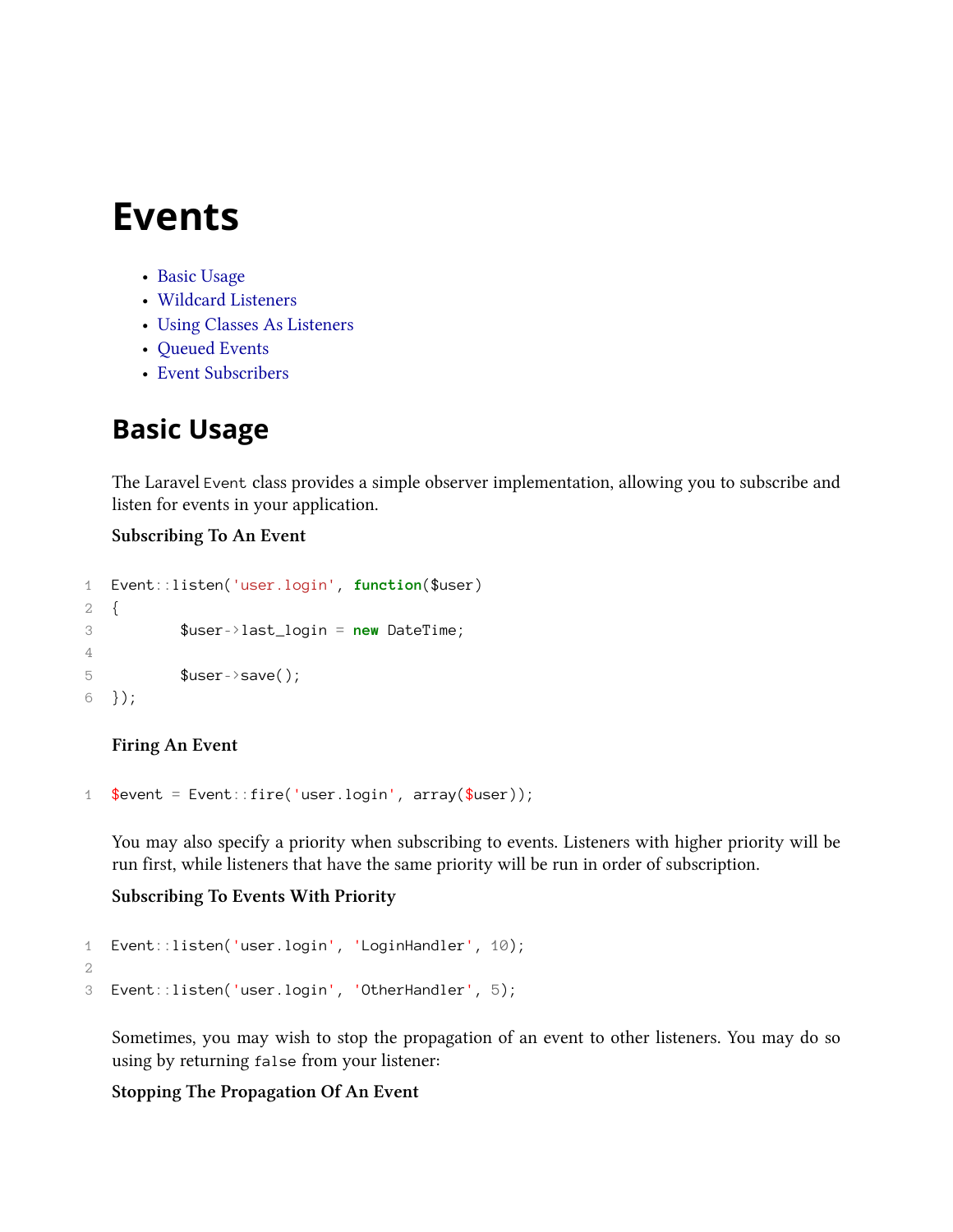```
1 Event::listen('user.login', function($event)
2 {
3 // Handle the event...
4
5 return false;
6 });
```
## <span id="page-59-0"></span>**Wildcard Listeners**

When registering an event listener, you may use asterisks to specify wildcard listeners:

**Registering Wildcard Event Listeners**

```
1 Event::listen('foo.*', function($param, $event)
2 {
3 // Handle the event...
4 });
```
This listener will handle all events that begin with foo.. Note that the full event name is passed as the last argument to the handler.

# <span id="page-59-1"></span>**Using Classes As Listeners**

In some cases, you may wish to use a class to handle an event rather than a Closure. Class event listeners will be resolved out of the [Laravel IoC container,](#page-80-0) providing you the full power of dependency injection on your listeners.

**Registering A Class Listener**

```
1 Event::listen('user.login', 'LoginHandler');
```
By default, the handle method on the LoginHandler class will be called:

**Defining An Event Listener Class**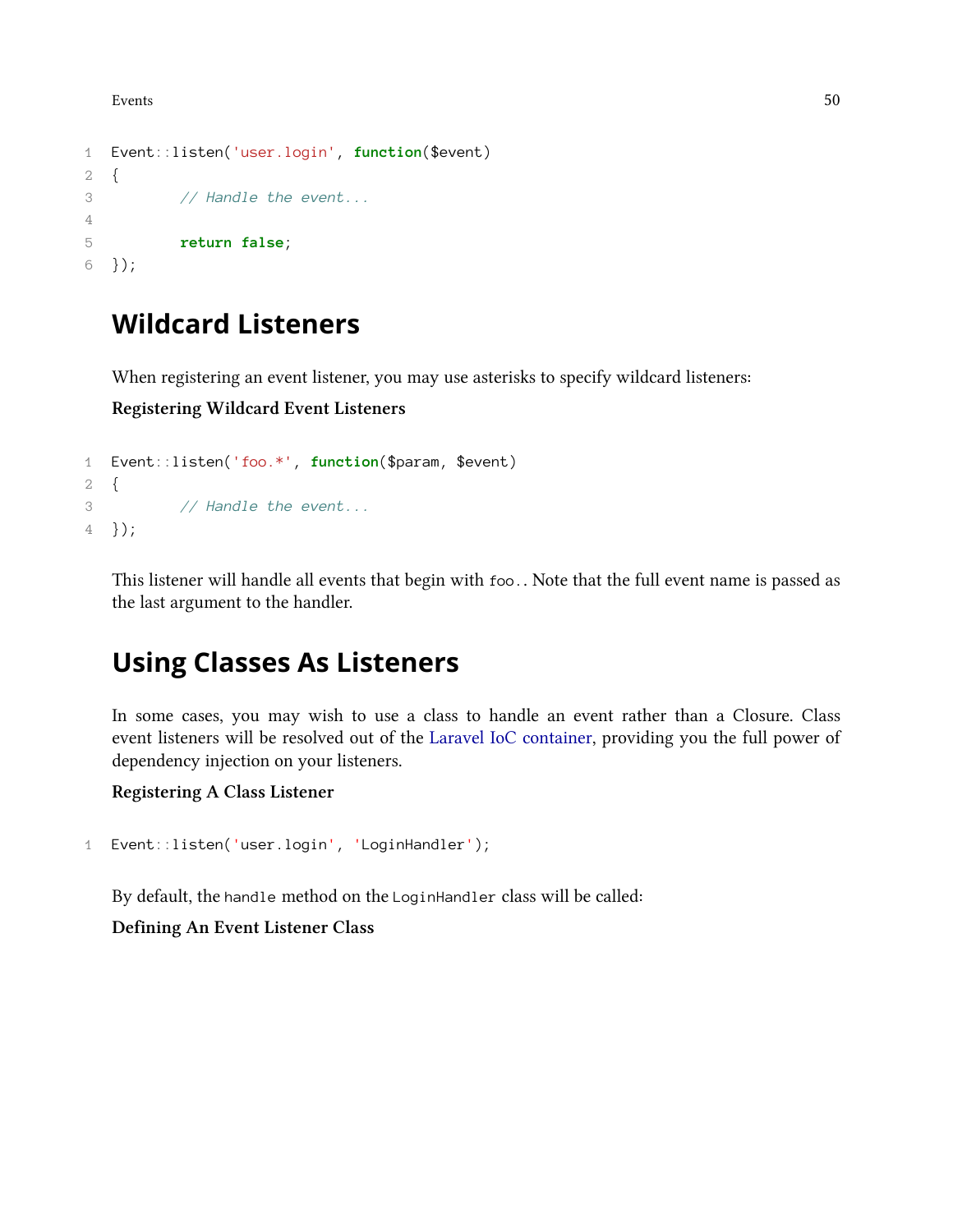```
1 class LoginHandler {
2
3 public function handle($data)
4 {
5 //
6 }
7
8 }
```
If you do not wish to use the default handle method, you may specify the method that should be subscribed:

**Specifying Which Method To Subscribe**

```
1 Event::listen('user.login', 'LoginHandler@onLogin');
```
# <span id="page-60-0"></span>**Queued Events**

Using the queue and flush methods, you may "queue" an event for firing, but not fire it immediately:

**Registering A Queued Event**

```
1 Event:: queue('foo', array($user));
```
**Registering An Event Flusher**

```
1 Event::flusher('foo', function($user)
2 {
3 //
4 });
```
Finally, you may run the "flusher" and flush all queued events using the flush method:

```
1 Event::flush('foo');
```
## <span id="page-60-1"></span>**Event Subscribers**

Event subscribers are classes that may subscribe to multiple events from within the class itself. Subscribers should define a subscribe method, which will be passed an event dispatcher instance:

**Defining An Event Subscriber**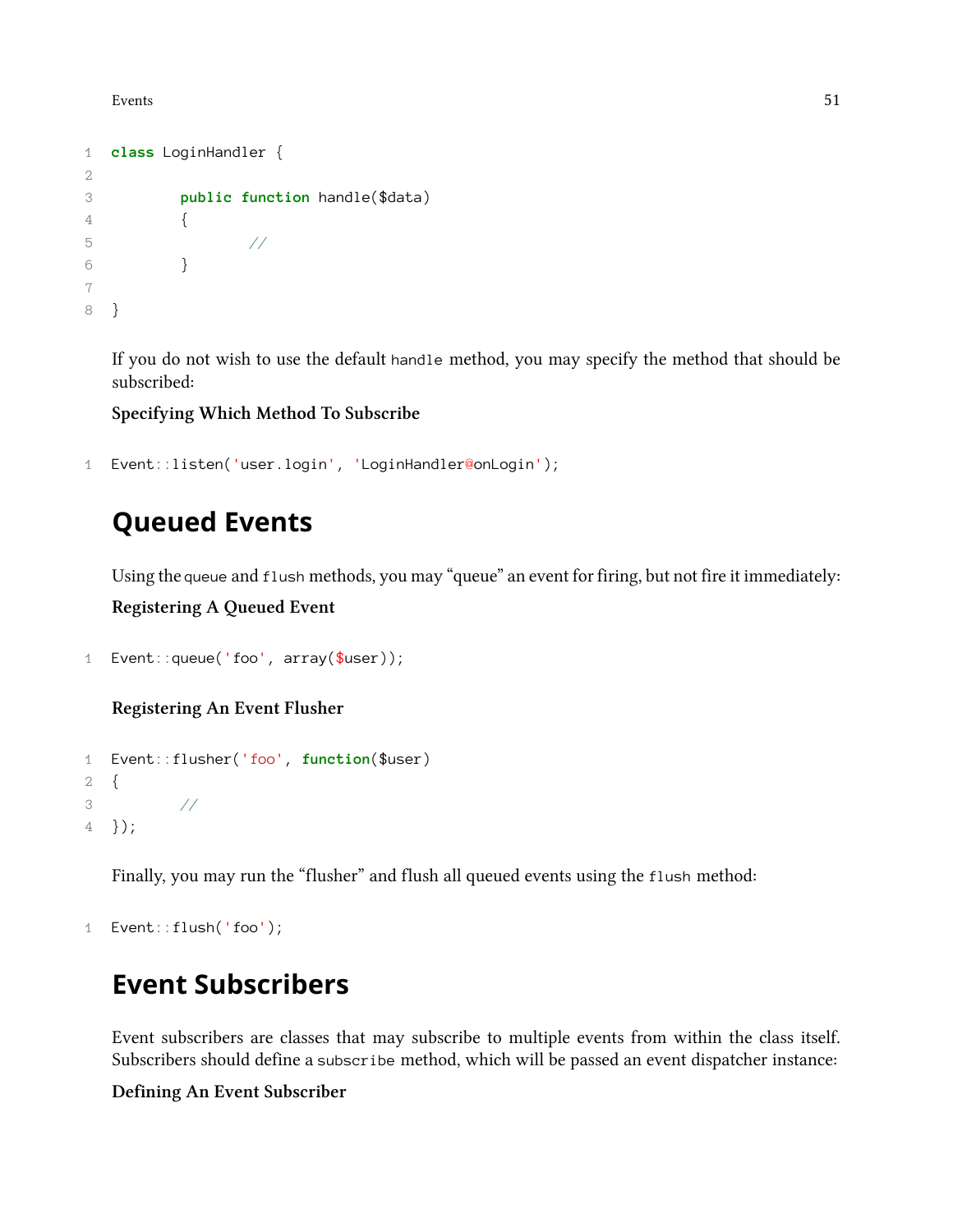```
1 class UserEventHandler {
2
3 /**
4 * Handle user login events.
5 */
6 public function onUserLogin($event)
7 {
8 //
9 }
10
11 /**
12 * Handle user logout events.
13 */
14 public function onUserLogout($event)
15 {
16 //
17 }
18
19 /**
20 * Register the listeners for the subscriber.
21 *
22 * @param Illuminate\Events\Dispatcher $events
23 * @return array
24 */
25 public function subscribe($events)
26 {
27 $events->listen('user.login', 'UserEventHandler@onUserLogin');
28
29 $events->listen('user.logout', 'UserEventHandler@onUserLogout');
30 }
31
32 }
```
Once the subscriber has been defined, it may be registered with the Event class.

#### **Registering An Event Subscriber**

```
1 $subscript = new UserEventHandler;2
3 Event::subscribe($subscriber);
```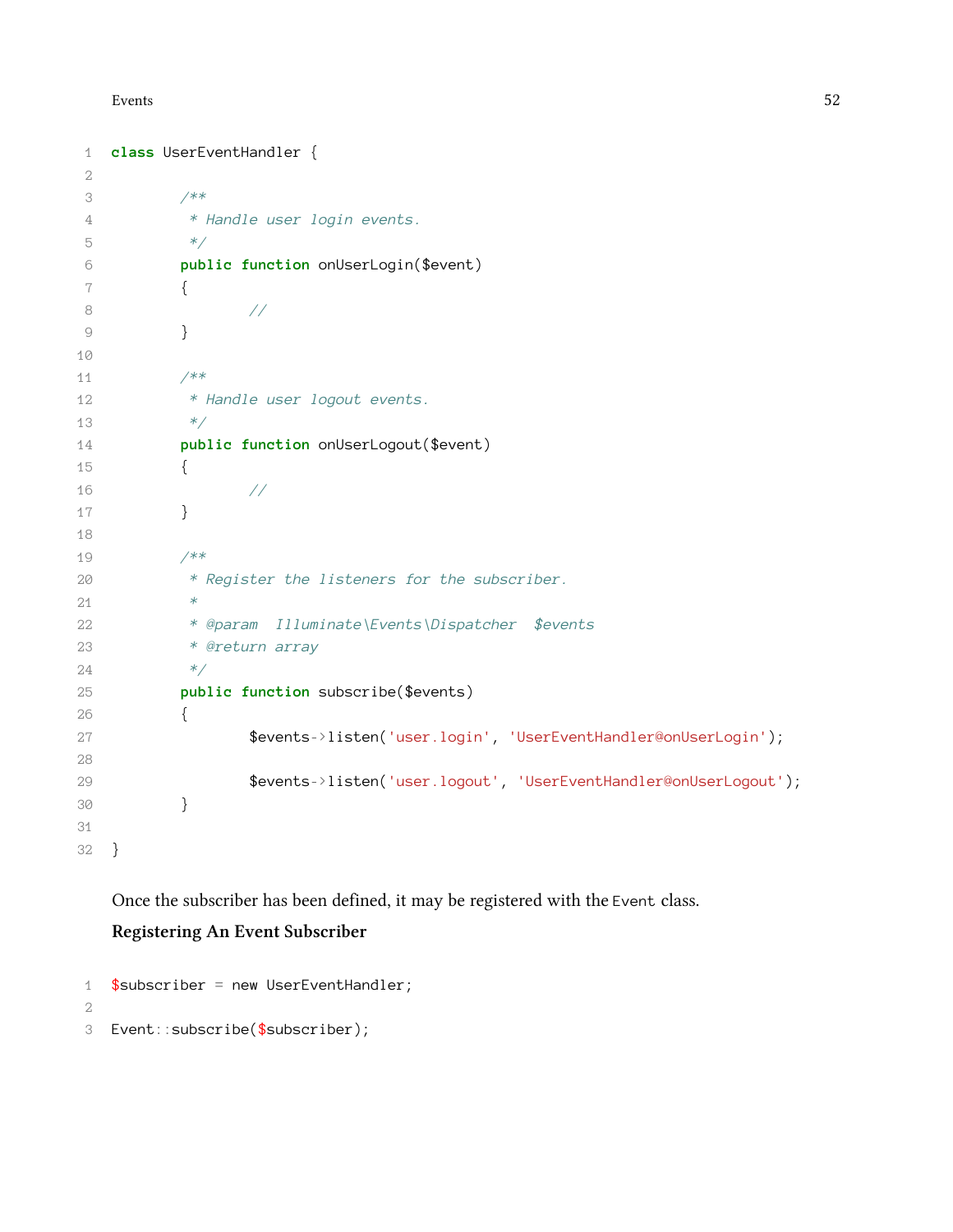# **Facades**

- [Introduction](#page-62-0)
- [Explanation](#page-62-1)
- [Practical Usage](#page-62-2)
- [Creating Facades](#page-63-0)
- [Mocking Facades](#page-64-0)

# <span id="page-62-0"></span>**Introduction**

Facades provide a "static" interface to classes that are available in the application's [IoC container](#page-80-0). Laravel ships with many facades, and you have probably been using them without even knowing it!

Occasionally, You may wish to create your own facades for your applications and packages, so let's explore the concept, development and usage of these classes.

**Note:** Before digging into facades, it is strongly recommended that you become very familiar with the Laravel [IoC container](#page-80-0).

# <span id="page-62-1"></span>**Explanation**

In the context of a Laravel application, a facade is a class that provides access to an object from the container. The machinery that makes this work is in the Facade class. Laravel's facades, and any custom facades you create, will extend the base Facade class.

Your facade class only needs to implement a single method: getFacadeAccessor. It's the getFacadeAccessor method's job to define what to resolve from the container. The Facade base class makes use of the \_\_callStatic() magic-method to defer calls from your facade to the resolved object.

# <span id="page-62-2"></span>**Practical Usage**

In the example below, a call is made to the Laravel cache system. By glancing at this code, one might assume that the static method get is being called on the Cache class.

```
1 $value = Cache::get('key');
```
However, if we look at that Illuminate\Support\Facades\Cache class, you'll see that there is no static method get: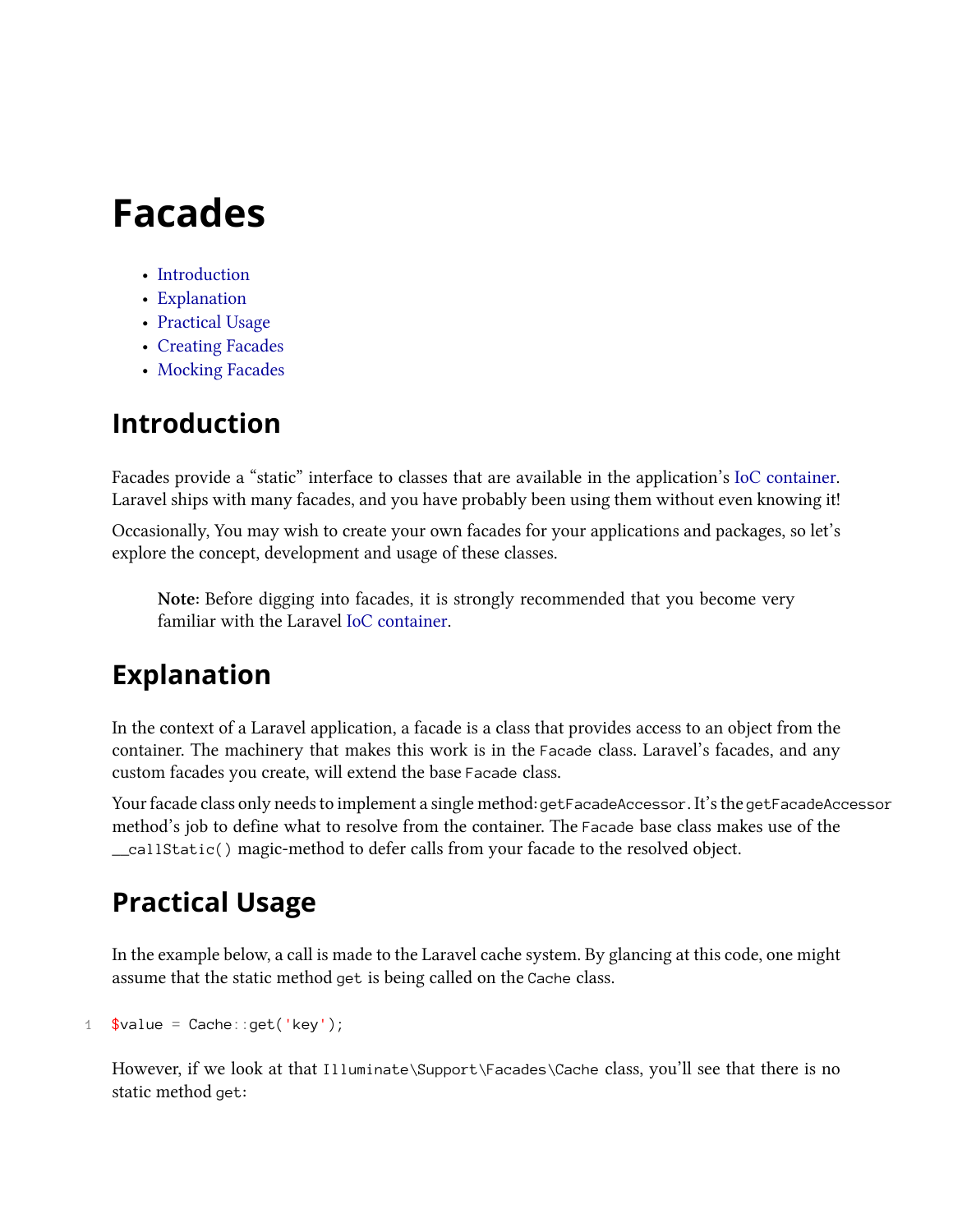Facades 54

```
1 class Cache extends Facade {
2
3 /**
4 * Get the registered name of the component.
5 *
6 * @return string
7 */
8 protected static function getFacadeAccessor() { return 'cache'; }
9
10 }
```
The Cache class extends the base Facade class and defines a method getFacadeAccessor(). Remember, this method's job is to return the name of an IoC binding.

When a user references any static method on the Cache facade, Laravel resolves the cache binding from the IoC container and runs the requested method (in this case, get) against that object.

So, our Cache::get call could be re-written like so:

```
1 \text{value} = \text{Supp-}\text{make('cache')-}\text{get('key')};
```
### <span id="page-63-0"></span>**Creating Facades**

Creating a facade for your own application or package is simple. You only need 3 things:

- An IoC binding
- A facade class.
- A facade alias configuration.

Let's look at an example. Here, we have a class defined as PaymentGateway\Payment.

```
1 namespace PaymentGateway;
2
3 class Payment {
4
5 public function process()
6 {
7 //
8 }
9
10 }
```
We need to be able to resolve this class from the IoC container. So, let's add a binding: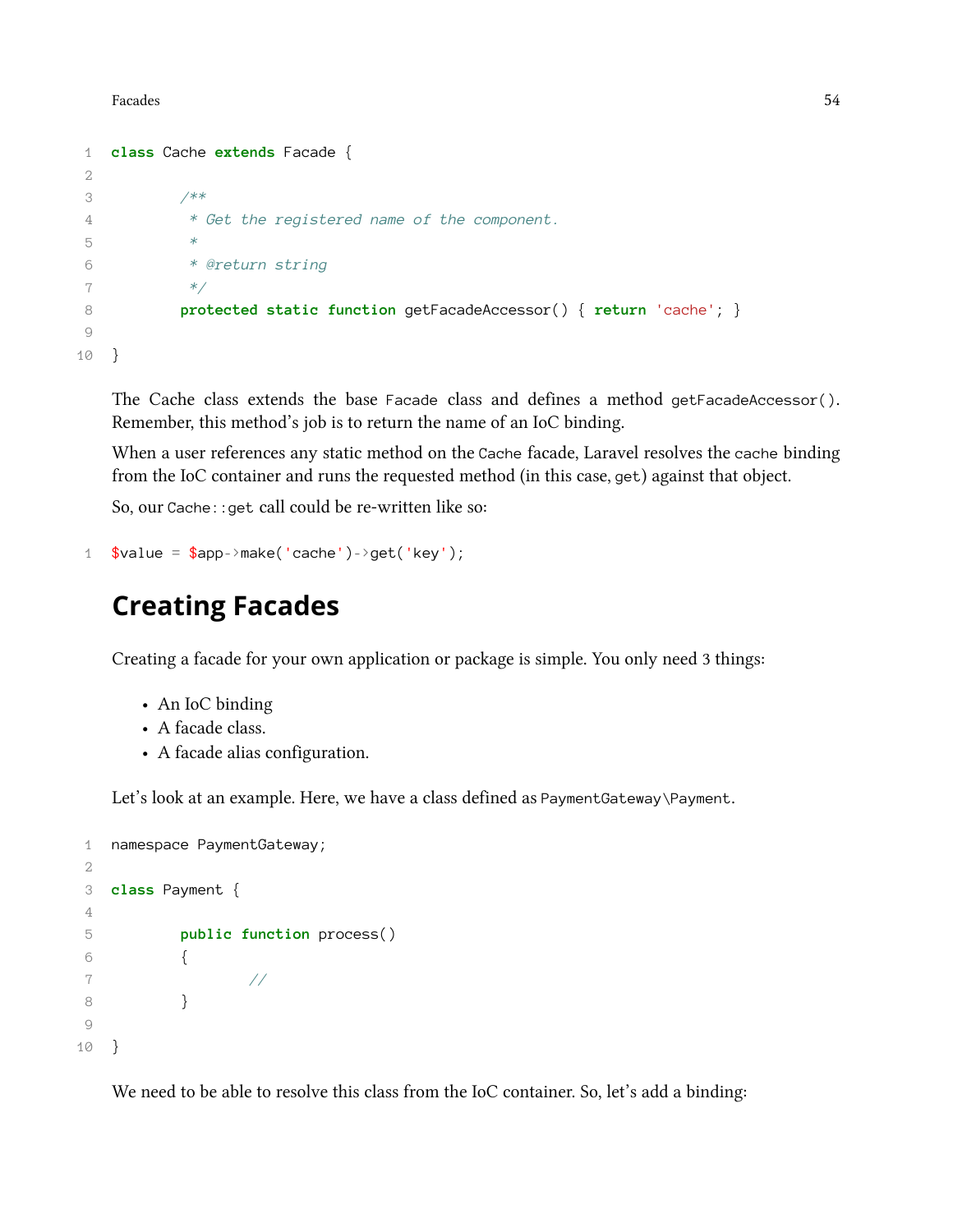Facades 55

```
1 App::bind('payment', function()
2 {
3 return new \PaymentGateway\Payment;
4 });
```
A great place to register this binding would be to create a new [service provider](#page-83-0) named PaymentServiceProvider, and add this binding to the register method. You can then configure Laravel to load your service provider from the app/config/app.php configuration file.

Next, we can create our own facade class:

```
1 use Illuminate\Support\Facades\Facade;
2
3 class Payment extends Facade {
4
5 protected static function getFacadeAccessor() { return 'payment'; }
6
7 }
```
Finally, if we wish, we can add an alias for our facade to the aliases array in the app/config/app.php configuration file. Now, we can call the process method on an instance of the Payment class.

```
1 Payment::process();
```
# <span id="page-64-0"></span>**Mocking Facades**

Unit testing is an important aspect of why facades work the way that they do. In fact, testability is the primary reason for facades to even exist. For more information, check out the [mocking facades](#page-64-0) section of the documentation.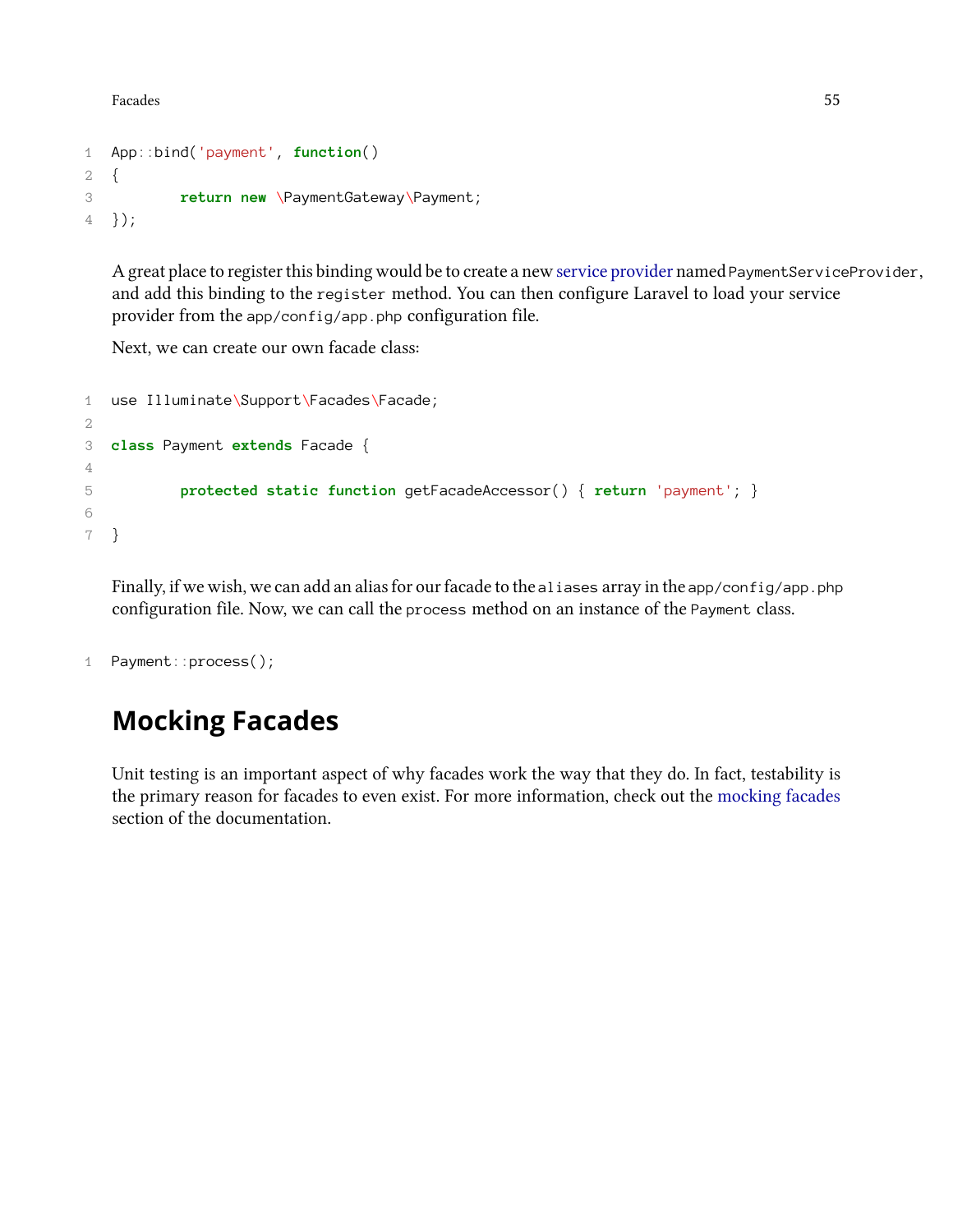# **Forms & HTML**

- [Opening A Form](#page-65-0)
- [CSRF Protection](#page-66-0)
- [Form Model Binding](#page-66-1)
- [Labels](#page-66-2)
- [Text, Text Area, Password & Hidden Fields](#page-67-0)
- [Checkboxes and Radio Buttons](#page-67-1)
- [File Input](#page-68-0)
- [Drop-Down Lists](#page-68-1)
- [Buttons](#page-68-2)
- [Custom Macros](#page-69-0)

# <span id="page-65-0"></span>**Opening A Form**

### **Opening A Form**

```
1 \{ [ Form::open(array('url' => 'foo/bar')) \}2 //
3 {{ Form::close() }}
```
By default, a POST method will be assumed; however, you are free to specify another method:

```
1 echo Form::open(array('url' => 'foo/bar', 'method' => 'put'))
```
**Note:** Since HTML forms only support POST and GET, PUT and DELETE methods will be spoofed by automatically adding a \_method hidden field to your form.

You may also open forms that point to named routes or controller actions:

```
1 echo Form::open(array('route' => 'route.name'))
```

```
2
```

```
3 echo Form::open(array('action' => 'Controller@method'))
```
You may pass in route parameters as well:

echo Form::open(array('route' *⇒* array('route.name', \$user->id)))

echo Form::open(array('action' *⇒* array('Controller@method', \$user->id)))

If your form is going to accept file uploads, add a files option to your array: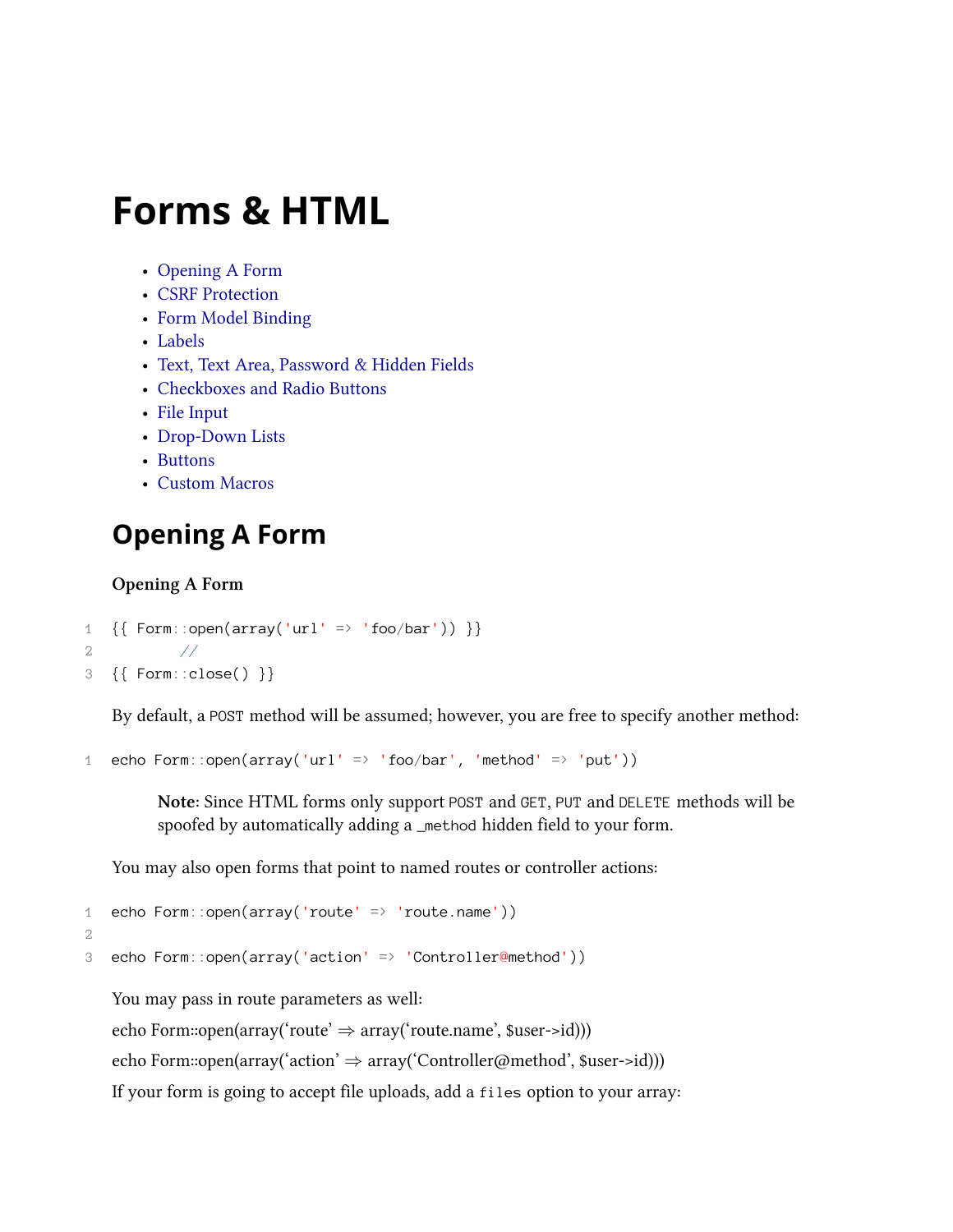```
1 echo Form::open(array('url' => 'foo/bar', 'files' => true))
```
## <span id="page-66-0"></span>**CSRF Protection**

Laravel provides an easy method of protecting your application from cross-site request forgeries. First, a random token is placed in your user's session. Don't sweat it, this is done automatically. The CSRF token will be added to your forms as a hidden field automatically. However, if you wish to generate the HTML for the hidden field, you may use the token method:

**Adding The CSRF Token To A Form**

```
1 echo Form::token();
```
**Attaching The CSRF Filter To A Route**

```
1 Route::post('profile', array('before' => 'csrf', function()
2 {
3 //
4 }));
```
# <span id="page-66-1"></span>**Form Model Binding**

Often, you will want to populate a form based on the contents of a model. To do so, use the Form::model method:

**Opening A Model Form**

1 echo Form::model(\$user, array('route' => array('user.update', \$user->id)))

Now, when you generate a form element, like a text input, the model's value matching the field's name will automatically be set as the field value. So, for example, for a text input named email, the user model's email attribute would be set as the value. However, there's more! If there is an item in the Session flash data matching the input name, that will take precedence over the model's value. So, the priority looks like this:

- 1. Session Flash Data (Old Input)
- 2. Explicitly Passed Value
- 3. Model Attribute Data

This allows you to quickly build forms that not only bind to model values, but easily re-populate if there is a validation error on the server!

<span id="page-66-2"></span>**Note:** When using Form::model, be sure to close your form with Form::close!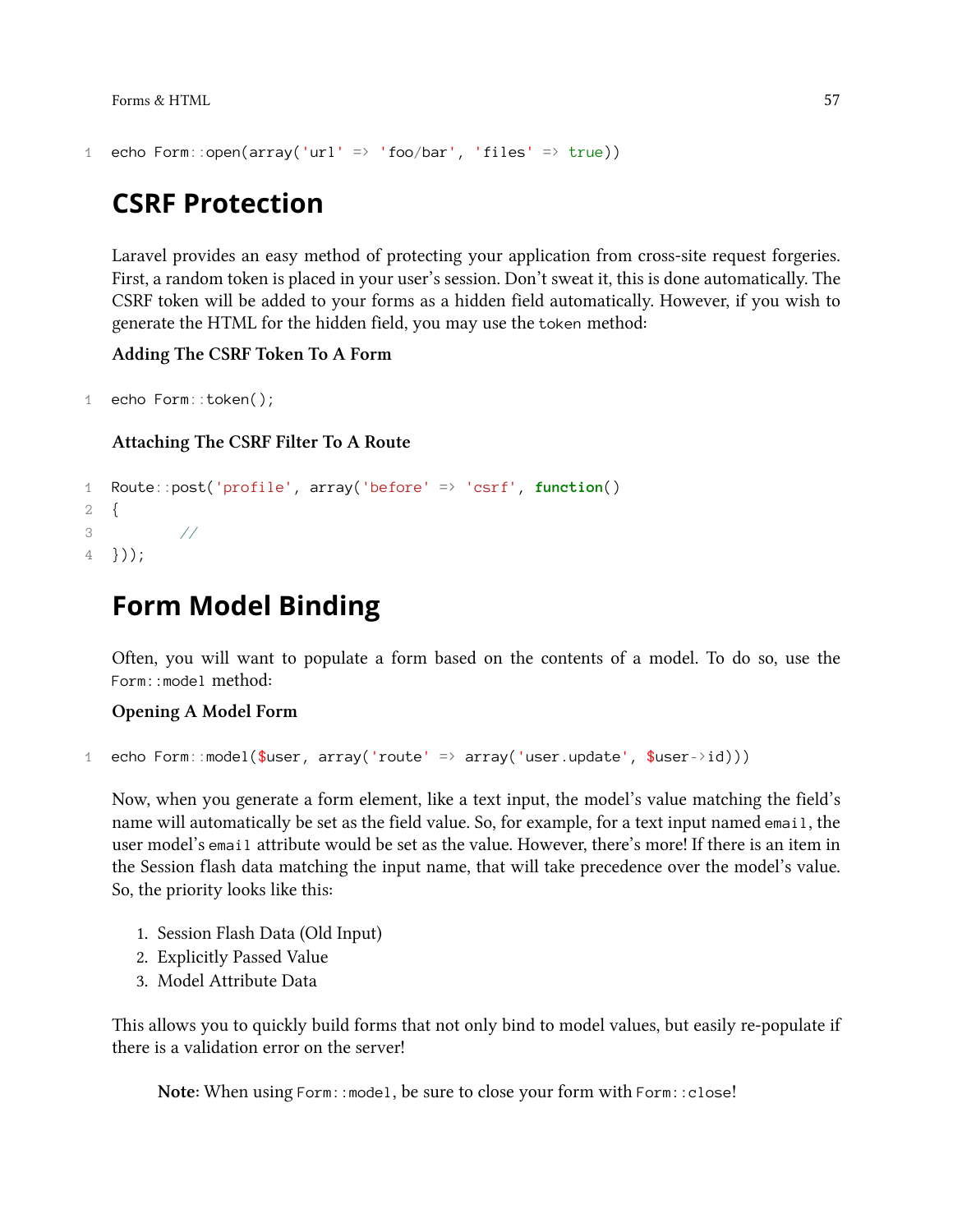Forms  $\&$  HTML 58

## **Labels**

#### **Generating A Label Element**

```
1 echo Form::label('email', 'E-Mail Address');
```
### **Specifying Extra HTML Attributes**

```
1 echo Form::label('email', 'E-Mail Address', array('class' => 'awesome'));
```
**Note:** After creating a label, any form element you create with a name matching the label name will automatically receive an ID matching the label name as well.

### <span id="page-67-0"></span>**Text, Text Area, Password & Hidden Fields**

#### **Generating A Text Input**

```
1 echo Form::text('username');
```
#### **Specifying A Default Value**

```
1 echo Form::text('email', 'example@gmail.com');
```
**Note:** The *hidden* and *textarea* methods have the same signature as the *text* method.

#### **Generating A Password Input**

```
1 echo Form::password('password');
```
#### **Generating Other Inputs**

echo Form::email(\$name, \$value = null, \$attributes = array()); echo Form::file(\$name, \$attributes = array());

### <span id="page-67-1"></span>**Checkboxes and Radio Buttons**

**Generating A Checkbox Or Radio Input**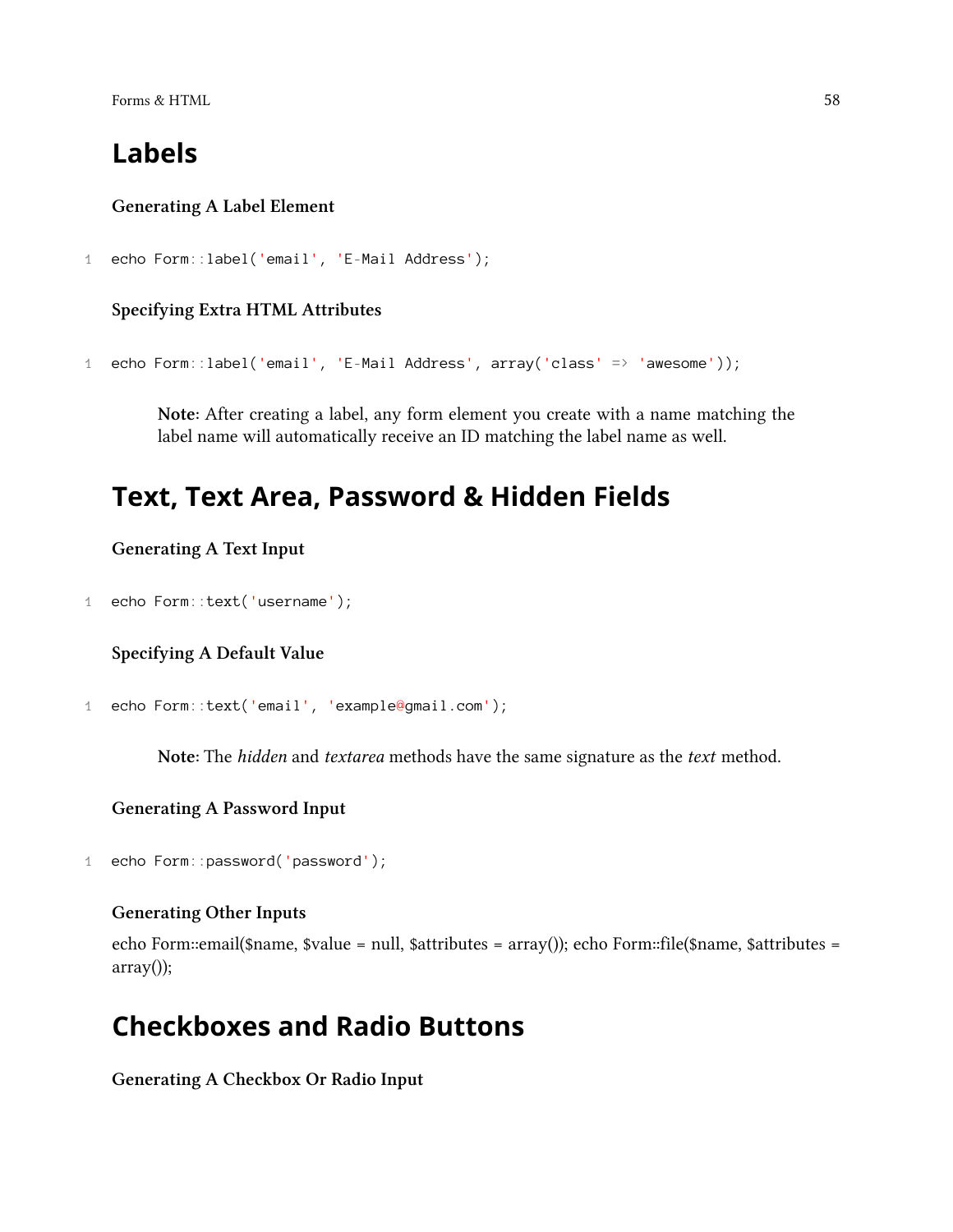Forms  $\&$  HTML 59

```
1 echo Form::checkbox('name', 'value');
2
3 echo Form::radio('name', 'value');
```
#### **Generating A Checkbox Or Radio Input That Is Checked**

```
1 echo Form::checkbox('name', 'value', true);
2
3 echo Form::radio('name', 'value', true);
```
### <span id="page-68-0"></span>**File Input**

**Generating A File Input**

```
1 echo Form::file('image');
```
### <span id="page-68-1"></span>**Drop-Down Lists**

**Generating A Drop-Down List**

```
1 echo Form::select('size', array('L' => 'Large', 'S' => 'Small'));
```
**Generating A Drop-Down List With Selected Default**

```
1 echo Form::select('size', array('L' => 'Large', 'S' => 'Small'), 'S');
```
**Generating A Grouped List**

```
1 echo Form::select('animal', array(
2 'Cats' => array('leopard' => 'Leopard'),
3 'Dogs' => array('spaniel' => 'Spaniel'),
4 ));
```
### <span id="page-68-2"></span>**Buttons**

**Generating A Submit Button**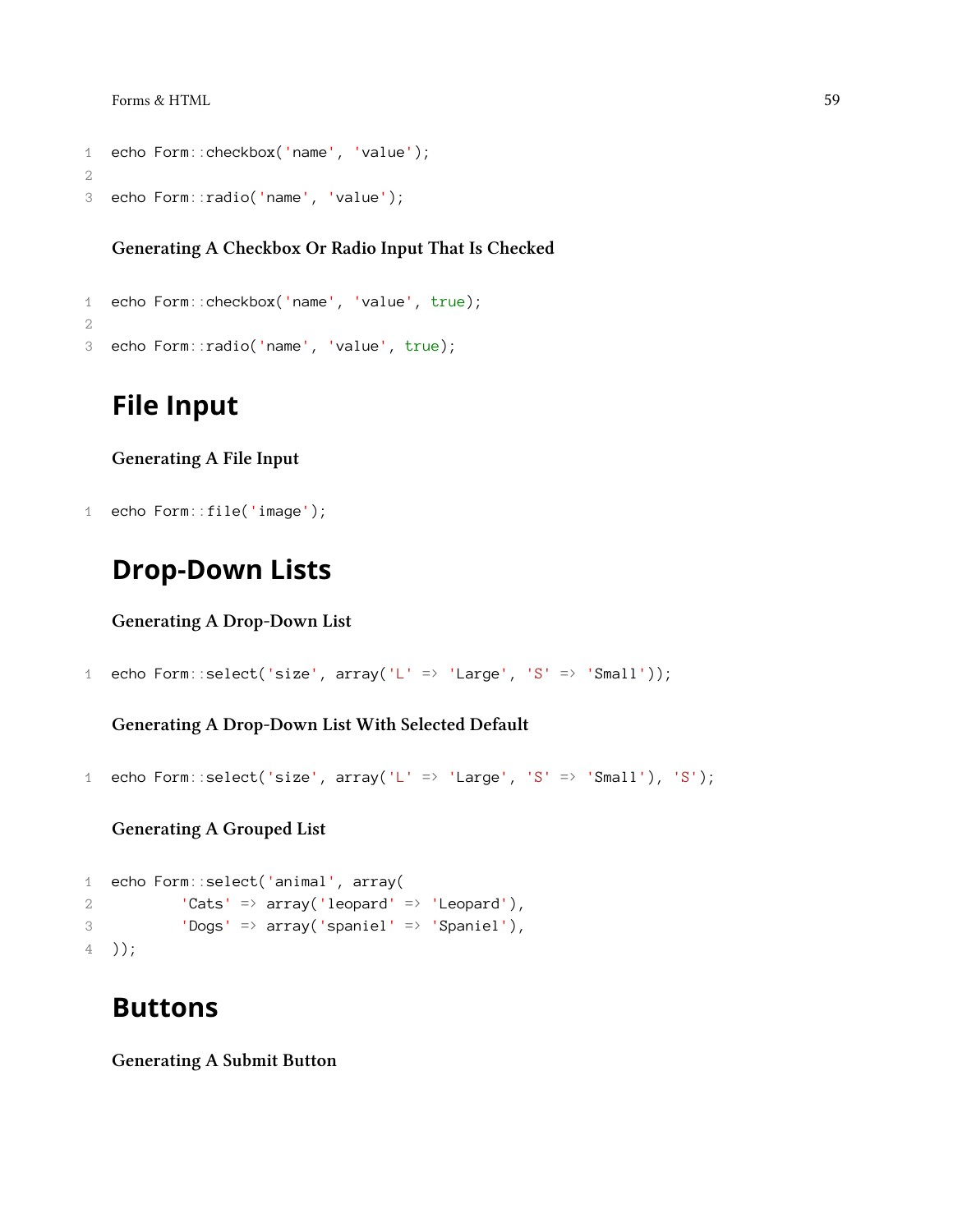Forms & HTML 60

```
1 echo Form::submit('Click Me!');
```
**Note:** Need to create a button element? Try the *button* method. It has the same signature as *submit*.

# <span id="page-69-0"></span>**Custom Macros**

It's easy to define your own custom Form class helpers called "macros". Here's how it works. First, simply register the macro with a given name and a Closure:

**Registering A Form Macro**

```
1 Form::macro('myField', function()
2 {
3 return '<input type="awesome">';
4 });
```
Now you can call your macro using its name:

### **Calling A Custom Form Macro**

```
1 echo Form::myField();
```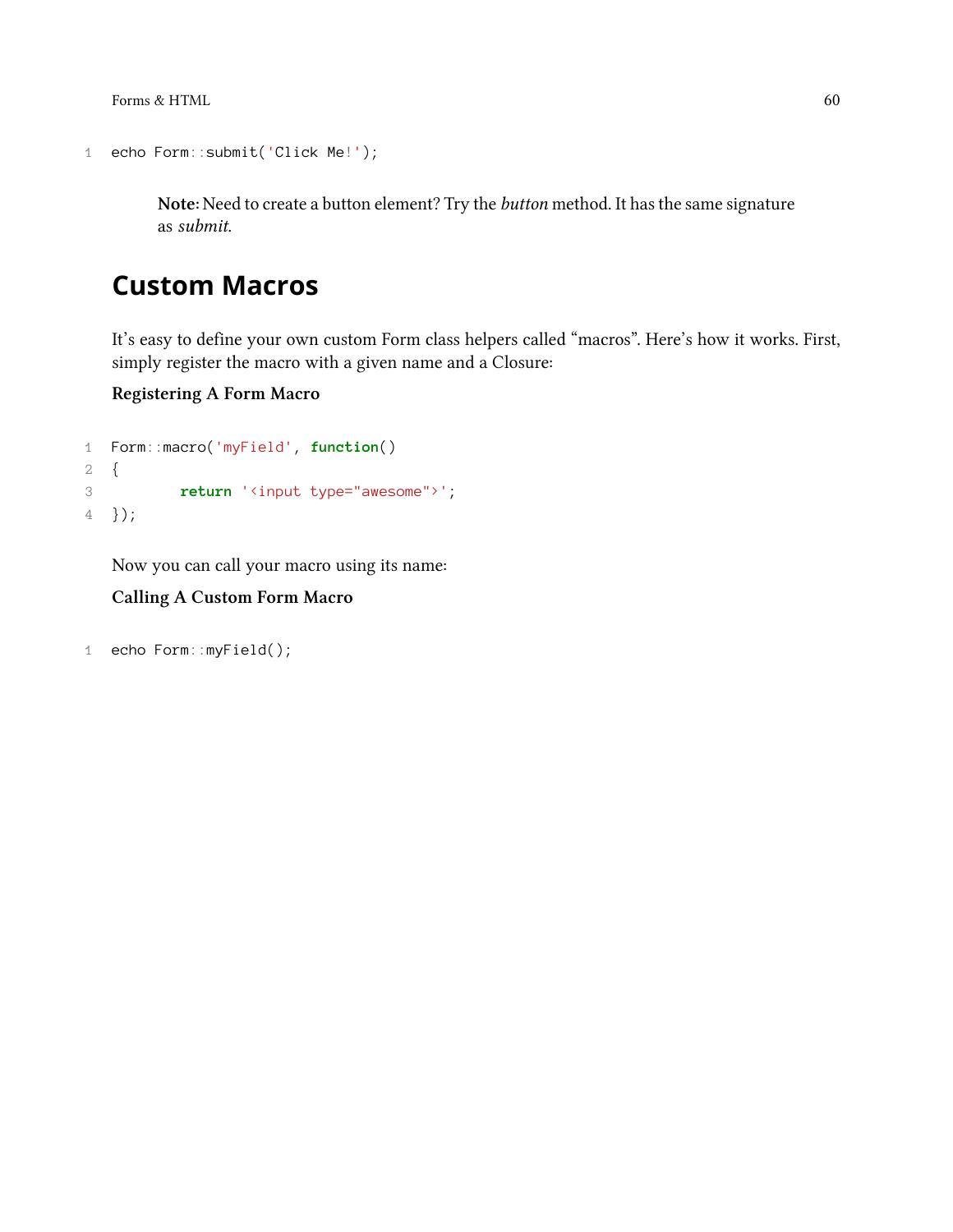# **Helper Functions**

- [Arrays](#page-70-0)
- [Paths](#page-74-0)
- [Strings](#page-74-1)
- [URLs](#page-77-0)
- [Miscellaneous](#page-78-0)

# <span id="page-70-0"></span>**Arrays**

### **array\_add**

The array\_add function adds a given key / value pair to the array if the given key doesn't already exist in the array.

```
1 \text{Sarray} = \text{array}('foo' => 'bar');2
3 $array = array_add($array, 'key', 'value');
```
### **array\_divide**

The array\_divide function returns two arrays, one containing the keys, and the other containing the values of the original array.

```
1 $array = array('foo' => 'bar');
2
3 list($keys, $values) = array\_divide($array);
```
### **array\_dot**

The array\_dot function flattens a multi-dimensional array into a single level array that uses "dot" notation to indicate depth.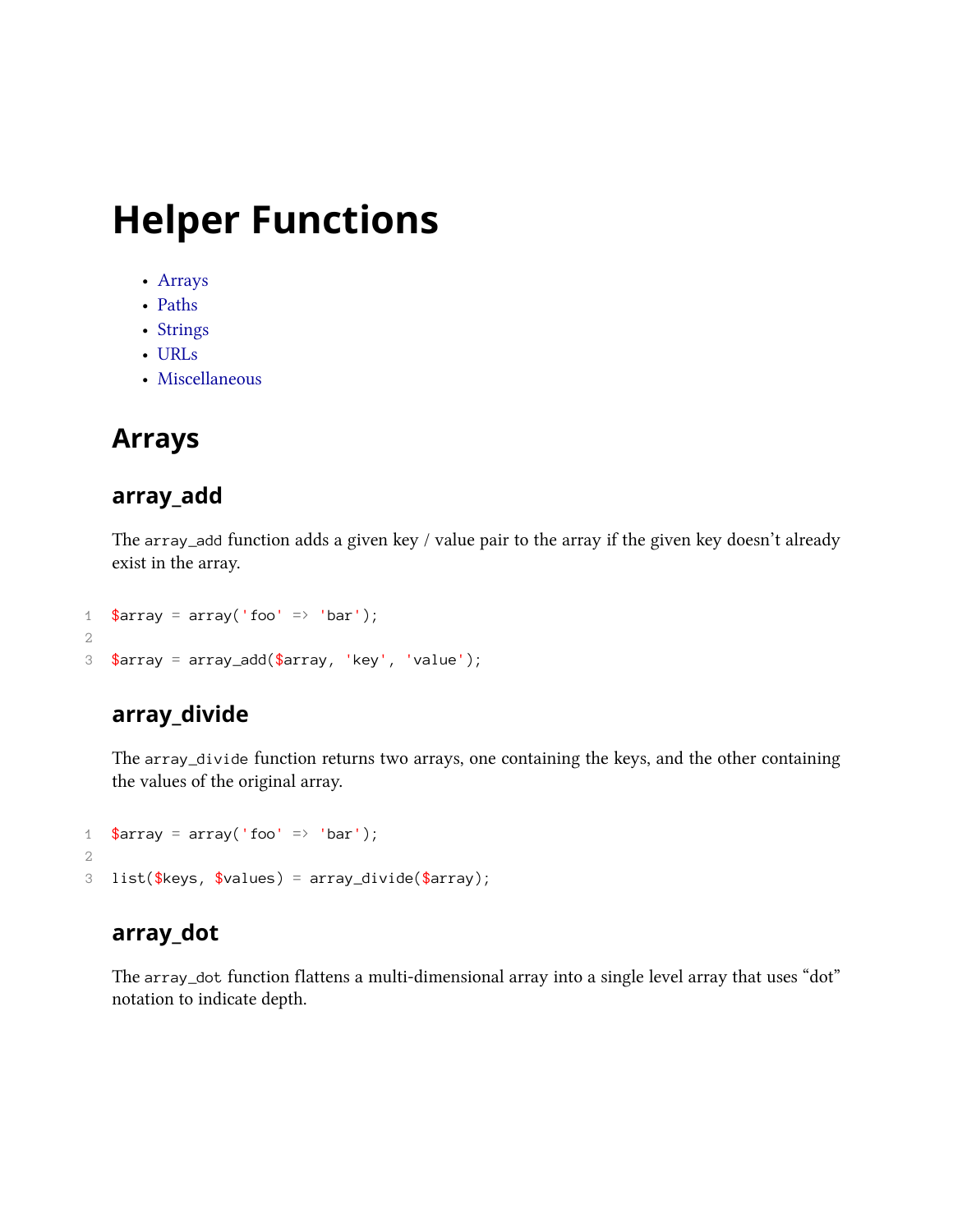Helper Functions 62

```
1 \text{Sarray} = \text{array}('foo' = \text{array}('bar' = \text{box'}).2
3 $array = array_dot($array);
4
5 // array('foo.bar' => 'baz');
```
### **array\_except**

The array\_except method removes the given key / value pairs from the array.

```
1 $array = array_except($array, array('keys', 'to', 'remove'));
```
### **array\_fetch**

The array\_fetch method returns a flattened array containing the selected nested element.

```
1 $array = array(array('name' => 'Taylor'), array('name' => 'Dayle'));
2
3 var_dump(array_fetch($array, 'name'));
4
5 // array('Taylor', 'Dayle');
```
### **array\_first**

The array\_first method returns the first element of an array passing a given truth test.

```
1 \text{Sarray} = \text{array}(100, 200, 300);2
3 $value = array_first($array, function($key, $value)
4 {
5 return $value >= 150;
6 });
```
A default value may also be passed as the third parameter:

```
1 $value = array_first($array, $callback, $default);
```
### **array\_flatten**

The array\_flatten method will flatten a multi-dimensional array into a single level.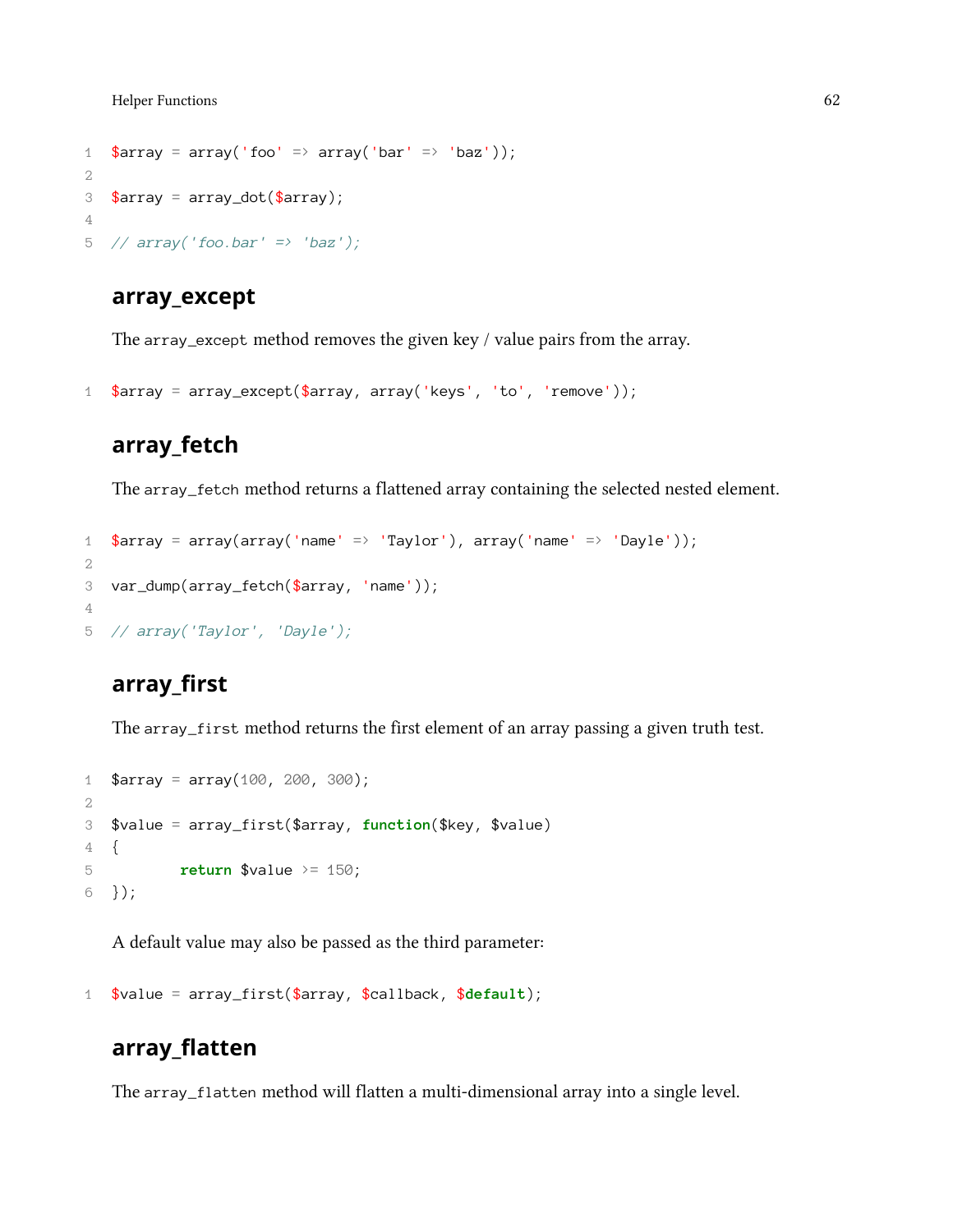```
1 \text{Sarray} = \text{array('name'} \Rightarrow 'Joe', 'languages' \Rightarrow \text{array('PHP'}, 'Ruby'));2
3 $array = array_flatten($array);
4
5 // array('Joe', 'PHP', 'Ruby');
```
### **array\_forget**

The array\_forget method will remove a given key / value pair from a deeply nested array using "dot" notation.

```
1 \text{Sarray} = \text{array('names' } \Rightarrow \text{array('joe'} \Rightarrow \text{array('programmer'}));
2
3 $array = array_forget($array, 'names.joe');
```
### **array\_get**

The array\_get method will retrieve a given value from a deeply nested array using "dot" notation.

```
1 \text{~sarray} = \text{array('names' =} \text{~array('joe' =} \text{~array('programmer'))};2
3 $value = array_get($array, 'names.joe');
```
### **array\_only**

The array\_only method will return only the specified key / value pairs from the array.

```
1 $array = array('name' => 'Joe', 'age' => 27, 'votes' => 1);
2
3 $array = array_only($array, array('name', 'votes'));
```
### **array\_pluck**

The array\_pluck method will pluck a list of the given key / value pairs from the array.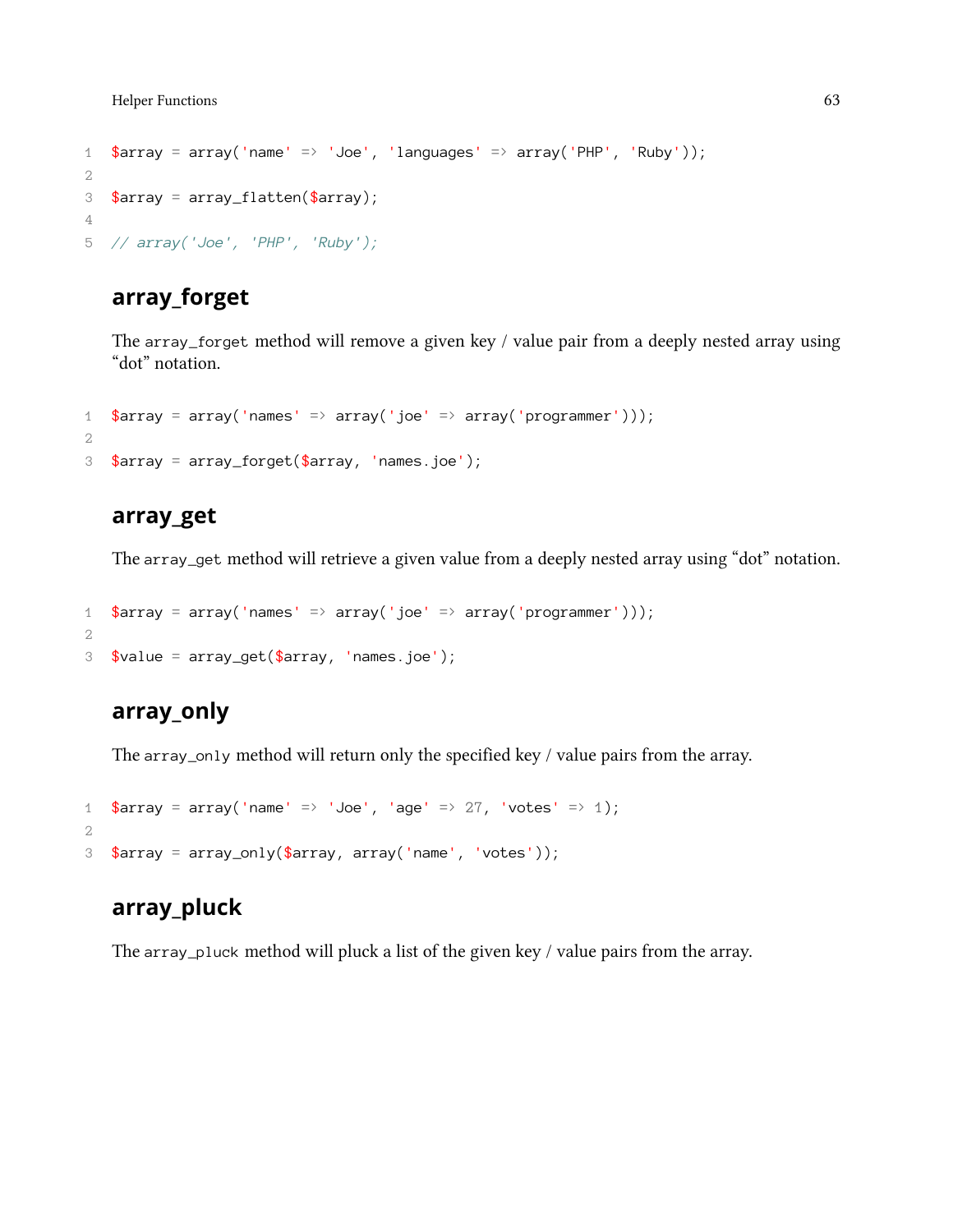```
1 \text{~\frac{1}{2}} \text{~\frac{1}{2}} \text{~\frac{1}{2}} \text{~\frac{1}{2}} \text{~\frac{1}{2}} \text{~\frac{1}{2}} \text{~\frac{1}{2}} \text{~\frac{1}{2}} \text{~\frac{1}{2}} \text{~\frac{1}{2}} \text{~\frac{1}{2}} \text{~\frac{1}{2}} \text{~\frac{1}{2}} \text{~\frac{1}{2}} \text{~\frac{1}{2}} \text{~\frac{12
3 $array = array_pluck($array, 'name');
4
5 // array('Taylor', 'Dayle');
```
### **array\_pull**

The array\_pull method will return a given key / value pair from the array, as well as remove it.

```
1 $array = array('name' => 'Taylor', 'age' => 27);
2
3 $name = array_pull($array, 'name');
```
#### **array\_set**

The array\_set method will set a value within a deeply nested array using "dot" notation.

```
1 \text{~\#array} = \text{array('names'} \Rightarrow \text{array('programmer'} \Rightarrow 'Joe'));2
3 array_set($array, 'names.editor', 'Taylor');
```
### **array\_sort**

The array\_sort method sorts the array by the results of the given Closure.

```
1 \text{Sarray} = \text{array}2 array('name' \Rightarrow 'Jill'),
3 array('name' \Rightarrow 'Barry'),
4 );
5
6 $array = array_values(array_sort($array, function($value)
7 {
8 return $value['name'];
9 }));
```
### **head**

Return the first element in the array. Useful for method chaining in PHP 5.3.x.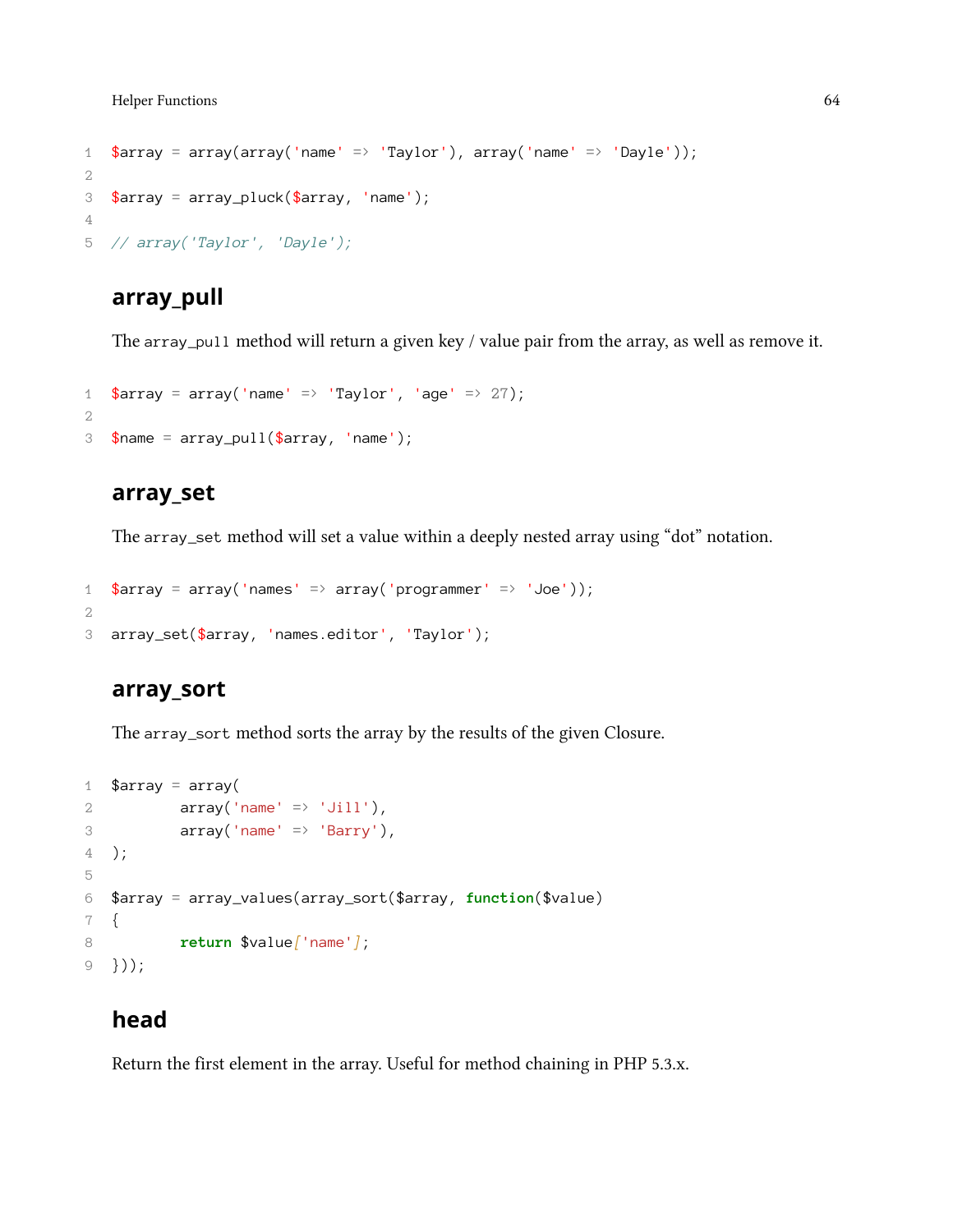```
1 $first = head($this->returnsArray('foo'));
```
### **last**

Return the last element in the array. Useful for method chaining.

```
1 $last = last($this->returnsArray('foo'));
```
## **Paths**

### **app\_path**

Get the fully qualified path to the application directory.

### **base\_path**

Get the fully qualified path to the root of the application install.

### **public\_path**

Get the fully qualified path to the public directory.

### **storage\_path**

Get the fully qualified path to the application/storage directory.

## **Strings**

### **camel\_case**

Convert the given string to camelCase.

```
1 $camel = camel_case('foo_bar');
2
3 // fooBar
```
### **class\_basename**

Get the class name of the given class, without any namespace names.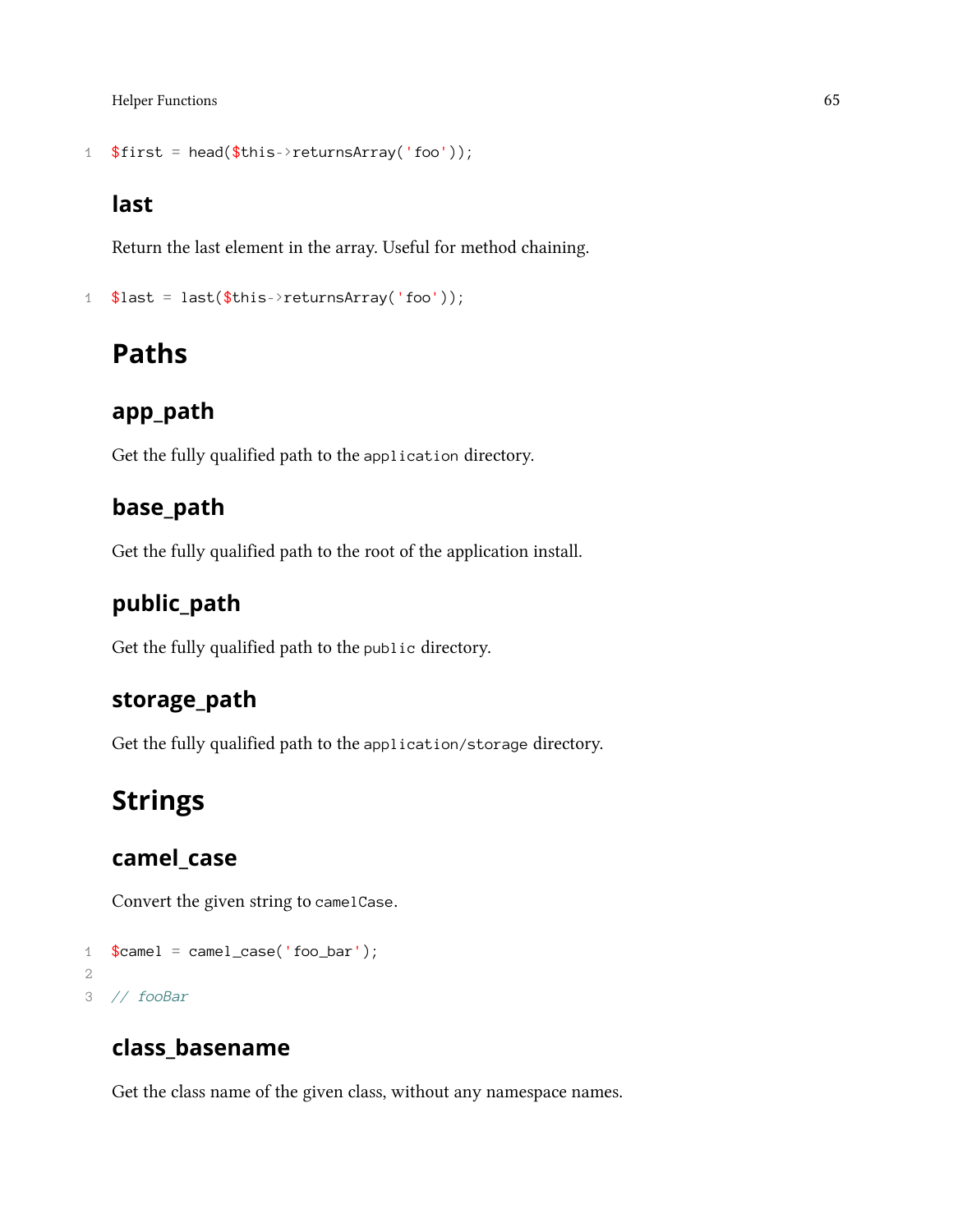```
1 $class = class_basename('Foo\Bar\Baz');
2
3 // Baz
```
#### **e**

Run htmlentites over the given string, with UTF-8 support.

```
1 $entities = e('<html>foo</html>');
```
### **ends\_with**

Determine if the given haystack ends with a given needle.

```
1 \text{value} = \text{ends\_with('This is my name', 'name')};
```
### **snake\_case**

Convert the given string to snake\_case.

```
1 $snake = snake_case('fooBar');
2
3 // foo_bar
```
### **starts\_with**

Determine if the given haystack begins with the given needle.

```
1 $value = starts_with('This is my name', 'This');
```
### **str\_contains**

Determine if the given haystack contains the given needle.

```
1 $value = str_contains('This is my name', 'my');
```
### **str\_finish**

Add a single instance of the given needle to the haystack. Remove any extra instances.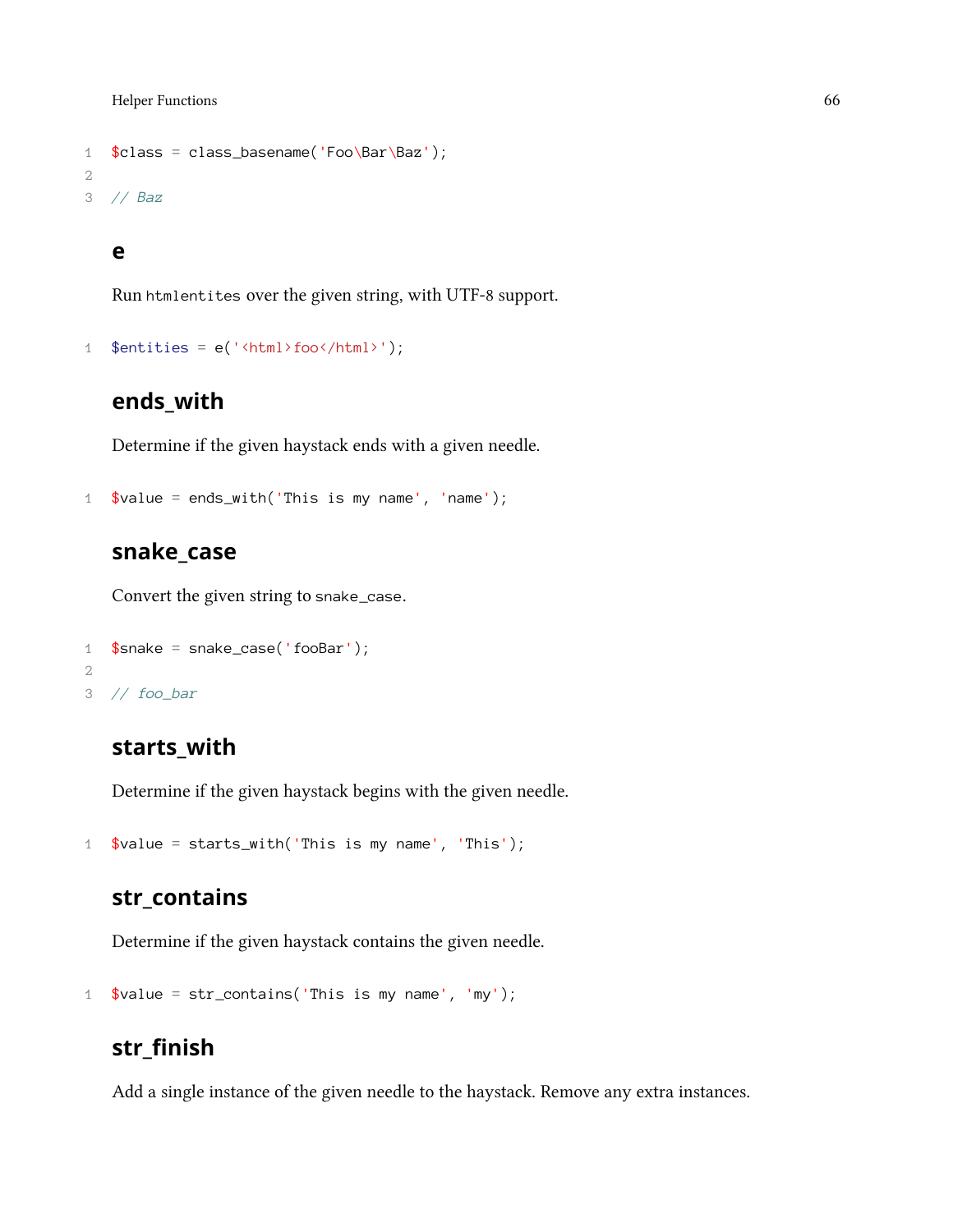```
1 $string = str_f inish('this/string', '/');2
3 // this/string/
```
### **str\_is**

Determine if a given string matches a given pattern. Asterisks may be used to indicate wildcards.

```
1 \text{value} = \text{str}\_ \text{is}(' \text{foo}^*', ' \text{foo}^*);
```
### **str\_plural**

Convert a string to its plural form (English only).

```
1 $plural = str\_plural('car');
```
### **str\_random**

Generate a random string of the given length.

```
1 $string = str\_random(40);
```
### **str\_singular**

Convert a string to its singular form (English only).

```
1 $singular = str\_singular('cars');
```
### **studly\_case**

Convert the given string to StudlyCase.

```
1 $value = studly_case('foo_bar');
2
3 // FooBar
```
### **trans**

Translate a given language line. Alias of Lang::get.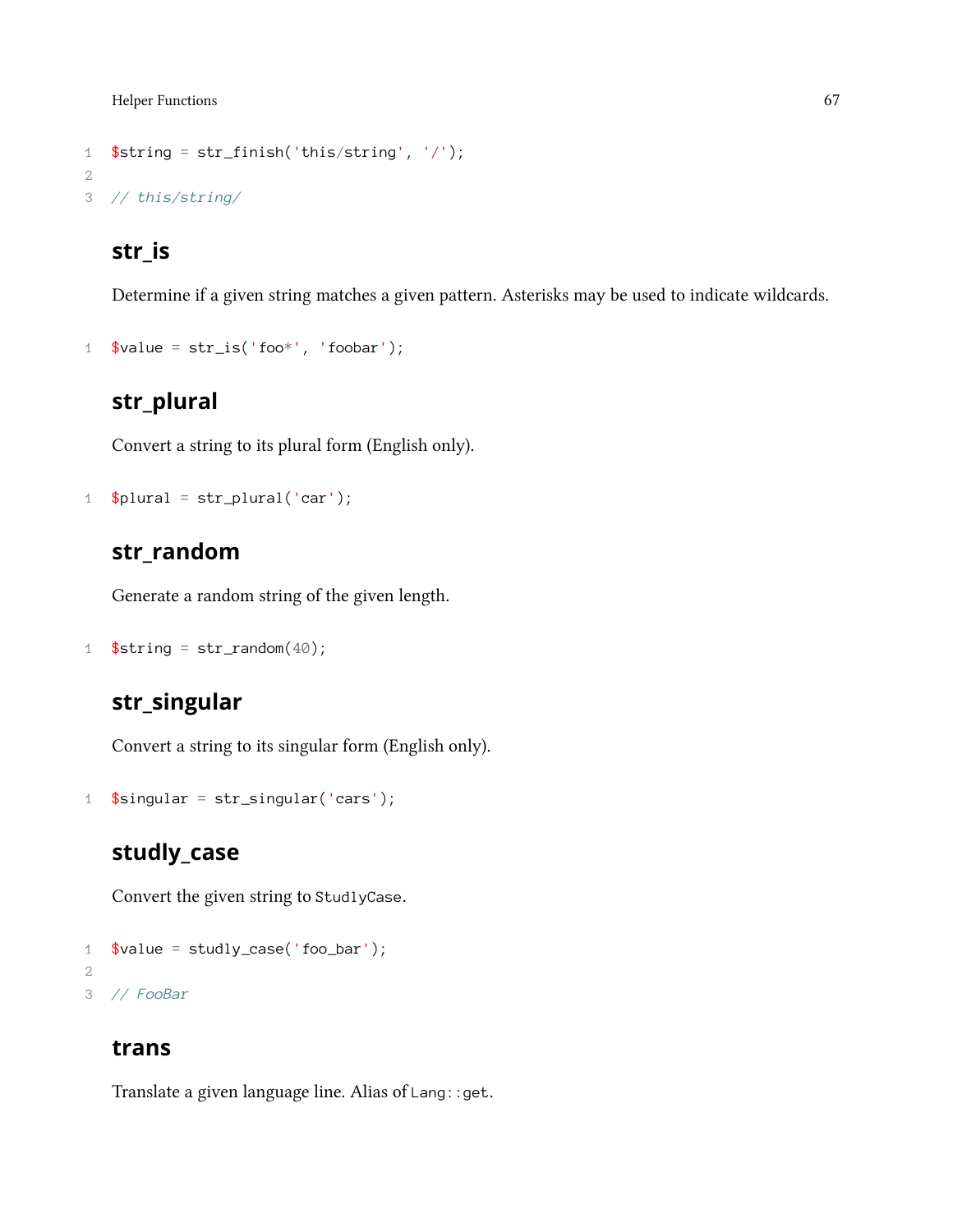```
1 $value = trans('validation.required'):
```
### **trans\_choice**

Tranlate a given language line with inflection. Alias of Lang::choice.

```
1 \text{value} = \text{trans\_choice}('foobar', \text{%count});
```
### **URLs**

### **action**

Generate a URL for a given controller action.

```
1 $url = action('HomeController@getIndex', $params);
```
#### **asset**

Generate a URL for an asset.

```
1 $url = asset('img/photo.jpg');
```
### **link\_to**

Generate a HTML link to the given URL.

1 echo link\_to('foo/bar', \$title, \$attributes = array(), \$secure = null);

### **link\_to\_asset**

Generate a HTML link to the given asset.

1 echo link\_to\_asset('foo/bar.zip', \$title, \$attributes = array(), \$secure = null);

### **link\_to\_route**

Generate a HTML link to the given route.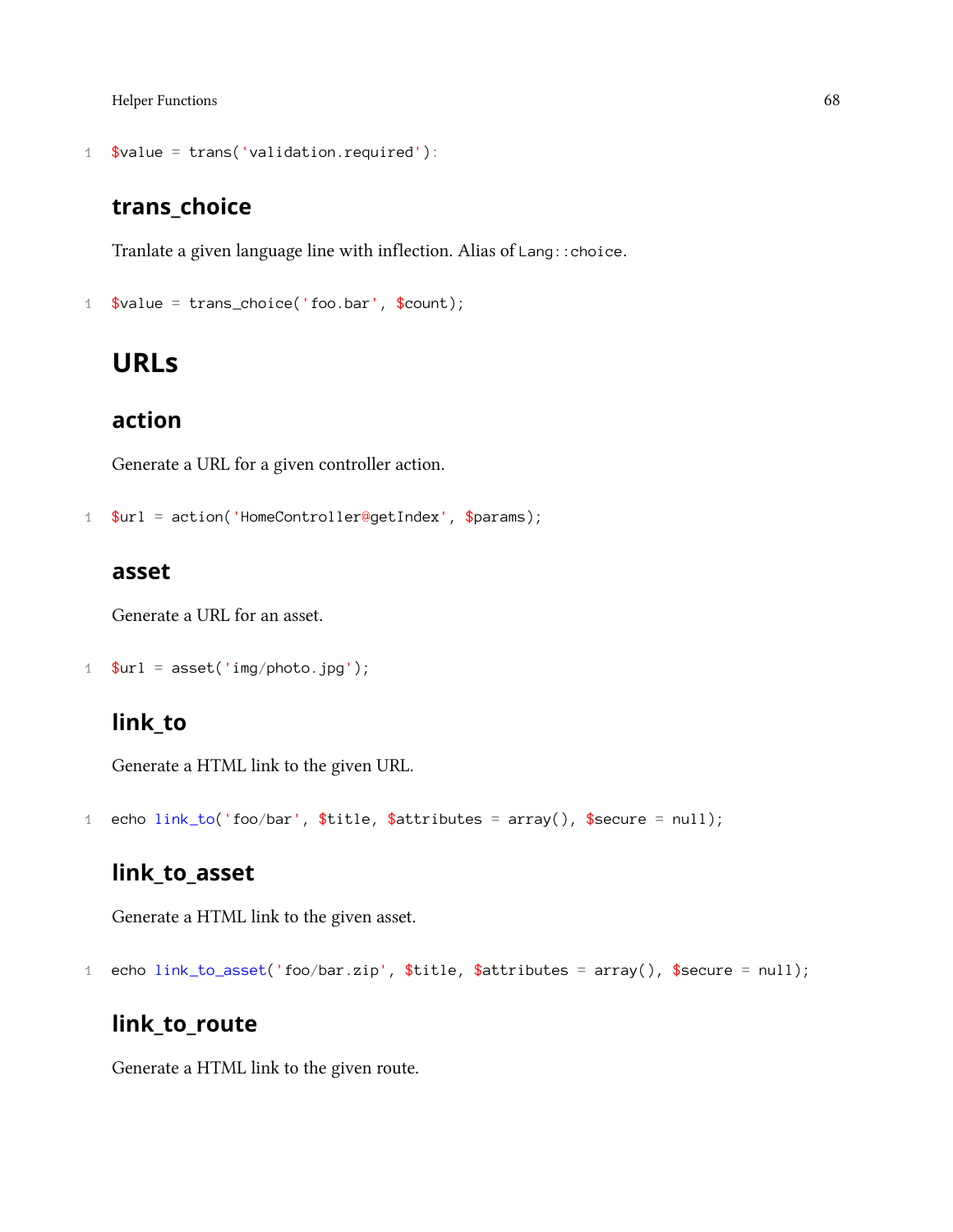```
1 echo link_to_route('route.name', $title, $parameters = array(), $attributes = arr\
2 ay();
```
### **link\_to\_action**

Generate a HTML link to the given controller action.

```
1 echo link_to_action('HomeController@getIndex', $title, $parameters = array(), $at\
2 tributes = array();
```
#### **secure\_asset**

Generate a HTML link to the given asset using HTTPS.

```
1 echo secure_asset('foo/bar.zip', $title, $attributes = array());
```
### **secure\_url**

Generate a fully qualified URL to a given path using HTTPS.

```
1 echo secure_url('foo/bar', $parameters = array());
```
#### **url**

Generate a fully qualified URL to the given path.

```
1 echo url('foo/bar', $parameters = array(), $secure = null;
```
## **Miscellaneous**

### **csrf\_token**

Get the value of the current CSRF token.

```
1 $token = csrf\_token();
```
### **dd**

Dump the given variable and end execution of the script.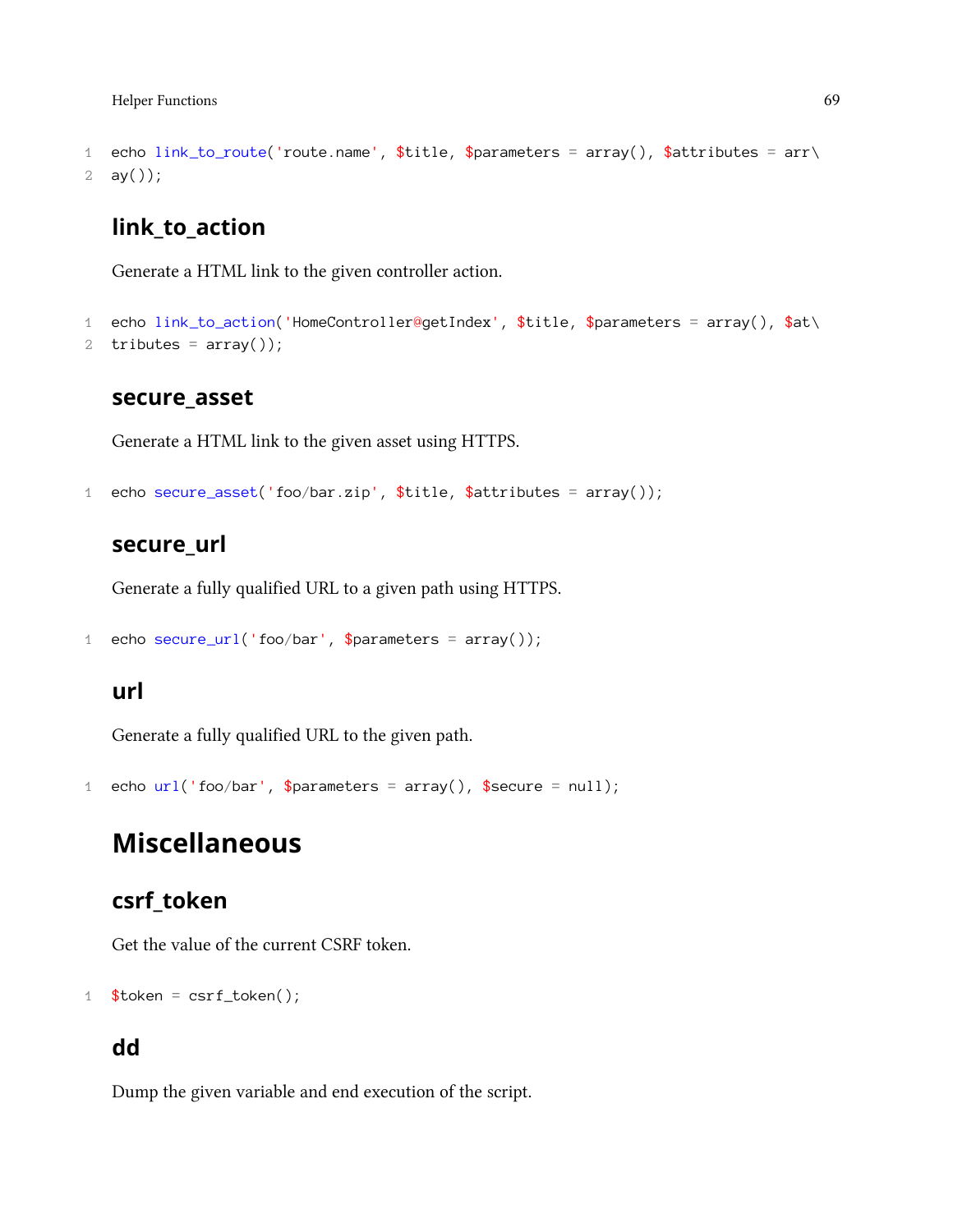1 dd(\$value);

## **value**

If the given value is a Closure, return the value returned by the Closure. Otherwise, return the value.

```
1 $value = value(function() { return 'bar'; });
```
### **with**

Return the given object. Useful for method chaining constructors in PHP 5.3.x.

```
1 $value = with(new Foo)->doWork();
```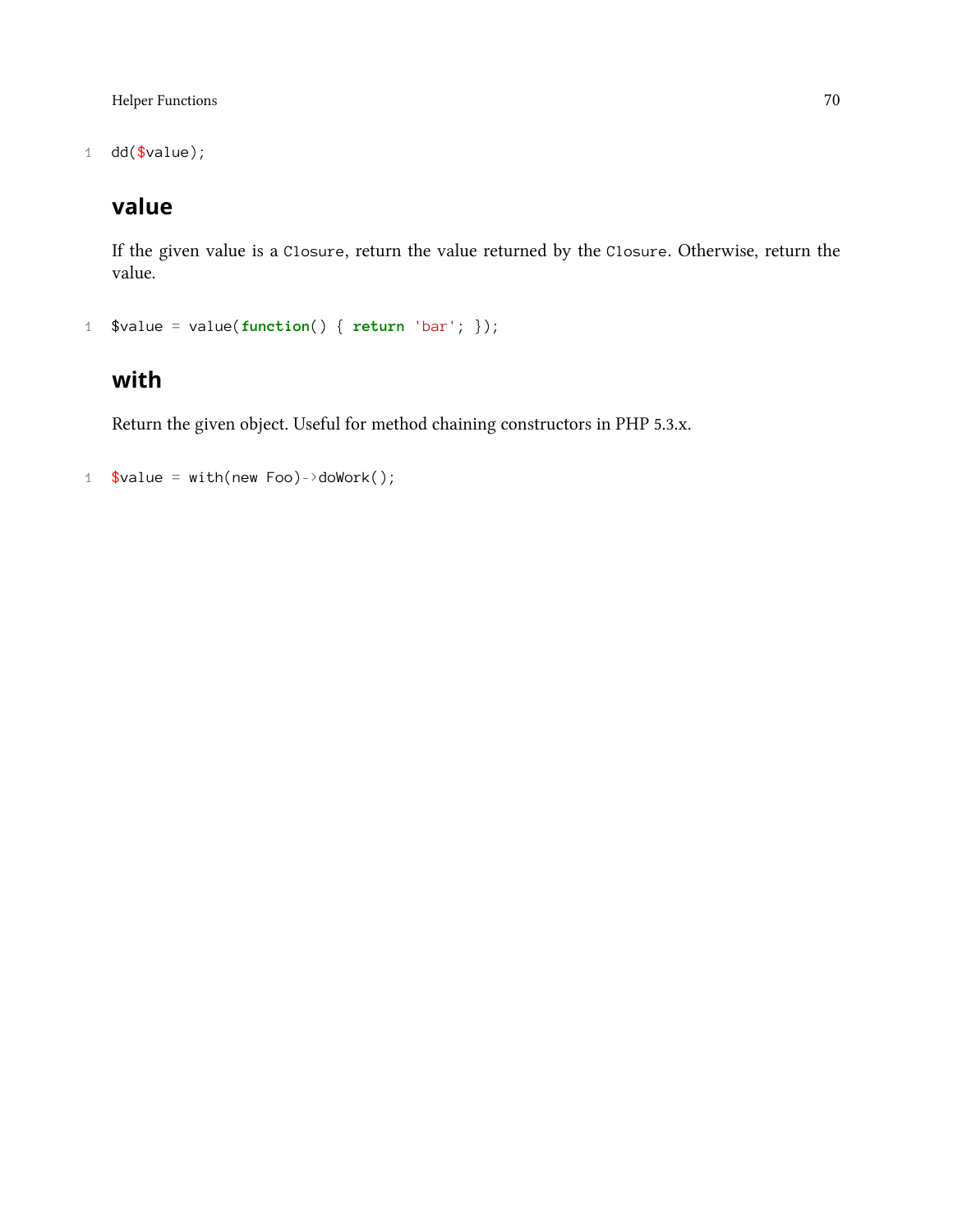- [Introduction](#page-80-0)
- [Basic Usage](#page-80-1)
- [Automatic Resolution](#page-81-0)
- [Practical Usage](#page-62-0)
- [Service Providers](#page-83-0)
- [Container Events](#page-84-0)

## <span id="page-80-0"></span>**Introduction**

The Laravel inversion of control container is a powerful tool for managing class dependencies. Dependency injection is a method of removing hard-coded class dependencies. Instead, the dependencies are injected at run-time, allowing for greater flexibility as dependency implementations may be swapped easily.

Understanding the Laravel IoC container is essential to building a powerful, large application, as well as for contributing to the Laravel core itself.

## <span id="page-80-1"></span>**Basic Usage**

There are two ways the IoC container can resolve dependencies: via Closure callbacks or automatic resolution. First, we'll explore Closure callbacks. First, a "type" may be bound into the container:

### **Binding A Type Into The Container**

```
1 App::bind('foo', function($app)
2 {
3 return new FooBar;
4 });
```
#### **Resolving A Type From The Container**

```
1 $value = App::make('foo');
```
When the App: : make method is called, the Closure callback is executed and the result is returned.

Sometimes, you may wish to bind something into the container that should only be resolved once, and the same instance should be returned on subsequent calls into the container:

#### **Binding A "Shared" Type Into The Container**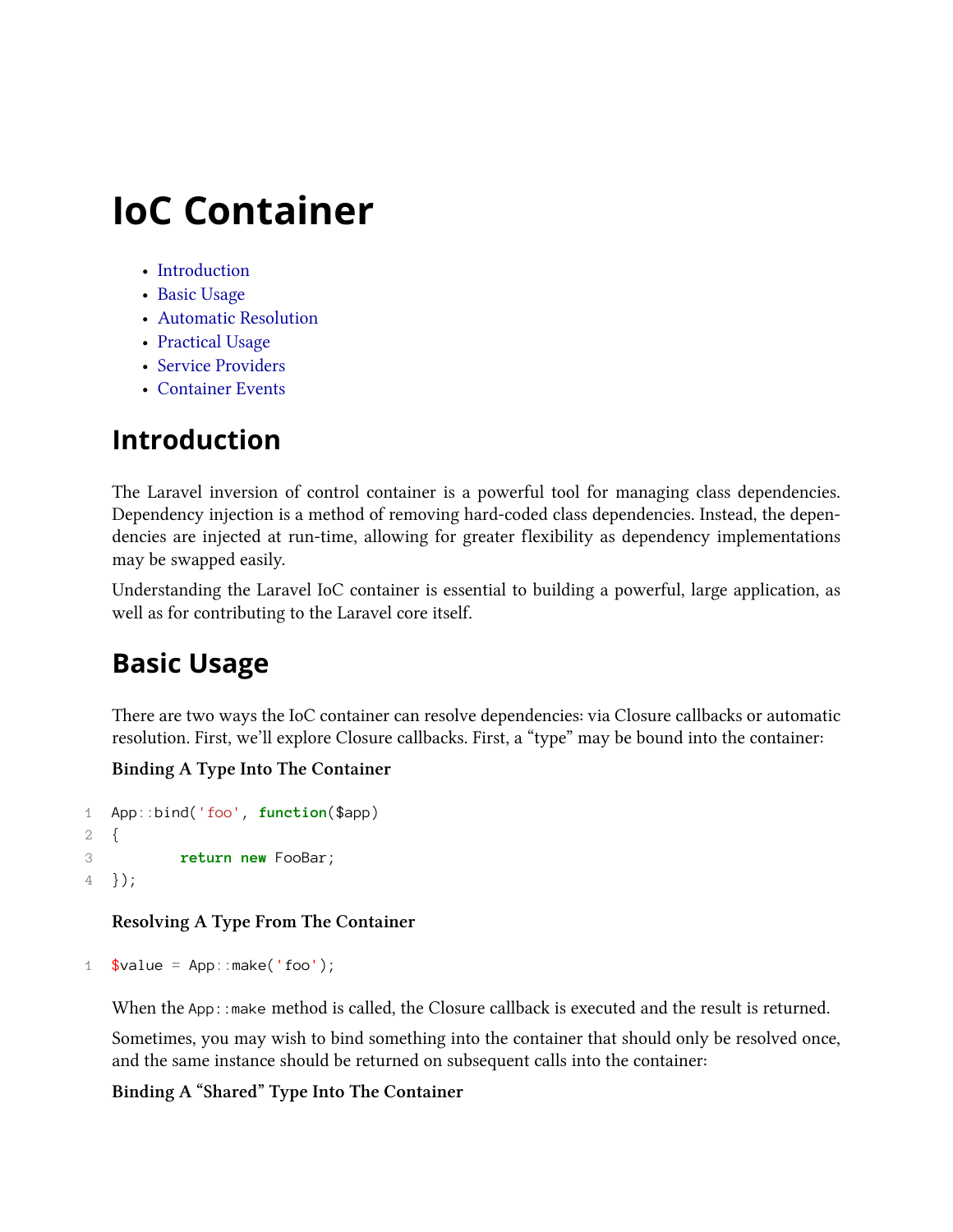```
1 App::singleton('foo', function()
2 {
3 return new FooBar;
4 });
```
You may also bind an existing object instance into the container using the instance method:

**Binding An Existing Instance Into The Container**

```
1 $foo = new Foo;
2
3 App::instance('foo', $foo);
```
## <span id="page-81-0"></span>**Automatic Resolution**

The IoC container is powerful enough to resolve classes without any configuration at all in many scenarios. For example:

**Resolving A Class**

```
1 class FooBar {
2
3 public function __construct(Baz $baz)
4 {
5 $this->baz = $baz;
6 }
7
8 }
9
10 $fooBar = App::make('FooBar');
```
Note that even though we did not register the FooBar class in the container, the container will still be able to resolve the class, even injecting the Baz dependency automatically!

When a type is not bound in the container, it will use PHP's Reflection facilities to inspect the class and read the constructor's type-hints. Using this information, the container can automatically build an instance of the class.

However, in some cases, a class may depend on an interface implementation, not a "concrete type". When this is the case, the App::bind method must be used to inform the container which interface implementation to inject:

#### **Binding An Interface To An Implementation**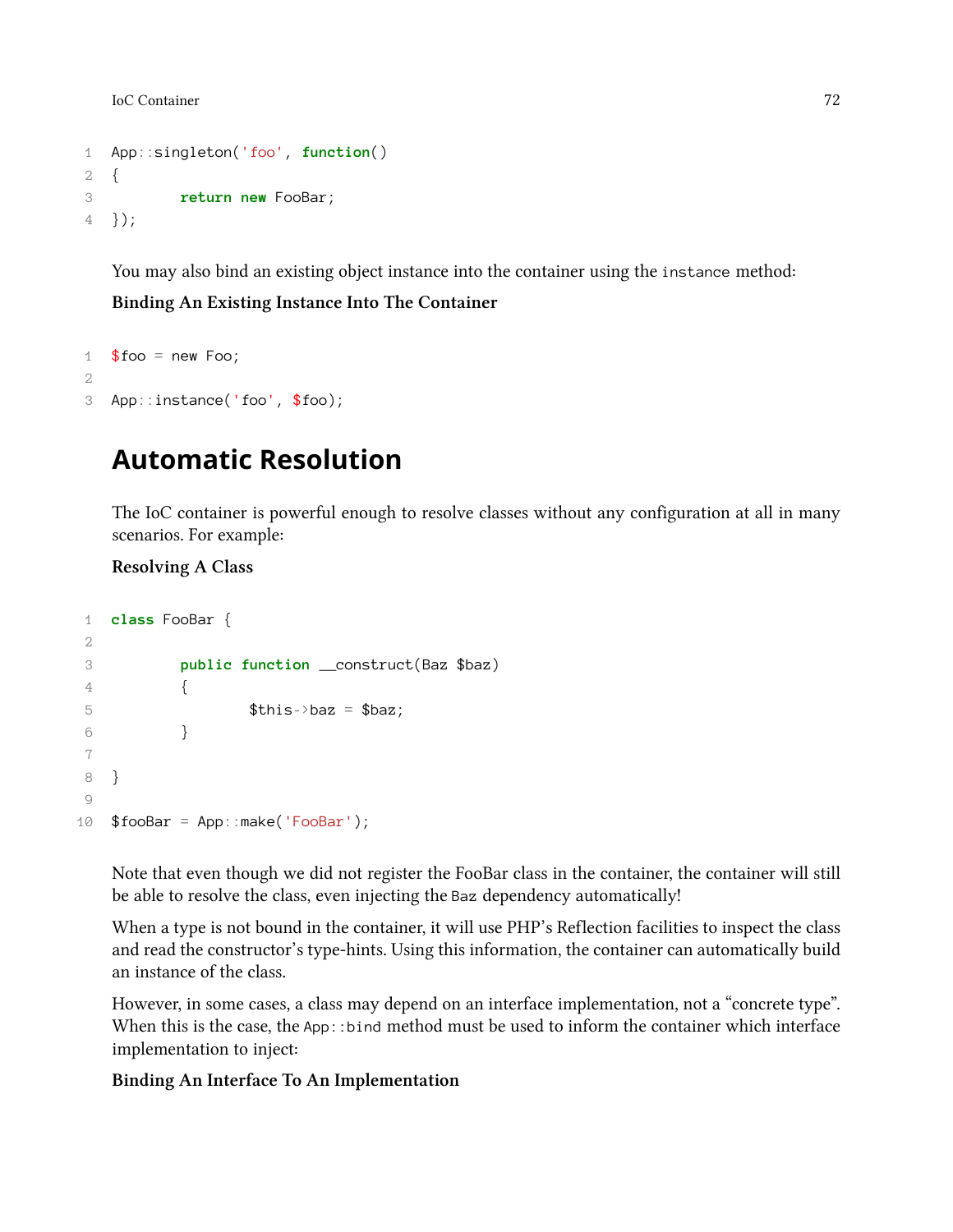```
1 App::bind('UserRepositoryInterface', 'DbUserRepository');
```
Now consider the following controller:

```
1 class UserController extends BaseController {
2
3 public function __construct(UserRepositoryInterface $users)
4 {
5 $this->users = $users;
6 }
7
8 }
```
Since we have bound the UserRepositoryInterface to a concrete type, the DbUserRepository will automatically be injected into this controller when it is created.

## **Practical Usage**

Laravel provides several opportunities to use the IoC container to increase the flexibility and testability of your application. One primary example is when resolving controllers. All controllers are resolved through the IoC container, meaning you can type-hint dependencies in a controller constructor, and they will automatically be injected.

**Type-Hinting Controller Dependencies**

```
1 class OrderController extends BaseController {
2
3 public function __construct(OrderRepository $orders)
4 {
5 $this->orders = $orders;
6 }
7
8 public function getIndex()
9 {
10 $all = $this->orders->all();
11
12 return View::make('orders', compact('all'));
13 }
14
15 }
```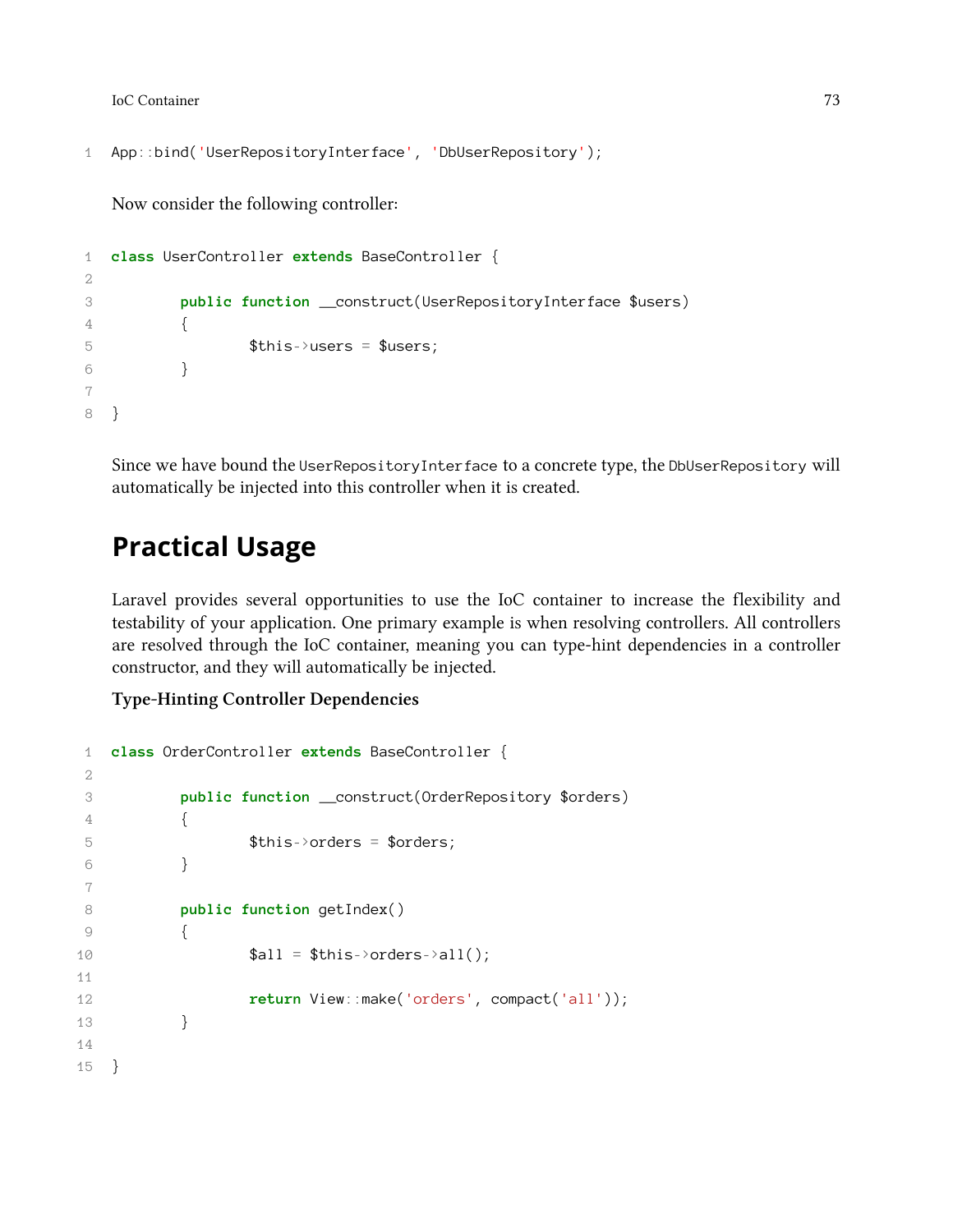In this example, the OrderRepository class will automatically be injected into the controller. This means that when [unit testing](#page-122-0) a "mock" OrderRepository may be bound into the container and injected into the controller, allowing for painless stubbing of database layer interaction.

[Filters](#page-29-0), [composers](#page-44-0), and [event handlers](#page-59-0) may also be resolved out of the IoC container. When registering them, simply give the name of the class that should be used:

**Other Examples Of IoC Usage**

```
1 Route::filter('foo', 'FooFilter');
2
3 View::composer('foo', 'FooComposer');
4
5 Event::listen('foo', 'FooHandler');
```
## <span id="page-83-0"></span>**Service Providers**

Service providers are a great way to group related IoC registrations in a single location. Think of them as a way to bootstrap components in your application. Within a service provider, you might register a custom authentication driver, register your application's repository classes with the IoC container, or even setup a custom Artisan command.

In fact, most of the core Laravel components include service providers. All of the registered service providers for your application are listed in the providers array of the app/config/app.php configuration file.

To create a service provider, simply extend the Illuminate\Support\ServiceProvider class and define a register method:

#### **Defining A Service Provider**

```
1 use Illuminate\Support\ServiceProvider;
2
3 class FooServiceProvider extends ServiceProvider {
4
5 public function register()
6 {
7 $this->app->bind('foo', function()
8 {
9 return new Foo;
10 });
11 }
12
13 }
```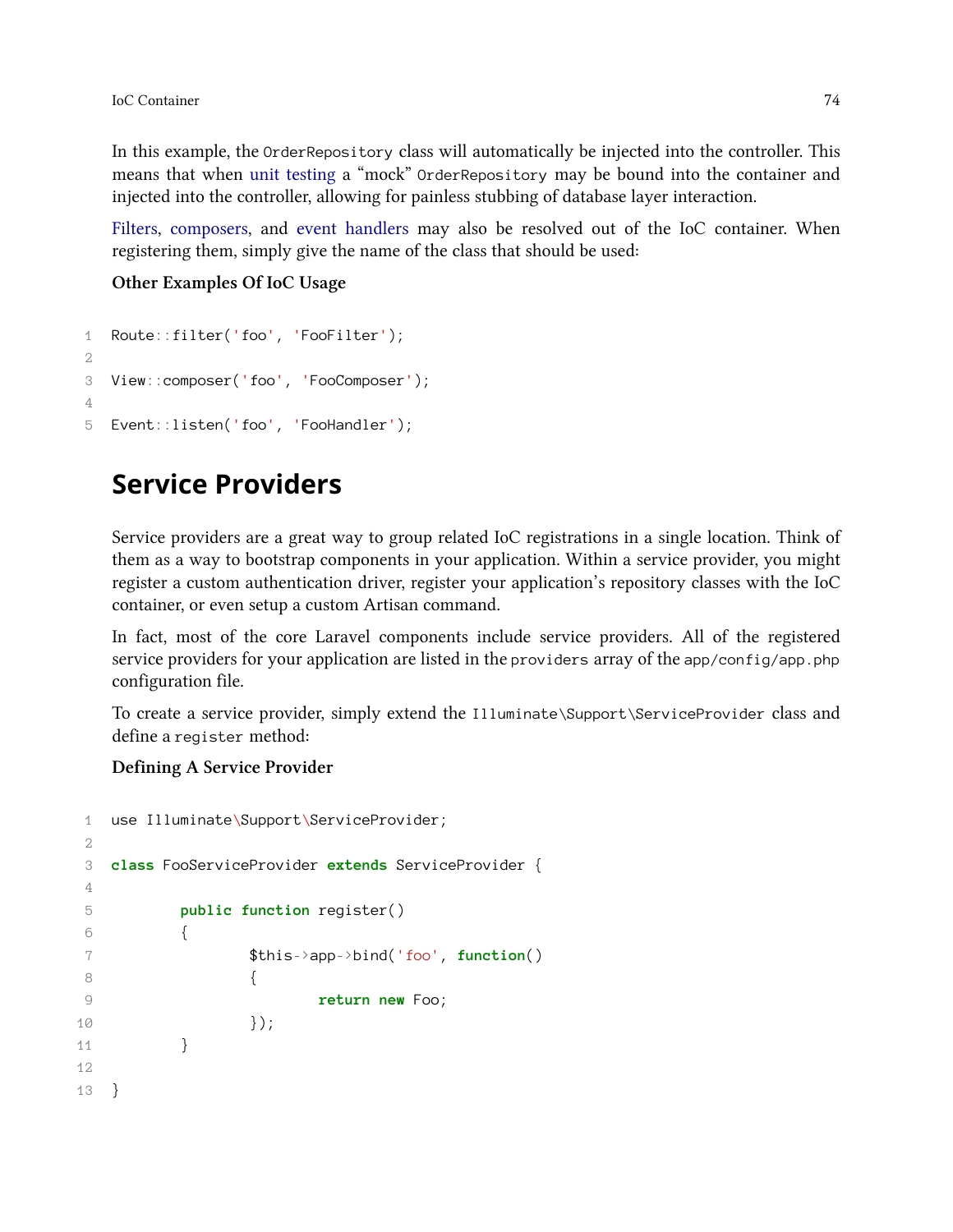Note that in the register method, the application IoC container is available to you via the \$this->app property. Once you have created a provider and are ready to register it with your application, simply add it to the providers array in your app configuration file.

You may also register a service provider at run-time using the App:: register method:

**Registering A Service Provider At Run-Time**

```
1 App::register('FooServiceProvider');
```
## <span id="page-84-0"></span>**Container Events**

The container fires an event each time it resolves an object. You may listen to this event using the resolving method:

#### **Registering A Resolving Listener**

```
1 App::resolving(function($object)
2 {
3 //
4 });
```
Note that the object that was resolved will be passed to the callback.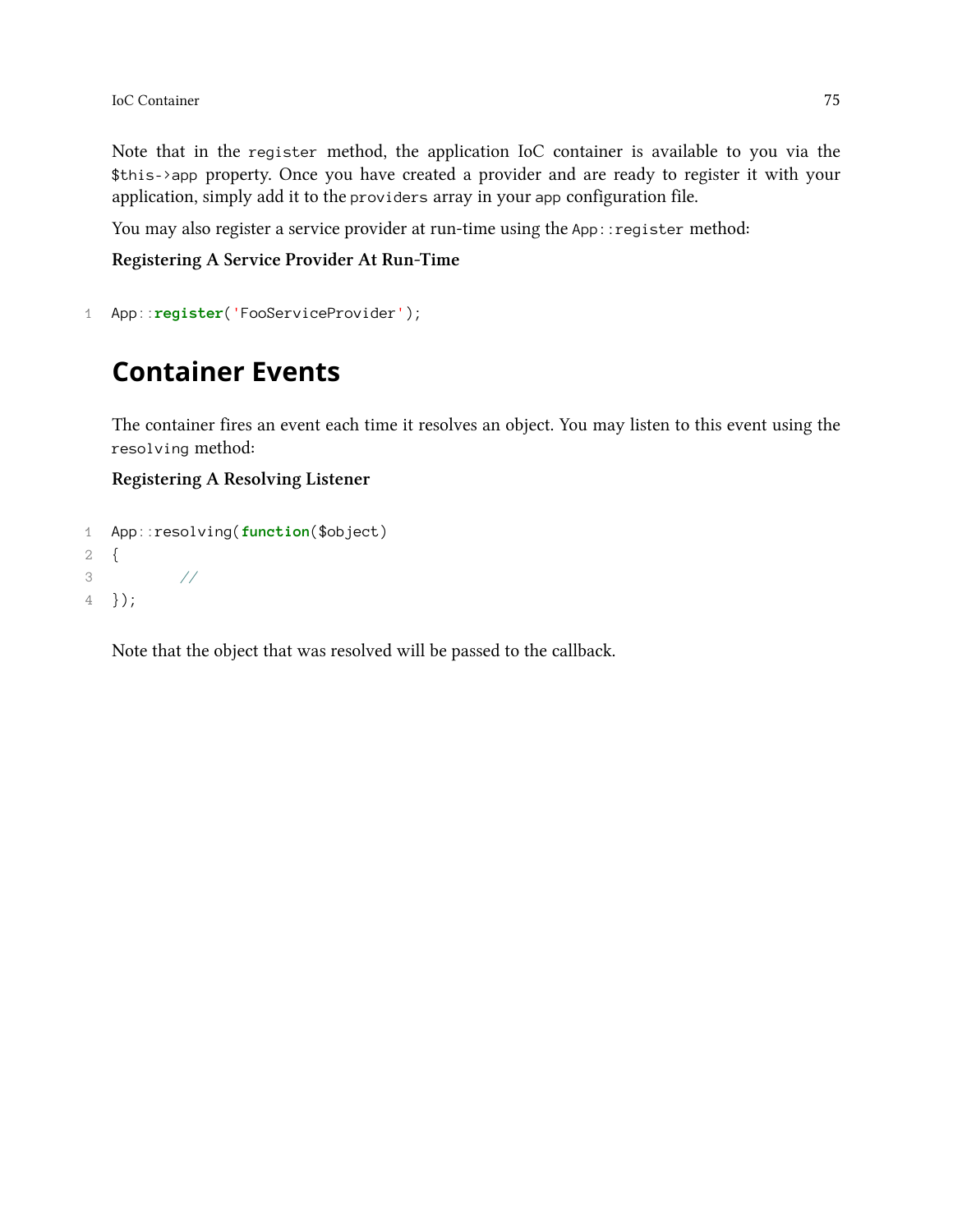# **Localization**

- [Introduction](#page-85-0)
- [Language Files](#page-85-1)
- [Basic Usage](#page-86-0)
- [Pluralization](#page-86-1)

## <span id="page-85-0"></span>**Introduction**

The Laravel Lang class provides a convenient way of retrieving strings in various languages, allowing you to easily support multiple languages within your application.

## <span id="page-85-1"></span>**Language Files**

Language strings are stored in files within the app/lang directory. Within this directory there should be a subdirectory for each language supported by the application.

| 1 | /app |          |     |              |
|---|------|----------|-----|--------------|
| 2 |      | $/$ lang |     |              |
| 3 |      |          | /en |              |
| 4 |      |          |     | messages.php |
| 5 |      |          | /es |              |
| 6 |      |          |     | messages.php |

Language files simply return an array of keyed strings. For example:

#### **Example Language File**

```
1 <?php
2
3 return array(
4 'welcome' => 'Welcome to our application'
5 );
```
The default language for your application is stored in the app/config/app.php configuration file. You may change the active language at any time using the App: : setLocale method:

#### **Changing The Default Language At Runtime**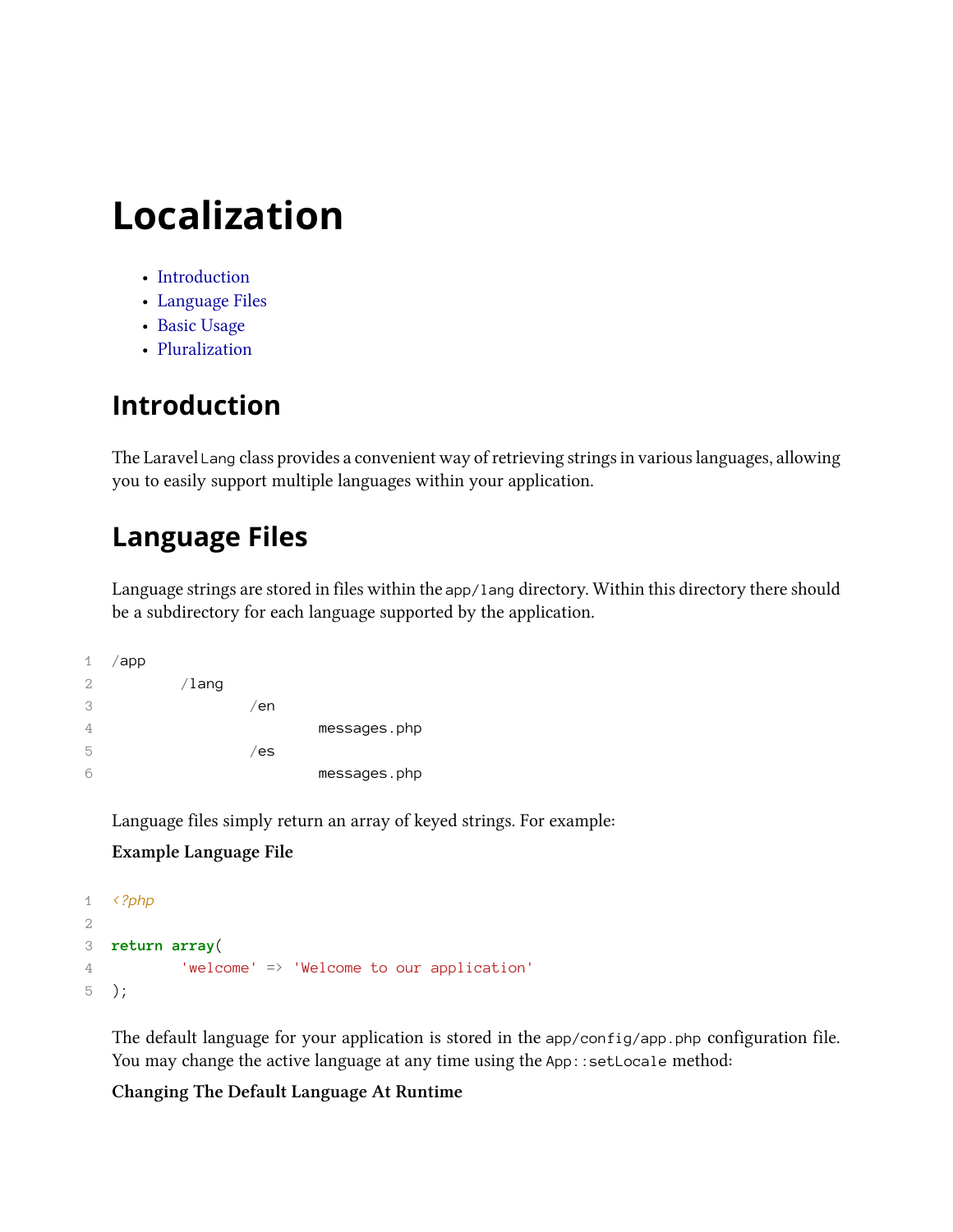Localization 77

1 App::setLocale('es');

### <span id="page-86-0"></span>**Basic Usage**

**Retrieving Lines From A Language File**

```
1 echo Lang::get('messages.welcome');
```
The first segment of the string passed to the get method is the name of the language file, and the second is the name of the line that should be retrieved.

**Note**: If a language line does not exist, the key will be returned by the get method.

#### **Making Replacements In Lines**

You may also define place-holders in your language lines:

```
1 'welcome' => 'Welcome, :name',
```
Then, pass a second argument of replacements to the Lang: : get method:

```
1 echo Lang::get('messages.welcome', array('name' => 'Dayle'));
```
#### **Determine If A Language File Contains A Line**

```
1 if (Lang::has('messages.welcome'))
2 {
3 //
4 }
```
## <span id="page-86-1"></span>**Pluralization**

Pluralization is a complex problem, as different languages have a variety of complex rules for pluralization. You may easily manage this in your language files. By using a "pipe" character, you may separate the singular and plural forms of a string:

```
1 'apples' \Rightarrow 'There is one apple|There are many apples',
```
You may then use the Lang: : choice method to retrieve the line: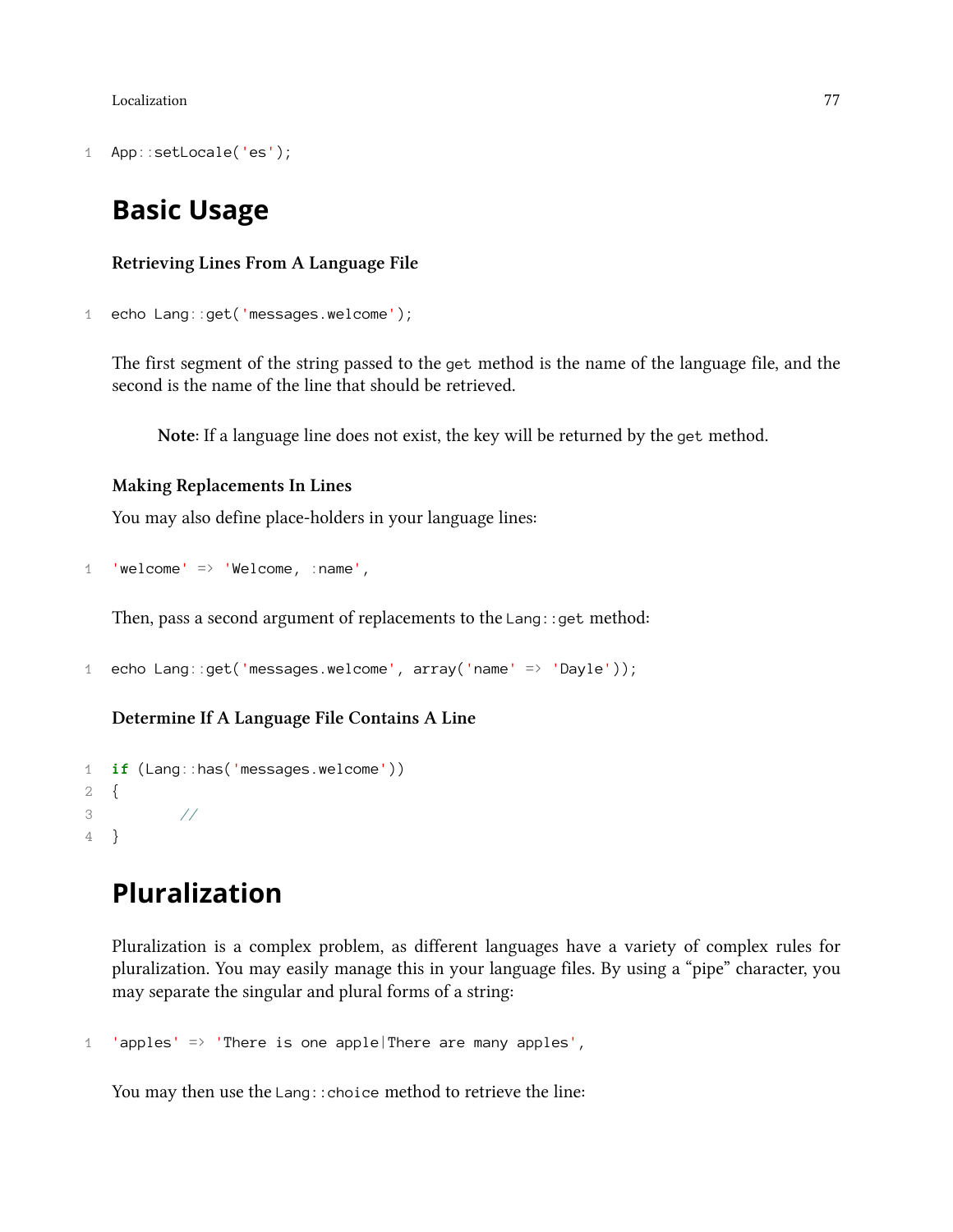Localization 78

```
1 echo Lang::choice('messages.apples', 10);
```
Since the Laravel translator is powered by the Symfony Translation component, you may also create more explicit pluralization rules easily:

1 'apples' => ' $\{0\}$  There are none|[1,19] There are some|[20,Inf] There are many',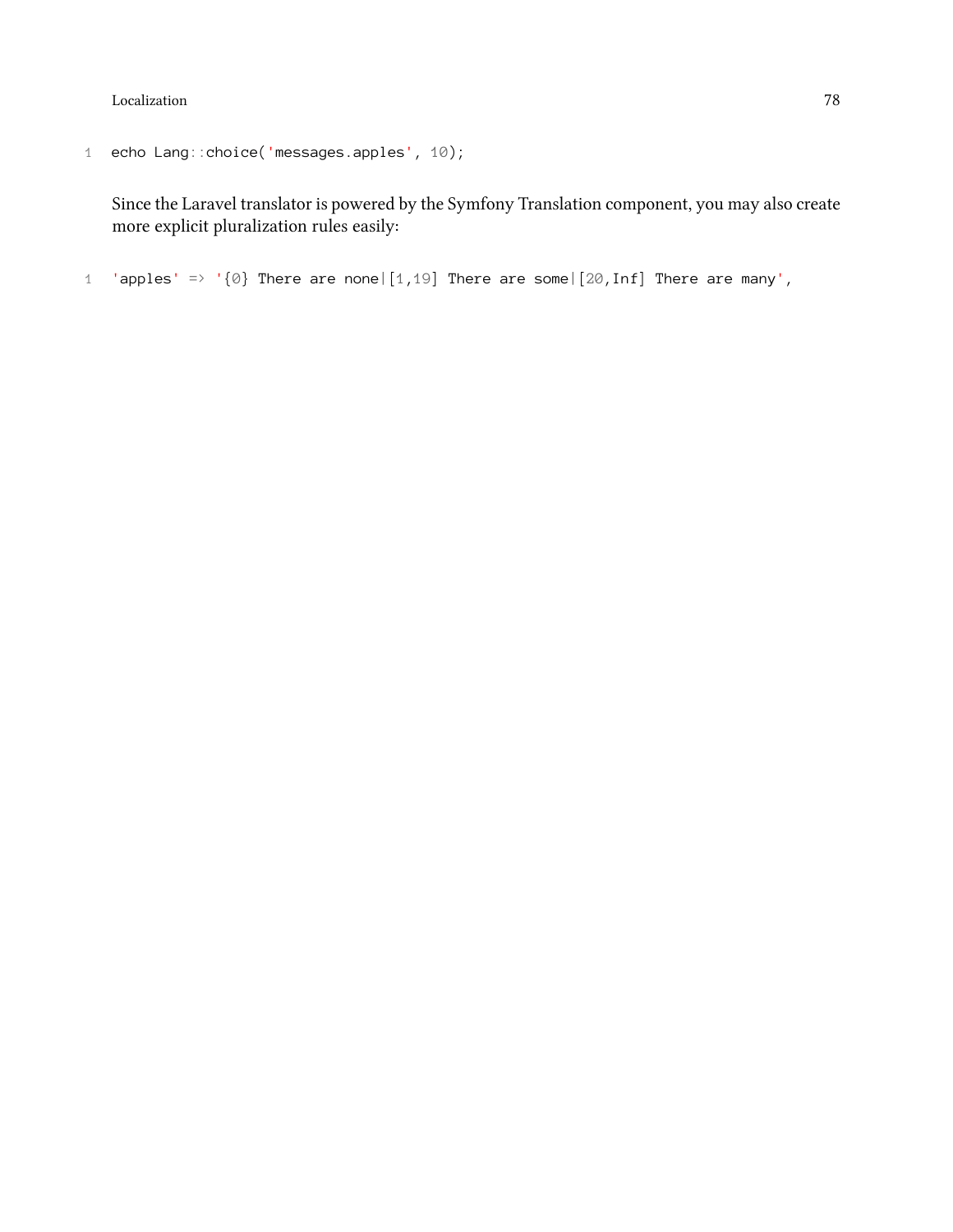# **Mail**

- [Configuration](#page-88-0)
- [Basic Usage](#page-88-1)
- [Embedding Inline Attachments](#page-89-0)
- [Queueing Mail](#page-90-0)
- [Mail & Local Development](#page-90-1)

## <span id="page-88-0"></span>**Configuration**

Laravel provides a clean, simple API over the popular [SwiftMailer](http://swiftmailer.org)<sup>33</sup> library. The mail configuration file is app/config/mail.php, and contains options allowing you to change your SMTP host, port, and credentials, as well as set a global from address for all messages delivered by the library. You may use any SMTP server you wish. If you wish to use the PHP mail function to send mail, you may change the driver to mail in the configuration file. A sendmail driver is also available.

## <span id="page-88-1"></span>**Basic Usage**

The Mail::send method may be used to send an e-mail message:

```
1 Mail::send('emails.welcome', $data, function($message)
2 {
3 $message->to('foo@example.com', 'John Smith')->subject('Welcome!');
4 });
```
The first argument passed to the send method is the name of the view that should be used as the e-mail body. The second is the \$data that should be passed to the view, and the third is a Closure allowing you to specify various options on the e-mail message.

**Note:** A \$message variable is always passed to e-mail views, and allows the inline embedding of attachments. So, it is best to avoid passing a message variable in your view payload.

You may also specify a plain text view to use in addition to an HTML view:

<span id="page-88-2"></span>³³<http://swiftmailer.org>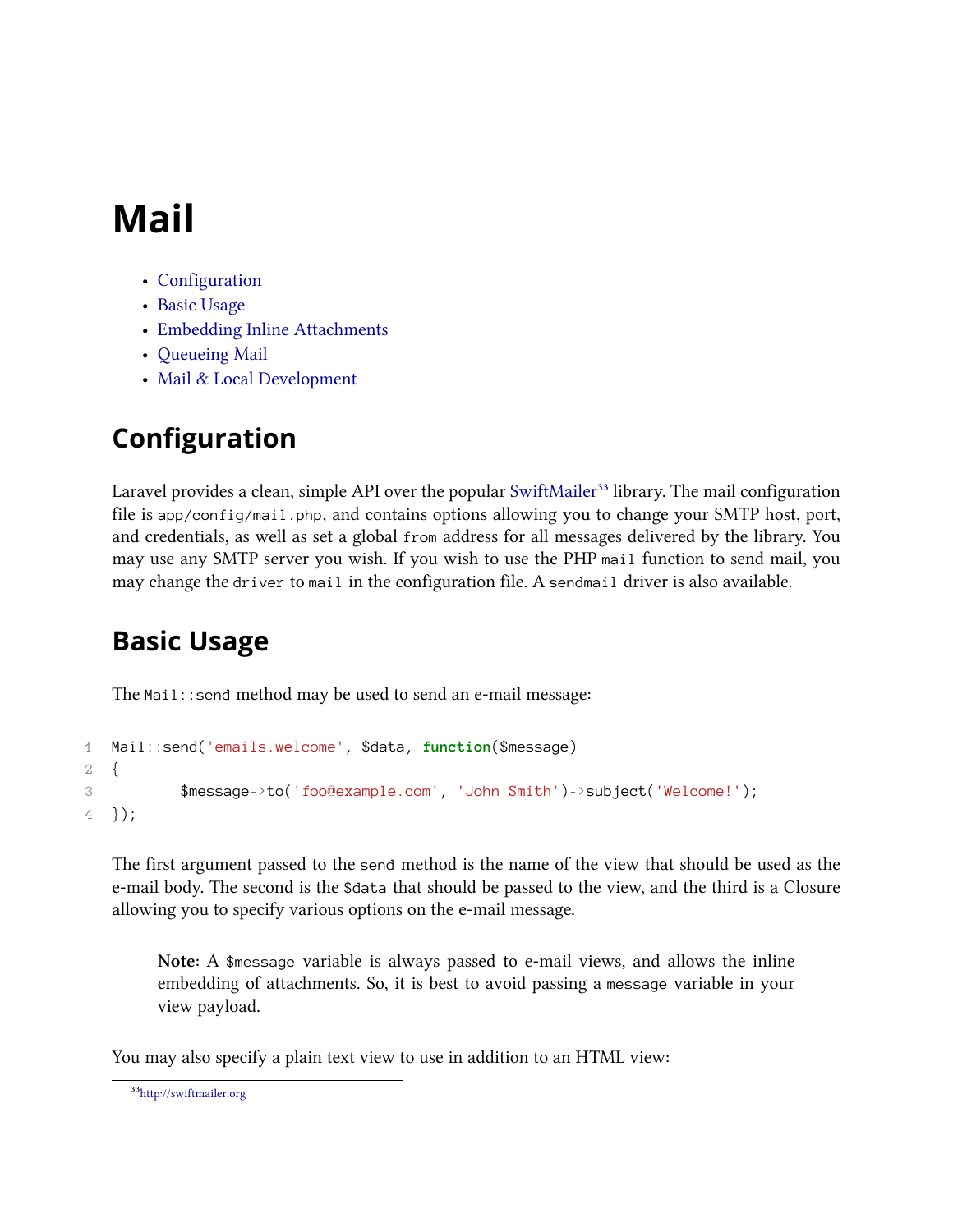$\Delta \text{Mail} \tag{80}$ 

```
1 Mail::send(array('html.view', 'text.view'), $data, $callback);
```
Or, you may specify only one type of view using the html or text keys:

```
1 Mail::send(array('text' => 'view'), $data, $callback);
```
You may specify other options on the e-mail message such as any carbon copies or attachments as well:

```
1 Mail::send('emails.welcome', $data, function($message)
2 {
3 $message->from('us@example.com', 'Laravel');
4
5 $message->to('foo@example.com')->cc('bar@example.com');
6
7 $message->attach($pathToFile);
8 });
```
When attaching files to a message, you may also specify a MIME type and / or a display name:

```
1 $message->attach($pathToFile, array('as' => $display, 'mime' => $mime));
```
**Note:** The message instance passed to a Mail::send Closure extends the SwiftMailer message class, allowing you to call any method on that class to build your e-mail messages.

### <span id="page-89-0"></span>**Embedding Inline Attachments**

Embedding inline images into your e-mails is typically cumbersome; however, Laravel provides a convenient way to attach images to your e-mails and retrieving the appropriate CID.

**Embedding An Image In An E-Mail View**

```
1 <body>
2 Here is an image:
3
4 <img src="<?php echo $message->embed($pathToFile); ?>">
5 </body>
```
**Embedding Raw Data In An E-Mail View**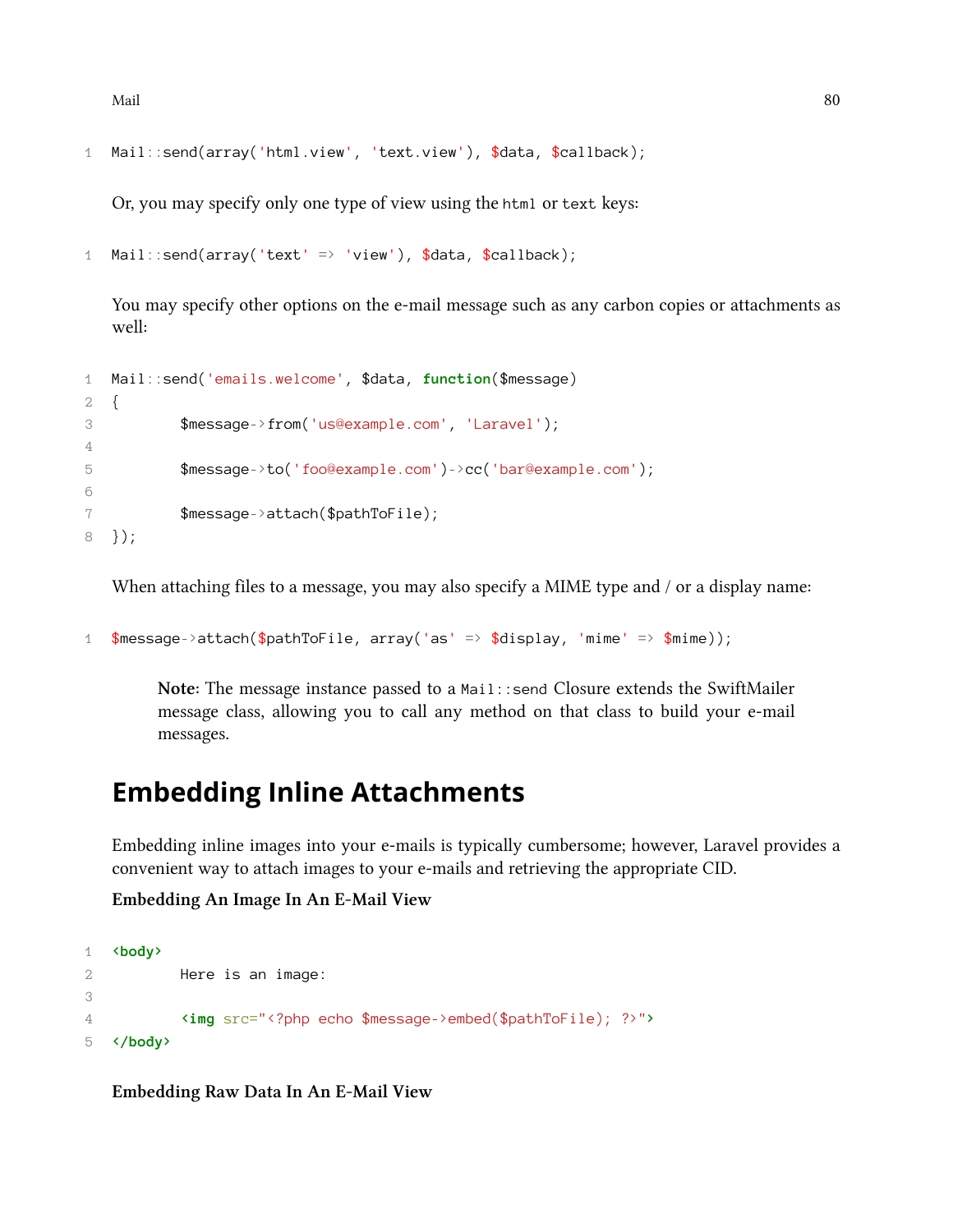Mail 81

```
1 <body>
2 Here is an image from raw data:
3
4 <img src="<?php echo $message->embedData($data, $name); ?>">
5 </body>
```
<span id="page-90-0"></span>Note that the \$message variable is always passed to e-mail views by the Mail class.

## **Queueing Mail**

Since sending e-mail messages can drastically lengthen the response time of your application, many developers choose to queue e-mail messages for background sending. Laravel makes this easy using its built-in [unified queue API.](#page-101-0) To queue a mail message, simply use the queue method on the Mail class:

#### **Queueing A Mail Message**

```
1 Mail::queue('emails.welcome', $data, function($message)
2 {
3 $message->to('foo@example.com', 'John Smith')->subject('Welcome!');
4 });
```
You may also specify the number of seconds you wish to delay the sending of the mail message using the later method:

```
1 Mail::later(5, 'emails.welcome', $data, function($message)
2 {
3 $message->to('foo@example.com', 'John Smith')->subject('Welcome!');
4 });
```
If you wish to specify a specific queue or "tube" on which to push the message, you may do so using the queueOn and laterOn methods:

```
1 Mail::queueOn('queue-name', 'emails.welcome', $data, function($message)
2 {
3 $message->to('foo@example.com', 'John Smith')->subject('Welcome!');
4 });
```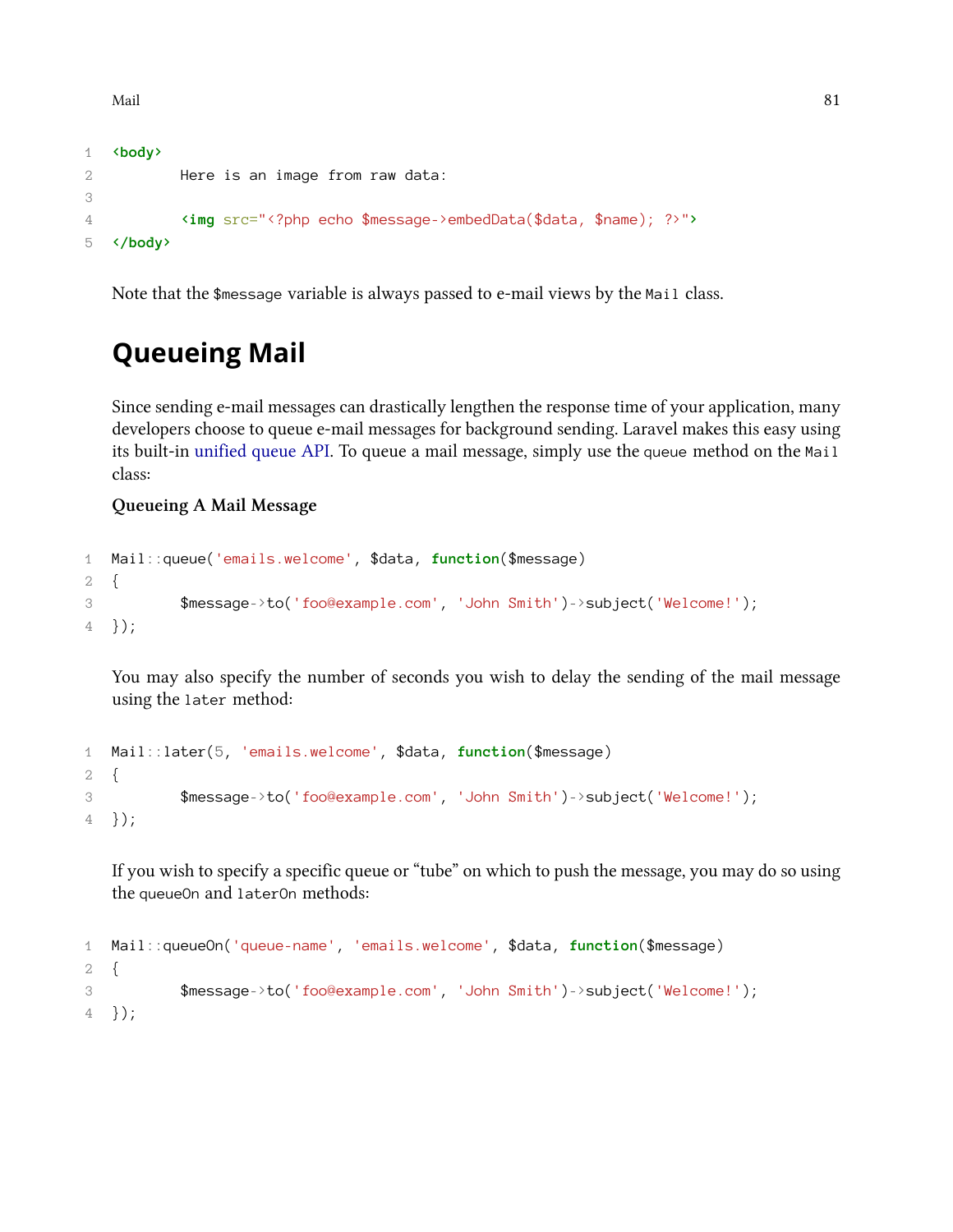Mail and the contract of the contract of the contract of the contract of the contract of the contract of the contract of the contract of the contract of the contract of the contract of the contract of the contract of the c

## **Mail & Local Development**

When developing an application that sends e-mail, it's usually desirable to disable the sending of messages from your local or development environment. To do so, you may either call the Mail::pretend method, or set the pretend option in the app/config/mail.php configuration file to true. When the mailer is in pretend mode, messages will be written to your application's log files instead of being sent to the recipient.

#### **Enabling Pretend Mail Mode**

Mail::pretend();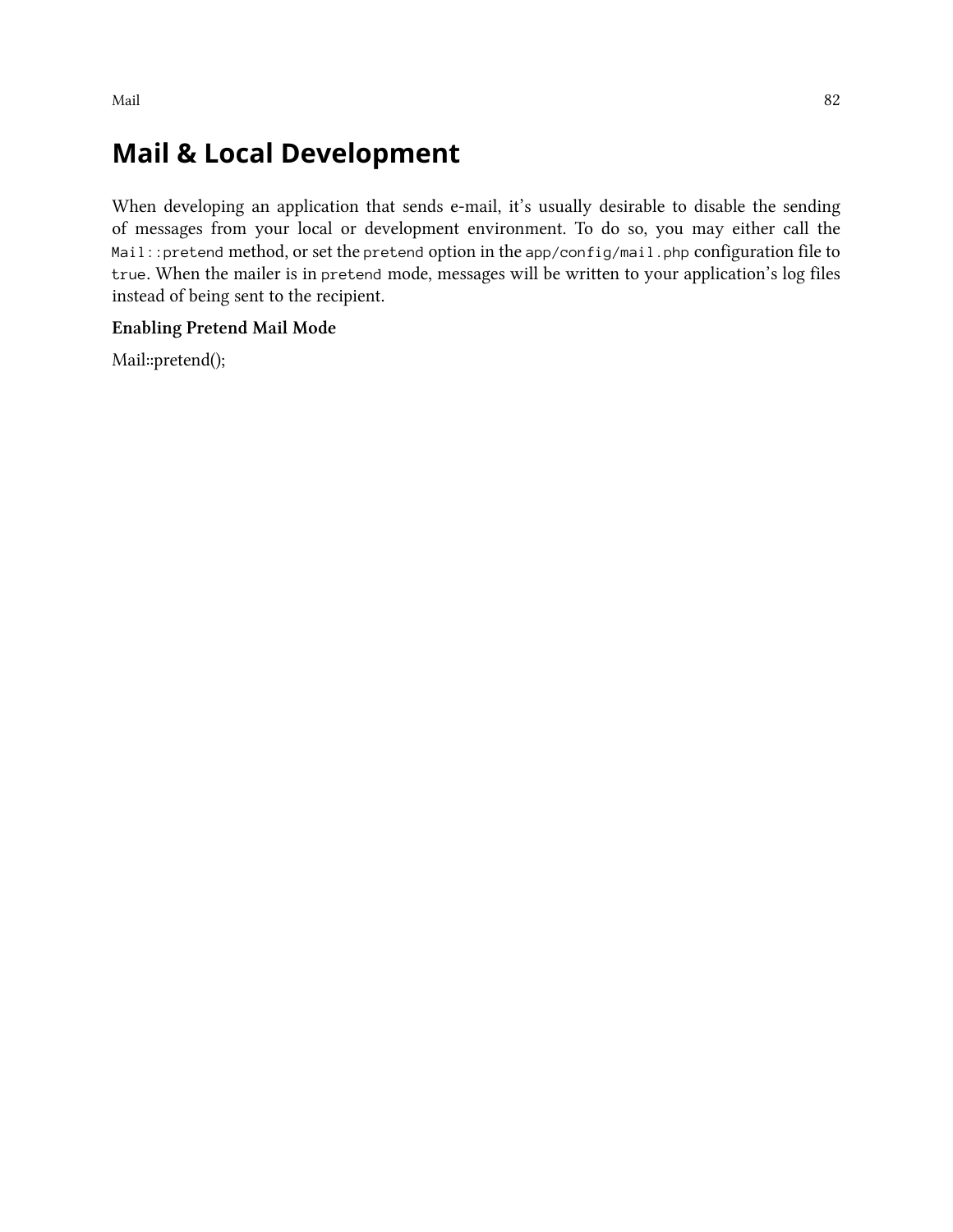# **Package Development**

- [Introduction](#page-92-0)
- [Creating A Package](#page-92-1)
- [Package Structure](#page-93-0)
- [Service Providers](#page-83-0)
- [Package Conventions](#page-94-0)
- [Development Workflow](#page-95-0)
- [Package Routing](#page-95-1)
- [Package Configuration](#page-96-0)
- [Package Migrations](#page-97-0)
- [Package Assets](#page-97-1)
- [Publishing Packages](#page-98-0)

## <span id="page-92-0"></span>**Introduction**

Packages are the primary way of adding functionality to Laravel. Packages might be anything from a great way to work with dates like [Carbon](https://github.com/briannesbitt/Carbon)<sup>34</sup>, or an entire BDD testing framework like [Behat](https://github.com/Behat/Behat)<sup>35</sup>.

Of course, there are different types of packages. Some packages are stand-alone, meaning they work with any framework, not just Laravel. Both Carbon and Behat are examples of stand-alone packages. Any of these packages may be used with Laravel by simply requesting them in your composer. json file.

On the other hand, other packages are specifically intended for use with Laravel. In previous versions of Laravel, these types of packages were called "bundles". These packages may have routes, controllers, views, configuration, and migrations specifically intended to enhance a Laravel application. As no special process is needed to develop stand-alone packages, this guide primarily covers the development of those that are Laravel specific.

All Laravel packages are distributed via [Packagist](http://packagist.org)<sup>36</sup> and [Composer](http://getcomposer.org)<sup>37</sup>, so learning about these wonderful PHP package distribution tools is essential.

<span id="page-92-2"></span><span id="page-92-1"></span>³⁴<https://github.com/briannesbitt/Carbon>

<span id="page-92-3"></span><sup>35</sup><https://github.com/Behat/Behat>

<span id="page-92-4"></span> $\rm ^{36}$ <http://packagist.org>

<span id="page-92-5"></span> $\rm ^{37}$  <http://getcomposer.org>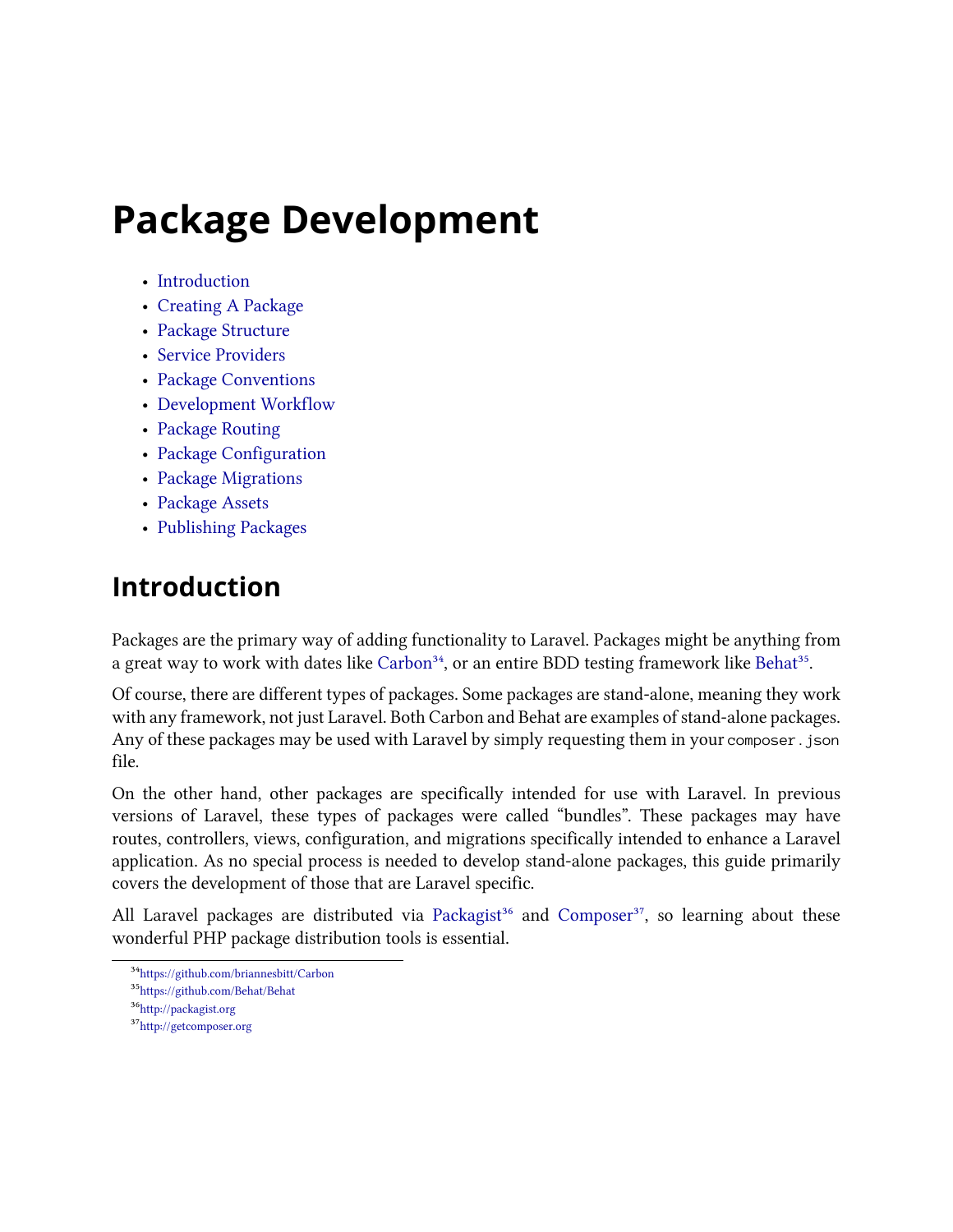## **Creating A Package**

The easiest way to create a new package for use with Laravel is the workbench Artisan command. First, you will need to set a few options in the app/config/workbench.php file. In that file, you will find a name and email option. These values will be used to generate a composer. json file for your new package. Once you have supplied those values, you are ready to build a workbench package!

#### **Issuing The Workbench Artisan Command**

#### 1 php artisan workbench vendor/package --resources

The vendor name is a way to distinguish your package from other packages of the same name from different authors. For example, if I (Taylor Otwell) were to create a new package named "Zapper", the vendor name could be Taylor while the package name would be Zapper. By default, the workbench will create framework agnostic packages; however, the resources command tells the workbench to generate the package with Laravel specific directories such as migrations, views, config, etc.

Once the workbench command has been executed, your package will be available within the workbench directory of your Laravel installation. Next, you should register the ServiceProvider that was created for your package. You may register the provider by adding it to the providers array in the app/config/app.php file. This will instruct Laravel to load your package when your application starts. Service providers use a [Package]ServiceProvider naming convention. So, using the example above, you would add Taylor\Zapper\ZapperServiceProvider to the providers array.

Once the provider has been registered, you are ready to start developing your package! However, before diving in, you may wish to review the sections below to get more familiar with the package structure and development workflow.

## <span id="page-93-0"></span>**Package Structure**

When using the workbench command, your package will be setup with conventions that allow the package to integrate well with other parts of the Laravel framework:

#### **Basic Package Directory Structure**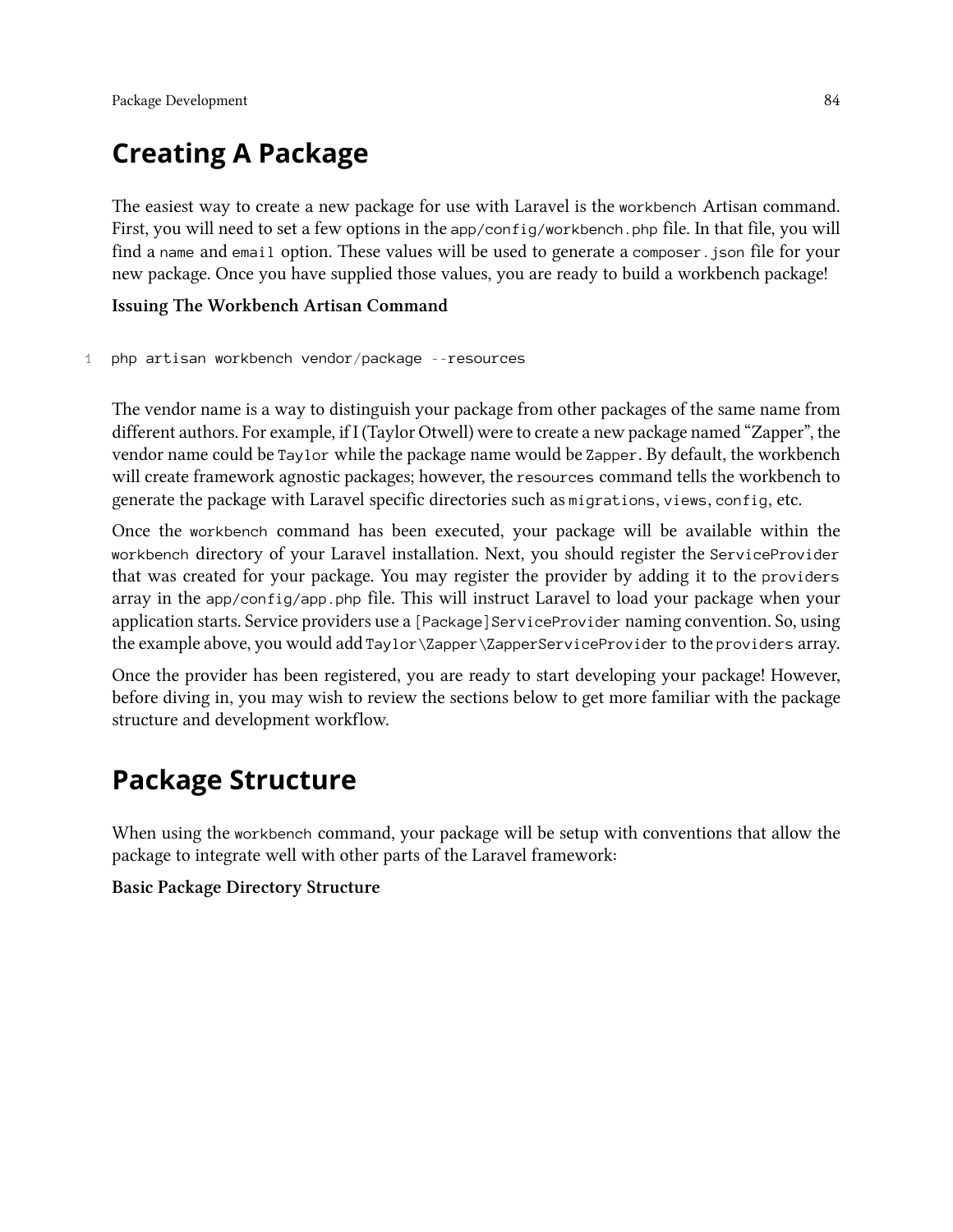```
1 /src
2 /Vendor
3 /Package
4 PackageServiceProvider.php
5 /config
6 /lang
7 /migrations
8 /views
9 /tests
10 /public
```
Let's explore this structure further. The src/Vendor/Package directory is the home of all of your package's classes, including the ServiceProvider. The config, lang, migrations, and views directories, as you might guess, contain the corresponding resources for your package. Packages may have any of these resources, just like "regular" applications.

## **Service Providers**

Service providers are simply bootstrap classes for packages. By default, they contain two methods: boot and register. Within these methods you may do anything you like: include a routes file, register bindings in the IoC container, attach to events, or anything else you wish to do.

The register method is called immediately when the service provider is registered, while the boot command is only called right before a request is routed. So, if actions in your service provider rely on another service provider already being registered, or you are overriding services bound by another provider, you should use the boot method.

When creating a package using the workbench, the boot command will already contain one action:

```
1 $this->package('vendor/package');
```
This method allows Laravel to know how to properly load the views, configuration, and other resources for your application. In general, there should be no need for you to change this line of code, as it will setup the package using the workbench conventions.

## <span id="page-94-0"></span>**Package Conventions**

When utilizing resources from a package, such as configuration items or views, a double-colon syntax will generally be used:

**Loading A View From A Package**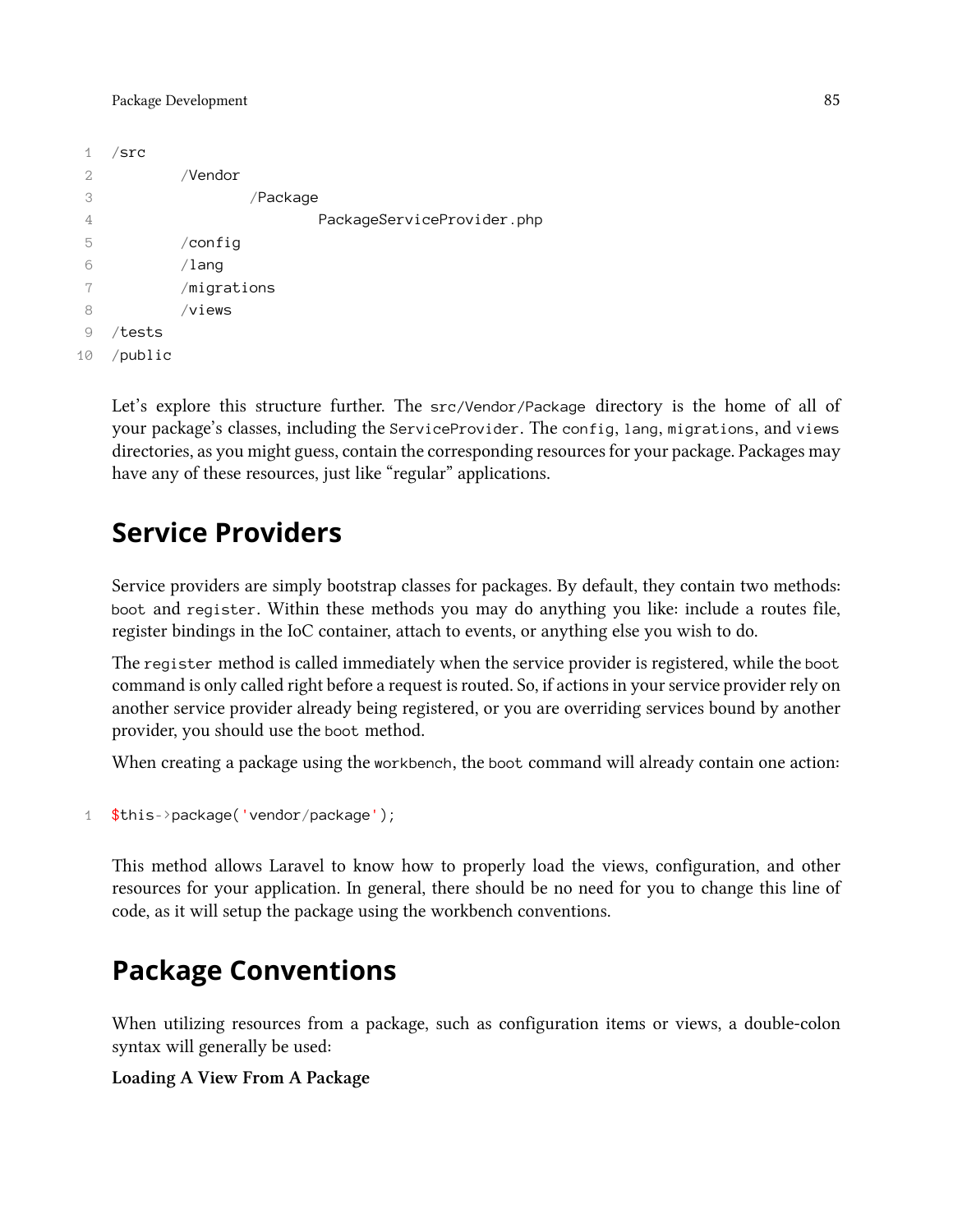Package Development 86

```
1 return View::make('package::view.name');
```
#### **Retrieving A Package Configuration Item**

1 **return** Config::get('package::group.option');

**Note:** If your package contains migrations, consider prefixing the migration name with your package name to avoid potential class name conflicts with other packages.

## <span id="page-95-0"></span>**Development Workflow**

When developing a package, it is useful to be able to develop within the context of an application, allowing you to easily view and experiment with your templates, etc. So, to get started, install a fresh copy of the Laravel framework, then use the workbench command to create your package structure.

After the workbench command has created your package. You may git init from the workbench/[vendor]/[package] directory and git push your package straight from the workbench! This will allow you to conveniently develop the package in an application context without being bogged down by constant composer update commands.

Since your packages are in the workbench directory, you may be wondering how Composer knows to autoload your package's files. When the workbench directory exists, Laravel will intelligently scan it for packages, loading their Composer autoload files when the application starts!

If you need to regenerate your package's autoload files, you may use the php artisan dump-autoload command. This command will regenerate the autoload files for your root project, as well as any workbenches you have created.

#### **Running The Artisan Autoload Command**

<span id="page-95-1"></span>php artisan dump-autoload

## **Package Routing**

In prior versions of Laravel, a handles clause was used to specify which URIs a package could respond to. However, in Laravel 4, a package may respond to any URI. To load a routes file for your package, simply include it from within your service provider's boot method.

#### **Including A Routes File From A Service Provider**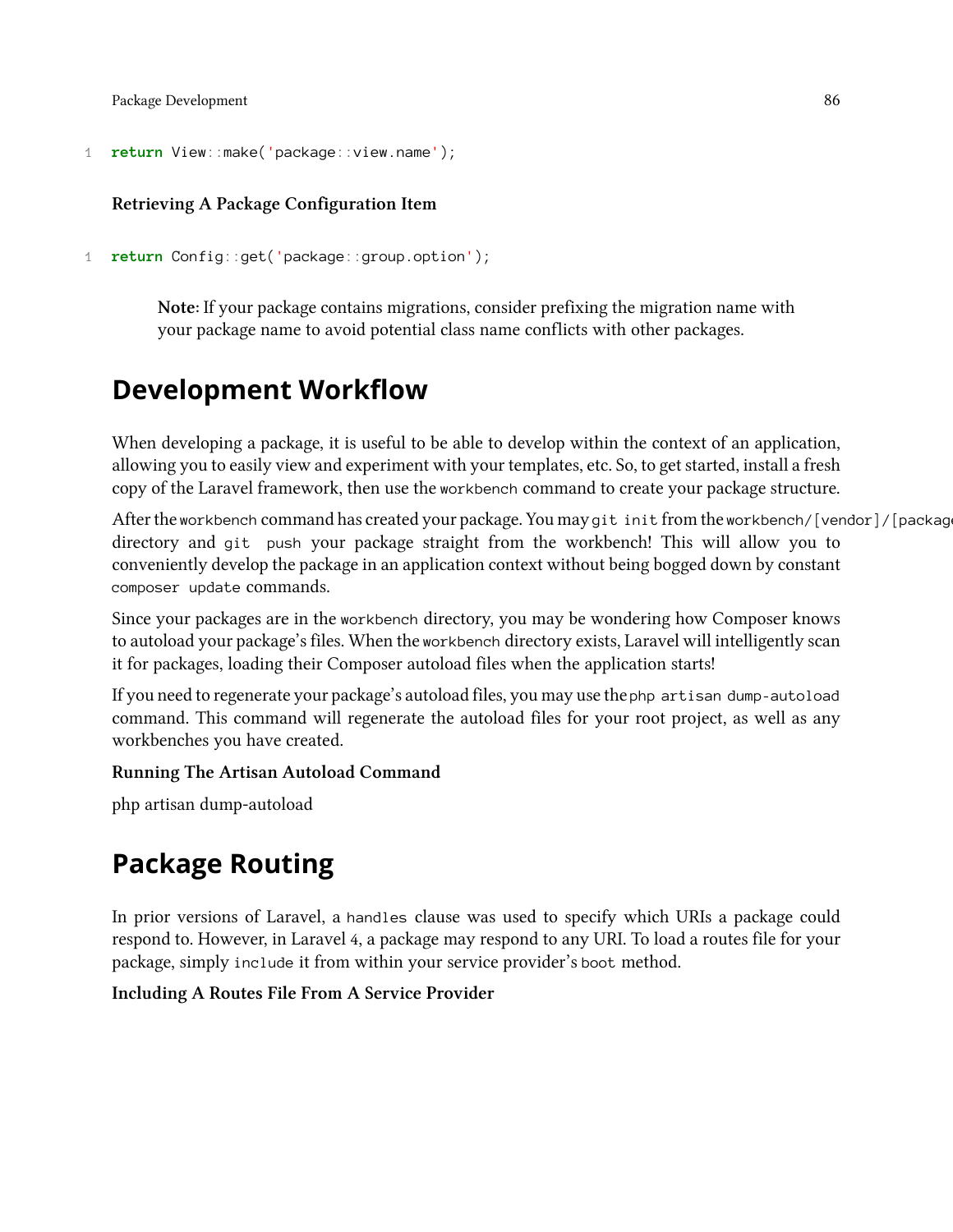Package Development 87

```
1 public function boot()
2 {
3 $this->package('vendor/package');
4
5 include DIR, 1/1.7.7 routes.php';
6 }
```
**Note:** If your package is using controllers, you will need to make sure they are properly configured in your composer.json file's auto-load section.

## <span id="page-96-0"></span>**Package Configuration**

Some packages may require configuration files. These files should be defined in the same way as typical application configuration files. And, when using the default \$this->package method of registering resources in your service provider, may be accessed using the usual "double-colon" syntax:

#### **Accessing Package Configuration Files**

```
1 Config::get('package::file.option');
```
However, if your package contains a single configuration file, you may simply name the file config.php. When this is done, you may access the options directly, without specifying the file name:

#### **Accessing Single File Package Configuration**

```
1 Config::get('package::option');
```
Sometimes, you may wish to register package resources such as views outside of the typical \$this->package method. Typically, this would only be done if the resources were not in a conventional location. To register the resources manually, you may use the addNamespace method of the View, Lang, and Config classes:

#### **Registering A Resource Namespace Manually**

View::addNamespace('package', **DIR**.'/path/to/views');

Once the namespace has been registered, you may use the namespace name and the "double colon" syntax to access the resources:

return View::make('package::view.name');

The method signature for addNamespace is identical on the View, Lang, and Config classes.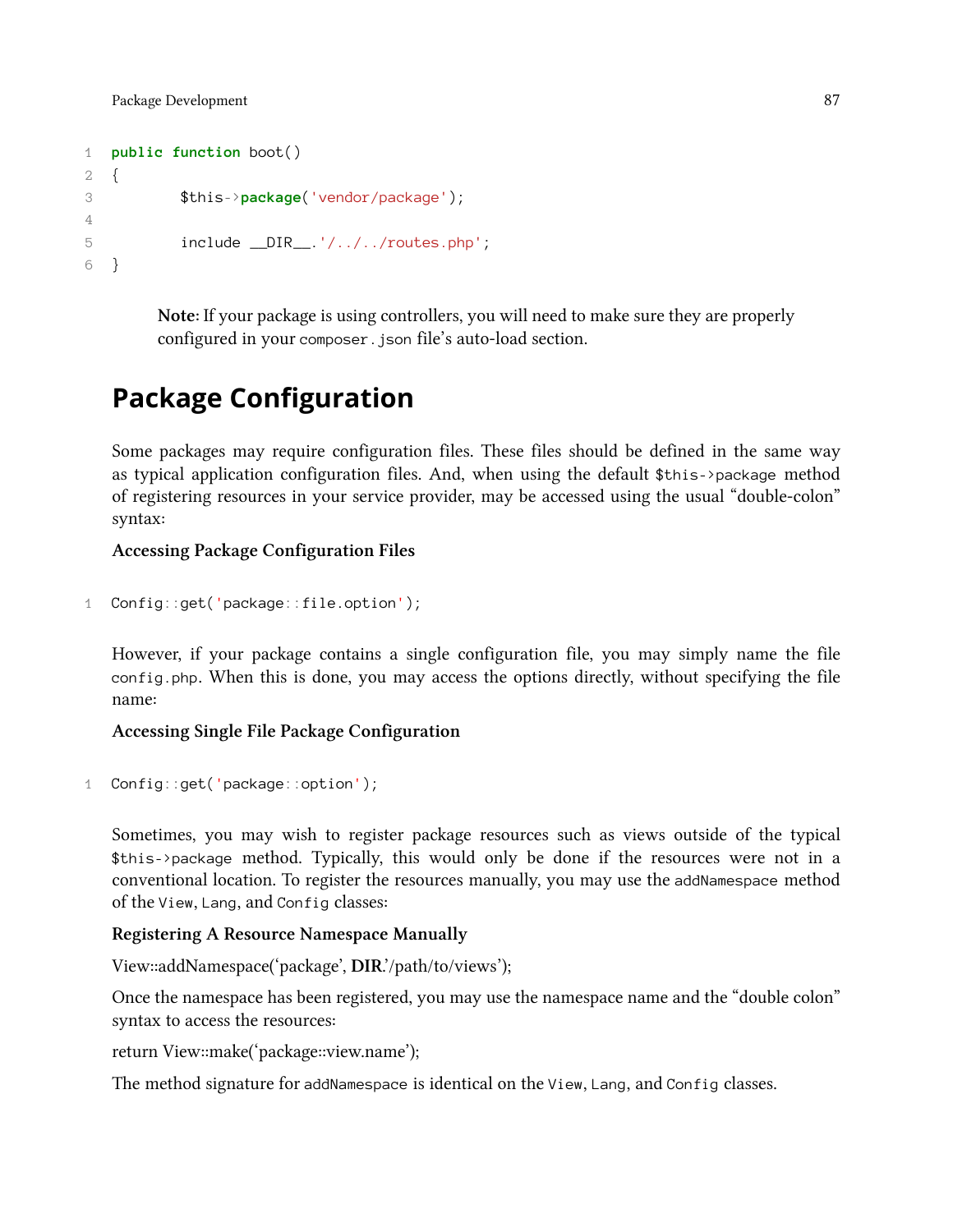## **Cascading Configuration Files**

When other developers install your package, they may wish to override some of the configuration options. However, if they change the values in your package source code, they will be overwritten the next time Composer updates the package. Instead, the config:publish artisan command should be used:

### **Executing The Config Publish Command**

1 php artisan config:publish vendor/package

When this command is executed, the configuration files for your application will be copied to app/config/packages/vendor/package where they can be safely modified by the developer!

**Note:** The developer may also create environment specific configuration files for your package by placing them in app/config/packages/vendor/package/environment.

## <span id="page-97-0"></span>**Package Migrations**

You may easily create and run migrations for any of your packages. To create a migration for a package in the workbench, use the --bench option:

#### **Creating Migrations For Workbench Packages**

1 php artisan migrate:make create\_users\_table --bench="vendor/package"

**Running Migrations For Workbench Packages**

1 php artisan migrate --bench="vendor/package"

To run migrations for a finished package that was installed via Composer into the vendor directory, you may use the --package directive:

**Running Migrations For An Installed Package**

1 php artisan migrate --package="vendor/package"

## <span id="page-97-1"></span>**Package Assets**

Some packages may have assets such as JavaScript, CSS, and images. However, we are unable to link to assets in the vendor or workbench directories, so we need a way to move these assets into the public directory of our application. The asset:publish command will take care of this for you:

### **Moving Package Assets To Public**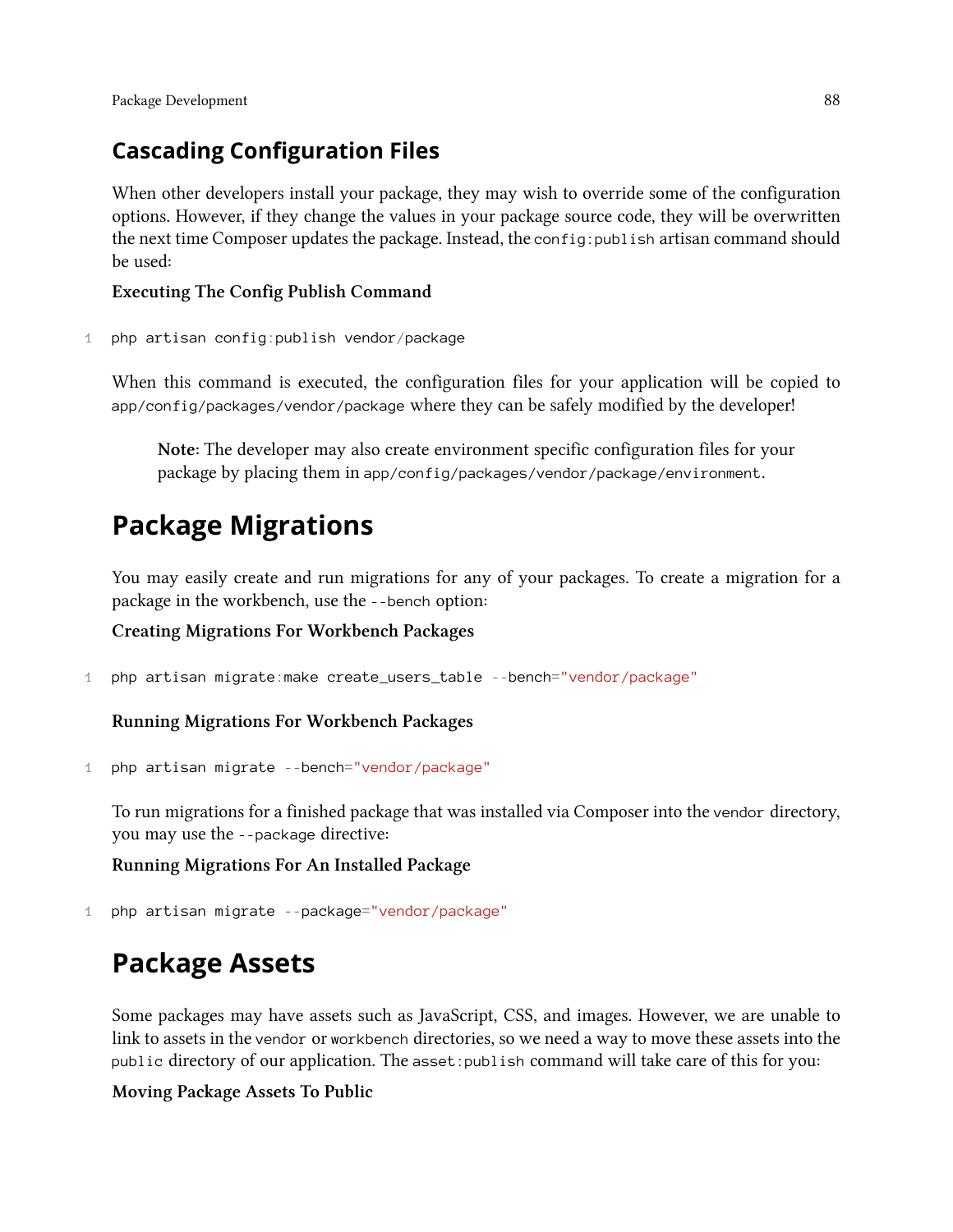Package Development 89

```
1 php artisan asset:publish
```
2

```
3 php artisan asset:publish vendor/package
```
If the package is still in the workbench, use the --bench directive:

1 php artisan asset:publish --bench="vendor/package"

This command will move the assets into the public/packages directory according to the vendor and package name. So, a package named userscape/kudos would have its assets moved to public/packages/userscape/kudos. Using this asset publishing convention allows you to safely code asset paths in your package's views.

## <span id="page-98-0"></span>**Publishing Packages**

When your package is ready to publish, you should submit the package to the [Packagist](http://packagist.org)<sup>38</sup> repository. If the package is specific to Laravel, consider adding a laravel tag to your package's composer.json file.

Also, it is courteous and helpful to tag your releases so that developers can depend on stable versions when requesting your package in their composer. json files. If a stable version is not ready, consider using the branch-alias Composer directive.

Once your package has been published, feel free to continue developing it within the application context created by workbench. This is a great way to continue to conveniently develop the package even after it has been published.

Some organizations choose to host their own private repository of packages for their own developers. If you are interested in doing this, review the documentation for the [Satis](http://github.com/composer/satis)<sup>39</sup> project provided by the Composer team.

<span id="page-98-1"></span> $\rm ^{38}$  <http://packagist.org>

<span id="page-98-2"></span><sup>39</sup><http://github.com/composer/satis>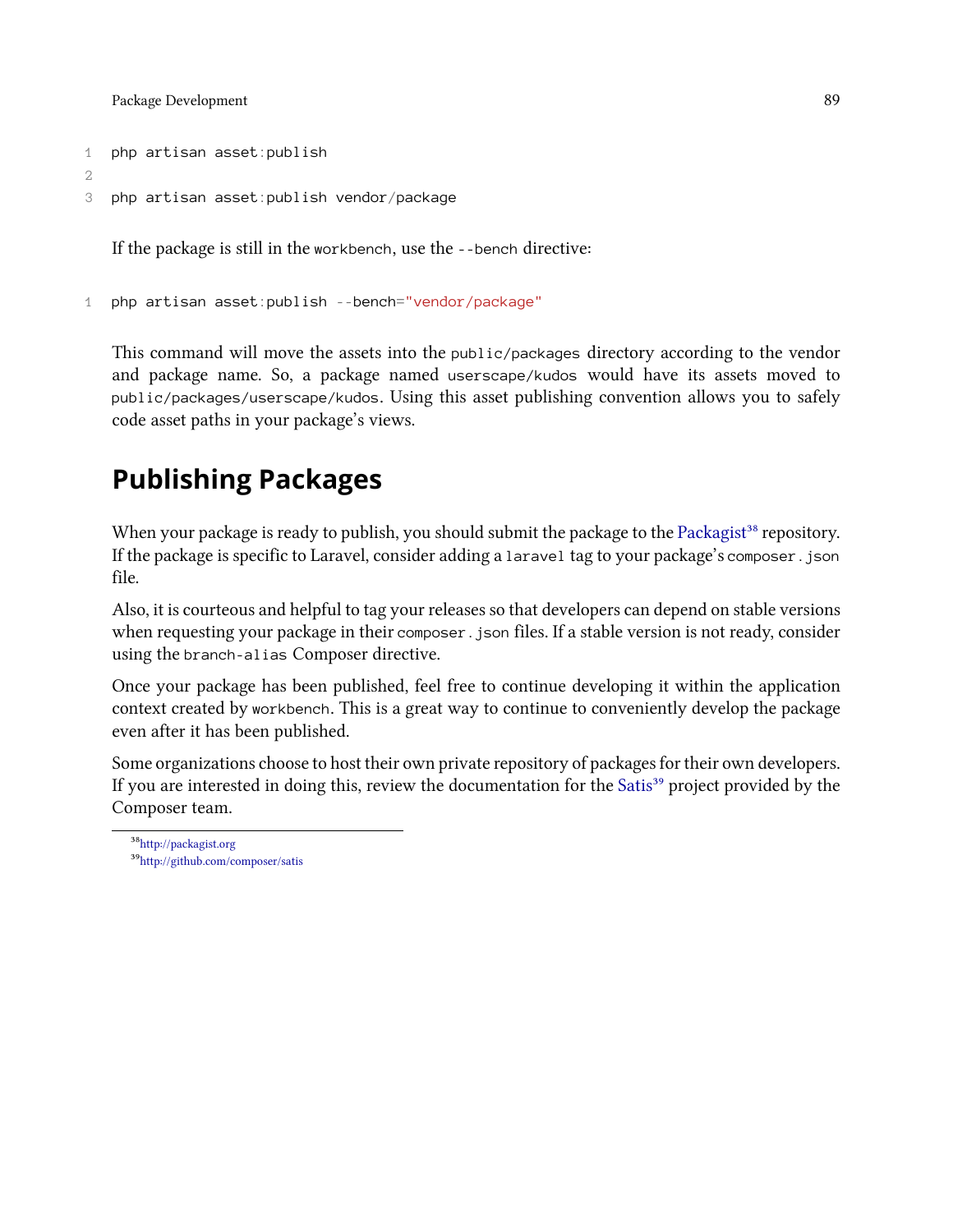# **Pagination**

- [Configuration](#page-99-0)
- [Usage](#page-99-1)
- [Appending To Pagination Links](#page-100-0)

## <span id="page-99-0"></span>**Configuration**

In other frameworks, pagination can be very painful. Laravel makes it a breeze. There is a single configuration option in the app/config/view.php file. The pagination option specifies which view should be used to create pagination links. By default, Laravel includes two views.

The pagination::slider view will show an intelligent "range" of links based on the current page, while the pagination::simple view will simply show "previous" and "next" buttons. **Both views are compatible with Twitter Bootstrap out of the box.**

## <span id="page-99-1"></span>**Usage**

There are several ways to paginate items. The simplest is by using the paginate method on the query builder or an Eloquent model.

**Paginating Database Results**

```
1 $users = DB::table('users')->paginate(15);
```
You may also paginate [Eloquent](#page-149-0) models:

**Paginating An Eloquent Model**

1 \$users = User::where('votes', '>', 100)->paginate(15);

The argument passed to the paginate method is the number of items you wish to display per page. Once you have retrieved the results, you may display them on your view, and create the pagination links using the links method: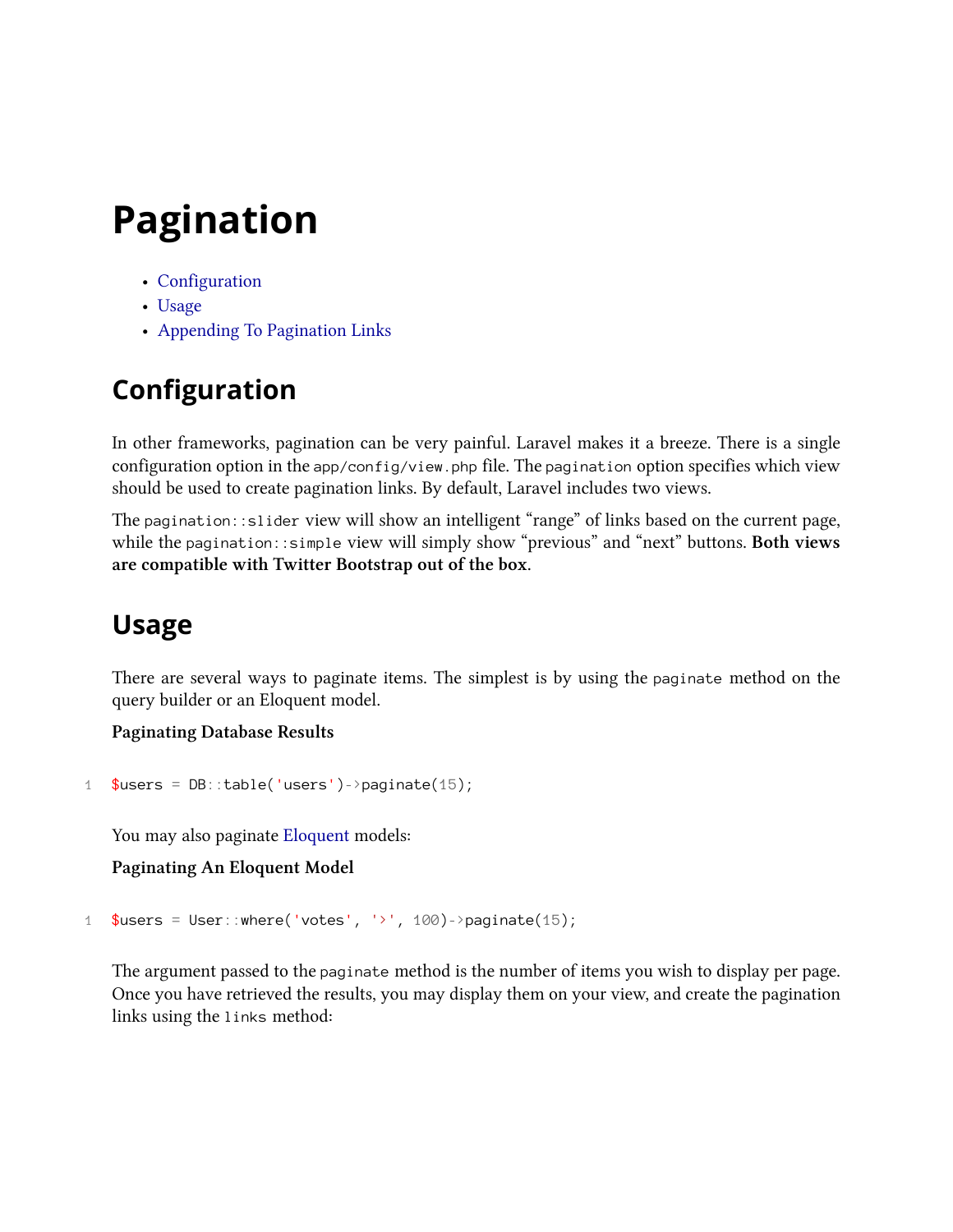Pagination **91** 

```
1 <div class="container">
2 <?php foreach ($users as $user): ?>
3 <?php echo $user->name; ?>
4 <?php endforeach; ?>
5 </div>
6
7 <?php echo $users->links(); ?>
```
This is all it takes to create a pagination system! Note that we did not have to inform the framework of the current page. Laravel will determine this for you automatically.

You may also access additional pagination information via the following methods:

- getCurrentPage
- getLastPage
- getPerPage
- getTotal
- getFrom
- getTo

Sometimes you may wish to create a pagination instance manually, passing it an array of items. You may do so using the Paginator: : make method:

#### **Creating A Paginator Manually**

```
1 $paginator = Paginator::make($items, $totalItems, $perPage);
```
## <span id="page-100-0"></span>**Appending To Pagination Links**

You can add to the query string of pagination links using the appends method on the Paginator:

```
1 <?php echo $users->appends(array('sort' => 'votes'))->links(); ?>
```
This will generate URLs that look something like this:

```
1 http://example.com/something?page=2&sort=votes
```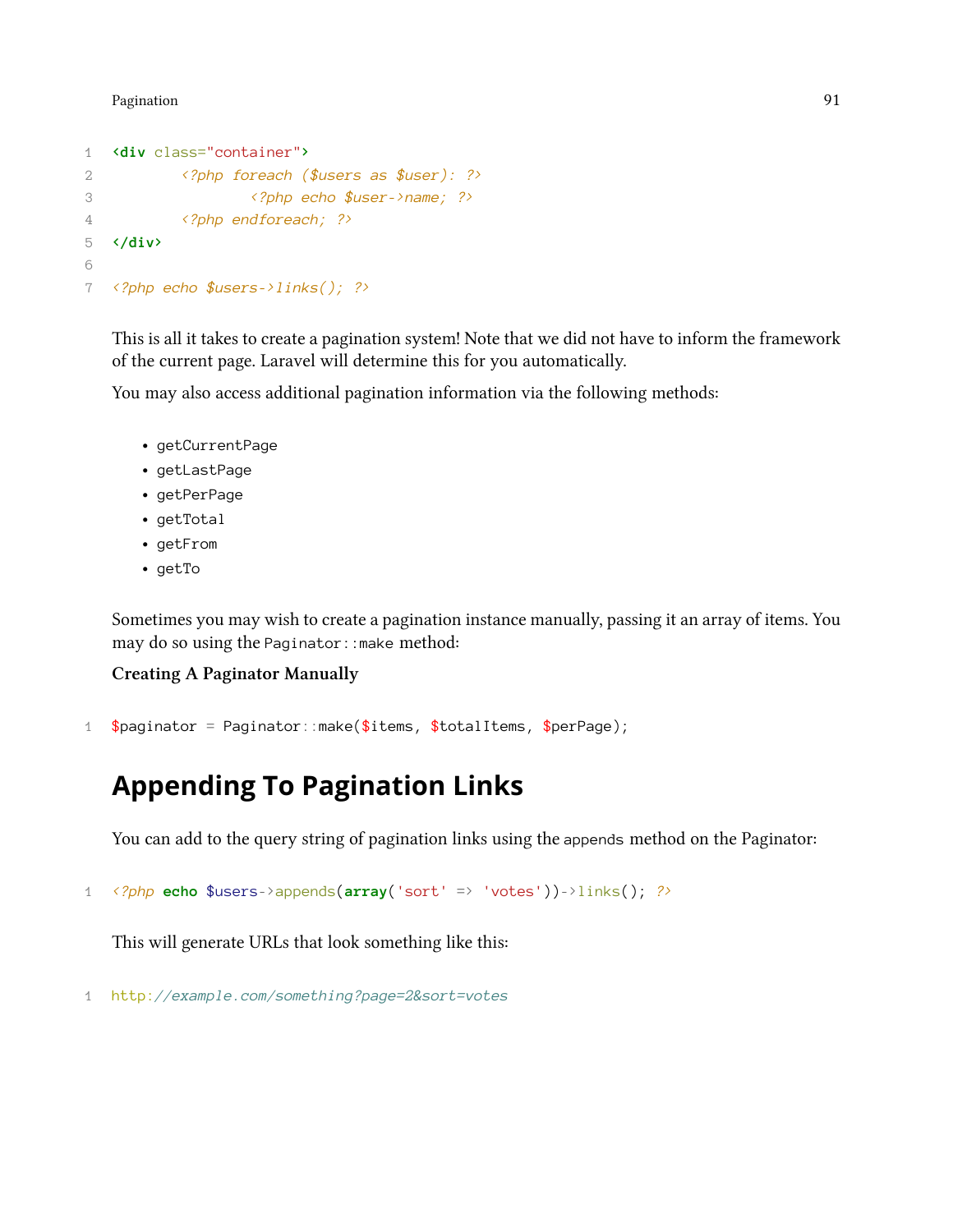- <span id="page-101-0"></span>• [Configuration](#page-101-1)
- [Basic Usage](#page-101-2)
- [Queueing Closures](#page-103-0)
- [Running The Queue Listener](#page-103-1)
- [Push Queues](#page-104-0)

## <span id="page-101-1"></span>**Configuration**

The Laravel Queue component provides a unified API across a variety of different queue services. Queues allow you to defer the processing of a time consuming task, such as sending an e-mail, until a later time, thus drastically speeding up the web requests to your application.

The queue configuration file is stored in  $app/config/queue$ . In this file you will find connection configurations for each of the queue drivers that are included with the framework, which includes a [Beanstalkd](http://kr.github.com/beanstalkd)<sup>40</sup>, [IronMQ](http://iron.io)<sup>41</sup>, [Amazon SQS](http://aws.amazon.com/sqs)<sup>42</sup>, and synchronous (for local use) driver.

The following dependencies are needed for the listed queue drivers:

- Beanstalkd: pda/pheanstalk
- Amazon SQS: aws/aws-sdk-php
- IronMQ: iron-io/iron\_mq

## <span id="page-101-2"></span>**Basic Usage**

To push a new job onto the queue, use the Queue: : push method:

#### **Pushing A Job Onto The Queue**

```
1 Queue::push('SendEmail', array('message' => $message));
```
The first argument given to the push method is the name of the class that should be used to process the job. The second argument is an array of data that should be passed to the handler. A job handler should be defined like so:

#### **Defining A Job Handler**

<span id="page-101-3"></span>⁴⁰<http://kr.github.com/beanstalkd>

<span id="page-101-4"></span><sup>&</sup>lt;sup>41</sup><http://iron.io>

<span id="page-101-5"></span>⁴²<http://aws.amazon.com/sqs>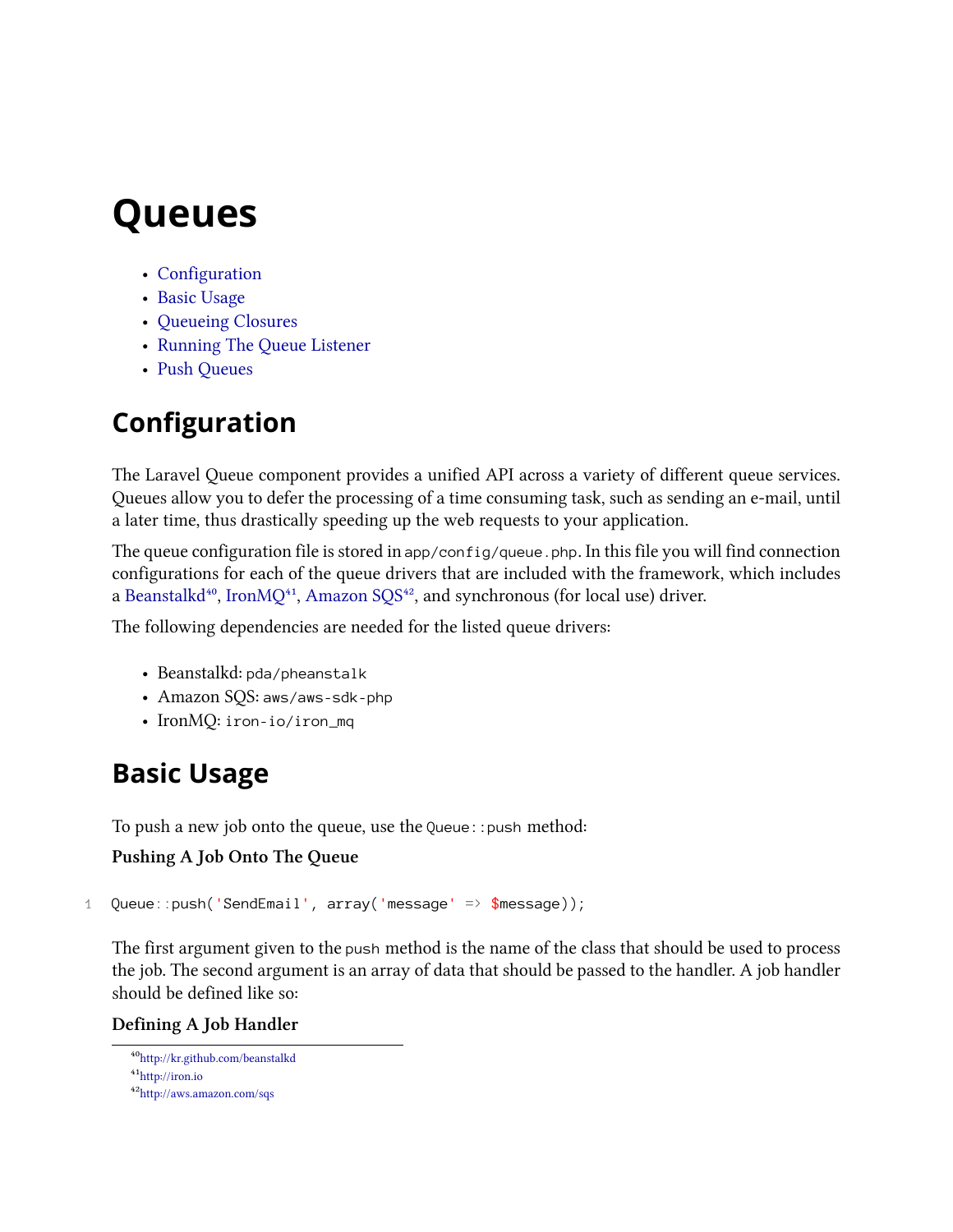```
1 class SendEmail {
2
3 public function fire($job, $data)
4 {
5 //
6 }
7
8 }
```
Notice the only method that is required is fire, which receives a Job instance as well as the array of data that was pushed onto the queue.

If you want the job to use a method other than fire, you may specify the method when you push the job:

#### **Specifying A Custom Handler Method**

```
1 Queue::push('SendEmail@send', array('message' => $message));
```
Once you have processed a job, it must be deleted from the queue, which can be done via the delete method on the Job instance:

#### **Deleting A Processed Job**

```
1 public function fire($job, $data)
2 {
3 // Process the job...
4
5 $job->delete();
6 }
```
If you wish to release a job back onto the queue, you may do so via the release method: **Releasing A Job Back Onto The Queue**

```
1 public function fire($job, $data)
2 {
3 // Process the job...
4
5 $job->release();
6 }
```
You may also specify the number of seconds to wait before the job is released: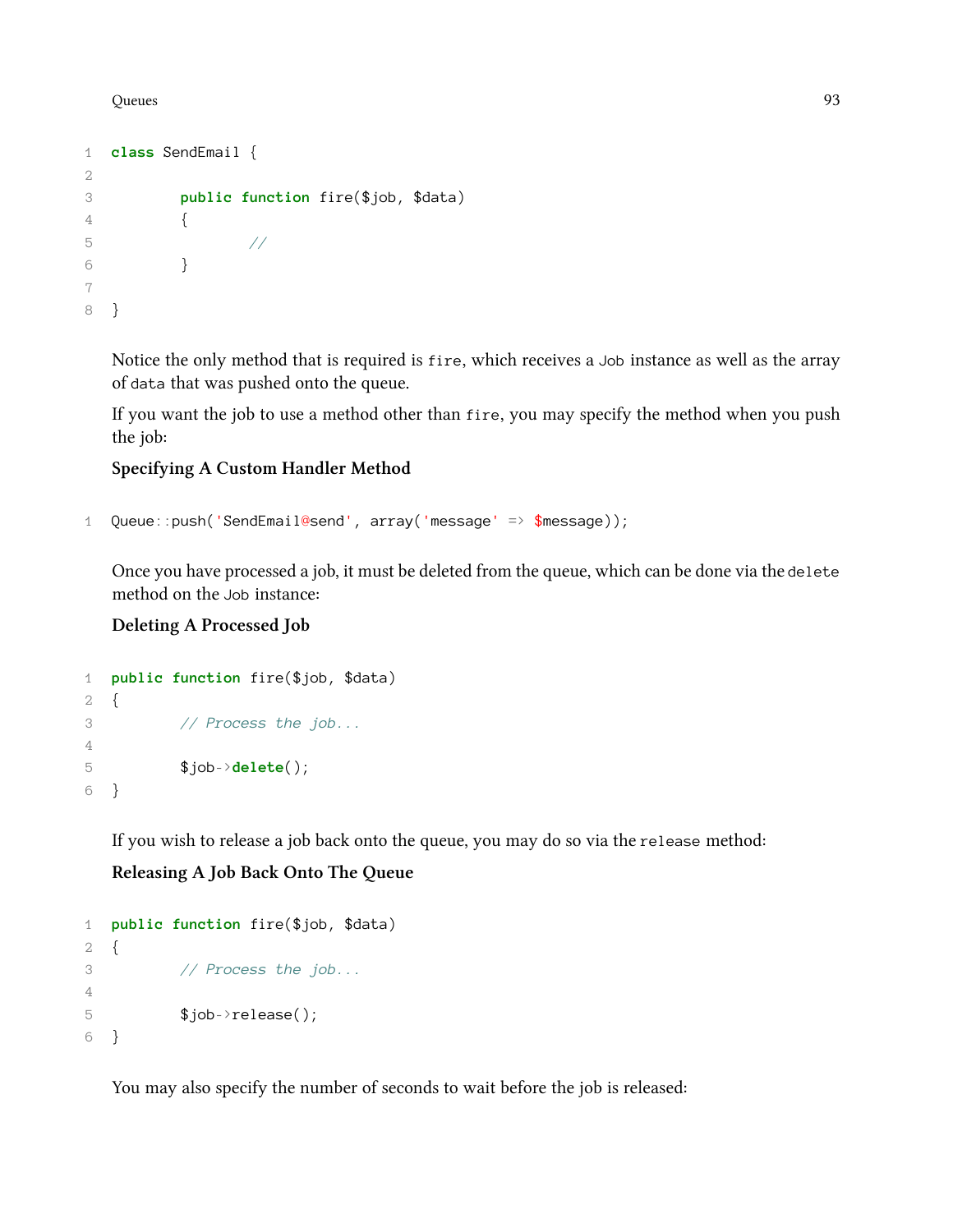```
1 $job->release(5);
```
If an exception occurs while the job is being processed, it will automatically be released back onto the queue. You may check the number of attempts that have been made to run the job using the attempts method:

#### **Checking The Number Of Run Attempts**

```
1 if ($job->attempts() > 3)
2 {
3 //
4 }
```
You may also access the job identifier:

```
Accessing The Job ID
```
 $1$  \$job->getJobId();

## <span id="page-103-0"></span>**Queueing Closures**

You may also push a Closure onto the queue. This is very convenient for quick, simple tasks that need to be queued:

**Pushing A Closure Onto The Queue**

```
1 Queue::push(function($job) use ($id)
2 {
3 Account::delete($id);
4
5 $job->delete();
6 });
```
**Note:** When pushing Closures onto the queue, the \_\_DIR\_\_ and \_\_FILE\_\_ constants should not be used.

<span id="page-103-1"></span>When using Iron.io [push queues,](#page-104-0) you should take extra precaution queueing Closures. The endpoint that receives your queue messages should check for a token to verify that the request is actually from Iron.io. For example, your push queue end-point should be something like: https://yourapp.com/queue/receive?token=SecretToken. You may then check the value of the secret token in your application before marshaling the queue request.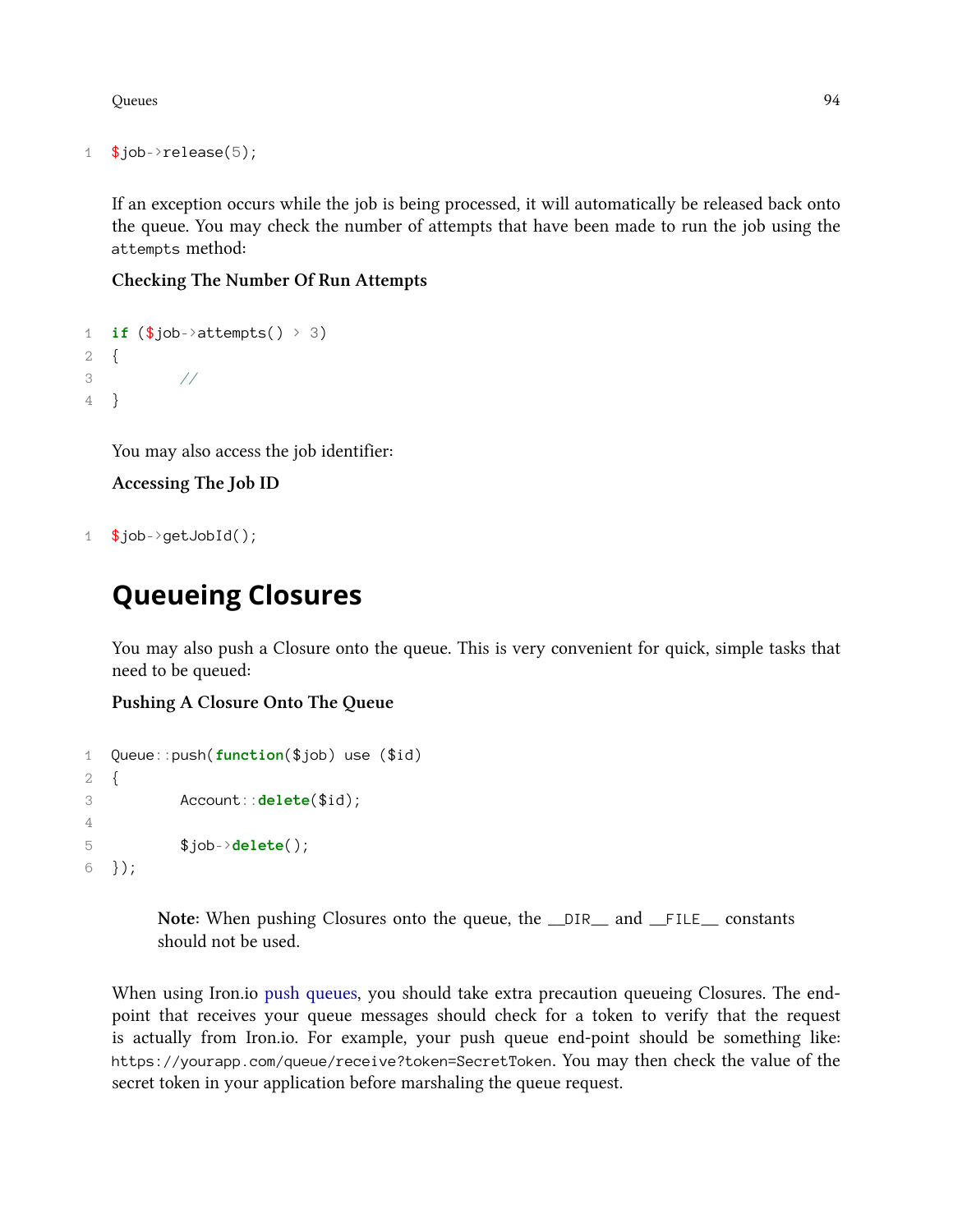## **Running The Queue Listener**

Laravel includes an Artisan task that will run new jobs as they are pushed onto the queue. You may run this task using the queue:listen command:

#### **Starting The Queue Listener**

```
1 php artisan queue:listen
```
You may also specify which queue connection the listener should utilize:

```
1 php artisan queue:listen connection
```
Note that once this task has started, it will continue to run until it is manually stopped. You may use a process monitor such as [Supervisor](http://supervisord.org/)<sup>43</sup> to ensure that the queue listener does not stop running.

You may also set the length of time (in seconds) each job should be allowed to run:

**Specifying The Job Timeout Parameter**

```
1 php artisan queue:listen --timeout=60
```
To process only the first job on the queue, you may use the queue:work command: **Processing The First Job On The Queue**

1 php artisan queue:work

## <span id="page-104-0"></span>**Push Queues**

Push queues allow you to utilize the powerful Laravel 4 queue facilities without running any daemons or background listeners. Currently, push queues are only supported by the [Iron.io](http://iron.io)<sup>44</sup> driver. Before getting started, create an Iron.io account, and add your Iron credentials to the app/config/queue.php configuration file.

Next, you may use the queue:subscribe Artisan command to register a URL end-point that will receive newly pushed queue jobs:

#### **Registering A Push Queue Subscriber**

<span id="page-104-1"></span>⁴³<http://supervisord.org/>

<span id="page-104-2"></span>⁴⁴<http://iron.io>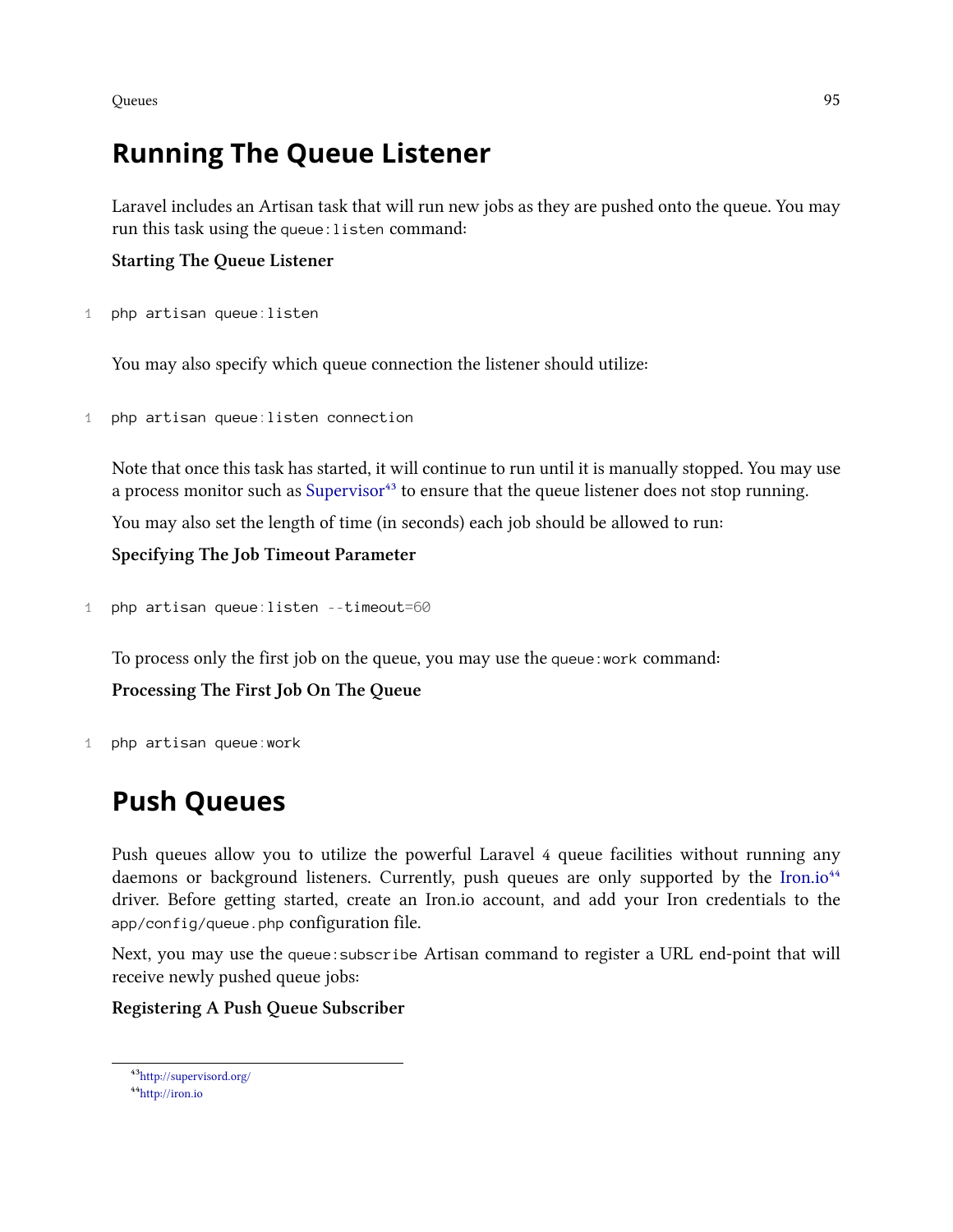```
1 php artisan queue:subscribe queue_name http://foo.com/queue/receive
```
Now, when you login to your Iron dashboard, you will see your new push queue, as well as the subscribed URL. You may subscribe as many URLs as you wish to a given queue. Next, create a route for your queue/receive end-point and return the response from the Queue: : marshal method:

```
1 Route::post('queue/receive', function()
2 {
3 return Queue::marshal();
4 });
```
The marshal method will take care of firing the correct job handler class. To fire jobs onto the push queue, just use the same Queue:: push method used for conventional queues.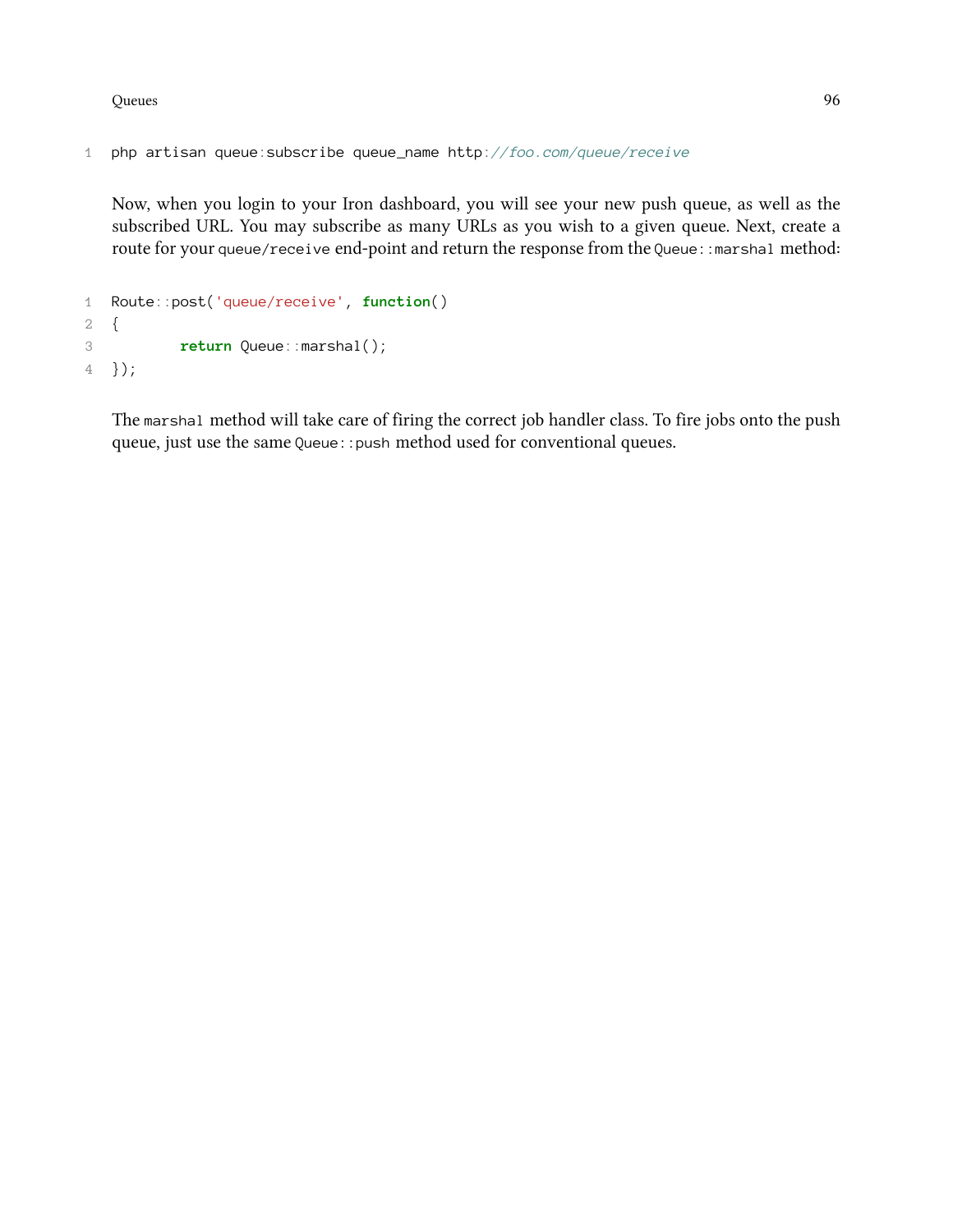# **Security**

- [Configuration](#page-106-0)
- [Storing Passwords](#page-106-1)
- [Authenticating Users](#page-107-0)
- [Protecting Routes](#page-109-0)
- [HTTP Basic Authentication](#page-109-1)
- [Password Reminders & Reset](#page-110-0)
- [Encryption](#page-113-0)

## <span id="page-106-0"></span>**Configuration**

Laravel aims to make implementing authentication very simple. In fact, almost everything is configured for you out of the box. The authentication configuration file is located at app/config/auth.php, which contains several well documented options for tweaking the behavior of the authentication facilities.

By default, Laravel includes a User model in your app/models directory which may be used with the default Eloquent authentication driver. Please remember when building the Schema for this Model to ensure that the password field is a minimum of 60 characters.

If your application is not using Eloquent, you may use the database authentication driver which uses the Laravel query builder.

## <span id="page-106-1"></span>**Storing Passwords**

The Laravel Hash class provides secure Bcrypt hashing:

**Hashing A Password Using Bcrypt**

```
1 $password = Hash::make('secret');
```
### **Verifying A Password Against A Hash**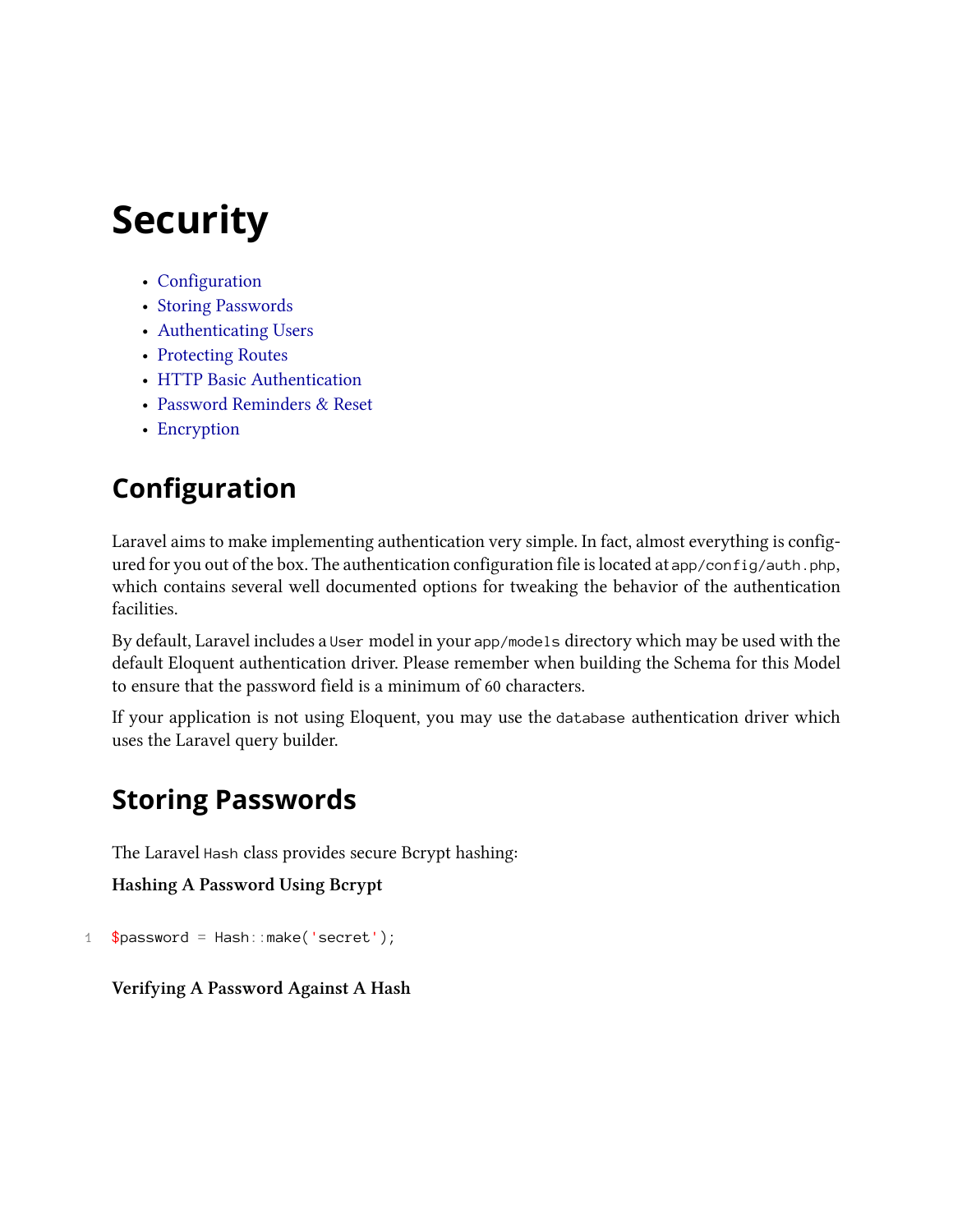Security and the security of the Security of the Security of the Security of the Security of the Security of the Security of the Security of the Security of the Security of the Security of the Security of the Security of t

```
1 if (Hash::check('secret', $hashedPassword))
2 {
3 // The passwords match...
4 }
```
#### **Checking If A Password Needs To Be Rehashed**

```
1 if (Hash::needsRehash($hashed))
2 {
3 $hashed = Hash::make('secret');
4 }
```
## <span id="page-107-0"></span>**Authenticating Users**

To log a user into your application, you may use the Auth::attempt method.

```
1 if (Auth::attempt(array('email' => $email, 'password' => $password)))
2 {
3 return Redirect::intended('dashboard');
4 }
```
Take note that email is not a required option, it is merely used for example. You should use whatever column name corresponds to a "username" in your database. The Redirect::intended function will redirect the user to the URL they were trying to access before being caught by the authentication filter. A fallback URI may be given to this method in case the intended destination is not available.

When the attempt method is called, the auth attempt [event](#page-58-0) will be fired. If the authentication attempt is successful and the user is logged in, the auth.login event will be fired as well.

To determine if the user is already logged into your application, you may use the check method:

#### **Determining If A User Is Authenticated**

```
1 if (Auth::check())
2 {
3 // The user is logged in...
4 }
```
If you would like to provide "remember me" functionality in your application, you may pass true as the second argument to the attempt method, which will keep the user authenticated indefinitely (or until they manually logout):

#### **Authenticating A User And "Remembering" Them**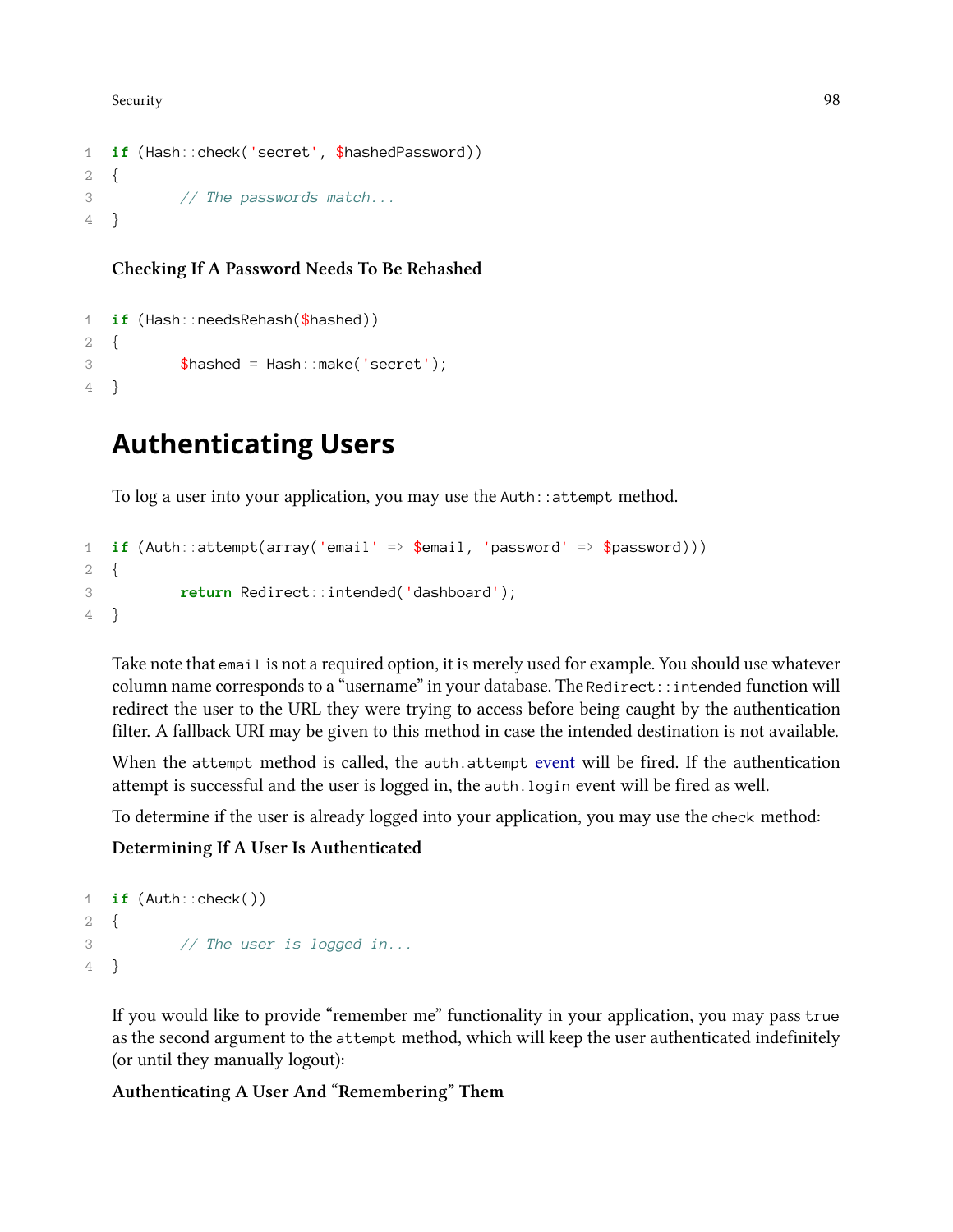Security and the security of the Security of the Security of the Security of the Security of the Security of the Security of the Security of the Security of the Security of the Security of the Security of the Security of t

```
1 if (Auth::attempt(array('email' => $email, 'password' => $password), true))
2 {
3 // The user is being remembered...
4 }
```
**Note:** If the attempt method returns true, the user is considered logged into the application. You also may add extra conditions to the authenticating query:

### **Authenticating A User With Conditions**

```
1 if (Auth::attempt(array('email' => $email,
2 'password' => \text{\$password}, 'active' => 1))
3 {
4 // The user is active, not suspended, and exists.
5 }
```
Once a user is authenticated, you may access the User model / record:

### **Accessing The Logged In User**

```
1 $email = Auth::user()->email;
```
To simply log a user into the application by their ID, use the loginUsingId method:

```
1 Auth::loginUsingId(1);
```
The validate method allows you to validate a user's credentials without actually logging them into the application:

**Validating User Credentials Without Login**

```
1 if (Auth::validate($credentials))
2 {
3 //
4 }
```
You may also use the once method to log a user into the application for a single request. No sessions or cookies will be utilized.

### **Logging A User In For A Single Request**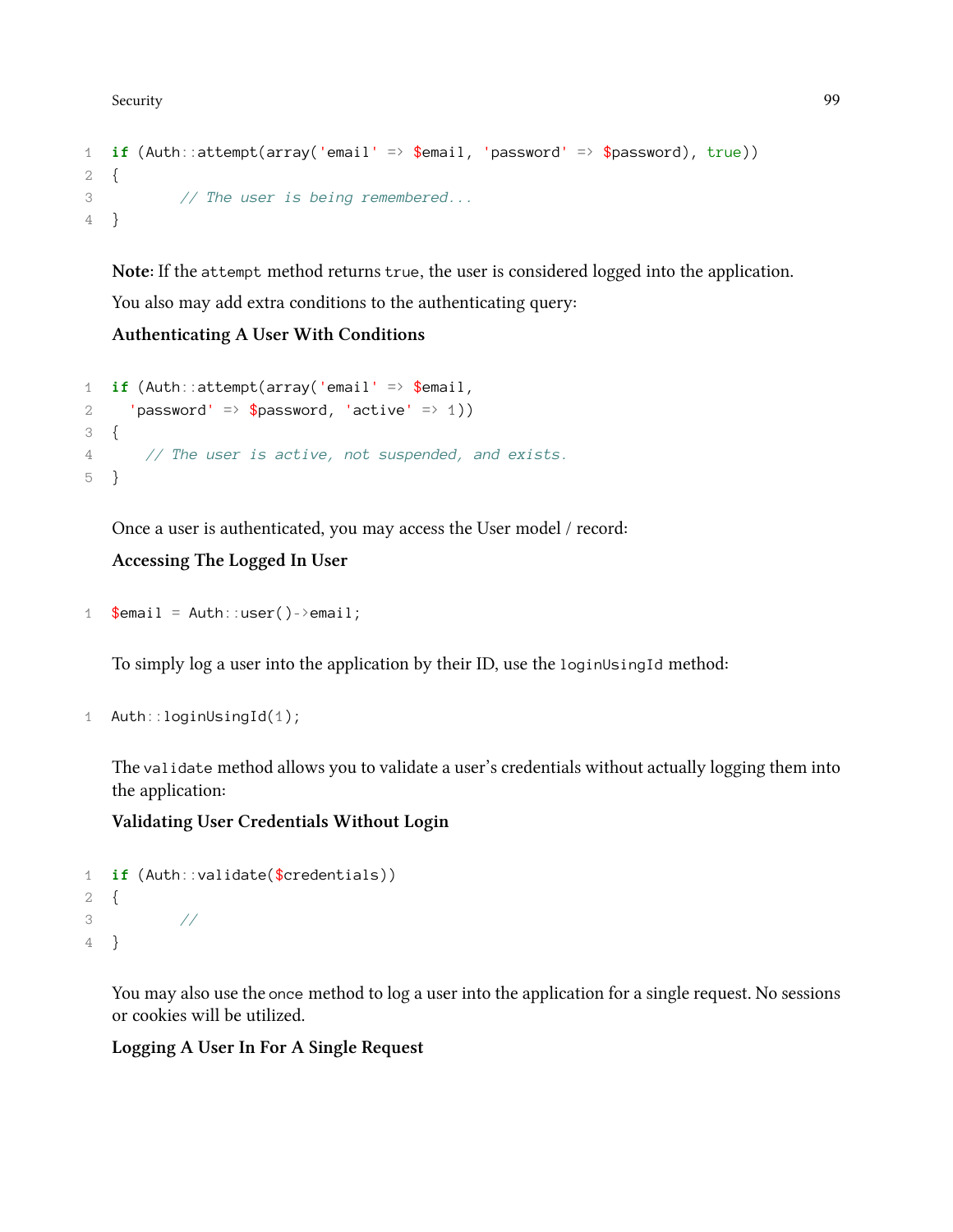Security 100

```
1 if (Auth::once($credentials))
2 {
3 //
4 }
```
### **Logging A User Out Of The Application**

```
1 Auth::logout();
```
# **Protecting Routes**

Route filters may be used to allow only authenticated users to access a given route. Laravel provides the auth filter by default, and it is defined in app/filters.php.

### **Protecting A Route**

```
1 Route::get('profile', array('before' => 'auth', function()
2 {
3 // Only authenticated users may enter...
4 }));
```
### **CSRF Protection**

Laravel provides an easy method of protecting your application from cross-site request forgeries.

### **Inserting CSRF Token Into Form**

```
1 <input type="hidden" name="_token" value="<?php echo csrf_token(); ?>">
```
### **Validate The Submitted CSRF Token**

```
1 Route::post('register', array('before' => 'csrf', function()
2 {
3 return 'You gave a valid CSRF token!';
4 }));
```
# **HTTP Basic Authentication**

HTTP Basic Authentication provides a quick way to authenticate users of your application without setting up a dedicated "login" page. To get started, attach the auth.basic filter to your route:

### **Protecting A Route With HTTP Basic**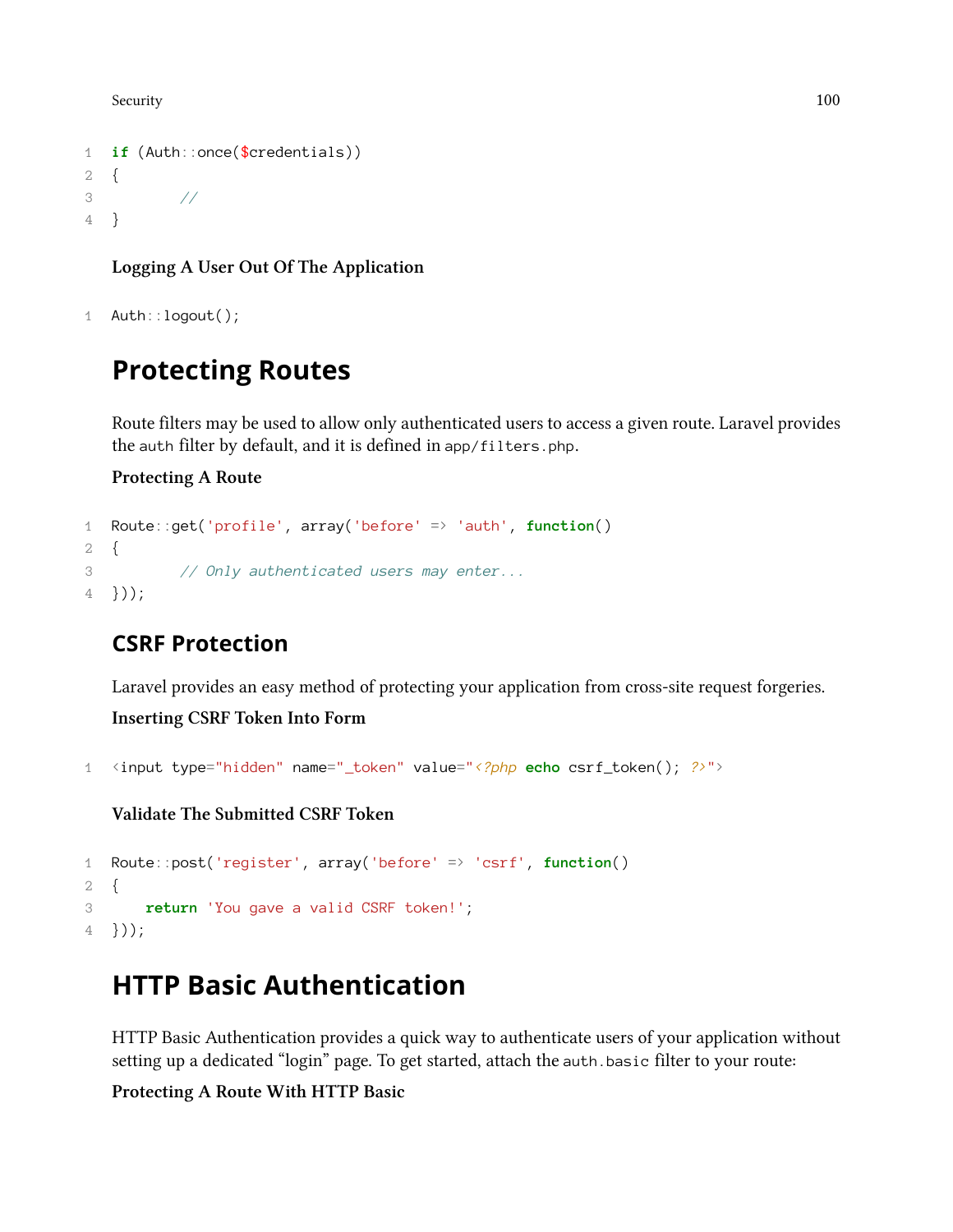Security 101

```
1 Route::get('profile', array('before' => 'auth.basic', function()
2 {
3 // Only authenticated users may enter...
4 }));
```
By default, the basic filter will use the email column on the user record when authenticating. If you wish to use another column you may pass the column name as the first parameter to the basic method:

```
1 return Auth::basic('username');
```
You may also use HTTP Basic Authentication without setting a user identifier cookie in the session, which is particularly useful for API authentication. To do so, define a filter that returns the onceBasic method:

**Setting Up A Stateless HTTP Basic Filter**

```
1 Route::filter('basic.once', function()
2 {
3 return Auth::onceBasic();
4 });
```
# **Password Reminders & Reset**

### **Sending Password Reminders**

Most web applications provide a way for users to reset their forgotten passwords. Rather than forcing you to re-implement this on each application, Laravel provides convenient methods for sending password reminders and performing password resets. To get started, verify that your User model implements the Illuminate\Auth\Reminders\RemindableInterface contract. Of course, the User model included with the framework already implements this interface.

### **Implementing The RemindableInterface**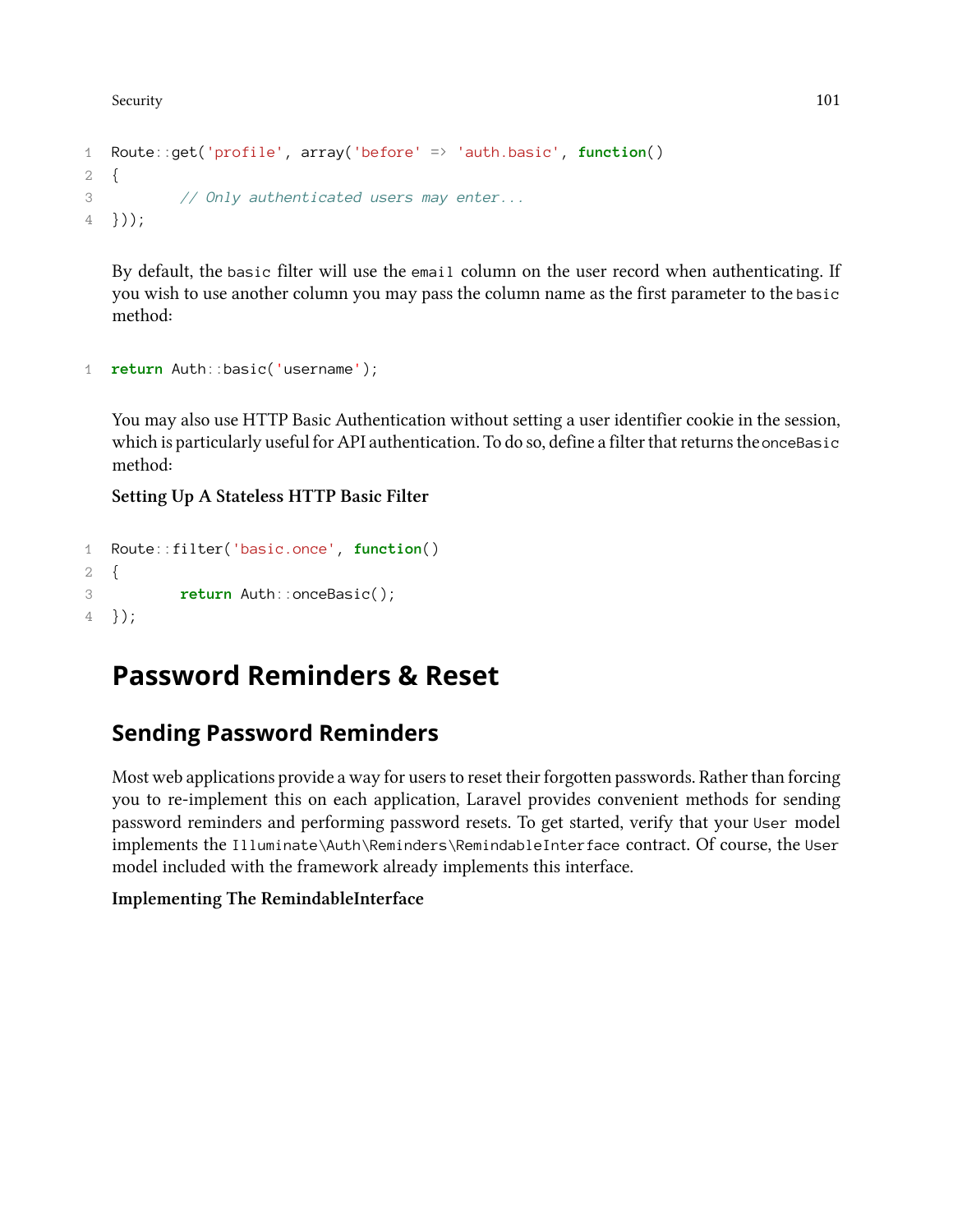```
1 class User extends Eloquent implements RemindableInterface {
2
3 public function getReminderEmail()
4 {
5 return $this->email;
6 }
7
8 }
```
Next, a table must be created to store the password reset tokens. To generate a migration for this table, simply execute the auth:reminders Artisan command:

#### **Generating The Reminder Table Migration**

```
1 php artisan auth:reminders
2
3 php artisan migrate
```
To send a password reminder, we can use the Password::remind method:

#### **Sending A Password Reminder**

```
1 Route::post('password/remind', function()
2 {
3 $credentials = array('email' => Input::get('email'));
4
5 return Password::remind($credentials);
6 });
```
Note that the arguments passed to the remind method are similar to the Auth::attempt method. This method will retrieve the User and send them a password reset link via e-mail. The e-mail view will be passed a token variable which may be used to construct the link to the password reset form. The user object will also be passed to the view.

**Note:** You may specify which view is used as the e-mail message by changing the auth.reminder.email configuration option. Of course, a default view is provided out of the box.

You may modify the message instance that is sent to the user by passing a Closure as the second argument to the remind method: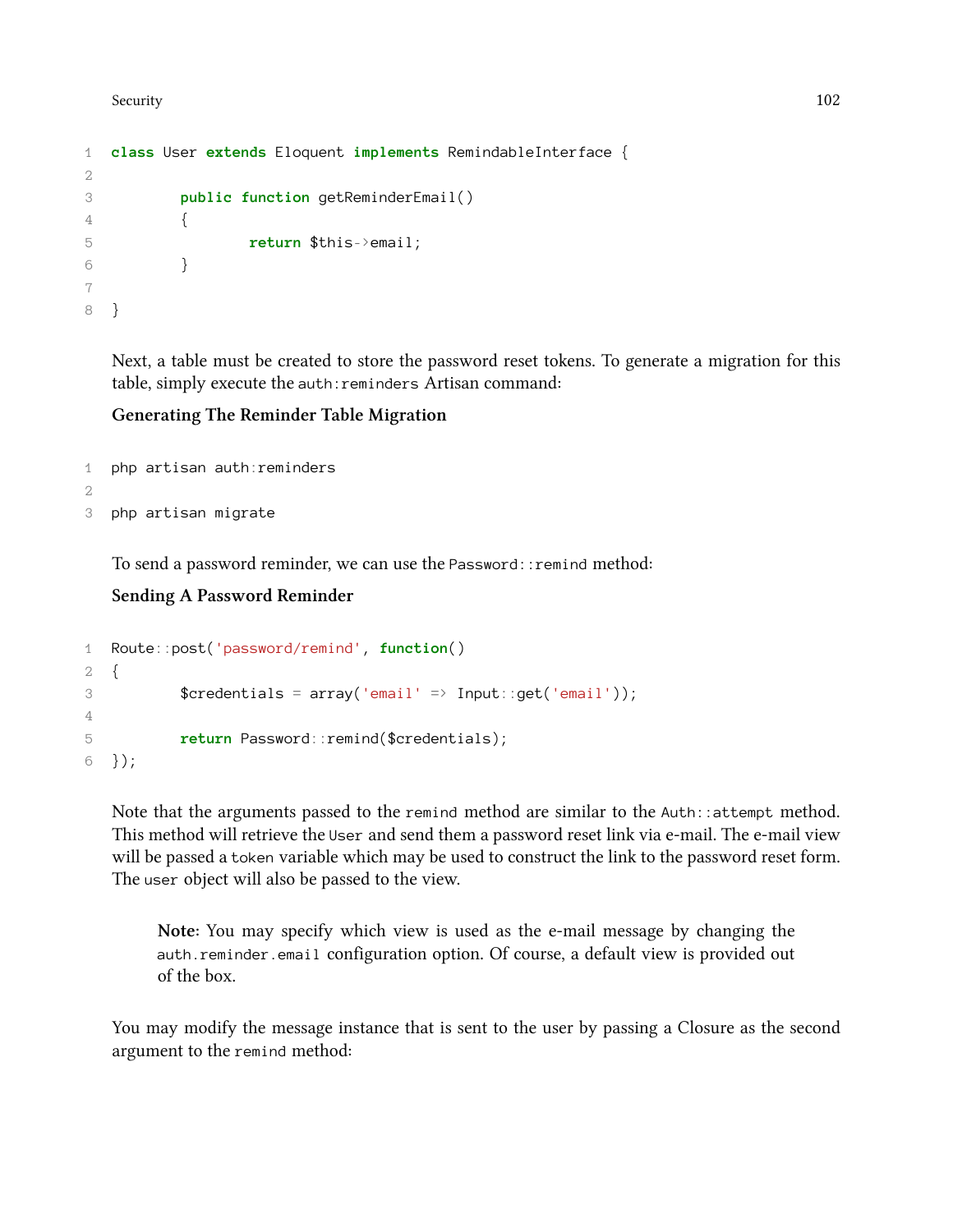Security 103

```
1 return Password::remind($credentials, function($message, $user)
2 {
3 $message->subject('Your Password Reminder');
4 });
```
You may also have noticed that we are returning the results of the remind method directly from a route. By default, the remind method will return a Redirect to the current URI. If an error occurred while attempting to reset the password, an error variable will be flashed to the session, as well as a reason, which can be used to extract a language line from the reminders language file. If the password reset was successful, a success variable will be flashed to the session. So, your password reset form view could look something like this:

```
1 @if (Session::has('error'))
2 {{ trans(Session::get('reason')) }}
3 @elseif (Session::has('success'))
4 An e-mail with the password reset has been sent.
5 @endif
6
7 <input type="text" name="email">
8 <input type="submit" value="Send Reminder">
```
### **Resetting Passwords**

Once a user has clicked on the reset link from the reminder e-mail, they should be directed to a form that includes a hidden token field, as well as a password and password\_confirmation field. Below is an example route for the password reset form:

```
1 Route::get('password/reset/{token}', function($token)
2 {
3 return View::make('auth.reset')->with('token', $token);
4 });
```
And, a password reset form might look like this: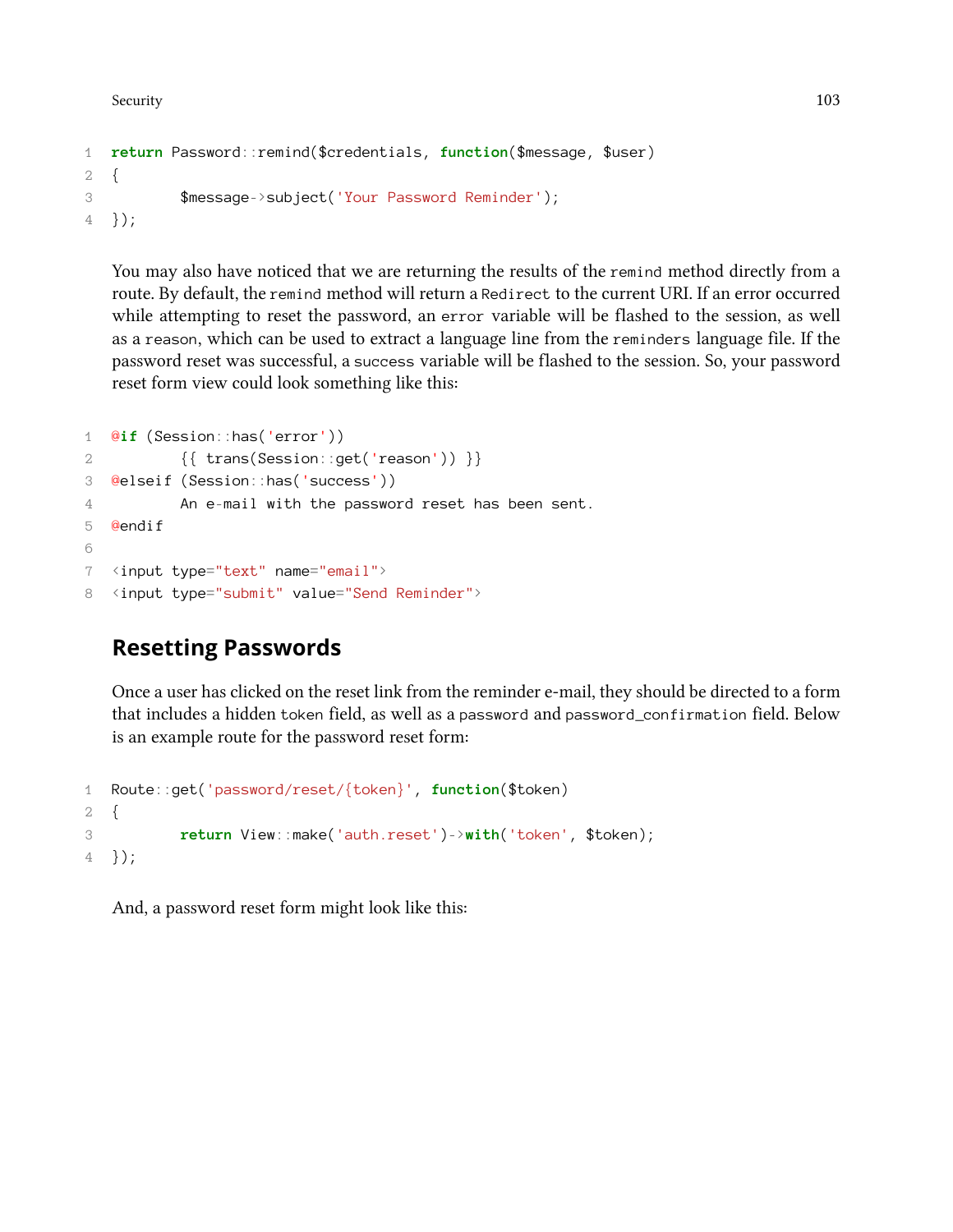Security 104

```
1 @if (Session::has('error'))
2 {{ trans(Session::get('reason')) }}
3 @endif
4
5 <input type="hidden" name="token" value="{{ $token }}">
6 <input type="text" name="email">
7 <input type="password" name="password">
8 <input type="password" name="password_confirmation">
```
Again, notice we are using the Session to display any errors that may be detected by the framework while resetting passwords. Next, we can define a POST route to handle the reset:

```
1 Route::post('password/reset/{token}', function()
2 {
3 $credentials = array('email' => Input::get('email'));
4
5 return Password::reset($credentials, function($user, $password)
6 {
7 $user->password = Hash::make($password);
8
9 $user->save();
10
11 return Redirect::to('home');
12 });
13 });
```
If the password reset is successful, the User instance and the password will be passed to your Closure, allowing you to actually perform the save operation. Then, you may return a Redirect or any other type of response from the Closure which will be returned by the reset method. Note that the reset method automatically checks for a valid token in the request, valid credentials, and matching passwords.

Also, similarly to the remind method, if an error occurs while resetting the password, the reset method will return a Redirect to the current URI with an error and reason.

# **Encryption**

Laravel provides facilities for strong AES-256 encryption via the mcrypt PHP extension:

**Encrypting A Value**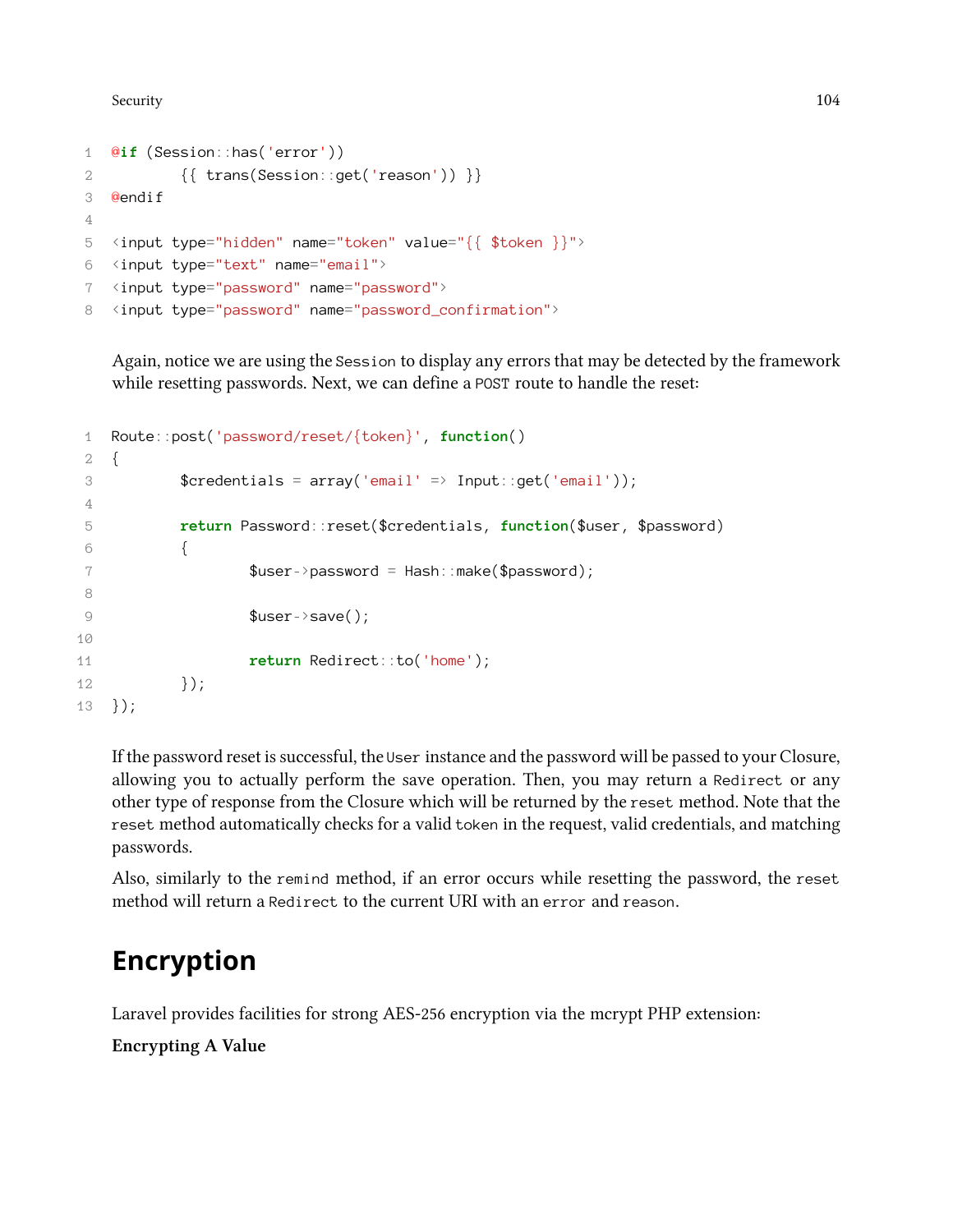Security and the security of the security of the security of the security of the security of the security of the second security of the second security of the second security of the second second second second second secon

```
1 $encrypted = Crypt::encrypt('secret');
```
Note: Be sure to set a 32 character, random string in the key option of the app/config/app.php file. Otherwise, encrypted values will not be secure.

**Decrypting A Value**

```
1 \text{3}decrypted = Crypt::decrypt(\text{3}encryptedValue);
```
You may also set the cipher and mode used by the encrypter:

### **Setting The Cipher & Mode**

```
1 Crypt::setMode('ctr');
```

```
2
```
3 Crypt::setCipher(\$cipher);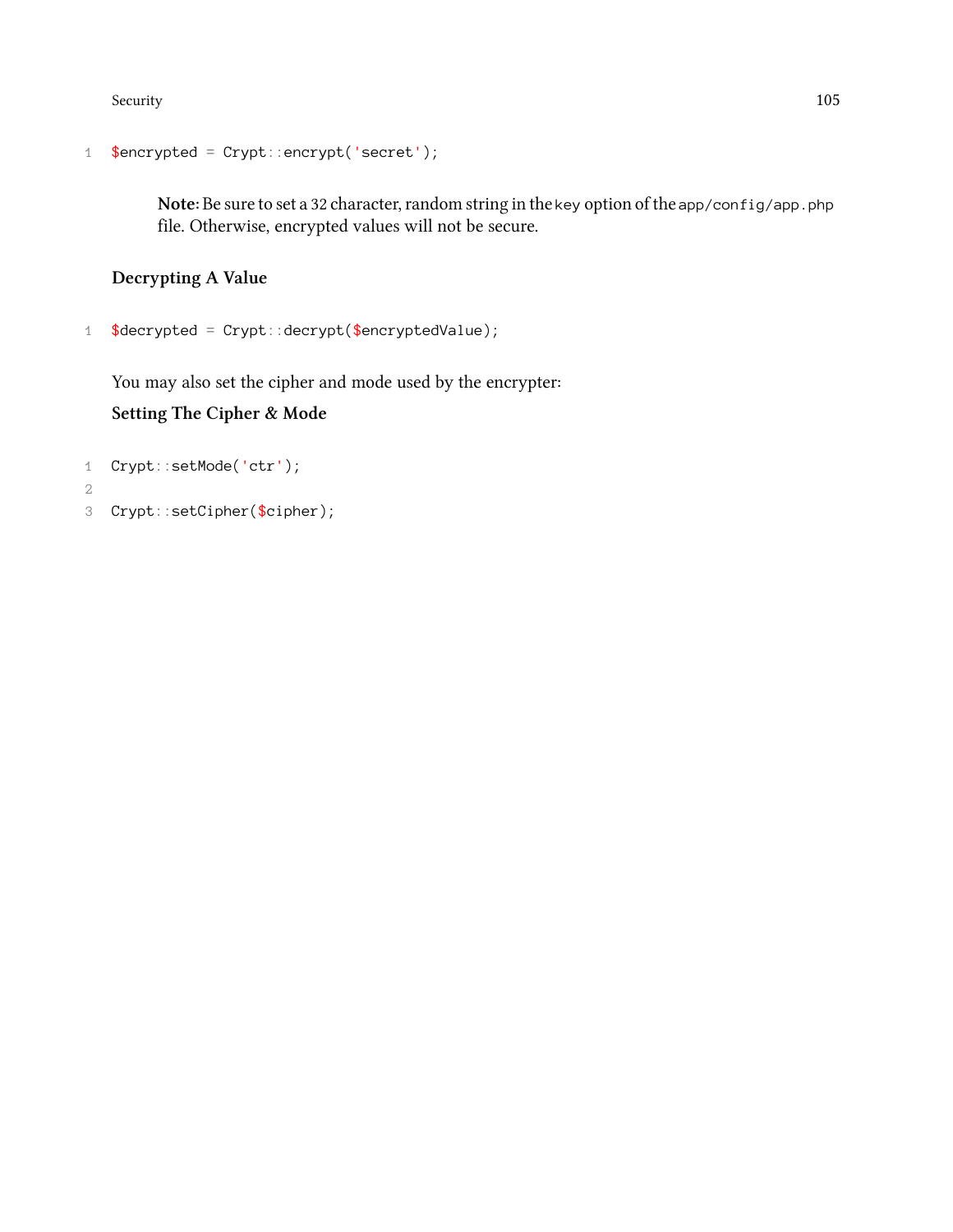# **Session**

- [Configuration](#page-115-0)
- [Session Usage](#page-115-1)
- [Flash Data](#page-116-0)
- [Database Sessions](#page-116-1)

# <span id="page-115-0"></span>**Configuration**

Since HTTP driven applications are stateless, sessions provide a way to store information about the user across requests. Laravel ships with a variety of session back-ends available for use through a clean, unified API. Support for popular back-ends such as [Memcached](http://memcached.org)<sup>45</sup>, [Redis](http://redis.io)<sup>46</sup>, and databases is included out of the box.

The session configuration is stored in app/config/session.php. Be sure to review the well documented options available to you in this file. By default, Laravel is configured to use the native session driver, which will work well for the majority of applications.

# <span id="page-115-1"></span>**Session Usage**

**Storing An Item In The Session**

```
1 Session::put('key', 'value');
```
**Retrieving An Item From The Session**

1  $\text{value} = \text{Session} : \text{get}('key');$ 

**Retrieving An Item Or Returning A Default Value**

<span id="page-115-2"></span>⁴⁵<http://memcached.org>

<span id="page-115-3"></span>⁴⁶<http://redis.io>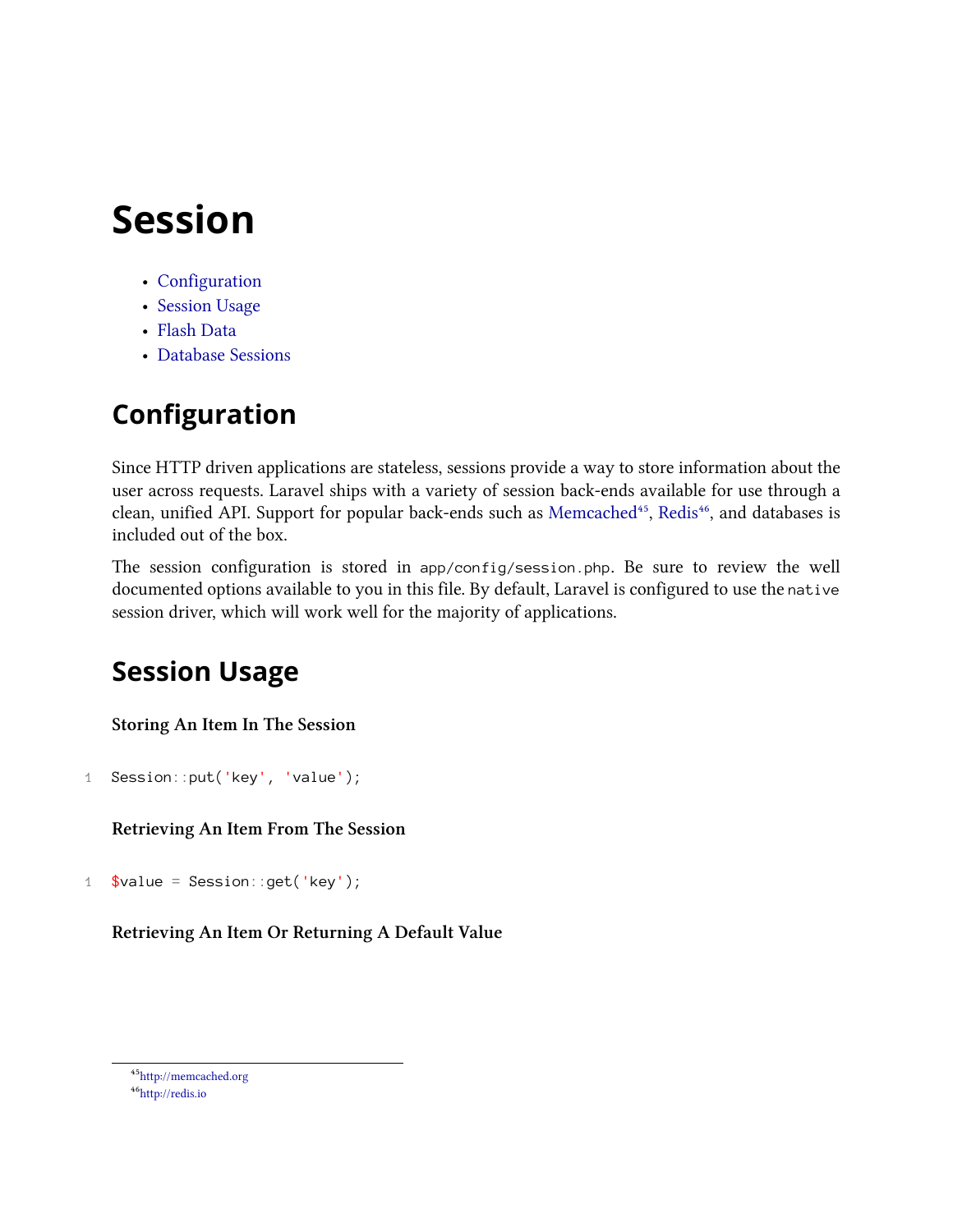Session and the set of the set of the set of the set of the set of the set of the set of the set of the set of the set of the set of the set of the set of the set of the set of the set of the set of the set of the set of t

```
1 $value = Session::get('key', 'default');
2
3 $value = Session::get('key', function() { return 'default'; });
```
**Determining If An Item Exists In The Session**

```
1 if (Session::has('users'))
2 {
3 //
4 }
```
**Removing An Item From The Session**

```
1 Session::forget('key');
```
**Removing All Items From The Session**

```
1 Session::flush();
```
**Regenerating The Session ID**

```
1 Session::regenerate();
```
# <span id="page-116-0"></span>**Flash Data**

Sometimes you may wish to store items in the session only for the next request. You may do so using the Session::flash method:

```
1 Session::flash('key', 'value');
```
#### **Reflashing The Current Flash Data For Another Request**

```
1 Session::reflash();
```
**Reflashing Only A Subset Of Flash Data**

```
1 Session::keep(array('username', 'email'));
```
# <span id="page-116-1"></span>**Database Sessions**

When using the database session driver, you will need to setup a table to contain the session items. Below is an example Schema declaration for the table: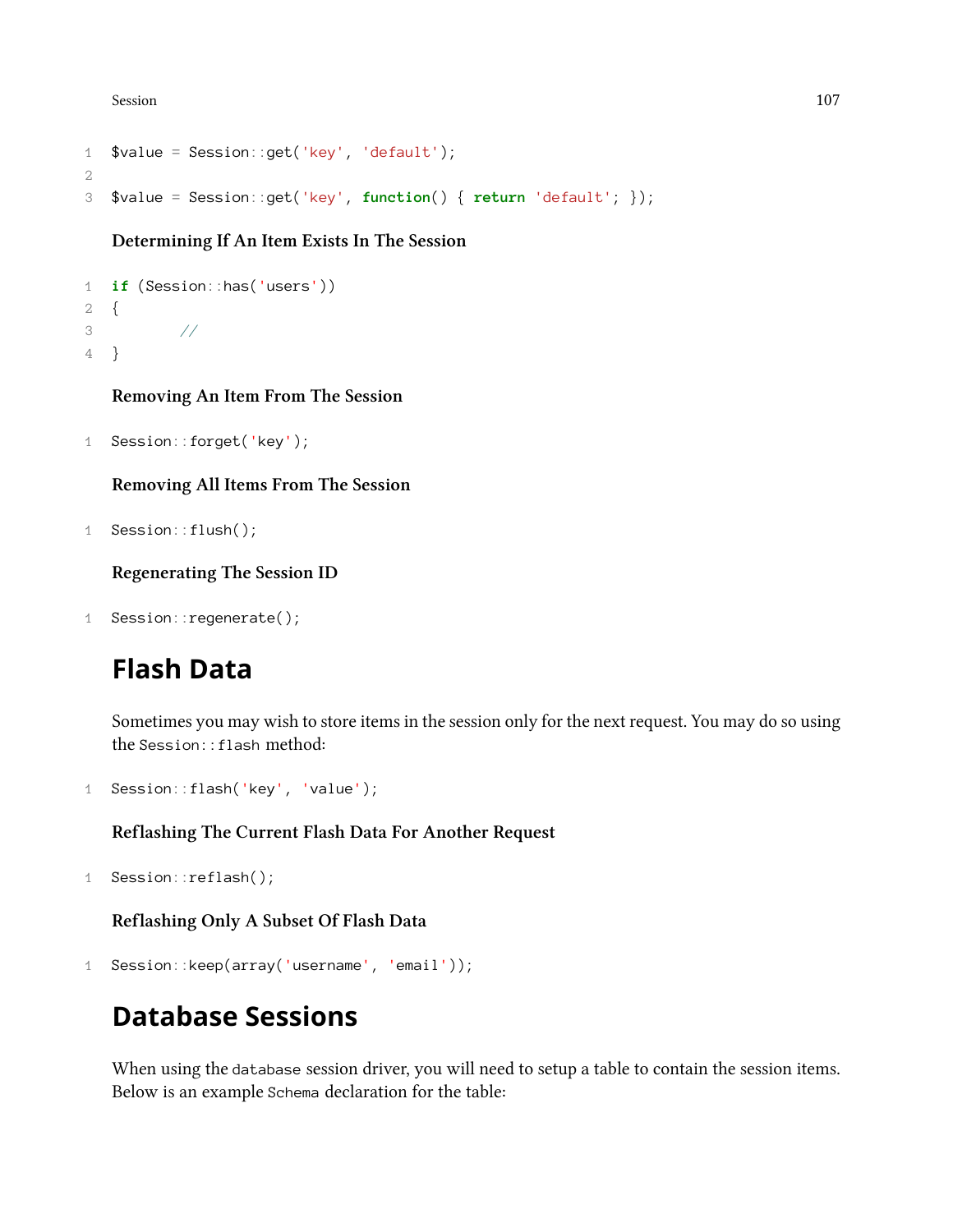Session and the set of the set of the set of the set of the set of the set of the set of the set of the set of the set of the set of the set of the set of the set of the set of the set of the set of the set of the set of t

```
1 Schema::create('sessions', function($table)
2 {
3 $table->string('id')->unique();
4 $table->text('payload');
5 $table->integer('last_activity');
6 });
```
Of course, you may use the session:table Artisan command to generate this migration for you!

 php artisan session:table composer dump-autoload php artisan migrate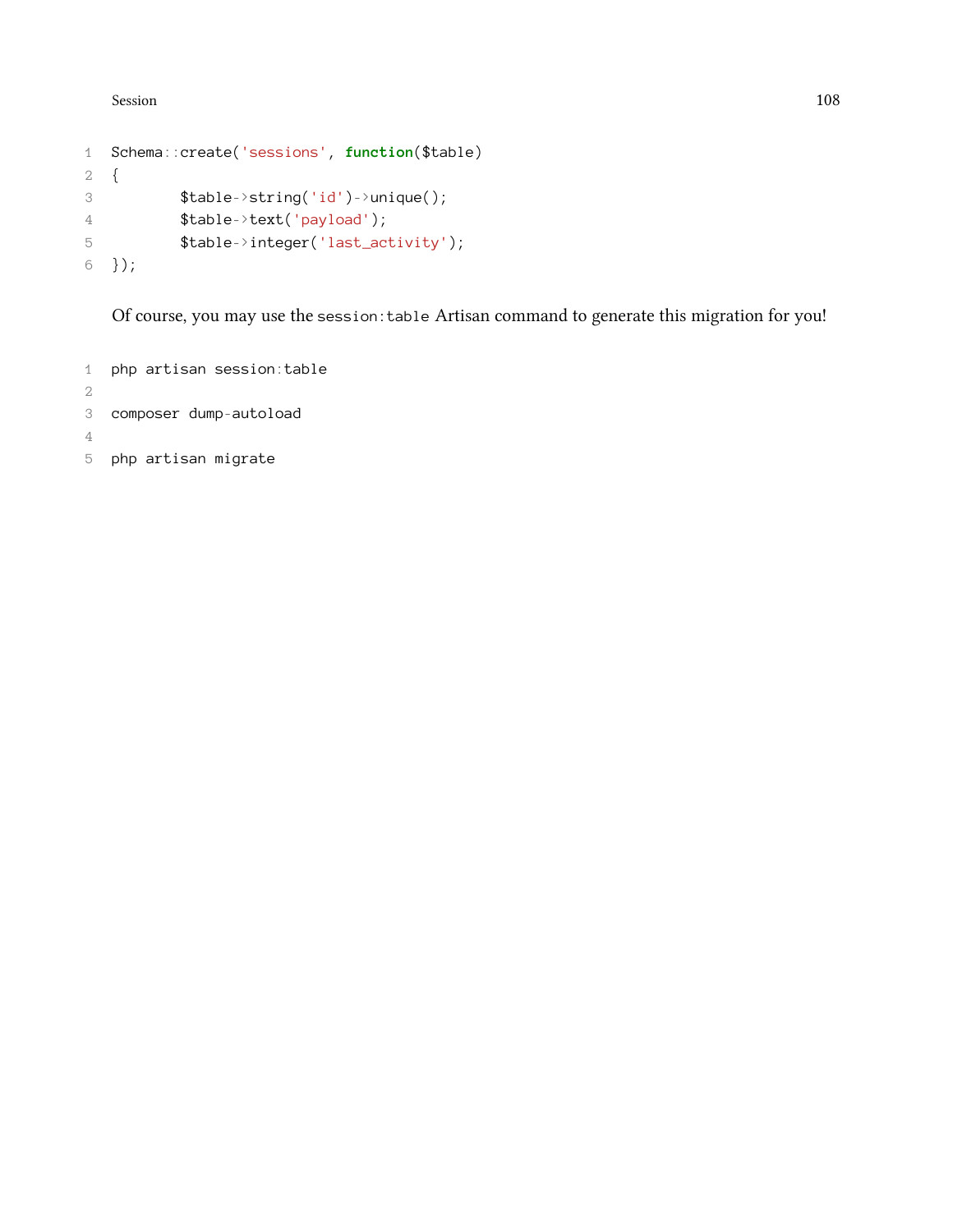- [Controller Layouts](#page-118-0)
- [Blade Templating](#page-118-1)
- [Other Blade Control Structures](#page-119-0)

# <span id="page-118-0"></span>**Controller Layouts**

One method of using templates in Laravel is via controller layouts. By specifying the layout property on the controller, the view specified will be created for you and will be the assumed response that should be returned from actions.

### **Defining A Layout On A Controller**

```
1 class UserController extends BaseController {
2
3 /**
4 * The layout that should be used for responses.
5 */
6 protected $layout = 'layouts.master';
7
8 /**
9 * Show the user profile.
10 */
11 public function showProfile()
12 {
13 $this->layout->content = View::make('user.profile');
14 }
15
16 }
```
# <span id="page-118-1"></span>**Blade Templating**

Blade is a simple, yet powerful templating engine provided with Laravel. Unlike controller layouts, Blade is driven by *template inheritance* and *sections*. All Blade templates should use the .blade.php extension.

### **Defining A Blade Layout**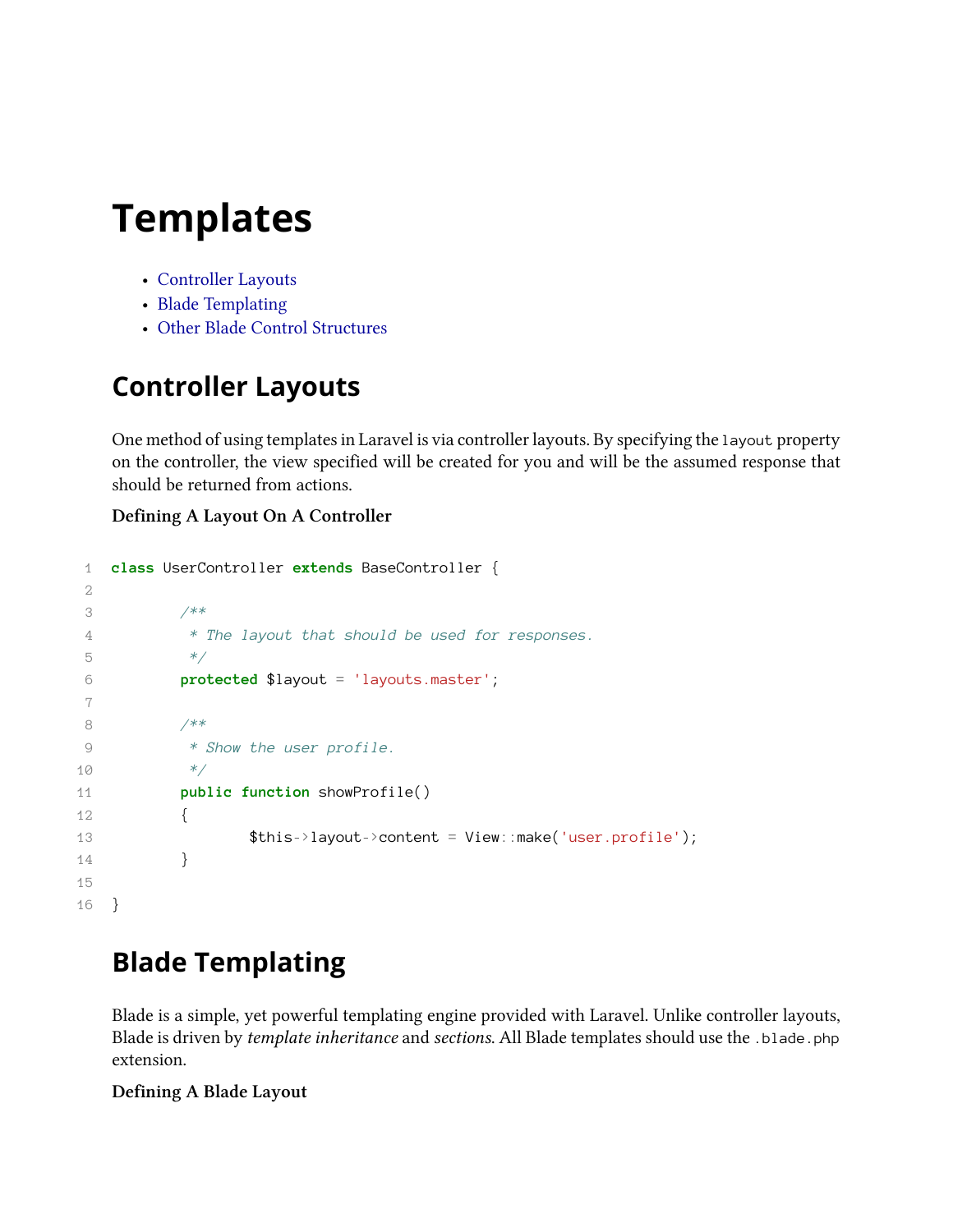```
1 <!-- Stored in app/views/layouts/master.blade.php -->
2
3 <html>
4 <body>
5 @section('sidebar')
6 This is the master sidebar.
7 @show
8
9 <div class="container">
10 @yield('content')
11 </div>
12 </body>
13 </html>
```
#### **Using A Blade Layout**

```
1 @extends('layouts.master')
2
3 @section('sidebar')
4 @parent
5
6 <p>This is appended to the master sidebar.</p>
7 @stop
8
9 @section('content')
10 <p>This is my body content.</p>
11 @stop
```
Note that views which extend a Blade layout simply override sections from the layout. Content of the layout can be included in a child view using the @parent directive in a section, allowing you to append to the contents of a layout section such as a sidebar or footer.

# <span id="page-119-0"></span>**Other Blade Control Structures**

#### **Echoing Data**

```
1 Hello, \{ \, \text{\$name$}\, \}.
2
3 The current UNIX timestamp is {{ time() }}.
```
Of course, all user supplied data should be escaped or purified. To escape the output, you may use the triple curly brace syntax: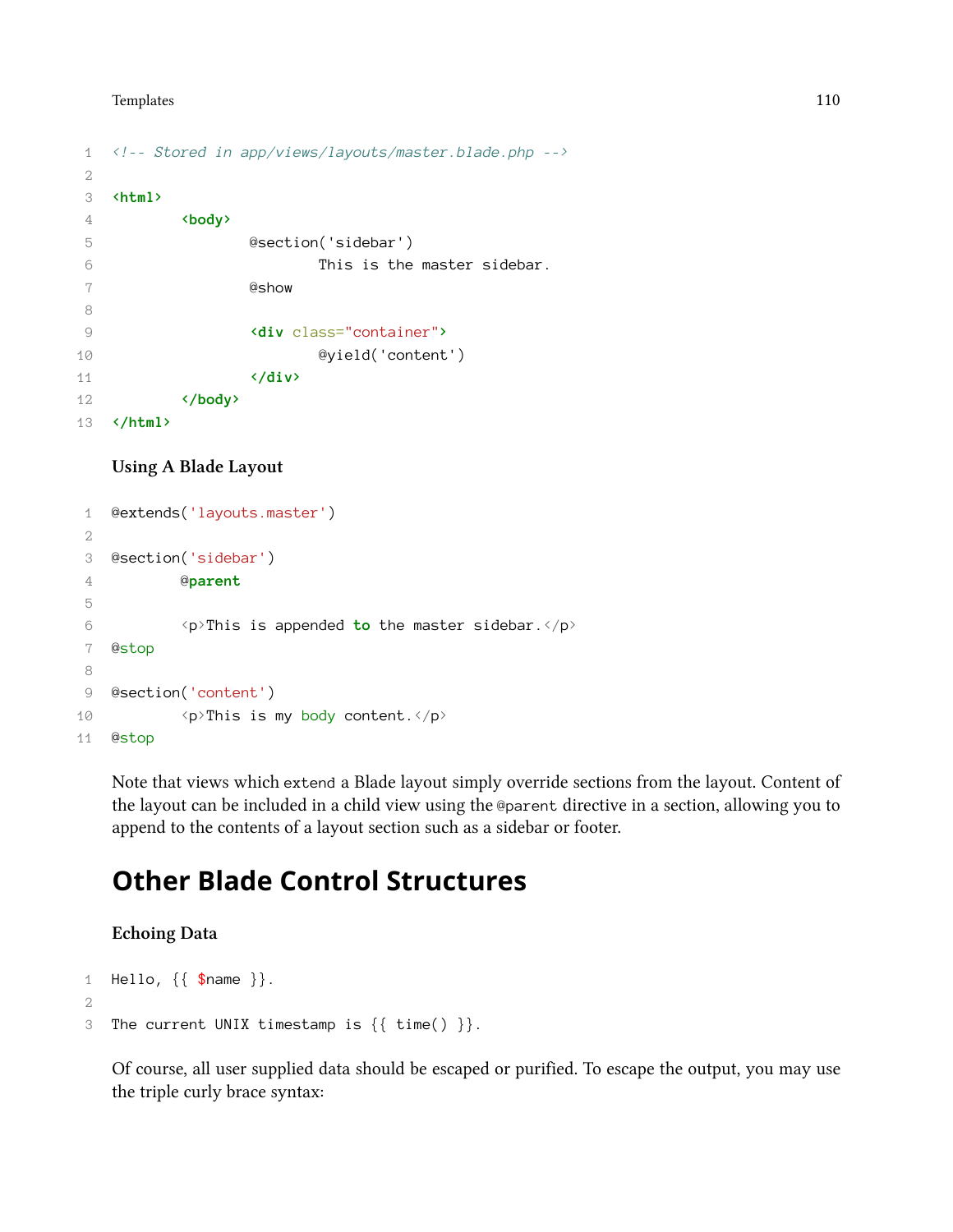```
1 Hello, {{{ $name }}}.
```
**Note:** Be very careful when echoing content that is supplied by users of your application. Always use the triple curly brace syntax to escape any HTML entities in the content.

**If Statements**

```
1 @if (count($records) === 1)
2 I have one record!
3 @elseif (count($records) > 1)
4 I have multiple records!
5 @else
6 I don't have any records!
7 @endif
8
9 @unless (Auth::check())
10 You are not signed in.
11 @endunless
```
#### **Loops**

```
1 @for (\$i = \emptyset; \$i \ \leq 1\emptyset; \$i++)2 The current value is \{\{\$i\}\}3 @endfor
4
5 @foreach ($users as $user)
6 <p>This is user {{ $user->id }}</p>
7 @endforeach
8
9 @while (true)
10 <p>I'm looping forever.</p>
11 @endwhile
```
#### **Including Sub-Views**

@include('view.name')

**Displaying Language Lines**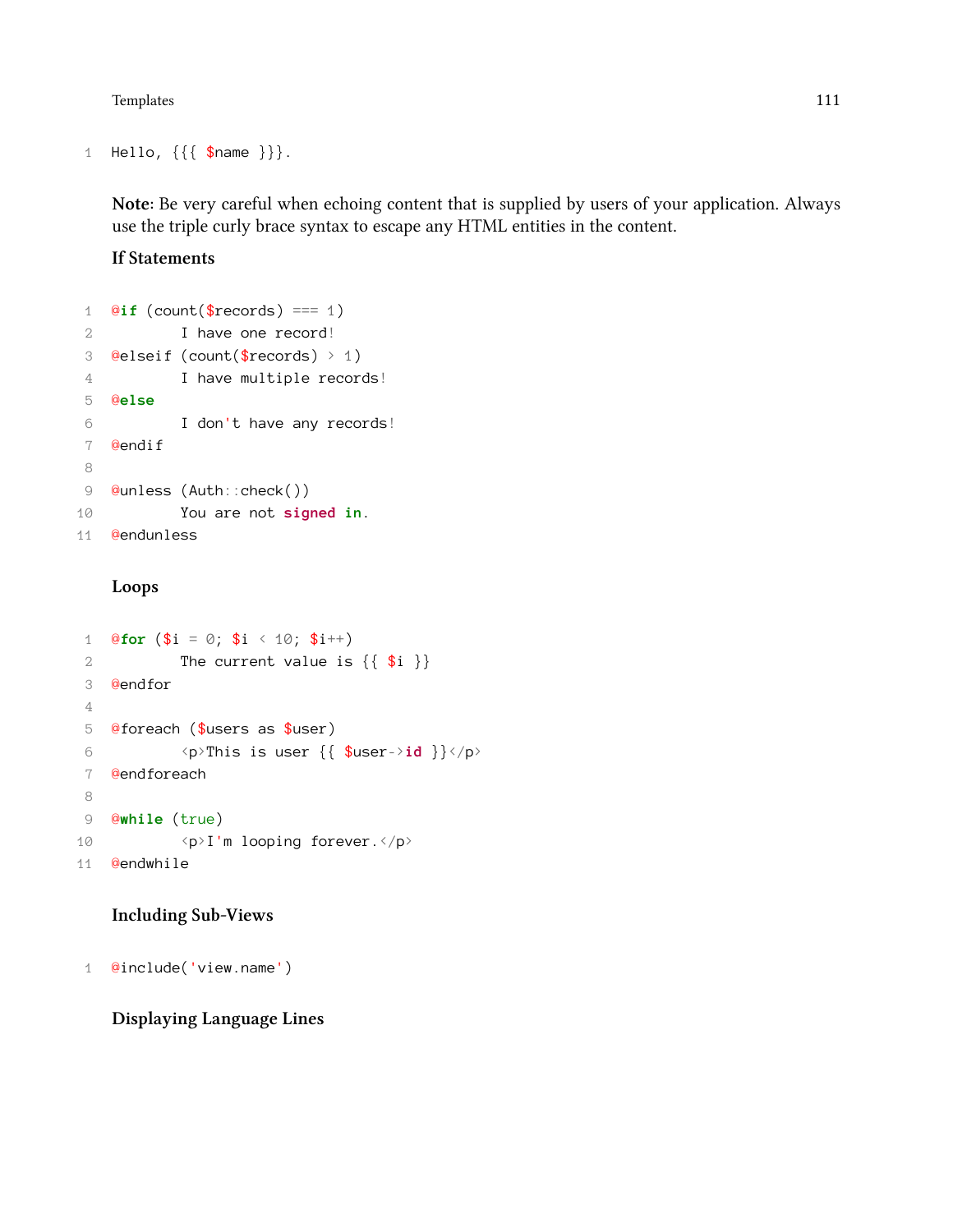```
1 @lang('language.line')
```

```
3 @choice('language.line', 1);
```
### **Comments**

{{-- This comment will not be in the rendered HTML --}}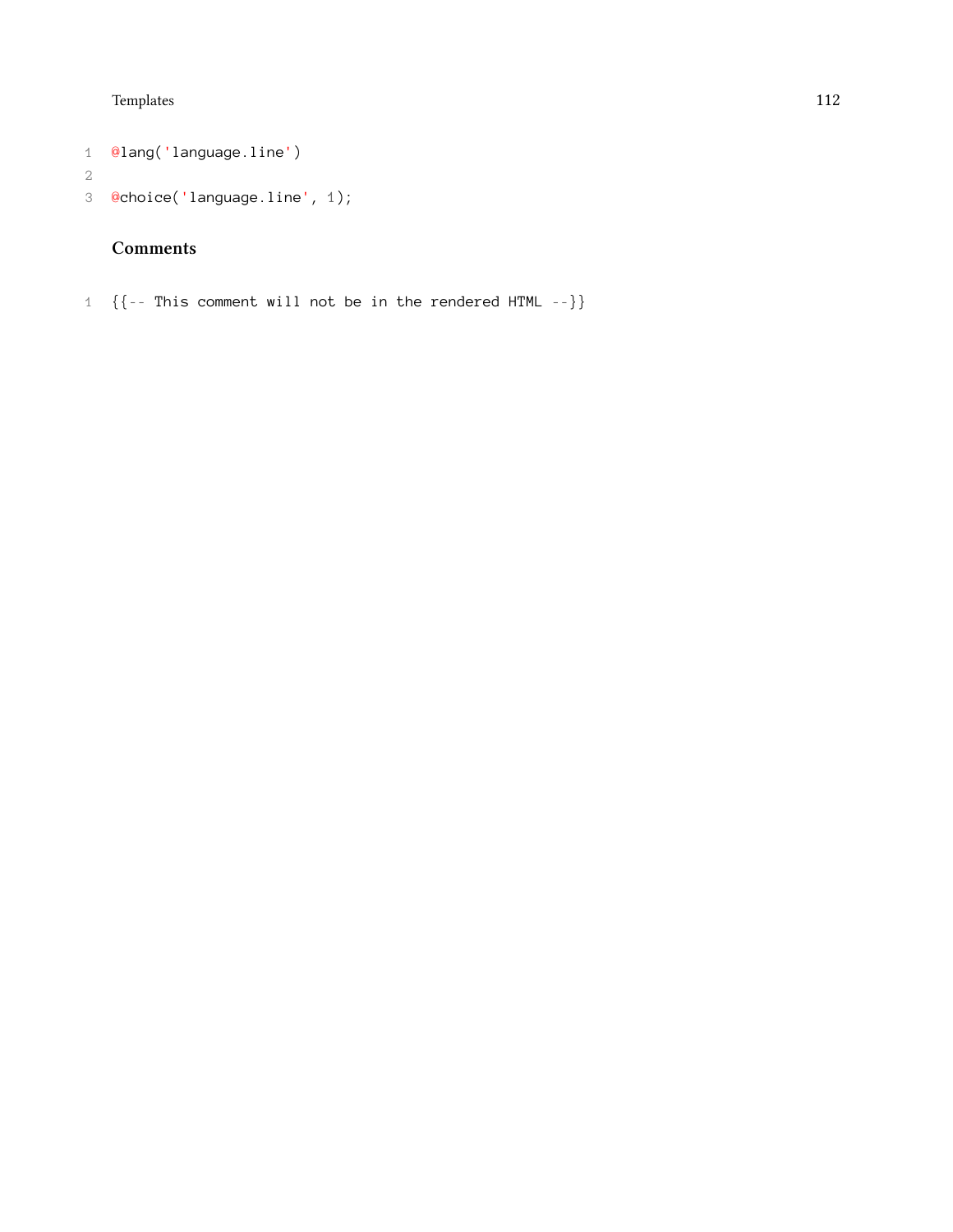# **Unit Testing**

- [Introduction](#page-122-0)
- [Defining & Running Tests](#page-122-1)
- [Test Environment](#page-122-2)
- [Calling Routes From Tests](#page-123-0)
- [Mocking Facades](#page-64-0)
- [Framework Assertions](#page-124-0)
- [Helper Methods](#page-125-0)

# <span id="page-122-0"></span>**Introduction**

Laravel is built with unit testing in mind. In fact, support for testing with PHPUnit is included out of the box, and a phpunit.xml file is already setup for your application. In addition to PHPUnit, Laravel also utilizes the Symfony HttpKernel, DomCrawler, and BrowserKit components to allow you to inspect and manipulate your views while testing, allowing to simulate a web browser.

An example test file is provided in the app/tests directory. After installing a new Laravel application, simply run phpunit on the command line to run your tests.

# <span id="page-122-1"></span>**Defining & Running Tests**

To create a test case, simply create a new test file in the app/tests directory. The test class should extend TestCase. You may then define test methods as you normally would when using PHPUnit.

### **An Example Test Class**

```
1 class FooTest extends TestCase {
2
3 public function testSomethingIsTrue()
4 {
5 $this->assertTrue(true);
6 }
7
8 }
```
You may run all of the tests for your application by executing the phpunit command from your terminal.

<span id="page-122-2"></span>Note: If you define your own setUp method, be sure to call parent: : setUp.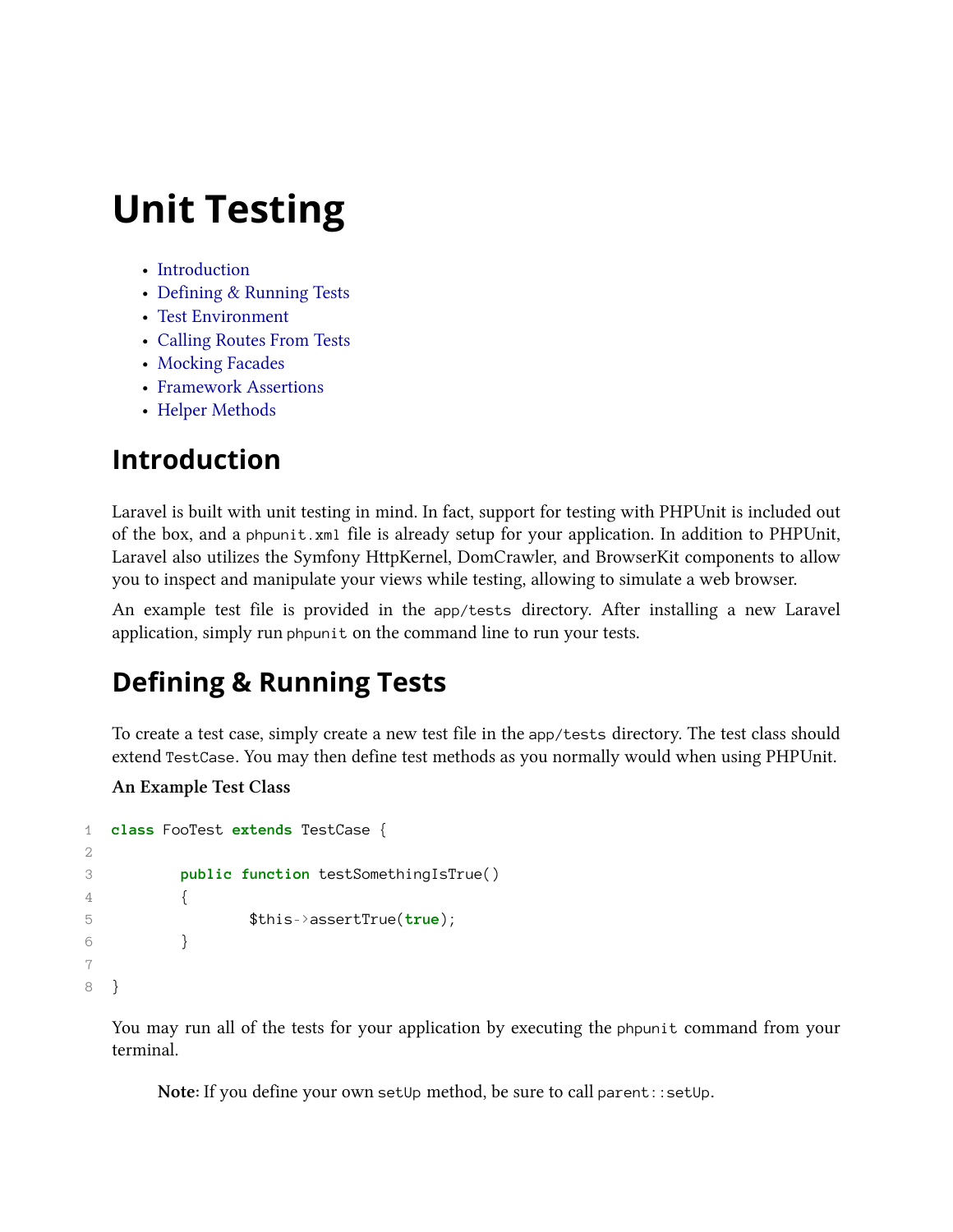Unit Testing 114

# **Test Environment**

When running unit tests, Laravel will automatically set the configuration environment to testing. Also, Laravel includes configuration files for session and cache in the test environment. Both of these drivers are set to array while in the test environment, meaning no session or cache data will be persisted while testing. You are free to create other testing environment configurations as necessary.

# <span id="page-123-0"></span>**Calling Routes From Tests**

You may easily call one of your routes for a test using the call method:

**Calling A Route From A Test**

```
1 $response = $this > call('GET', 'user/profile');
2^{\circ}3 $response = $this->call($method, $uri, $parameters, $files, $server, $content);
```
You may then inspect the Illuminate\Http\Response object:

```
1 $this->assertEquals('Hello World', $response->getContent());
```
You may also call a controller from a test:

### **Calling A Controller From A Test**

```
1 $response = $this action('GET', 'HomeController@index');
2
3 $response = $this->action('GET', 'UserController@profile', array('user' => 1));
```
The getContent method will return the evaluated string contents of the response. If your route returns a View, you may access it using the original property:

```
1 $view = $response -\{original\}2
3 $this->assertEquals('John', $view['name']);
```
To call a HTTPS route, you may use the callSecure method:

```
1 $response = $this - \text{callSecure('GET', 'foo/bar');}
```
### **DOM Crawler**

You may also call a route and receive a DOM Crawler instance that you may use to inspect the content: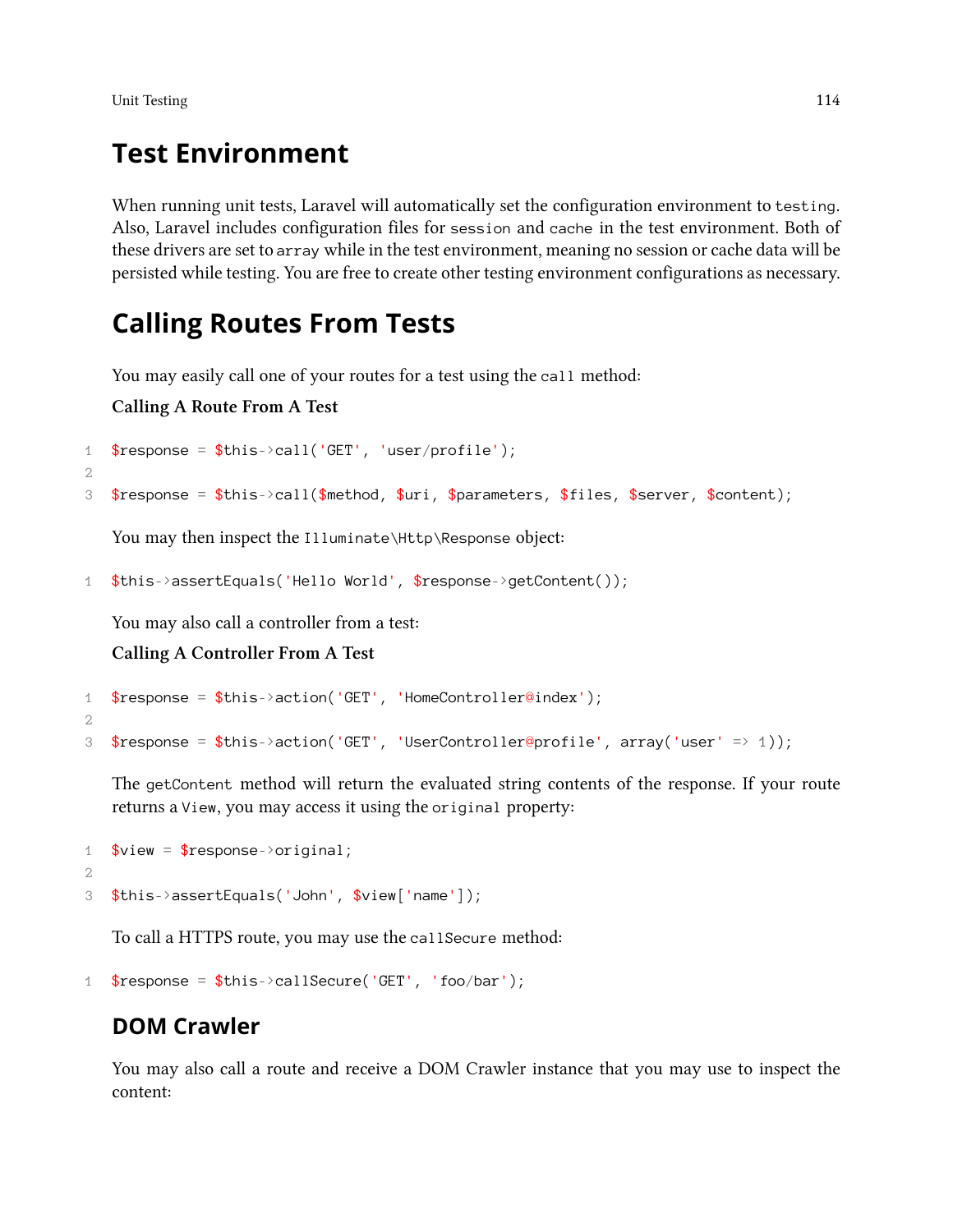Unit Testing 2016 2017 115

```
1 $crawler = $this->client->request('GET', '/');2
3 $this->assertTrue($this->client->getResponse()->isOk());
4
5 $this->assertCount(1, $crawler->filter('h1:contains("Hello World!")'));
```
For more information on how to use the crawler, refer to its [official documentation](http://symfony.com/doc/master/components/dom_crawler.html)<sup>47</sup>.

# **Mocking Facades**

When testing, you may often want to mock a call to a Laravel static facade. For example, consider the following controller action:

```
1 public function getIndex()
2 {
3 Event::fire('foo', array('name' => 'Dayle'));
4
5 return 'All done!';
6 }
```
We can mock the call to the Event class by using the shouldReceive method on the facade, which will return an instance of a [Mockery](https://github.com/padraic/mockery)<sup>48</sup> mock.

#### **Mocking A Facade**

```
1 public function testGetIndex()
2 {
3 Event::shouldReceive('fire')->once()->with(array('name' => 'Dayle'));
4
5 $this ->call('GET', '/');
6 }
```
**Note:** You should not mock the Request facade. Instead, pass the input you desire into the call method when running your test.

# <span id="page-124-0"></span>**Framework Assertions**

Laravel ships with several assert methods to make testing a little easier:

**Asserting Responses Are OK**

<span id="page-124-1"></span>⁴⁷[http://symfony.com/doc/master/components/dom\\_crawler.html](http://symfony.com/doc/master/components/dom_crawler.html)

<span id="page-124-2"></span>⁴⁸<https://github.com/padraic/mockery>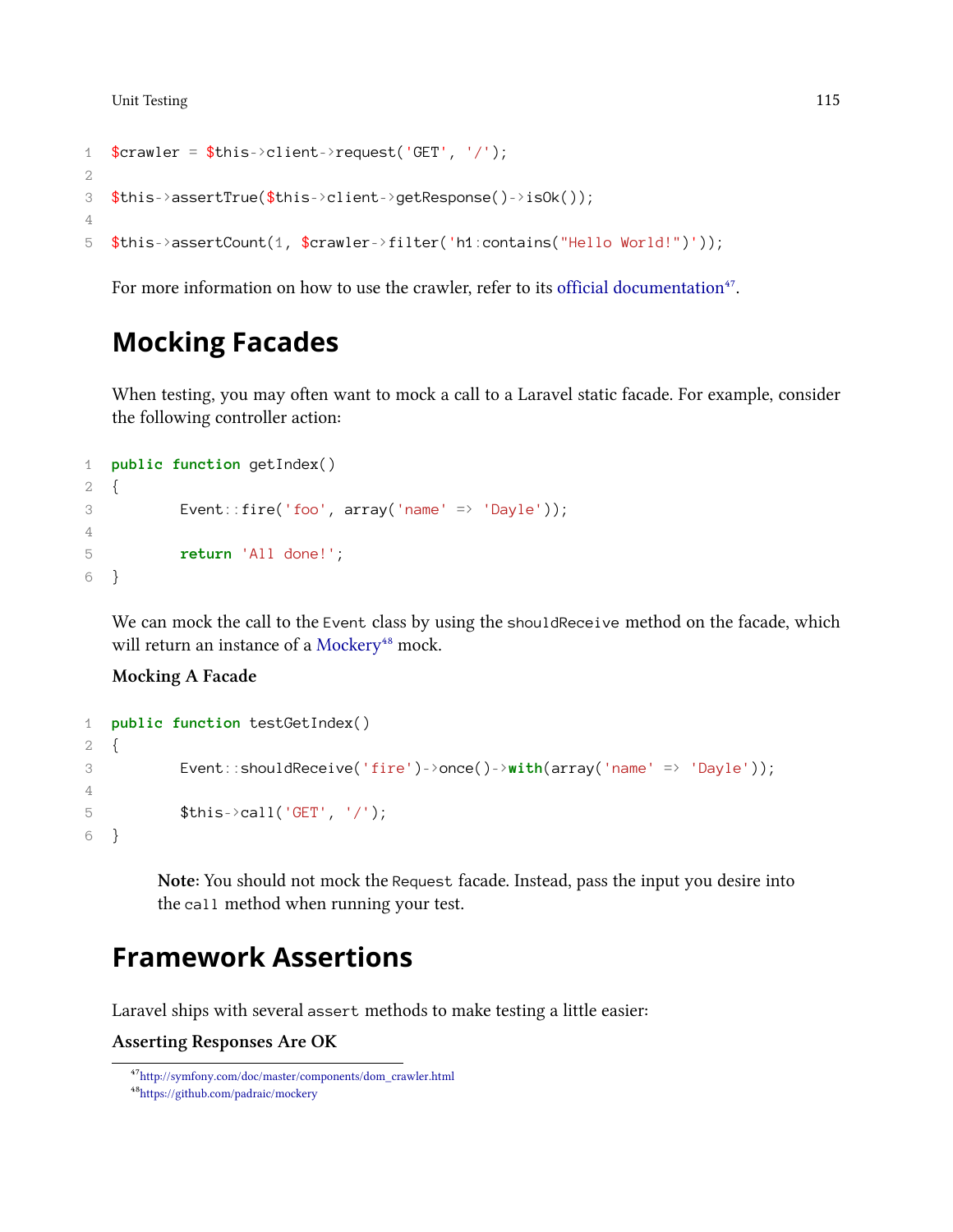#### Unit Testing 2016 2017 116

```
1 public function testMethod()
2 {
3 $this \text{This} \text{call('GET'}, '');
4
5 $this->assertResponseOk();
6 }
```
#### **Asserting Response Statuses**

```
1 $this->assertResponseStatus(403);
```
#### **Asserting Responses Are Redirects**

```
1 $this->assertRedirectedTo('foo');
2
3 $this->assertRedirectedToRoute('route.name');
4
5 $this->assertRedirectedToAction('Controller@method');
```
### **Asserting A View Has Some Data**

```
1 public function testMethod()
2 {
3 $this ->call('GET', '/');
4
5 $this->assertViewHas('name');
6 $this->assertViewHas('age', $value);
7 }
```
#### **Asserting The Session Has Some Data**

```
1 public function testMethod()
2 {
3 $this ->call('GET', '/');
4
5 $this->assertSessionHas('name');
6 $this->assertSessionHas('age', $value);
7 }
```
# <span id="page-125-0"></span>**Helper Methods**

The TestCase class contains several helper methods to make testing your application easier.

You may set the currently authenticated user using the be method:

### **Setting The Currently Authenticated User**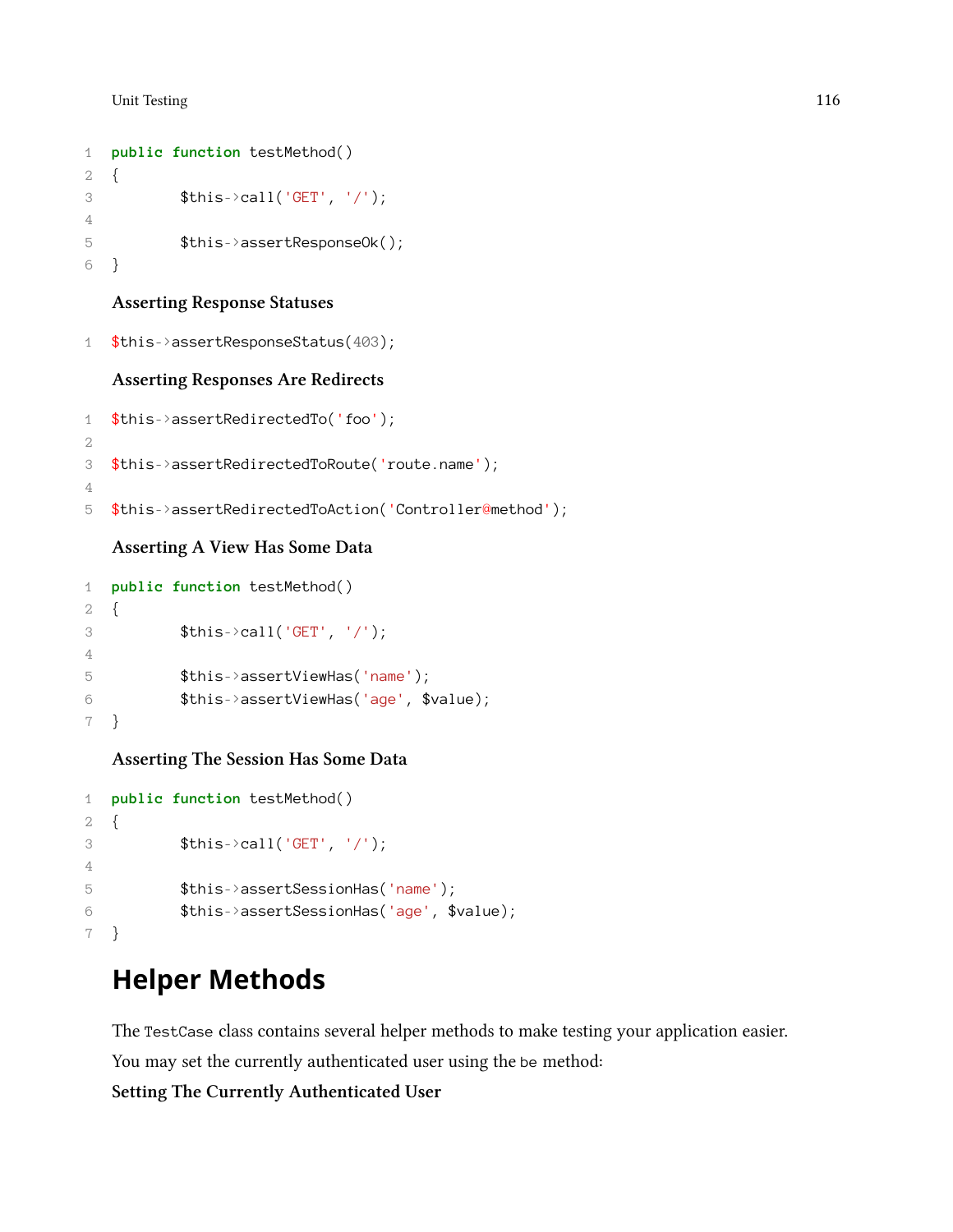Unit Testing 117

```
1 $user = new User(array('name' => 'John'));2
3 $this->be($user);
```
You may re-seed your database from a test using the seed method:

### **Re-Seeding Database From Tests**

```
1 $this->seed();
2
3 $this->seed($connection);
```
More information on creating seeds may be found in the [migrations and seeding](#page-181-0) section of the documentation.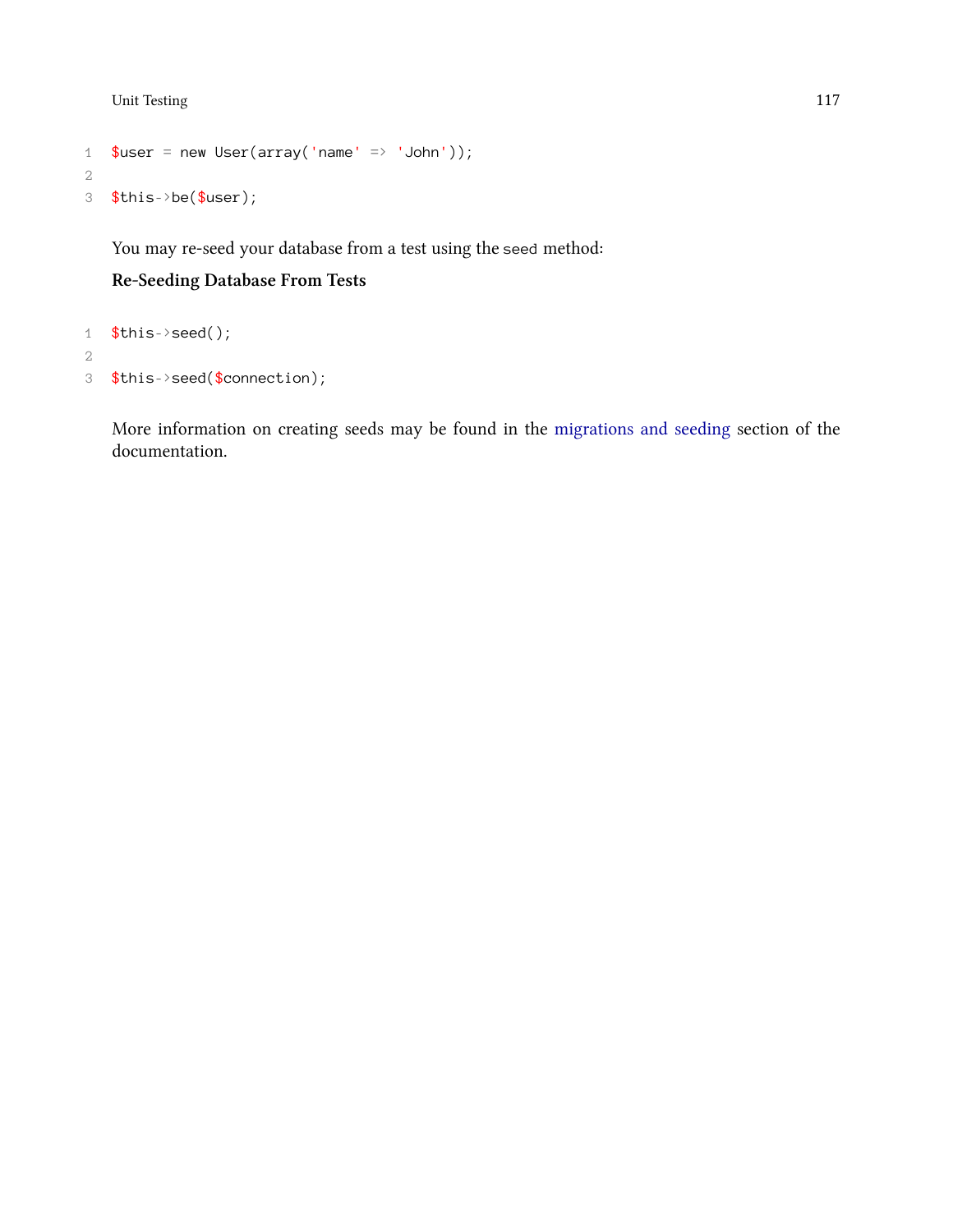# **Validation**

- [Basic Usage](#page-127-0)
- [Working With Error Messages](#page-128-0)
- [Error Messages & Views](#page-129-0)
- [Available Validation Rules](#page-130-0)
- [Custom Error Messages](#page-135-0)
- [Custom Validation Rules](#page-136-0)

# <span id="page-127-0"></span>**Basic Usage**

Laravel ships with a simple, convenient facility for validating data and retrieving validation error messages via the Validation class.

### **Basic Validation Example**

```
1 $validator = Validator::make(
2 array('name' \Rightarrow 'Dayle'),3 array('name' => 'required|min:5')
4 );
```
The first argument passed to the make method is the data under validation. The second argument is the validation rules that should be applied to the data.

Multiple rules may be delimited using either a "pipe" character, or as separate elements of an array.

### **Using Arrays To Specify Rules**

```
1 \text{V}\text{alidator} = \text{Validator}: make(
2 array('name' \Rightarrow 'Dayle'),3 array('name' => array('required', 'min:5'))
4 );
```
Once a Validator instance has been created, the fails (or passes) method may be used to perform the validation.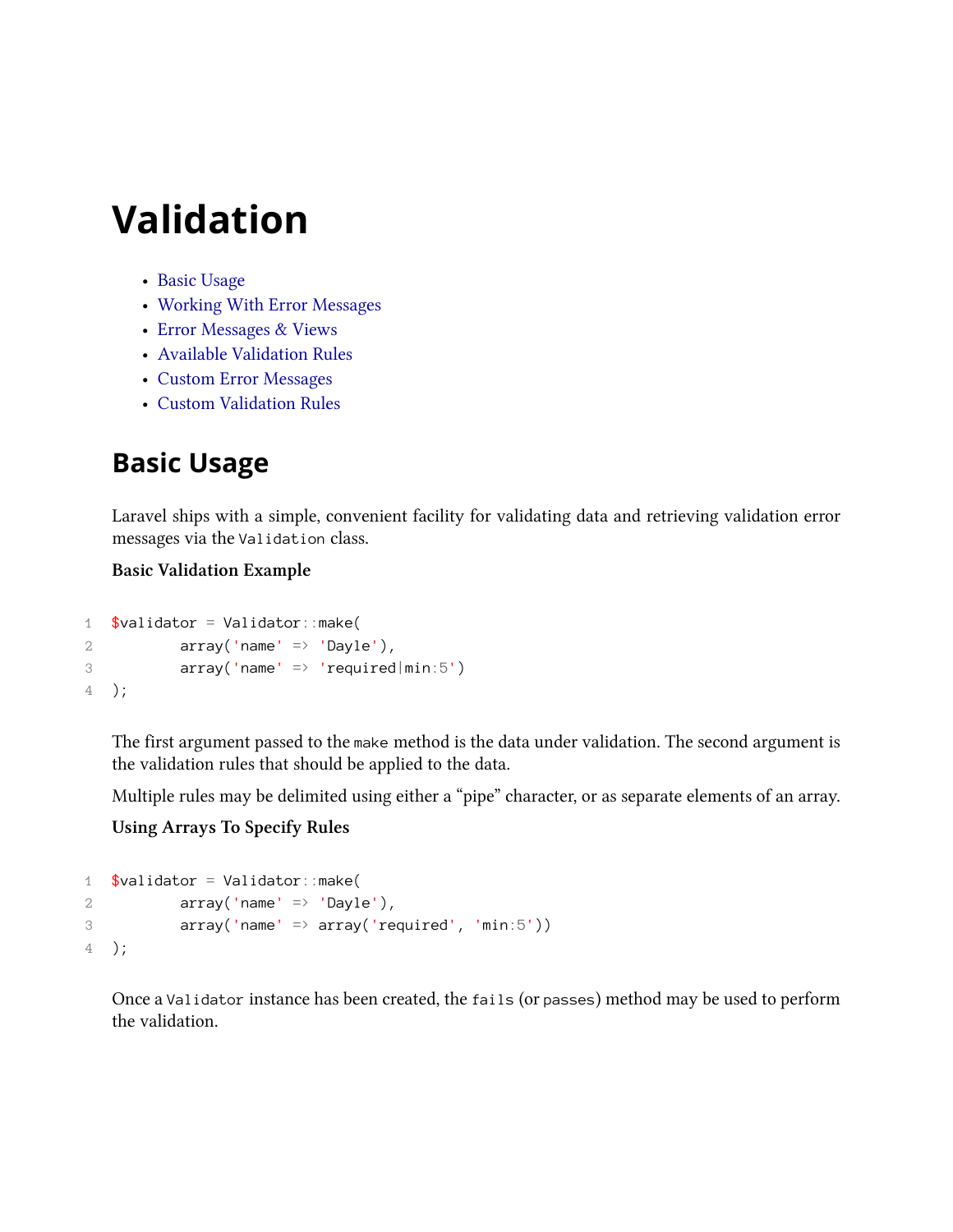```
1 if ($validator->fails())
2 {
3 // The given data did not pass validation
4 }
```
If validation has failed, you may retrieve the error messages from the validator.

```
1 $messages = $validator -\mbox{messages});
```
You may also access an array of the failed validation rules, without messages. To do so, use the failed method:

```
1 $failed = $validator - $failed();
```
### **Validating Files**

The Validator class provides several rules for validating files, such as size, mimes, and others. When validating files, you may simply pass them into the validator with your other data.

# <span id="page-128-0"></span>**Working With Error Messages**

After calling the messages method on a Validator instance, you will receive a MessageBag instance, which has a variety of convenient methods for working with error messages.

**Retrieving The First Error Message For A Field**

```
1 echo $messages->first('email');
```
**Retrieving All Error Messages For A Field**

```
1 foreach ($messages->get('email') as $message)
2 {
3 //
4 }
```
**Retrieving All Error Messages For All Fields**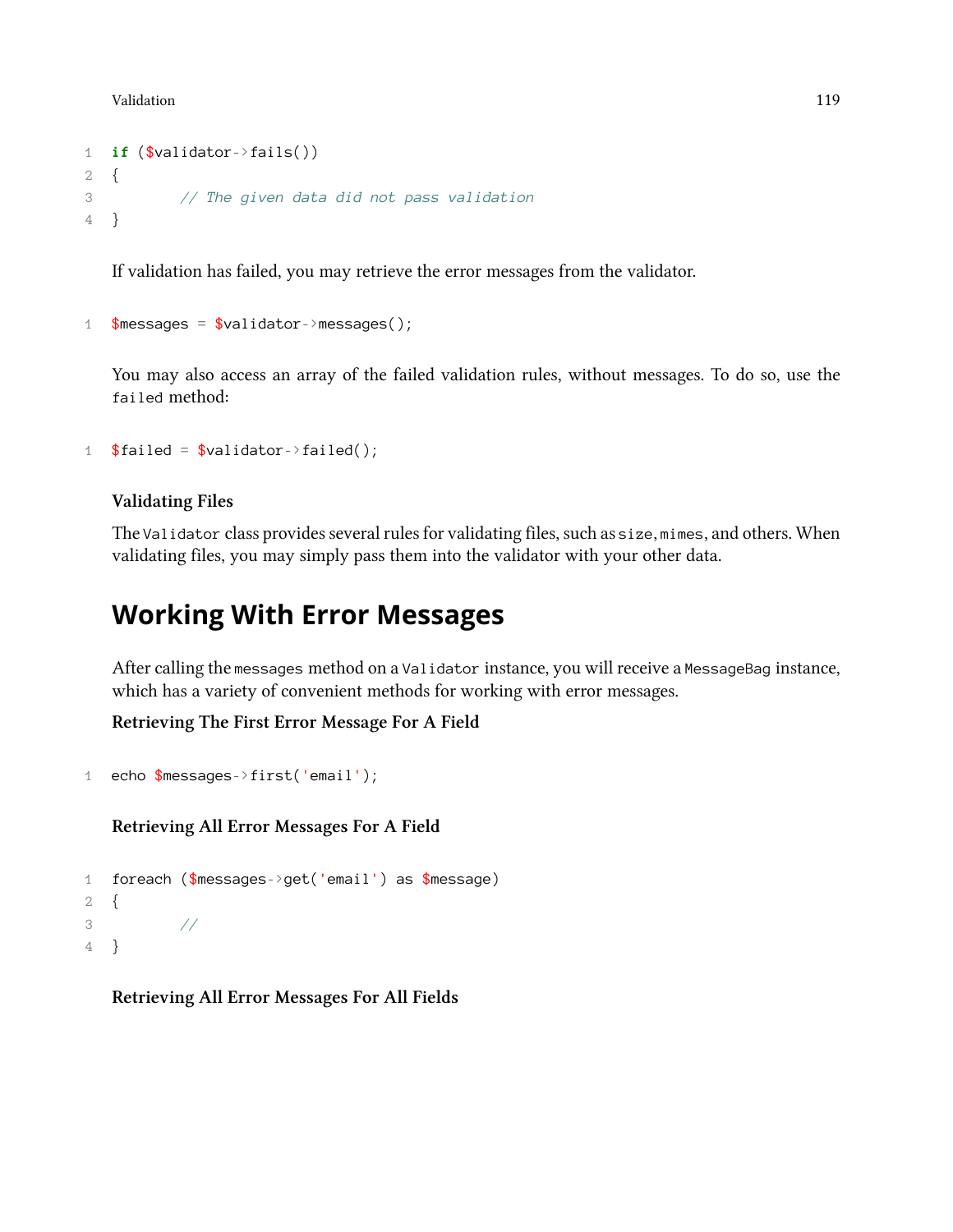```
1 foreach ($messages->all() as $message)
2 {
3 //
4 }
```
**Determining If Messages Exist For A Field**

```
1 if ($messages->has('email'))
2 {
3 //
4 }
```
**Retrieving An Error Message With A Format**

```
1 echo $messages->first('email', '<p>:message</p>');
```
**Note:** By default, messages are formatted using Bootstrap compatible syntax.

#### **Retrieving All Error Messages With A Format**

```
1 foreach ($messages->all('<li>:message</li>') as $message)
2 {
3 //
4 }
```
# <span id="page-129-0"></span>**Error Messages & Views**

Once you have performed validation, you will need an easy way to get the error messages back to your views. This is conveniently handled by Laravel. Consider the following routes as an example:

```
1 Route::get('register', function()
2 {
3 return View::make('user.register');
4 });
5
6 Route::post('register', function()
7 {
8 $rules = array(...);9
10 $validator = Validator::make(Input::all(), $rules);
```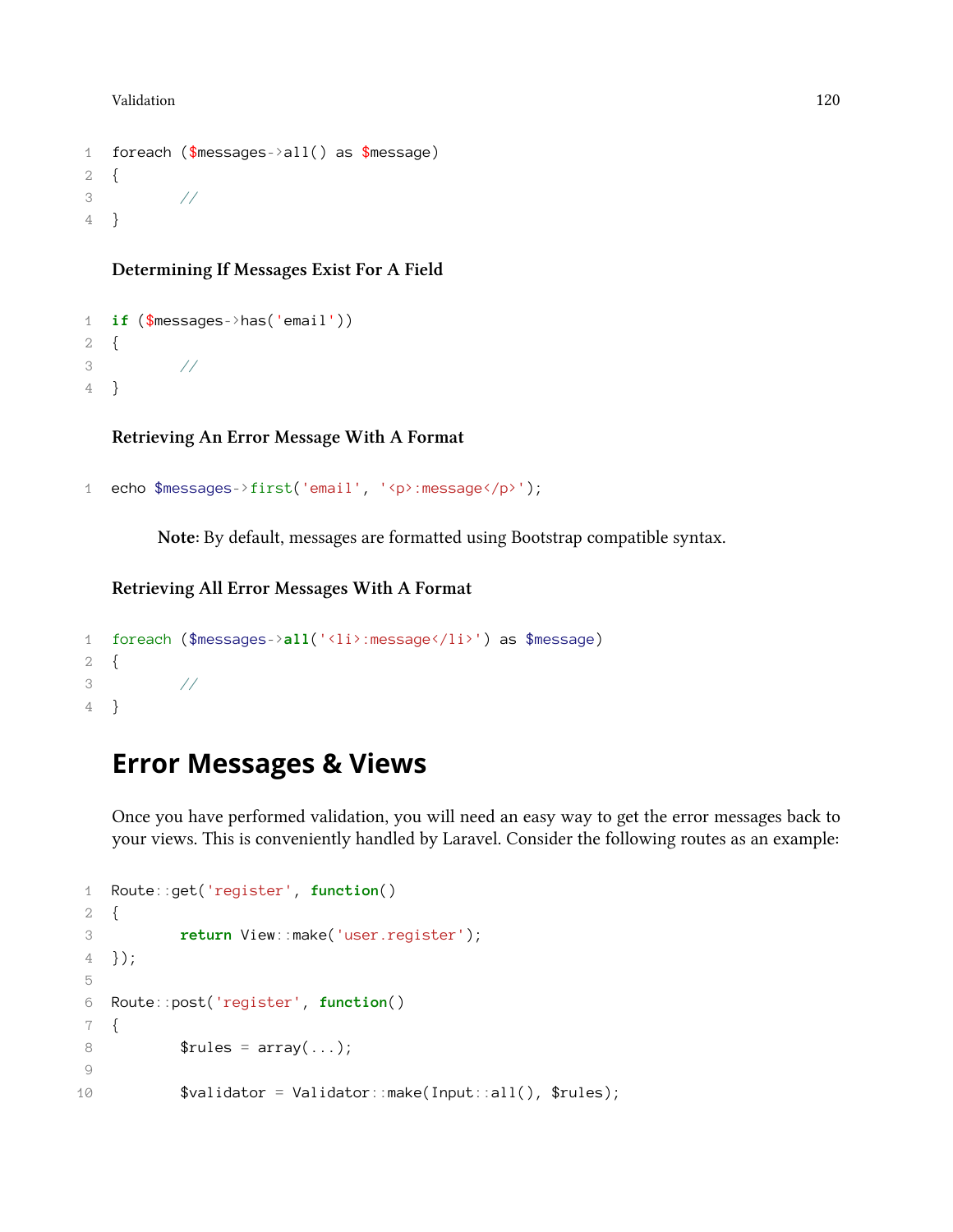```
11
12 if ($validator->fails())
13 {
14 return Redirect::to('register')->withErrors($validator);
15 }
16 });
```
Note that when validation fails, we pass the Validator instance to the Redirect using the withErrors method. This method will flash the error messages to the session so that they are available on the next request.

However, notice that we do not have to explicitly bind the error messages to the view in our GET route. This is because Laravel will always check for errors in the session data, and automatically bind them to the view if they are available. **So, it is important to note that an** \$errors **variable will always be available in all of your views, on every request**, allowing you to conveniently assume the \$errors variable is always defined and can be safely used. The \$errors variable will be an instance of MessageBag.

So, after redirection, you may utilize the automatically bound \$errors variable in your view:

```
1 <?php echo $errors->first('email'); ?>
```
# <span id="page-130-0"></span>**Available Validation Rules**

Below is a list of all available validation rules and their function:

- [Accepted](#page-131-0)
- [Active URL](#page-131-1)
- [After \(Date\)](#page-131-2)
- [Alpha](#page-131-3)
- [Alpha Dash](#page-131-4)
- [Alpha Numeric](#page-131-5)
- [Before \(Date\)](#page-132-0)
- [Between](#page-132-1)
- [Confirmed](#page-132-2)
- [Date](#page-132-3)
- [Date Format](#page-132-4)
- [Different](#page-132-5)
- [E-Mail](#page-132-6)
- [Exists \(Database\)](#page-132-7)
- [Image \(File\)](#page-133-0)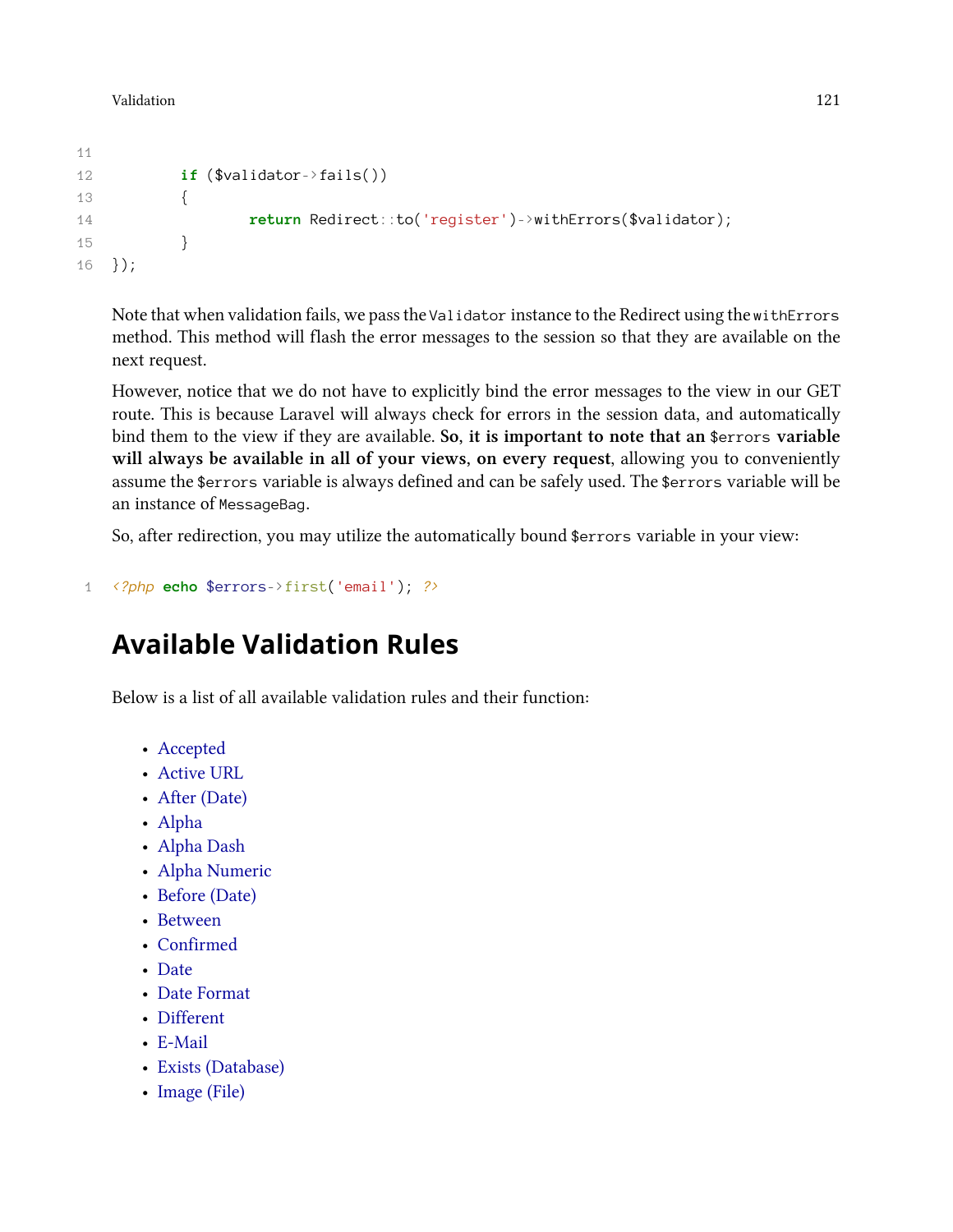Validation 122

- [In](#page-133-1)
- [Integer](#page-133-2)
- [IP Address](#page-133-3)
- [Max](#page-133-4)
- [MIME Types](#page-133-5)
- [Min](#page-133-6)
- [Not In](#page-134-0)
- [Numeric](#page-134-1)
- [Regular Expression](#page-134-2)
- [Required](#page-134-3)
- [Required If](#page-134-4)
- [Required With](#page-134-5)
- [Required Without](#page-134-6)
- [Same](#page-134-7)
- [Size](#page-134-8)
- [Unique \(Database\)](#page-135-1)
- [URL](#page-135-2)

### <span id="page-131-0"></span>**accepted**

The field under validation must be *yes*, *on*, or *1*. This is useful for validating "Terms of Service" acceptance.

### <span id="page-131-1"></span>**active\_url**

<span id="page-131-2"></span>The field under validation must be a valid URL according to the checkdnsrr PHP function.

### **after:***date*

<span id="page-131-3"></span>The field under validation must be a value after a given date. The dates will be passed into the PHP strtotime function.

### **alpha**

<span id="page-131-4"></span>The field under validation must be entirely alphabetic characters.

### **alpha\_dash**

<span id="page-131-5"></span>The field under validation may have alpha-numeric characters, as well as dashes and underscores.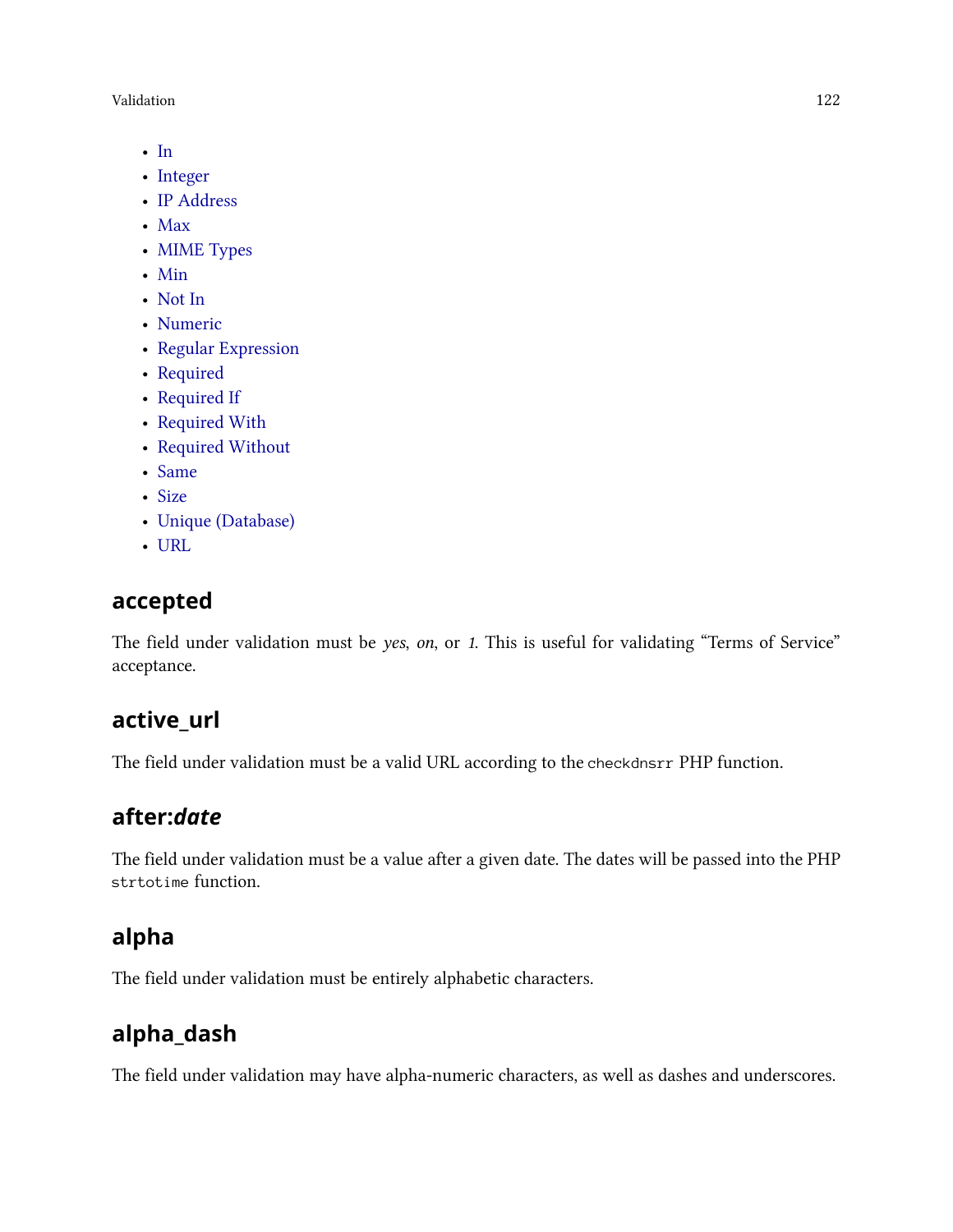### **alpha\_num**

<span id="page-132-0"></span>The field under validation must be entirely alpha-numeric characters.

### **before:***date*

The field under validation must be a value preceding the given date. The dates will be passed into the PHP strtotime function.

### <span id="page-132-1"></span>**between:***min***,***max*

The field under validation must have a size between the given *min* and *max*. Strings, numerics, and files are evaluated in the same fashion as the size rule.

### <span id="page-132-2"></span>**confirmed**

The field under validation must have a matching field of foo\_confirmation. For example, if the field under validation is password, a matching password\_confirmation field must be present in the input.

### <span id="page-132-3"></span>**date**

<span id="page-132-4"></span>The field under validation must be a valid date according to the strtotime PHP function.

# **date\_format:***format*

The field under validation must match the *format* defined according to the date\_parse\_from\_format PHP function.

# <span id="page-132-5"></span>**different:***field*

<span id="page-132-6"></span>The given *field* must be different than the field under validation.

### **email**

<span id="page-132-7"></span>The field under validation must be formatted as an e-mail address.

### **exists:***table***,***column*

The field under validation must exists on a given database table.

**Basic Usage Of Exists Rule**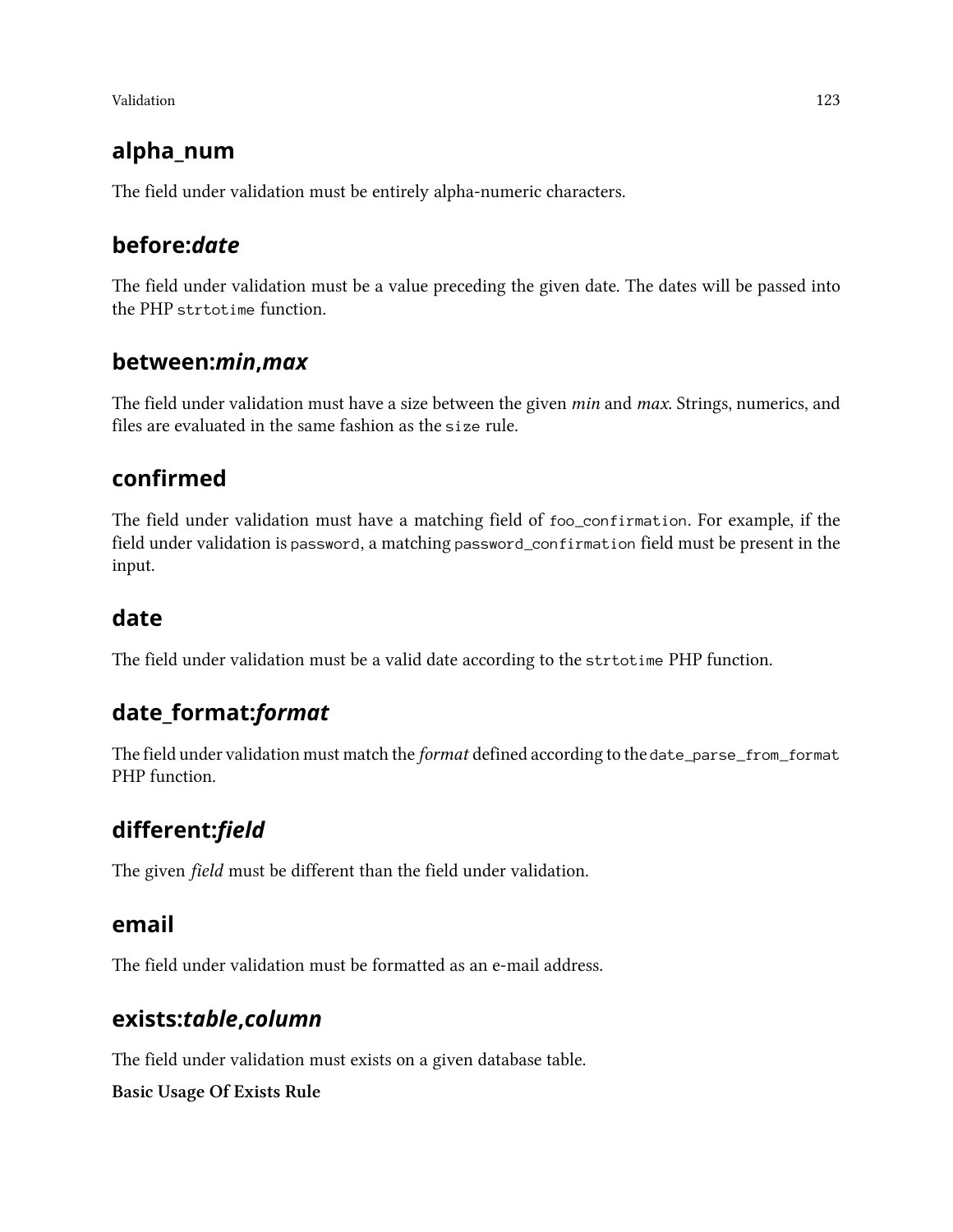```
1 'state' => 'exists:states'
```
### **Specifying A Custom Column Name**

```
1 'state' => 'exists:states,abbreviation'
```
You may also specify more conditions that will be added as "where" clauses to the query:

```
1 'email' => 'exists:staff,email,account_id,1'
```
### <span id="page-133-0"></span>**image**

<span id="page-133-1"></span>The file under validation must be an image (jpeg, png, bmp, or gif)

### **in:***foo***,***bar***,…**

<span id="page-133-2"></span>The field under validation must be included in the given list of values.

### **integer**

<span id="page-133-3"></span>The field under validation must have an integer value.

### **ip**

<span id="page-133-4"></span>The field under validation must be formatted as an IP address.

### **max:***value*

The field under validation must be less than a maximum *value*. Strings, numerics, and files are evaluated in the same fashion as the size rule.

### <span id="page-133-5"></span>**mimes:***foo***,***bar***,…**

The file under validation must have a MIME type corresponding to one of the listed extensions.

**Basic Usage Of MIME Rule**

```
1 'photo' => 'mimes:jpeg,bmp,png'
```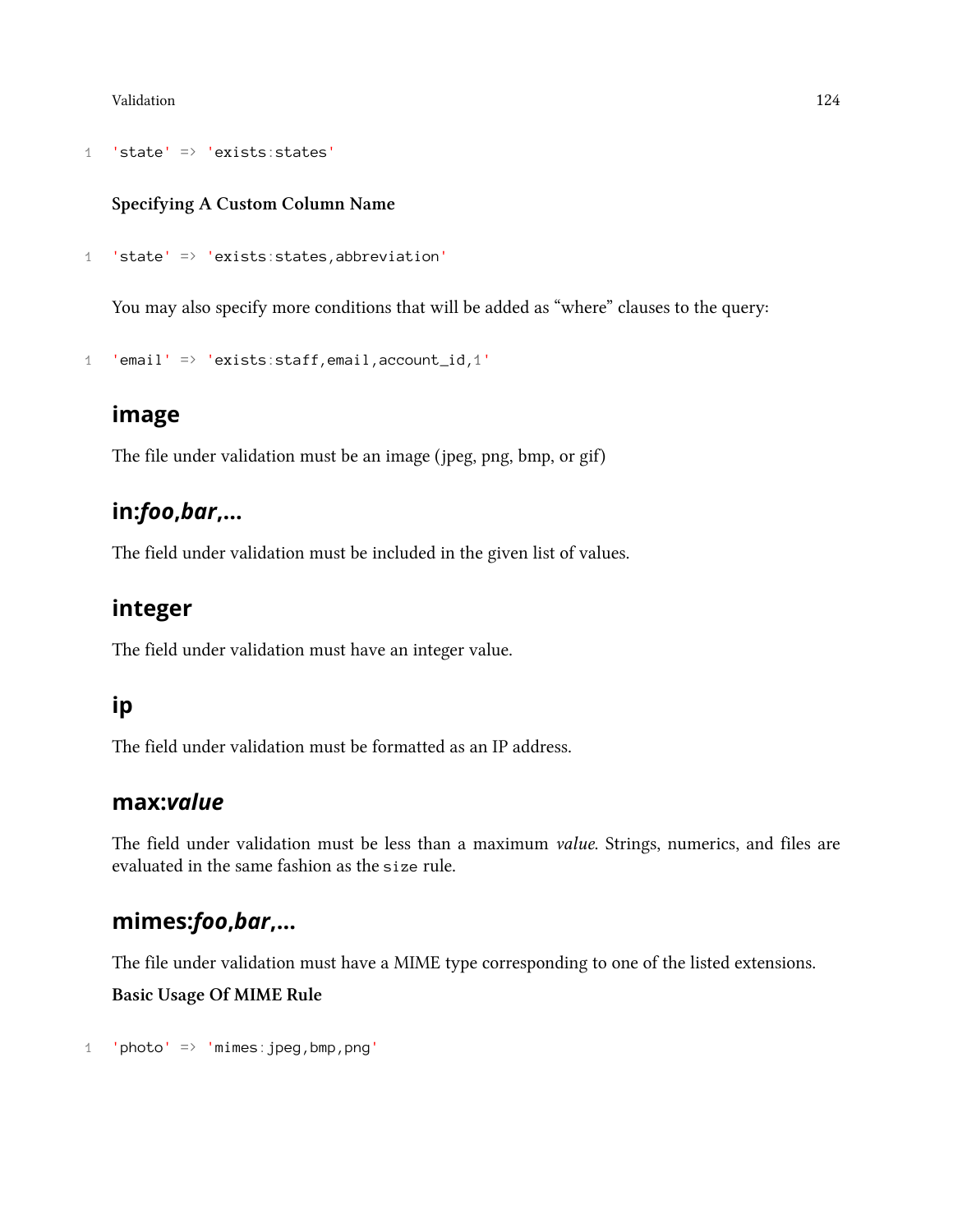### **min:***value*

The field under validation must have a minimum *value*. Strings, numerics, and files are evaluated in the same fashion as the size rule.

### <span id="page-134-0"></span>**not\_in:***foo***,***bar***,…**

<span id="page-134-1"></span>The field under validation must not be included in the given list of values.

### **numeric**

<span id="page-134-2"></span>The field under validation must have a numeric value.

### **regex:***pattern*

The field under validation must match the given regular expression.

**Note:** When using the regex pattern, it may be necessary to specify rules in an array instead of using pipe delimiters, especially if the regular expression contains a pipe character.

### <span id="page-134-3"></span>**required**

<span id="page-134-4"></span>The field under validation must be present in the input data.

### **required\_if:***field***,***value*

<span id="page-134-5"></span>The field under validation must be present if the *field* field is equal to *value*.

### **required\_with:***foo***,***bar***,…**

<span id="page-134-6"></span>The field under validation must be present *only if* the other specified fields are present.

### **required\_without:***foo***,***bar***,…**

<span id="page-134-7"></span>The field under validation must be present *only when* the other specified fields are not present.

### **same:***field*

<span id="page-134-8"></span>The given *field* must match the field under validation.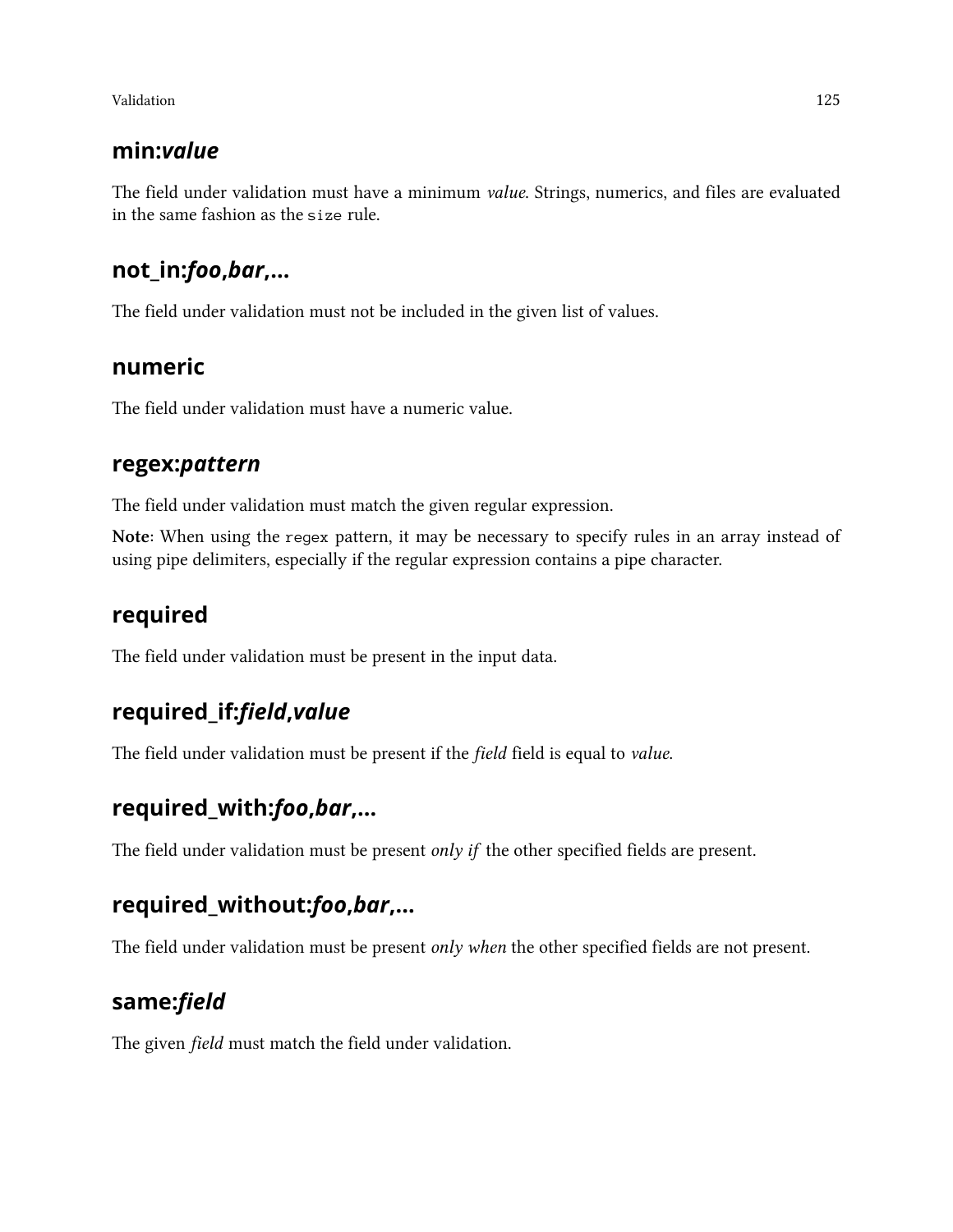### **size:***value*

The field under validation must have a size matching the given *value*. For string data, *value* corresponds to the number of characters. For numeric data, *value* corresponds to a given integer value. For files, *size* corresponds to the file size in kilobytes.

### <span id="page-135-1"></span>**unique:***table***,***column***,***except***,***idColumn*

The field under validation must be unique on a given database table. If the column option is not specified, the field name will be used.

**Basic Usage Of Unique Rule**

1 'email' => 'unique:users'

**Specifying A Custom Column Name**

```
1 'email' => 'unique:users,email_address'
```
**Forcing A Unique Rule To Ignore A Given ID**

1 'email' => 'unique:users,email\_address,10'

### <span id="page-135-2"></span>**url**

<span id="page-135-0"></span>The field under validation must be formatted as an URL.

# **Custom Error Messages**

If needed, you may use custom error messages for validation instead of the defaults. There are several ways to specify custom messages.

### **Passing Custom Messages Into Validator**

```
1 $messages = array(2 ? 'required' => 'The :attribute field is required.',
3 );
4
5 \text{y}validator = Validator::make(\text{y}input, \text{y}rules, \text{y}messages);
```
*Note:* The :attribute place-holder will be replaced by the actual name of the field under validation. You may also utilize other place-holders in validation messages.

### **Other Validation Place-Holders**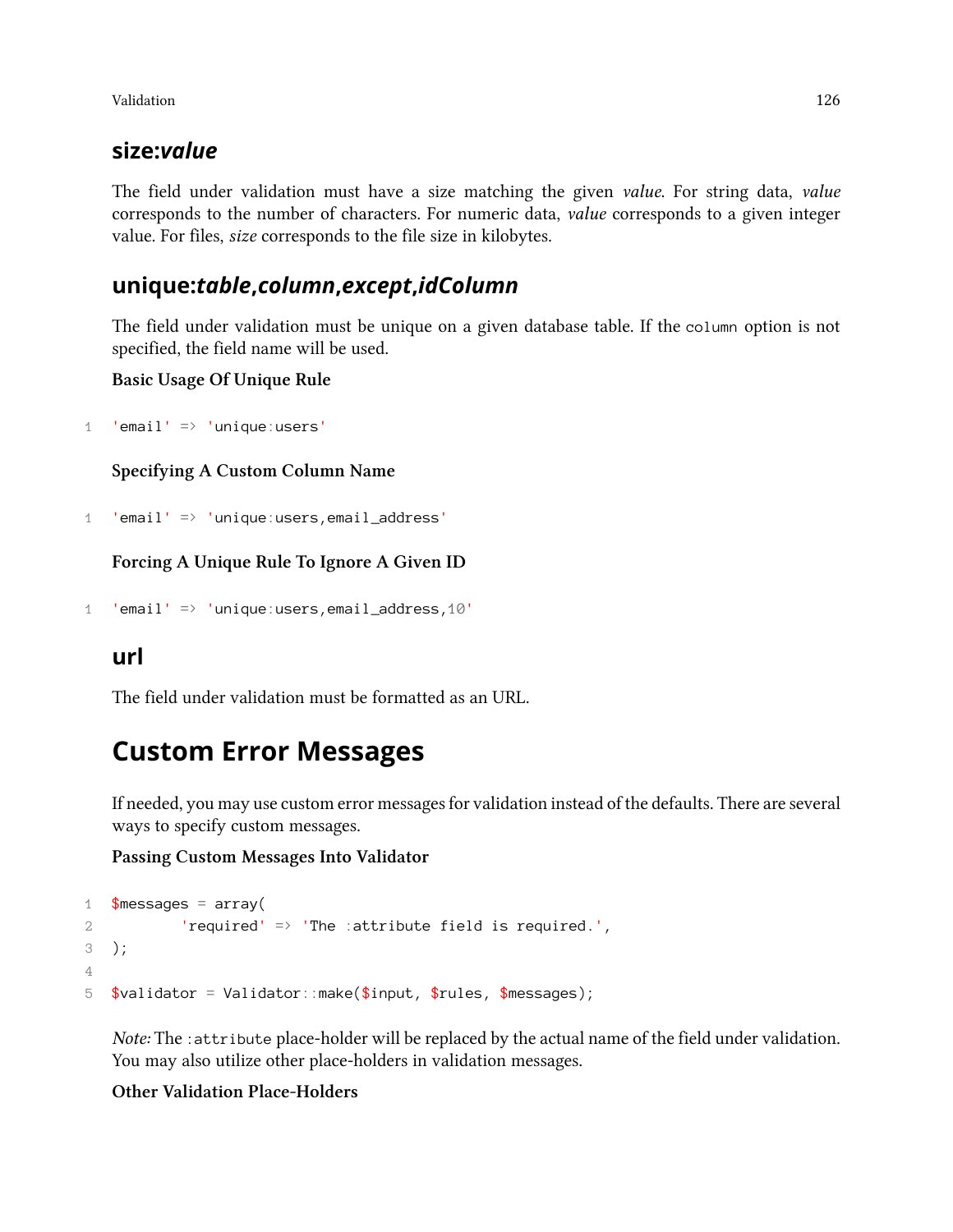Validation 127

```
1 $messages = array(
2 'same' => 'The :attribute and :other must match.',
3 'size' => 'The :attribute must be exactly :size.',
4 'between' => 'The :attribute must be between :min - :max.',
5 'in' => 'The :attribute must be one of the following types: :values',
6 );
```
Sometimes you may wish to specify a custom error messages only for a specific field:

### **Specifying A Custom Message For A Given Attribute**

```
1 \text{Imessages} = \text{array}(2 'email.required' => 'We need to know your e-mail address!',
3 );
```
In some cases, you may wish to specify your custom messages in a language file instead of passing them directly to the Validator. To do so, add your messages to custom array in the app/lang/xx/validation.php language file.

### **Specifying Custom Messages In Language Files**

```
1 'custom' \Rightarrow array(
2 'email' => array(
3 \blacksquare 'required' => 'We need to know your e-mail address!',
\frac{4}{1} ),
5 ),
```
# <span id="page-136-0"></span>**Custom Validation Rules**

Laravel provides a variety of helpful validation rules; however, you may wish to specify some of your own. One method of registering custom validation rules is using the Validator::extend method:

### **Registering A Custom Validation Rule**

```
1 Validator::extend('foo', function($attribute, $value, $parameters)
2 {
3 return $value == 'foo';
4 });
```
**Note:** The name of the rule passed to the extend method must be "snake cased".

The custom validator Closure receives three arguments: the name of the \$attribute being validated, the \$value of the attribute, and an array of \$parameters passed to the rule.

You may also pass a class and method to the extend method instead of a Closure: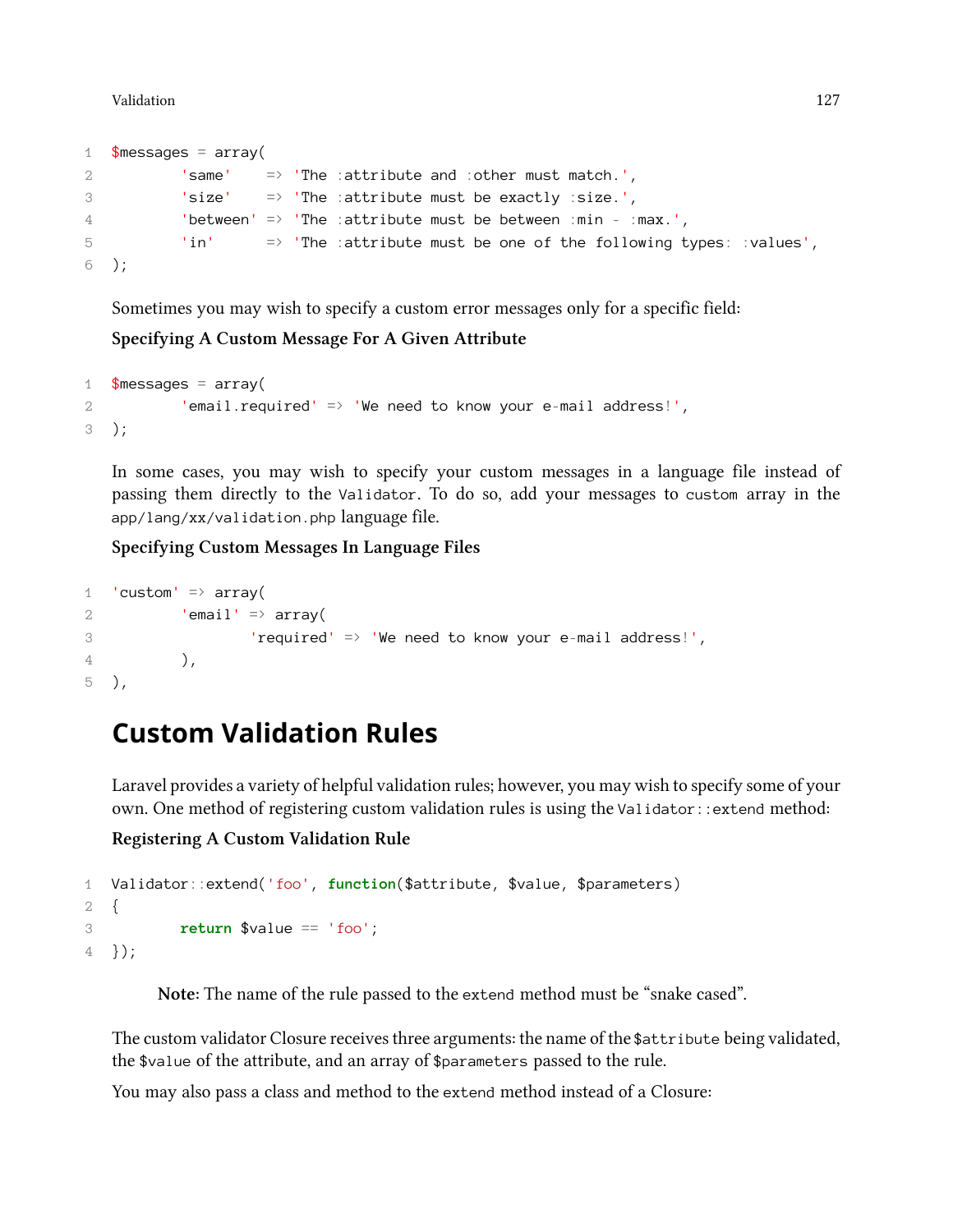Validation 128

```
1 Validator::extend('foo', 'FooValidator@validate');
```
Note that you will also need to define an error message for your custom rules. You can do so either using an inline custom message array or by adding an entry in the validation language file.

Instead of using Closure callbacks to extend the Validator, you may also extend the Validator class itself. To do so, write a Validator class that extends Illuminate\Validation\Validator. You may add validation methods to the class by prefixing them with validate:

#### **Extending The Validator Class**

```
1 <?php
2
3 class CustomValidator extends Illuminate\Validation\Validator {
4
5 public function validateFoo($attribute, $value, $parameters)
6 {
7 return $value == 'foo';
 8 }
\circ10 }
```
Next, you need to register your custom Validator extension:

### **Registering A Custom Validator Resolver**

```
1 Validator::resolver(function($translator, $data, $rules, $messages)
2 {
3 return new CustomValidator($translator, $data, $rules, $messages);
4 });
```
When creating a custom validation rule, you may sometimes need to define custom place-holder replacements for error messages. You may do so by creating a custom Validator as described above, and adding a replaceXXX function to the validator.

```
1 protected function replaceFoo($message, $attribute, $rule, $parameters)
2 {
3 return str_replace(':foo', $parameters[0], $message);
4 }
```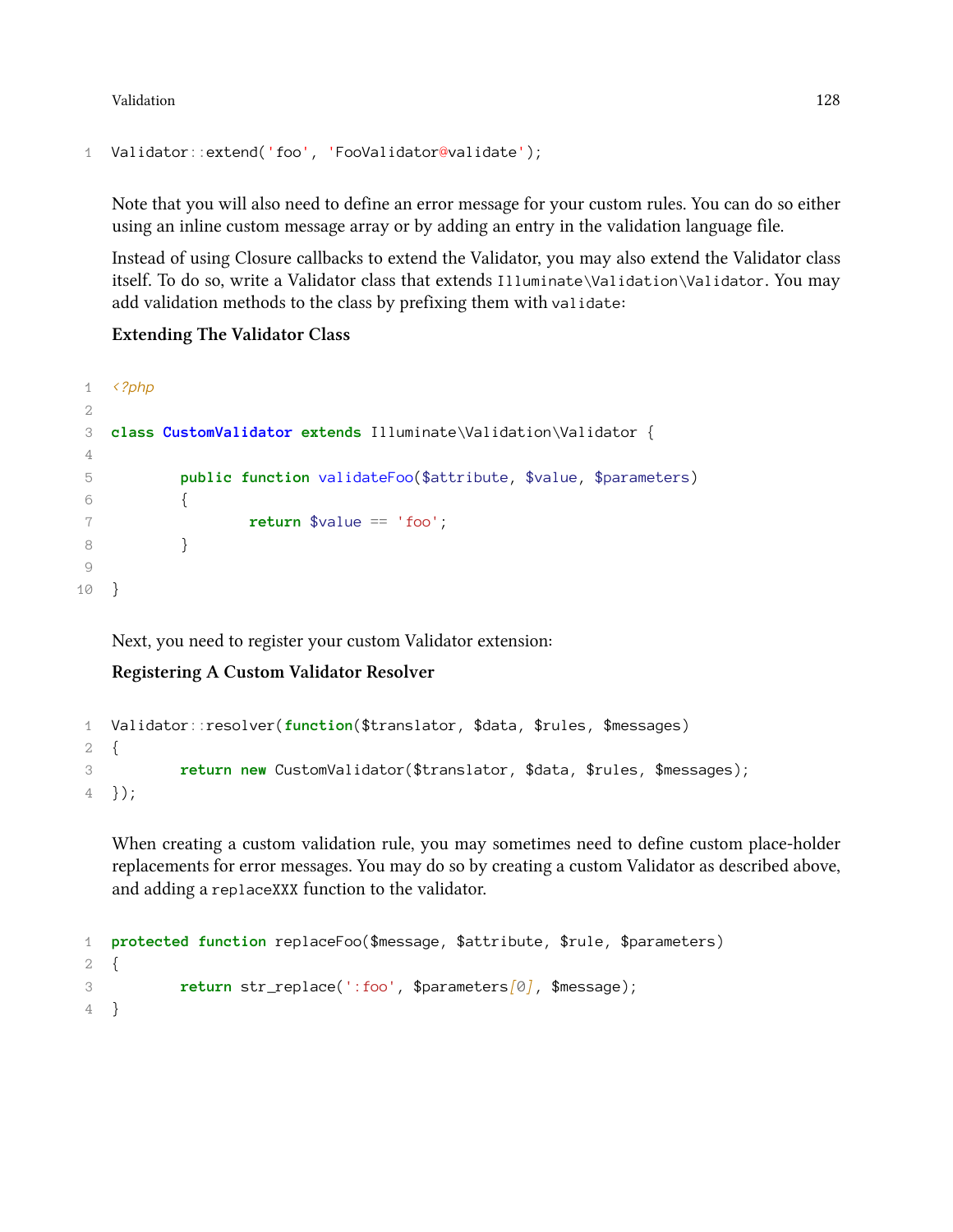# **Basic Database Usage**

- [Configuration](#page-138-0)
- [Running Queries](#page-138-1)
- [Database Transactions](#page-139-0)
- [Accessing Connections](#page-139-1)
- [Query Logging](#page-140-0)

# <span id="page-138-0"></span>**Configuration**

Laravel makes connecting with databases and running queries extremely simple. The database configuration file is app/config/database.php. In this file you may define all of your database connections, as well as specify which connection should be used by default. Examples for all of the supported database systems are provided in this file.

<span id="page-138-1"></span>Currently Laravel supports four database systems: MySQL, Postgres, SQLite, and SQL Server.

# **Running Queries**

Once you have configured your database connection, you may run queries using the DB class.

**Running A Select Query**

```
1 $results = DB::select('select * from users where id = ?', array(1));
```
The select method will always return an array of results.

```
Running An Insert Statement
```

```
1 DB::insert('insert into users (id, name) values (?, ?)', array(1, 'Dayle'));
```
### **Running An Update Statement**

1 DB::update('update users set votes = 100 where name = ?', array('John'));

### **Running A Delete Statement**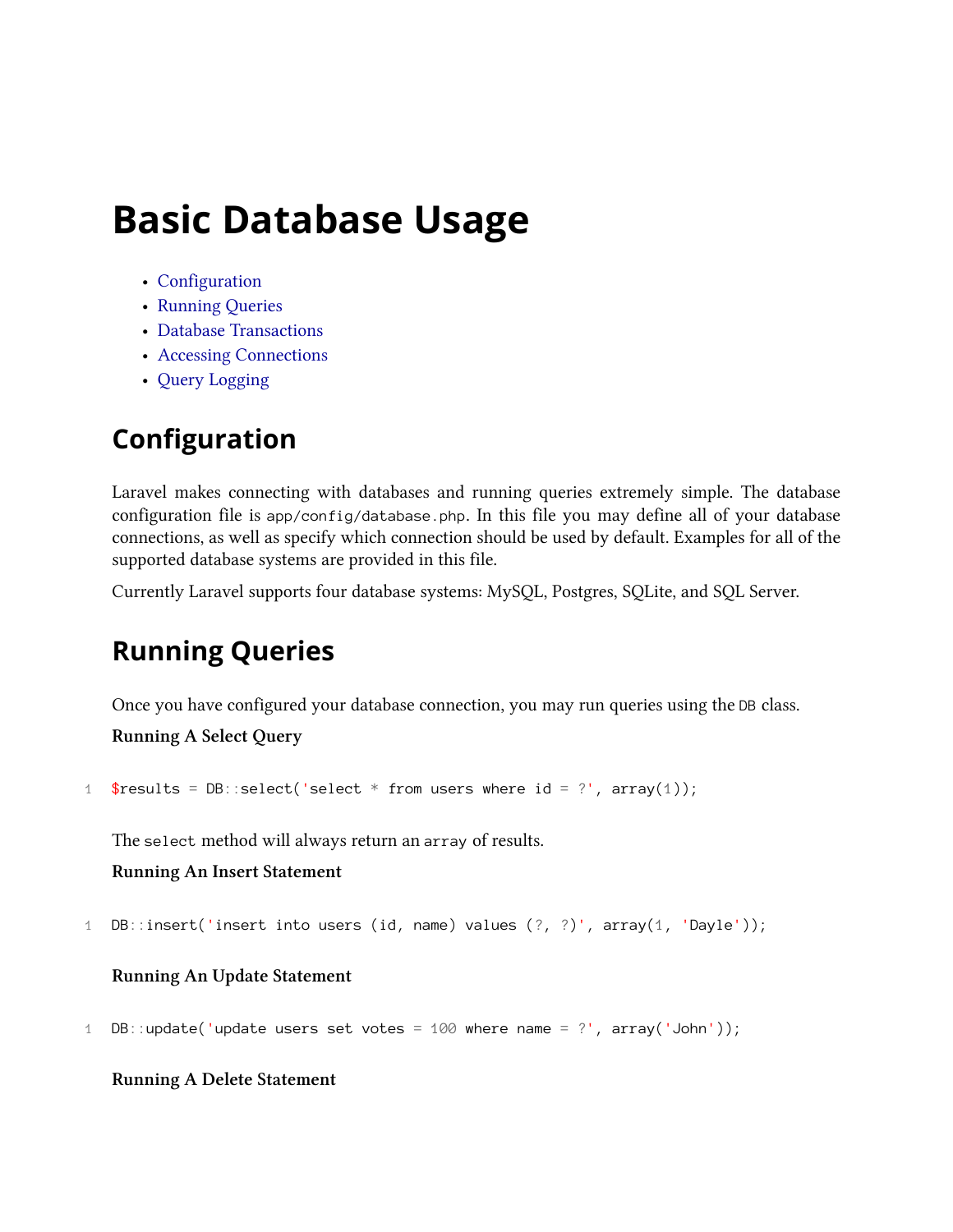Basic Database Usage 130

```
1 DB::delete('delete from users');
```
**Note:** The update and delete statements return the number of rows affected by the operation.

#### **Running A General Statement**

```
1 DB::statement('drop table users');
```
You may listen for query events using the DB::listen method:

**Listening For Query Events**

```
1 DB::listen(function($sql, $bindings, $time)
2 {
3 //
4 });
```
## <span id="page-139-0"></span>**Database Transactions**

To run a set of operations within a database transaction, you may use the transaction method:

```
1 DB::transaction(function()
2 {
3 DB::table('users')->update(array('votes' => 1));
4
5 DB::table('posts')->delete();
6 });
```
# <span id="page-139-1"></span>**Accessing Connections**

When using multiple connections, you may access them via the DB:: connection method:

```
1 $users = DB::connection('foo')->select(...);
```
You may also access the raw, underlying PDO instance: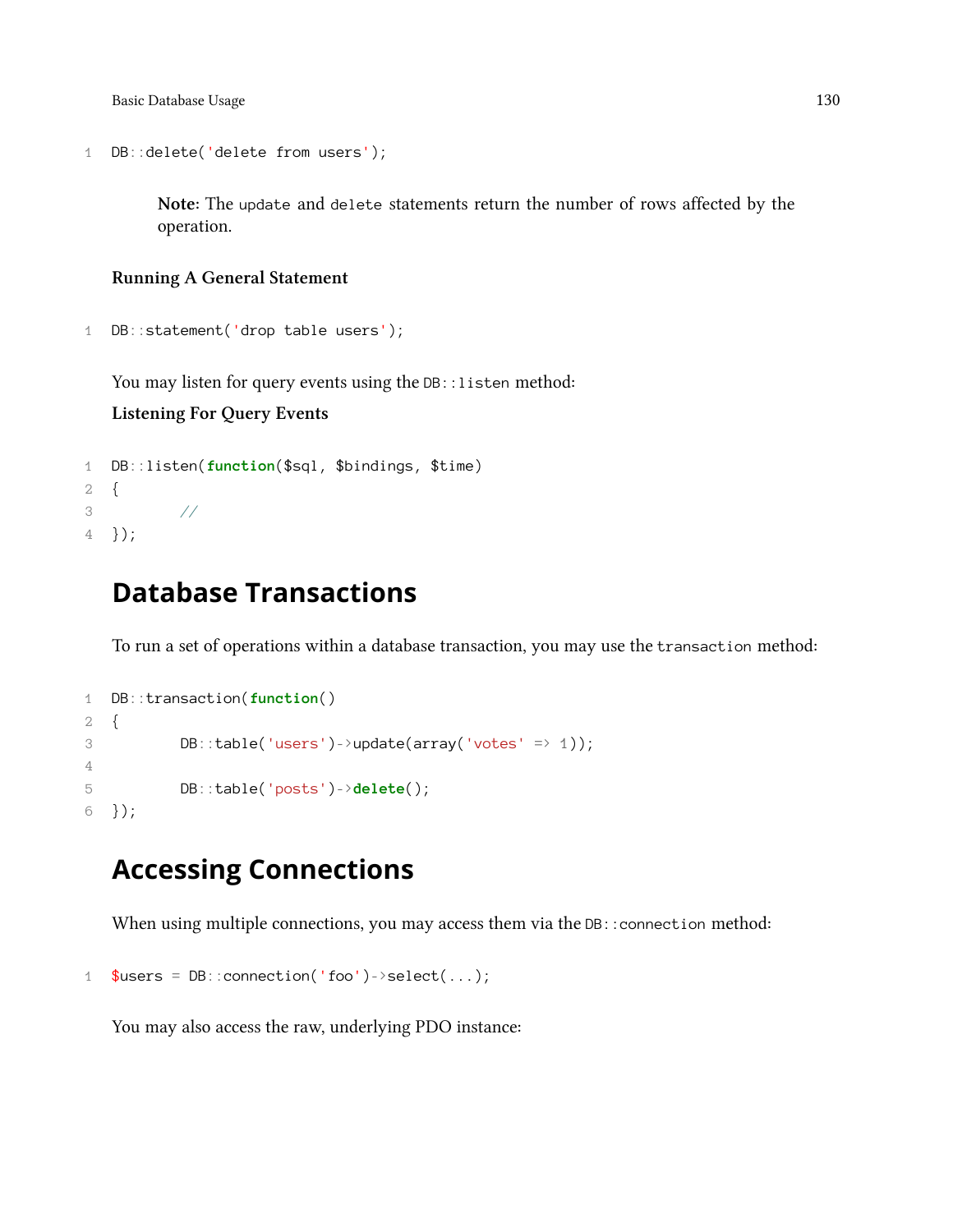Basic Database Usage 131

```
1 $pdo = DB::connection()~> getPdo();
```
Sometimes you may need to reconnect to a given database:

```
1 DB::reconnect('foo');
```
# <span id="page-140-0"></span>**Query Logging**

By default, Laravel keeps a log in memory of all queries that have been run for the current request. However, in some cases, such as when inserting a large number of rows, this can cause the application to use excess memory. To disable the log, you may use the disableQueryLog method:

```
1 DB::connection()->disableQueryLog();
```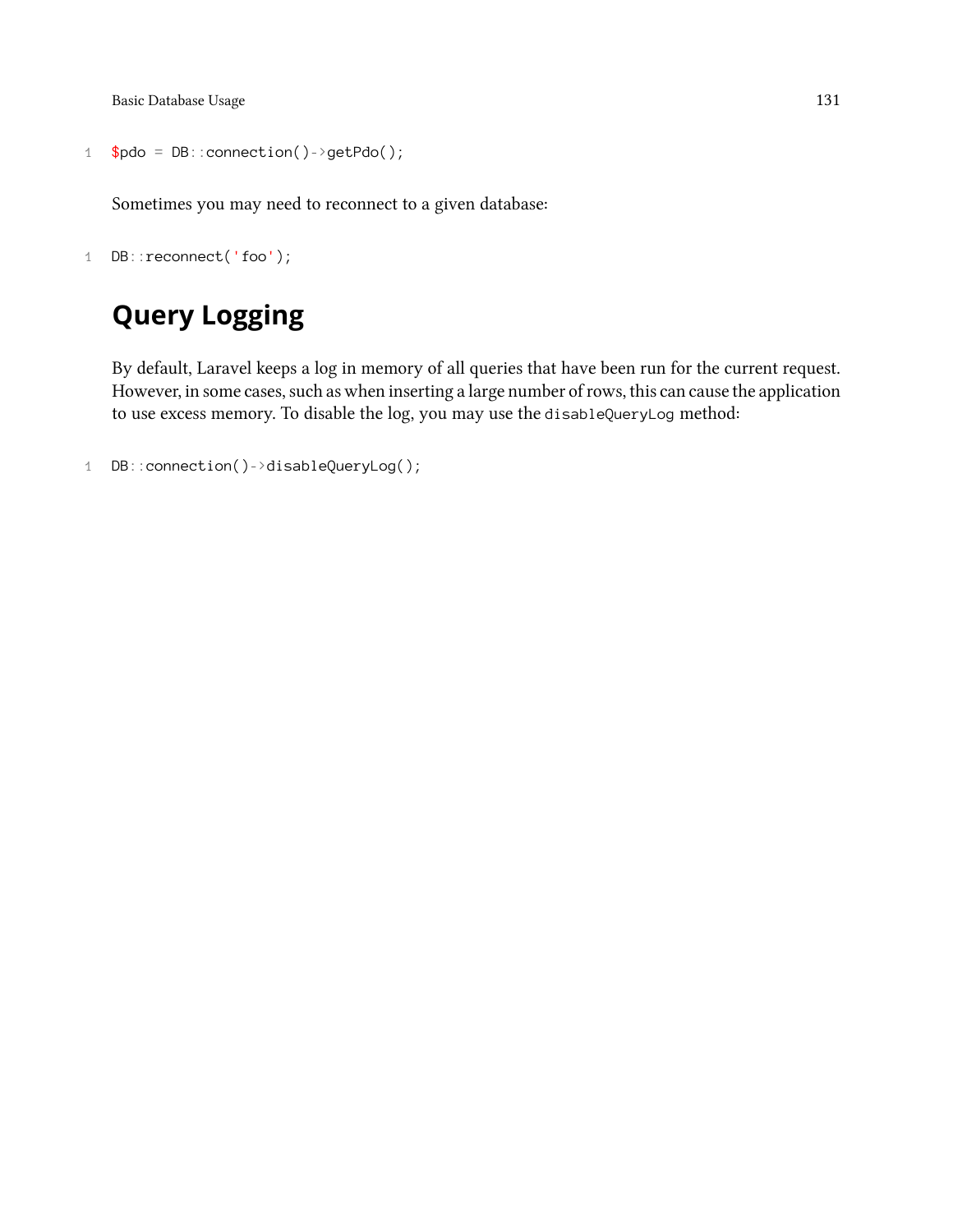# **Query Builder**

- [Introduction](#page-141-0)
- [Selects](#page-141-1)
- [Joins](#page-143-0)
- [Advanced Wheres](#page-144-0)
- [Aggregates](#page-145-0)
- [Raw Expressions](#page-145-1)
- [Inserts](#page-146-0)
- [Updates](#page-147-0)
- [Deletes](#page-147-1)
- [Unions](#page-147-2)
- [Caching Queries](#page-147-3)

# <span id="page-141-0"></span>**Introduction**

The database query builder provides a convenient, fluent interface to creating and running database queries. It can be used to perform most database operations in your application, and works on all supported database systems.

**Note:** The Laravel query builder uses PDO parameter binding throughout to protect your application against SQL injection attacks. There is no need to clean strings being passed as bindings.

### <span id="page-141-1"></span>**Selects**

#### **Retrieving All Rows From A Table**

```
1 $users = DB::table('users')->get();2
3 foreach ($users as $user)
4 {
5 var_dump($user->name);
6 }
```
**Retrieving A Single Row From A Table**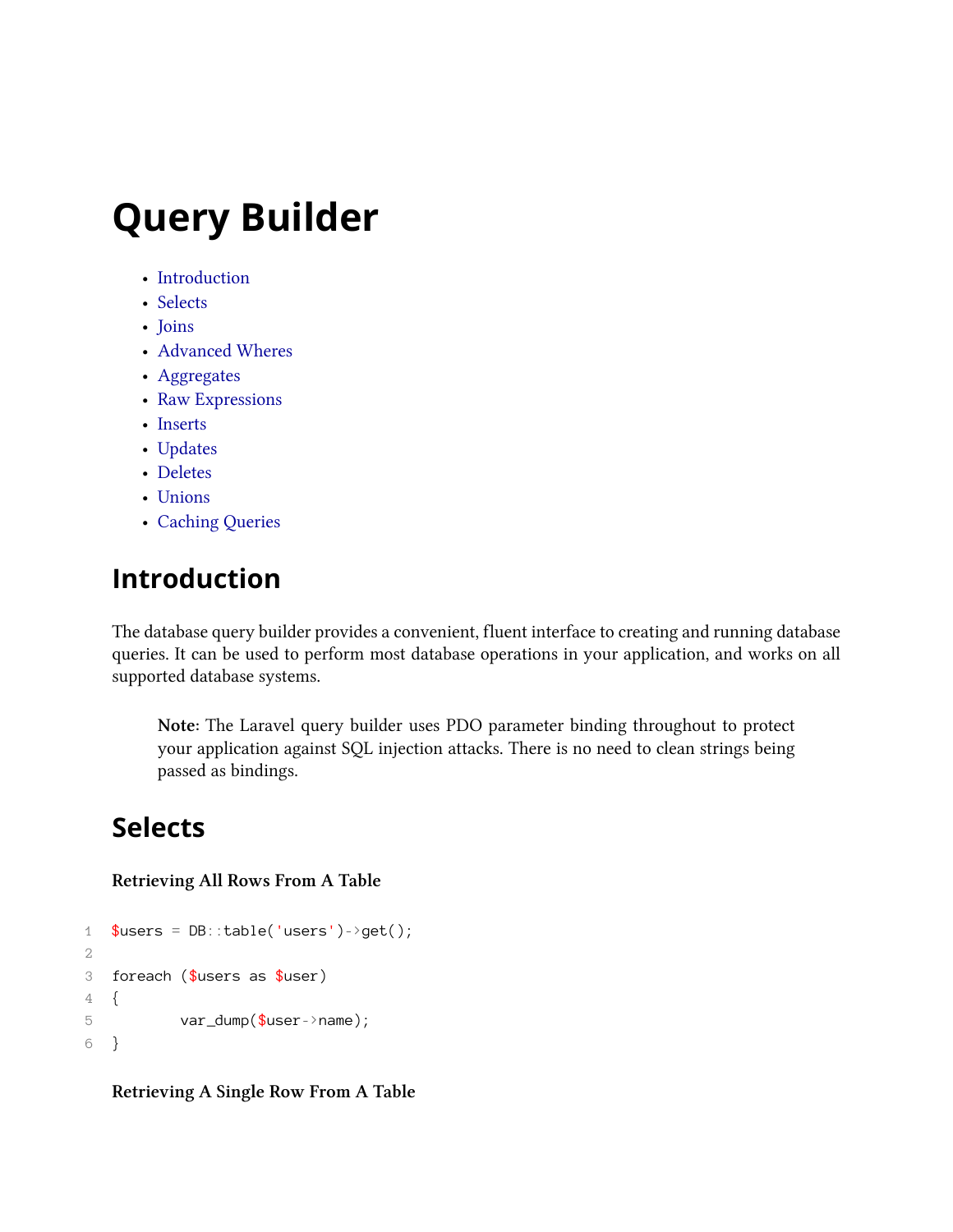Query Builder 133

```
1 $user = DB::table('users')->where('name', 'John')->first();
```

```
2
```

```
3 var_dump($user->name);
```
### **Retrieving A Single Column From A Row**

1  $\text{?name} = DB::table('users')->where('name', 'John')->pluck('name');$ 

#### **Retrieving A List Of Column Values**

```
1 $roles = DB::table('roles')->lists('title');
```
This method will return an array of role titles. You may also specify a custom key column for the returned array:

1 \$roles = DB::table('roles')->lists('title', 'name');

#### **Specifying A Select Clause**

```
1 $users = DB::table('users')->select('name', 'email')->get();
2
3 $users = DB::table('users')->distinct()->get();
4
5 $users = DB::table('users')->select('name as user_name')->get();
```
### **Adding A Select Clause To An Existing Query**

```
1 $query = DB::table('users')->select('name');
2
3 $users = $query->addSelect('age')->get();
```
#### **Using Where Operators**

```
1 $users = DB::table('users')->where('votes', '>', 100)->get();
```
### **Or Statements**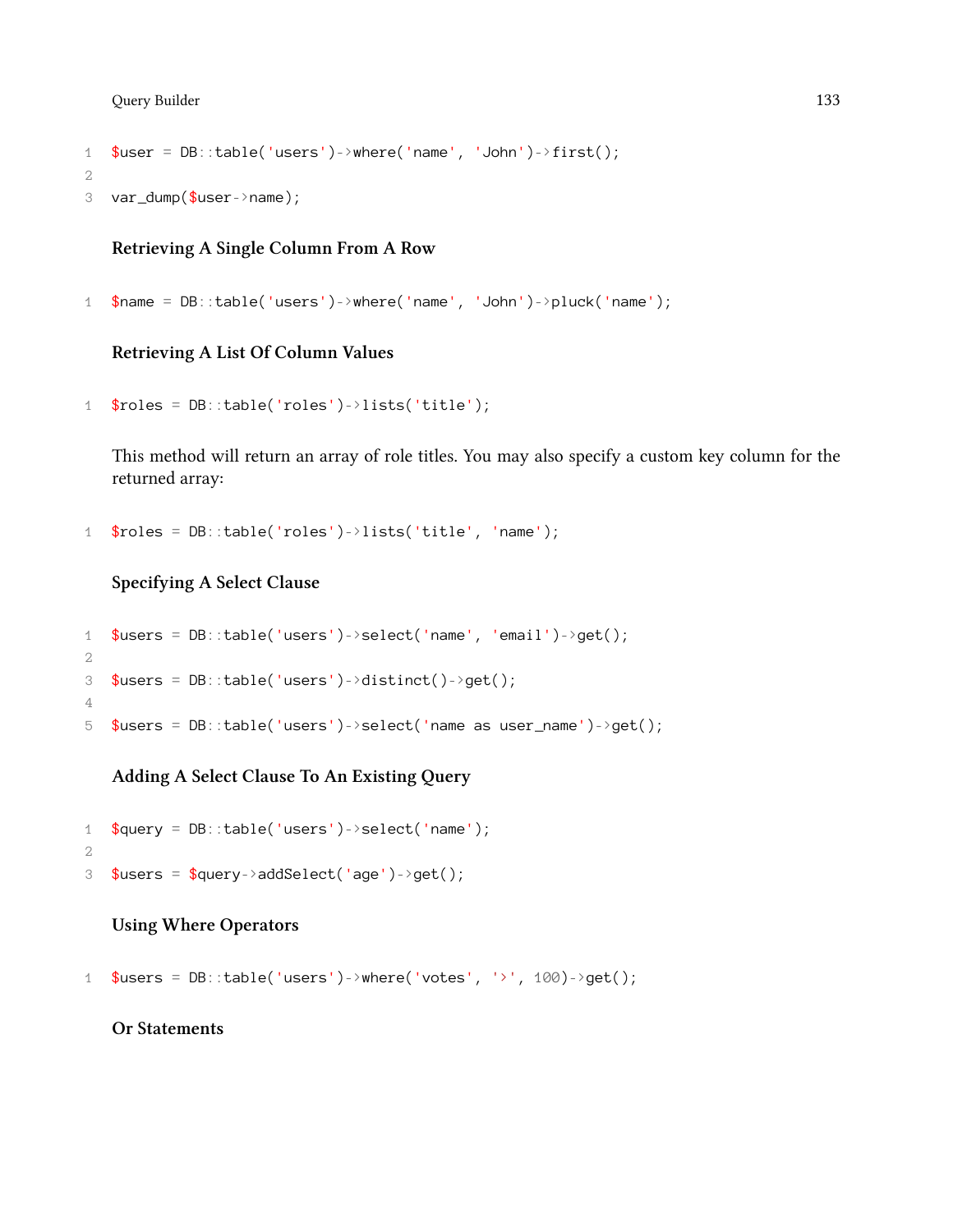Query Builder 134

```
1 $users = DB::table('users')
2 ->where('votes', '>', 100)
3 ->orWhere('name', 'John')
4 \rightarrowget();
```
#### **Using Where Between**

```
1 $users = DB::table('users')2 \longrightarrowwhereBetween('votes', array(1, 100))->get();
```
#### **Using Where In With An Array**

```
1 $users = DB::table('users')
2 ->whereIn('id', array(1, 2, 3))->get();
3
4 $users = DB::table('users')
5 \rightarrowwhereNotIn('id', array(1, 2, 3))->get();
```
#### **Using Where Null To Find Records With Unset Values**

```
1 $users = DB::table('users')2 ->whereNull('updated_at')->get();
```
**Order By, Group By, And Having**

```
1 $users = DB::table('users')2 ->orderBy('name', 'desc')
3 ->groupBy('count')
4 ->having('count', '>', 100)
5 ->get();
```
**Offset & Limit**

```
1 $users = DB::table('users')->skip(10)->take(5)->get();
```
# <span id="page-143-0"></span>**Joins**

The query builder may also be used to write join statements. Take a look at the following examples: **Basic Join Statement**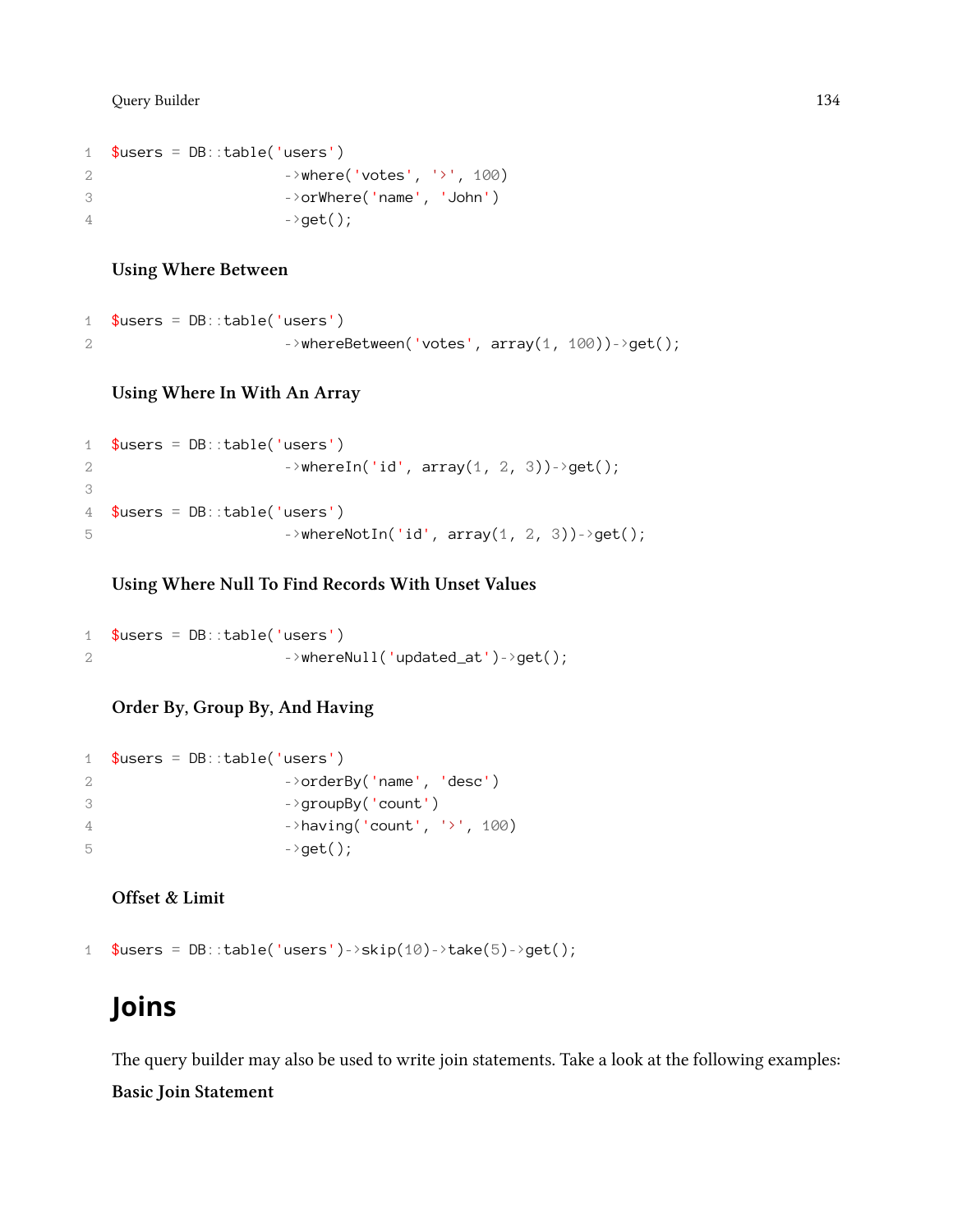```
1 DB::table('users')
2 \rightarrowjoin('contacts', 'users.id', '=', 'contacts.user_id')
3 ->join('orders', 'users.id', '=', 'orders.user_id')
4 ->select('users.id', 'contacts.phone', 'orders.price');
```
You may also specify more advanced join clauses:

```
1 DB::table('users')
2 ->join('contacts', function($join)
3 {
4 \ fjoin->on('users.id', '=', 'contacts.user_id')->orOn(...);
5 })
6 \longrightarrow get();
```
## **Advanced Wheres**

Sometimes you may need to create more advanced where clauses such as "where exists" or nested parameter groupings. The Laravel query builder can handle these as well:

**Parameter Grouping**

```
1 DB::table('users')
2 ->where('name', '=', 'John')
3 ->orWhere(function($query)
4 {
5 $query->where('votes', '>', 100)
6 - >where('title', '<>', 'Admin');
7 })
8 \rightarrow get();
```
The query above will produce the following SQL:

1 select  $*$  from users where name = 'John' or (votes  $>$  100 and title  $\leftrightarrow$  'Admin')

**Exists Statements**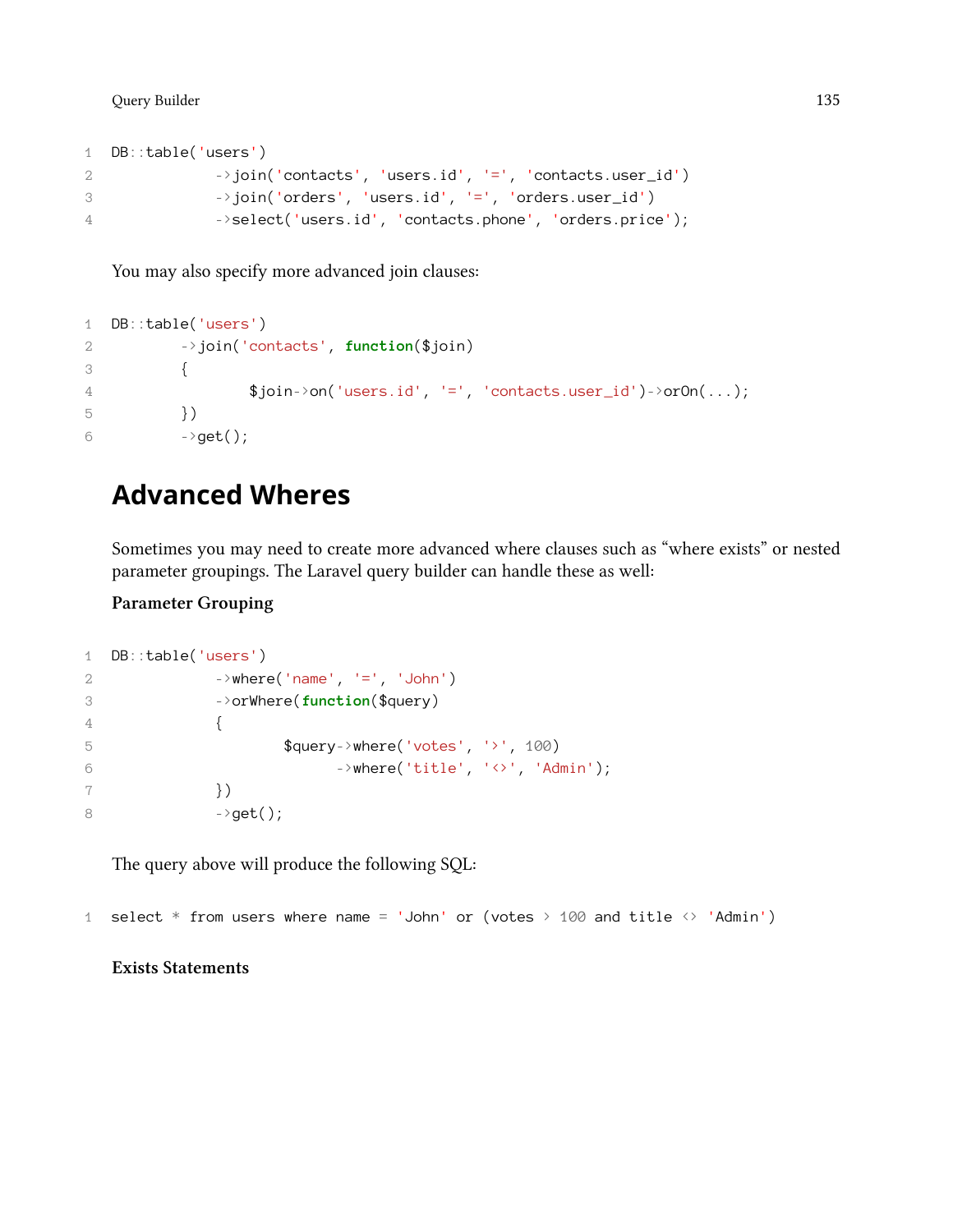```
1 DB::table('users')
2 ->whereExists(function($query)
3 {
4 $query->select(DB::raw(1))
5 ->from('orders')
6 ->whereRaw('orders.user_id = users.id');
7 })
8 ->get();
```
The query above will produce the following SQL:

```
1 select * from users
2 where exists (
3 select 1 from orders where orders.user_id = users.id
4 )
```
## **Aggregates**

The query builder also provides a variety of aggregate methods, such as count, max, min, avg, and sum.

### **Using Aggregate Methods**

```
1 $users = DB::table('users')->count();
2
3 $price = DB::table('orders')->max('price');
4
5 $price = DB::table('orders')->min('price');
6
7 $price = DB::table('orders')->avg('price');
8
9 $total = DB::table('users')->sum('votes');
```
## **Raw Expressions**

Sometimes you may need to use a raw expression in a query. These expressions will be injected into the query as strings, so be careful not to create any SQL injection points! To create a raw expression, you may use the DB: : raw method:

### **Using A Raw Expression**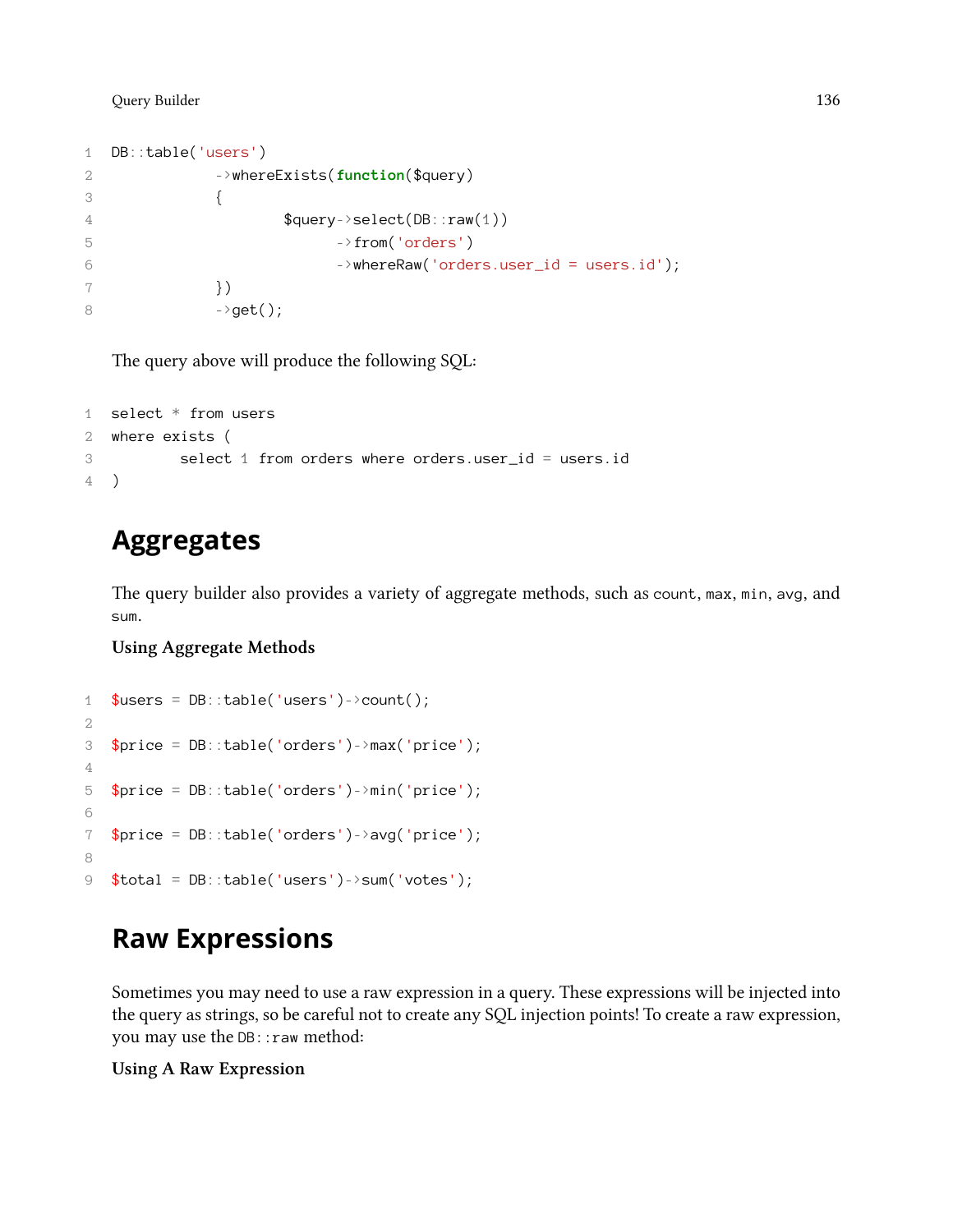```
1 $users = DB::table('users')2 ->select(DB::raw('count(*) as user_count, status'))
3 \longrightarrowwhere('status', '\leftrightarrow', 1)
4 ->groupBy('status')
5 \rightarrow get();
```
### **Incrementing or decrementing a value of a column**

```
1 DB::table('users')->increment('votes');
```
DB::table('users')->increment('votes', 5);

```
1 DB::table('users')->decrement('votes');
```
DB::table('users')->decrement('votes', 5); You may also specify additional columns to update: DB::table('users')->increment('votes', 1, array('name' *⇒* 'John'));

## **Inserts**

### **Inserting Records Into A Table**

```
1 DB::table('users')->insert(
2 array('email' => 'john@example.com', 'votes' => 0)
3 );
```
If the table has an auto-incrementing id, use insertGetId to insert a record and retrieve the id:

**Inserting Records Into A Table With An Auto-Incrementing ID**

```
1 $id = DB::table('users')->insertGetId(2 array('email' => 'john@example.com', 'votes' => 0)
3 );
```
**Note:** When using PostgreSQL the insertGetId method expects the auto-incrementing column to be named "id".

**Inserting Multiple Records Into A Table**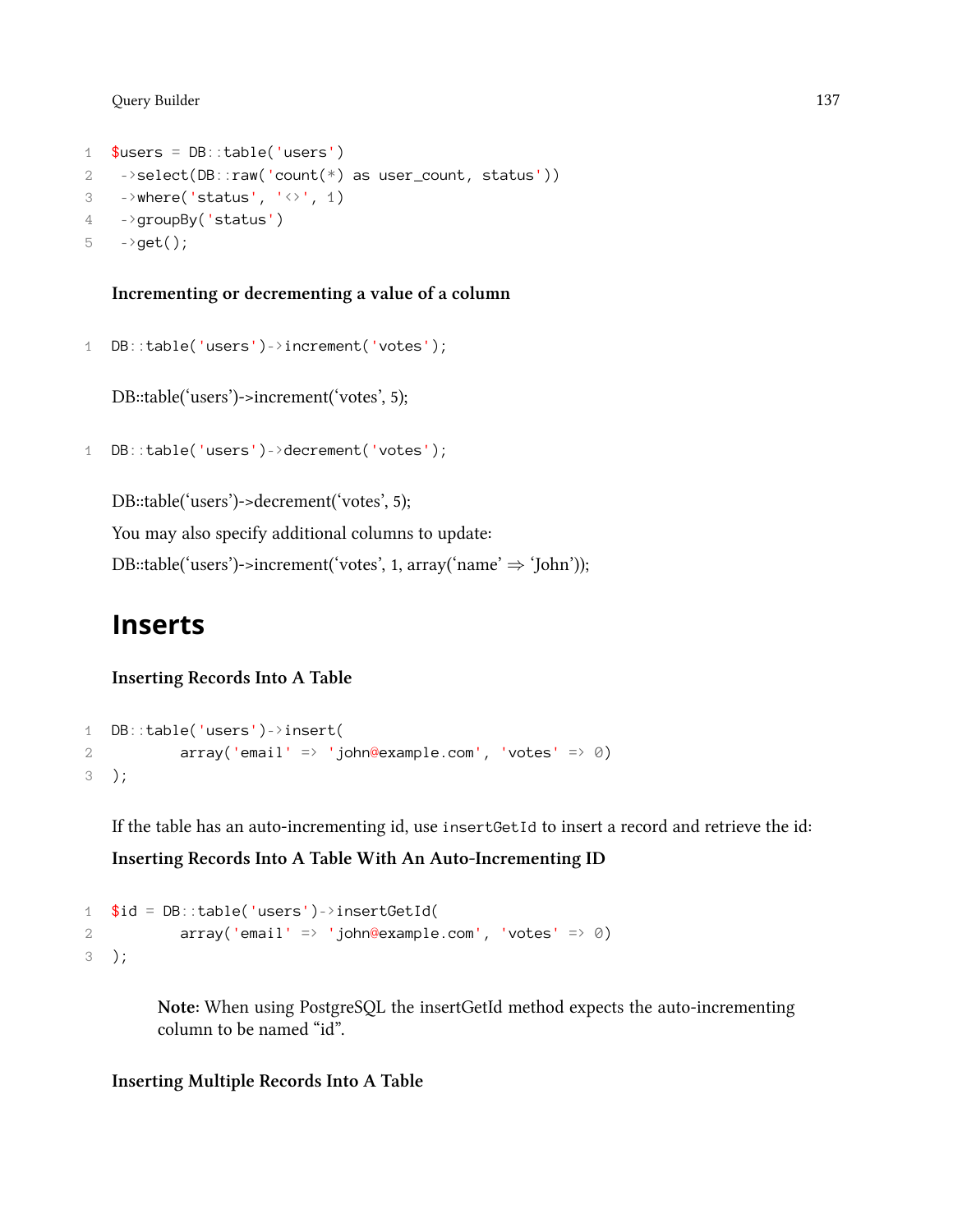```
1 DB::table('users')->insert(array(
2 array('email' => 'taylor@example.com', 'votes' => 0),
3 array('email' => 'dayle@example.com', 'votes' => 0),
4 ));
```
## **Updates**

**Updating Records In A Table**

```
1 DB::table('users')
2 ->where('id', 1)
3 ->update(array('votes' => 1));
```
## **Deletes**

**Deleting Records In A Table**

```
1 DB::table('users')->where('votes', '<', 100)->delete();
```
**Deleting All Records From A Table**

```
1 DB::table('users')->delete();
```
**Truncating A Table**

```
1 DB::table('users')->truncate();
```
## **Unions**

The query builder also provides a quick way to "union" two queries together:

**Performing A Query Union**

```
1 $first = DB::table('users')->whereNull('first_name');
2
3 $users = DB::table('users')->whereNull('last_name')->union($first)->get();
```
The unionAll method is also available, and has the same method signature as union.

## **Caching Queries**

You may easily cache the results of a query using the remember method:

**Caching A Query Result**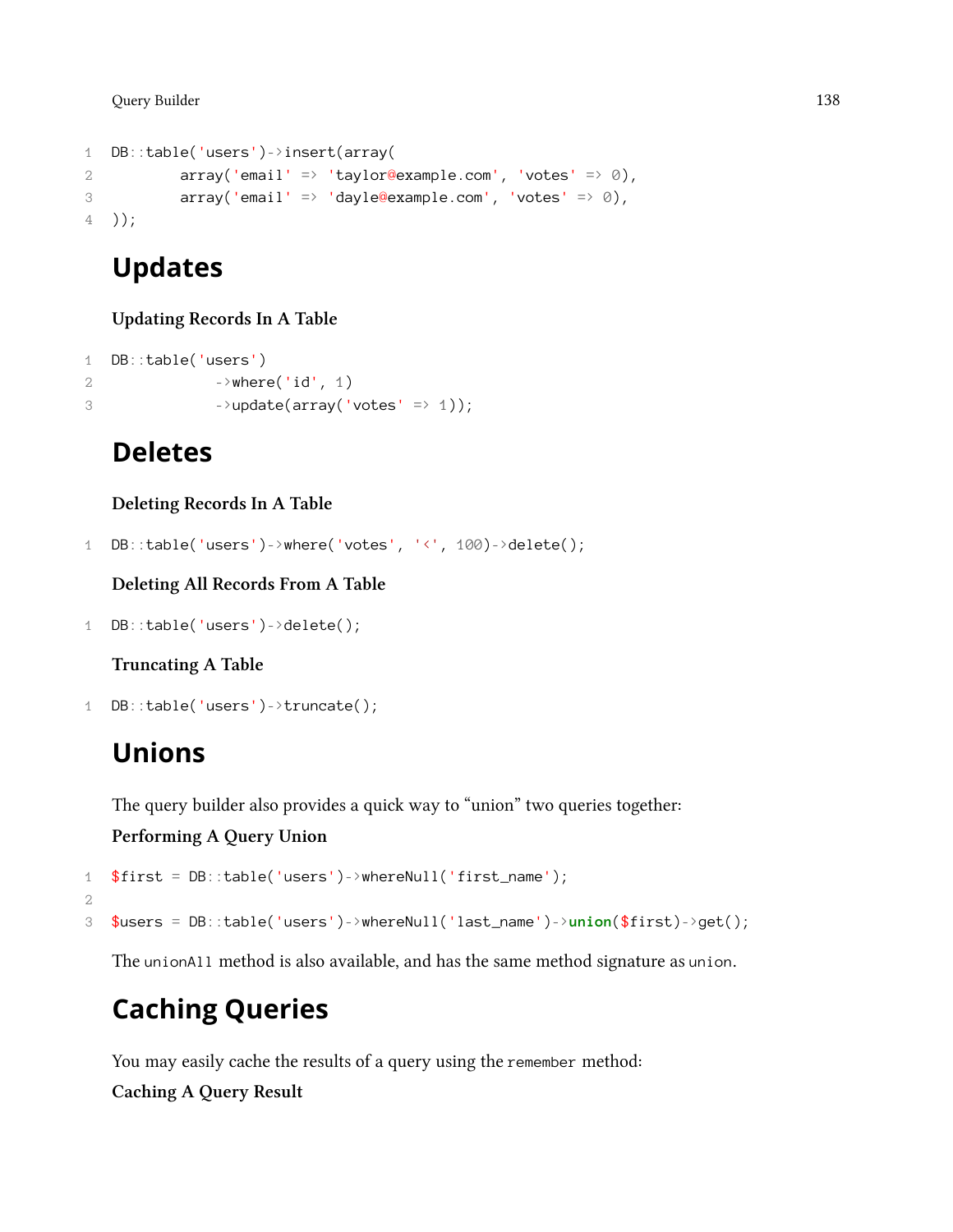```
1 $users = DB::table('users')->remember(10)-?get();
```
In this example, the results of the query will be cached for ten minutes. While the results are cached, the query will not be run against the database, and the results will be loaded from the default cache driver specified for your application.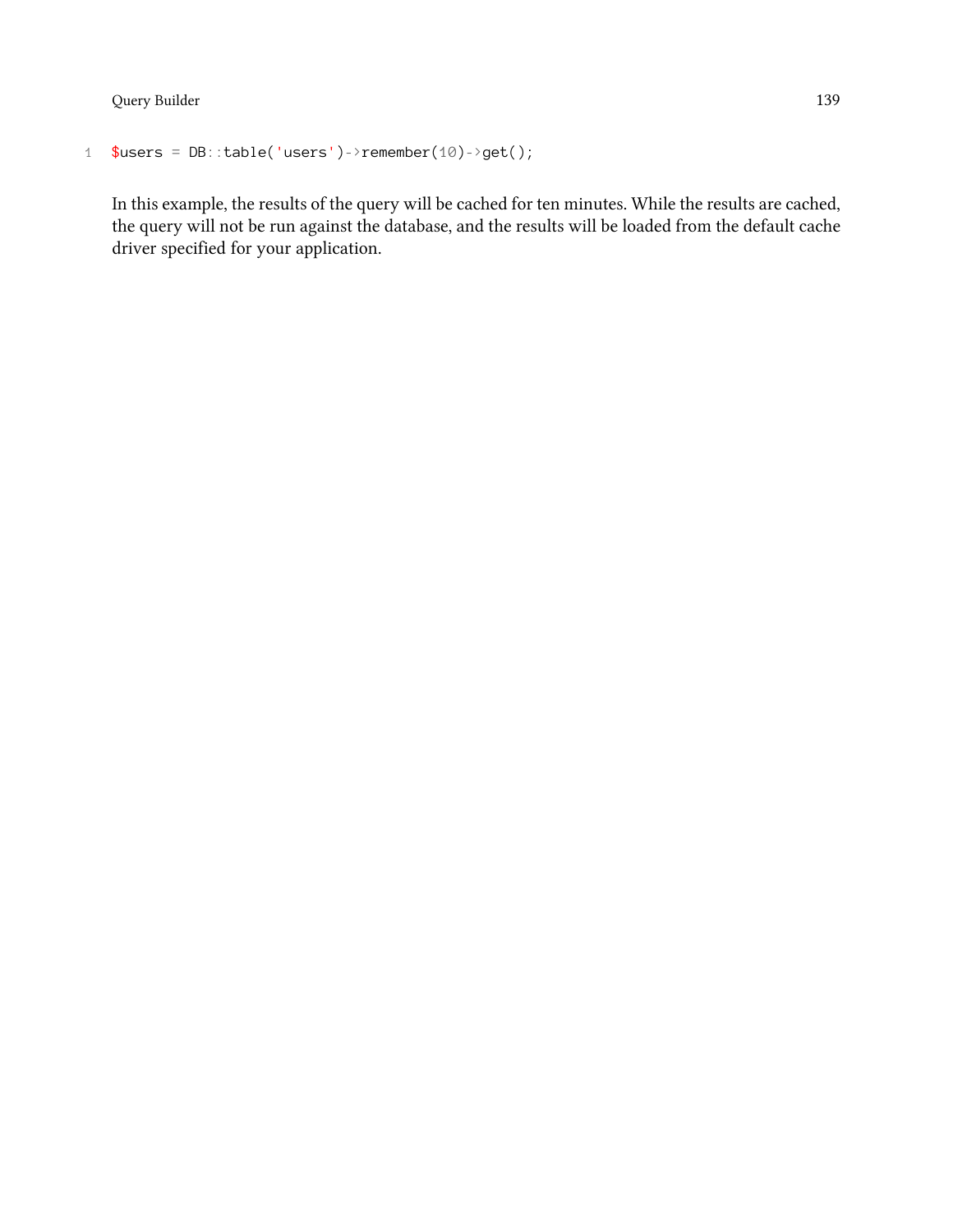- [Introduction](#page-149-0)
- [Basic Usage](#page-149-1)
- [Mass Assignment](#page-151-0)
- [Insert, Update, Delete](#page-152-0)
- [Soft Deleting](#page-155-0)
- [Timestamps](#page-154-0)
- [Query Scopes](#page-156-0)
- [Relationships](#page-157-0)
- [Querying Relations](#page-162-0)
- [Eager Loading](#page-163-0)
- [Inserting Related Models](#page-165-0)
- [Touching Parent Timestamps](#page-167-0)
- [Working With Pivot Tables](#page-168-0)
- [Collections](#page-168-1)
- [Accessors & Mutators](#page-170-0)
- [Date Mutators](#page-171-0)
- [Model Events](#page-172-0)
- [Model Observers](#page-172-1)
- [Converting To Arrays / JSON](#page-173-0)

## <span id="page-149-0"></span>**Introduction**

The Eloquent ORM included with Laravel provides a beautiful, simple ActiveRecord implementation for working with your database. Each database table has a corresponding "Model" which is used to interact with that table.

<span id="page-149-1"></span>Before getting started, be sure to configure a database connection in app/config/database.php.

## **Basic Usage**

To get started, create an Eloquent model. Models typically live in the app/models directory, but you are free to place them anywhere that can be auto-loaded according to your composer.json file.

### **Defining An Eloquent Model**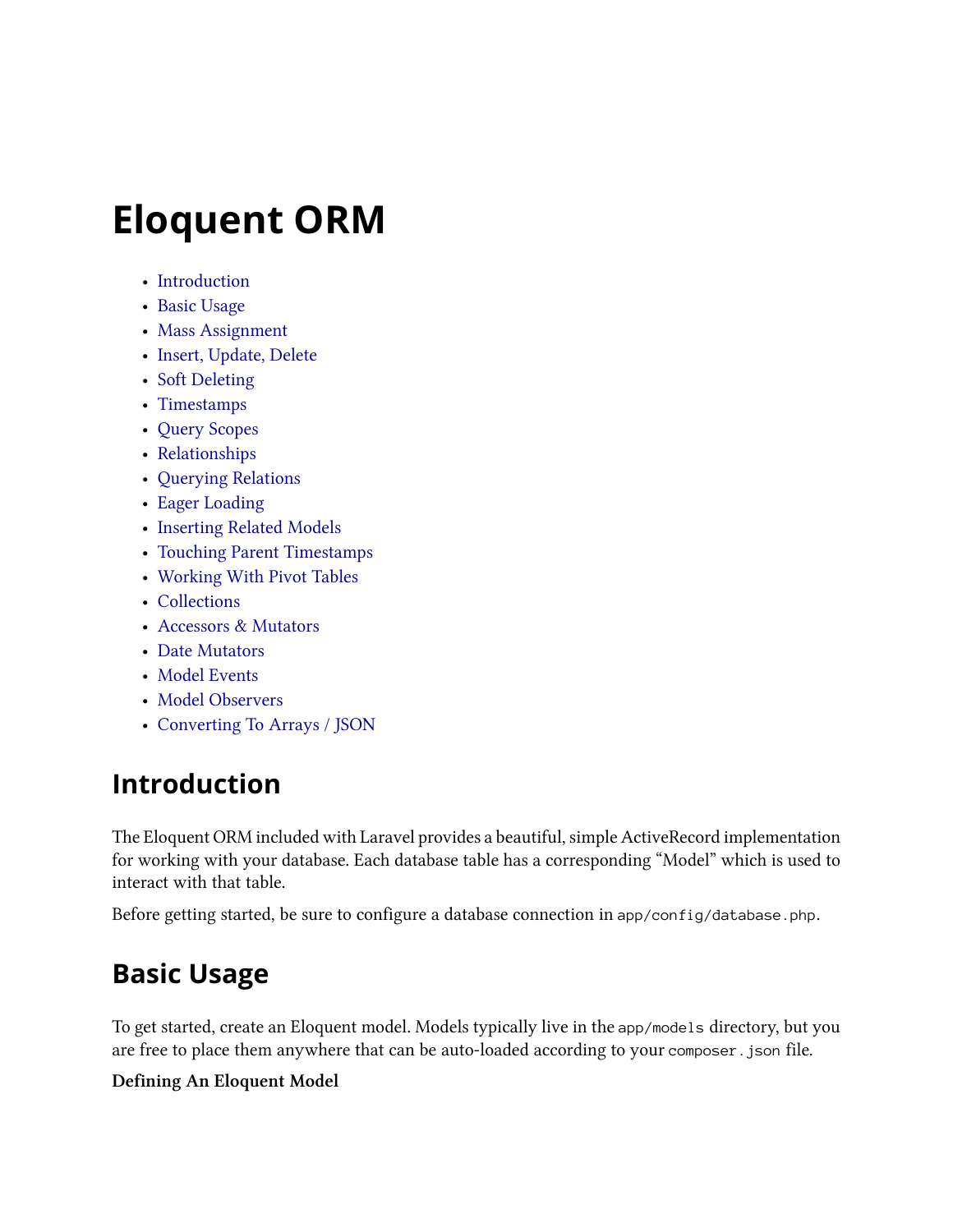```
1 class User extends Eloquent {}
```
Note that we did not tell Eloquent which table to use for our User model. The lower-case, plural name of the class will be used as the table name unless another name is explicitly specified. So, in this case, Eloquent will assume the User model stores records in the users table. You may specify a custom table by defining a table property on your model:

```
1 class User extends Eloquent {
\mathcal{D}3 protected $table = 'my_users';
4
5 }
```
**Note:** Eloquent will also assume that each table has a primary key column named id. You may define a primaryKey property to override this convention. Likewise, you may define a connection property to override the name of the database connection that should be used when utilizing the model.

Once a model is defined, you are ready to start retrieving and creating records in your table. Note that you will need to place updated\_at and created\_at columns on your table by default. If you do not wish to have these columns automatically maintained, set the \$timestamps property on your model to false.

### **Retrieving All Models**

```
1 $users = User::all();
```
### **Retrieving A Record By Primary Key**

```
1 $user = User::find(1);2
3 var_dump($user->name);
```
**Note:** All methods available on the [query builderqueries) are also available when querying Eloquent models.

### **Retrieving A Model By Primary Key Or Throw An Exception**

Sometimes you may wish to throw an exception if a model is not found, allowing you to catch the exceptions using an App::error handler and display a 404 page.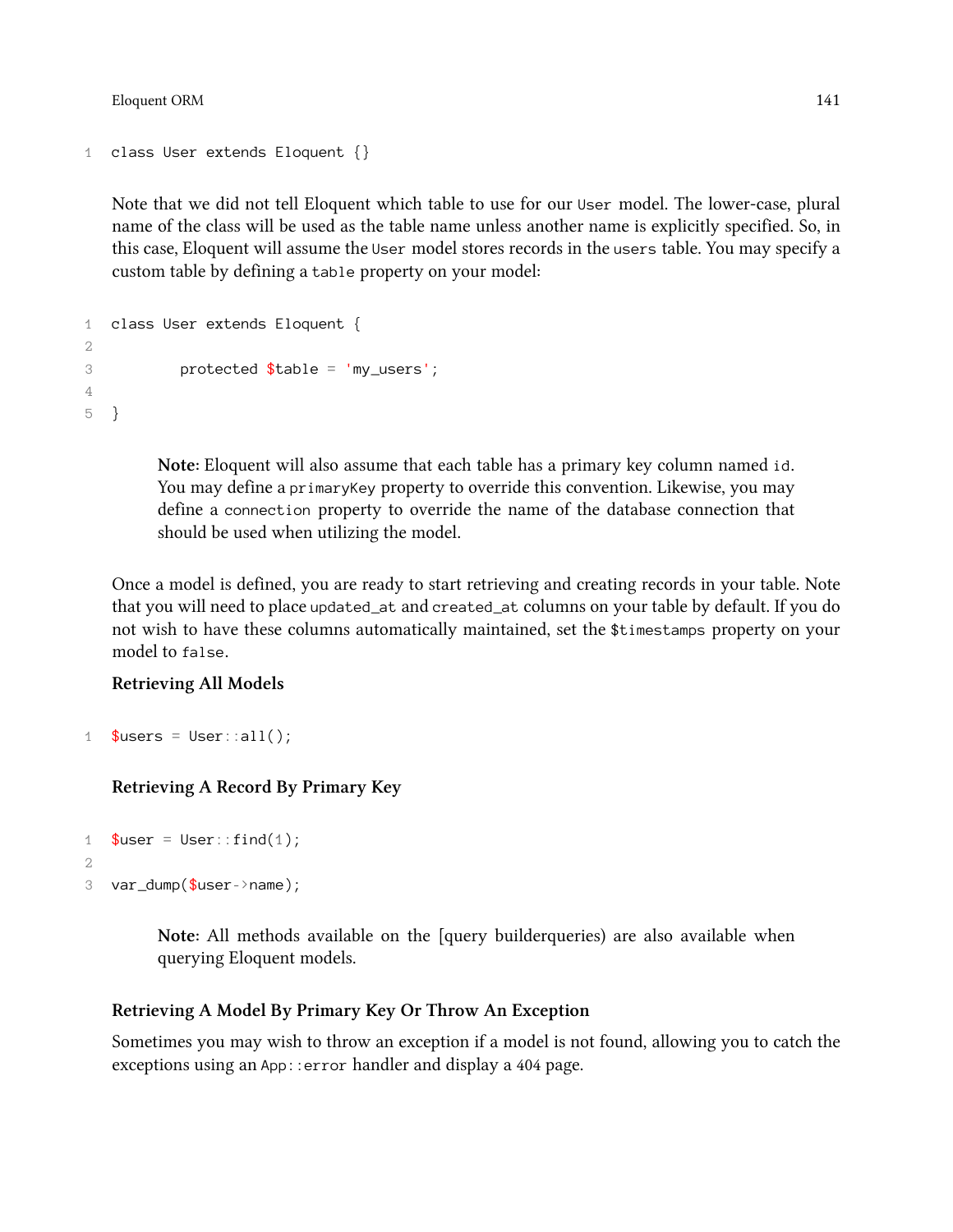```
1 $model = User::findOrFail(1);
```
To register the error handler, listen for the ModelNotFoundException

```
1 use Illuminate\Database\Eloquent\ModelNotFoundException;
2
3 App::error(function(ModelNotFoundException $e)
4 {
5 return Response::make('Not Found', 404);
6 });
```
**Querying Using Eloquent Models**

```
1 $users = User::where('votes', '>', 100)->take(10)->get();
\mathcal{D}3 foreach ($users as $user)
4 {
5 var_dump($user->name);
6 }
```
Of course, you may also use the query builder aggregate functions.

#### **Eloquent Aggregates**

```
1 %count = User::where('votes', '>', 100)->count();
```
If you are unable to generate the query you need via the fluent interface, feel free to use whereRaw:  $susers = User::whereRaw('age > ? and votes = 100', array(25))->get();$ 

## <span id="page-151-0"></span>**Mass Assignment**

When creating a new model, you pass an array of attributes to the model constructor. These attributes are then assigned to the model via mass-assignment. This is convenient; however, can be a **serious** security concern when blindly passing user input into a model. If user input is blindly passed into a model, the user is free to modify **any** and **all** of the model's attributes. For this reason, all Eloquent models protect against mass-assignment by default.

To get started, set the fillable or guarded properties on your model.

The fillable property specifies which attributes should be mass-assignable. This can be set at the class or instance level.

#### **Defining Fillable Attributes On A Model**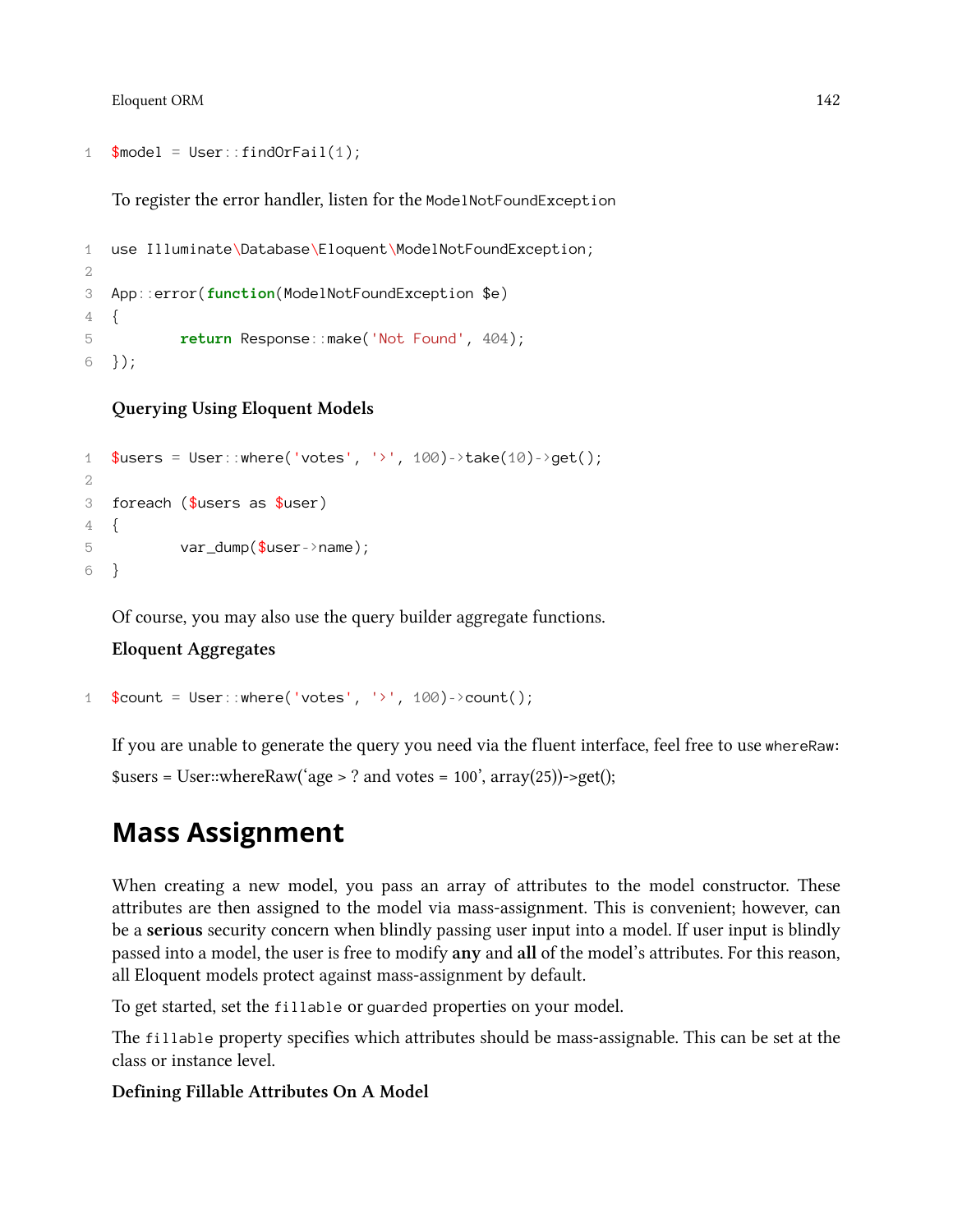```
1 class User extends Eloquent {
2
3 protected $fillable = array('first_name', 'last_name', 'email');
4
5 }
```
In this example, only the three listed attributes will be mass-assignable.

The inverse of fillable is guarded, and serves as a "black-list" instead of a "white-list":

### **Defining Guarded Attributes On A Model**

```
1 class User extends Eloquent {
\mathcal{D}3 protected $guarded = array('id', 'password');
4
5 }
```
In the example above, the id and password attributes may **not** be mass assigned. All other attributes will be mass assignable. You may also block **all** attributes from mass assignment using the guard method:

### **Blocking All Attributes From Mass Assignment**

```
1 protected \text{Squared} = \text{array}('*);
```
## <span id="page-152-0"></span>**Insert, Update, Delete**

To create a new record in the database from a model, simply create a new model instance and call the save method.

**Saving A New Model**

```
1 $user = new User;2
3 $user->name = 'John';
4
5 $user->save();
```
**Note:** Typically, your Eloquent models will have auto-incrementing keys. However, if you wish to specify your own keys, set the incrementing property on your model to false.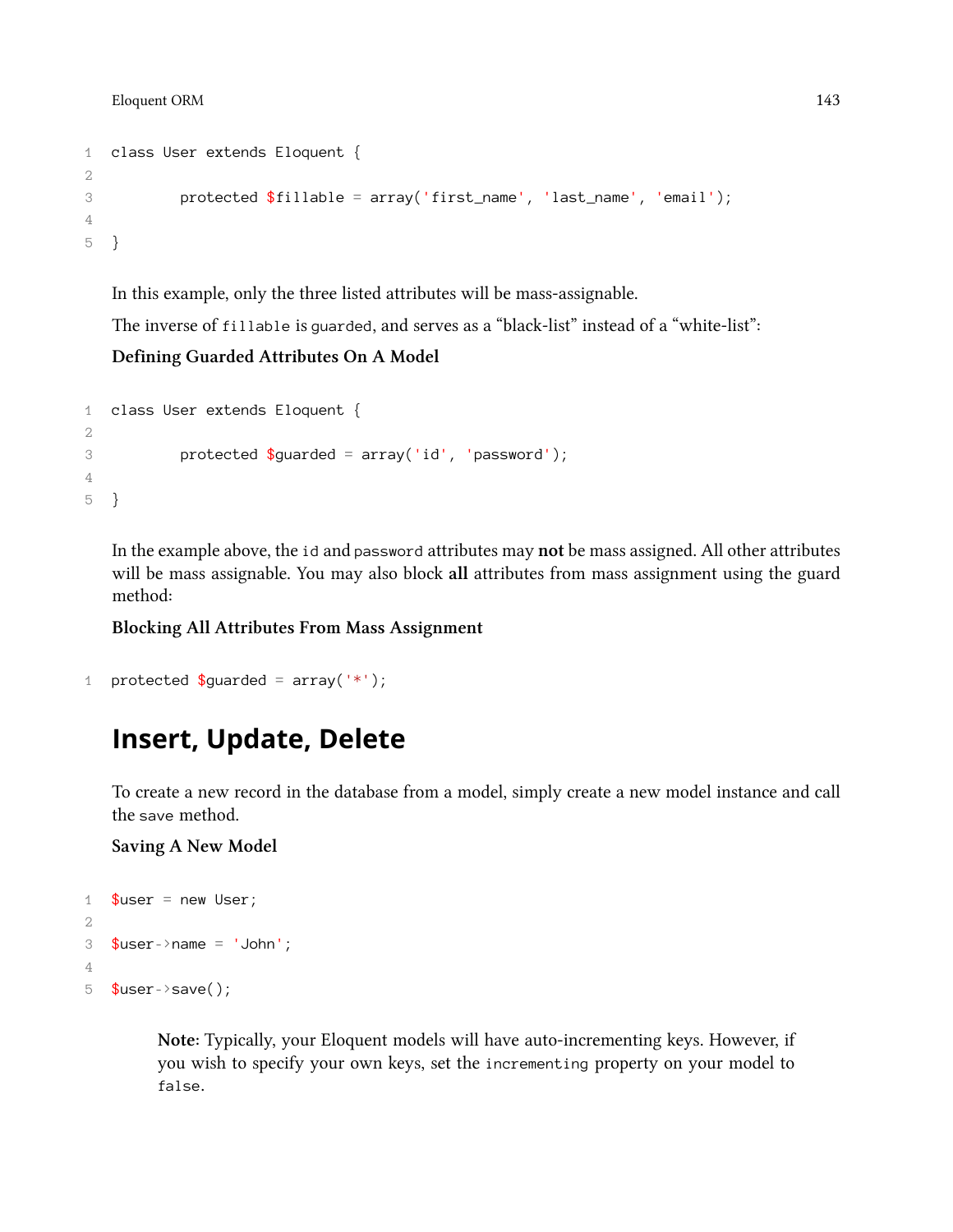You may also use the create method to save a new model in a single line. The inserted model instance will be returned to you from the method. However, before doing so, you will need to specify either a fillable or guarded attribute on the model, as all Eloquent models protect against mass-assignment.

**Setting The Guarded Attributes On The Model**

```
1 class User extends Eloquent {
2
3 protected $guarded = array('id', 'account_id');
4
5 }
```
### **Using The Model Create Method**

```
1 $user = User::create(array('name' => 'John'));
```
To update a model, you may retrieve it, change an attribute, and use the save method:

### **Updating A Retrieved Model**

```
1 $user = User::find(1);2
3 $user->email = 'john@foo.com';
4
5 $user->save();
```
Sometimes you may wish to save not only a model, but also all of its relationships. To do so, you may use the push method:

### **Saving A Model And Relationships**

```
1 $user->push();
```
You may also run updates as queries against a set of models:

```
1 $affectedRows = User::where('votes', '>', 100)->update(array('status' => 2));
```
To delete a model, simply call the delete method on the instance:

**Deleting An Existing Model**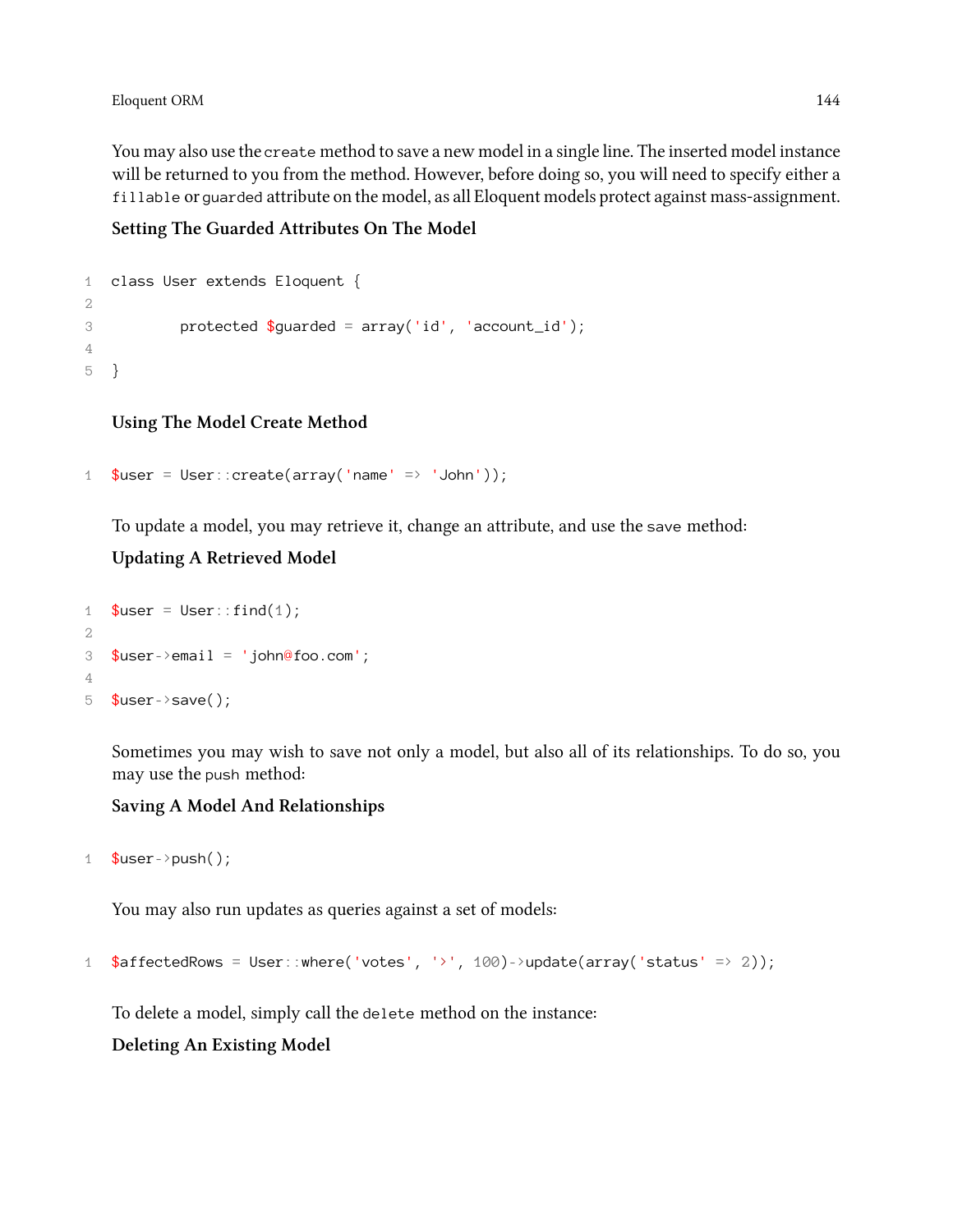```
1 $user = User::find(1);2
3 $user->delete();
```
### **Deleting An Existing Model By Key**

```
1 User::destroy(1);
2
3 User::destroy(1, 2, 3);
```
Of course, you may also run a delete query on a set of models:

```
1 $affectedRows = User::where('votes', '>', 100)->delete();
```
If you wish to simply update the timestamps on a model, you may use the touch method:

**Updating Only The Model's Timestamps**

```
1 $user->touch();
```
## <span id="page-154-0"></span>**Timestamps**

By default, Eloquent will maintain the created\_at and updated\_at columns on your database table automatically. Simply add these timestamp columns to your table and Eloquent will take care of the rest. If you do not wish for Eloquent to maintain these columns, add the following property to your model:

#### **Disabling Auto Timestamps**

```
1 class User extends Eloquent {
2
3 protected $table = 'users';
4
5 public $timestamps = false;
6
7 }
```
If you wish to customize the format of your timestamps, you may override the freshTimestamp method in your model:

#### **Providing A Custom Timestamp Format**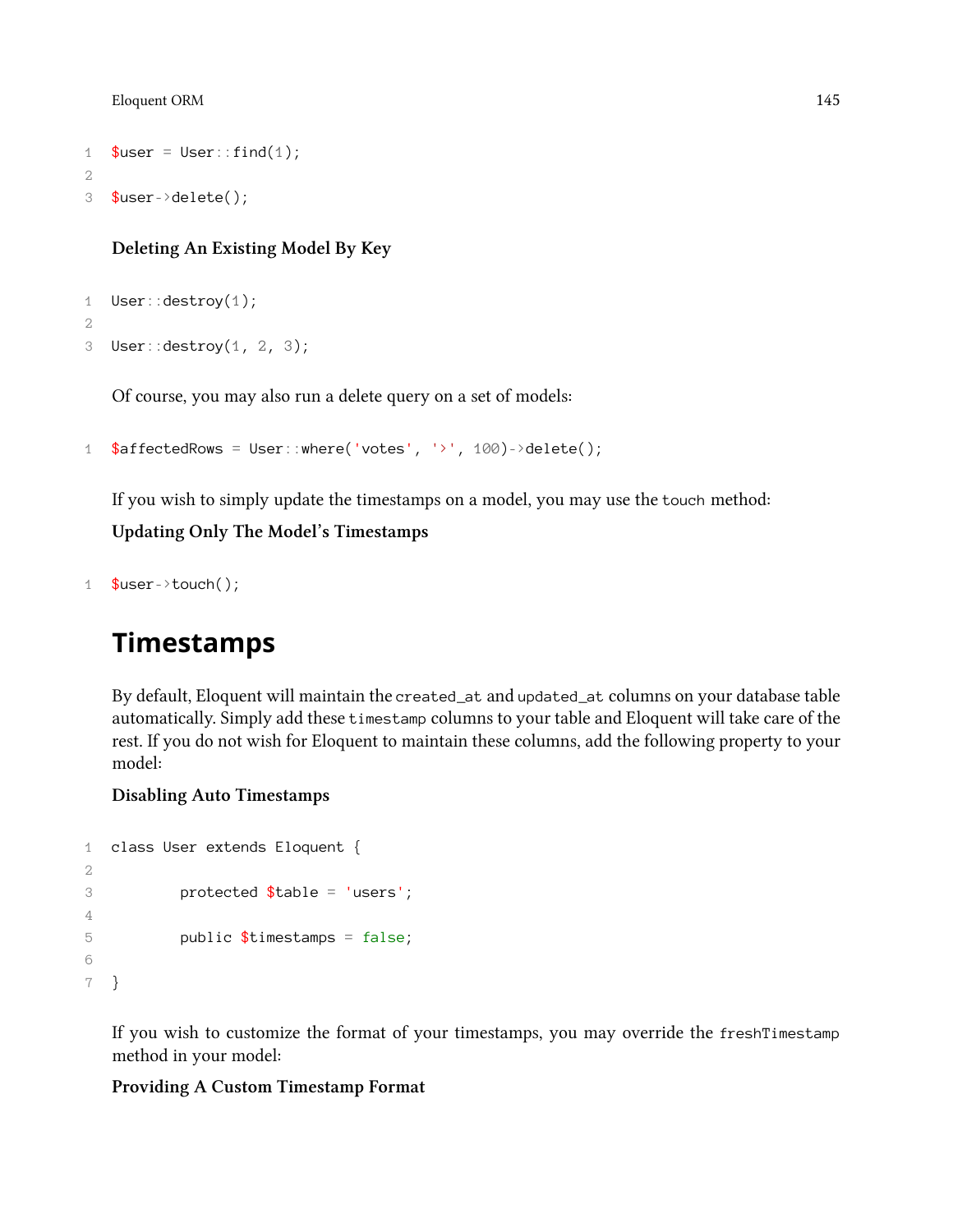```
1 class User extends Eloquent {
2
3 public function freshTimestamp()
4 {
5 return time();
6 }
7
8 }
```
## <span id="page-155-0"></span>**Soft Deleting**

When soft deleting a model, it is not actually removed from your database. Instead, a deleted\_at timestamp is set on the record. To enable soft deletes for a model, specify the softDelete property on the model:

```
1 class User extends Eloquent {
2
3 protected $softDelete = true;
4
5 }
```
To add a deleted\_at column to your table, you may use the softDeletes method from a migration:

```
1 $table->softDeletes();
```
Now, when you call the delete method on the model, the deleted\_at column will be set to the current timestamp. When querying a model that uses soft deletes, the "deleted" models will not be included in query results. To force soft deleted models to appear in a result set, use the withTrashed method on the query:

#### **Forcing Soft Deleted Models Into Results**

```
1 $users = User::withTransfer()~> where('account_id', 1)->get();
```
If you wish to **only** receive soft deleted models in your results, you may use the onlyTrashed method:

```
1 $users = User::onlyTrashed()~\Rightarrow where('account_id', 1)-\get();
```
To restore a soft deleted model into an active state, use the restore method: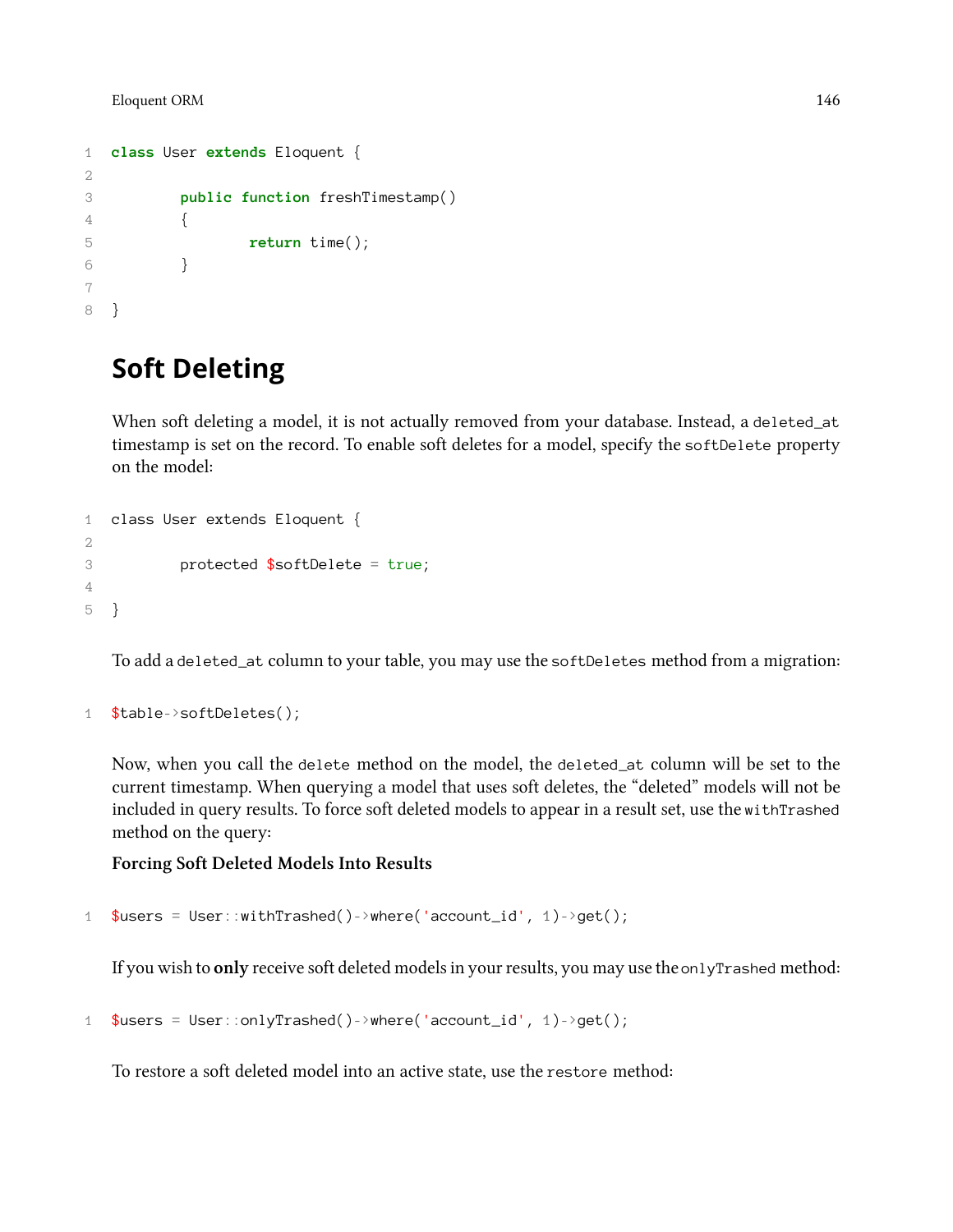```
1 $user->restore();
```
You may also use the restore method on a query:

```
1 User::withTrashed()->where('account_id', 1)->restore();
```
The restore method may also be used on relationships:

```
1 $user->posts()->restore();
```
If you wish to truly remove a model from the database, you may use the forceDelete method:

1 \$user->forceDelete();

The forceDelete method also works on relationships:

```
1 $user->posts()->forceDelete();
```
To determine if a given model instance has been soft deleted, you may use the trashed method:

```
1 if ($user->trashed())
2 {
3 //
4 }
```
## <span id="page-156-0"></span>**Query Scopes**

Scopes allow you to easily re-use query logic in your models. To define a scope, simply prefix a model method with scope:

**Defining A Query Scope**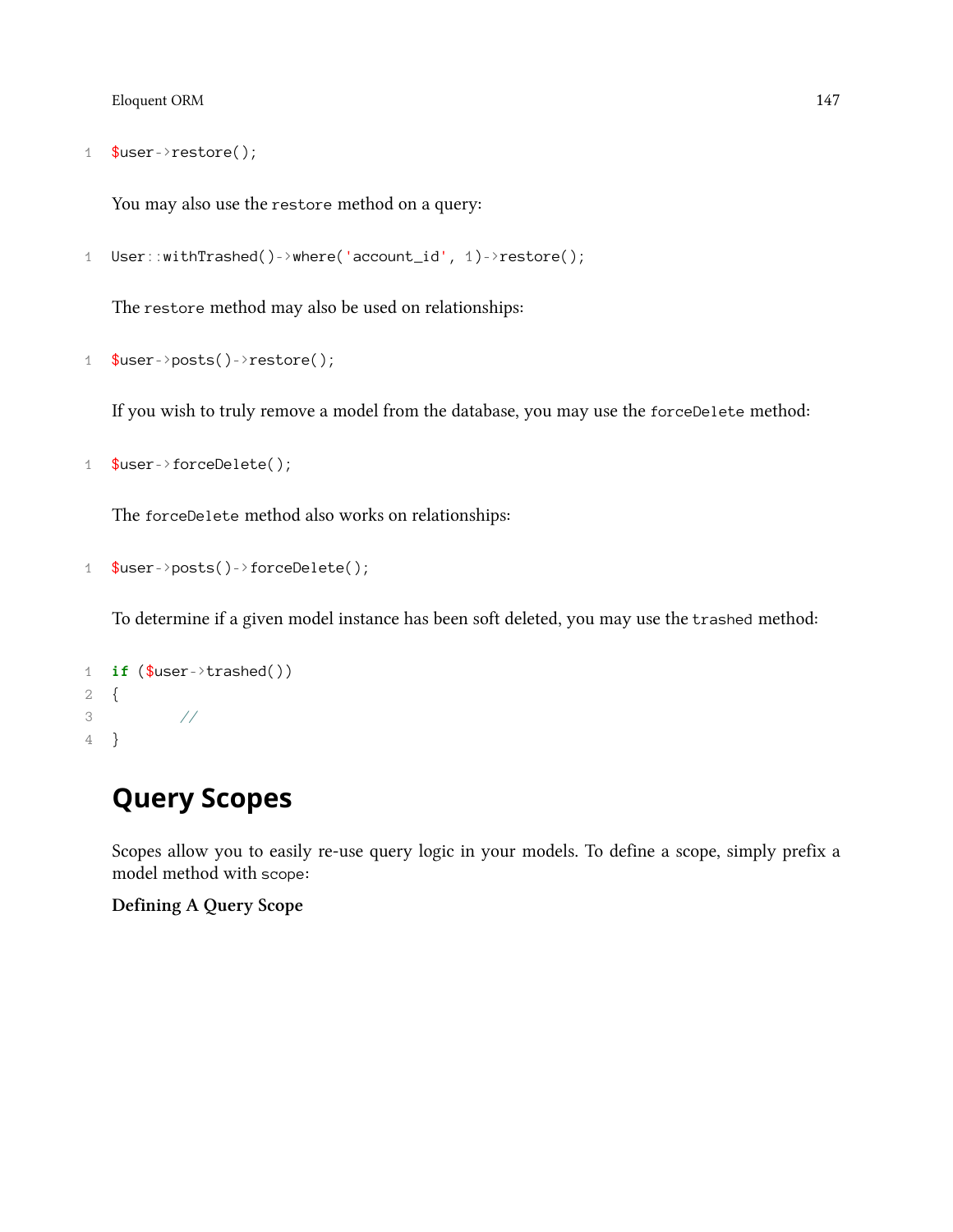```
1 class User extends Eloquent {
2
3 public function scopePopular($query)
4 {
5 return $query->where('votes', '>', 100);
6 }
7
8 }
```
### **Utilizing A Query Scope**

1  $$users = User::popular()->orderBy('created_at')->get()$ ;

## <span id="page-157-0"></span>**Relationships**

Of course, your database tables are probably related to one another. For example, a blog post may have many comments, or an order could be related to the user who placed it. Eloquent makes managing and working with these relationships easy. Laravel supports four types of relationships:

- [One To One](#page-157-1)
- [One To Many](#page-158-0)
- [Many To Many](#page-159-0)
- [Polymorphic Relations](#page-160-0)

### <span id="page-157-1"></span>**One To One**

A one-to-one relationship is a very basic relation. For example, a User model might have one Phone. We can define this relation in Eloquent:

**Defining A One To One Relation**

```
1 class User extends Eloquent {
2
3 public function phone()
4 {
5 return $this->hasOne('Phone');
6 }
7
8 }
```
The first argument passed to the hasOne method is the name of the related model. Once the relationship is defined, we may retrieve it using Eloquent's [dynamic properties:](#page-163-1)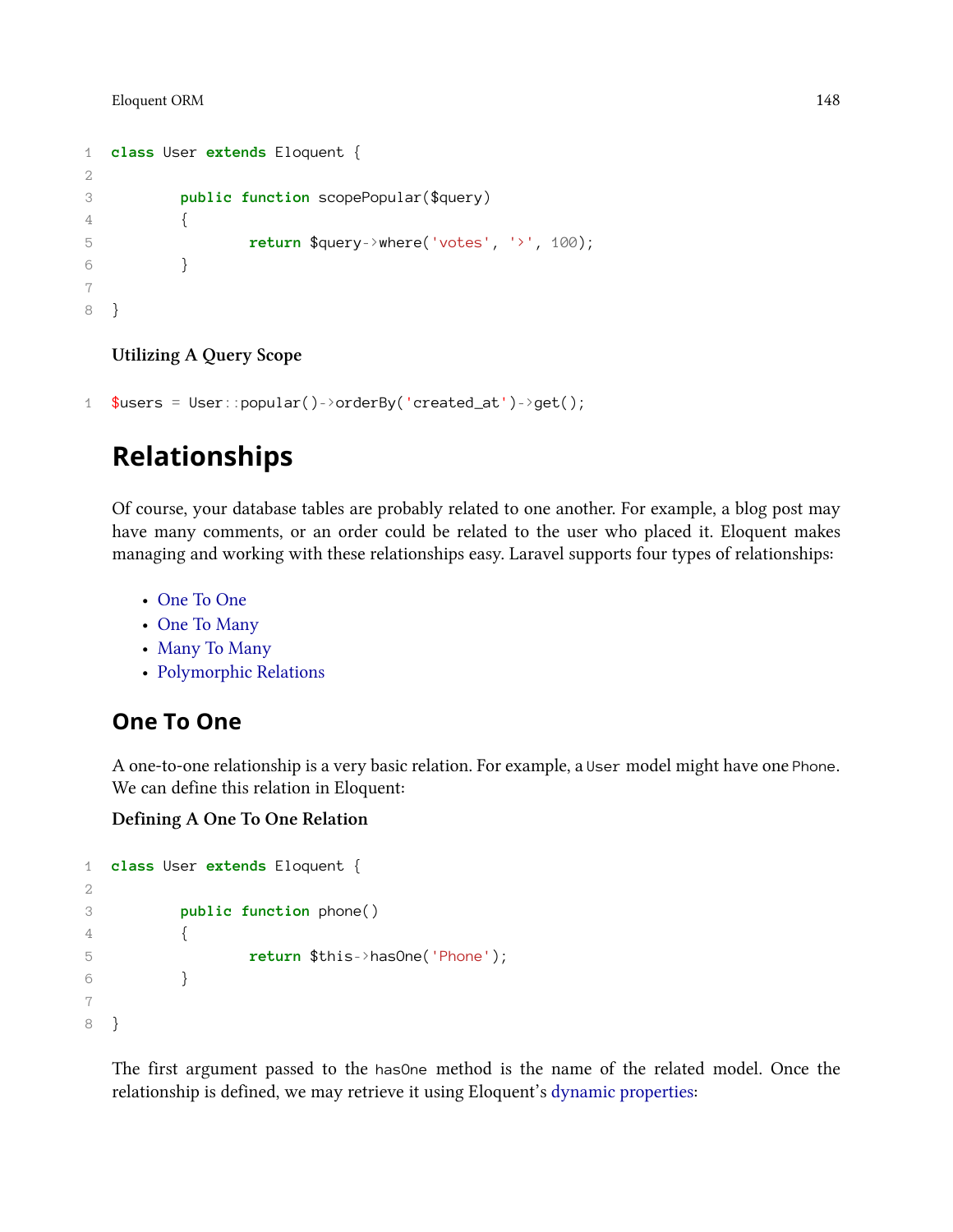```
1 $phone = User::find(1)-\rhohone;
```
The SQL performed by this statement will be as follows:

```
1 select * from users where id = 1
2
3 select * from phones where user_id = 1
```
Take note that Eloquent assumes the foreign key of the relationship based on the model name. In this case, Phone model is assumed to use a user\_id foreign key. If you wish to override this convention, you may pass a second argument to the hasOne method:

```
1 return $this->hasOne('Phone', 'custom_key');
```
To define the inverse of the relationship on the Phone model, we use the belongsTo method:

### **Defining The Inverse Of A Relation**

```
1 class Phone extends Eloquent {
2
3 public function user()
4 {
5 return $this->belongsTo('User');
6 }
7
8 }
```
In the example above, Eloquent will look for a user\_id column on the phones table. If you would like to define a different foreign key column, you may pass it as the second argument to the belongsTo method:

class Phone extends Eloquent {

```
1 public function user()
2 {
3 return $this->belongsTo('User', 'custom_key');
4 }
```
<span id="page-158-0"></span>}

### **One To Many**

An example of a one-to-many relation is a blog post that "has many" comments. We can model this relation like so: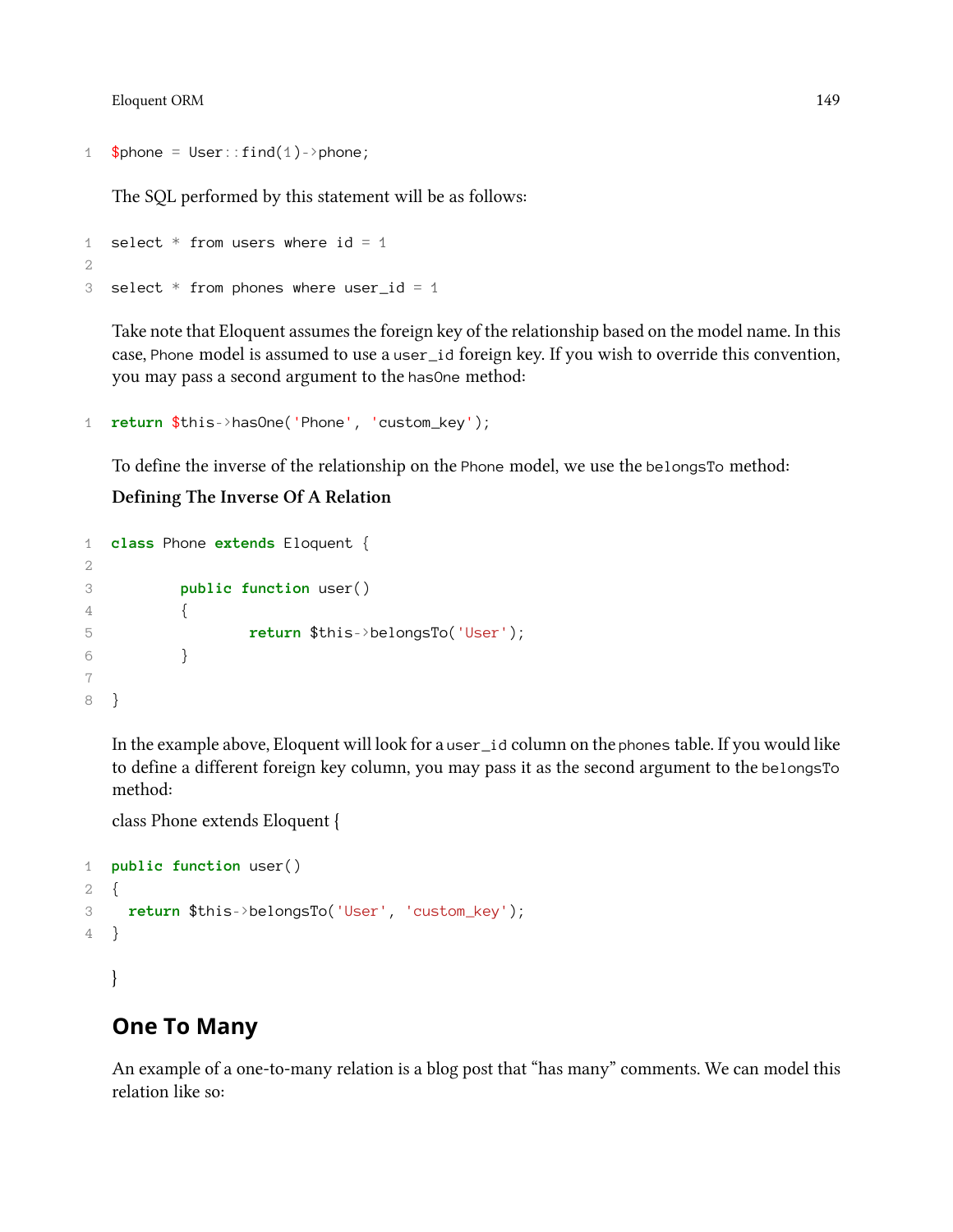```
1 class Post extends Eloquent {
2
3 public function comments()
4 {
5 return $this->hasMany('Comment');
6 }
7
8 }
```
Now we can access the post's comments through the [dynamic property](#page-163-1):

```
1 $comments = Post::find(1)->comments;
```
If you need to add further constraints to which comments are retrieved, you may call the comments method and continue chaining conditions:

```
1 $comments = Post::find(1)-\geq comments() \rightarrow where('title', '='', 'foo') \rightarrow first();
```
Again, you may override the conventional foreign key by passing a second argument to the hasMany method:

```
1 return $this->hasMany('Comment', 'custom_key');
```
To define the inverse of the relationship on the Comment model, we use the belongsTo method:

**Defining The Inverse Of A Relation**

```
1 class Comment extends Eloquent {
\mathcal{D}3 public function post()
4 \qquad \qquad \{5 return $this->belongsTo('Post');
6 }
7
8 }
```
## <span id="page-159-0"></span>**Many To Many**

Many-to-many relations are a more complicated relationship type. An example of such a relationship is a user with many roles, where the roles are also shared by other users. For example, many users may have the role of "Admin". Three database tables are needed for this relationship: users, roles, and role\_user. The role\_user table is derived from the alphabetical order of the related model names, and should have user\_id and role\_id columns.

We can define a many-to-many relation using the belongsToMany method: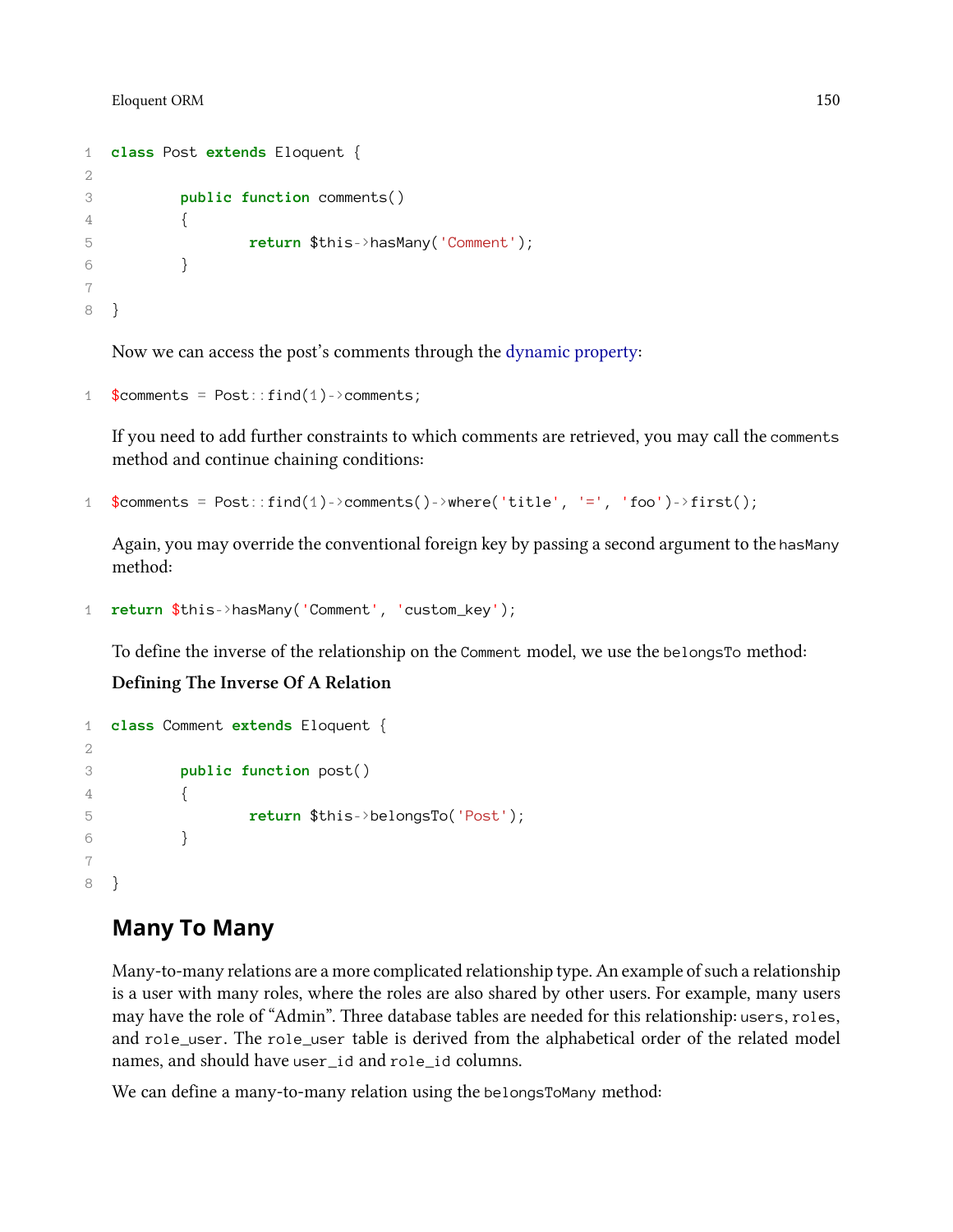```
1 class User extends Eloquent {
2
3 public function roles()
4 {
5 return $this->belongsToMany('Role');
6 }
7
8 }
```
Now, we can retrieve the roles through the User model:

```
1 $roles = User::find(1)-\r{ }roles;
```
If you would like to use an unconventional table name for your pivot table, you may pass it as the second argument to the belongsToMany method:

```
1 return $this->belongsToMany('Role', 'user_roles');
```
You may also override the conventional associated keys:

```
1 return $this->belongsToMany('Role', 'user_roles', 'user_id', 'foo_id');
```
Of course, you may also define the inverse of the relationship on the Role model:

```
1 class Role extends Eloquent {
2
3 public function users()
4 {
5 return $this->belongsToMany('User');
6 }
7
8 }
```
### <span id="page-160-0"></span>**Polymorphic Relations**

Polymorphic relations allow a model to belong to more than one other model, on a single association. For example, you might have a photo model that belongs to either a staff model or an order model. We would define this relation like so: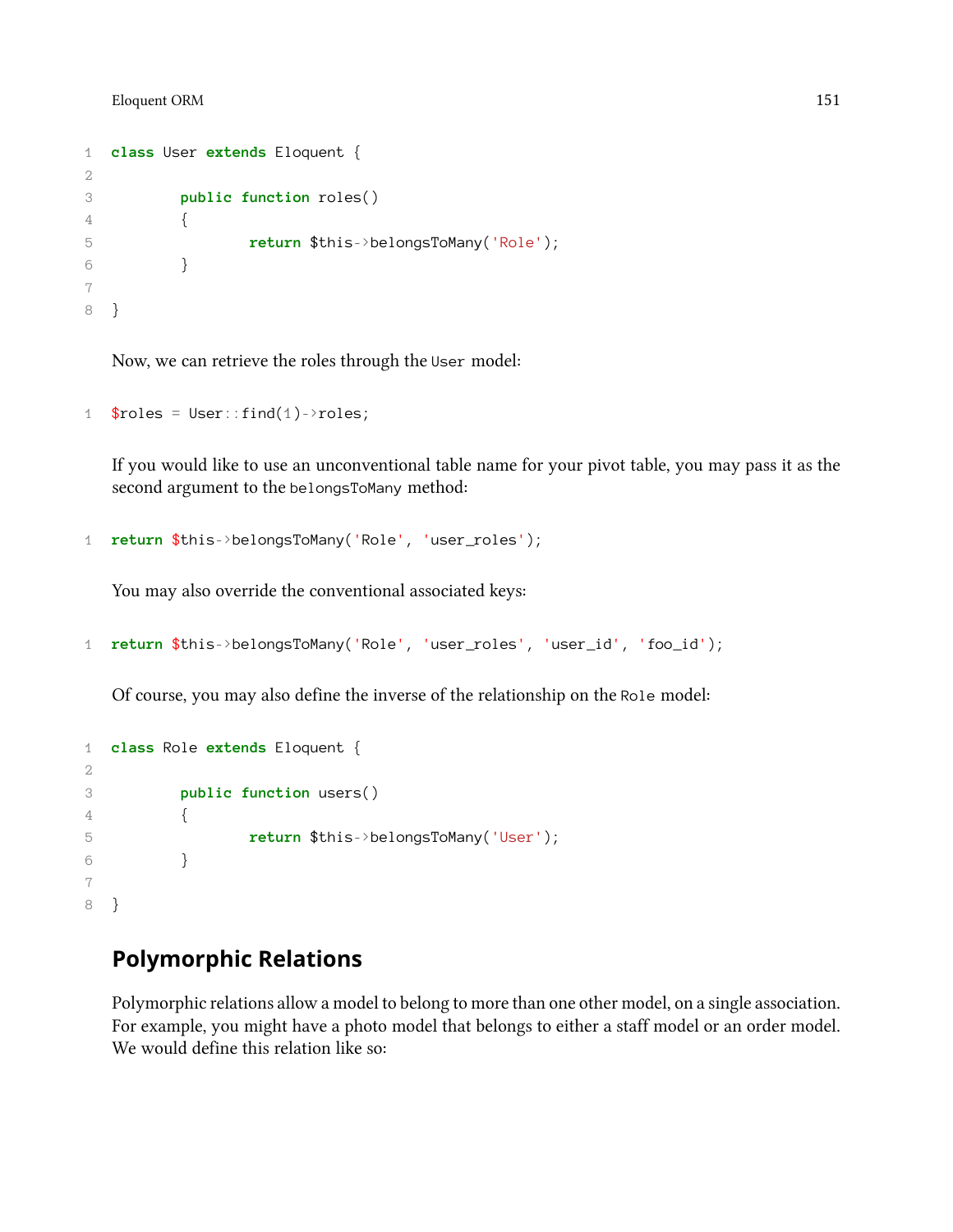```
1 class Photo extends Eloquent {
2
3 public function imageable()
4 {
5 return $this->morphTo();
6 }
7
8 }
9
10 class Staff extends Eloquent {
11
12 public function photos()
13 {
14 return $this->morphMany('Photo', 'imageable');
15 }
16
17 }
18
19 class Order extends Eloquent {
20
21 public function photos()
22 {
23 return $this->morphMany('Photo', 'imageable');
24 }
25
26 }
```
Now, we can retrieve the photos for either a staff member or an order: **Retrieving A Polymorphic Relation**

```
1 $statf = Staff::find(1);2
3 foreach ($staff->photos as $photo)
4 {
5 //
6 }
```
However, the true "polymorphic" magic is when you access the staff or order from the Photo model: **Retrieving The Owner Of A Polymorphic Relation**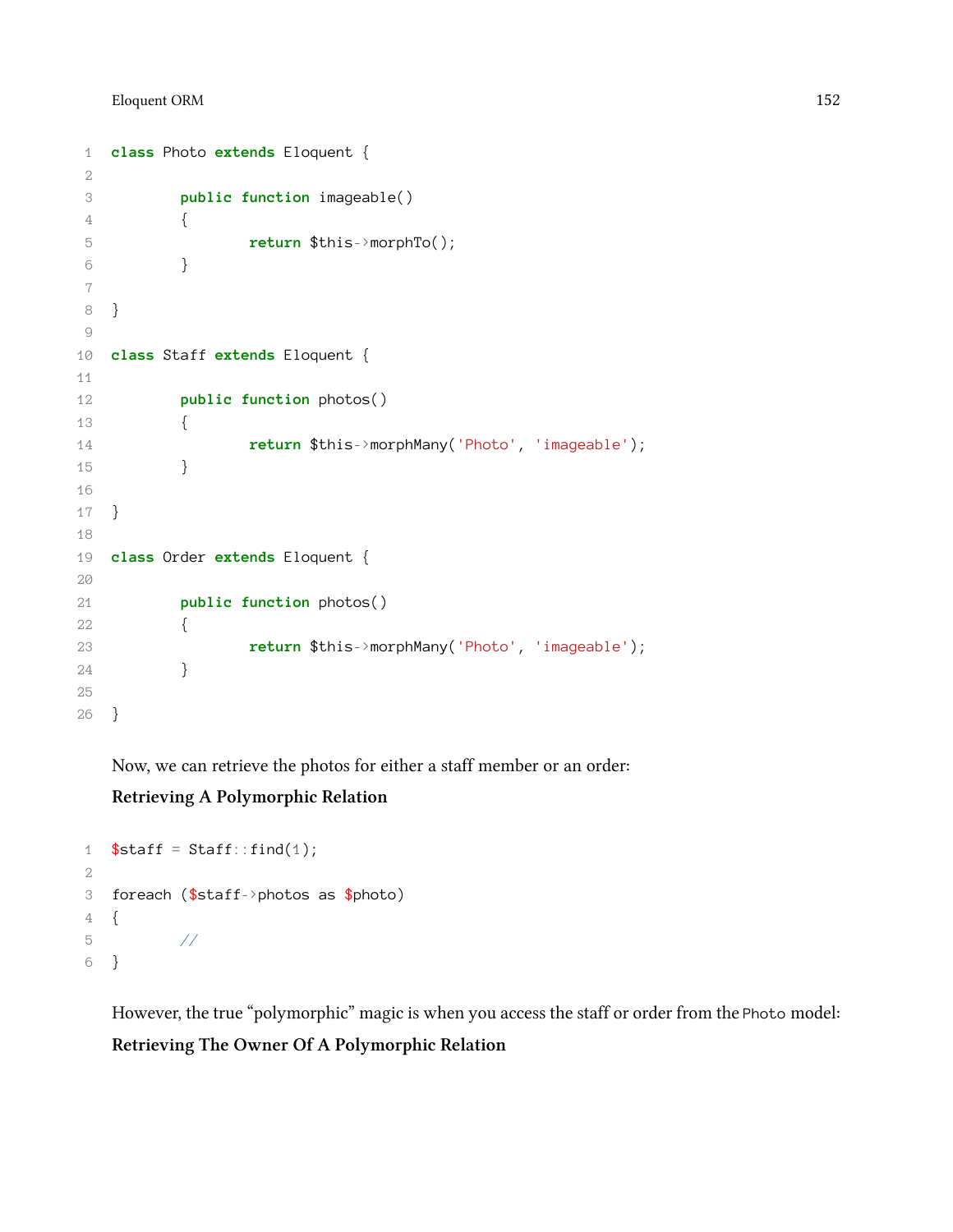```
1 $photo = Photo::find(1);2
3 $imageable = $photo->imageable;
```
The imageable relation on the Photo model will return either a Staff or Order instance, depending on which type of model owns the photo.

To help understand how this works, let's explore the database structure for a polymorphic relation:

### **Polymorphic Relation Table Structure**

```
1 staff
2 id - integer
3 name - string
4
5 orders
6 id - integer
7 price - integer
8
9 photos
10 id - integer
11 path - string
12 imageable_id - integer
13 imageable_type - string
```
The key fields to notice here are the imageable\_id and imageable\_type on the photos table. The ID will contain the ID value of, in this example, the owning staff or order, while the type will contain the class name of the owning model. This is what allows the ORM to determine which type of owning model to return when accessing the imageable relation.

## <span id="page-162-0"></span>**Querying Relations**

When accessing the records for a model, you may wish to limit your results based on the existence of a relationship. For example, you wish to pull all blog posts that have at least one comment. To do so, you may use the has method:

#### **Checking Relations When Selecting**

```
1 $posts = Post::has('comments')->get();
```
You may also specify an operator and a count: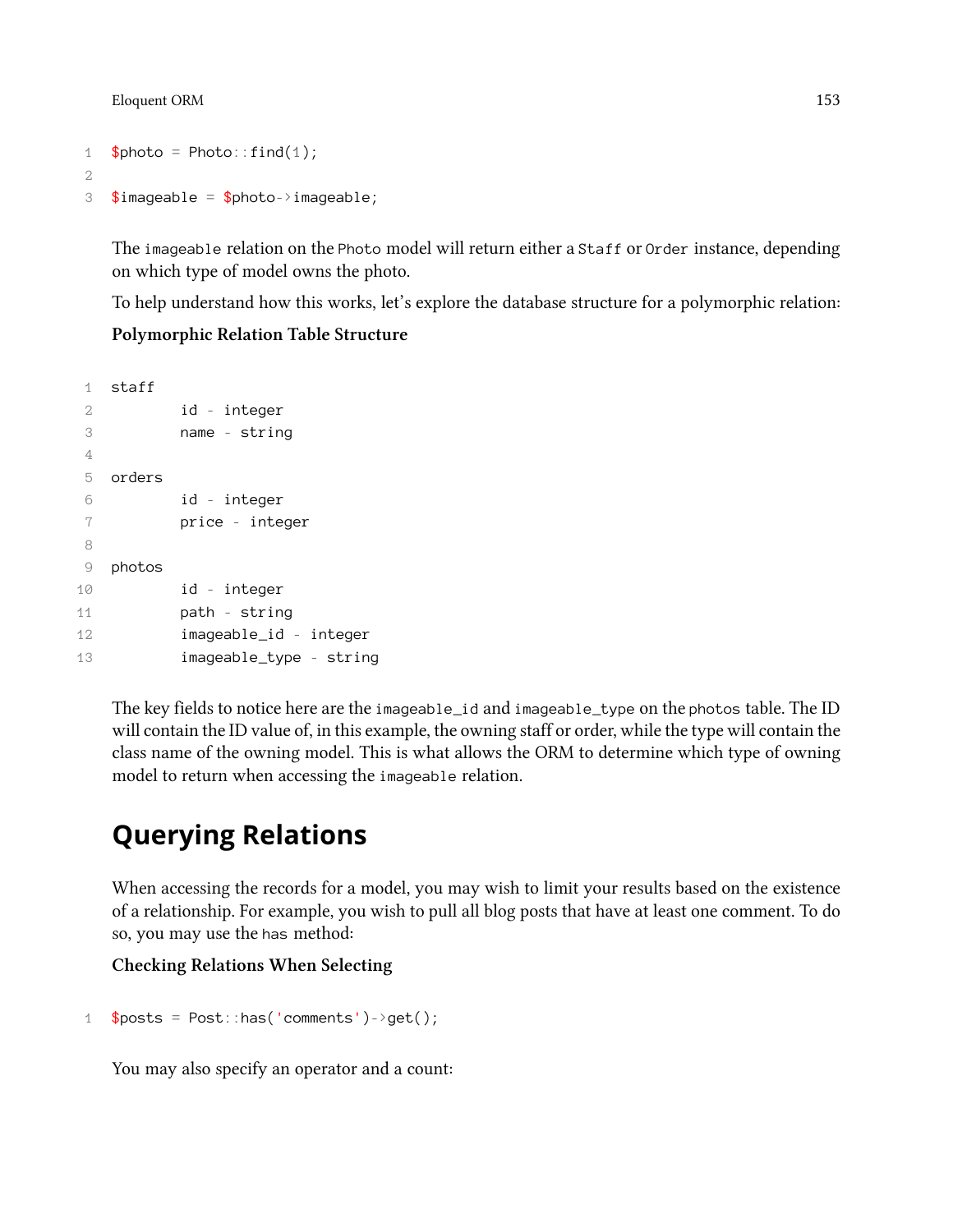```
1 $ posts = Post::has('comments', '>=', 3)-?get();
```
### <span id="page-163-1"></span>**Dynamic Properties**

Eloquent allows you to access your relations via dynamic properties. Eloquent will automatically load the relationship for you, and is even smart enough to know whether to call the get (for one-tomany relationships) or first (for one-to-one relationships) method. It will then be accessible via a dynamic property by the same name as the relation. For example, with the following model \$phone:

```
1 class Phone extends Eloquent {
2
3 public function user()
4 {
5 return $this->belongsTo('User');
6 }
7
8 }
9
10 $phone = Phone::find(1);
```
Instead of echoing the user's email like this:

```
1 echo $phone->user()->first()->email;
```
It may be shortened to simply:

1 echo \$phone->user->email;

## <span id="page-163-0"></span>**Eager Loading**

Eager loading exists to alleviate the  $N + 1$  query problem. For example, consider a Book model that is related to Author. The relationship is defined like so: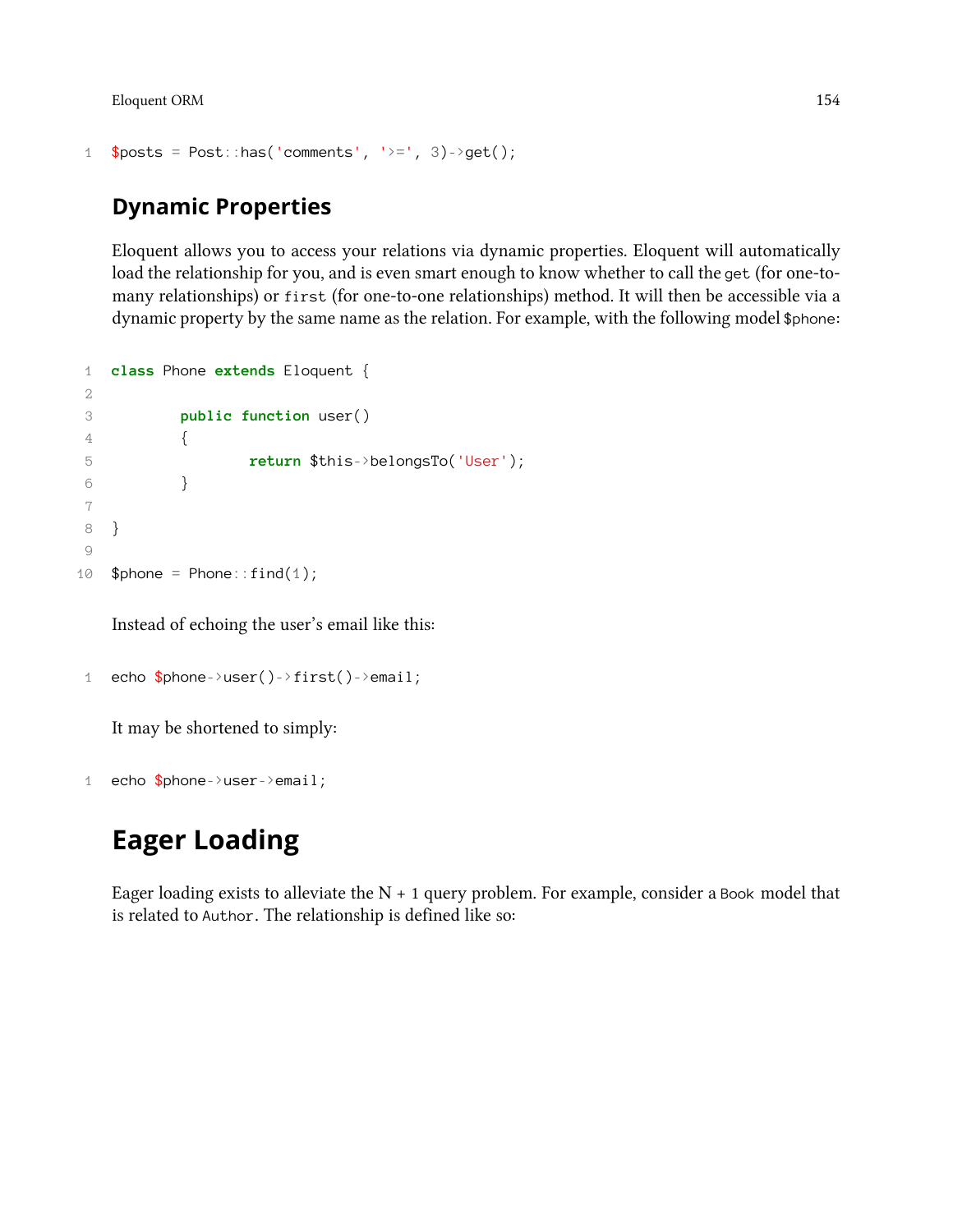```
1 class Book extends Eloquent {
2
3 public function author()
4 {
5 return $this->belongsTo('Author');
\begin{matrix} 6 & 1 \end{matrix}7
8 }
```
Now, consider the following code:

```
1 foreach (Book::all() as $book)
2 {
3 echo $book->author->name;
4 }
```
This loop will execute 1 query to retrieve all of the books on the table, then another query for each book to retrieve the author. So, if we have 25 books, this loop would run 26 queries.

Thankfully, we can use eager loading to drastically reduce the number of queries. The relationships that should be eager loaded may be specified via the with method:

```
1 foreach (Book::with('author')->get() as $book)
2 {
3 echo $book->author->name;
4 }
```
In the loop above, only two queries will be executed:

```
1 select * from books
2
3 select * from authors where id in (1, 2, 3, 4, 5, ...)
```
Wise use of eager loading can drastically increase the performance of your application. Of course, you may eager load multiple relationships at one time:

```
1 $books = Book::with('author', 'public for') - %get();
```
You may even eager load nested relationships: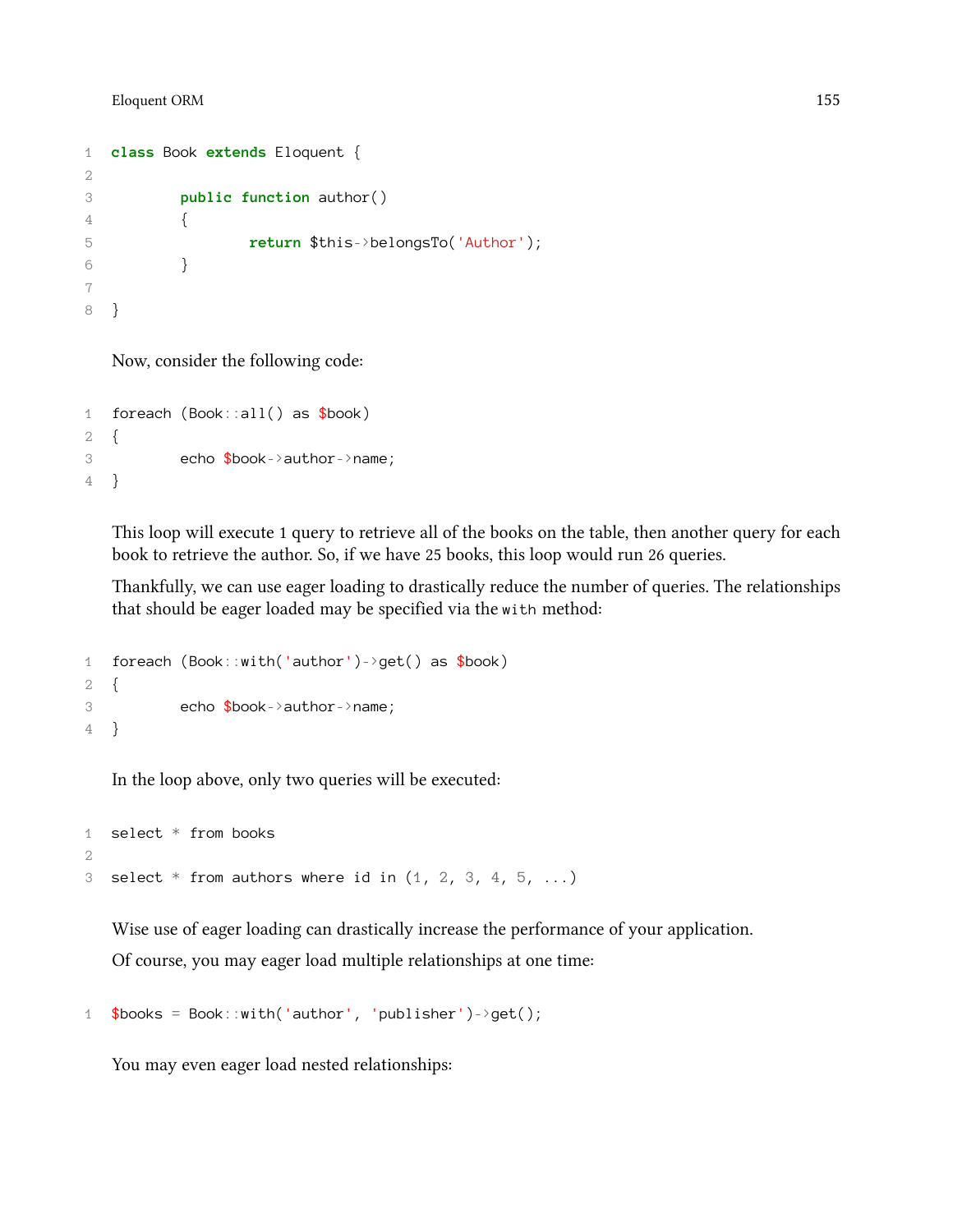```
1 $books = Book::with('author.contacts')->get();
```
In the example above, the author relationship will be eager loaded, and the author's contacts relation will also be loaded.

### **Eager Load Constraints**

Sometimes you may wish to eager load a relationship, but also specify a condition for the eager load. Here's an example:

```
1 $users = User::with(array('posts' => function($query)
2 {
3 $query->where('title', 'like', '%first%');
4 \}))->get();
```
In this example, we're eager loading the user's posts, but only if the post's title column contains the word "first".

### **Lazy Eager Loading**

It is also possible to eagerly load related models directly from an already existing model collection. This may be useful when dynamically deciding whether to load related models or not, or in combination with caching.

```
1 $books = Book::all();2
3 $books->load('author', 'publisher');
```
## <span id="page-165-0"></span>**Inserting Related Models**

You will often need to insert new related models. For example, you may wish to insert a new comment for a post. Instead of manually setting the post\_id foreign key on the model, you may insert the new comment from its parent Post model directly:

#### **Attaching A Related Model**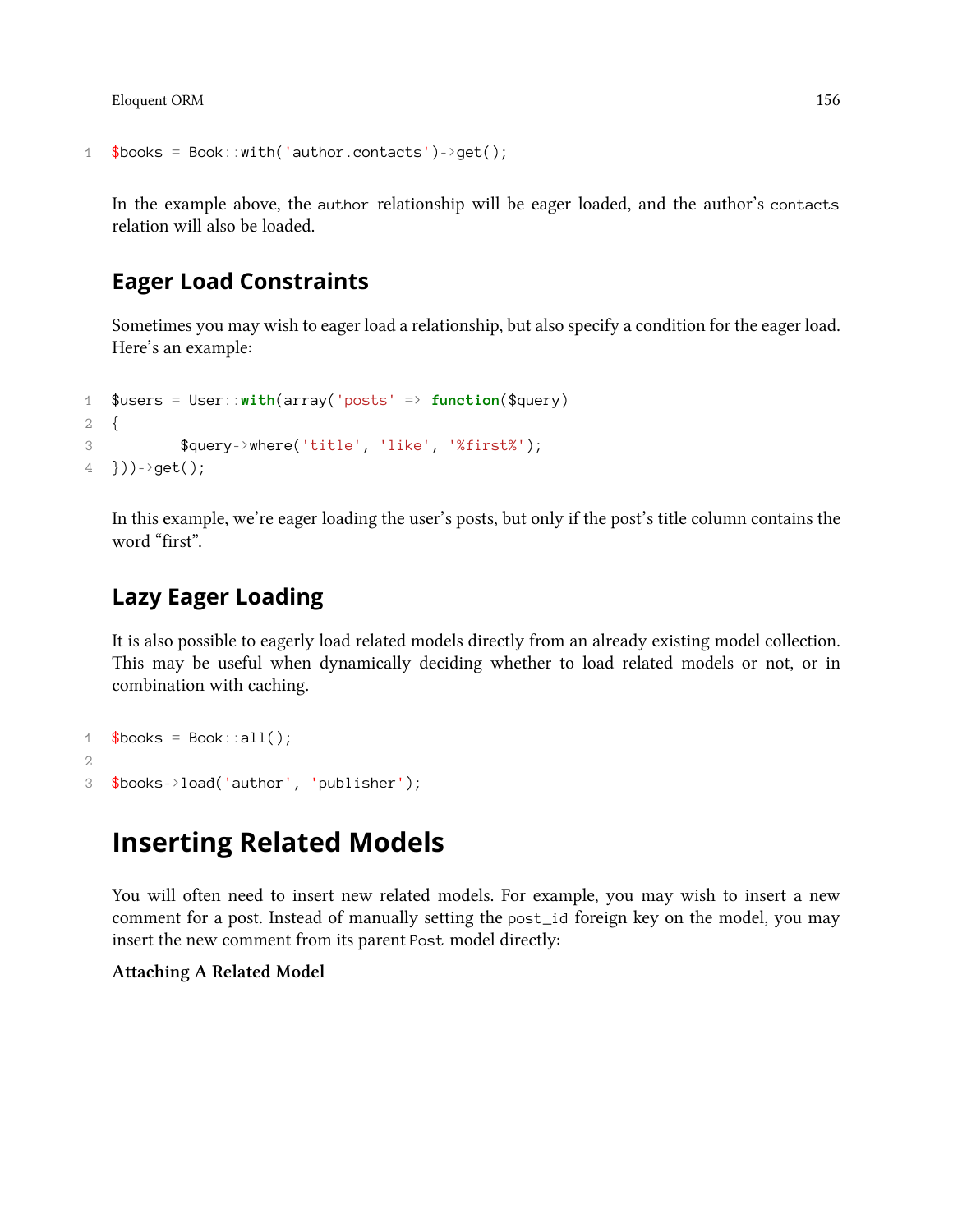```
1 $comment = new Comment(array('message' => 'A new comment.'));
2
3 $post = Post::find(1);
4
5 $comment = $post-> comments()->save($comment);
```
In this example, the post\_id field will automatically be set on the inserted comment.

### **Associating Models (Belongs To)**

When updating a belongsTo relationship, you may use the associate method. This method will set the foreign key on the child model:

```
saccount = Account::find(10);$user->account()->associate($account);
$user->save();
```
### **Inserting Related Models (Many To Many)**

You may also insert related models when working with many-to-many relations. Let's continue using our User and Role models as examples. We can easily attach new roles to a user using the attach method:

### **Attaching Many To Many Models**

```
1 $user = User::find(1);2
3 $user->roles()->attach(1);
```
You may also pass an array of attributes that should be stored on the pivot table for the relation:

```
1 $user->roles()->attach(1, array('expires' => $expires));
```
Of course, the opposite of attach is detach:

```
1 $user->roles()->detach(1);
```
You may also use the sync method to attach related models. The sync method accepts an array of IDs to place on the pivot table. After this operation is complete, only the IDs in the array will be on the intermediate table for the model:

**Using Sync To Attach Many To Many Models**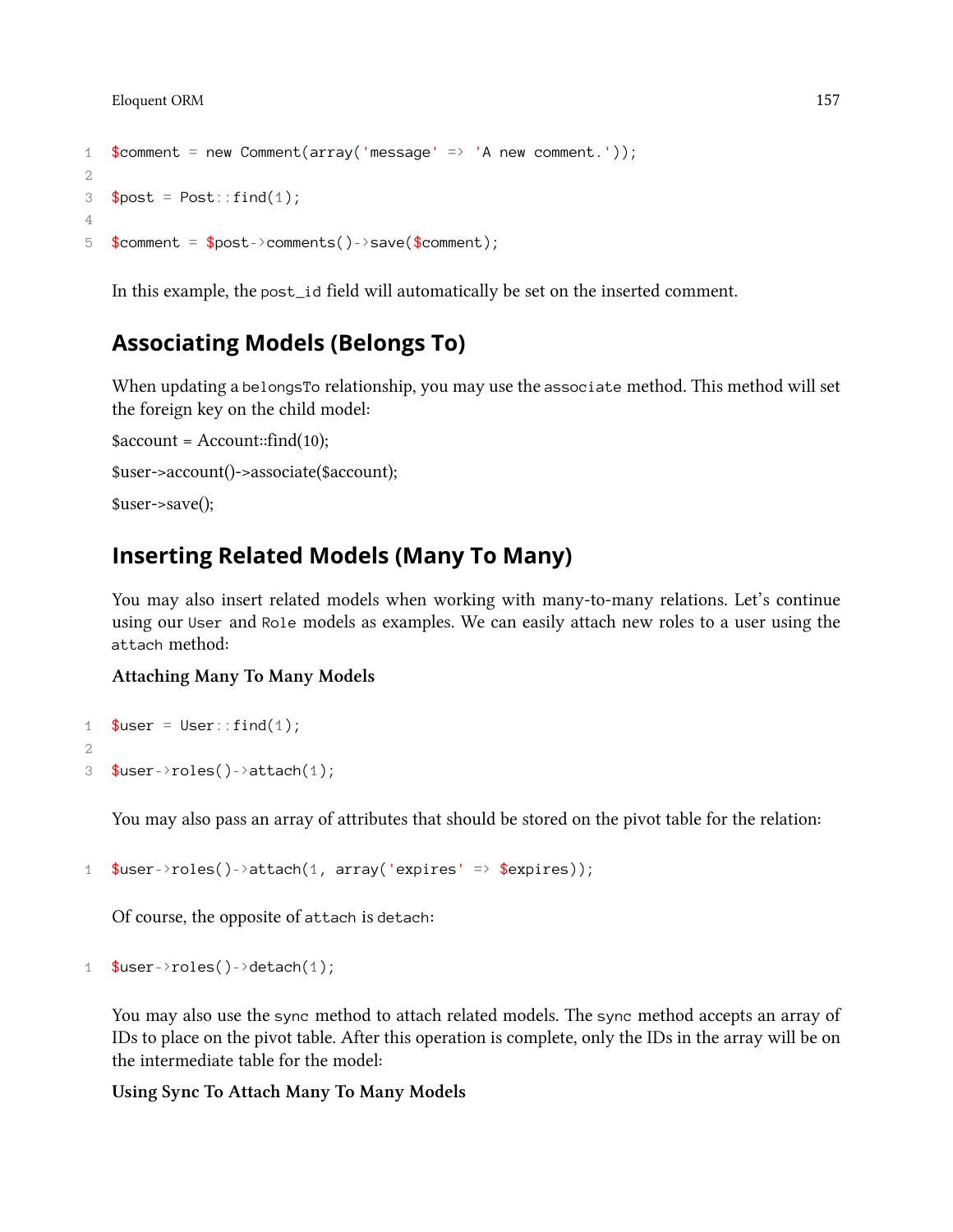```
1 $user->roles()->sync(array(1, 2, 3));
```
You may also associate other pivot table values with the given IDs:

**Adding Pivot Data When Syncing**

```
1 $user->roles()->sync(array(1 => array('expires' => true)));
```
Sometimes you may wish to create a new related model and attach it in a single command. For this operation, you may use the save method:

```
1 $role = new Role(array('name' = 'Editor'));2
3 User::find(1)->roles()->save($role);
```
In this example, the new Role model will be saved and attached to the user model. You may also pass an array of attributes to place on the joining table for this operation:

```
1 User::find(1)->roles()->save($role, array('expires' => $expires));
```
## <span id="page-167-0"></span>**Touching Parent Timestamps**

When a model belongsTo another model, such as a Comment which belongs to a Post, it is often helpful to update the parent's timestamp when the child model is updated. For example, when a Comment model is updated, you may want to automatically touch the updated\_at timestamp of the owning Post. Eloquent makes it easy. Just add a touches property containing the names of the relationships to the child model:

```
1 class Comment extends Eloquent {
2
3 protected $touches = array('post');
4
5 public function post()
6 {
7 return $this->belongsTo('Post');
8 }
9
10 }
```
Now, when you update a Comment, the owning Post will have its updated\_at column updated: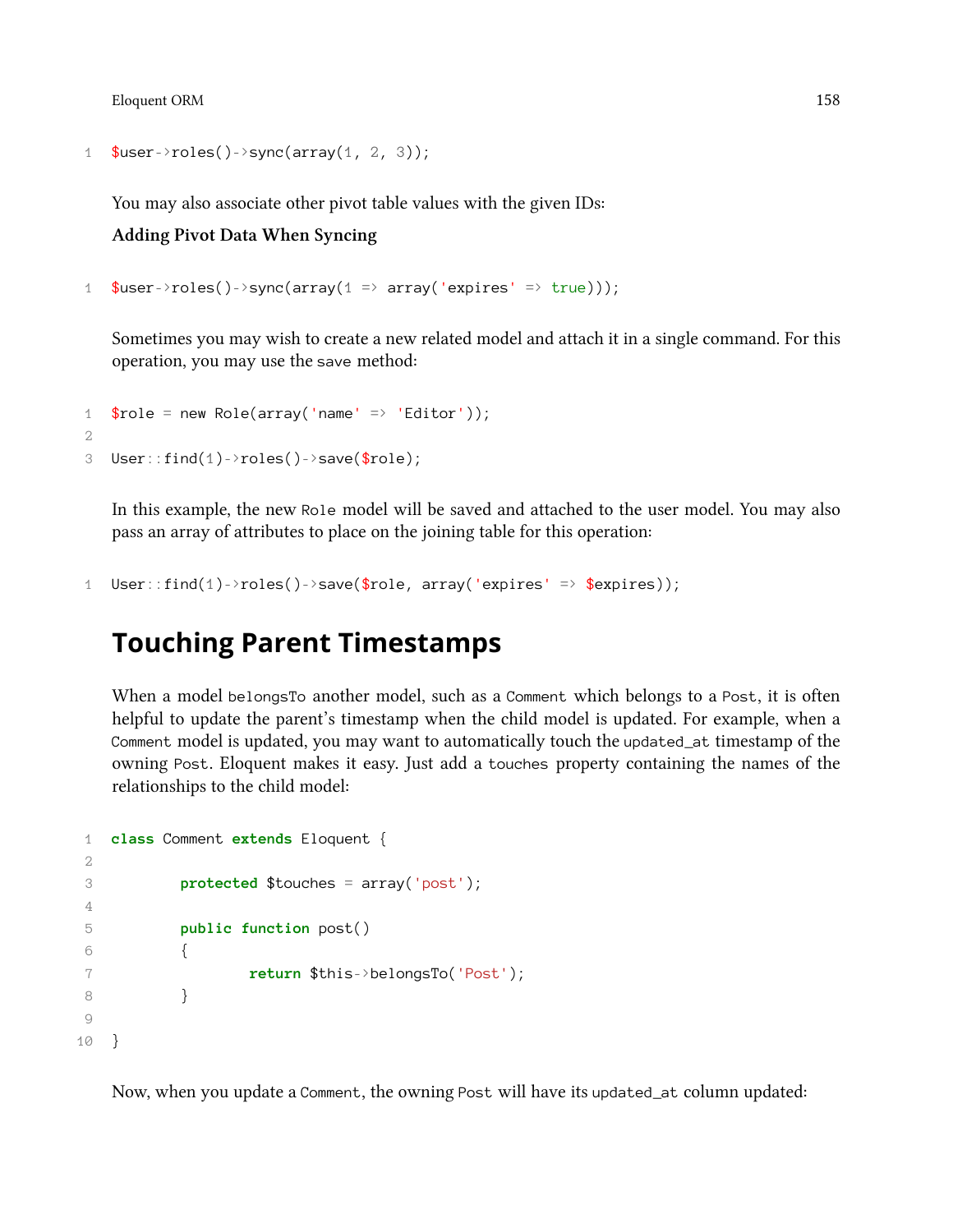```
1 % comment = Comment::find(1);
2
3 $comment->text = 'Edit to this comment!';
4
5 $comment->save();
```
## <span id="page-168-0"></span>**Working With Pivot Tables**

As you have already learned, working with many-to-many relations requires the presence of an intermediate table. Eloquent provides some very helpful ways of interacting with this table. For example, let's assume our User object has many Role objects that it is related to. After accessing this relationship, we may access the pivot table on the models:

```
1 $user = User::find(1);2
3 foreach ($user->roles as $role)
4 {
5 echo $role->pivot->created at;
6 }
```
Notice that each Role model we retrieve is automatically assigned a pivot attribute. This attribute contains a model representing the intermediate table, and may be used as any other Eloquent model.

By default, only the keys will be present on the pivot object. If your pivot table contains extra attributes, you must specify them when defining the relationship:

1 **return** \$this->belongsToMany('Role')->withPivot('foo', 'bar');

Now the foo and bar attributes will be accessible on our pivot object for the Role model.

If you want your pivot table to have automatically maintained created\_at and updated\_at timestamps, use the withTimestamps method on the relationship definition:

```
1 return $this->belongsToMany('Role')->withTimestamps();
```
To delete all records on the pivot table for a model, you may use the detach method:

**Deleting Records On A Pivot Table**

1 User::find(1)->roles()->detach();

<span id="page-168-1"></span>Note that this operation does not delete records from the roles table, but only from the pivot table.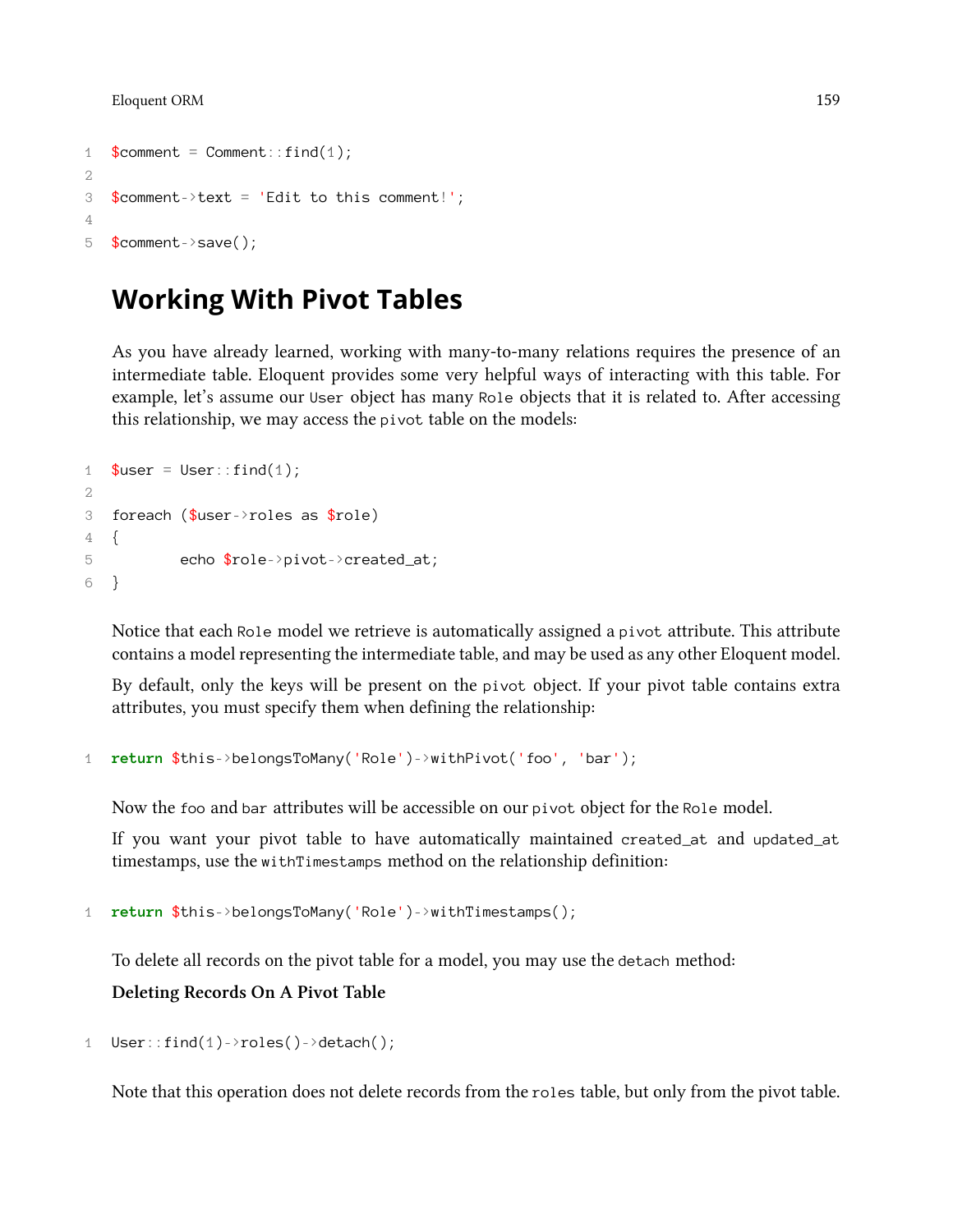## **Collections**

All multi-result sets returned by Eloquent either via the get method or a relationship return an Eloquent Collection object. This object implements the IteratorAggregate PHP interface so it can be iterated over like an array. However, this object also has a variety of other helpful methods for working with result sets.

For example, we may determine if a result set contains a given primary key using the contains method:

### **Checking If A Collection Contains A Key**

```
1 $roles = User::find(1)-Yoles;2
3 if ($roles->contains(2))
4 {
5 //
6 }
```
Collections may also be converted to an array or JSON:

```
1 $roles = User::find(1)-\r{roles-\r{toArray}};
2
3 $roles = User::find(1)->roles->toJson();
```
If a collection is cast to a string, it will be returned as JSON:

```
1 $roles = (string) User::find(1)-\n    <i>roles;</i>
```
Eloquent collections also contain a few helpful methods for looping and filtering the items they contain:

### **Iterating & Filtering Collections**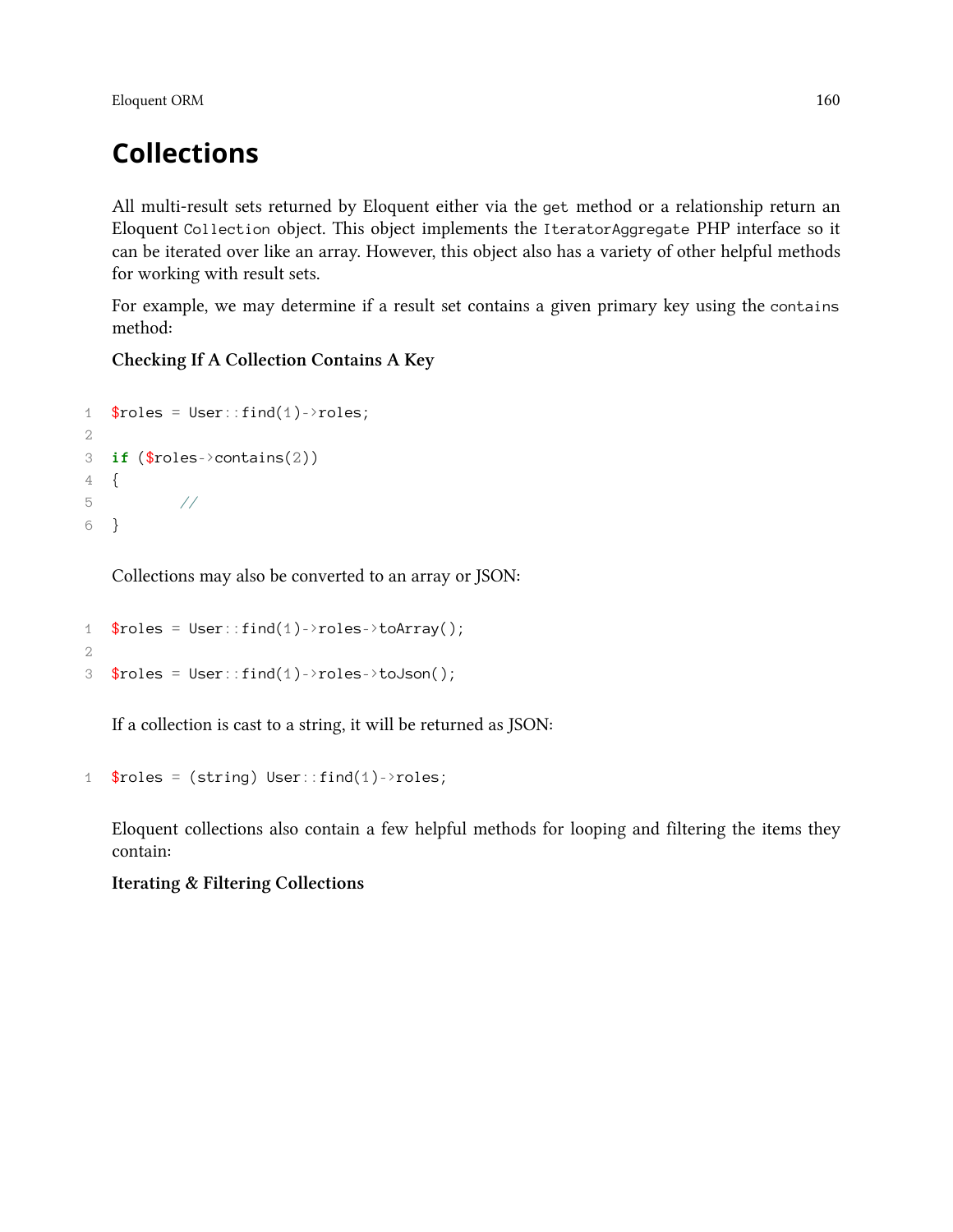```
1 $roles = $user->roles->each(function($role)
2 {
3
4 });
5
6 $roles = $user->roles->filter(function($role)
7 {
8
9 });
```
### **Applying A Callback To Each Collection Object**

```
1 $roles = User::find(1)-Yoles;2
3 $roles->each(function($role)
4 {
5 //
6 });
```
### **Sorting A Collection By A Value**

```
1 $roles = $roles->sortBy(function($role)
2 {
3 return $role->created_at;
4 });
```
Sometimes, you may wish to return a custom Collection object with your own added methods. You may specify this on your Eloquent model by overriding the newCollection method:

### **Returning A Custom Collection Type**

```
1 class User extends Eloquent {
2
3 public function newCollection(array $models = array())
4 {
5 return new CustomCollection($models);
6 }
7
8 }
```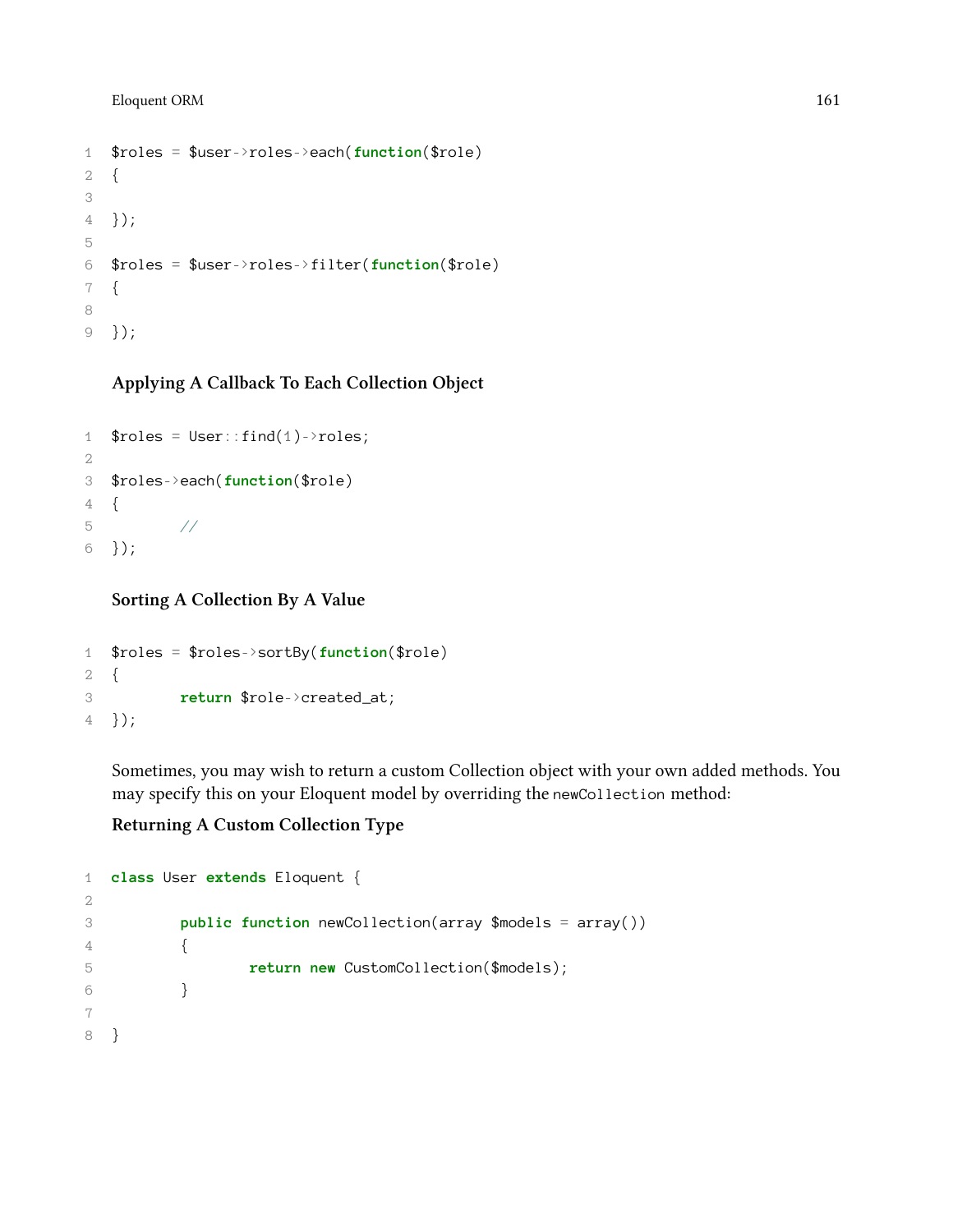## **Accessors & Mutators**

Eloquent provides a convenient way to transform your model attributes when getting or setting them. Simply define a getFooAttribute method on your model to declare an accessor. Keep in mind that the methods should follow camel-casing, even though your database columns are snake-case:

### **Defining An Accessor**

```
1 class User extends Eloquent {
2
3 public function getFirstNameAttribute($value)
4 {
5 return ucfirst($value);
6 }
7
8 }
```
In the example above, the first\_name column has an accessor. Note that the value of the attribute is passed to the accessor.

Mutators are declared in a similar fashion:

### **Defining A Mutator**

```
1 class User extends Eloquent {
2
3 public function setFirstNameAttribute($value)
4 {
5 $this->attributes['first_name'] = strtolower($value);
6 }
7
8 }
```
## <span id="page-171-0"></span>**Date Mutators**

By default, Eloquent will convert the created\_at, updated\_at, and deleted\_at columns to instances of [Carbon](https://github.com/briannesbitt/Carbon)<sup>49</sup>, which provides an assortment of helpful methods, and extends the native PHP DateTime class.

You may customize which fields are automatically mutated, and even completely disable this mutation, by overriding the getDates method of the model:

<span id="page-171-1"></span>⁴⁹<https://github.com/briannesbitt/Carbon>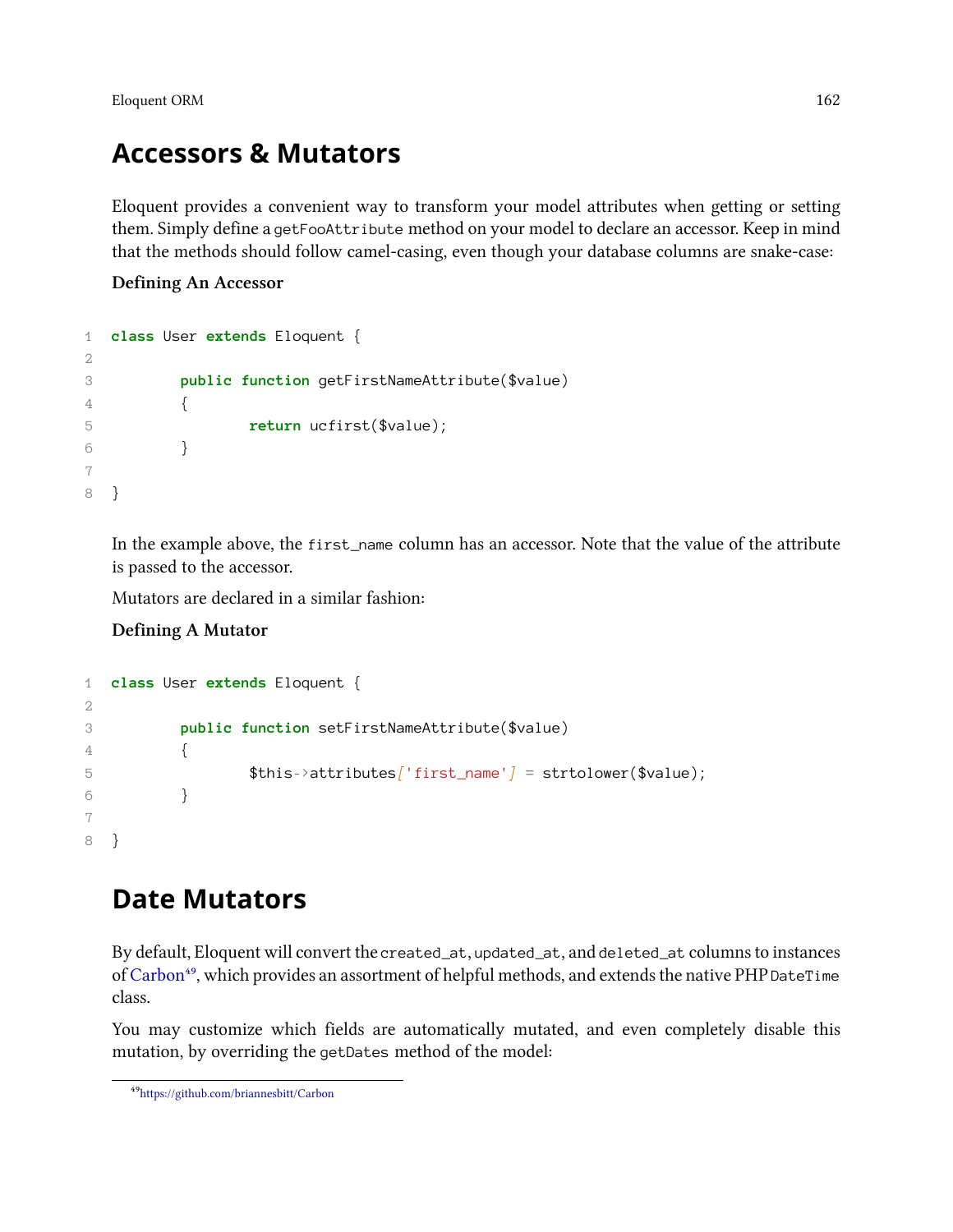```
1 public function getDates()
2 {
3 return array('created_at');
4 }
```
When a column is considered a date, you may set its value to a UNIX timetamp, date string (Y-m-d), date-time string, and of course a DateTime / Carbon instance.

To totally disable date mutations, simply return an empty array from the getDates method:

<span id="page-172-0"></span>public function getDates() { return array(); }

## **Model Events**

Eloquent models fire several events, allowing you to hook into various points in the model's lifecycle using the following methods: creating, created, updating, updated, saving, saved, deleting, deleted. If false is returned from the creating, updating, or saving events, the action will be cancelled:

**Cancelling Save Operations Via Events**

```
1 User::creating(function($user)
2 {
3 if ( ! $user->isValid()) return false;
4 });
```
Eloquent models also contain a static boot method, which may provide a convenient place to register your event bindings.

### **Setting A Model Boot Method**

```
1 class User extends Eloquent {
2
3 public static function boot()
4 {
5 parent::boot();
6
7 // Setup event bindings...
8 }
9
10 }
```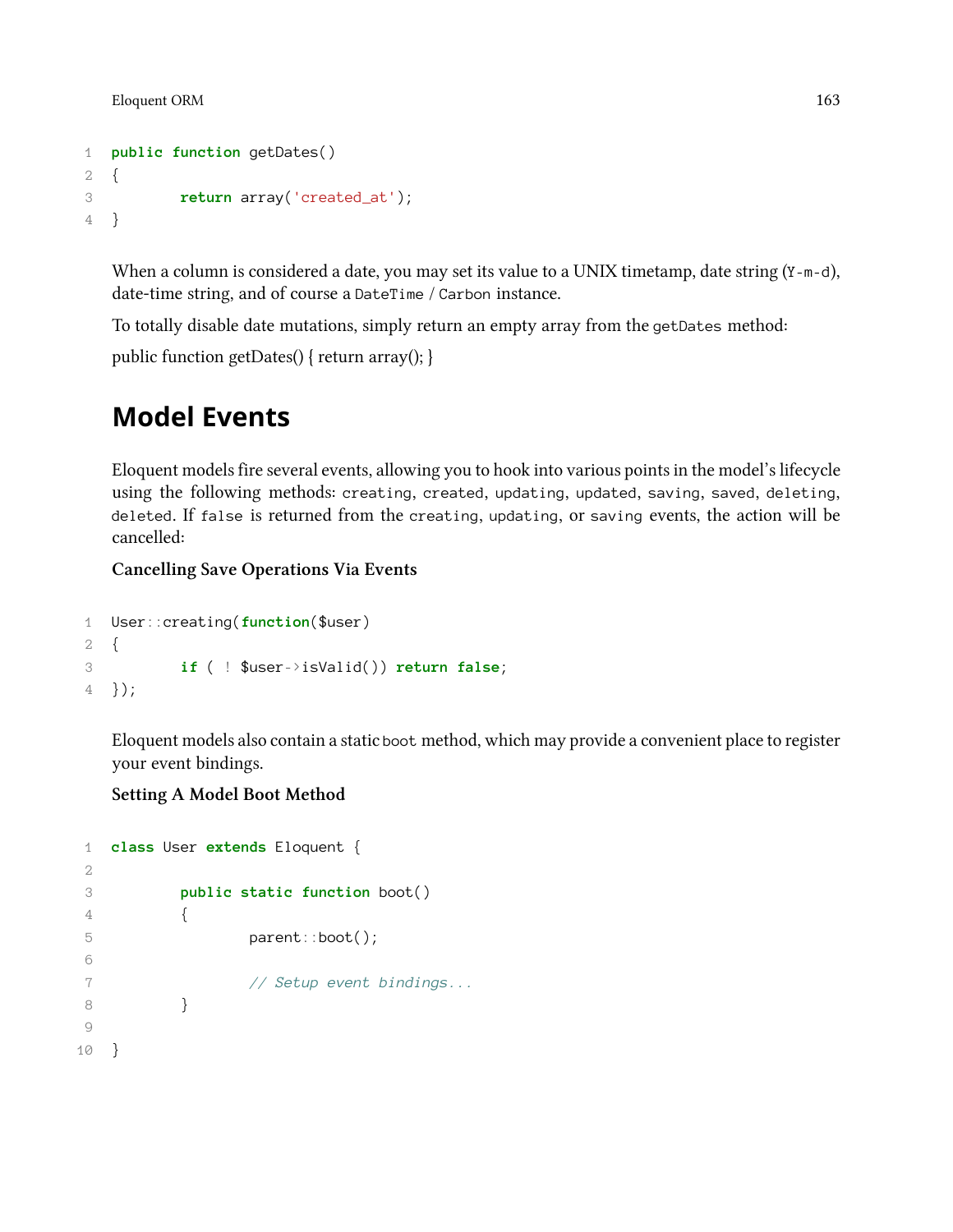## **Model Observers**

To consolidate the handling of model events, you may register a model observer. An observer class may have methods that correspond to the various model events. For example, creating, updating, saving methods may be on an observer, in addition to any other model event name.

So, for example, a model observer might look like this:

```
1 class UserObserver {
2
3 public function saving($model)
4 {
5 //
6 }
7
8 public function saved($model)
9 {
10 //
11 }
12
13 }
```
You may register an observer instance using the observe method:

```
1 User::observe(new UserObserver);
```
## <span id="page-173-0"></span>**Converting To Arrays / JSON**

When building JSON APIs, you may often need to convert your models and relationships to arrays or JSON. So, Eloquent includes methods for doing so. To convert a model and its loaded relationship to an array, you may use the toArray method:

### **Converting A Model To An Array**

```
1 $user = User::with('roles') - > first();
2
3 return $user->toArray();
```
Note that entire collections of models may also be converted to arrays: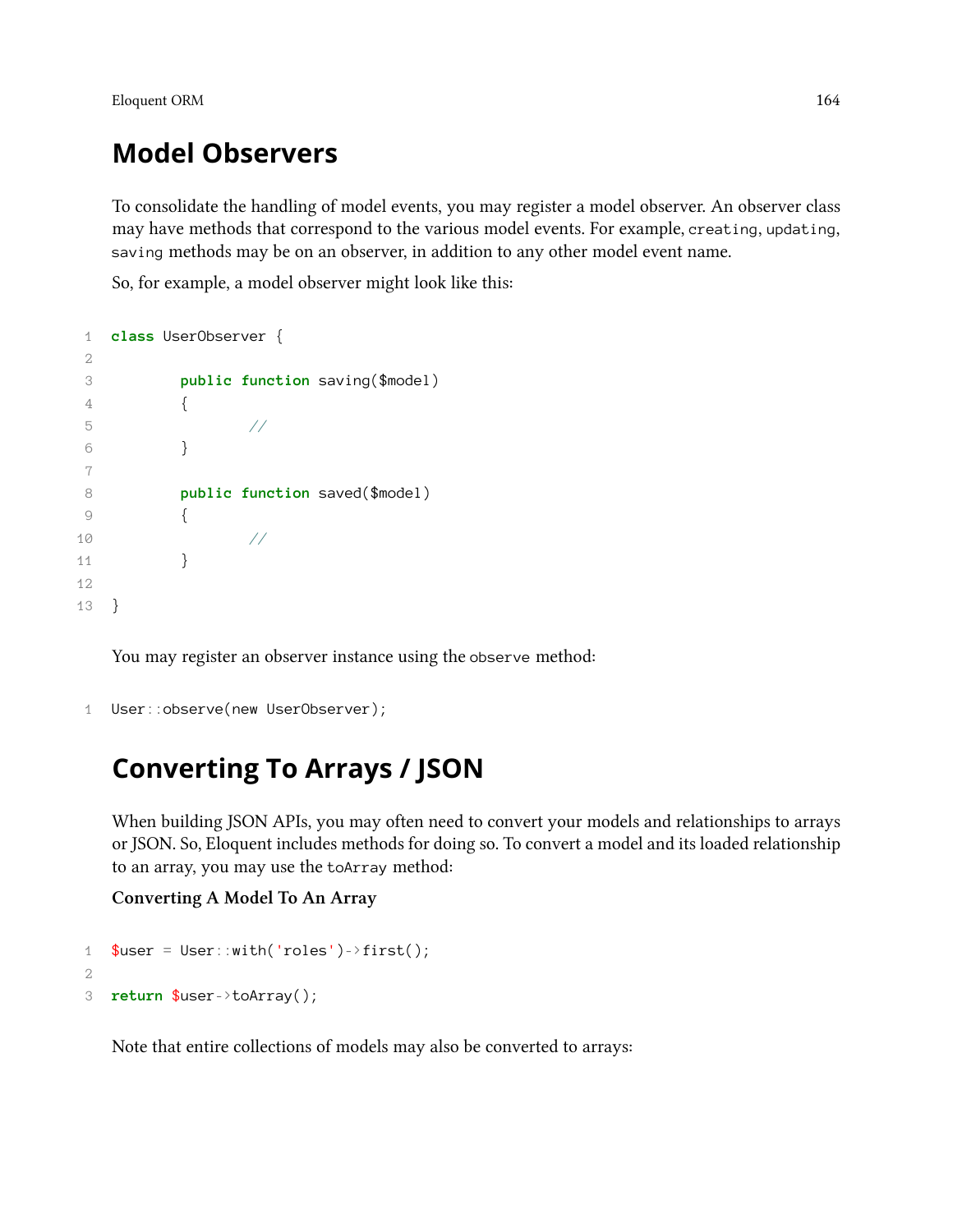```
1 return User::all()->toArray();
```
To convert a model to JSON, you may use the toJson method:

**Converting A Model To JSON**

```
1 return User::find(1)->toJson();
```
Note that when a model or collection is cast to a string, it will be converted to JSON, meaning you can return Eloquent objects directly from your application's routes!

### **Returning A Model From A Route**

```
1 Route::get('users', function()
2 {
3 return User::all();
4 });
```
Sometimes you may wish to limit the attributes that are included in your model's array or JSON form, such as passwords. To do so, add a hidden property definition to your model:

### **Hiding Attributes From Array Or JSON Conversion**

```
1 class User extends Eloquent {
2
3 protected $hidden = array('password');
4
5 }
```
Alternatively, you may use the visible property to define a white-list:

```
1 protected $visible = array('first_name', 'last_name');
```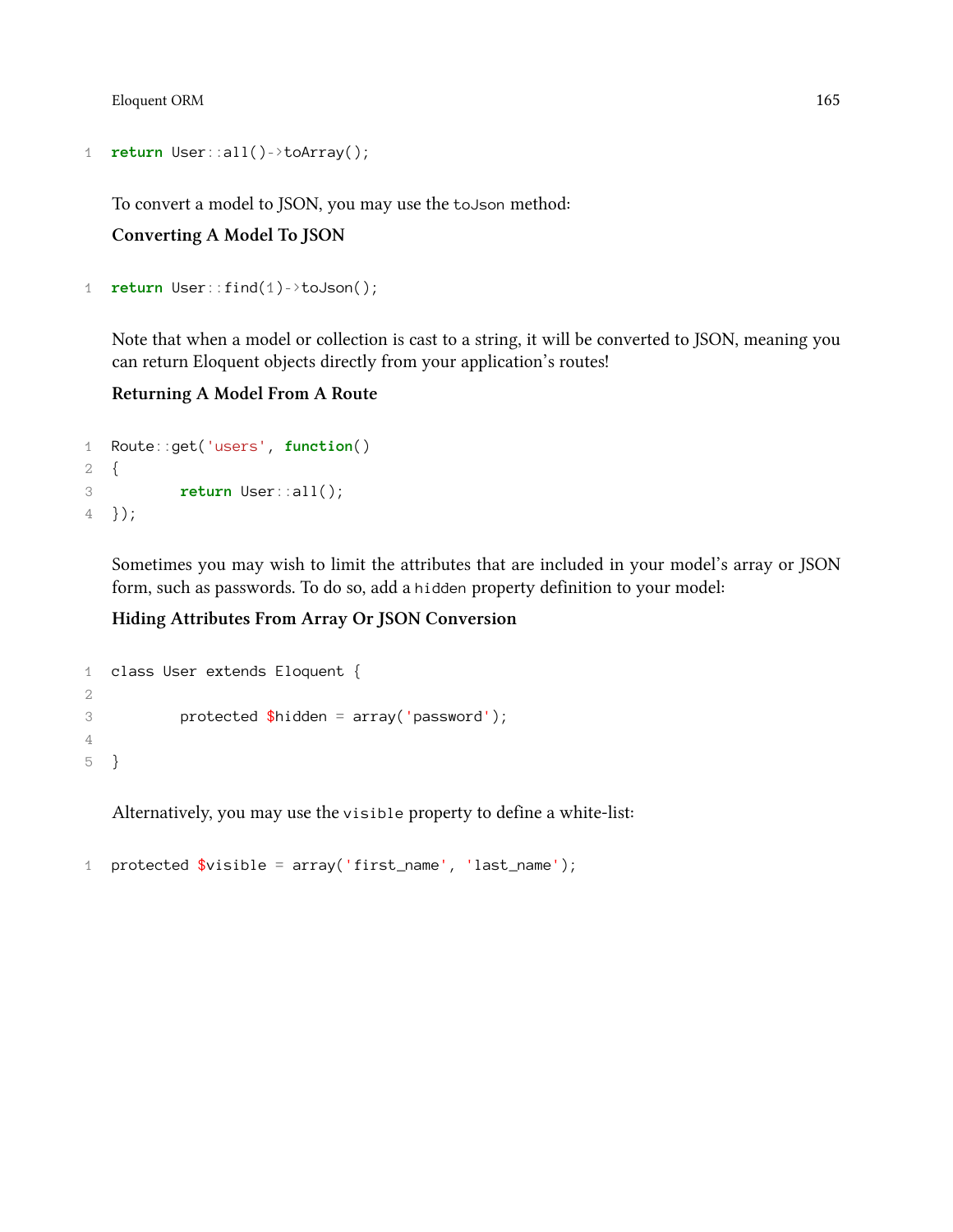- [Introduction](#page-175-0)
- [Creating & Dropping Tables](#page-175-1)
- [Adding Columns](#page-176-0)
- [Renaming Columns](#page-177-0)
- [Dropping Columns](#page-177-1)
- [Checking Existence](#page-177-2)
- [Adding Indexes](#page-178-0)
- [Foreign Keys](#page-178-1)
- [Dropping Indexes](#page-179-0)
- [Storage Engines](#page-179-1)

## <span id="page-175-0"></span>**Introduction**

The Laravel Schema class provides a database agnostic way of manipulating tables. It works well with all of the databases supported by Laravel, and has a unified API across all of these systems.

## <span id="page-175-1"></span>**Creating & Dropping Tables**

To create a new database table, the Schema::create method is used:

```
1 Schema::create('users', function($table)
2 {
3 $table->increments('id');
4 });
```
The first argument passed to the create method is the name of the table, and the second is a Closure which will receive a Blueprint object which may be used to define the new table.

To rename an existing database table, the rename method may be used:

```
1 Schema::rename($from, $to);
```
To specify which connection the schema operation should take place on, use the Schema::connection method: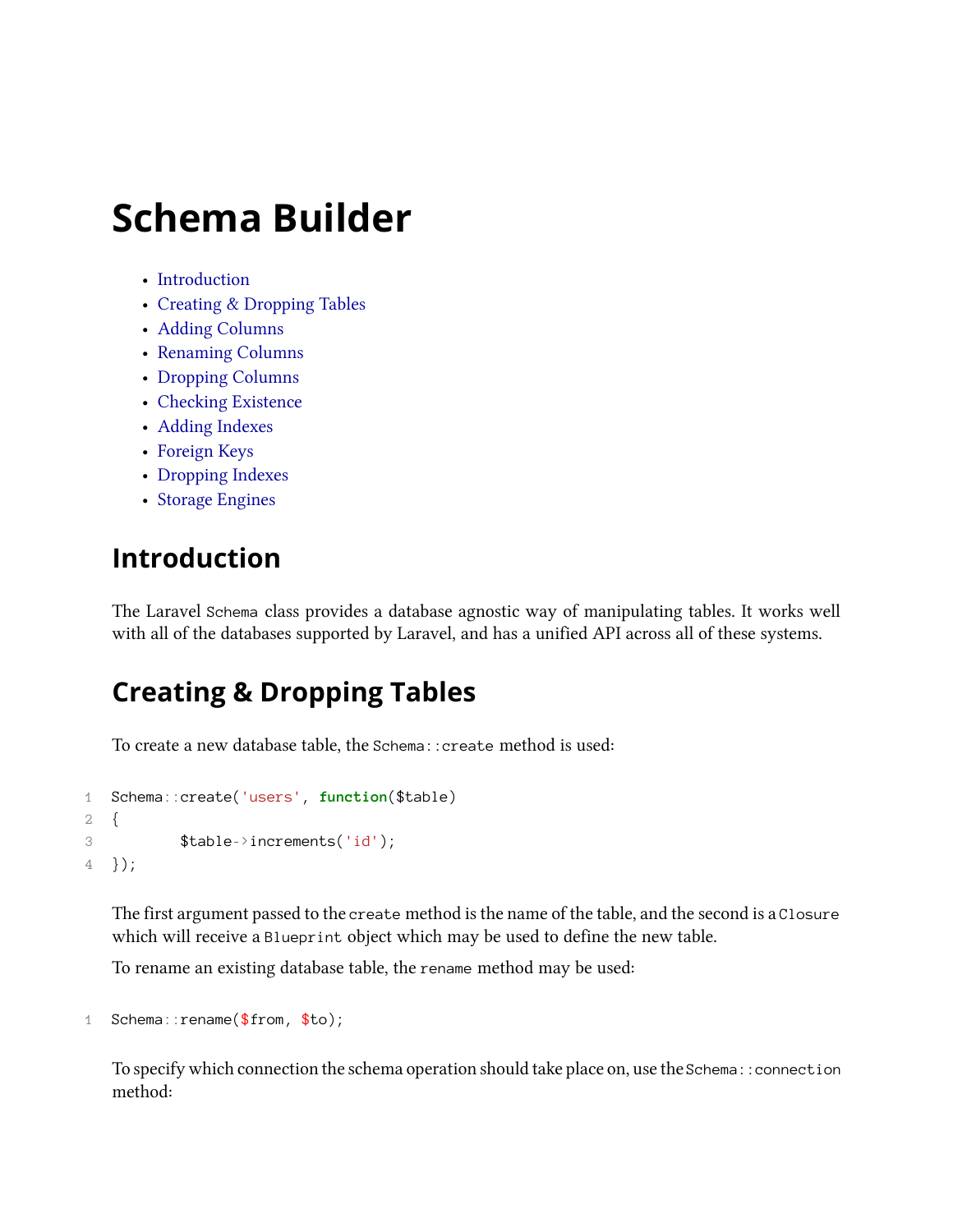```
1 Schema::connection('foo')->create('users', function($table)
2 {
3 $table->increments('id'):
4 });
```
To drop a table, you may use the Schema::drop method:

```
1 Schema::drop('users');
2
3 Schema::dropIfExists('users');
```
## <span id="page-176-0"></span>**Adding Columns**

To update an existing table, we will use the Schema::table method:

```
1 Schema::table('users', function($table)
2 {
3 $table->string('email');
4 });
```
**Command Description** \$table->increments('id'); Incrementing ID to the table (primary key). \$table->string('email'); VARCHAR equivalent column \$table->string('name', 100); VARCHAR equivalent with a length \$table->integer('votes'); INTEGER equivalent to the table \$table->bigInteger('votes'); BIGINT equivalent to the table \$table->smallInteger('votes'); SMALLINT equivalent to the table \$table->float('amount'); FLOAT equivalent to the table \$table->decimal('amount', 5, 2); DECIMAL equivalent with a precision and scale \$table->boolean('confirmed'); BOOLEAN equivalent to the table \$table->date('created\_at'); DATE equivalent to the table \$table->dateTime('created\_at'); DATETIME equivalent to the table \$table->time('sunrise'); TIME equivalent to the table \$table->timestamp('added\_on'); TIMESTAMP equivalent to the table \$table->timestamps(); Adds **created\_at** and **updated\_at** columns \$table->softDeletes(); Adds **deleted\_at** column for soft deletes \$table->text('description'); TEXT equivalent to the table \$table->binary('data'); BLOB equivalent to the table \$table->enum('choices', array('foo', 'bar')); ENUM equivalent to the table ->nullable() Designate that the column allows NULL values ->default(\$value) Declare a default value for a column ->unsigned() Set INTEGER to UNSIGNED

The table builder contains a variety of column types that you may use when building your tables: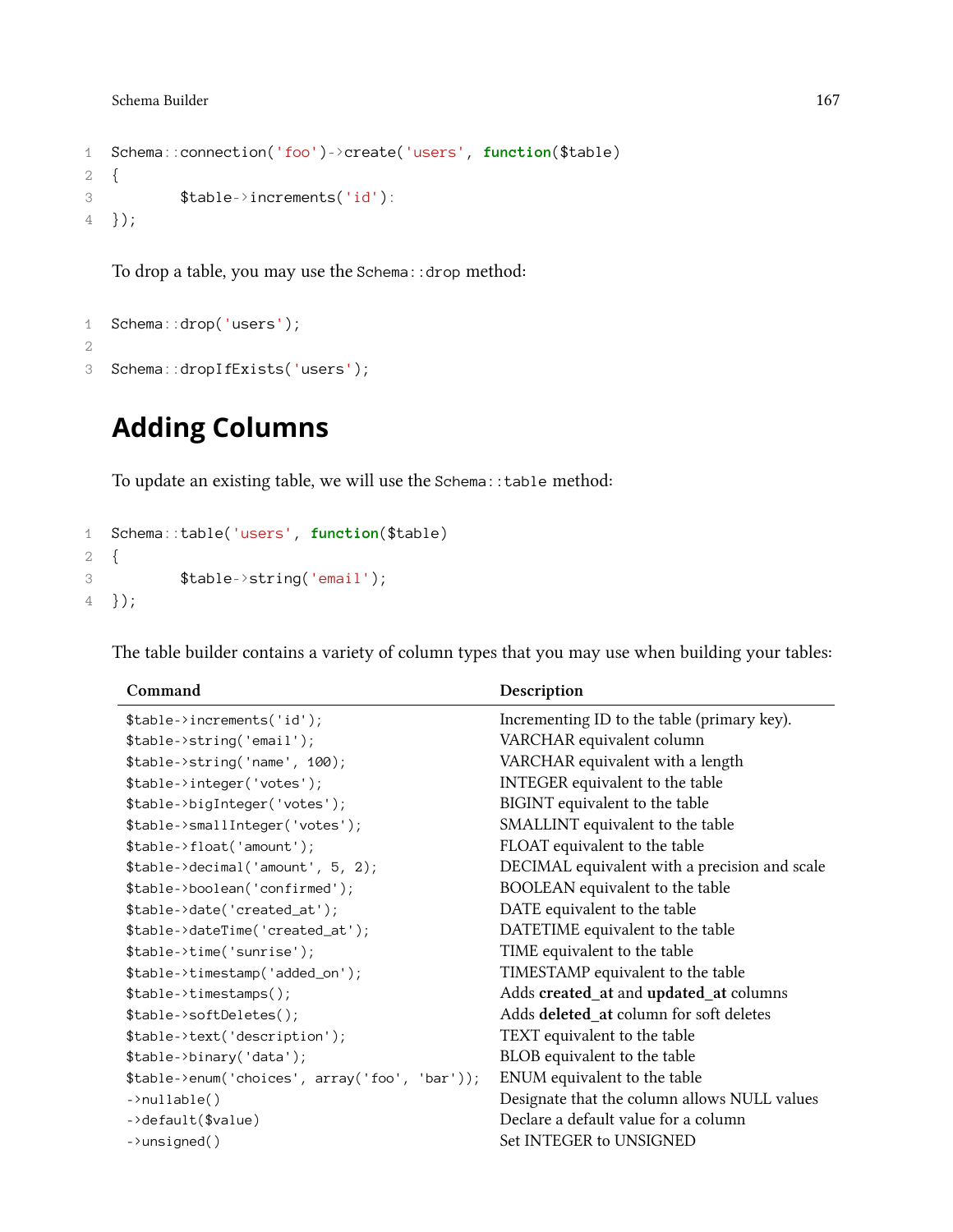If you are using the MySQL database, you may use the after method to specify the order of columns: **Using After On MySQL**

```
1 $table->string('name')->after('email');
```
## <span id="page-177-0"></span>**Renaming Columns**

To rename a column, you may use the renameColumn method on the Schema builder:

**Renaming A Column**

```
1 Schema::table('users', function($table)
2 {
3 $table->renameColumn('from', 'to');
4 });
```
**Note:** Renaming enum column types is not supported.

## <span id="page-177-1"></span>**Dropping Columns**

**Dropping A Column From A Database Table**

```
1 Schema::table('users', function($table)
2 {
3 $table->dropColumn('votes');
4 });
```
**Dropping Multiple Columns From A Database Table**

```
1 Schema::table('users', function($table)
2 {
3 $table->dropColumn('votes', 'avatar', 'location');
4 });
```
## <span id="page-177-2"></span>**Checking Existence**

You may easily check for the existence of a table or column using the hasTable and hasColumn methods:

**Checking For Existence Of Table**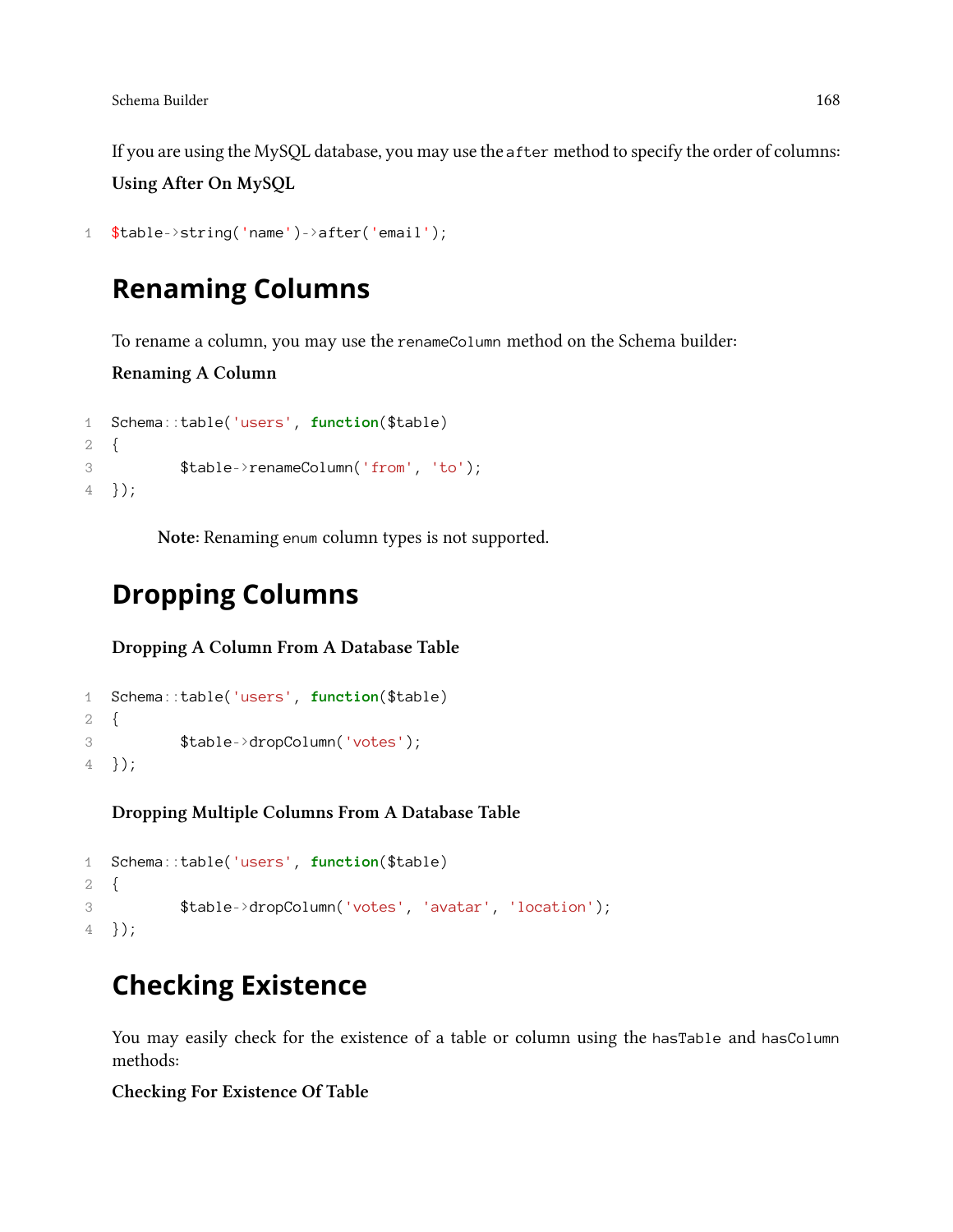```
1 if (Schema::hasTable('users'))
2 {
3 //
4 }
```
### **Checking For Existence Of Columns**

```
1 if (Schema::hasColumn('users', 'email'))
2 {
3 //
4 }
```
## <span id="page-178-0"></span>**Adding Indexes**

The schema builder supports several types of indexes. There are two ways to add them. First, you may fluently define them on a column definition, or you may add them separately:

### **Fluently Creating A Column And Index**

```
1 $table->string('email')->unique();
```
Or, you may choose to add the indexes on separate lines. Below is a list of all available index types:

| Command                                   | Description           |
|-------------------------------------------|-----------------------|
| $$table->primary('id');$                  | Adding a primary key  |
| \$table->primary(array('first', 'last')); | Adding composite keys |
| $$table->unique('email');$                | Adding a unique index |
| $$table->index('state');$                 | Adding a basic index  |

## <span id="page-178-1"></span>**Foreign Keys**

Laravel also provides support for adding foreign key constraints to your tables:

**Adding A Foreign Key To A Table**

```
1 $table->foreign('user_id')->references('id')->on('users');
```
In this example, we are stating that the user\_id column references the id column on the users table. You may also specify options for the "on delete" and "on update" actions of the constraint: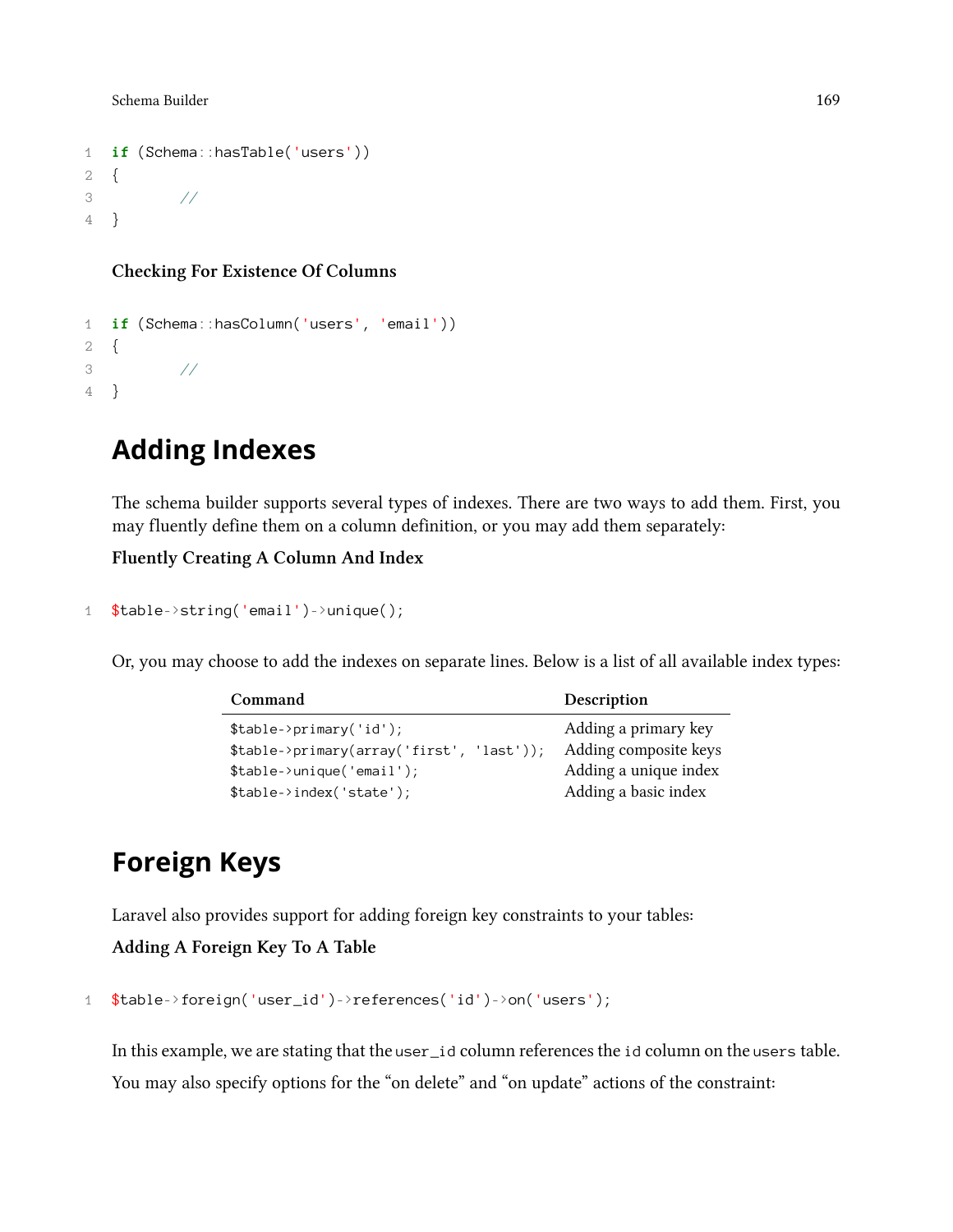```
1 $table->foreign('user_id')
2 ->references('id')->on('users')
3 ->onDelete('cascade');
```
To drop a foreign key, you may use the dropForeign method. A similar naming convention is used for foreign keys as is used for other indexes:

```
1 $table->dropForeign('posts_user_id_foreign');
```
## <span id="page-179-0"></span>**Dropping Indexes**

To drop an index you must specify the index's name. Laravel assigns a reasonable name to the indexes by default. Simply concatenate the table name, the names of the column in the index, and the index type. Here are some examples:

| Command                                    | Description                                    |
|--------------------------------------------|------------------------------------------------|
| \$table->dropPrimary('users_id_primary');  | Dropping a primary key from the "users" table  |
| \$table->dropUnique('users_email_unique'); | Dropping a unique index from the "users" table |
| \$table->dropIndex('geo_state_index');     | Dropping a basic index from the "geo" table    |

## <span id="page-179-1"></span>**Storage Engines**

To set the storage engine for a table, set the engine property on the schema builder:

```
1 Schema::create('users', function($table)
2 {
3 $table->engine = 'InnoDB';
4
5 $table->string('email');
6 });
```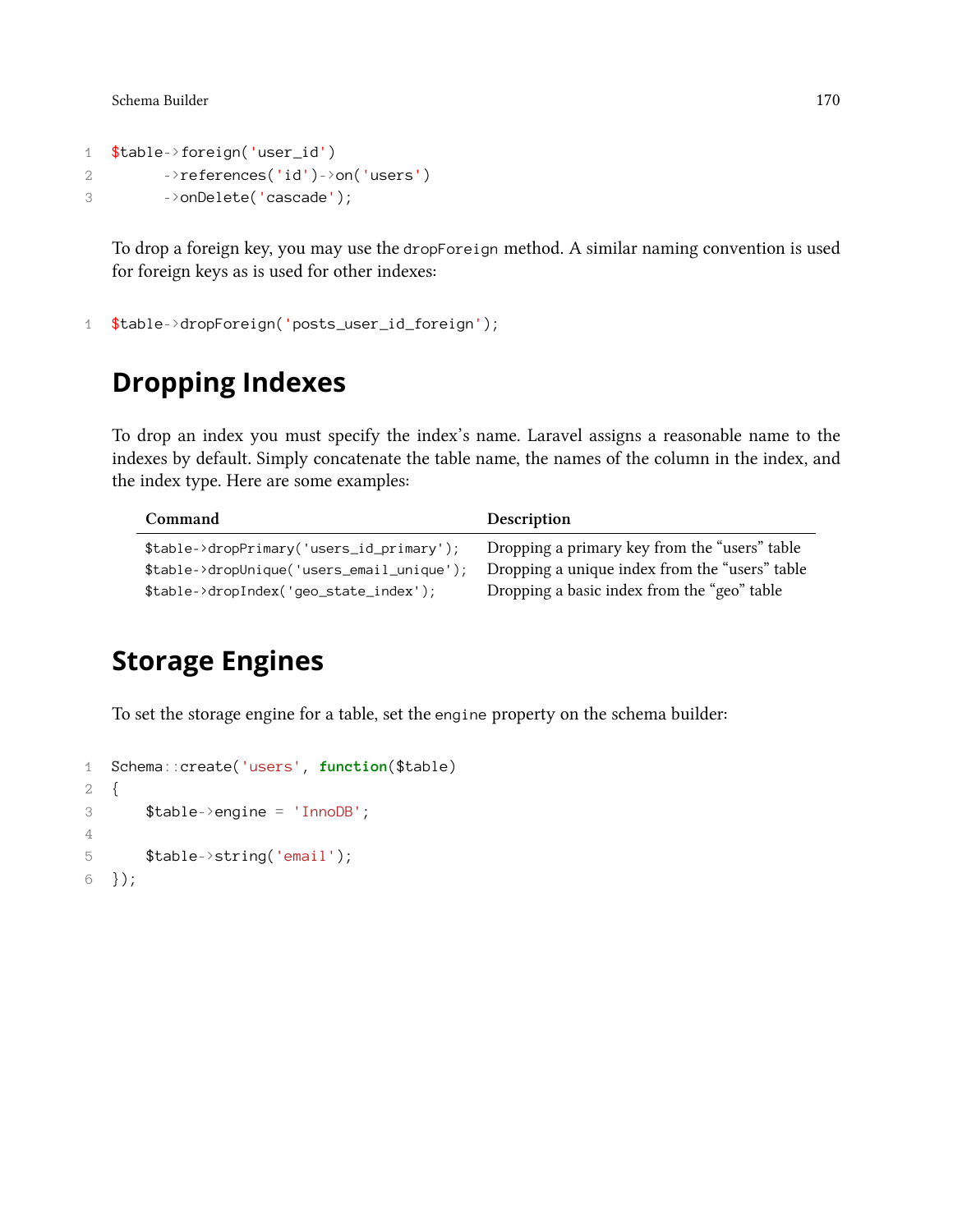# **Migrations & Seeding**

- [Introduction](#page-180-0)
- [Creating Migrations](#page-180-1)
- [Running Migrations](#page-180-2)
- [Rolling Back Migrations](#page-181-0)
- [Database Seeding](#page-181-1)

# <span id="page-180-0"></span>**Introduction**

Migrations are a type of version control for your database. They allow a team to modify the database schema and stay up to date on the current schema state. Migrations are typically paired with the [Schema Builder](#page-175-0) to easily manage your application's scheme.

# <span id="page-180-1"></span>**Creating Migrations**

To create a migration, you may use the migrate:make command on the Artisan CLI:

## **Creating A Migration**

1 php artisan migrate:make create\_users\_table

The migration will be placed in your app/database/migrations folder, and will contain a timestamp which allows the framework to determine the order of the migrations.

You may also specify a --path option when creating the migration. The path should be relative to the root directory of your installation:

```
1 php artisan migrate:make foo --path=app/migrations
```
The --table and --create options may also be used to indicate the name of the table, and whether the migration will be creating a new table:

1 php artisan migrate:make create\_users\_table --table=users --create

# <span id="page-180-2"></span>**Running Migrations**

**Running All Outstanding Migrations**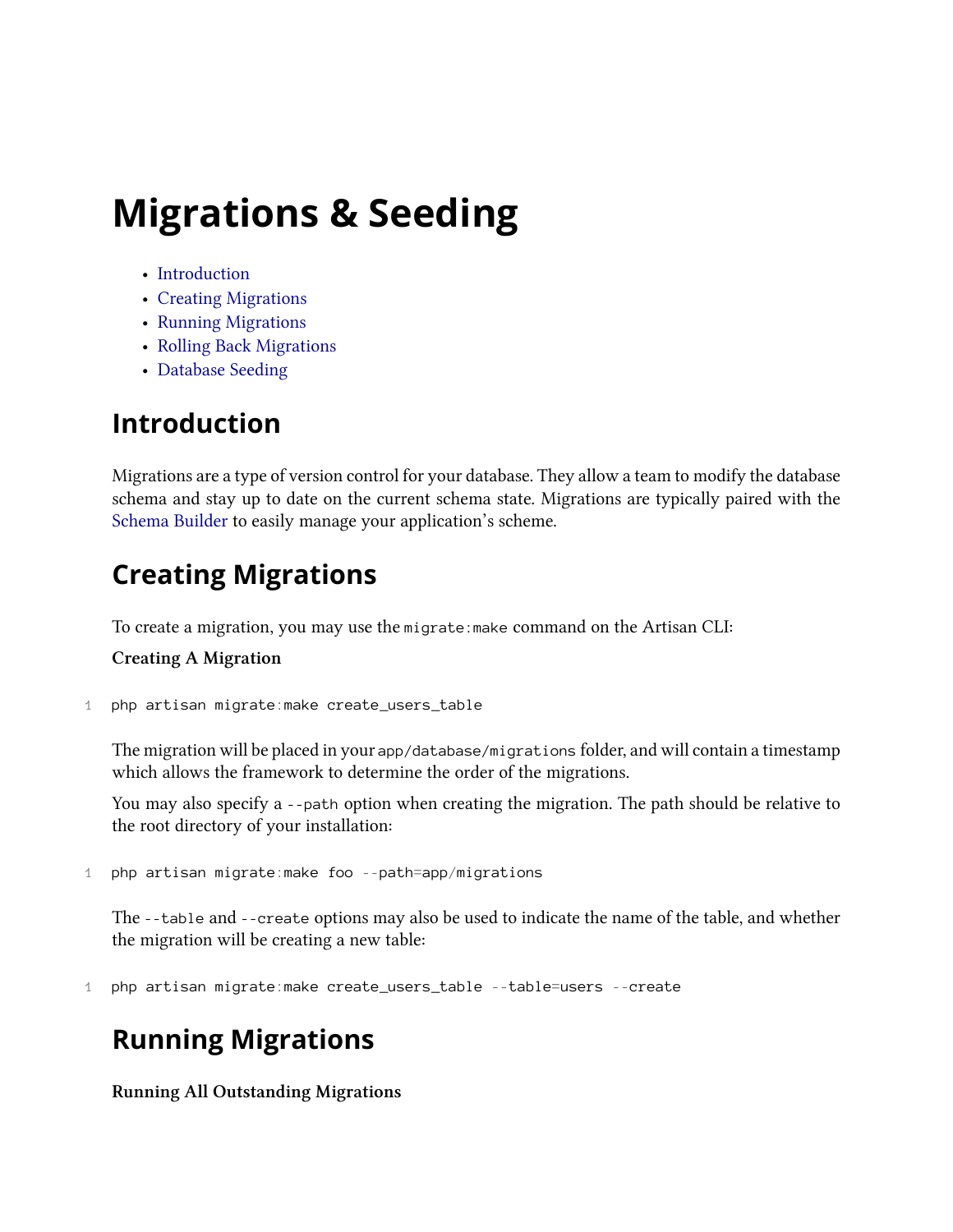Migrations & Seeding 172

1 php artisan migrate

### **Running All Outstanding Migrations For A Path**

1 php artisan migrate --path=app/foo/migrations

#### **Running All Outstanding Migrations For A Package**

1 php artisan migrate --package=vendor/package

**Note:** If you receive a "class not found" error when running migrations, try running the composer update command.

## <span id="page-181-0"></span>**Rolling Back Migrations**

### **Rollback The Last Migration Operation**

1 php artisan migrate:rollback

#### **Rollback all migrations**

1 php artisan migrate:reset

**Rollback all migrations and run them all again**

```
1 php artisan migrate:refresh
2
3 php artisan migrate:refresh --seed
```
# <span id="page-181-1"></span>**Database Seeding**

Laravel also includes a simple way to seed your database with test data using seed classes. All seed classes are stored in app/database/seeds. Seed classes may have any name you wish, but probably should follow some sensible convention, such as UserTableSeeder, etc. By default, a DatabaseSeeder class is defined for you. From this class, you may use the call method to run other seed classes, allowing you to control the seeding order.

### **Example Database Seed Class**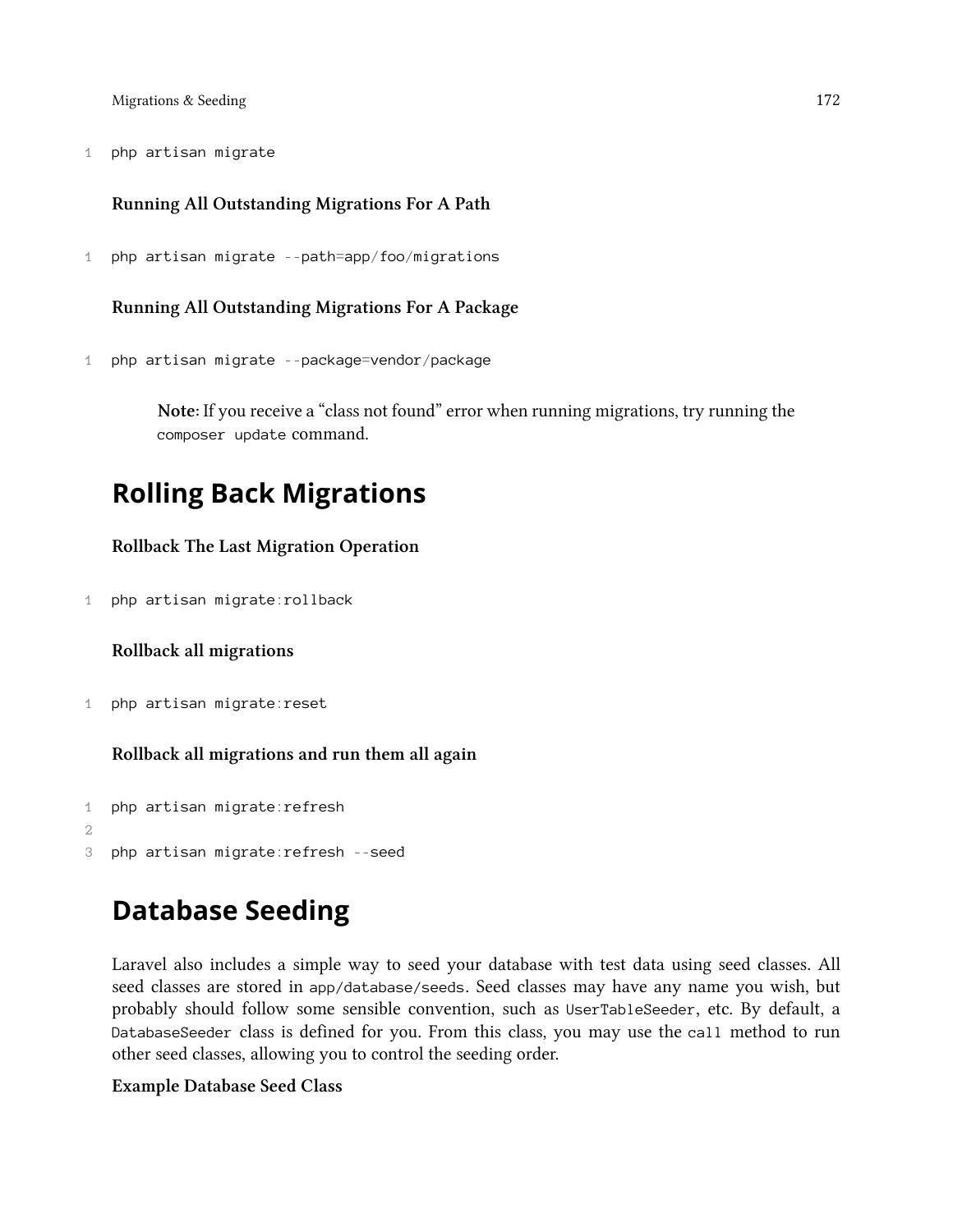```
1 class DatabaseSeeder extends Seeder {
2
3 public function run()
4 {
5 $this->call('UserTableSeeder');
6
7 $this->command->info('User table seeded!');
 8 }
9
10 }
11
12 class UserTableSeeder extends Seeder {
13
14 public function run()
15 {
16 DB::table('users')->delete();
17
18 User::create(array('email' => 'foo@bar.com'));
19 }
20
21 }
```
To seed your database, you may use the db:seed command on the Artisan CLI:

php artisan db:seed

You may also seed your database using the migrate: refresh command, which will also rollback and re-run all of your migrations:

php artisan migrate:refresh --seed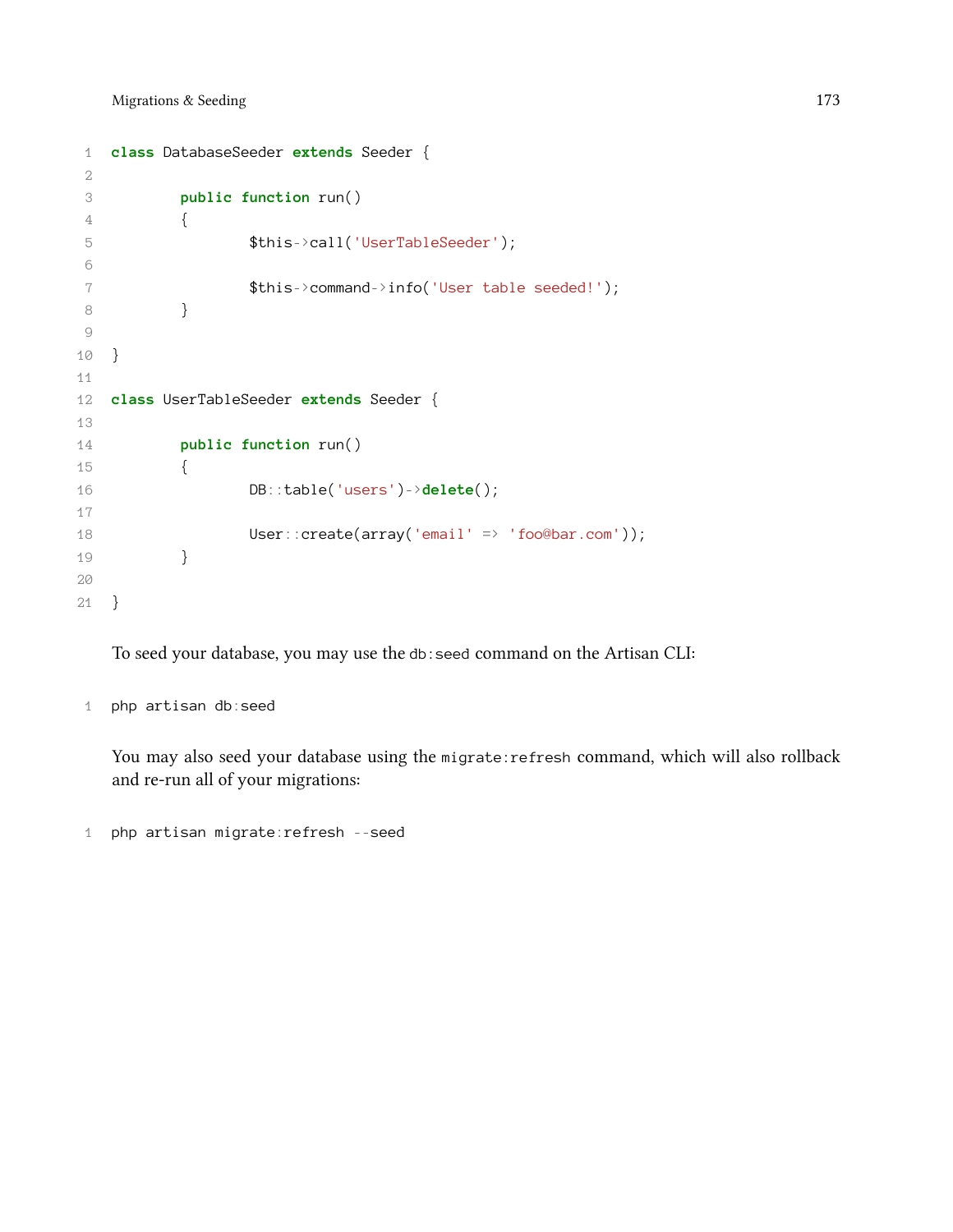# **Redis**

- [Introduction](#page-183-0)
- [Configuration](#page-183-1)
- [Usage](#page-184-0)
- [Pipelining](#page-185-0)

# <span id="page-183-0"></span>**Introduction**

[Redis](http://redis.io)<sup>50</sup> is an open source, advanced key-value store. It is often referred to as a data structure server since keys can contain [strings](http://redis.io/topics/data-types#strings)<sup>51</sup>, [hashes](http://redis.io/topics/data-types#hashes)<sup>52</sup>, [lists](http://redis.io/topics/data-types#lists)<sup>53</sup>, [sets](http://redis.io/topics/data-types#sets)<sup>54</sup>, and [sorted sets](http://redis.io/topics/data-types#sorted-sets)<sup>55</sup>.

**Note:** If you have the Redis PHP extension installed via PECL, you will need to rename the alias for Redis in your app/config/app.php file.

# <span id="page-183-1"></span>**Configuration**

The Redis configuration for your application is stored in the **app/config/database.php** file. Within this file, you will see a **redis** array containing the Redis servers used by your application:

```
1 'redis' \Rightarrow array(
2
3 'cluster' => true,
\Delta5 'default' => array('host' => '127.0.0.1', 'port' => 6379),
6
7 ),
```
The default server configuration should suffice for development. However, you are free to modify this array based on your environment. Simply give each Redis server a name, and specify the host and port used by the server.

<span id="page-183-2"></span> $\rm ^{50}$ <http://redis.io>

<span id="page-183-3"></span><sup>51</sup><http://redis.io/topics/data-types#strings>

<span id="page-183-4"></span> $\rm ^{52}$  <http://redis.io/topics/data-types#hashes>

<span id="page-183-5"></span> $\rm ^{53}$  <http://redis.io/topics/data-types#lists>

<span id="page-183-6"></span>⁵⁴<http://redis.io/topics/data-types#sets>

<span id="page-183-7"></span>⁵⁵<http://redis.io/topics/data-types#sorted-sets>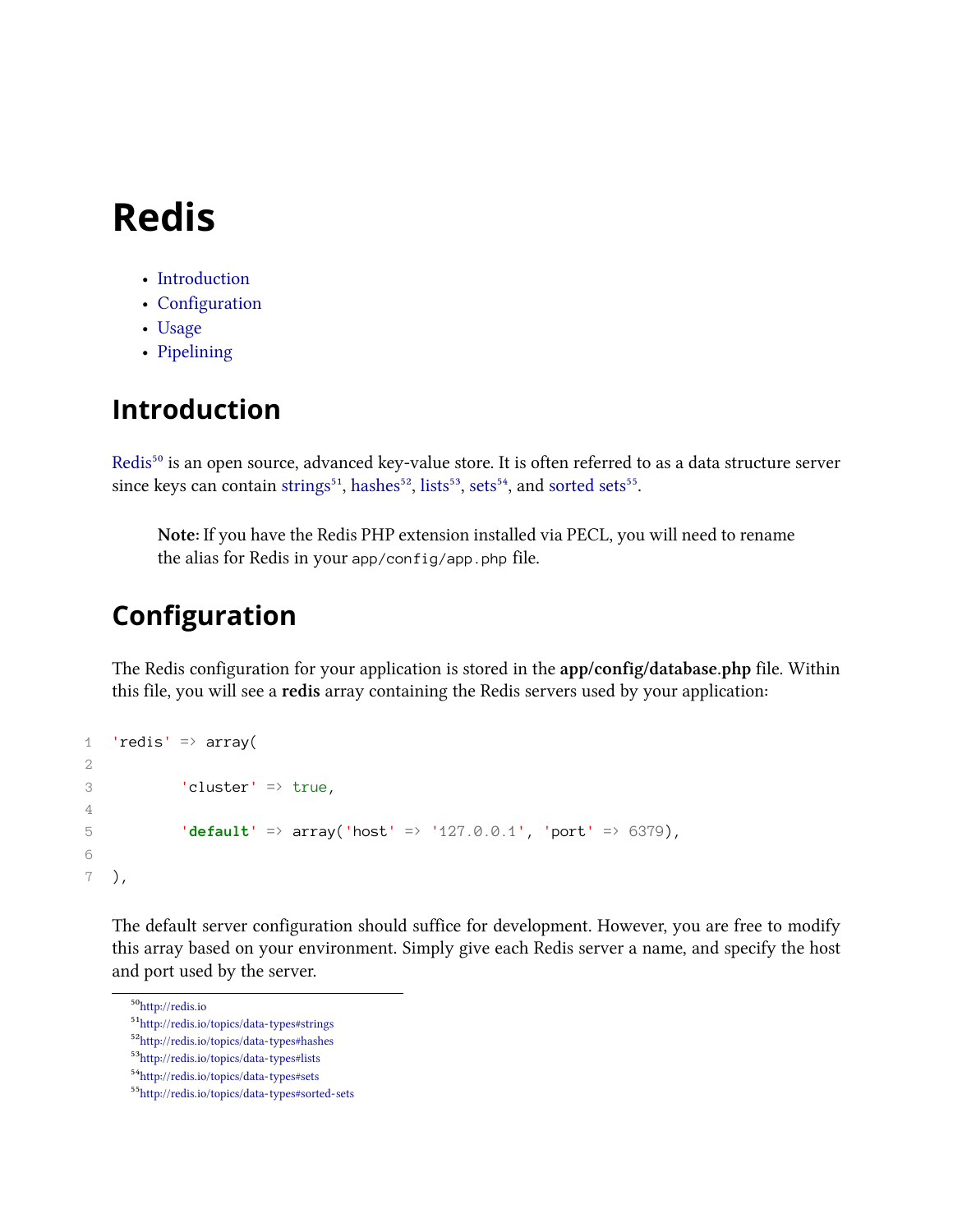Redis 175

The cluster option will tell the Laravel Redis client to perform client-side sharding across your Redis nodes, allowing you to pool nodes and create a large amount of available RAM. However, note that client-side sharding does not handle failover; therefore, is primarily suited for cached data that is available from another primary data store.

If your Redis server requires authentication, you may supply a password by adding a password key / value pair to your Redis server configuration array.

## <span id="page-184-0"></span>**Usage**

You may get a Redis instance by calling the Redis:: connection method:

```
1 $redis = Redis::connection();
```
This will give you an instance of the default Redis server. If you are not using server clustering, you may pass the server name to the connection method to get a specific server as defined in your Redis configuration:

```
1 $redis = Redis:: connection('other');
```
Once you have an instance of the Redis client, we may issue any of the [Redis commands](http://redis.io/commands)<sup>56</sup> to the instance. Laravel uses magic methods to pass the commands to the Redis server:

```
1 $redis->set('name', 'Taylor');
2
3 $name = $redis->get('name');
4
5 $values = $redis->lrange('names', 5, 10);
```
Notice the arguments to the command are simply passed into the magic method. Of course, you are not required to use the magic methods, you may also pass commands to the server using the command method:

```
1 \text{values} = \text{fredis} > \text{command('Image'}, array(5, 10));
```
When you are simply executing commands against the default connection, just use static magic methods on the Redis class:

<span id="page-184-1"></span>⁵⁶<http://redis.io/commands>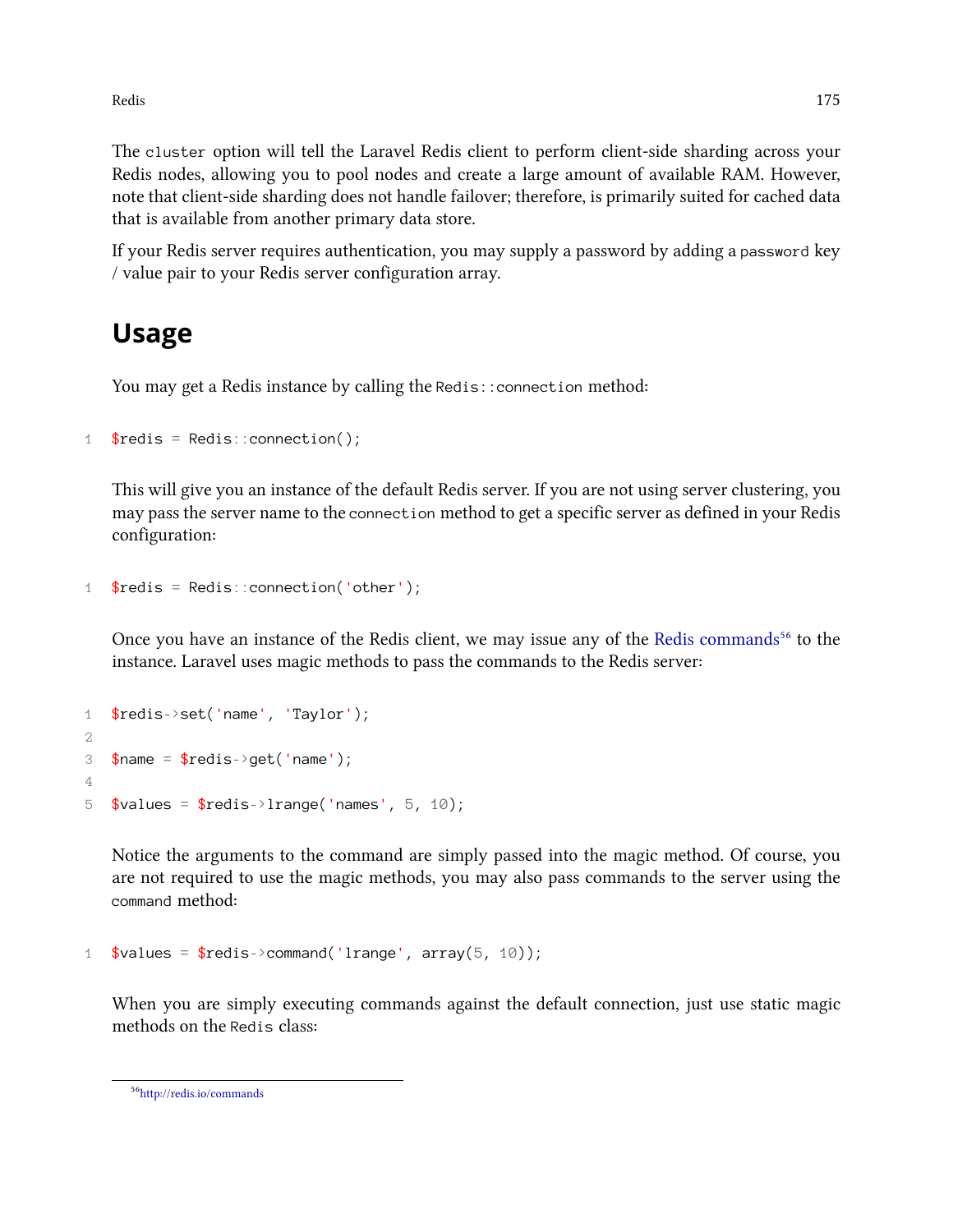Redis and the set of the set of the set of the set of the set of the set of the set of the set of the set of the set of the set of the set of the set of the set of the set of the set of the set of the set of the set of the

```
1 Redis::set('name', 'Taylor');
2
3 $name = Redis::get('name');
4
5 $values = Redis:: lrange('names', 5, 10);
```
**Note:** Redis [cache](#page-54-0) and [session](#page-115-0) drivers are included with Laravel.

# <span id="page-185-0"></span>**Pipelining**

Pipelining should be used when you need to send many commands to the server in one operation. To get started, use the pipeline command:

**Piping Many Commands To Your Servers**

```
1 Redis::pipeline(function($pipe)
2 {
3 for (\$i = 0; \$i \ \leq 1000; \$i++)4 \qquad \qquad \{5 $pipe->set("key:$i", $i);
6 }
7 });
```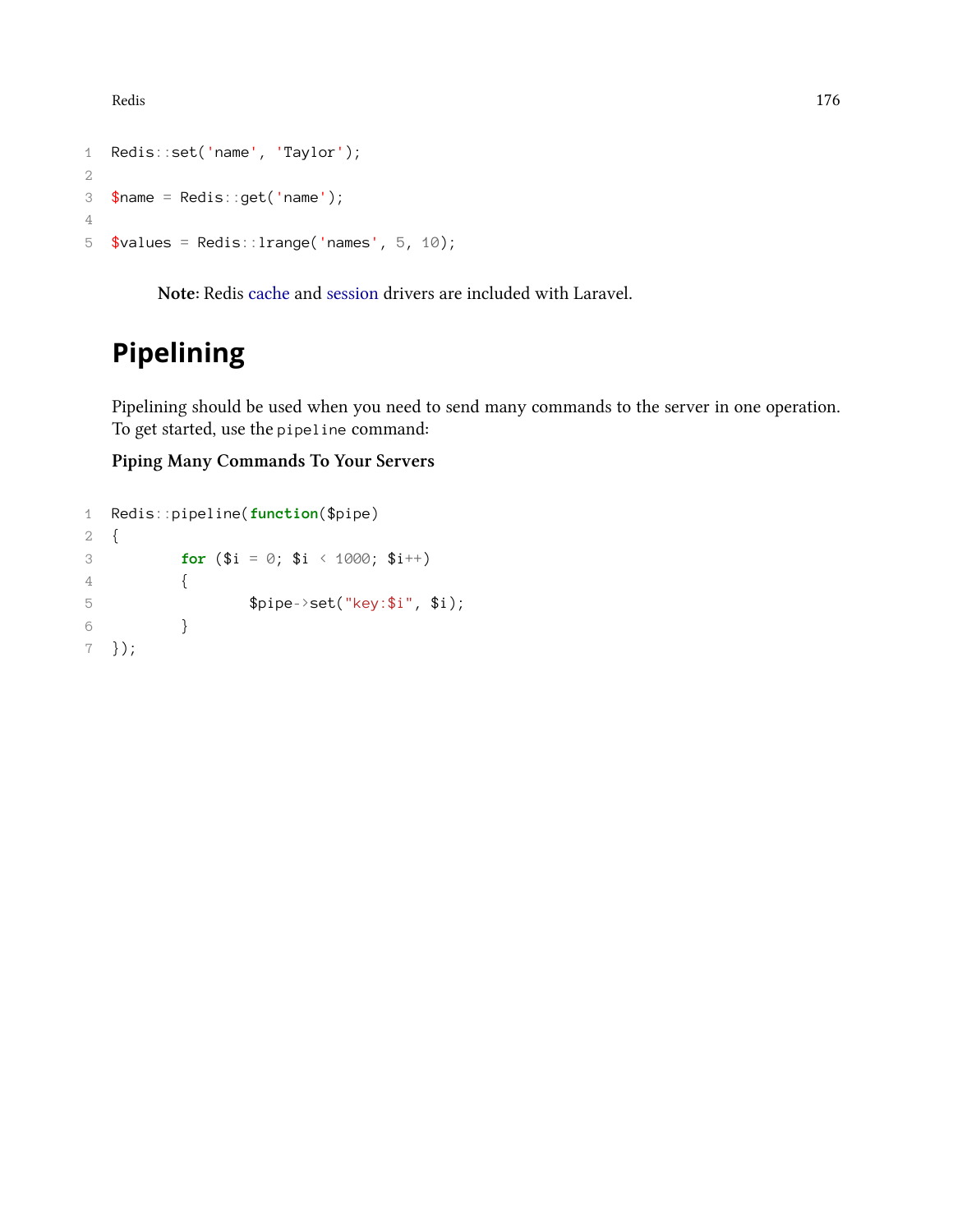# **Artisan CLI**

- [Introduction](#page-186-0)
- [Usage](#page-186-1)

# <span id="page-186-0"></span>**Introduction**

Artisan is the name of the command-line interface included with Laravel. It provides a number of helpful commands for your use while developing your application. It is driven by the powerful Symfony Console component.

# <span id="page-186-1"></span>**Usage**

To view a list of all available Artisan commands, you may use the list command:

**Listing All Available Commands**

```
1 php artisan list
```
Every command also includes a "help" screen which displays and describes the command's available arguments and options. To view a help screen, simply precede the name of the command with help:

**Viewing The Help Screen For A Command**

1 php artisan help migrate

You may specify the configuration environment that should be used while running a command using the --env switch:

**Specifying The Configuration Environment**

1 php artisan migrate --env=local

You may also view the current version of your Laravel installation using the --version option:

**Displaying Your Current Laravel Version**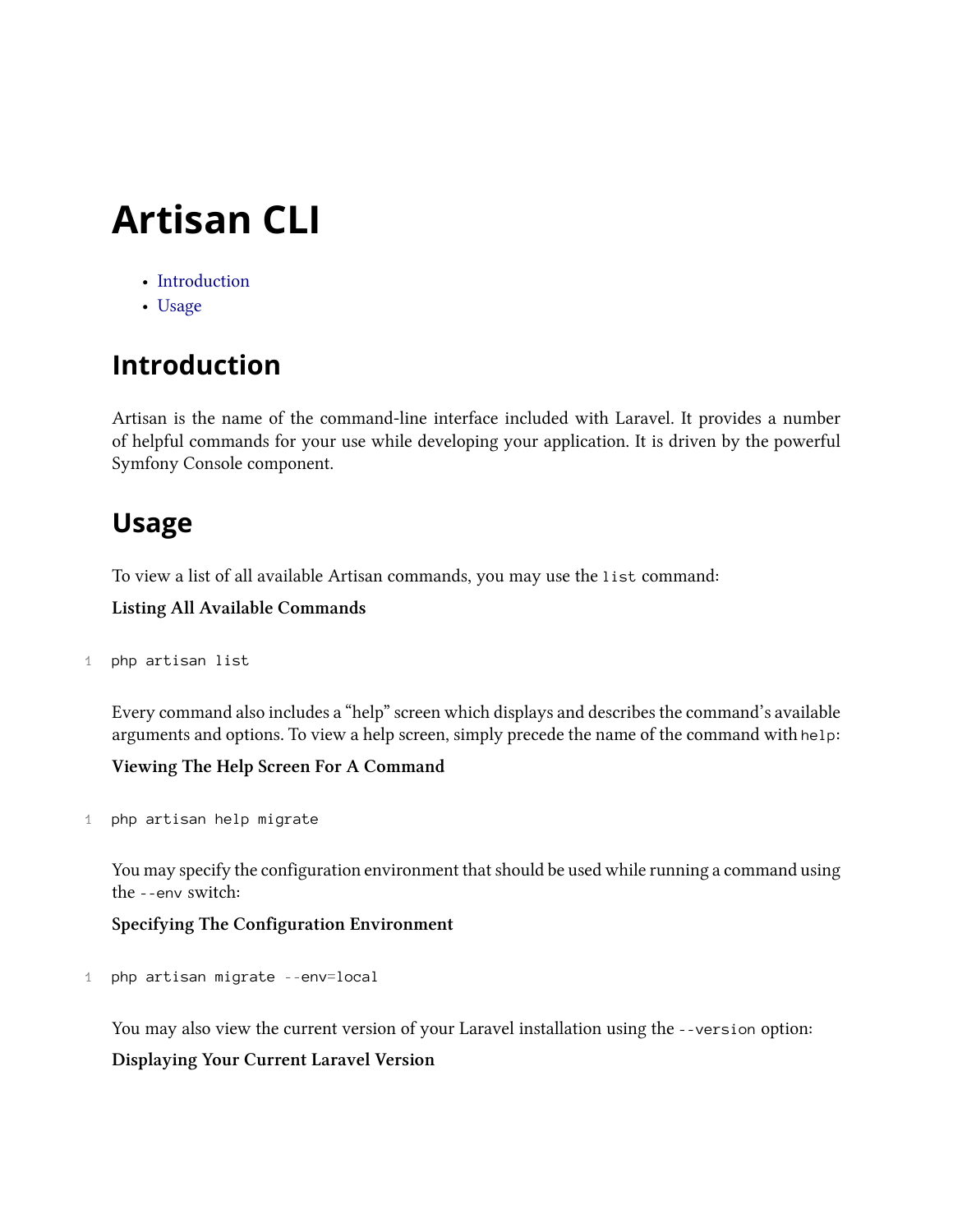Artisan CLI 178

1 php artisan - -version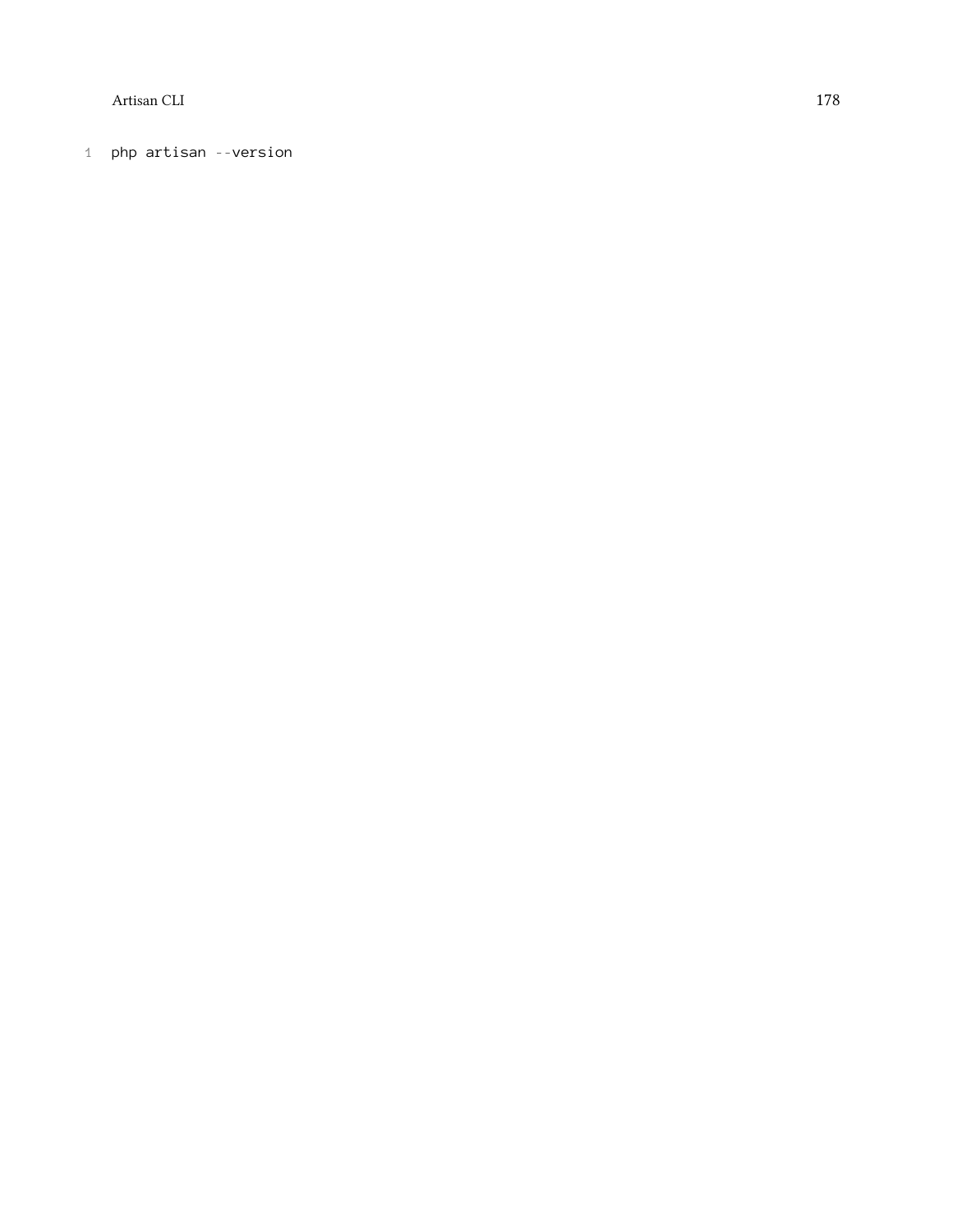- [Introduction](#page-188-0)
- [Building A Command](#page-188-1)
- [Registering Commands](#page-191-0)
- [Calling Other Commands](#page-191-1)

# <span id="page-188-0"></span>**Introduction**

In addition to the commands provided with Artisan, you may also build your own custom commands for working with your application. You may store your custom commands in the app/commands directory; however, you are free to choose your own storage location as long as your commands can be autoloaded based on your composer.json settings.

# <span id="page-188-1"></span>**Building A Command**

## **Generating The Class**

To create a new command, you may use the command:make Artisan command, which will generate a command stub to help you get started:

## **Generate A New Command Class**

1 php artisan command:make FooCommand

By default, generated commands will be stored in the app/commands directory; however, you may specify custom path or namespace:

1 php artisan command:make FooCommand --path="app/classes" --namespace="Classes"

## **Writing The Command**

Once your command is generated, you should fill out the name and description properties of the class, which will be used when displaying your command on the list screen.

The fire method will be called when your command is executed. You may place any command logic in this method.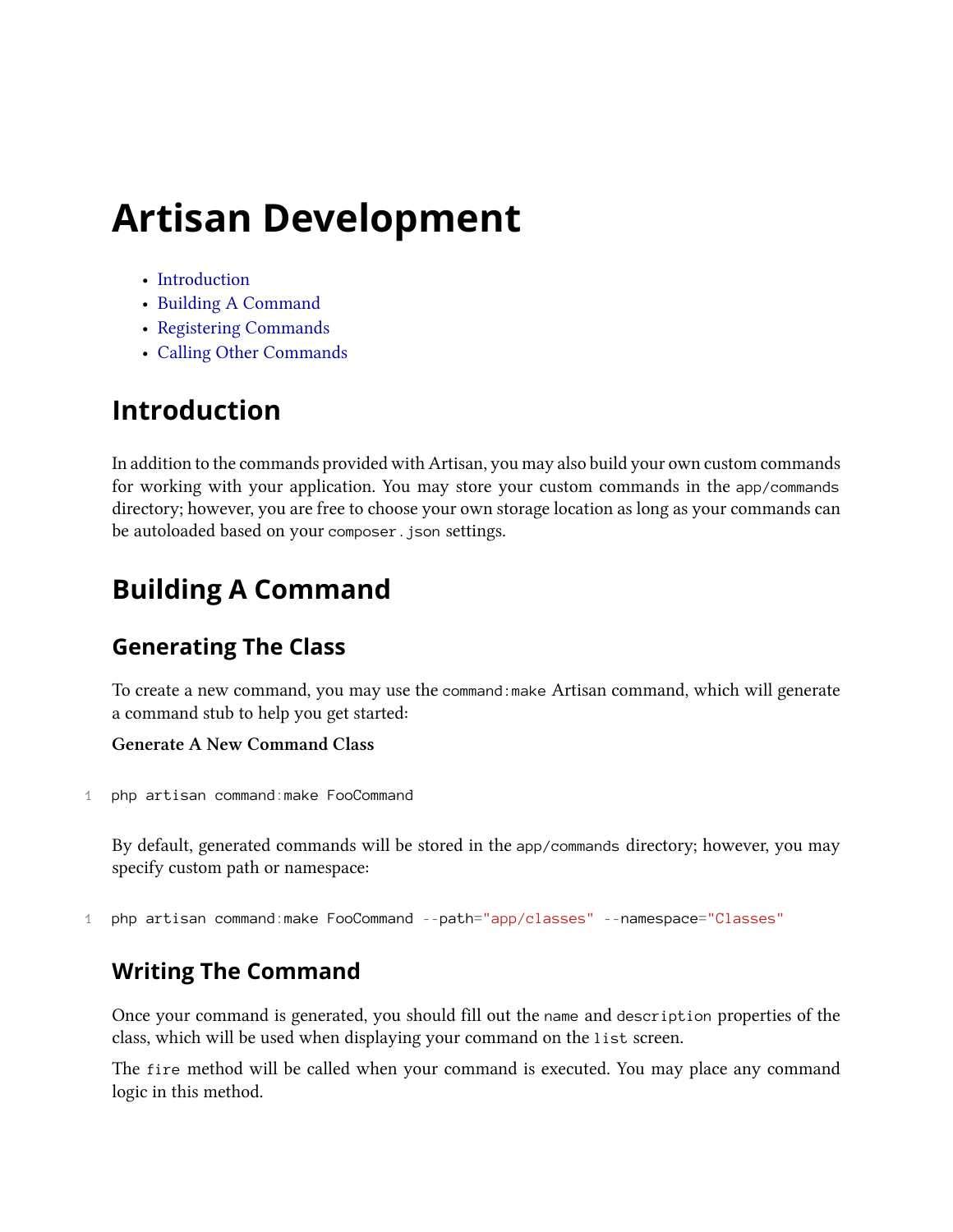## **Arguments & Options**

The getArguments and getOptions methods are where you may define any arguments or options your command receives. Both of these methods return an array of commands, which are described by a list of array options.

When defining arguments, the array definition values represent the following:

```
1 array($name, $mode, $description, $defaultValue)
```
The argument mode may be any of the following: InputArgument::REQUIRED or InputArgument::OPTIONAL. When defining options, the array definition values represent the following:

```
1 array($name, $shortcut, $mode, $description, $defaultValue)
```
For options, the argument mode may be: InputOption::VALUE\_REQUIRED, InputOption::VALUE\_-OPTIONAL, InputOption::VALUE\_IS\_ARRAY, InputOption::VALUE\_NONE.

The VALUE\_IS\_ARRAY mode indicates that the switch may be used multiple times when calling the command:

```
1 php artisan foo --option=bar --option=baz
```
The VALUE\_NONE option indicates that the option is simply used as a "switch":

```
1 php artisan foo --option
```
## **Retrieving Input**

While your command is executing, you will obviously need to access the values for the arguments and options accepted by your application. To do so, you may use the argument and option methods:

**Retrieving The Value Of A Command Argument**

```
1 \text{value} = \text{}_\text{this}\rightarrow \text{argument('name')};
```
## **Retrieving All Arguments**

1 \$arguments =  $$this$ ->argument();

## **Retrieving The Value Of A Command Option**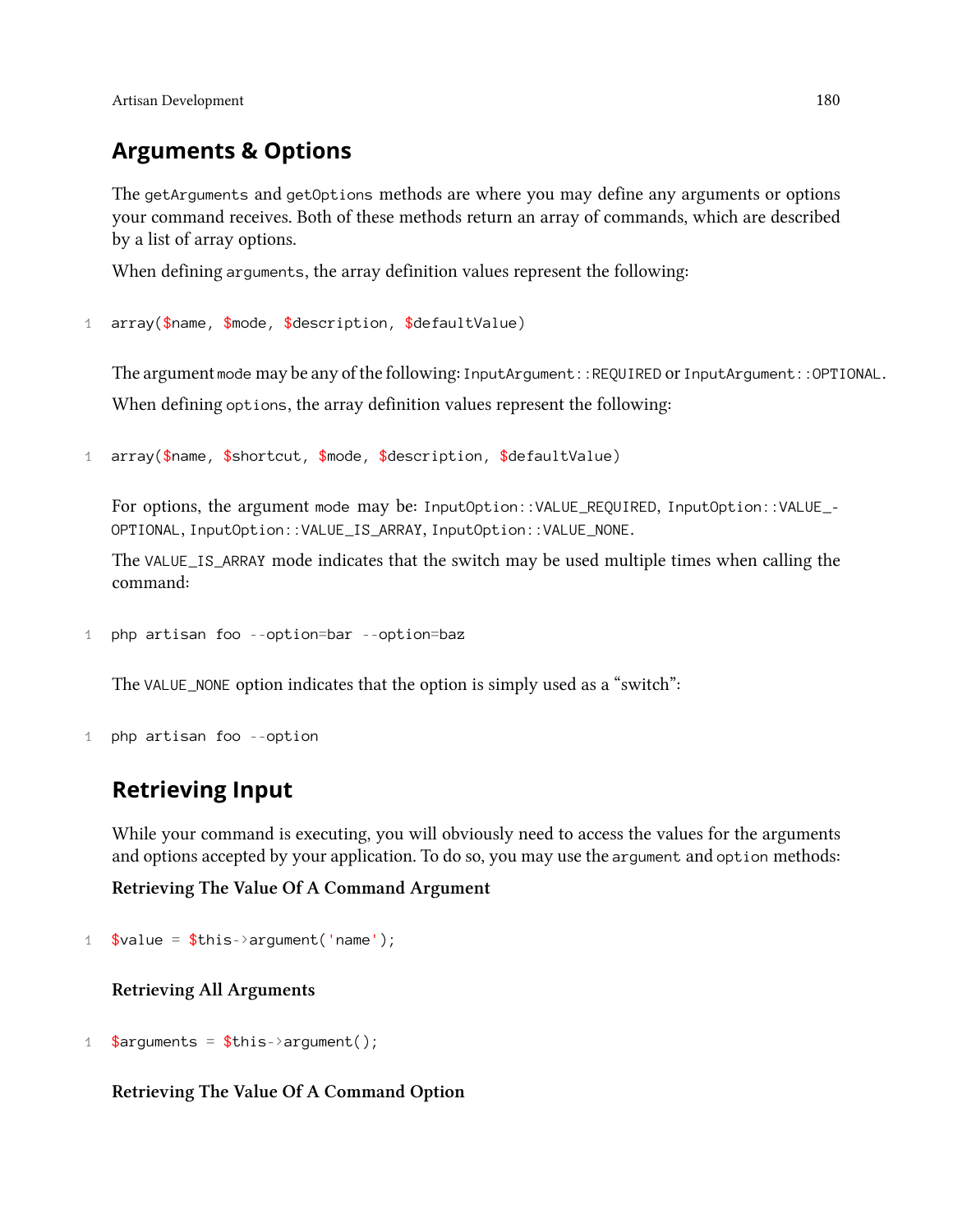```
1 \text{value} = \text{}_0: \this->option('name');
```
#### **Retrieving All Options**

1  $$$ options =  $$$ this->option();

## **Writing Output**

To send output to the console, you may use the info, comment, question and error methods. Each of these methods will use the appropriate ANSI colors for their purpose.

**Sending Information To The Console**

1 \$this->info('Display this on the screen');

**Sending An Error Message To The Console**

1 \$this->error('Something went wrong!');

## **Asking Questions**

You may also use the ask and confirm methods to prompt the user for input:

**Asking The User For Input**

```
1 $name = $this->ask('What is your name?');
```
**Asking The User For Secret Input**

1 \$password = \$this->secret('What is the password?');

**Asking The User For Confirmation**

```
1 if ($this->confirm('Do you wish to continue? [yes|no]'))
2 {
3 //
4 }
```
You may also specify a default value to the confirm method, which should be true or false: